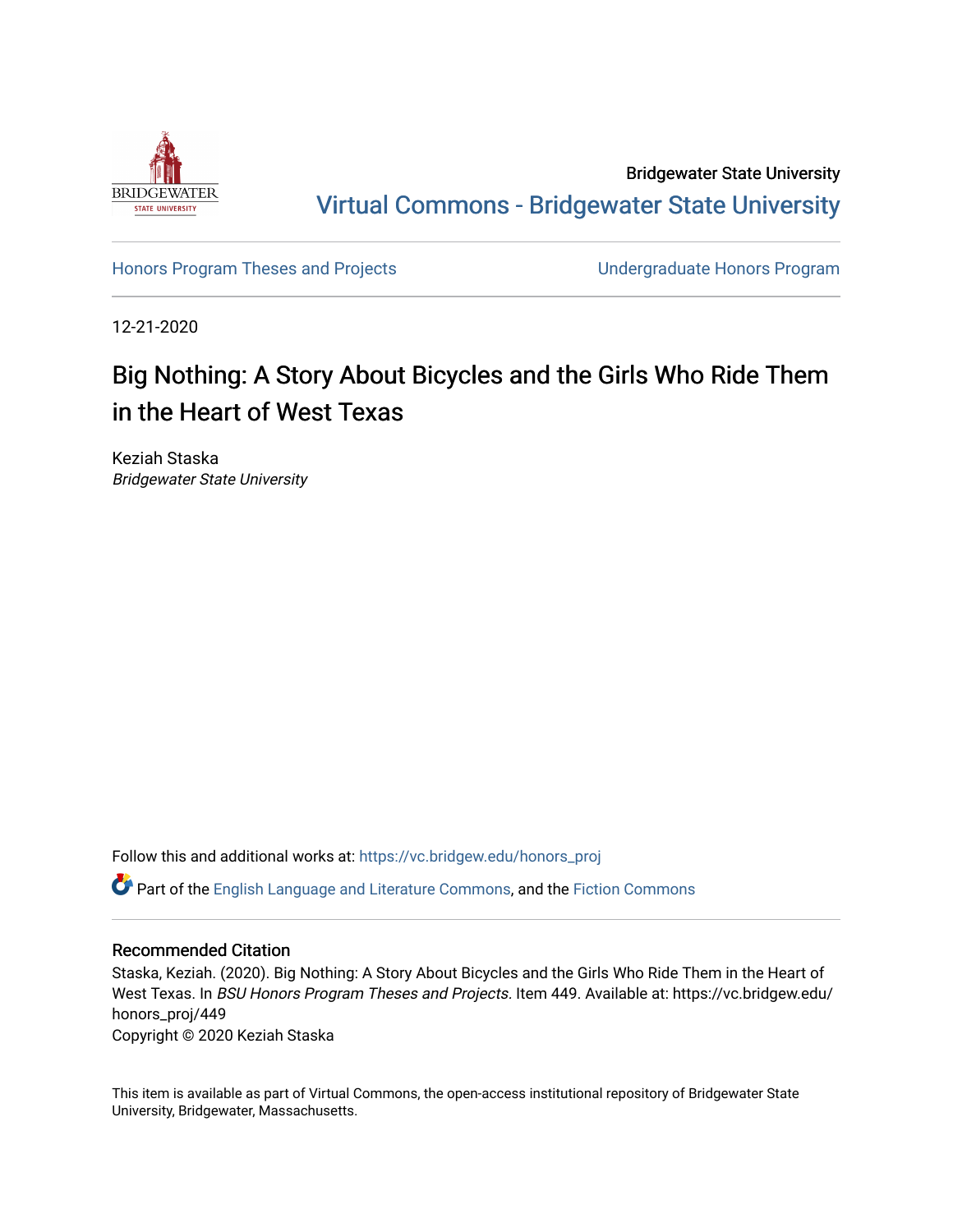Big Nothing:

A Story About Bicycles and the Girls Who Ride Them in the Heart of West Texas

Keziah Staska

Submitted in Partial Completion of the Requirements for Departmental Honors in English

Bridgewater State University

December 21, 2020

Prof. Bruce D. Machart, Thesis Advisor

Dr. Emily Field, Committee Member

Dr. Lee Torda, Committee Member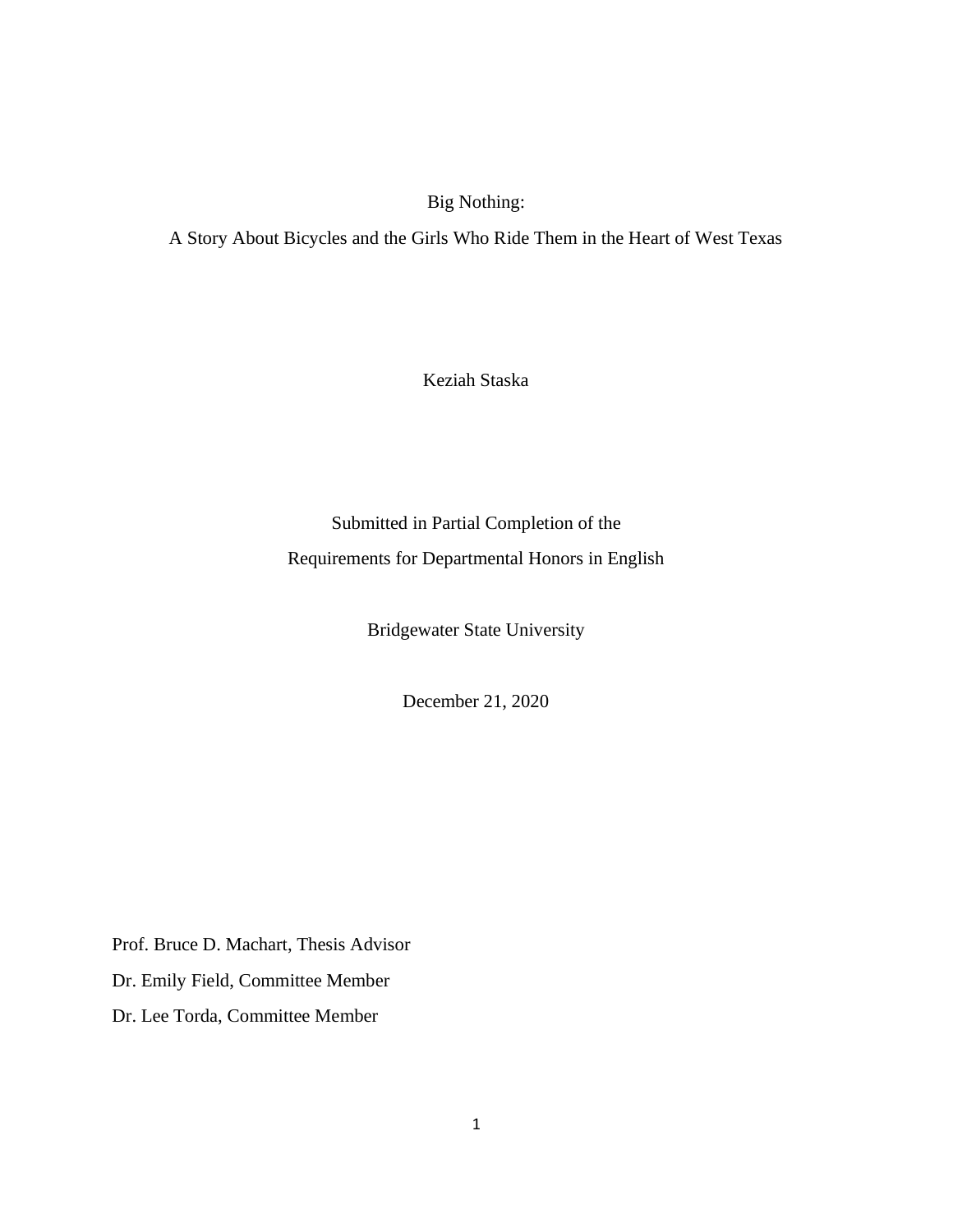## Big Nothing:

## A Story of Bicycles and the Girls Who Ride Them in the Heart of West Texas

The traffic parted and the smoke cleared to reveal a freight truck whose trailer had been stripped clean by the fire birthed by an overworked engine. Its metal frame arched toward the desert sky like the vulture-eaten ribs of a cattle's corpse. This was the reward for over two hours veritably parked on a six-mile strip of highway in some far-off nowhere in Arizona. The dashboard thermometer read 110°F and the air conditioning had taken to blowing a constant stream of what felt like human breath. Paisley's father had said a good handful of times that "there'd better be something real damn wild at the end to justify all this mess". When the smoldering truck revealed itself, all he had to say in response was "okay, sure."

Their one-way road trip had started the day before when they left their home in San Bernardino for the final time. Paisley had been anxious about having to pack all her belongings for months, thinking it an insurmountable undertaking for a fourteen-year-old to put everything she had ever known into a mass of boxes. She was somehow even more anxious when she learned that said undertaking would only wind up taking an hour or two, and that everything she had ever known fit in two average sized boxes and an oversized duffle bag. Everything, of course, except for her prized 1989 Schwinn Le Tour, which had its own reserved and highly secure space on the roof rack of her father's SUV. When she took inventory of her packaged belongings, scanning the house to make sure she hadn't overlooked a single valuable thing, she was sad to learn that she didn't really have much that she found value in. She felt that maybe she related less to the contents of the two boxes she had filled, and more to all the empty space of the countless boxes that would go unneeded. She placed a hand on her chest to feel the dull thudding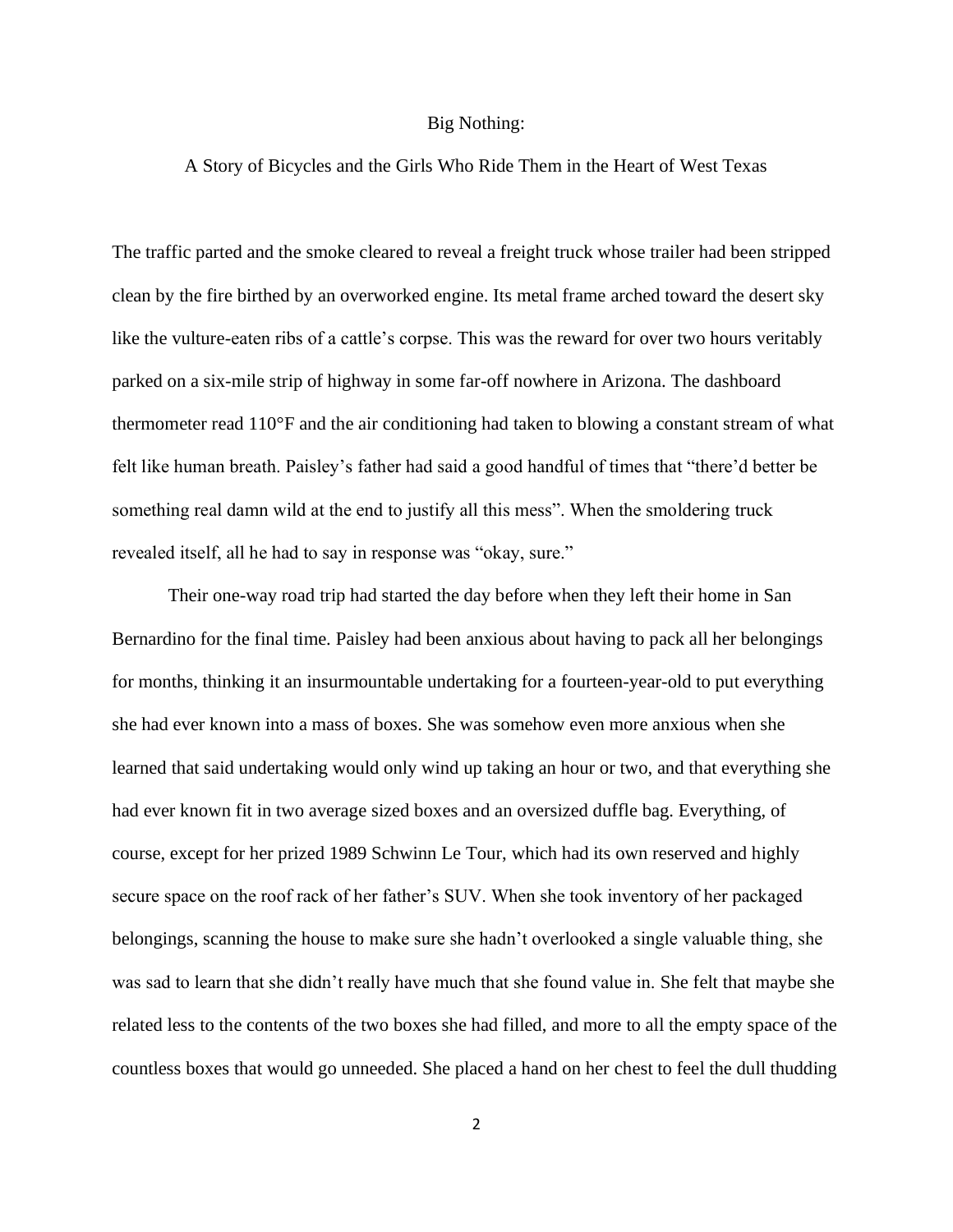of her heartbeat to remind herself that life and energy flowed within her. Otherwise, she might feel like another empty box, without purpose.

Paisley was afraid of moving away from the city she grew up in, but not for the same reasons many children her age would be. Paisley wasn't especially known for having friends, and for her part she was content with that. She liked to spend her time alone, lost in her thoughts and fantasies. She would daydream until her feet felt like they were no longer touching the ground, and nothing made her sadder than having those moments of floating interrupted by the heavy reality that other people tried to keep her in. So, her social life wasn't her primary concern when it came time to abandon her home. Instead, she was afraid to leave San Bernardino because she had memorized all the perfect bike routes within a thirty-mile radius. On one hand, the thought of pointing her front wheel toward the unknown with the intent of riding through it until it became the extremely well-known got her so excited that she would sometimes catch herself tightly gripping her fists around imaginary handlebars. On the other, the fear that their new home would have insufficient routes and roads compared to San Bernardino made her heart bounce awkwardly in her chest like a deflated tire crawling along the blacktop. Where she lived, she knew where to go when she was overwhelmed and she wanted to feel like the only things in the Universe were herself, the night sky, and God. She knew all the best circuits to race on when she needed to train her muscles until they felt they had melted underneath her skin. She knew hills that felt like death to climb even at the lowest gear but would reward her with speeds approaching 50mph when she finally bombed them.

Her fear was that she might never know these places again. In San Bernardino and its surrounding areas, she was able to find ample races, sometimes even large events with racers that had corporate affiliations and, while she never got to race as an official athlete, they would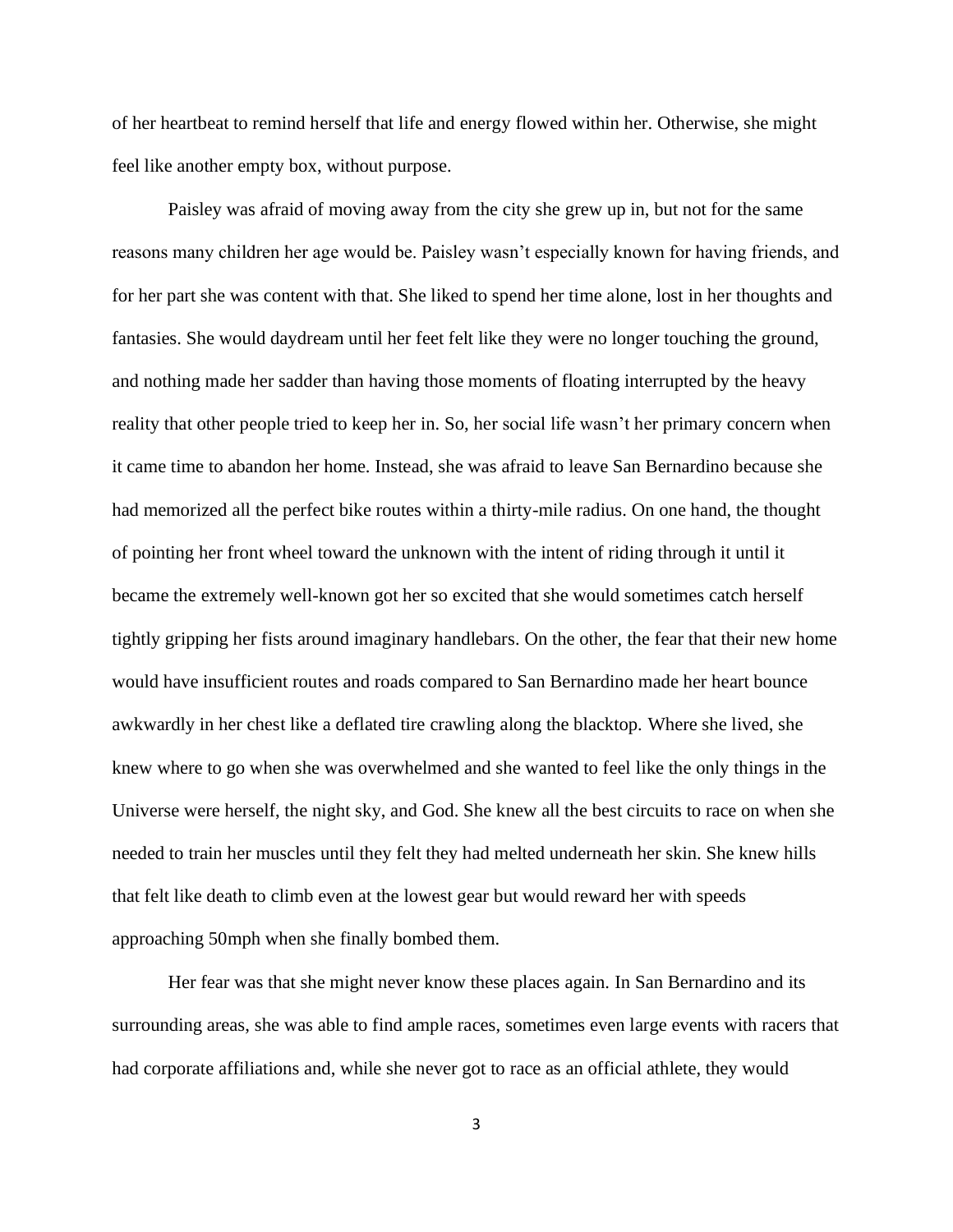always let her run the course with the others. Her greatest source of pride came from catching the glimpses from coaches and team leaders, full of spite and fury as she blew past them. She had always hoped that someday, one of these races would net her the right kind of attention from an international level team and she could become a real athlete. She saw Texas, or at least the place they were moving, as the place that hope went to die. The closest things she found to a proper race during more than one anxiety-fueled late night internet search were small town community events that raised money for things like libraries or food banks, and while she was more than happy to kick up dust for something like that, it wasn't exactly the kind of event that would land her a sponsorship. She found one pro level team, Road Gods Pro, but their offices in Dallas may as well have been in Austria as far as she was concerned.

Paisley had two idols, both of whom she kept framed portraits of on her bedside table. The first was Prince, who was more or less forced upon her at birth by her mother who grew up in Minnesota and swore that "Raspberry Barret" was inspired by an outfit she wore at one of his concerts. She didn't always love Prince as much as she felt she was expected to, but learned to when his music became a way for her to connect to her mom after her parents got divorced and she moved back to the Midwest. The other was Marianne Martin, the first winner of the Tour de France Feminin. These two portraits were placed securely at the top of a box labeled 'Most Important'. Occasionally during the drive, Paisley would overcome her nerves by looking at the portrait of Martin and staying focused on her ambition. No matter where she was from, or where she wound up, Paisley would become the youngest winner of the Tour. And since the Feminin got replaced by the two day La Course, the women's event would no longer cut it. If it was ever going to happen, it had to be soon, while she was still young enough to pull off prepubescent-boy and scam her way into the men's competition. She knew, of course, that was a pipe dream,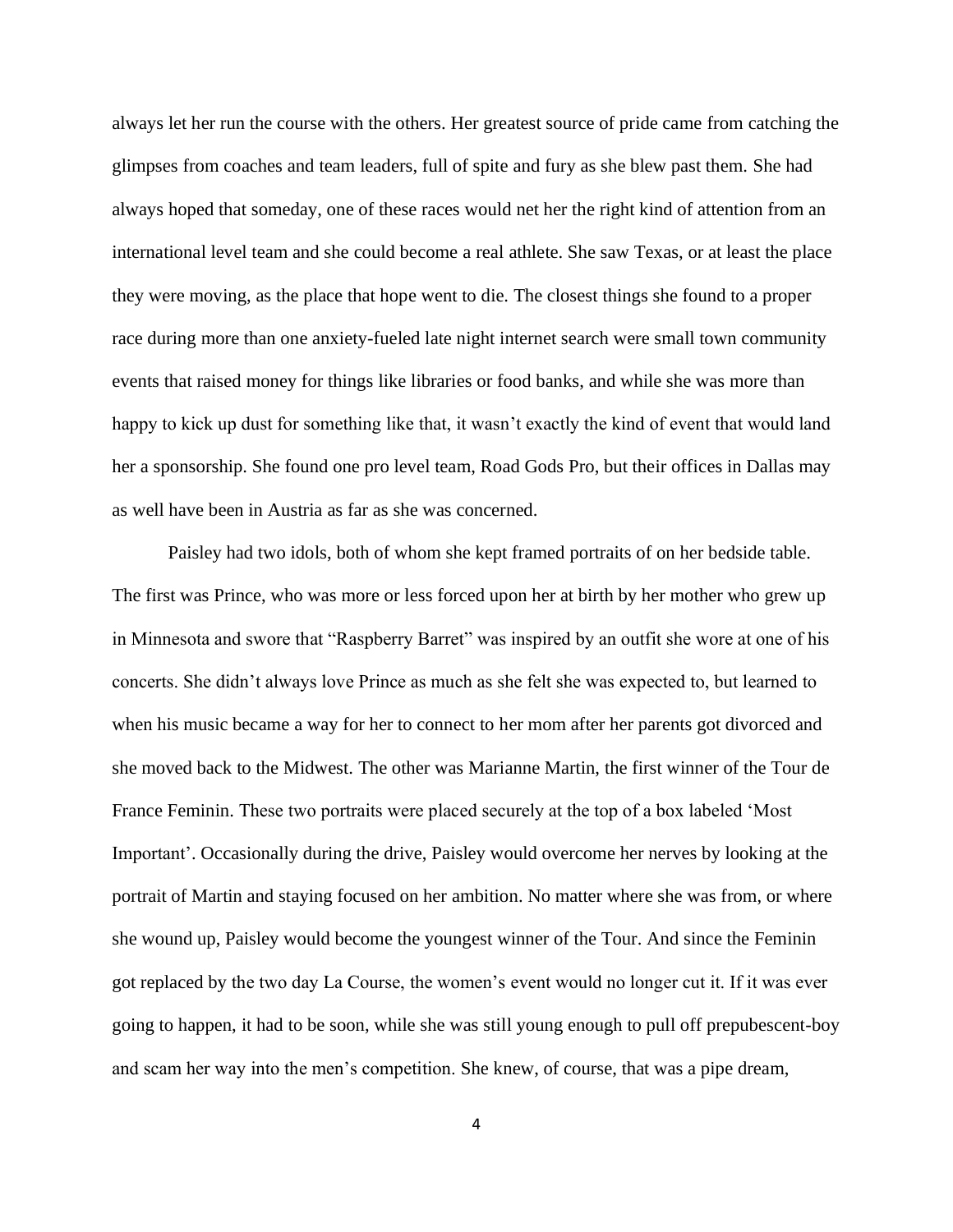something she would fantasize about while doodling in her notebook in math class. But it kept her moving, and Paisley was too short on motivation to let go of something like this.

The gentle weight of her father's hand nudging her shoulder woke Paisley up from what had been the most painful sleep of her life.

"We just hit El Paso. Should be in Tuluca Rock come about three hours or so" he said. Paisley peeled her face off of the window, sticky with a layer of hours-old sweat, and unwound herself from the horrible, twisted position she had fallen into and pulled the lever to bring the back of her seat back up vertical. She felt like her spine was trying to secede from the rest of her body, and one of her feet stayed numb for several minutes.

"Jesus, Dad. Have you stopped to sleep at all?" she asked. They had been driving since Vegas, where they had stayed with a family friend the night they left.

"Your old man is an internal combustion engine, Pais. I don't sleep 'till I'm done." J Dilla played faintly underneath the hum of the engine. Her dad was young enough that most people didn't believe she was his daughter, and he stashed hundreds of hours-worth of old CDs in his SUV, claiming they kept his head sharp in situations like this one. "Anyway, figured you'd want to start getting to know your new home." There were small fields of scattered light far off in the distance, but otherwise the landscape was completely engulfed by the darkness and even the road was mostly hidden but for the few feet the headlights would unveil at a given time. "Or at least, what you might be able to see of it."

Frantz Thelemaque was an immigration lawyer, not big-time but certainly reputable. He made a name for himself back home for frequently helping struggling undocumented families free of charge. "You don't know how lucky we had it" he would often say to Paisley. "Your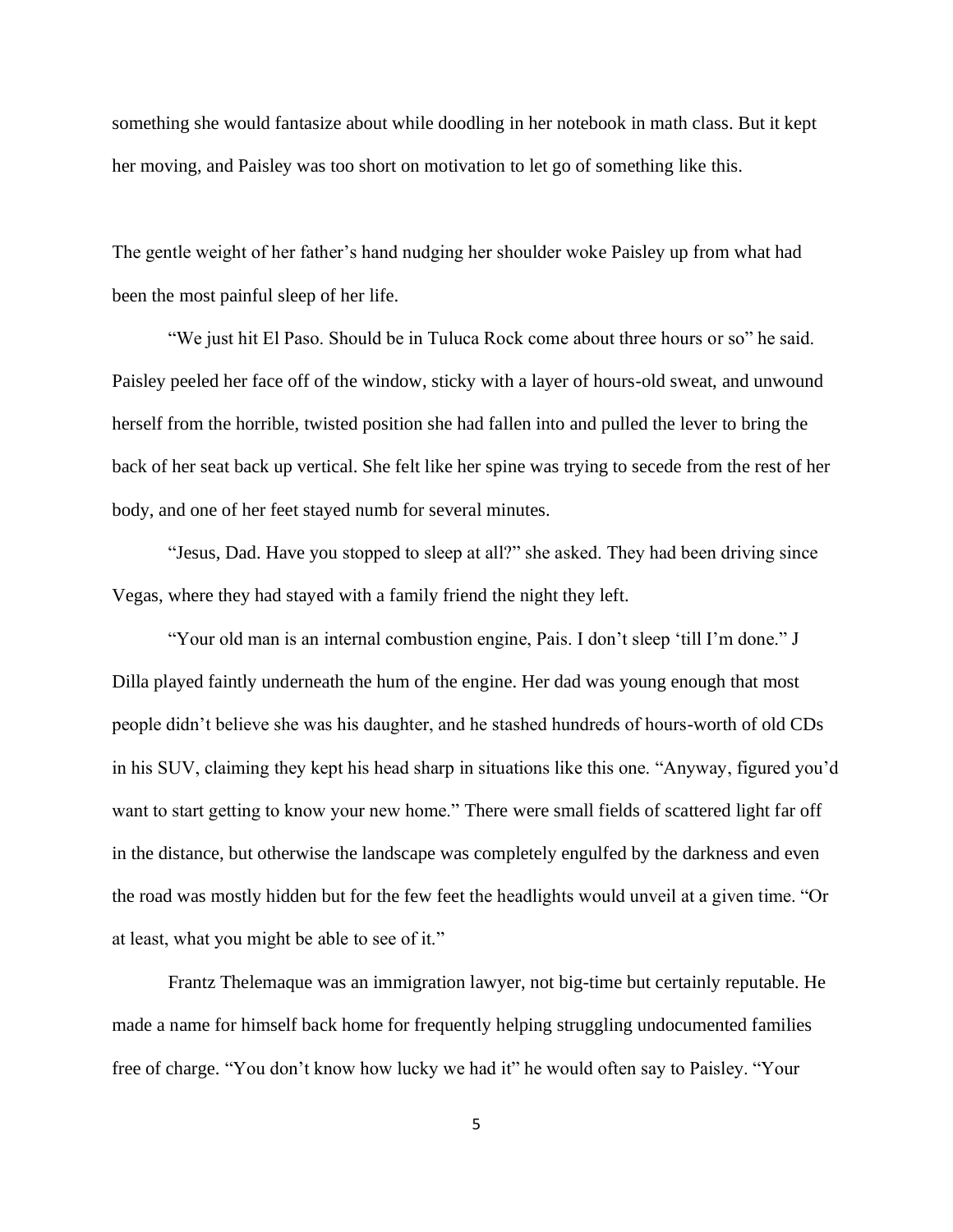grandparents were able to come here easy," he would say in the mock-Haitian accent he would always put on when he talked about his parents. "But most of my friends were from immigrant families too, and I saw them deal with some business that would make your soul shatter. I am blessed every day to have only ever had to experience that pain second-hand." He felt it was his calling from God to help other families try and circumnavigate that hurt. It was also God, according to him, that motivated this sudden move. He said that some places needed more help than others.

Paisley loved her father. He always called himself her hypeman, and in a lot of ways it was true. No one believed in her more than her dad did, and that included herself. Her mom was the one who instilled a love for riding bicycles in her, but it was her father that that pushed her to get better, to see it as more than just a hobby, but something that she could truly succeed at. She always saw this as a reflection of the different people her parents were. Her mother was a freespirit, drifter type. Her dad was focused, always working hard even when it didn't seem like he was. He made everything seem so easy and natural, like success just came to him. Her mom, on the other hand, sought a life without burden, a life where she could be pulled in whatever direction her heart told her to go. She always took Paisley on night rides and talked about the peacefulness of it.

"You get to see these places that are usually so full of people and cars, all stressed out and so focused on just moving and working. But you go there at night, on your bike, and it's silent, peaceful, like nothing is moving at all. It's just you and the open air, floating through the night like a ghost." This was more than just a lesson that she learned from her mother, though the speech on how to make the most of your time alone came in handy for someone who spent most of her time that way.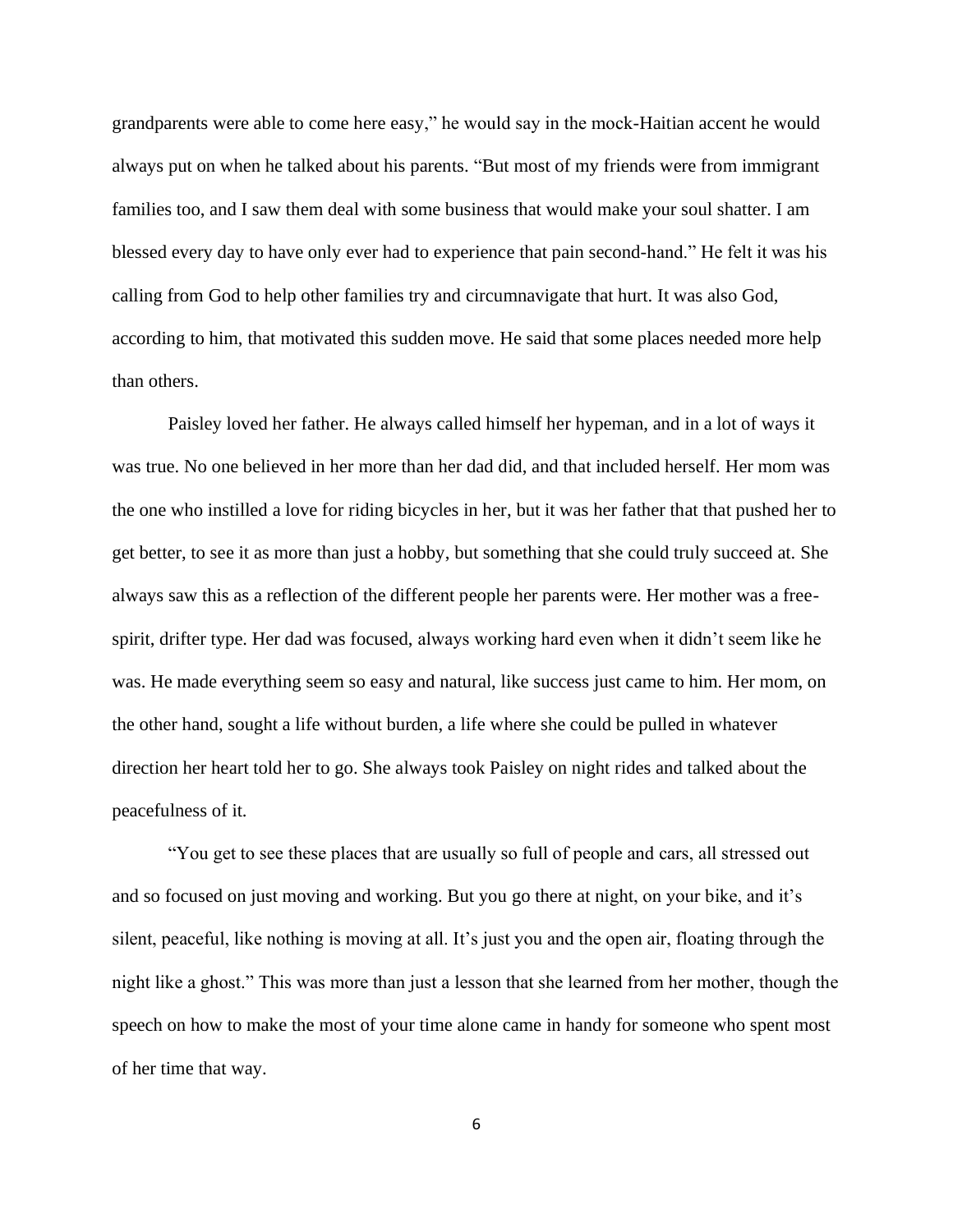It was also a mantra by which her mother lived her life. It was no secret to her that this is why her mother eventually left. Her father had grown roots where her mother could not. Her father also taught her to love more than just riding, but competing. He put on her an expectation to be great, reminded her every day that she was capable of incredible things as long as she stayed dedicated. And she knew that he believed it more than anything. In this way, he was right to call himself her hypeman.

The further into West Texas they drove, the less distinguishable anything became. The lights of small towns peppering the horizon had disappeared and Paisley had begun to daydream that the car had somehow lifted off the ground and started floating into the abyss of the night sky. She could feel the emptiness speaking to her somehow, acting as some omen, a distant voice resonating deep within her chest. She feared that this endless nothing was what would become of her life. That her future was left behind in their home in San Bernardino, the one thing she forgot to pack. Her father had tried to tell her that she could use this as a chance to reinvent herself too, but even this scared her. She felt that she had only just started to become someone after all these years, and now she had to start again. She tried not to think about it, but she couldn't stop imagining herself drifting aimlessly through the darkness. She looked out the window, her frenzied gaze met by a landscape completely unmarked by so much as a hill or a tree, not even a distant light from some sleepless farm home to offer relief from the impenetrable darkness. Even the moon seemed to taunt her, drifting from one point in the sky to another as the long road wound imperceptibly through the seemingly unchanging world around her. She slammed her head into the headrest and stared at the ceiling of the car, which was also featureless, but at least in a way that she recognized. She tried to calm herself by feeling the vibrations of the tires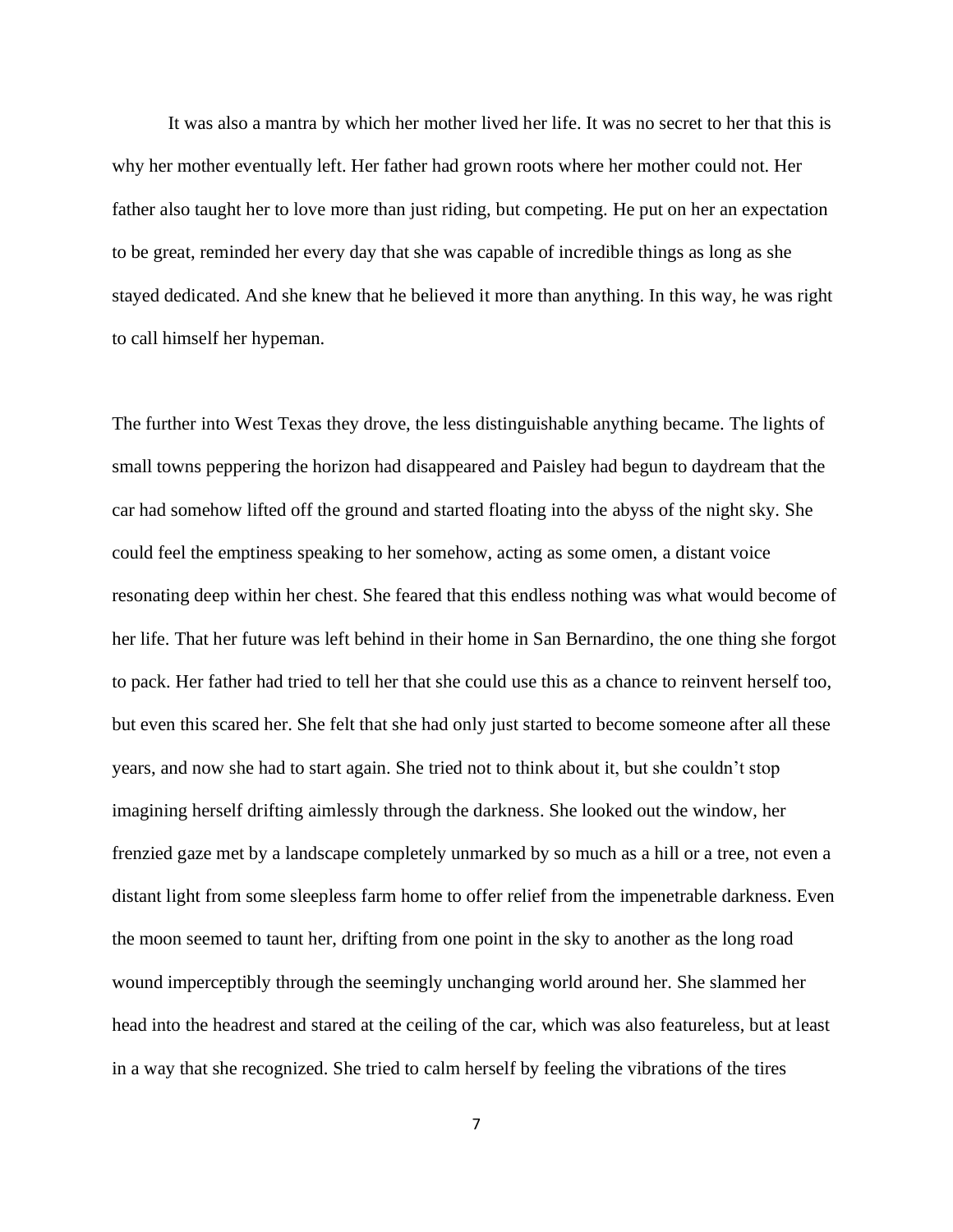spinning beneath her, reminding her that they were not drifting, but charging forward with intent, with control.

"This place is a big flock of fuckin' nothing, Dad" she said.

"Hey!" he said, clearly stifling a chuckle. "The only thing I hate hearing come out of your mouth more than a curse is a lie." He looked out his window, and then hers, finally fixing his gaze forward again. "But I guess you ain't lying, huh?" The truth, which she was hesitant to ever admit even to herself, was that there were times when she resented her father. She watched the way that he worked, the way he dedicated himself to things, and it made her feel inadequate. No matter how hard she tried, she was never able to bring herself to his level. The most she ever did was just get by, in school, in friendships, in everything. She was constantly comparing herself to her father, and she was constantly feeling weaker and weaker the longer she did so. Cycling was the only thing that made her feel like she could match him. Sometimes she felt like she had her entire future invested in cycling, she would never feel complete until she had made a real name for herself in the saddle. She told her father that it was just because she loved cycling so much, but in reality, it was more than that. She knew she would never be able to shoulder the dedication to schoolwork and university grinding that lead her father down the path of success he followed, but she wanted to be more like him. The thought of a future in cycling being left behind in her old home, of not being able to find those opportunities in this empty seeming place, made her feel like the ground beneath her was crumbling. She wanted nothing more than to become the person her father believed she could be, except maybe to believe it herself. She believed that racing was her one shot, and she saw that shot getting further away with every mile that burned under the spinning wheels of the SUV they rode in. She gazed deeply into the darkness around her, trying to find patterns in the increasingly scattered lights from the illuminated porches and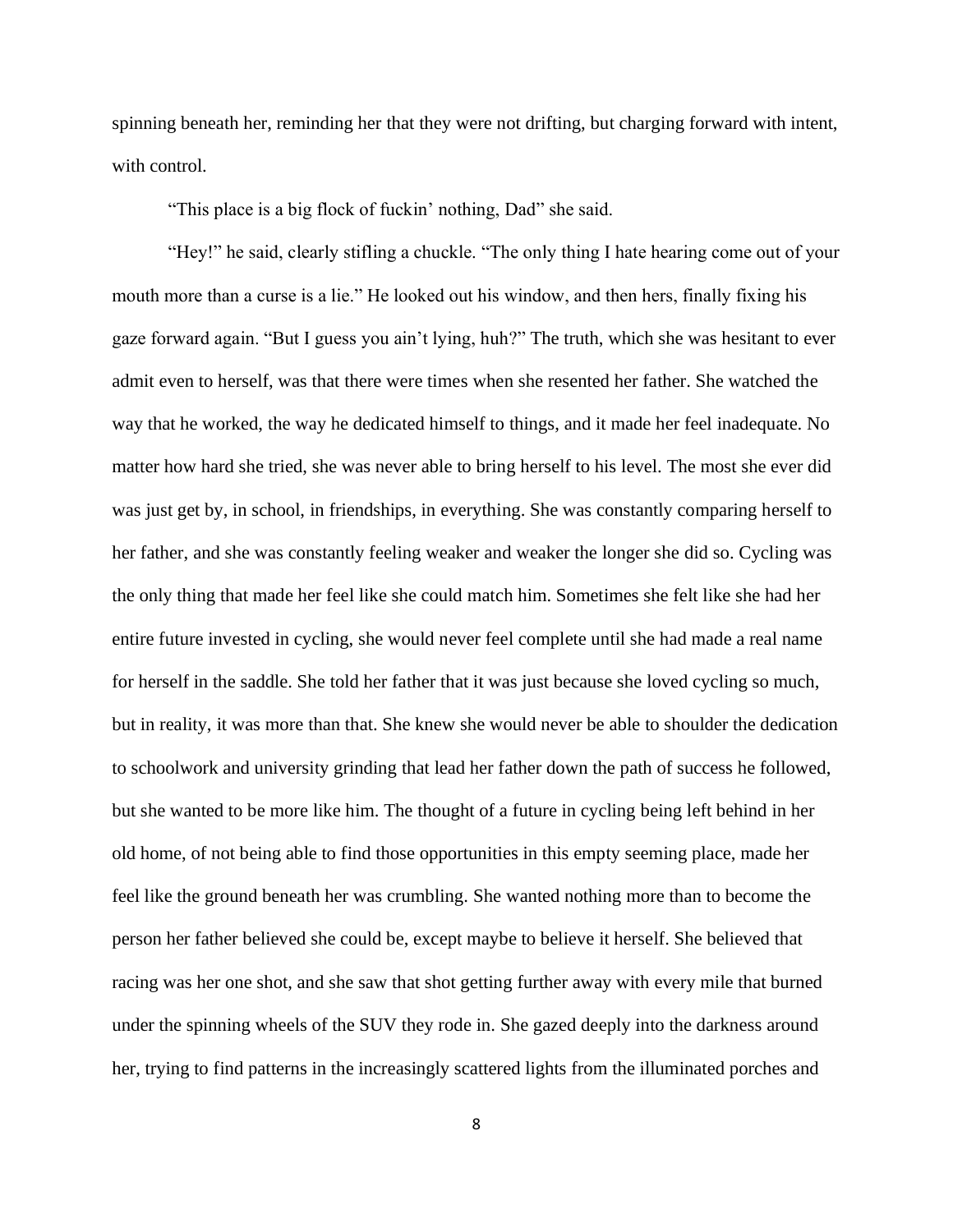windows of distant farmhouses like they were fallen stars. She wondered how she would ever find a way to showcase her talents to industry folk again in a place as barren and silent as this. She thought about making a wish before they, too, blinked out of existence.

Daylight had finally come to Texas as Frantz and Paisley rounded off the final few hours of their journey. With it, some shape had finally started to emerge out of the waste. A long stretch of road was walled in by miles of farmland, hidden by a thick veil of Bur Oaks. The trunks were evenly spaced apart in such a way that Paisley could tell it was artificial, but the way the wild mass of dark, green leaves merged together in an untamable cloud gave her hope for the first time that maybe this new world she had entered did have some life breathing through it. Every so often, men in pickup trucks with the barrels of shotguns poking out the open windows could be seen patrolling the grounds. These were people, she thought, who made something of the nothing around them. They were, so far, her only hint that she might be able to do the same.

Eventually, the plantations disappeared, and they found themselves in a small town, which appeared to both start and end at its main street. Buildings cropped up all around them, but just beyond them Paisley could still see the familiar expanse of empty dirt-lands. It felt like a movie set, something dropped in place to give the illusion of civilization. Some old timers sat on beaten down porches, the wood cracked with deep scars of age and faded gray, which Paisley noted could double as a description of the men's faces as well. She thought she could tell their type just by looking at them, the dim eyes, the clothes splotched with ancient stains and fraying at the seams. They were the type who had never known another life, who had lived in this town since they were babies and would spend death underneath it. These were men who had been living the exact same day for the last sixty-some years. Men who abandoned the idea of a future,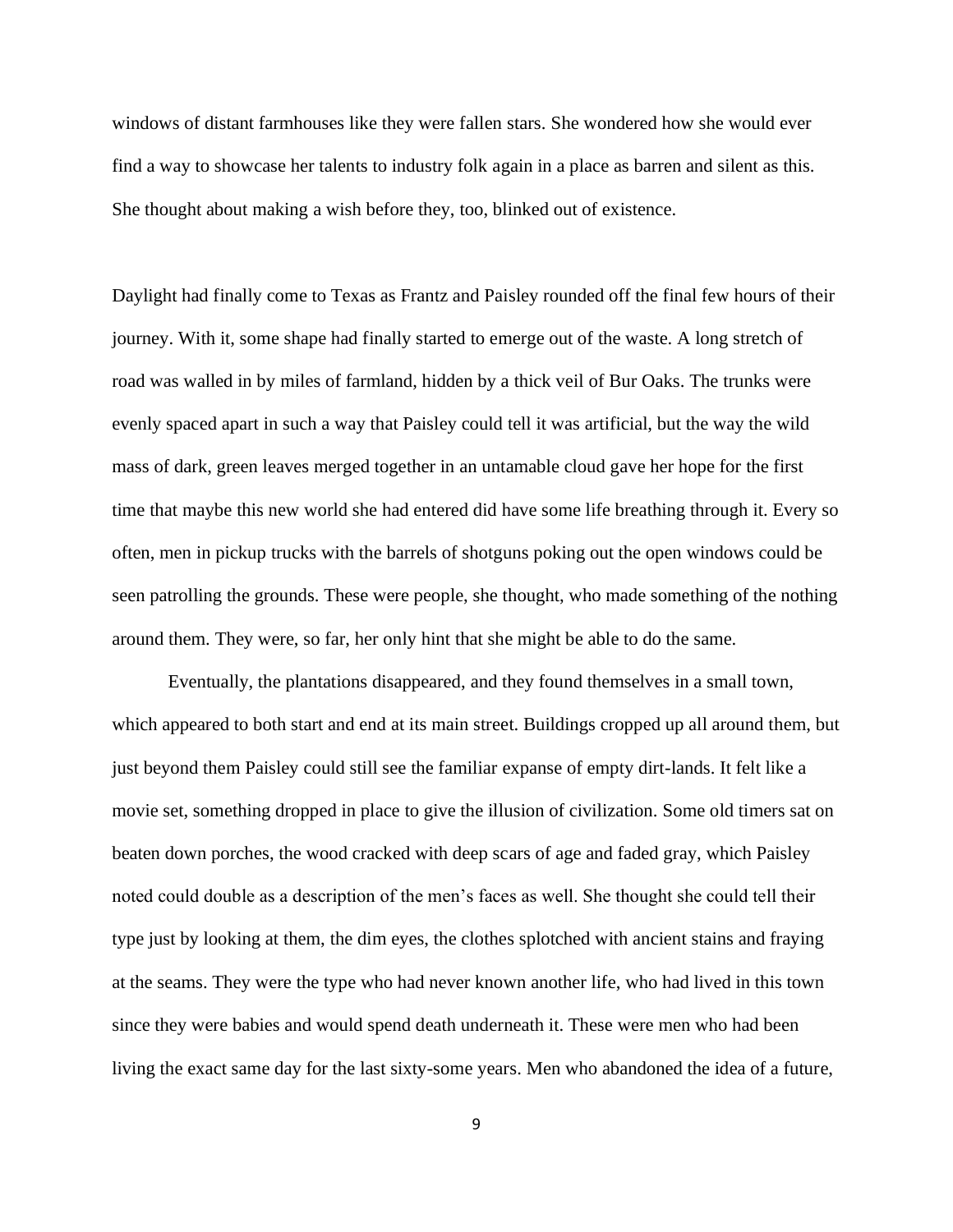of a life bigger than the creaking porches and dusty saloons. Men who resigned themselves to slowly dying on a five mile stretch of land that they called the world. Men she was afraid that she might end up like herself. This was the future she truly saw herself living.

It was in this place that they stopped for lunch, passing by a small building that called itself a Cowboy Shoppe to eat at a diner. Somehow, its run-down, dusted 1950s veneer was the most modern feeling part of the whole town. She listened to the air conditioners churning out tepid air, their age making them sound like an animatronic pig letting out an endless whine. She felt like the heat of the building was pushing her body into the sticky vinyl seats at the booth they sat at. She ordered a Coca-Cola and held the cool glass to her forehead, letting the condensation run on her skin before taking a sip.

"So. We're only about a half-hour away now. How you feeling?" her father asked.

"Ready to sleep in a bed, for one thing."

"Who you think you're telling?" he said. Paisley rolled her eyes and then dropped her head into her hand, supported by her elbow driven firmly into the table like a railroad spike. "Baby, I know this ain't exactly ideal for you, but I promise you're gonna be okay. God doesn't lead you anywhere that doesn't have opportunities for you."

"Opportunities? Dad, have you seen this place? What opportunities are out here?" She tried to sound playful, but the sadness that she had yet to overcome warped her voice. She wondered why she couldn't be like him, so confident that there was good in everything. It was yet another strength he had which he did not pass on to her, another reason she did not believe in herself.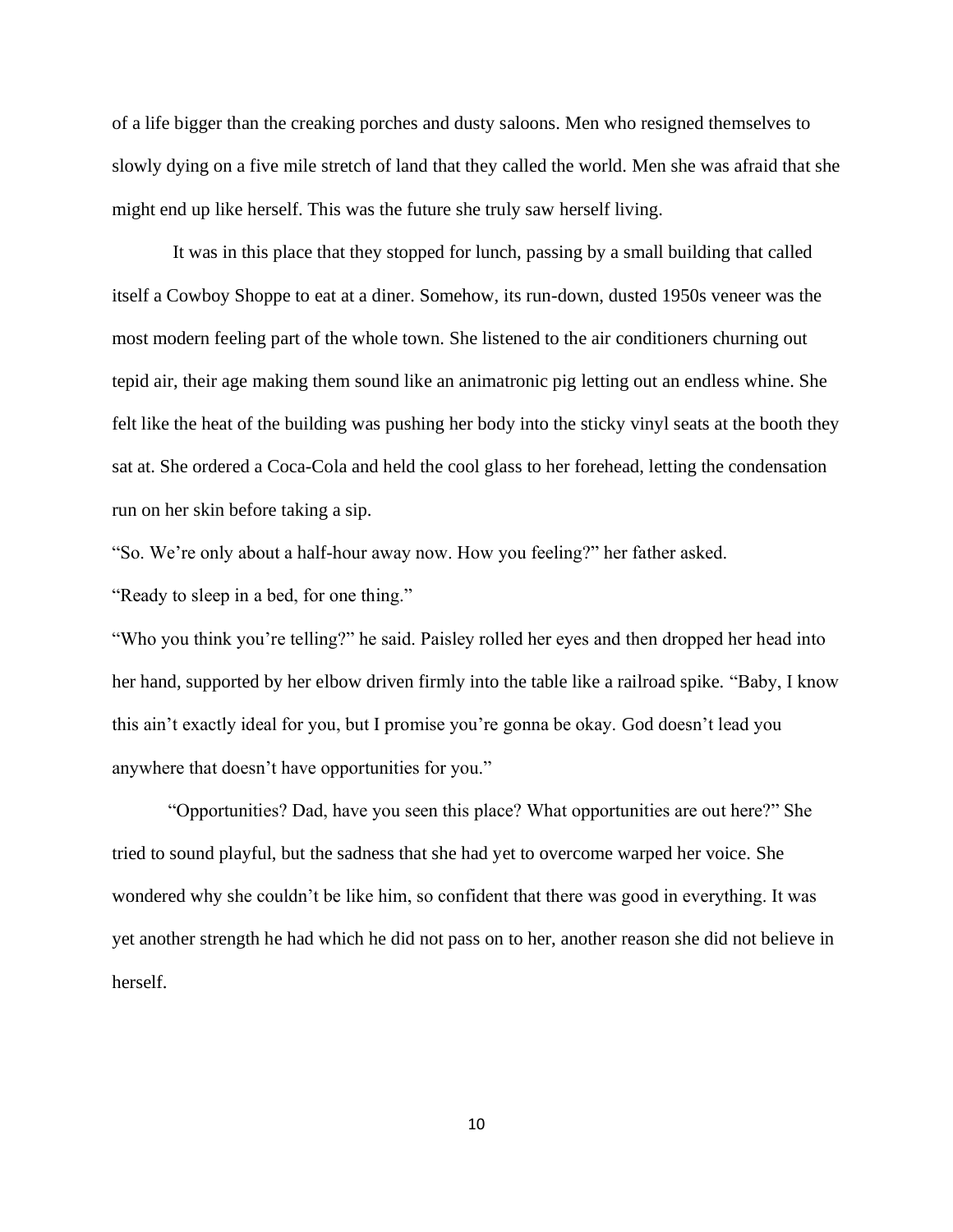"If I know you, Pais, you'll get on that old bike of yours and find 'em wherever they are." Paisley furrowed her brow and dropped her jaw in exaggerated shock. She stole a french fry off his plate and pointed it at him menacingly.

"First of all, Wendy isn't an *old bike*. She's the most perfect 12-speed ever made, and you will not disrespect her!" She threw the fry in her mouth and crossed her arms, giving her father an intense squint-eyed stare, one which they both knew was just an act. Her father reached over the table and placed his massive hand on top of her head, shaking her hair around while she swatted at him.

The waitress came by and placed two slices of cherry pie on the table. Paisley was surprised by the sound of the plates clinking against the table and looked up at the waitress to see her smiling softly at them. She only looked a few years older than Paisley, and so she began trying to see herself in her, like a glimpse into her near future. The waitress' skin was darker than her own, and she had patches of pale white skin on the back of her hand and underneath one eye. Paisley felt a small tinge of relief as she relaxed her shoulders. There was a brightness in the waitress' eyes that seemed to say that she at the very least wasn't hopeless. She seemed like a regular kid, just like any back home. If nothing else, Paisley thought that this dim place hadn't beaten the life out of her. Yet, at least.

"I'm sorry, miss, we didn't order these" Frantz said.

"I hope you'll forgive me for overhearing, but it sounds to me like it's the first day of your new lives here in Texas. Consider it a welcome gift."

"Well that's mighty kind of you, miss, we thank you!"

"Let me guess. Most people coming down this route are on their way to Austin. Am I right?"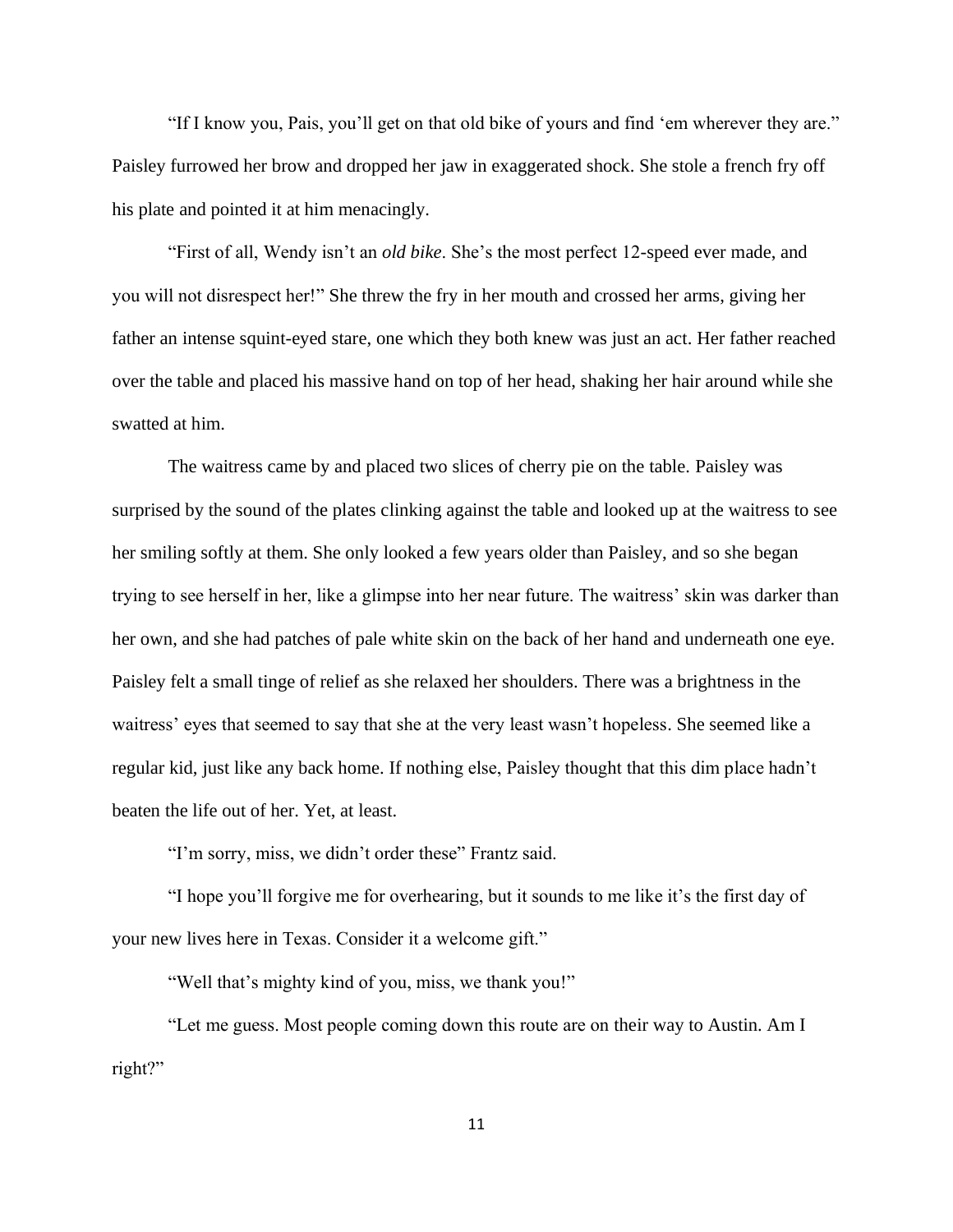"Not us. Tuluca Rock is the destination." The smile quickly vanished from the waitress' face and she began to abruptly gather the empty glasses and dirty plates from the table.

"Oh. Well. I'll hope they're kind to you up that way. I'll bring you the check," she said before rushing behind the counter. She wasn't sure why, but Paisley could tell that something in the waitress' voice had changed. The way the warmth and cheerfulness were replaced by short, mechanical delivery, and the way she had stopped looking at them, made Paisley uncomfortable. Like the booth had suddenly become just a little bit too hard, or like she just noticed the fullness in her stomach. The air conditioning units continued to sputter as they churned out lukewarm air, and the sound of silverware crashing against ceramic, knives scraping on the plates, were louder than before in the newfound stillness of the room. The way Paisley shifted in her seat must have telegraphed her unease to her father, because he offered her a simple shrug.

"She must've realized she had another order to bring out. Servers can't stand around and talk forever, y'know?" Shortly after, the waitress came back with the check. Her smile had returned when she placed it down on the table.

"No rush. Stay safe on the rest of your journey, now!" Frantz put cash down, and the two left.

The empty spaces beyond town limits filled in more and more as they approached Tuluca Rock until finally the welcome sign signaled their arrival. It looked to Paisley not too unlike any California suburb she had known, but it was sparser and quieter in a way that suggested it was more like a post-fallout version. The lawns there were thicker with desert dirt and dotted with patches of scraggly, dried out grass with only the occasional tuft of long, green grass to bring color to it. The homes themselves looked a bit more aged, boxy and sun-worn. It was a fuller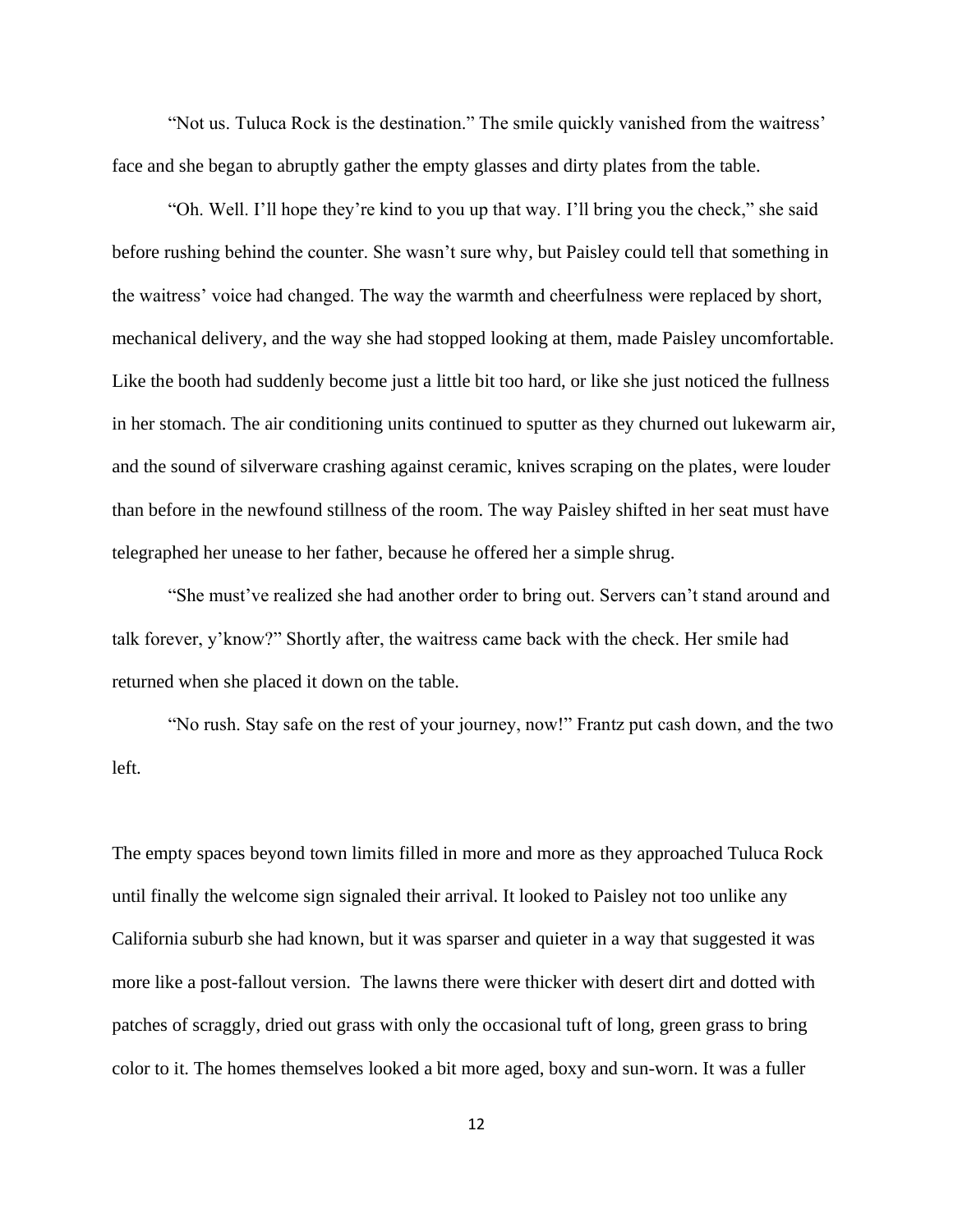looking place than she had expected, the emptiness that had plagued their trip to their new home was now hidden by rows of homes and winding roads which lead to even more homes or stores or utility buildings, but it was easy to tell that the emptiness was still there, waiting beyond the threshold of town like a predator. She couldn't shake that it felt like a place where opportunities, futures worth knowing, go to be buried under yellow dirt and marked with a single white cross. When the car slowly lurched into the driveway of their new home, which looked like a mass of oddly shaped soft-tan clay boxes, Paisley felt ready to sleep the rest of the night away, hoping that the light of morning would bring a little more life to the town and wash away her dread.

The sunlight that poured through Paisley's window the following morning was aggressively pooling on her face, painting the darkness behind her eyelids with a red haze that urgently tried to pull her from slumber. She scanned the room with one eye half-open and the other desperately closed, taking in her sleep-blurred surroundings slowly. For a moment, she had felt she had lost all sense of time or place. The only thing that grounded her in reality, betraying the sense that perhaps she was still locked in some dream world, was the awful taste in her mouth. The muscles in her shoulders felt like someone had affixed jumper cables to them, aching from a hard sleep on an air mattress. All their furniture was due to be delivered by the movers later that day, and so an actual comfortable sleep would have to wait. Even still, she had managed to sleep well into the morning. She noticed that the room was absent of any smell, save for a faint dustiness. It smelled nothing of the lavender candles and fresh laundry that she was used to lingering in her room. Somehow, she felt that this lack was the most repulsive scent she had ever known.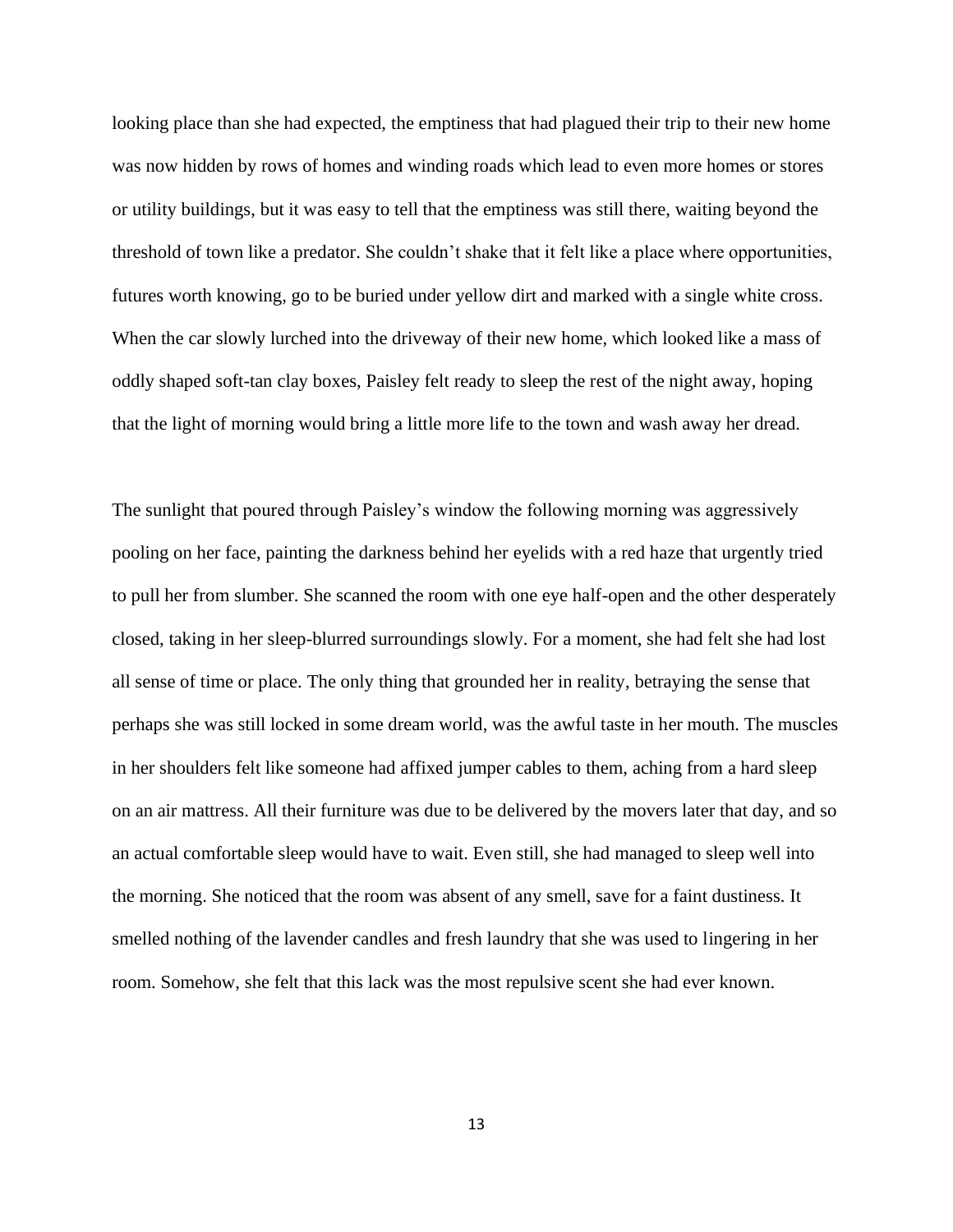In the kitchen, her father was making huevos rancheros with an energy that seemed impossible for someone who had worked so hard and so frightfully long the day before. Not even the slightest hint of grogginess came from him as he dance-walked his way around the kitchen to the sound of *The Low End Theory* blasting from his phone speakers. Paisley stood in the doorway, as surprised and confused watching him as she had felt waking up in a new, unfamiliar space.

"Dad. How?"

"Internal combustion engine, baby. How many times do I gotta tell you?" Paisley inhaled deeply so that she could let out the most exaggerated sigh she could possibly manage. The heavy, acidic smell of roasting peppers hit her with an intensity that she felt matched the stiff heat of the house.

Her father set the table, two plates piled high with rice and beans, topped with five eggs each, and a separate plate stacked with fried tortillas. The smell of hot oil and spices would stay lingering throughout the house for hours. The thing that Paisley and her father shared most in common was their awe-inspiring ability to eat. Every meal in the Thelemaque household would look like some kind of perverse competition, a monument to gluttony, to the average onlooker. Paisley needed a copious amount of food to fuel the equally copious amount of riding she tended to squeeze into a day. Why and how Frantz was able to eat so much, however, was a mystery to her. He was a fairly tall man, but incredibly thin, sometimes appearing as if God had forgotten to put flesh to him. She was sometimes suspicious that maybe this is what he meant by his annoying combustion engine line, that all this eating was the secret to his constant state of energy and alertness.

"Dad, can you drive me to the schoolhouse later?" Her tongue was coated with the creamy taste of the egg yolk and tingling from the bite of the chili.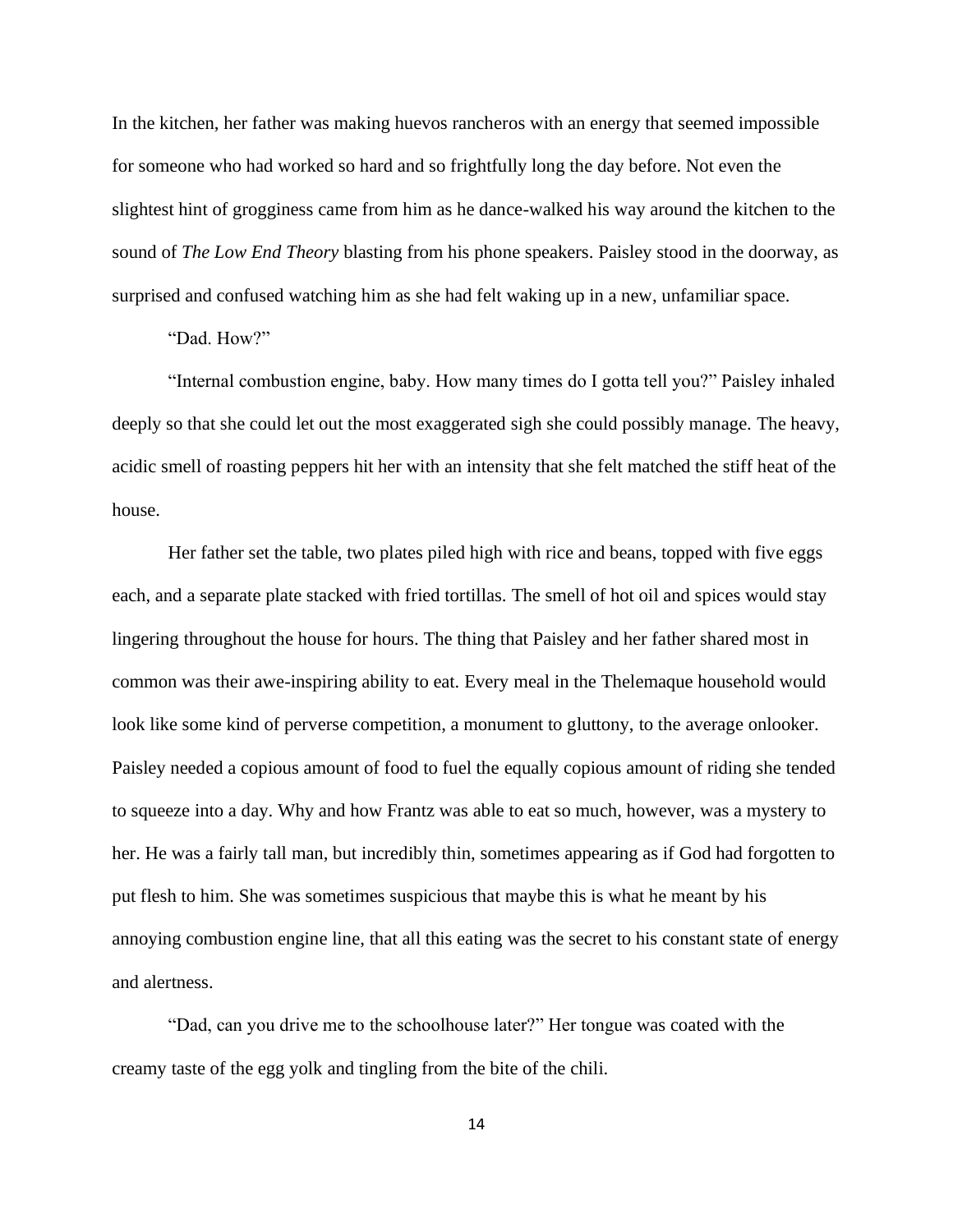"Of course, baby. We can go once we finish eating." She didn't need to explain to him why she would want to go to school on a Sunday. She had asked this same request countless times before, any time she had taken interest in or required access to a new place. She had to get familiar with the road.

When the car pulled out of the driveway, Paisley began focusing intensely on the road ahead of them, turning the passenger seat into the saddle of her bicycle in her imagination. She analyzed every detail of the route, not only the directions, but the terrain, the level, the width of the space between the outer white line of the car lane and the dirt at the road's edge. She looked for potholes, divots, and cracks, searching for anything that might serve as an obstacle. The road was mostly flat, and easy ride she imagined. She rested her hands on the dash to replicate holding her handlebars and imagined how hard she would have to pedal to hit top speed, leaning with the curves of the road and pretending to weave around anything that looks like it might get in her path. When they did approach a hill, she would mimic bringing her right hand down to the shifter lever by her knee and slowly pulling it toward her to change gears, trying to guess exactly where it would have to be to make the climb easier. Before long, they were idled in front of the schoolhouse.

"What's the assessment, Pais?"

"Couldn't be easier."

The schoolhouse was bigger than she had imagined, though still nowhere near as large as the city school she was used to. It was relatively modern compared to most of the other buildings in town, lacking in that certain sun-beaten, dirt-crusted quality that seemed to define the town. Still, without the crowd of students hustling through the campus, it was hard to feel any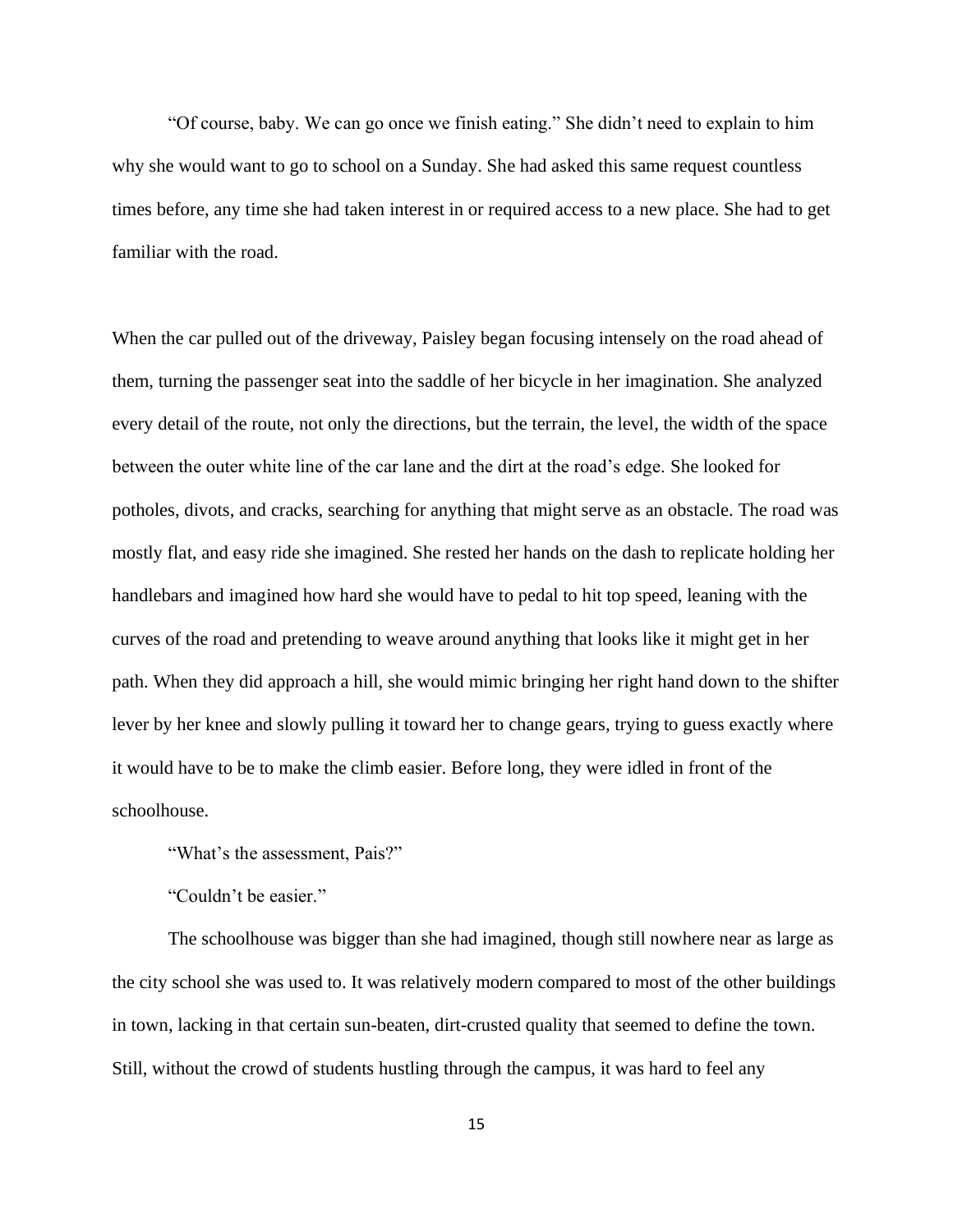differently about it than she had about most anything else. It was empty, kind of solemn and pathetic. She urgently hoped that her first day attending classes, seeing the place in full swing, would give her the energy she needed to feel confident. She also noticed that the bike racks in front were small, and so her second-most urgent hope was that not many of the other kids rode their bikes to school every day. She already had to play the part of new kid; she had no interest in magnifying that by having to do something like chain her bike to the flagpole.

"You know, baby, watching you move like that, get so lost in the moment, sometimes you remind me so much of your mom," Frantz said. Paisley sunk a little bit in her seat and didn't say anything. She knew that whenever he said this he meant it as a compliment, but she still hated when he did. Being like her mom was her biggest fear.

In times like this one, she often thought back to a riding trip they went on together. Her and her mother packed their bikes on the rack and drove out to Long Beach in the off season, the December night air made colder by the chill blowing in off the ocean. They rode along the boardwalk much slower than usual, calmly listening to the sound of the waves breaking on the shoreline like distant claps of thunder and the sizzling of a fading firework. They stayed out so late into the morning that the sky had started to turn silver before they even made it back to the car.

"How does that make you feel, Pais? The ocean?" This was the first thing her mother had said for hours.

"I don't know. Small, I guess."

"Right? It always makes me wonder what my purpose is." She stopped and gazed out into the swirling black of the ocean, streaked with bright white cracks from the reflection of the moon. "Sometimes I think so long as I never stop moving, eventually I'll find it. You and your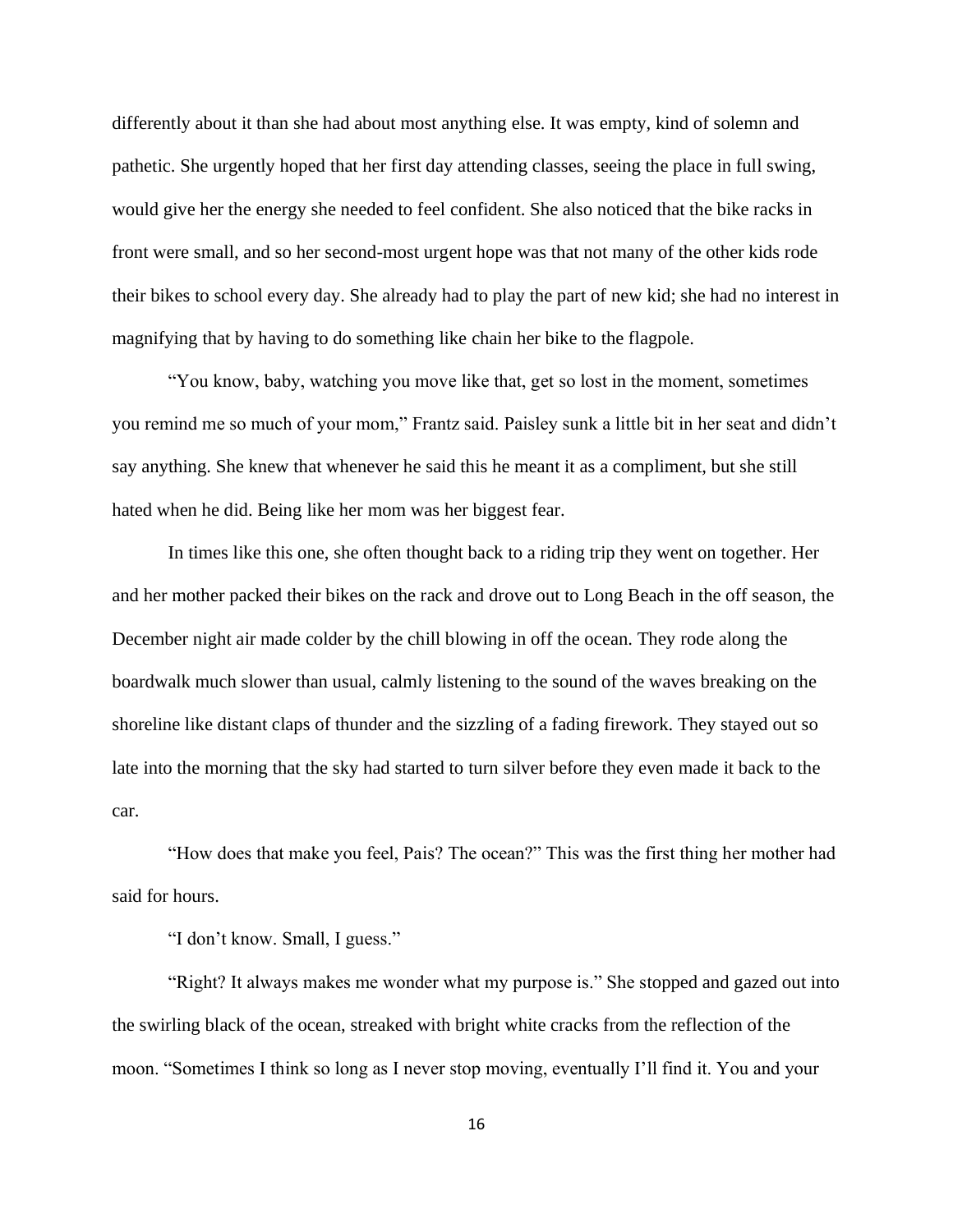dad are lucky, you know? He found his a long time ago, and you have your whole life to figure yours out." A week later, she would file for divorce.

She didn't know what her mother meant at the time, but now she did. She felt like she was constantly standing at the edge of that ocean, except now it was made of endless burning sands. She hated when her dad said she reminded him of her mom because she was afraid that he was right. She didn't want to spend the rest of her life wondering what it was that she was meant to be doing.

The next morning, Paisley launched out of her own bed with no need for an alarm to encourage her waking. That morning, she was alive with a determined spirit she hadn't felt in some time. She darted through her room with precision focus, no motion wasted. Physically, she took after her father, and she used her long legs to lunge from one side of the room to the other, seamlessly weaving one movement into another. It was the closest getting dressed for school had ever come to looking like art. She walked through the hallway without lifting her feet, socks sliding madly on the warm wooden floor, and sat at the kitchen table to devour the stack of pancakes Frantz had already prepared for her.

"Carb up, baby. Time to show the road who just came to town."

Most kids would be nervous about their first day of school in a new town, and she knew that when she got there she probably would be too, but for the time-being, Paisley couldn't waste energy on that. She was instead latching onto the only emotion she had ever discovered that was stronger than her listless anxiety: the thrill that came with introducing old rubber to new pavement for the first time. She saddled onto her bicycle, making her feel like a soul which had finally found its body, and eased herself onto the road. She shifted gears until she was in her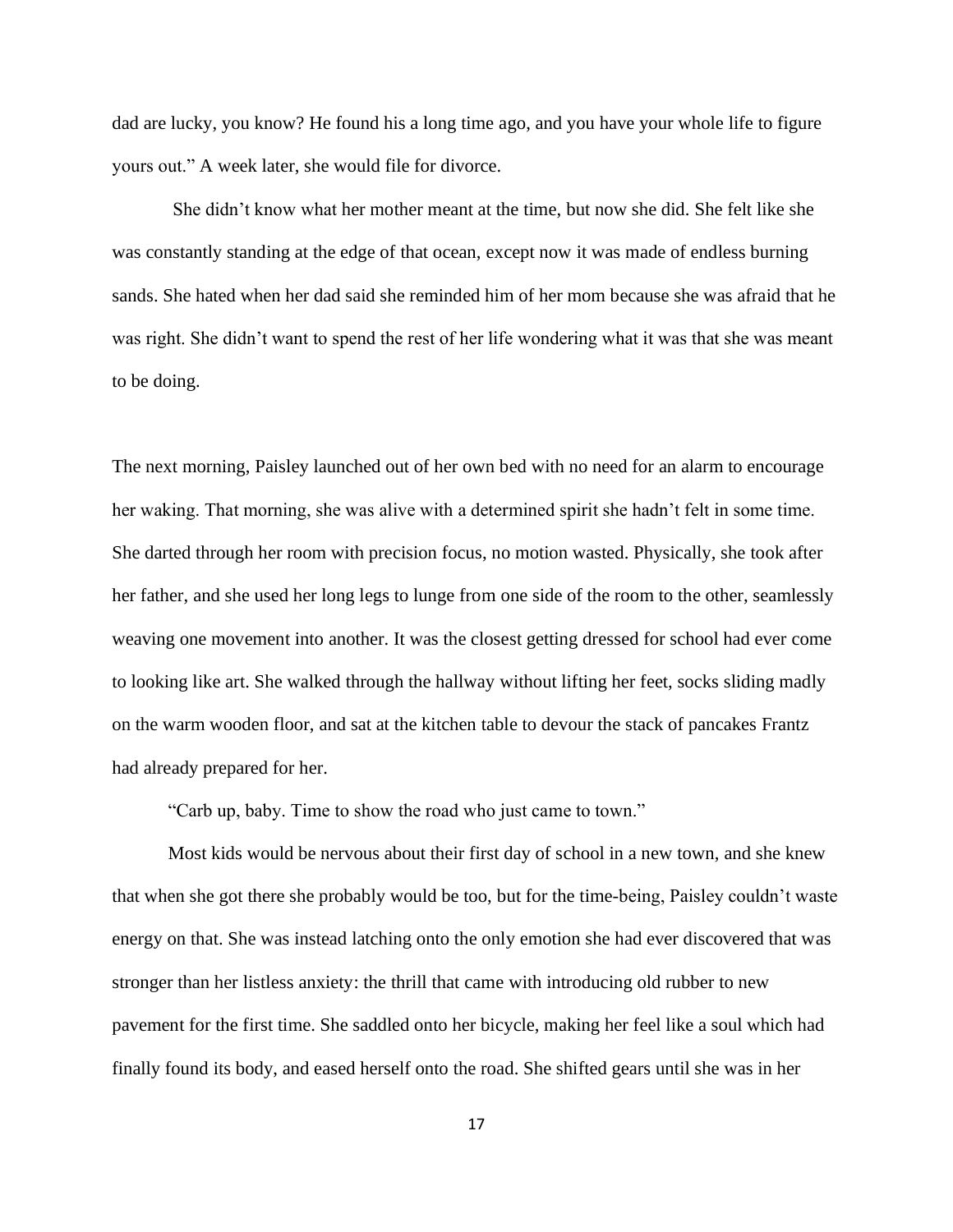favorite cruising position, high gear so that each pedal felt like she was trying to drive her foot straight through the crust of the Earth, a test of power that rewarded her with the speed of a roaring wind. Her uncanny skill for memorizing road features paid off, and as she leaned around various potholes and rough patches, she realized that she had been more-or-less spot on during her test run in the car. The only place where she had been wrong was one of the hills, which required a lower gear than she had anticipated to climb easily. By the time she realized her mistake, she was already pedaling too hard and too slow to shift gears again without running the risk of the derailleur slipping and the chain popping right off the gear. So instead, she wrestled with gravity and awkwardly grinded her way up the hill. She hadn't bailed on a hill since she was eight-years old, and her stubborn refusal to break that streak was enough to make her ignore the smoldering fatigue building in her thighs. She began to lift herself out of the saddle each time she went to pedal so that she could slam her entire bodyweight into each downward motion, maintaining a slow, inching speed that allowed her to manage her breathing, but was just fast enough to keep from toppling over. She hung her tongue out of her mouth so that she could taste the air with each desperate breath. Finally, her front tire broke over the crest of the hill, and the earth beneath her began to level out again. She continued to cruise slowly, passive pedals keeping her momentum going but not building any speed, to recuperate. She cursed under her hard breathing. She was already getting rusty, she thought. But she took some pride in knowing that she was able to pull through, to dig deep and be strong enough to overcome something difficult. Even rusty, she was still good.

The rest of the ride to the schoolhouse was simple, a route Paisley felt certain she would dominate the next time. The school felt more alive as the students poured out of their parents' cars and rushed up the small set of stairs that lead to the doors. A song of indecipherable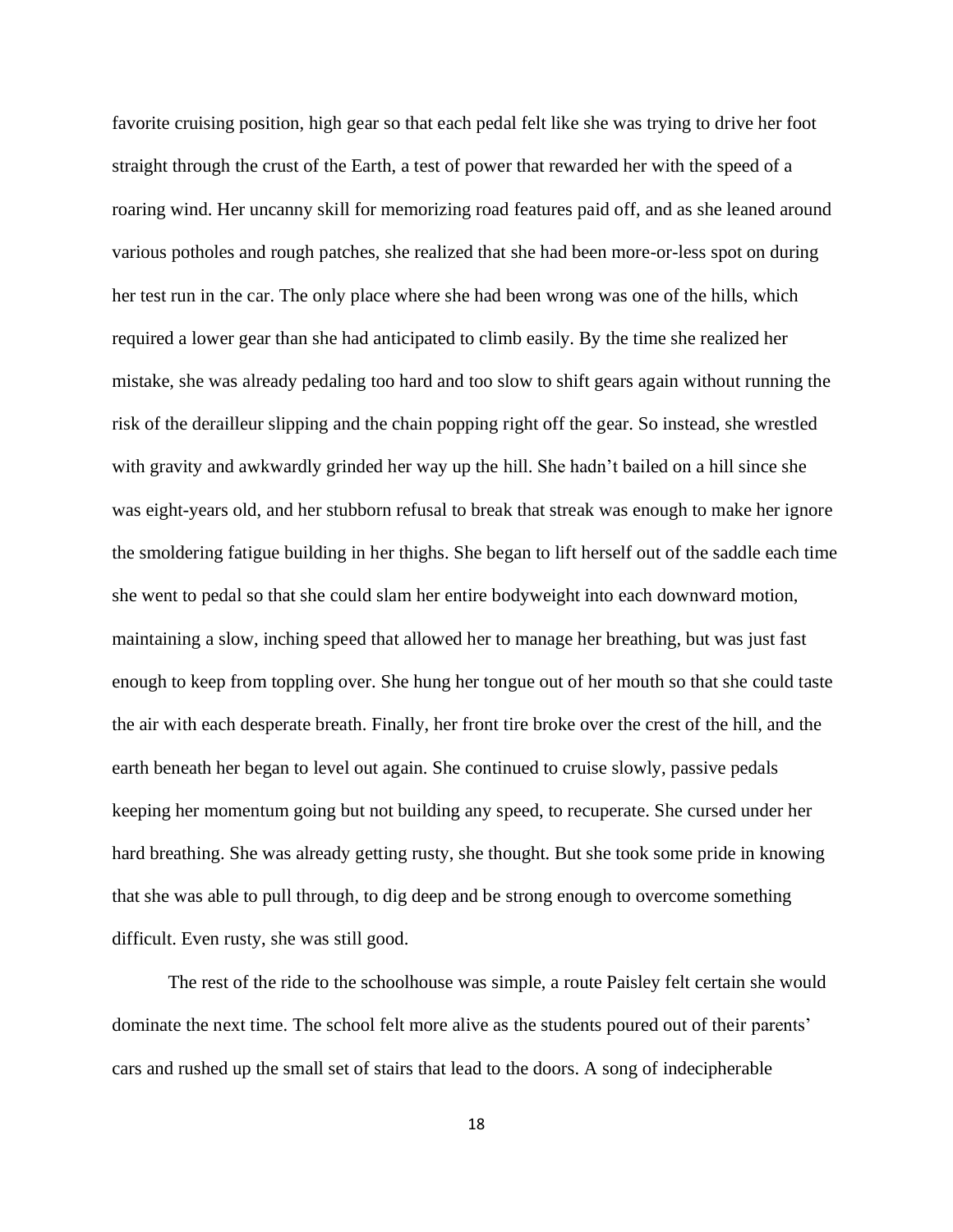conversations carried through the air like crickets in a summer field. Paisley could sense somewhere in her that she should be nervous, that she would be in any other context. But she was still buzzing from the feeling of overcoming a challenge and could still feel some of the leftover energy that she didn't burn on her ride threatening to burst from within her. She tried to keep that fuel moving through her and carried some of that indomitability with her onto the campus, among the mass of strangers who would soon recognize her as someone unrecognized. She didn't even let this sudden blessing of confidence slip from her when she saw that the bike racks were, indeed, very full. Only one space appeared to be available, and Paisley worried that even this might be a fluke, that if she had gotten there even a moment later it too would have been taken. Most of the bikes chained up were BMX bikes, and Paisley couldn't help but scoff slightly at the thought that a space that should belong to her would be taken up by something so amateurish. But the childish BMX bikes completely left her mind when she saw the trio of beautiful road bikes huddled together at the far end of the rack. Two pristine bikes, a Cannondale and a Specialized, sandwiched a clearly more well-worn Panasonic that was adorned with stickers and marker graffiti that she couldn't quite make out from where she was. The open space was next to the Specialized, but when she wheeled her bike up to it, she realized that it wasn't quite as empty as she thought. A chain was tightly wrapped around the posts, blocking her bike from fitting into the space, and a note was attached to it that read, 'Park near us and we'll break your hands. DLM.' Slowly, she walked her bike away from the rack and across the green and, after taking a moment to close her eyes and feel her heart still beating hard and the last traces of adrenaline still surging through her, she chained her bike to the flagpole.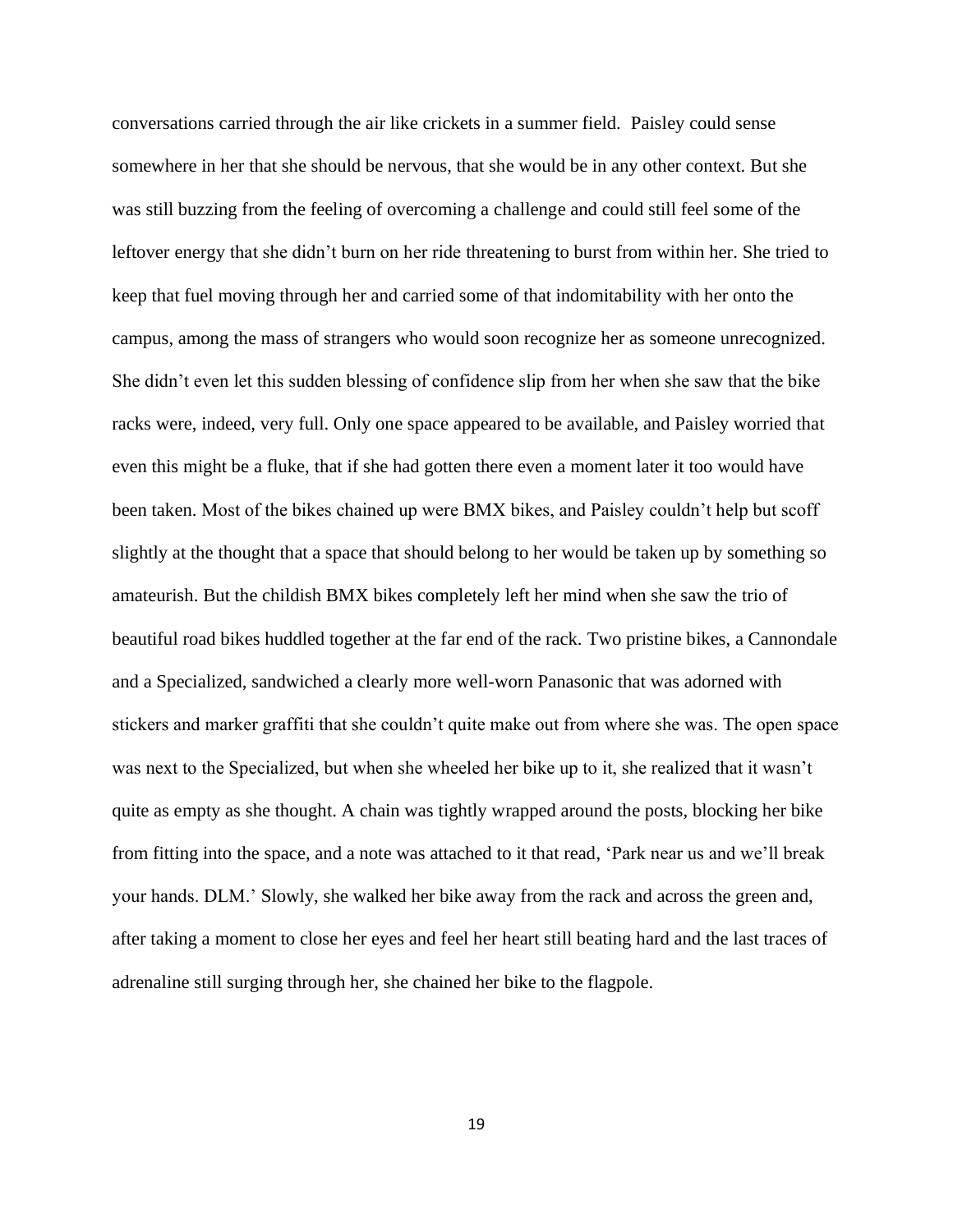The metal of the door handle was hot when she flung it open, and the anticipation she had built for air-conditioned hallways was shattered when she walked into the school and realized that the heat of the outside world would be following her in. Paisley could feel her resolve shrinking, and she found it increasingly difficult to hold on to the confidence that she had initially carried with her onto the schoolyard. Still, she knew that this was her chance to go by unnoticed, and for now, that's all she really wanted. She thought that all the other kids were still too busy at their lockers, the cacophonous chatter only growing in volume within the halls. She became increasingly aware of everything about herself, taking great and nuanced measures to look as innocuous as possible. She stood up straight and walked briskly – fast enough to look like she knew what she was doing, but not so fast that it looked like there was some unknown cause for alarm – through the halls in pursuit of her classroom. She kept her eyes straight, avoiding eye contact at all costs, even when she could sense the occasional passing student studying her face a little too long. There was one benefit, she thought, of attending a school so small. It took mere minutes to traverse the building and find the classroom she belonged in. There was no great search involved, no rushing between floors like in her old school, and that meant no need to ask anyone for direction. No need to give herself away. On the other hand, she also knew this could only mean that word of the new kid would start spreading soon, and once it did it would be no time before the entire school knew. At least in her old school, she could feel certain that she would go unnoticed by a majority of the student body. Her city school boasted thousands of students, and in her mind that meant that only a small fraction of them could spend time trading stories and insults about weird loner Paisley. Here at Tuluca Rock High, she had read on the brochure that her father had receive that there were fewer than 200 students. To her, this meant that if she didn't find some way to completely blend in, it was possible for the whole school to turn against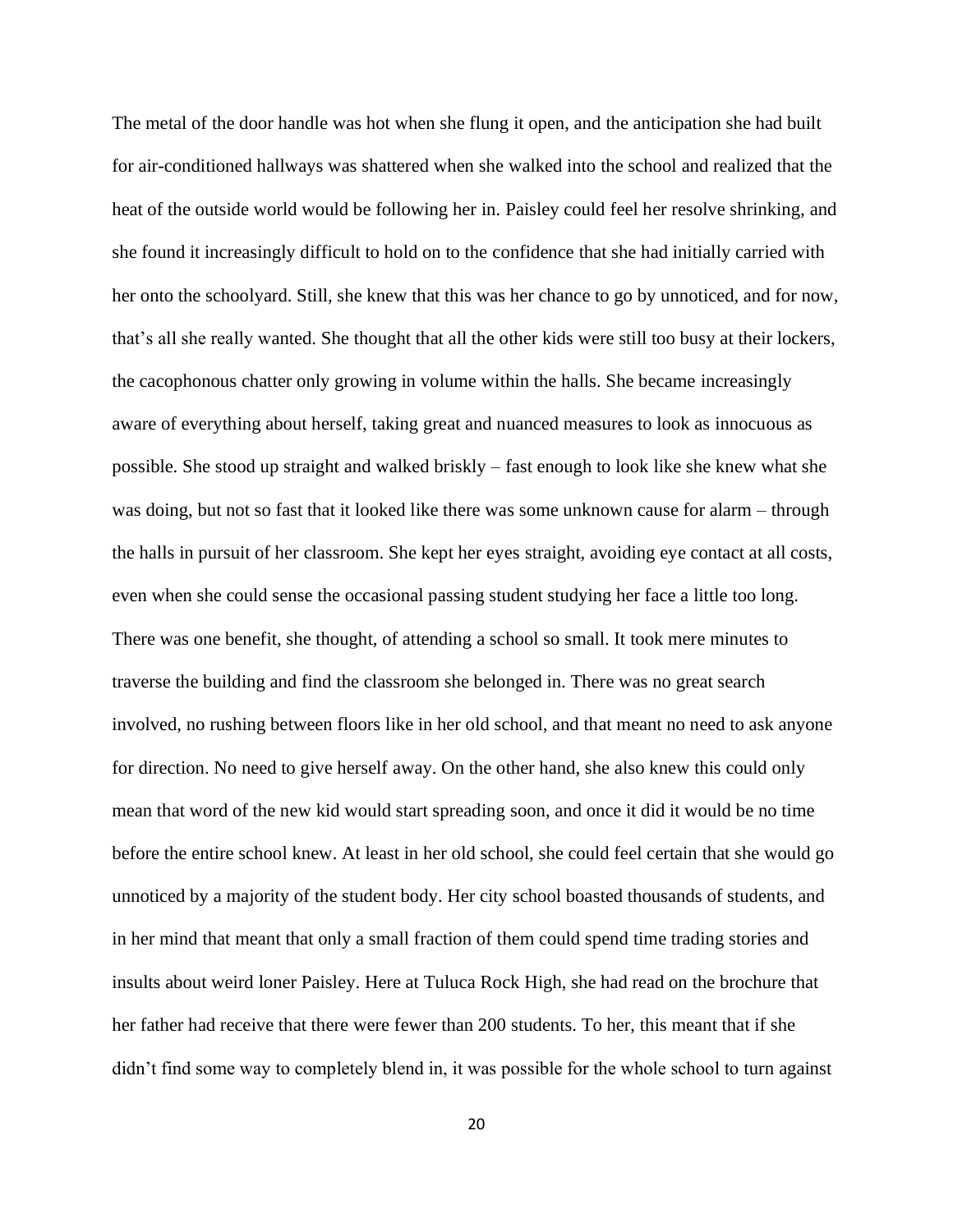her. The thought of this made her want to hide under the desk, to leave an empty seat so that she might be represented as nobody and get to exist as such in the minds of her peers.

Tuluca Lake High had developed its own practice in which, instead of the students, it was the teachers who move from class to class each period. Ms. Amato, Paisley's History teacher, explained to her that this helped to keep their small hallways from getting too chaotic throughout the day. Amato could not have known what a gift she was giving her. Paisley felt as though she could bow before her when she told her this if doing so wouldn't draw so much attention to her. This meant that anyone who didn't notice her before wouldn't do so until someone from her class told them about the weird new girl he met that day, and so she was at least safe until the next day. And, she realized, this meant that to put that off, all she had to do was make these sixteen other students like her. No, not even like me, she thought, but just think that I'm normal. She glanced around the room to try and figure out who she was dealing with. Most of the other students were white kids, only one other black boy among the group. Across the room, she noticed another girl with light brown skin and thick, curly black hair which she adorned with two cactus flowers on either side of her head. More interesting to Paisley was the fact that the shirt she was wearing was a cycling jersey. Paisley noticed that between classes, when the chatter between students would pick back up, everyone would leave that girl alone. She felt that if this girl didn't stand out, didn't present herself to the others as a target for ridicule, maybe she really did stand a chance at simply blending in. She also felt herself hoping that maybe this was some kind of sign, like the universe was trying to make it extremely obvious to her who she should try to befriend. She saw the bike jersey as a sort of welcoming banner. It wouldn't be until school was over and she saw the girl stand up, saw her head on from the front for the first time, that she would notice the logo printed on the front of the jersey. It simply read "DLM."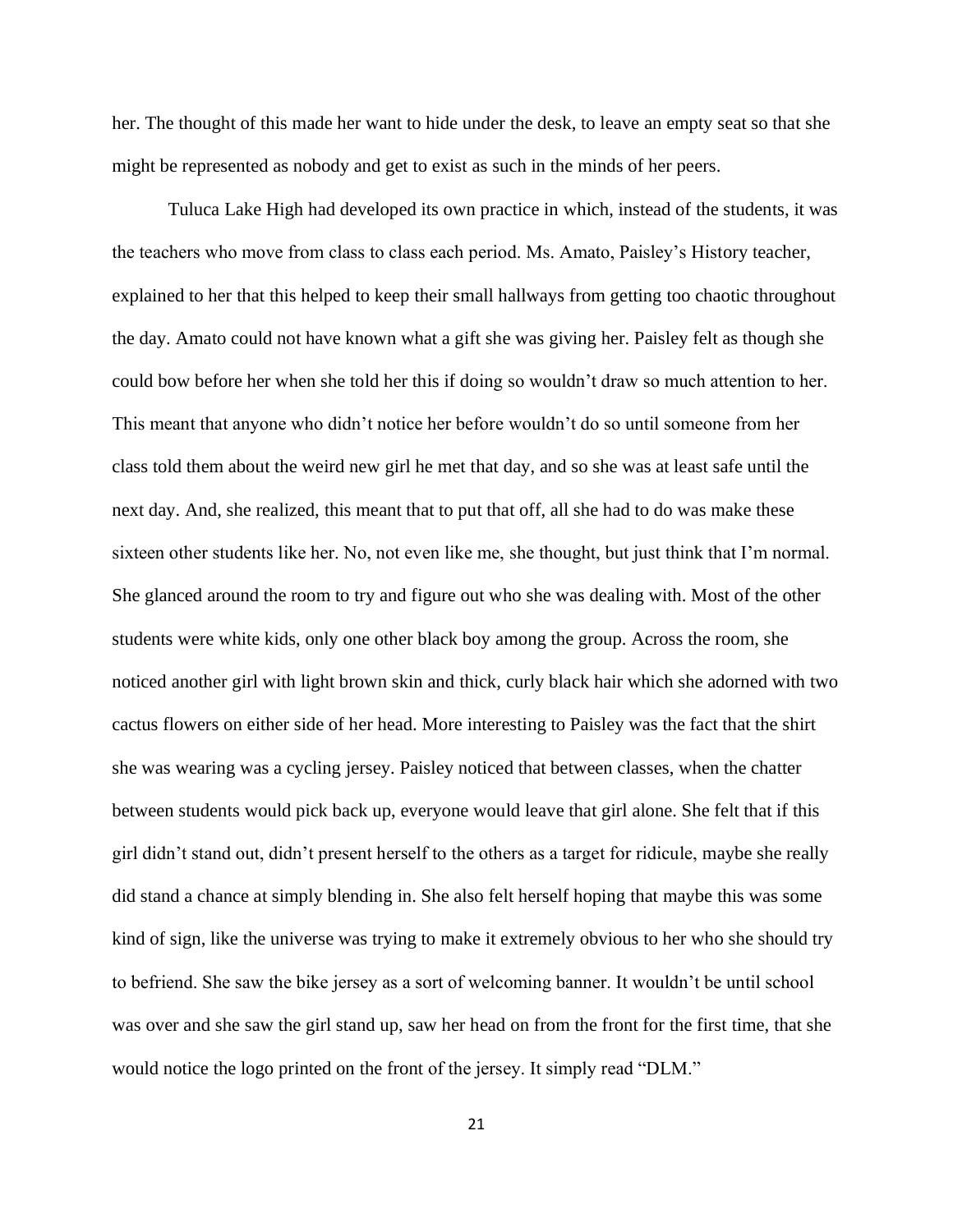Paisley was unchaining her bicycle when she heard the shuffling of feet rushing urgently through the grass. Whoever it was, whatever they wanted, they were coming right for her. Paisley slowly let all the breath out of her lungs until she felt a hollow pressure on her chest. She had almost made it through the day without being harassed, almost snuck her way through the halls without being identified, and it was now that she was finally caught. She turned to face a girl wearing her hair in a small, tight afro, large earrings in the shape of old Roman shields, and a baby pink cane. One of her feet hovered a quarter of an inch above the ground. She wore a black denim vest with patches for bands like Bad Brains and Despise You. Paisley immediately felt a weakness in her legs, horrified by the power she could sense in this girl and at the thought that she might have somehow made enemies with her.

"Nice Schwinn" she said. "Looks vintage. What year?"

"'89. All original parts" Paisley said. She allowed her lungs to fill up again, and let her tensed shoulders drop. She had been all wrong, she thought. Maybe she was actually about to make a friend.

"Damn, girl, okay! It might even still be a Panasonic build then. Love that! I fuck with Panasonics real heavy. I'm sure you saw mine."

"Wait, like the one over there?" she said, gesturing at the rack. "It's amazing! I wanted to take a closer look at it but, well, you know. The note."

"Smart move. There's no lies on that note. If I caught you getting too close to my baby, we woulda had more than just words. Come on, I'll show you!" The girl turned to walk toward the bike rack. Paisley followed her close behind, her focus lost in the large patch that took up most of the back of her vest. It depicted Jesus pulling a man out of the mouth of a monster, one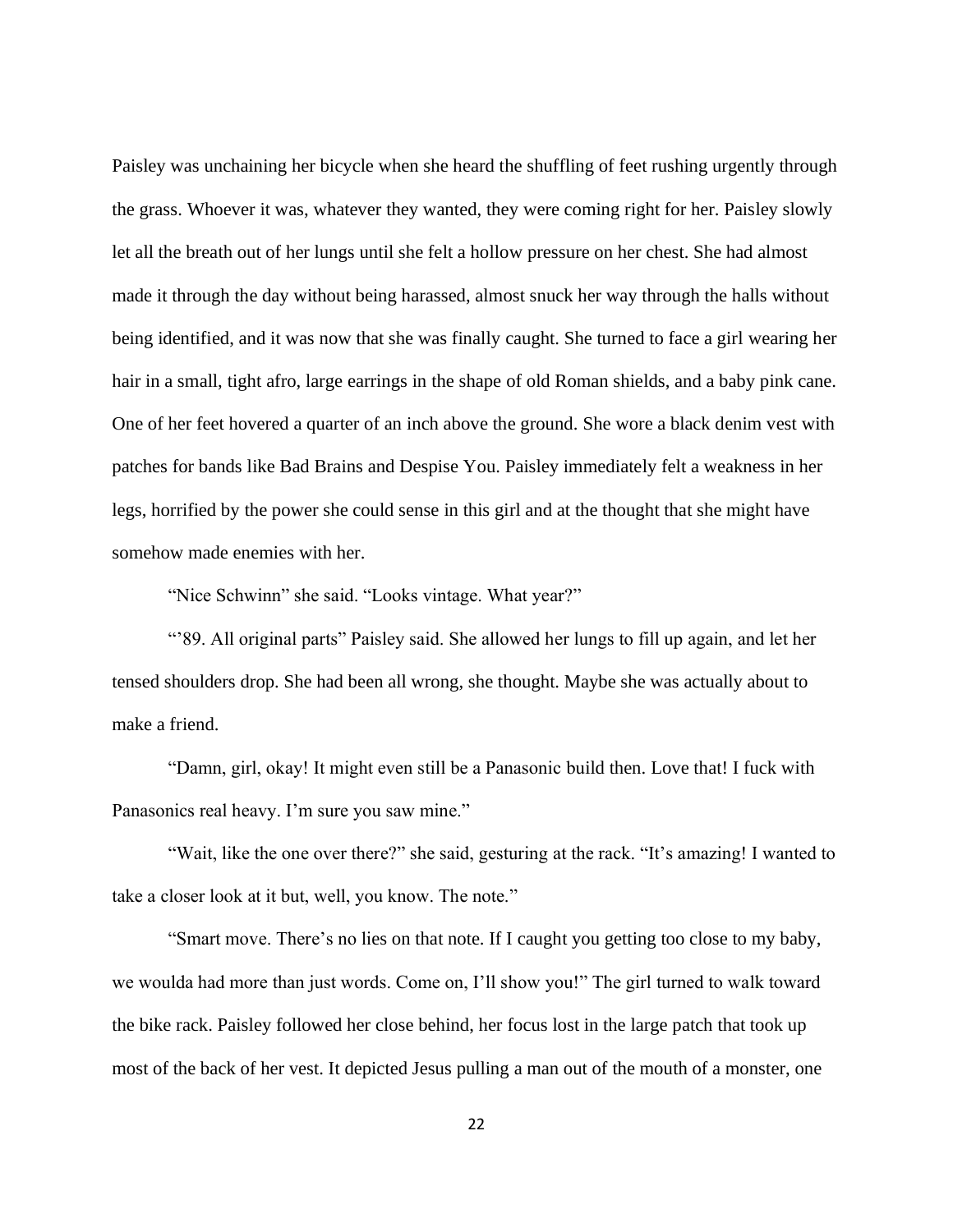of those old wood carvings from medieval days. Above it, in Olde English letters, it said "Nina Simone".

"You listen to Nina? So does my dad. Says she was punk before punk."

"You mean the patch? Yeah, I made it myself. Love her. Didn't have much of a choice, I suppose. That's who my folks named me after. Oh, guess I should tell you my name is Simone, by the way." Simone unchained her Panasonic and wheeled it back, allowing Paisley to take in its full glory. Its bright red paint had a subtle sparkle to it that caught the bright midday sun perfectly, which Paisley noticed as an interesting contrast to all the scraped-up band stickers that Simone had plastered over it. The frame was decorated with the words "The Kids Are Fucked" in marker. It seemed to her to be mostly original parts, with slight rust on the derailleurs and considerable wear on the handlebars. There were two obvious modifications, which Paisley spotted right away. The first was that the spokes were chrome. The second was that one of the pedals was black, practically fresh and shining compared to its old, worn-out silver counterpart.

"It's beautiful. You've obviously put a lot of love into it."

"The only thing better than an old Panasonic is *my* old Panasonic. I want people to notice it immediately so it gets the respect it deserves."

"Why the two different pedals, though?"

"Yeah, that's more function than fashion. It's for my leg. The new one is custom. It was made longer so I can actually reach the damn thing. Walking is one thing. But when it started to fuck with my riding? Forget about it. It was either that or get surgery. Figured the pedal was cooler." Paisley felt a heat washing over her face, different from that of the sun beating down on it. This was from a sense of embarrassment, like she shouldn't have asked. She figured this was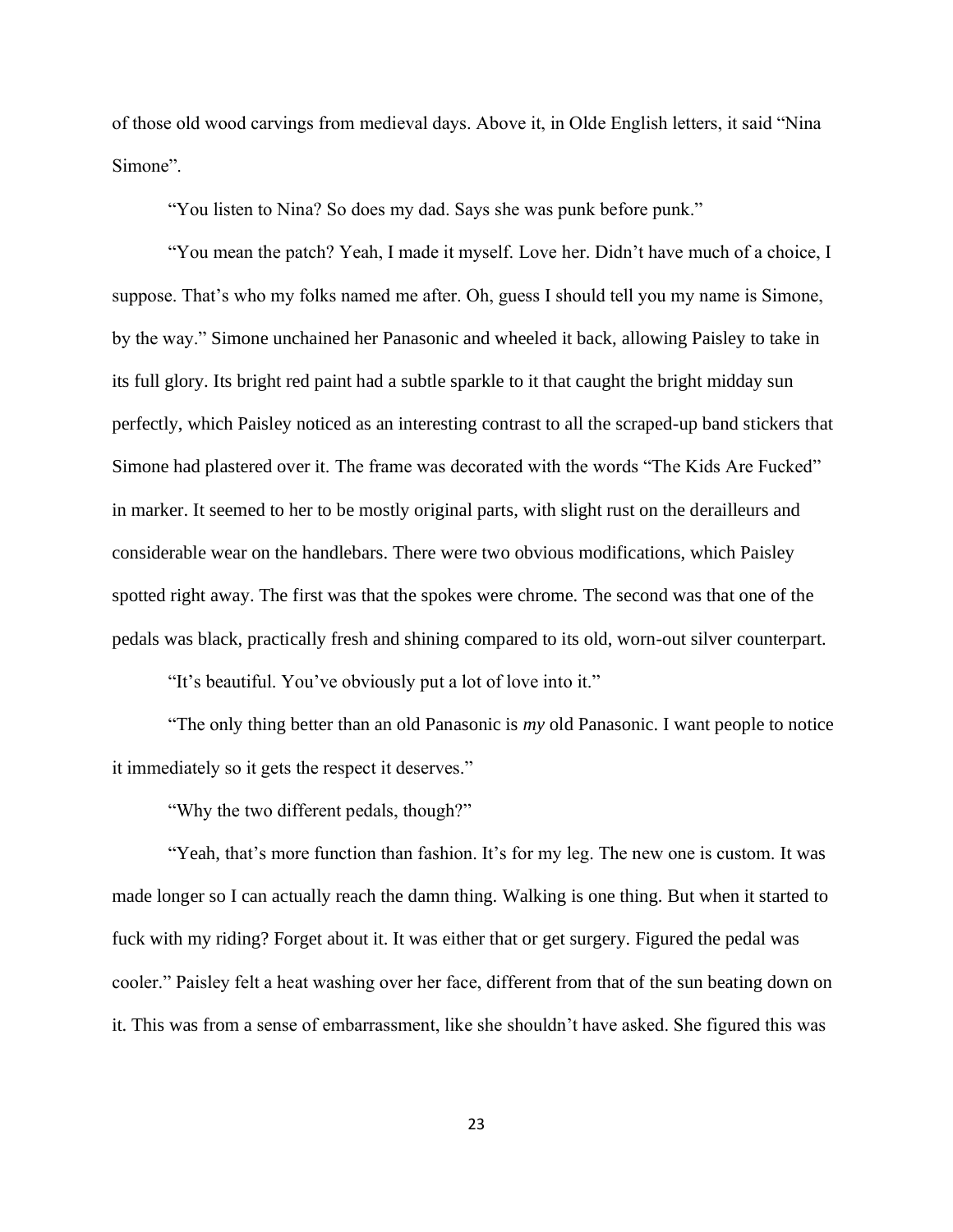her shot at making someone as tough and scary as Simone a friend instead of an adversary, and the last thing she wanted to do was mess that up.

"Sorry if I, like…"

"Girl, don't worry about it. Besides, you have bigger things to worry about."

"What?" Paisley asked, and then quicker than she could even realize, Simone had ripped her backpack off of her and started to ride away. Paisley knew she had to move but felt like her feet were buried underneath the pavement. She needed what felt like entirely too much time to process that her belongings had just been stolen by the single most intimidating person she had ever seen, and now she had to either get it back, or let it be lost forever. The second option would mean facing her dad and telling him all her stuff was gone, and he was the other scariest person she had ever seen. So, she did her best to rush to her bike without letting the reluctancy weigh her down and started to give chase. Fortunately, she could still see Simone off in the distance, and she didn't seem so far that she couldn't catch up. She rode hard, her pedaling making a sound like some old, slumbering machine revving up. She tried to think of herself as that machine. When she started to catch up, Simone peered over her shoulder and then started riding faster. She weaved around the road wildly, taking sharp and sudden turns that Paisley couldn't anticipate no matter how closely she watched her movements. She did her best to match her, to not slip up, but she could tell that her riding was shaky and uncertain. She was so busy trying to learn Simone's patterns that she didn't have time to get a sense of the road. Simone's random, sporadic path had taken Paisley well off the road she had studied the day before and into brand new territory. The area was lightly wooded with oak trees and a blanket of wispy desert grass covered the sands. The trees made it harder for Paisley to know when another turn was coming up for Simone to exploit. Despite all the disadvantages she faced, however, Paisley never drifted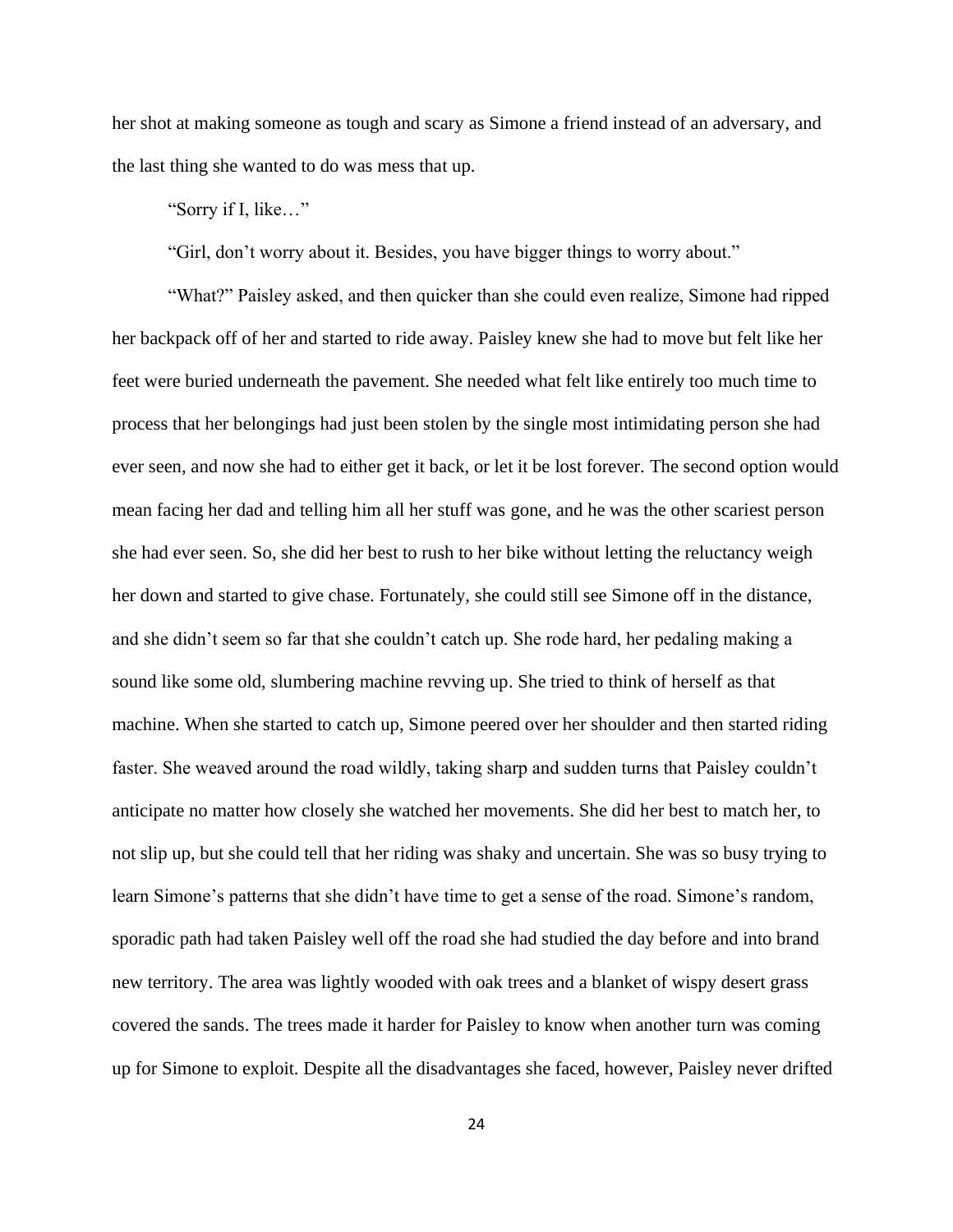more than a few yards from Simone, and her ability to do even this well in such a tense situation started to build some of her confidence back, and she almost started to feel less like she was in a dire chase, and more like she was in a friendly race. She thought that she might even be having fun somewhere underneath the urgency of it all. Cars passed by only occasionally, and every once in a while Simone would cut through one's path at the last moment, causing it to screech to a stop. Paisley thought Simone must have known exactly how closely she was trying to mimic her movements, because she would have to stop herself from instinctually following her path when she would do this, throwing her out of her focus for a moment. She felt as though Simone was trying to tempt her into danger, and it took all her power to stop herself from giving in. Eventually, Simone made another sharp turn, this time not onto another side road, but into one of the driveways that cut into the line of trees. Paisley followed her in, and both girls finally came to a halt. Simone threw Paisley's backpack to her.

"What the fuck?" Paisley said. She was panting hard and could hear a wheezing in her lungs with each inhale.

"Sorry. Just had to see if you could actually ride the thing."

The next day, upon entering her classroom, Paisley was greeted by the sight of the DLM-Jersey girl already making eye contact with her from her seat. Paisley could not make out any hints on her face as to what it was that she was thinking but couldn't help feeling like the girl could see inside her head. She felt her vision moving through her body, like every thought and fear she had was being criticized. Paisley just stood in the doorway, unable to move even as she felt her classmates shuffling past her. She wondered if Simone had said anything to this girl and, if so, what it was. She tried to fake a confident demeanor, using every slow breath she took to try and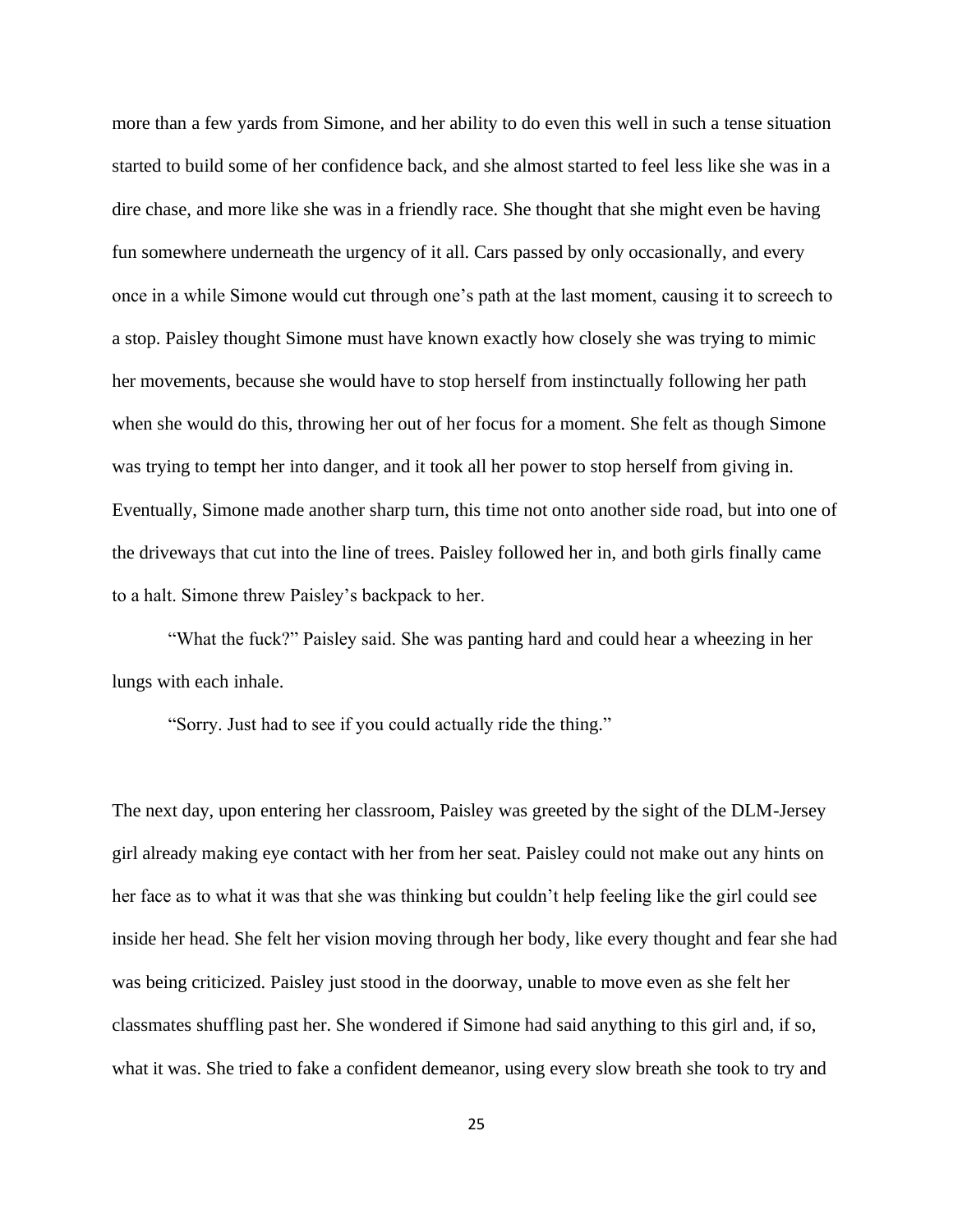keep from projecting her discomfort. If Simone had told her good things, she didn't want to do anything to betray that. If she told her bad things, though, then she didn't want to do anything to confirm them. The girl stayed unmoving, her eyes faintly squinted, for a moment longer before turning up the corner of her mouth and then looking down at her desk. She wouldn't look at her again for the rest of the day. When class got out, the girl simply left, just like the day before. Like suddenly she forgot that Paisley existed at all.

Paisley was getting her gear out of her locker when a boy approached her. She didn't recognize him from class, so she immediately became alert wondering what he could want with her. She felt a tingling in her heels, the same sensation she got when she looked down from too high up. The feeling that she was going to plummet even with the ground still solid beneath her feet. She instantly wanted to run away. Instead, she reminded herself that she needed to hide her strangeness from these new people for as long as possible and looked him in the eyes.

"You're that new girl, right?" he asked.

"Yeah. Paisley. What's your name?"

"My daddy says your old man is that new lawyer what just moved here. Bleeding heart motherfucker who helps the poor illegals. That true?" Paisley felt her knees become suddenly unable to support the weight of her body. The vile snarl in his words rang in her ears and she knew now that, whatever this interaction was, it couldn't possibly end well. She dropped her gaze to her feet. The sensation to run was gone. She now feared doing so would only get her hurt. Now, it was the desire to be saved from this that overcame her. She kept telling herself to be calm in her mind, but her thoughts were interrupted when the boy said, "You better not be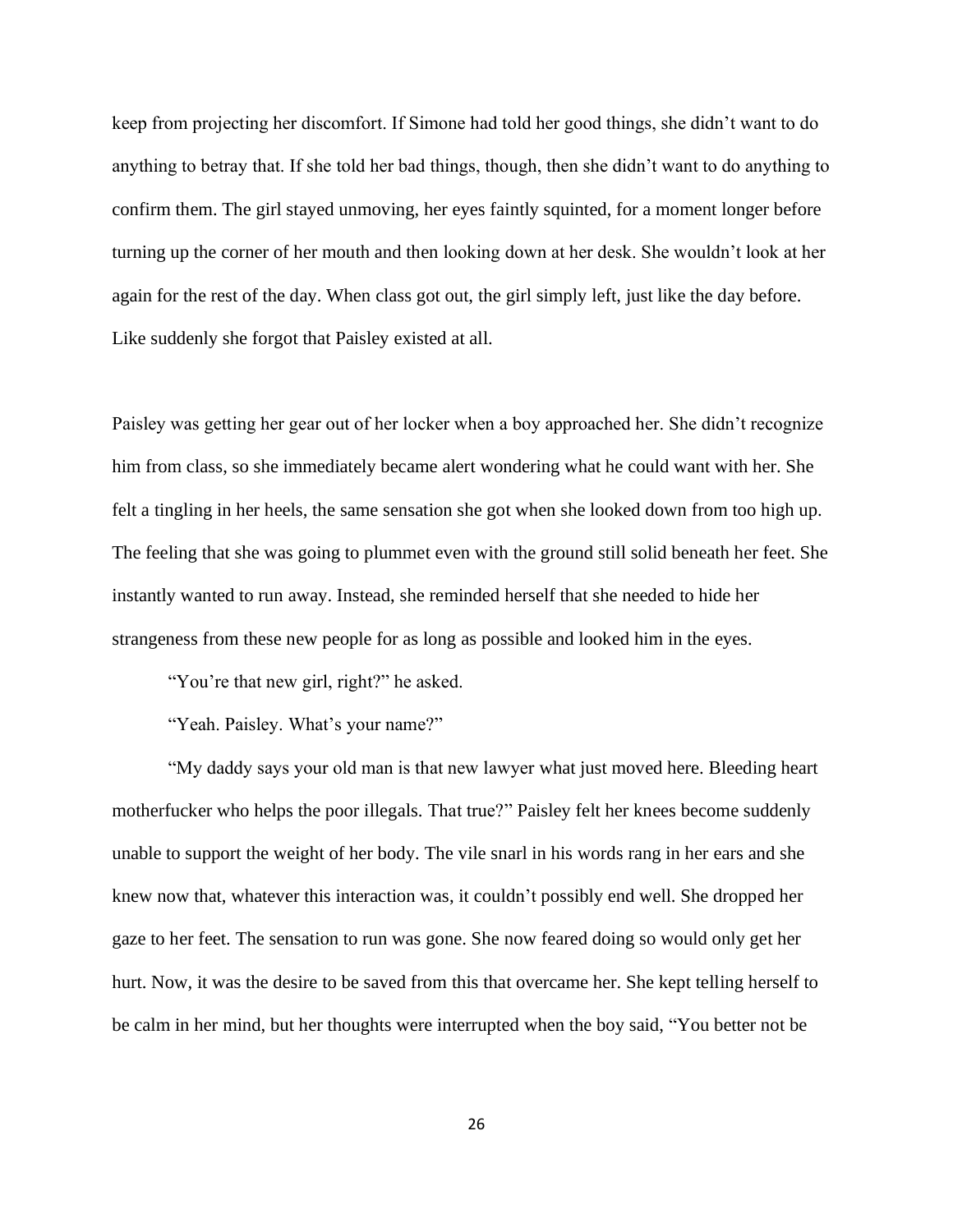ignoring me." She looked back up to him, taking in his ghastly appearance while she tried to put her thoughts in order. She saw the Confederate flag stitched into his salt crusted camo hat.

"Yes. Yes, my dad is a lawyer." The words felt barbed and jagged, catching in her throat as she said them.

"I suggest you keep your heads down. Your people make enemies real fast around here." Paisley was searching for the right words to say, a mild tremor running through her hands, when something loudly crashed into the locker near the boy. When she looked, she saw a bike helmet teetering on the ground. The locker had dented in its shape.

"Colson you best get your dumb racist ass away from that girl before we have bigger problems than we already got." Paisley looked up startled to see Simone quickly shuffling over to them. She felt then that she had found her footing again, and a coolness ran through her body, relieving the hot tension that had been bubbling in her.

"Fuck you, Simone. This ain't got anything to do with you." Without a word, with a face that Paisley saw as calm and flat, Simone raised her cane and delivered a powerful blow directly to Colson's knee. Paisley winced at the sound of the wood hitting the hard bone, and Colson let out a shriek that cut through the chatter in the halls. Everyone fell silent for a brief moment, and Paisley saw a few people glance at Simone before turning back to whoever they were talking to. She even heard someone whispering not to interfere if Simone was involved. "You fuckin' bitch! I'm gonna tell my pa about this!" Colson said.

"While you're at it, tell the prick we got a lot more waiting for him. He can fuck around my house and find out. We still owe your family one." Colson limped away, clutching his knee with one hand and pushing people out of his way with the other. "You ok, girl?"

"I…feel like you saved me."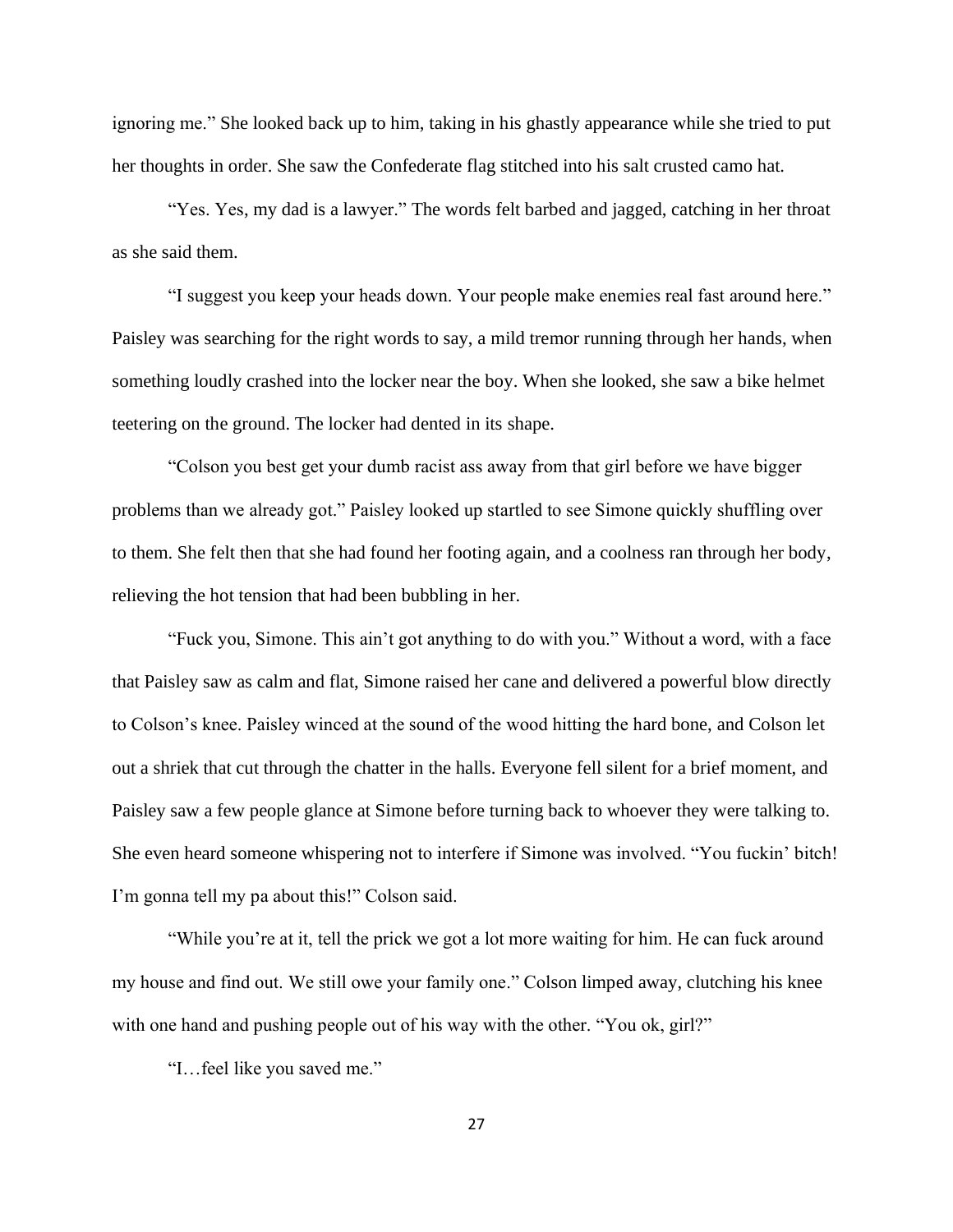"Oh, that coward wouldn't have done nothing. He just acts hard because people are scared of his dad."

"Who is he?"

"Leviticus LaGrange. The sheriff. The kid's a fluffy little fuck, but Lev is a real mean bastard." Simone nodded her head toward the door, and Paisley started walking with her to leave. Most of the crowd had thinned out by then, the heat of the building dissipating slightly in the absence of all the sweating bodies.

"You didn't sound to scared of him" Paisley said. She had no doubt that Simone was tough, but she tried to imagine herself standing up to someone as powerful as the sheriff, and the thought alone sent a chill into the nape of her neck.

"Leviticus' old man was the sheriff before him. Go figure. He murdered my granddaddy. Been bad blood between our families since." Paisley felt like she should say something, offer some kind of apology, but the coolness that persisted on Simone's face made it seem like she was speaking about some old story from someone and somewhere far off. Like none of it really mattered. "My dad was in school with Lev at the time. Broke his jaw the next day. Now he has it out for pops. Not that they got along before that. No shock that one racist prick raised another. And now the cycle continues for Colson, obviously. So he's my responsibility. I'll put him in the fuckin' ground before he becomes a cop and tries any shit with us." The sound of running footsteps erupted behind them, and a man's voice called out for Simone. She turned to face him.

"Principal Melrose? How can I help you?"

"Well, young lady, help me fill in some blanks. One moment, I see you and this girl talking to Colson, who I know you're just so fond of. I turn my back, and the next thing I see is him limping away. You wouldn't have had something to do with that, now would you?" Paisley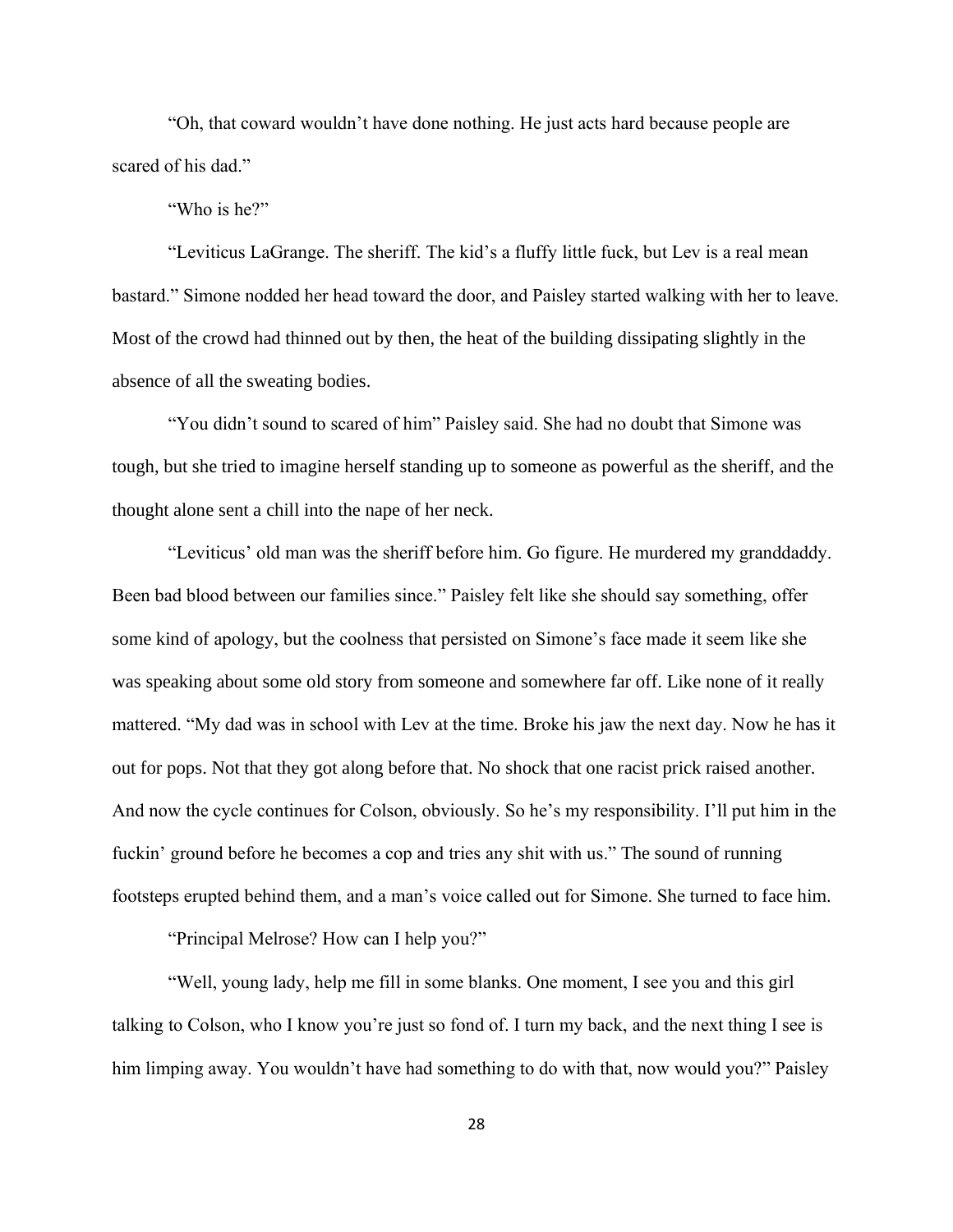felt wound up, like she was so eager to just walk away. It was her first week of school and she had already been faced with so much trouble, she wasn't sure if she could stand it. There was no way out of this, she thought. There were so many witnesses, and the principal himself saw almost everything.

"Me? Of course not, sir." She turned to face the remaining people in the hall. "Hey, did any of y'all see me bust up Colson's knee just now, or did y'all see me minding my business?" The group of kids clustered together just murmured to one another until one broke the silence and said, "she didn't do anything, Principal Melrose." Simone turned back to the principal and shrugged. "Well, there you have it."

"What happened, Simone? You used to be such a good student." He shook his head and retreated to his office. The girls continued making their way out of the building, pushing the doors open, hit with a harsh and unforgiving light that made Paisley reflexively close her eyes as tightly as she could. When she opened them, slowly to filter the light in at a pace that didn't feel like torture, she saw Simone walking over toward the bike rack.

"What was up with that?" Paisley asked.

"The principal? It was nothing. Don't worry about it." Paisley sat in silence for a moment. She was so curious about Simone, she felt like she was wrapped in mystery and she wanted to learn more.

"Well, thank you for helping me with Colson anyway," she said.

"Girl, don't worry about it. We protect our own." Paisley realized that her uncertainty must have been given away somehow, maybe from the way that she tugged on her collar, because Simone rolled her eyes and sucked her teeth sharply. "Look, the freaks of Tuluca Rock need each other. And in this spineless Confederate fucking wasteland, just looking like us makes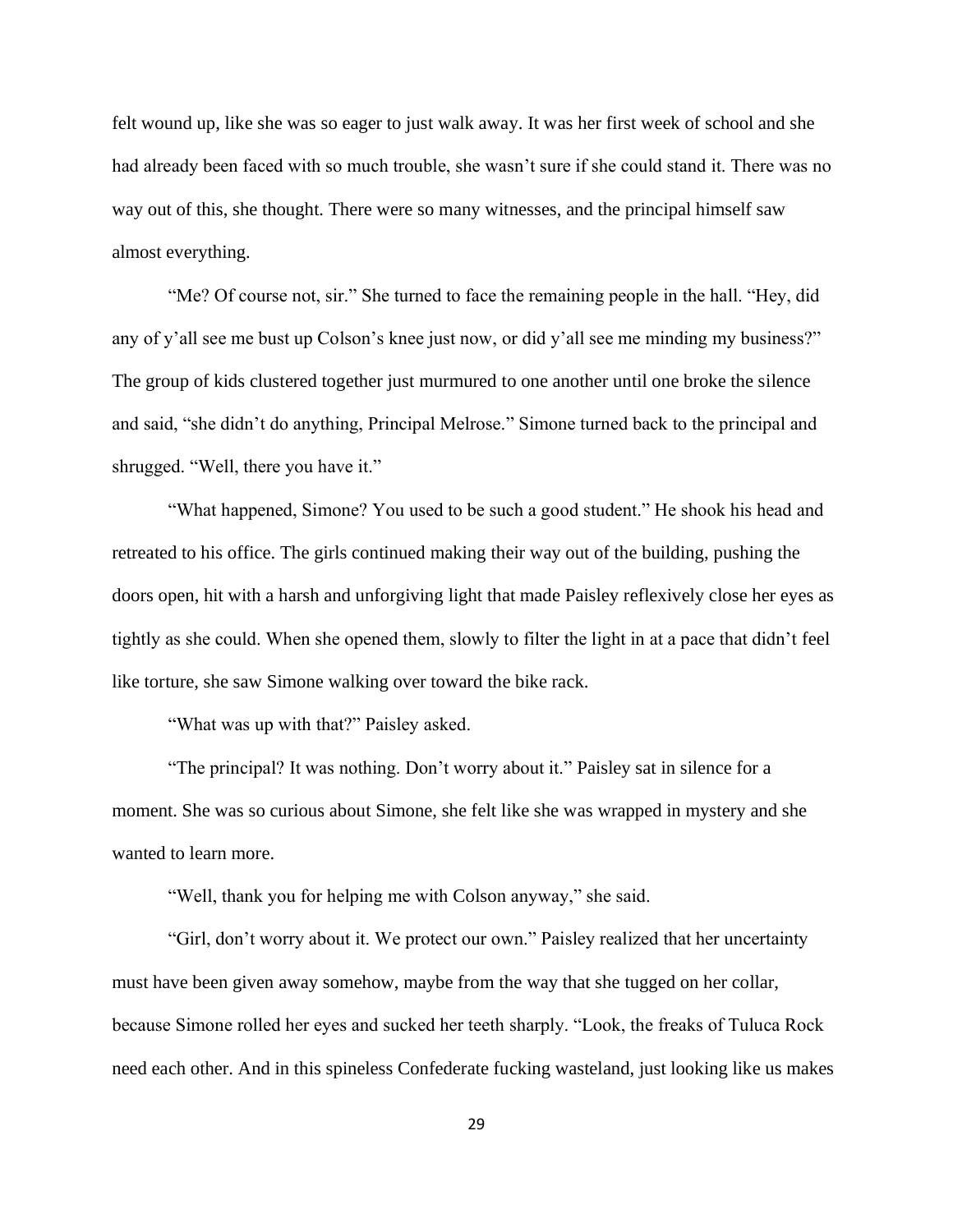us freaks by default. You can ride. So, I talked to the other girls, and they agreed you can join. If you want."

"You mean DLM? I don't even know what it is."

"We're a bike gang. Division of the Lilith Moon. Freaks on wheels, baby." Paisley watched as Simone unlocked the chain from the otherwise vacant spot of the rack and moved it one space over. "You can lock your bike up here tomorrow." Suddenly, Paisley was able to make sense of the Jersey girl staring her down. She paused for a moment, considering what the right thing to do was. Having Simone by her side would make her school life easier, she figured. She also thought that having a group of competitive riders to gang up with would push her riding around here. The chase that Simone had led her on the day prior was the closest thing to a proper race she imagined she would find in this place, and at the very least, she thought, riding with them might keep her sharp enough to stay competitive if she ever got to race in front of sponsors again. Maybe, she thought, joining with this so-called gang would be the next best thing?

"Ok," she said. "I'm in." She figured it would be foolish to not at least try. She could just opt out later if she wound up not getting along with the other girls.

"Well, wait just a minute. I invited you to join, but that's not all it takes to get in. Don't you know nothing about gangs?"

"Not really."

"Well, you need to be initiated if you're gonna be in. My house, Saturday. Early. I'll text you the address."

Paisley pulled up to Simone's house just before 4am, met by the vague silhouettes of the other girls who had already convened in her front yard. She got off her bicycle and walked it up to the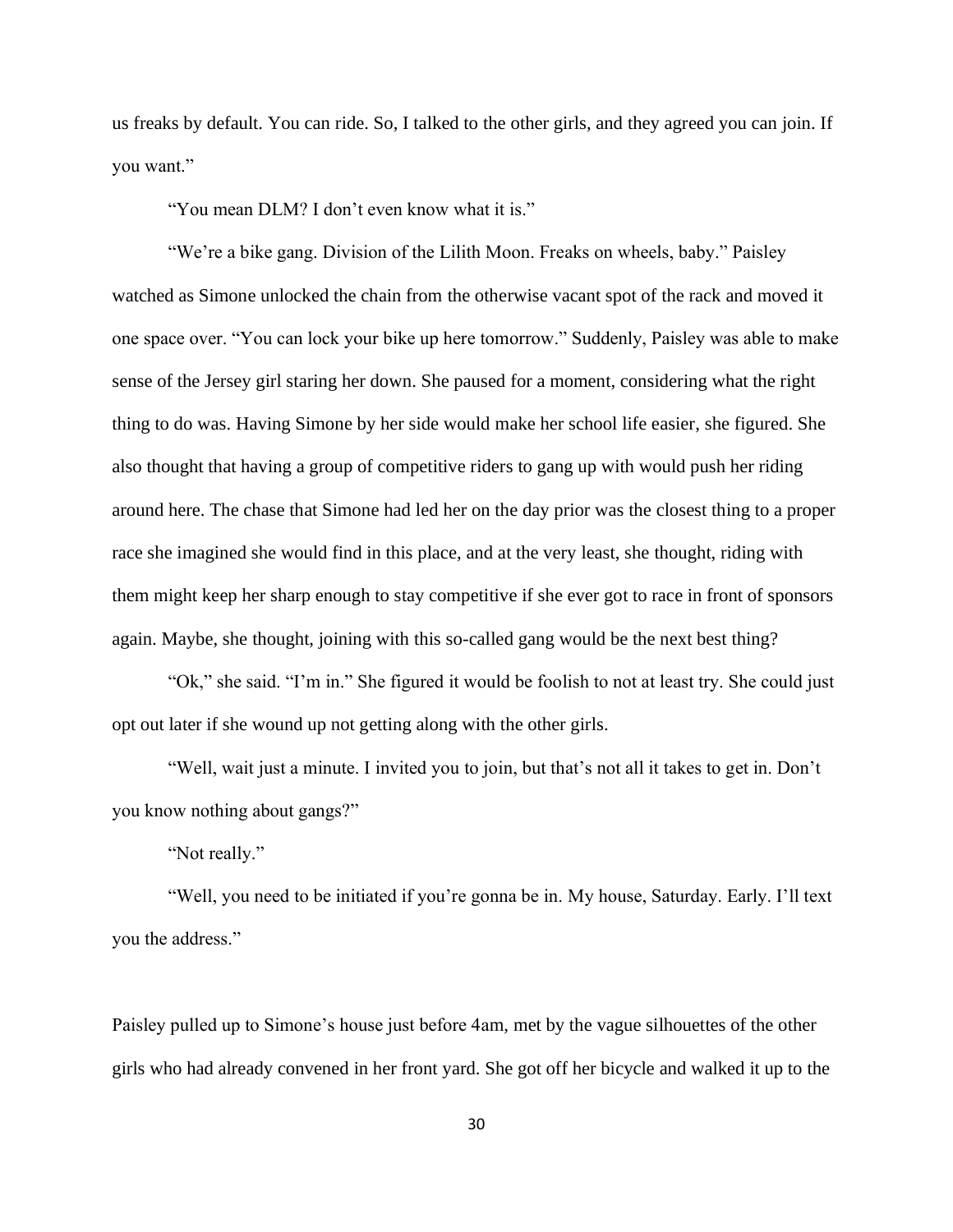group, slowly, out of fear that the squeaking of the shot bearings would somehow betray the perfect stillness of the dark. Simone's neighborhood was completely absent of streetlights, and the only sound Paisley could detect was a faint breeze which did little to alleviate the stiff warmth bearing down on her. The sky was an empty, flat silver kind of dark. It was nearly starless, and the thin crescent of the moon made it appear to Paisley as though it was trying to hide itself from sight. She felt like she understood this somehow. She was nervous about meeting the other girls, wishing that she, too, could do something to hide herself in the silent darkness.

"Is it always this hot in the morning?" she whispered, easing herself into the group. It was an unsettling introduction, all the girls obscuring their mouths with bandanas and shrouding their eyes with heavy black grease paint. Thick chains hung from their pockets, padlocks attached to their ends. Even though she was invited to this meeting as a friend, she couldn't stop thinking that she didn't belong there. She felt herself shrink when she saw their intimidating glares fall on her for the first time. She knew one of the girls must be the one from her class, which did nothing to set her at ease because she still didn't know what that girl thought of her. The other one, who could only be identified by her thin, short blonde hair and a stature that towered over the others, was a perfect stranger to her still.

"Trust me, it's gonna get a lot worse than this," Simone said. "Girls, this is Paisley, and today is her initiation." When Simone had said "bike gang" the day before, Paisley had figured the word was being used loosely, a tougher sounding word for a group or a squad, a cooler way of saying that there were friends who liked to ride their bikes around the neighborhood and maybe sometimes smoke pot in some empty plot of dirt somewhere. But now that she saw how seriously all the girls were taking this, she gave in to a creeping sense of dread for what the day held in store for her.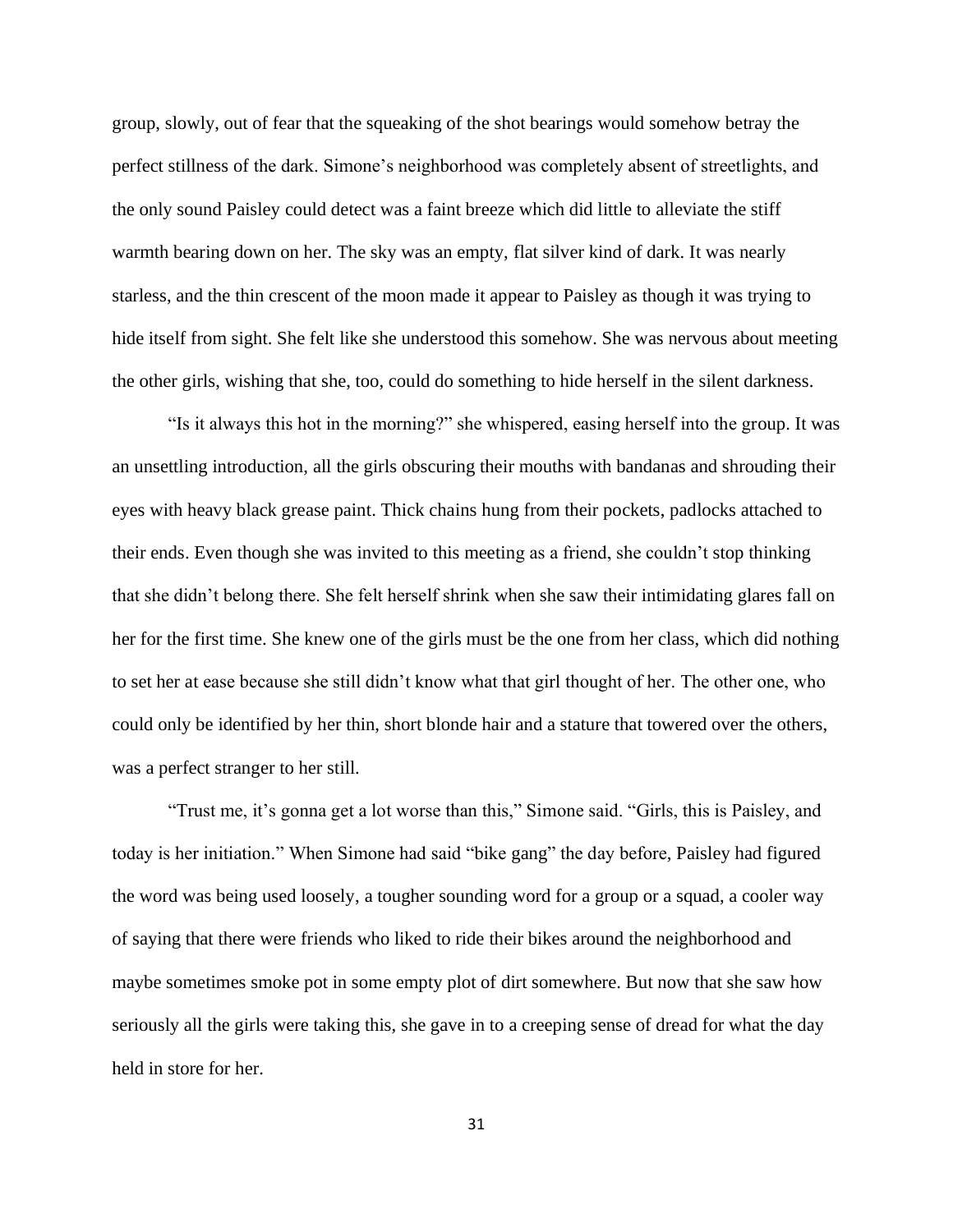She thought of a restless night a few years ago when she felt like the air in her room was too heavy and the walls too close, and she had to go lose herself in the silence of night. It was the month after her mother had left, and she remembered the way her tears stung her eyes just before her father found her, searching for her in a panic, bathing her in bright headlights and yelling at her in a moth-eaten bathrobe. She remembered the way his voice changed when he saw that she was crying and how he sat next to her on the sidewalk and pulled her close. She remembered the feeling of her face being pressed into his chest. She remembered all of this because she almost wished that would happen again, that he would come looking for her in a panic and pull her out of this. She knew it was too late to turn back now.

"So, what are we doing?" she asked. She tried to sound as casual as possible, and almost winced at herself when she realized that she was unsuccessful in masking the quiver in her voice.

"Headed to Pecos. We're gonna show you what being a Lilith is all about." Paisley pushed her tongue a little too hard into her teeth while trying to find the right words to express that maybe she wasn't as prepared as she thought she was.

"Isn't that, like, far away? What are we riding three hours out of town for?" was what she settled on.

"Because all the pigs in this town already know who we are," was Simone's response.

"Simone, are you sure the girl is up to it? Seems kinda weak to me," the girl from class said. Paisley was bewildered by the combination of shame and relief that she felt having finally received an answer to the mystery of what the Jersey Girl was thinking when she stared at her.

"I know she can ride. Today's all about finding out all the rest. Remember how scared you were, Araceli? Have a little faith in me." Something about the confidence Simone seemed to have in her made Paisley believe she had some responsibility not to let her down. Simone had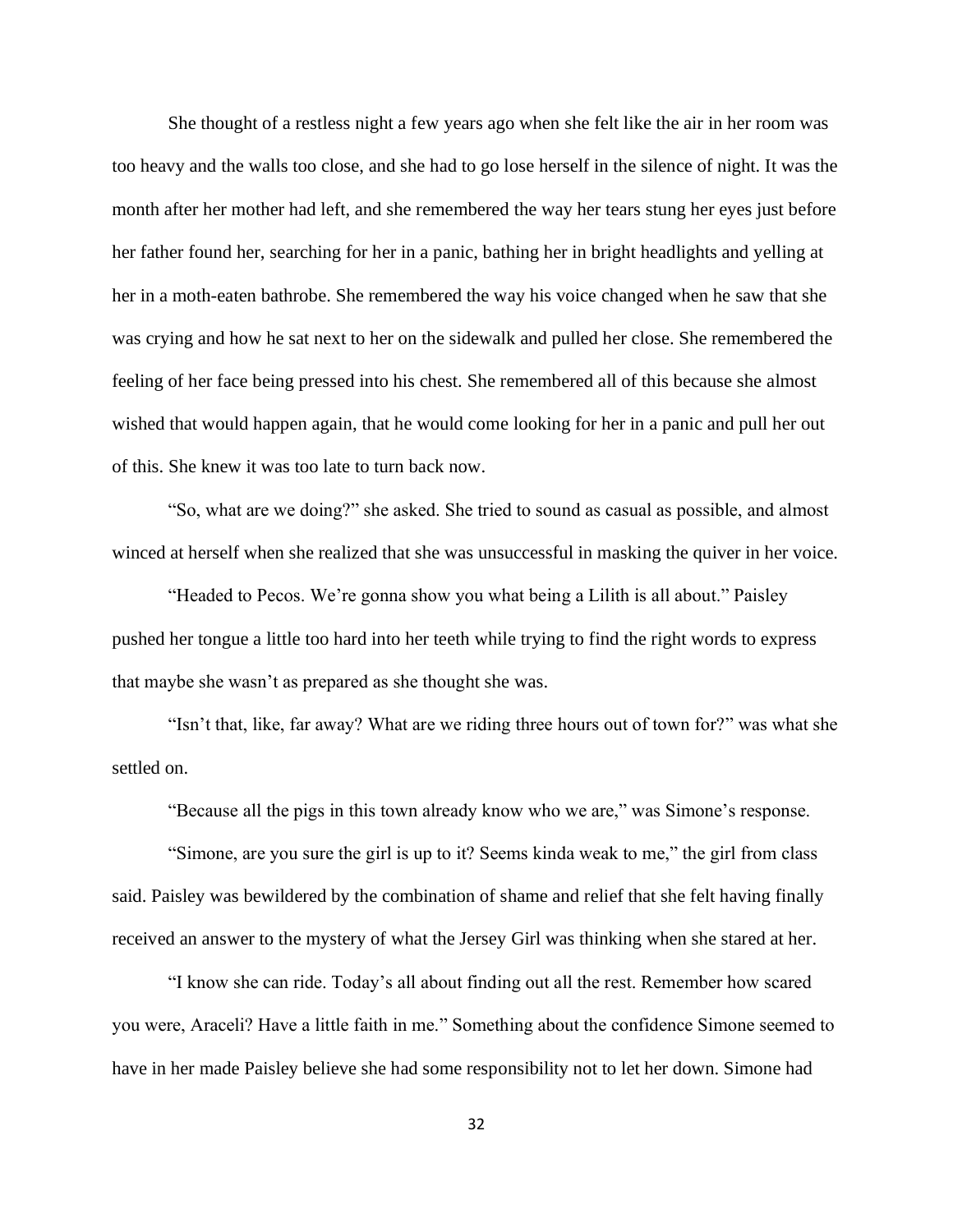become the only thing that made her feel grounded since she had arrived in Texas, the only reason she had stopped feeling quite as lost as she had before. If that was gone, she feared she would be left floating in the nothing, like she was that night driving through El Paso.

"I'm good for it," Paisley said, nails biting into her palms until the marks stung with sweat. She was finally feeling what she came her for. The prickling in the soles of her feet, the eagerness to hop in the saddle and drive them into her pedals as hard as she could. The need to prove herself to anyone who might doubt her that always accompanied a proper race. She was going to do everything she could to validate Simone's trust in her and show Araceli what she could do.

The ride to Pecos was brutal, and with every hour that passed, the sun proved Simone right; the heat got so unbearable that Paisley could feel a layer of salt crusting on her skin from the rapid evaporation of her sweat. Alongside the discomfort from the arid air, she also struggled to find a natural stride on the bike she was given. Simone let her borrow one of her bikes, saying that Paisley needed terrain tires if she was going to "not get totally fucked by Twelve". The uneven pedals Simone had installed, combined with their difference in heights, made it so Paisley had to stand occasionally to generate enough force to build momentum. It reminded her of riding BMX bikes as a child, an agonizingly sluggish experience that made her appreciate her old Schwinn even more.

"You're gonna want to get rid of those road tires for the future, babe" said the blonde girl who called herself Bee. Her voice was oddly low, Paisley thinking that it sounded almost boyish, but Simone had already privately warned her against saying anything that even resembled such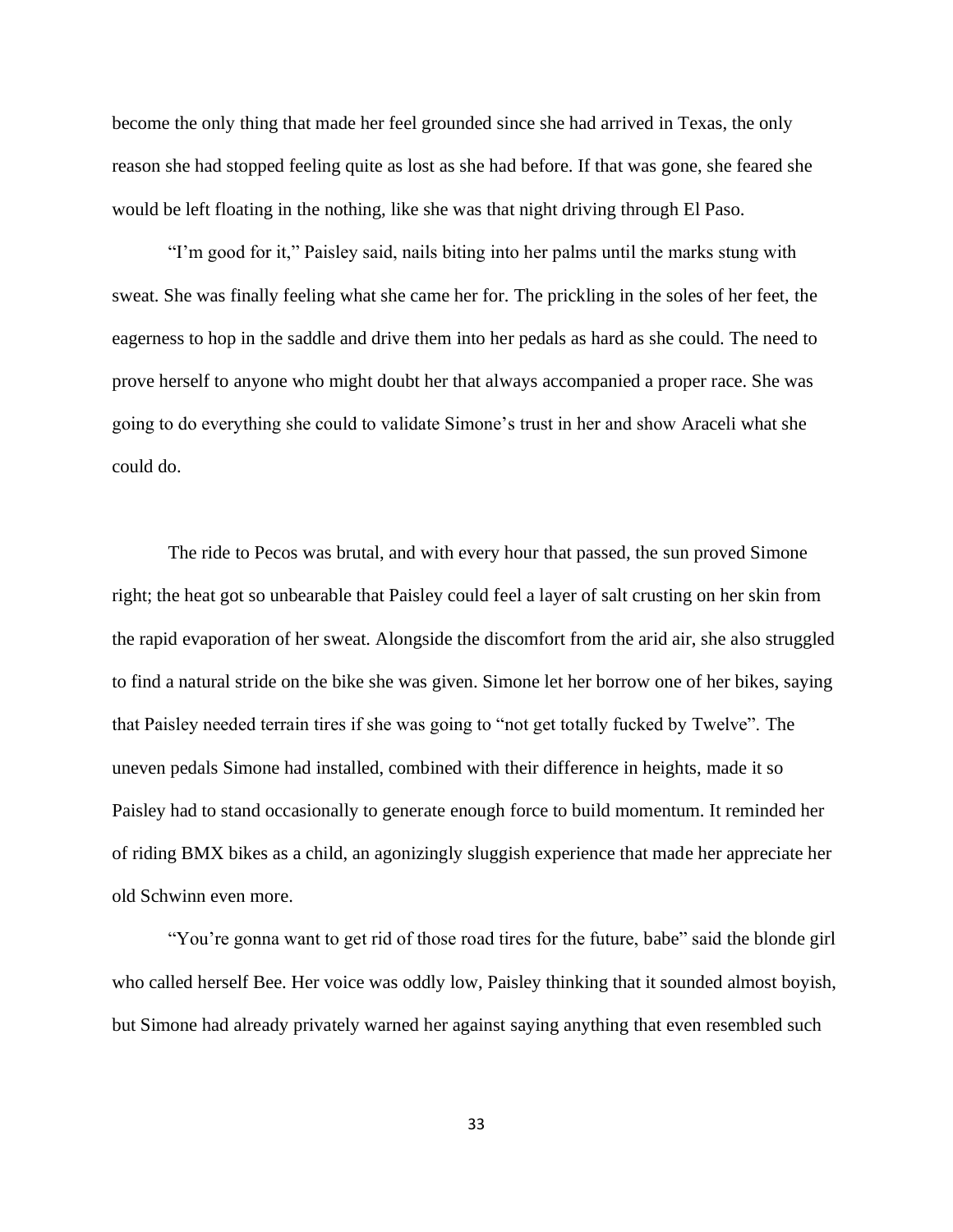sentiments, and so she pushed the thought out of her mind. "If you make it through today, that is."

"You ever been in a fight, Paisley?" Araceli asked. Paisley could tell she wasn't asking because this was her way of making small talk. The way the words hit her made her feel the exact way she did when Araceli's eyes lingered heavily on her body in class. She was still being sized up. Paisley tried to fight the increasing unease by reminding herself that being sized up was, apparently, the entire point of their outing. She had to get used to it if she wanted to make it through. This raised the question in her mind of whether or not she even wanted to make it through.

"Not really, no," she answered. Everything about the day so far had been so intense, from the way the girls spoke to her, to the exhausting ride and the insurmountable heat, and she realized that, even still, the real action hadn't even started yet. Things were only going to get more intense from here, and she worried that she was well beyond the point of deciding if she was ready for that. Her chest tightened at just the thought of telling Simone that, after making it all this way, she wanted to turn back. Imagining the way Araceli would lay into her made her grip the handlebars so tightly that she feared she might bend them.

"Well, have you ever stolen from someone? Vandalized? Busted a window?" Paisley thought she heard the tone of her voice get more sinister on the last one, like she was telling some twisted joke.

"No. I mean, I've stolen some candy bars before. Does that count for anything?" "Christ, Simone. Who the fuck is this girl?"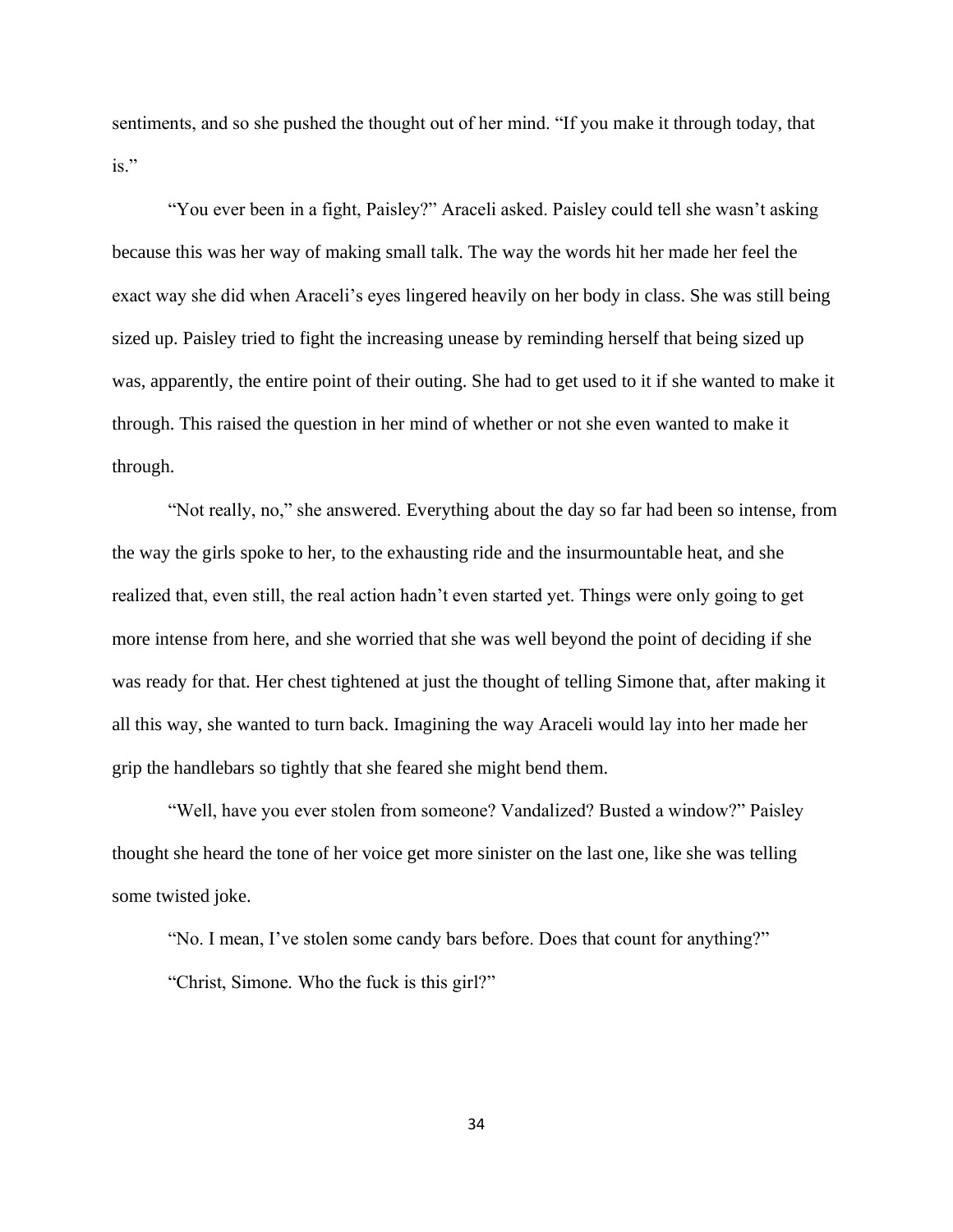"Araceli you better shut the fuck up before I make you hold my padlock in your mouth. Let a bitch have some peace? It's like you forget all you were doing before you linked up with us was chewing Addies. I made you hard."

"Whatever. I just hope you can do the same for this one, or we're wasting our time." Paisley could have allowed herself to be shaken up by Araceli's aggression. Instead, she chose to focus on the way Simone continued to defend and put her faith in her. She knew that her only option now was to go through with this initiation, whatever it may be, and hope that she impresses the others enough to earn a spot by their side. After it was all done, at least having these girls watching out for her in the hallways would mean that some good came from the terror she was putting herself through. She slowed her breathing and focused on her riding, pushing the thoughts as far out of her mind as she could. Her eye twitched just slightly.

Not far in the distance, Pecos started to show itself, promising something at least shaped like civilization to start filling out the empty spaces of the roads. It did not do quite as good a job hiding the vast desert valleys that surrounded them as Tuluca Rock did, the wastelands clearly visible beyond the buildings on the outskirts of the city. The city also lacked a certain liveliness, cars seldom passing them on the road, shops all appearing empty from the outside. Were it not for the occasional dogwalker or old man smoking a cigarette by some storefront, Paisley could have been talked into believing this was some Wild West style ghost town, a place only kept alive by history. Simone, at the lead of the pack, stopped her bike, planting one foot into the ground. Paisley rode up next to her and watched her scan the streets before them with narrowed eyes.

"So, what are we doing now that we're here?" Paisley asked, her exhaustion evident in her voice.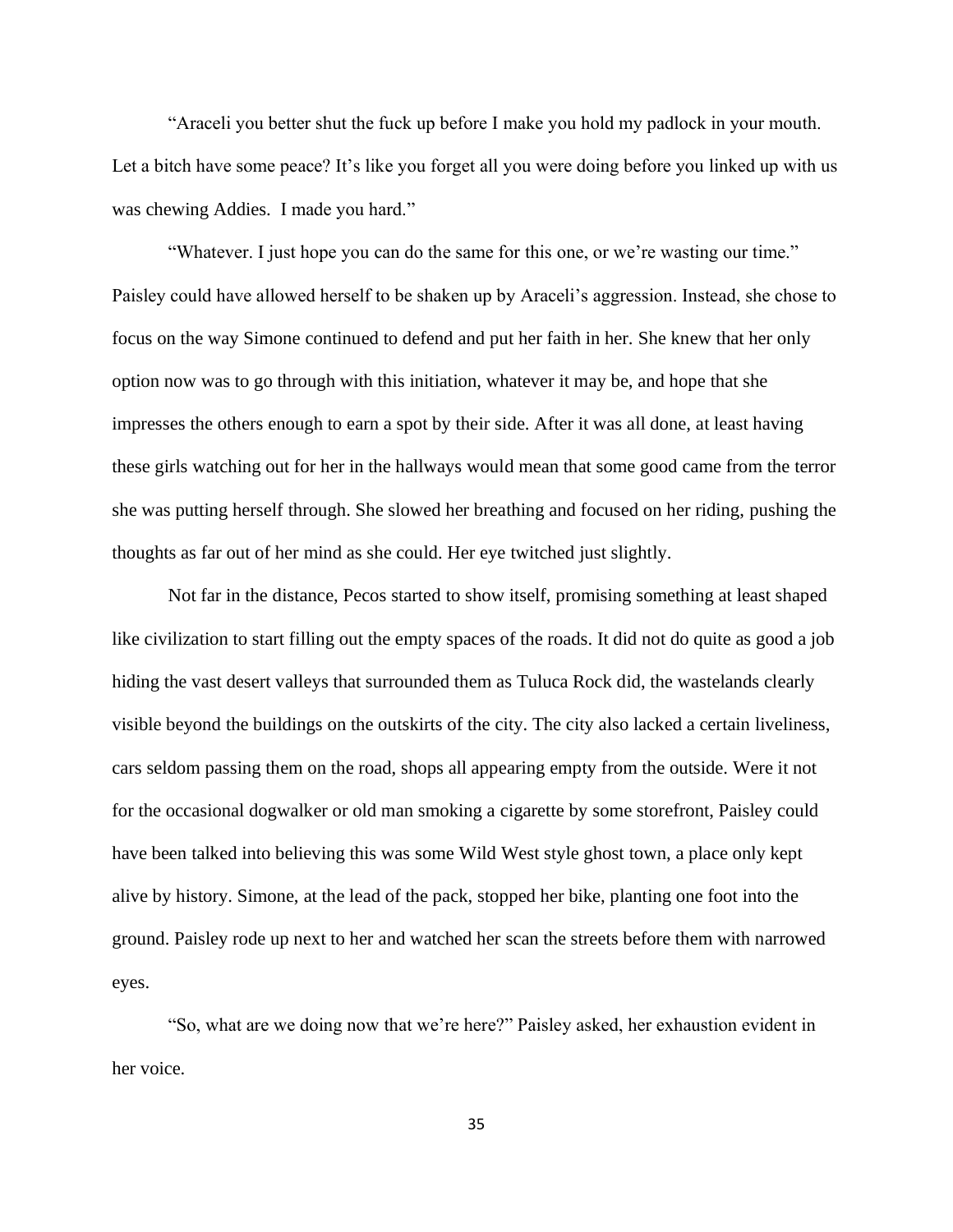"Finding our target," Simone said.

Simone stopped the girls at the end of a road approaching a church. "Look at this. It's perfect." In front of the First Methodist Church, pulled into the dirt shoulder of the road, a cop car sat idly, probably doing speed patrol. "Girls, I trust y'all are ready? Here's how it'll work. Me in front, then Bee, then Paisley. Araceli, I want you to take up the rear. And give Paisley your mace." Araceli took the padlocked chain out of her pocket and shoved it into Paisley's hand. It was warm and wet from the sweat that must have soaked through Araceli's pants. It was heavy in her hand, feeling similar to the weight that now pressed into Paisley's chest as she realized that the time for action had come.

"What…am I supposed to do with this?" she asked, desperately trying to push the words past the nervous lump hanging in her throat.

"Just follow our lead, baby. It'll be ok. We do this all the time," Bee said. Her low voice brightened up a bit and carried a certain melody that Paisley found sweet and comforting. She felt that, despite her stature and her stern eyes, Bee was compassionate.

"Seriously, girl. We've been staking this place out for a while. We know all the good routes. All you gotta do to get through this thing is keep up. Remember the other day, when I stole your shit? Just do that again." Paisley reminded herself that the only reason she was here is because she was a good rider. If that's all it took to survive whatever mayhem she had been dragged into, then she knew she could do it. Still, the chain got even heavier as she held it. It was weighted with a preemptive guilt, the knowledge that she was about to do something wrong.

"I'm behind you, so if you see me pass you, that means you're fucked. So just don't let that happen," Araceli said. Paisley sensed that, somehow, this was her way of trying to be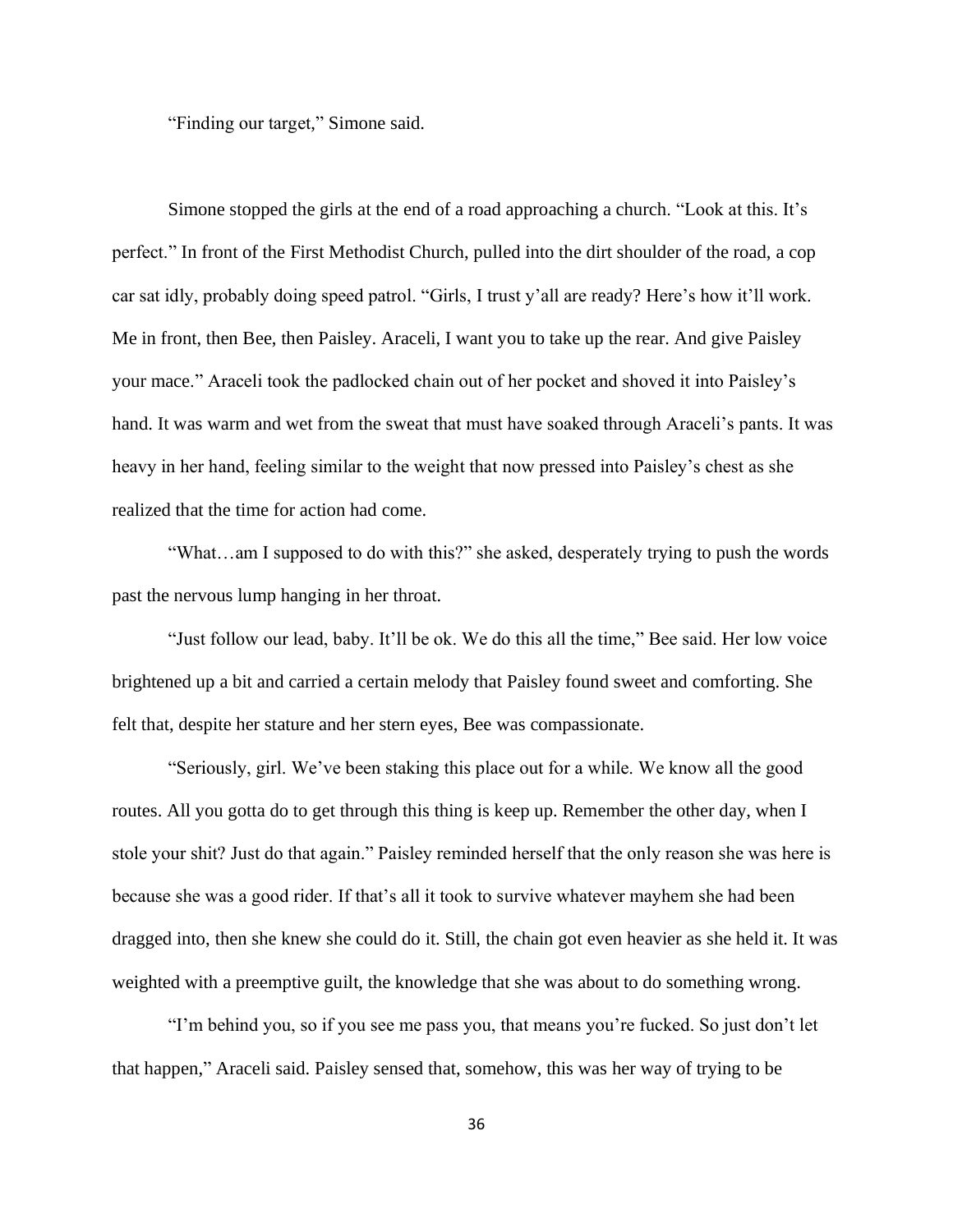supportive. It reminded her of the few racers from back home who would recognize her and actually treat her like a friendly competitor instead of a random kid they sought to ignore. Araceli was less friendly, but Paisley got that same feeling that she was challenging her, and after years of racing in the circuit back home, the one thing Paisley felt truly confident in was her ability to beat a challenger.

Simone raised the hand that was gripping her chain into the air with three fingers extended toward the sky. She curled one, then another, then the last, until her fist wrapped around the chain, and she started swinging it in a circular motion. Bee started up with the same motion as the two girls began to ride down the road, quickly gaining speed. Paisley let instinct took over and started mimicking their movements, catching up with them quickly, but making sure to keep behind Bee. The girls reached impressive speeds as the approached the cop car, and when Simone was flush with the driver side door, she let the padlock at the end of the chain crash into the window. A sharp cracking sound shot through the air, and Paisley was so shocked that she thought it might have been coming from her bones, the impact of the moment hitting her with the same force as the metal on glass. She let out a soft gasp but caught herself before she started to show her horror too obviously. Bee followed up Simone's blow with one of her own, another crashing falling on Paisley's ears, louder this time as she was closer to the source.

"Your turn, baby! Fuckin' shatter it!" Bee yelled out, the excitement in her voice making a discordant harmony with the sound of the chain swinging in the air above her. Paisley felt her arm getting weaker, not from fatigue, but from the reluctancy with which she was about to commit the heinous deed she was about to. Just before she became parallel with the door, she tightly shut her eyes and turned her face away from the vehicle, and limply let the chain fly to her side. A violent crashing sound filled her head as the glass rained onto the pavement, followed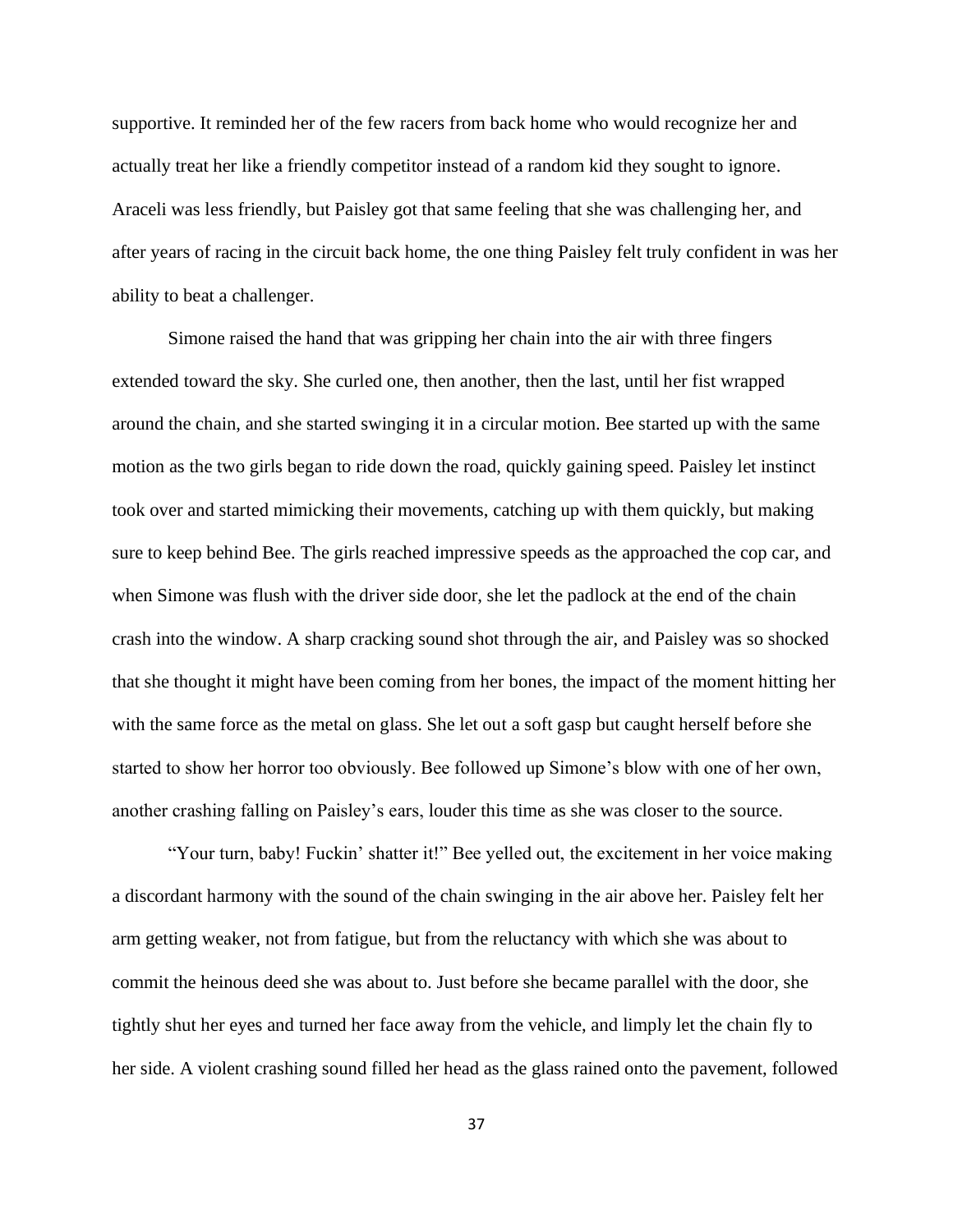by a gruff yelling coming from the car which was all but drowned out by the screams and hollers of the other girls. When Paisley opened her eyes, she saw Bee and Simone looking over their shoulders at her, extending a peace sign and a thumbs up her way respectively. They were cheering for her. She turned to look at Araceli, and even she had her fist raised in the air, letting out a celebratory scream.

"Turn the fuck around and ride!" Araceli said. So she did.

The girls kept formation as the tore through people's yards, the car behind them crashing through old wooden fences to clear space and try to keep on their path. Though it wasn't far behind, they were able to maneuver more gracefully around the sides of houses and between parked cars and maintain a favorable distance. Paisley couldn't quite convince herself that they would get away and yet somehow, in that moment, she didn't really think she cared. She knew it was wrong, but she also felt that sending that padlock through the window was the first time in her life she had ever taken action. That she had ever done something to stand out instead of stick to the background. The thrill of showing people, and herself, the strength and bravery she was capable of made her body feel light and the fatigue in her muscles almost disappear. Their speed made the air cool on her face, and for the first time all day she felt some relief from the heat. They cut clean across the road and into an RV park, Paisley feeling powerful as the thick tires churned up dirt beneath her. They ducked between staggered rows of parked RVs and big-rig trucks, Simone darting in seemingly random directions. Paisley heard the sirens getting further away and figured that the cop must have been forced to circle the park and hope that he can get a sense of where they are. When they broke through the final line of trucks, Paisley looked and saw that the car was a good distance away and facing the other direction. The cop must have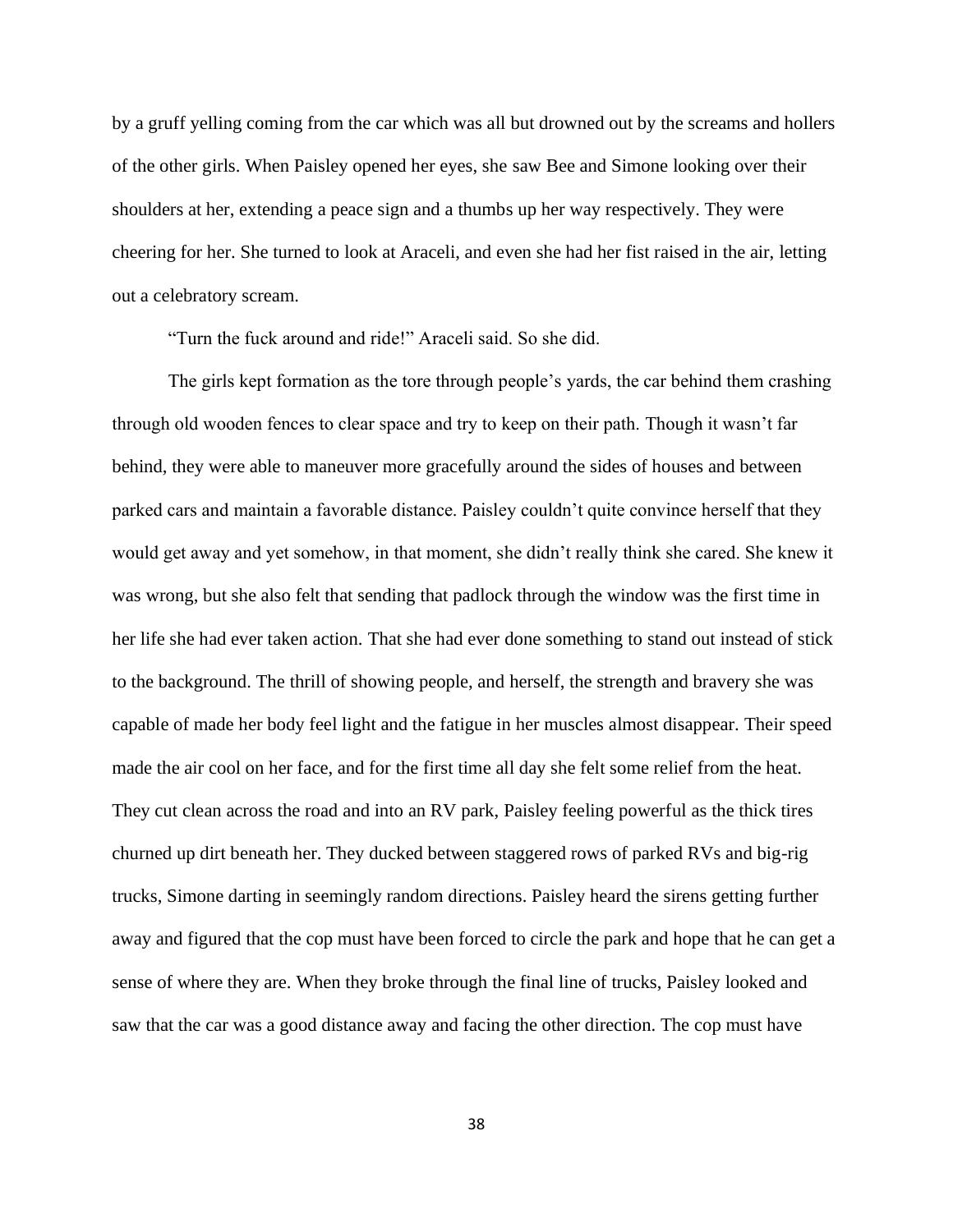seen them in the rear-view though, she thought, because the car quickly turned around, kicking up a massive cloud of dust as it did.

"Keep going, we are going to break free. Girls, form a wall!" Simone yelled from the front. Bee and Araceli picked up their speed to ride side by side with Simone, so Paisley did the same. They blasted across a road and into the vast wastes, officially passing the outskirts of the city and returning to the uninhabited valley. The car behind them was quickly closing the distance, and Paisley's heart dropped when she considered that this was the moment that they could all get caught. She was pedaling harder and faster than she ever had in her life, and the only thing she thought was worse than the burning that was building up in her legs was the thought of what her father would do if he saw her climbing out of the back of a cruiser. That thought kept her outrunning her fatigue, but she didn't believe they were getting out of this safely. Then, she saw something coming up ahead of them. A wide, deep ditch opened up before them, its outer edge lined with small desert shrubs. When they were only a few feet away from the ditch, the cop was nearly on their tails.

"Break!" Simone yelled. Simone and Bee quickly broke to one direction, and Paisley followed Araceli in the other. They had lured the cop directly into the ditch, the success of their plan being signaled by the sound of the shocks squealing and the heavy metal crushing into the earth. The wheels spun hopelessly, dirt flying in streams underneath them. The girls reconvened and continued on their way through the wide-open West Texas nothing.

For the first few miles of their trip home, Paisley could only think of what she had just done. The dirt had stuck to her sweat-darkened clothing, and an exhaustion weighed down on her shoulders so that her entire upper body was arching forward as she pedaled through the sands. Never before had she done anything so senseless and violent, and yet at the same time, she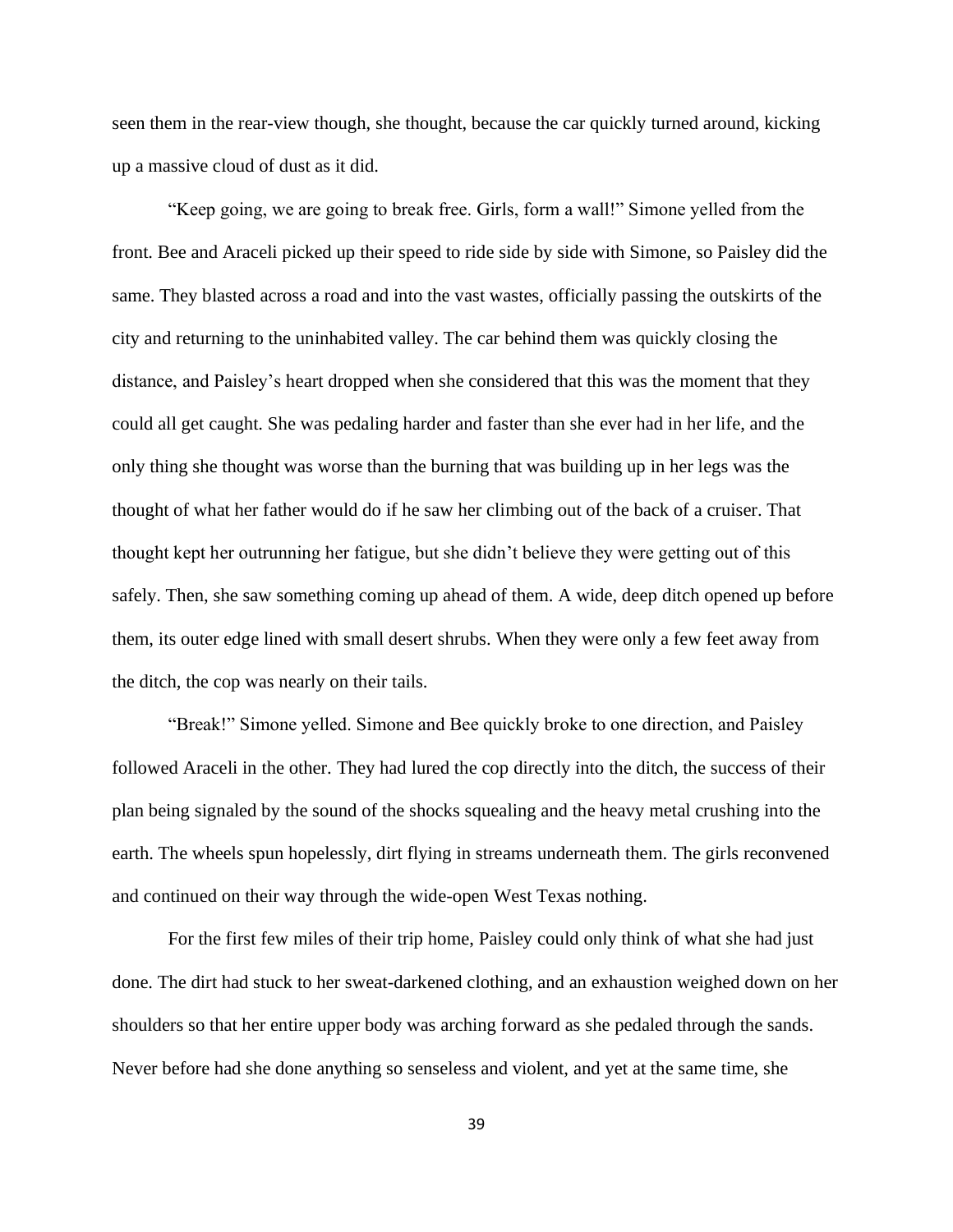wondered how senseless it had actually been. The girls around her were alive with exuberant chatter, shouting jokes and laughing at one another. Paisley was too lost in her own mind to pay attention to what they were saying, except for occasional moments when she would let odd pieces of speech containing her name enter her consciousness and give a vague reply as to appear in the moment. But she could tell that these girls were happy, in a way that they didn't appear to be at school from what she had observed, and certainly in a way that she had not been since leaving California. She took stock of her surroundings, still in the midst of an expanse of dirt that stretched well over the horizon as to avoid the road for a few more miles. She imagined what she must look like, a girl clad head to toe in black on a glistening pink bicycle surrounded on all sides by veritable nothingness. But in this case, she was not a girl who harbored a nothingness within her as she had felt before. She was the girl who had caused chaos in the next town over, the girl who made noise that crashed through the perpetual silence of a still-life world. Through the violence that the girls enacted, she had brought a something to the nothing. She had made herself known as something more than another vague feature in the landscape, at least to herself. This was beyond anything she had ever felt from placing in a road race, in more than just the fact that it was so much harder than anything she had ever done. This was her setting herself apart from the pack. This was her carving her own path. In a way, it felt like a taste of the greatness she aspired to on her bicycle every day.

"Paisley, you ok?" Simone said. Paisley was pulled out of her introspection and realized that the girls had gotten quieter. Though she was only focused on Simone, she could feel the gaze of the other's resting on the back of her neck. "You're being quiet."

"She's probably still scared of getting caught," Araceli said.

"No. Well, I mean, I guess a little. You guys do stuff like this all the time?"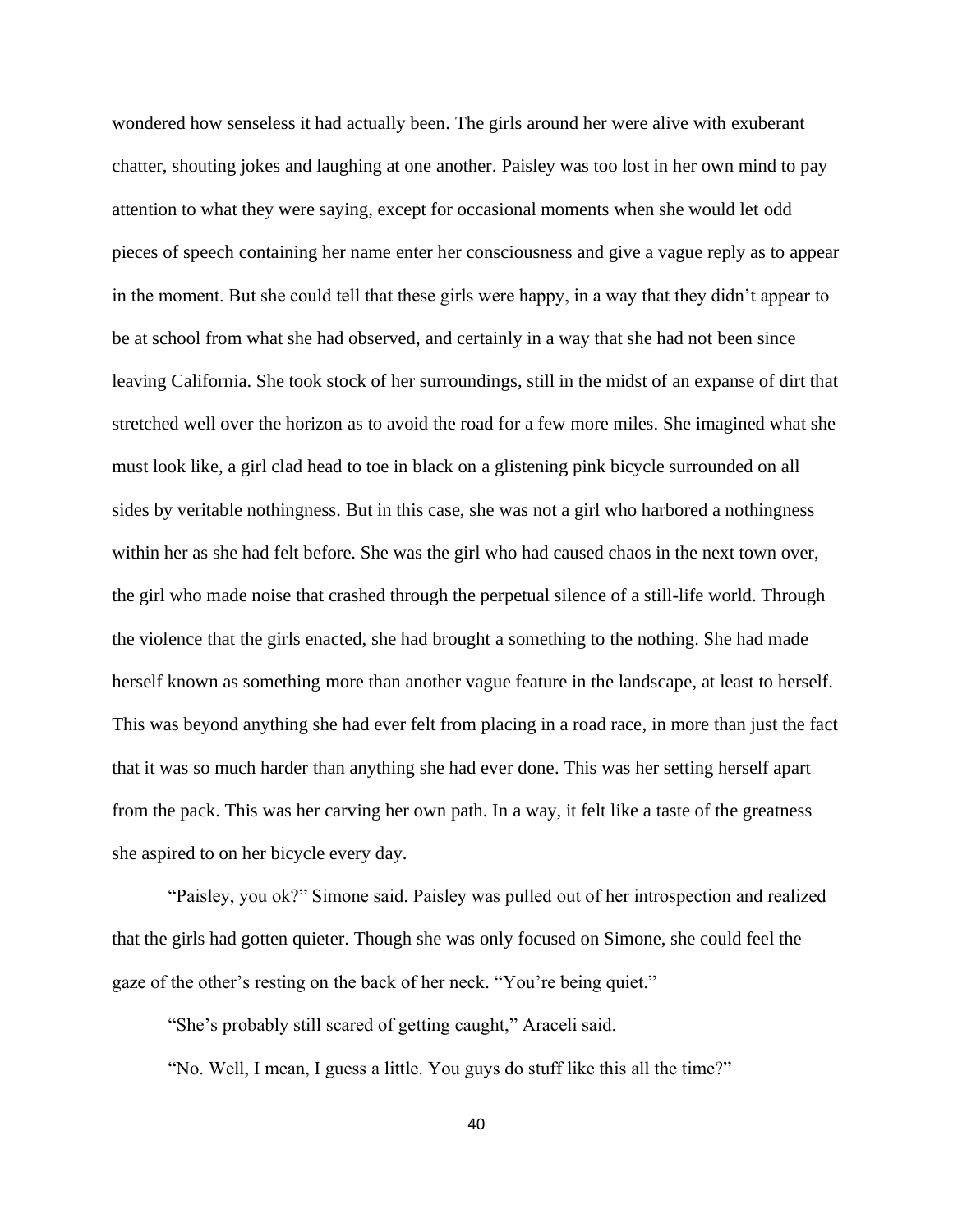"Sweetie, you think you're the only one who's exhausted? I would rather die than do this regularly. This was just our special welcome to you," Bee said.

"We can talk about this stuff more tomorrow, Paisley. For now, just make the most of this ride home and liven the fuck up, would you?" Simone said. The heat of the late afternoon was still heavy and dry, and Paisley's mouth felt as though she had been swallowing the dust swirling around them, but she noticed as she allowed herself to slow down and stretch her body out that the tension of the day had faded. On their ride back to Tuluca Rock, doing her best to participate in the playful conversations of her fellow riders, she was able to focus more on the breeze than the sun.

The following Monday, Paisley crept through the house like a secret. In a way, she thought, she was a secret, a person who had changed under her father's nose and was desperate to keep that change hidden. She did not feel shame for what she had done the day before. But knowing the pain it would cause her father if he found out had been enough for her to seek audience with God to beg for forgiveness. She hadn't prayed much, and believed even less, since her mother left. She knew of her father's faith, though, and sometimes brought matters concerning him to prayer, just in case.

Trying to maintain her composure under the weight of what she had done was not the only reason for her to tiptoe through the morning stagnancy of the house. She also tried to stay quiet because it was her father's first day operating his new practice since they had settled in. He was unable to afford an office space, which he thinly disguised by saying he hadn't found the right place yet, so he had dedicated a room in the back of his house to serve as his workspace for the time being. Though breakfast was still waiting for her on the table, she knew her father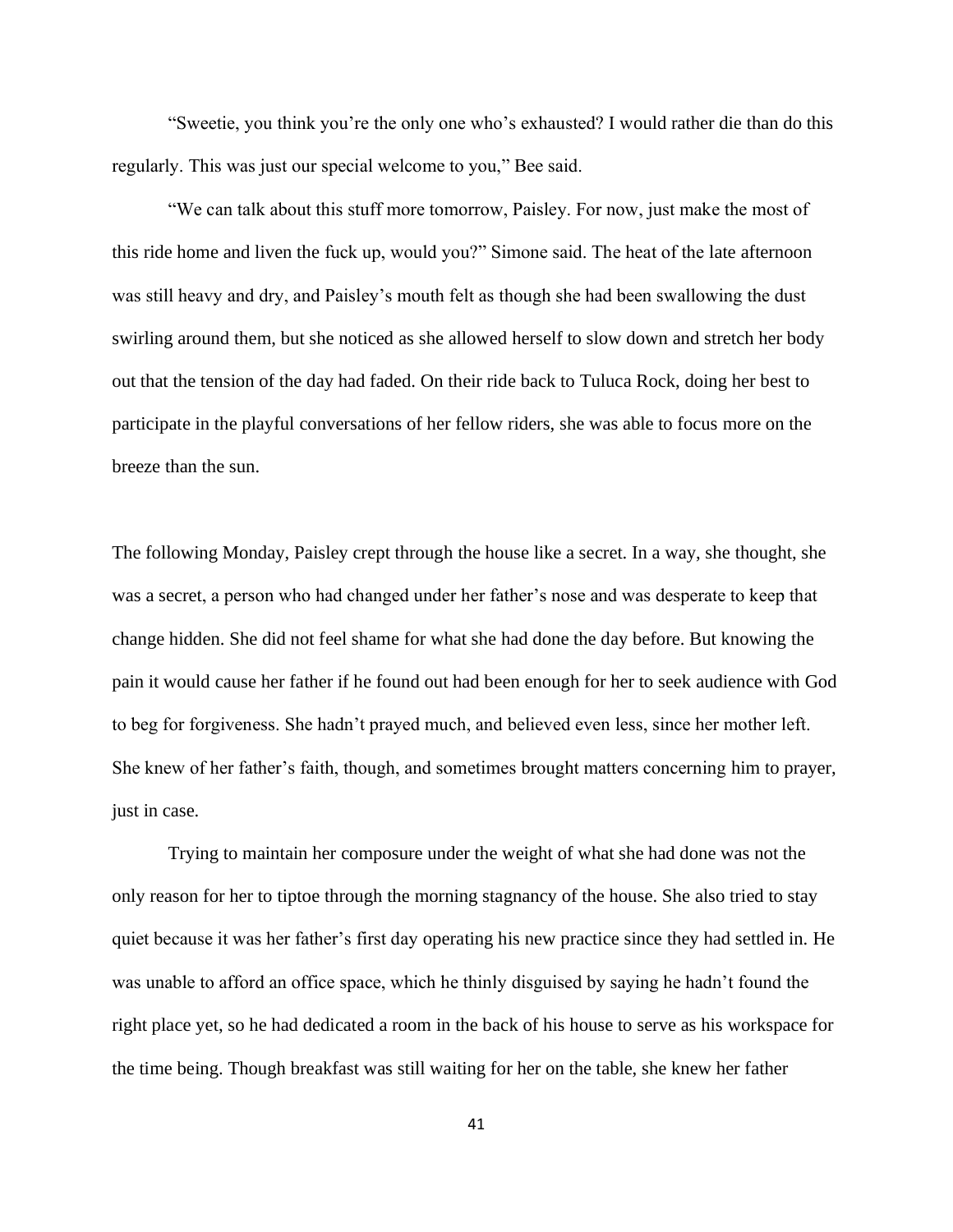would be in full work-mode, and so she silently glided her feet across the warmth of the floor to let him focus. The silence of the kitchen made her feel like she was taking up too much space. She was used to the music and energy of her father making the place feel alive. Without any of it, being alone, she felt that her presence was interfering with some sacred emptiness that the room had. She ate her breakfast in quiet discomfort, taking small, slow bites to avoid making too much noise. She tried to squirm into a comfortable position but could not shake the sense that she was imposing herself onto the stillness. She always felt like this when she had the house to herself. She usually tried to confine herself to her room, a space she felt could not reject her. But she knew her father would have been worried if she didn't eat. Outside, she heard the humming of a car, but paid it no mind. The outside wasn't much louder than the inside around here, she thought. Sounds carry further. Just as she was about to scrape some unfinished scraps into the trash, the doorbell rang. She froze in place, plate in handed tilted at an awkward angle toward the trash can, fork limp in her loosening grip. Her mouth opened slightly as she stared at the door, half expecting some entity to phase through it. A specter or haunting made about as much sense to her as a flesh-and-bone visitor. The doorbell run again, reverberating slightly through the silence of the hallways. The door to Frantz's office creaked open.

"Pais, you gonna get that? I'm a little busy." Paisley quickly finished her task, placing the plate in the sink, and shuffled over to the door. She turned the knob slowly, as though she were afraid that it would fall off in her hands and eased the door open. On their stoop stood a tall man in a tan uniform, crisp and clean. He almost blended in with the dried grass on their lawn. His face was obscured by dark, thick sunglasses. The way he filled the doorframe made Paisley feel suffocated. The man was obviously a police officer, and Paisley's face immediately went cold at

42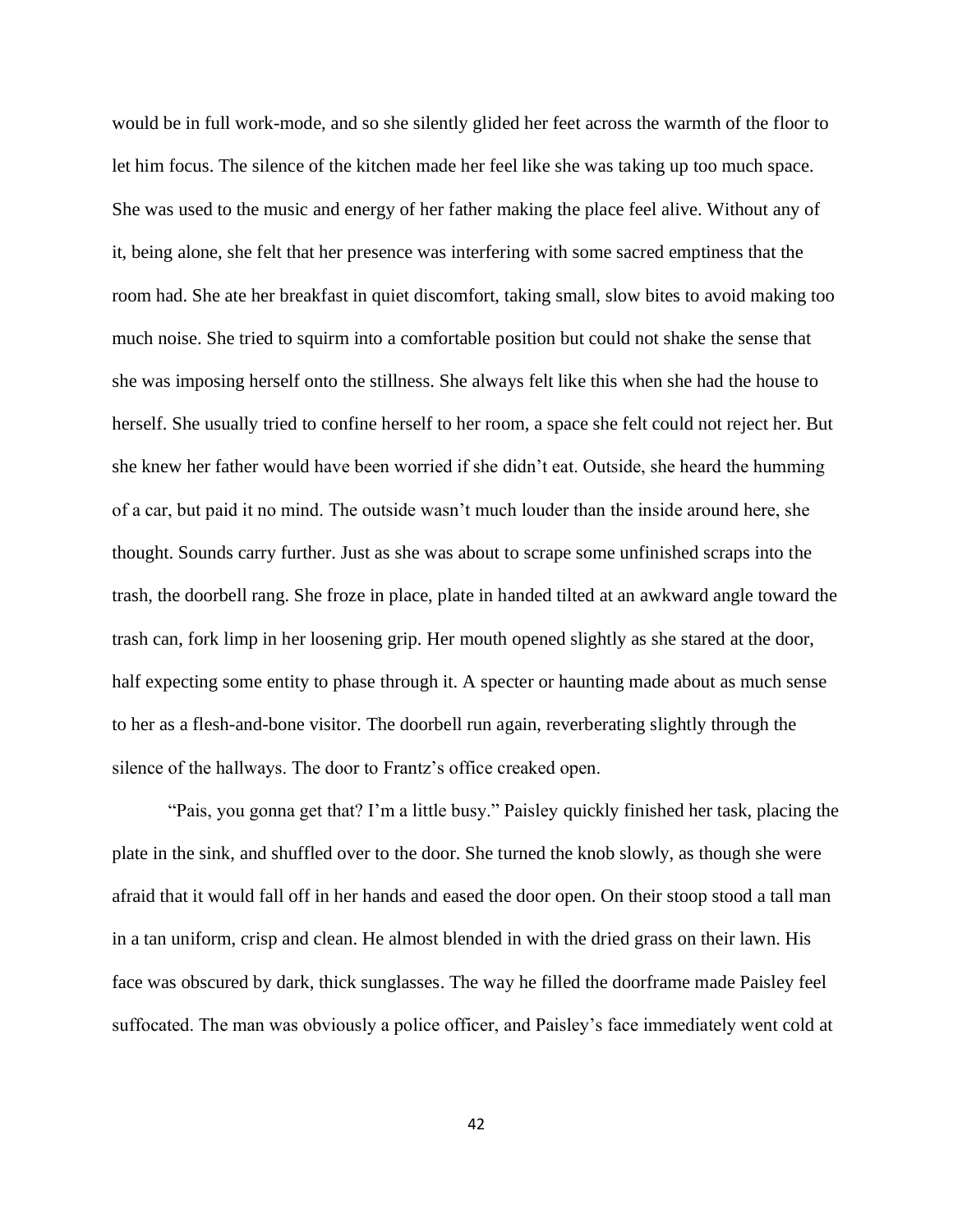the realization that the cops had come to her door. She was horrified that they had identified her from the day before,

"Good morning, miss. Is this the Thelemaque household?" the man said. Her last name left his mouth as a mangled bastardization of the one that she knew. She was too stunned by anxiety to care. She felt like a soda can that had rolled down a flight of stairs.

"Yes sir," she said. Behind her, the Frantz's footsteps started beating down the hall.

"Ah, good morning sir! You must be Frantz. How are you today?"

"I'm well, sir. And you are?"

"Why, my name is Leviticus LaGrange. Sherriff Lev is what most people 'round here call me, of course."

"Is there a problem sir?" Frantz said. Paisley felt his hands fall gently on her shoulders and pull her in close to his body. She felt herself shaking against him. She figured he must have known she was afraid. Even in normal circumstances, Frantz had taught her to be cautious of the police. Especially given her proclivity for late night rides. He taught her that it was easy for her to unwittingly make herself suspicious to any jumpy cops that might see her, even if she wasn't doing anything wrong. Little did he know, she was fighting through an additional wall of panic beyond the one he had helped her build. In any case, she thought, he would be proud of how carefully she was behaving in the tremendous presence of this man who she saw only as a threat.

"There sure is, sir! My son is one of your lovely daughter's classmates, and he informed me that I haven't done my job of welcoming you to our humble little town! I feel just awful, I must say. I hope that you are getting along well." Paisley let a small relief wash over her at the realization that this had nothing to do with yesterday. But she did not let herself get too comfortable. Her meeting with his son hadn't exactly been pleasant. Her knowledge of the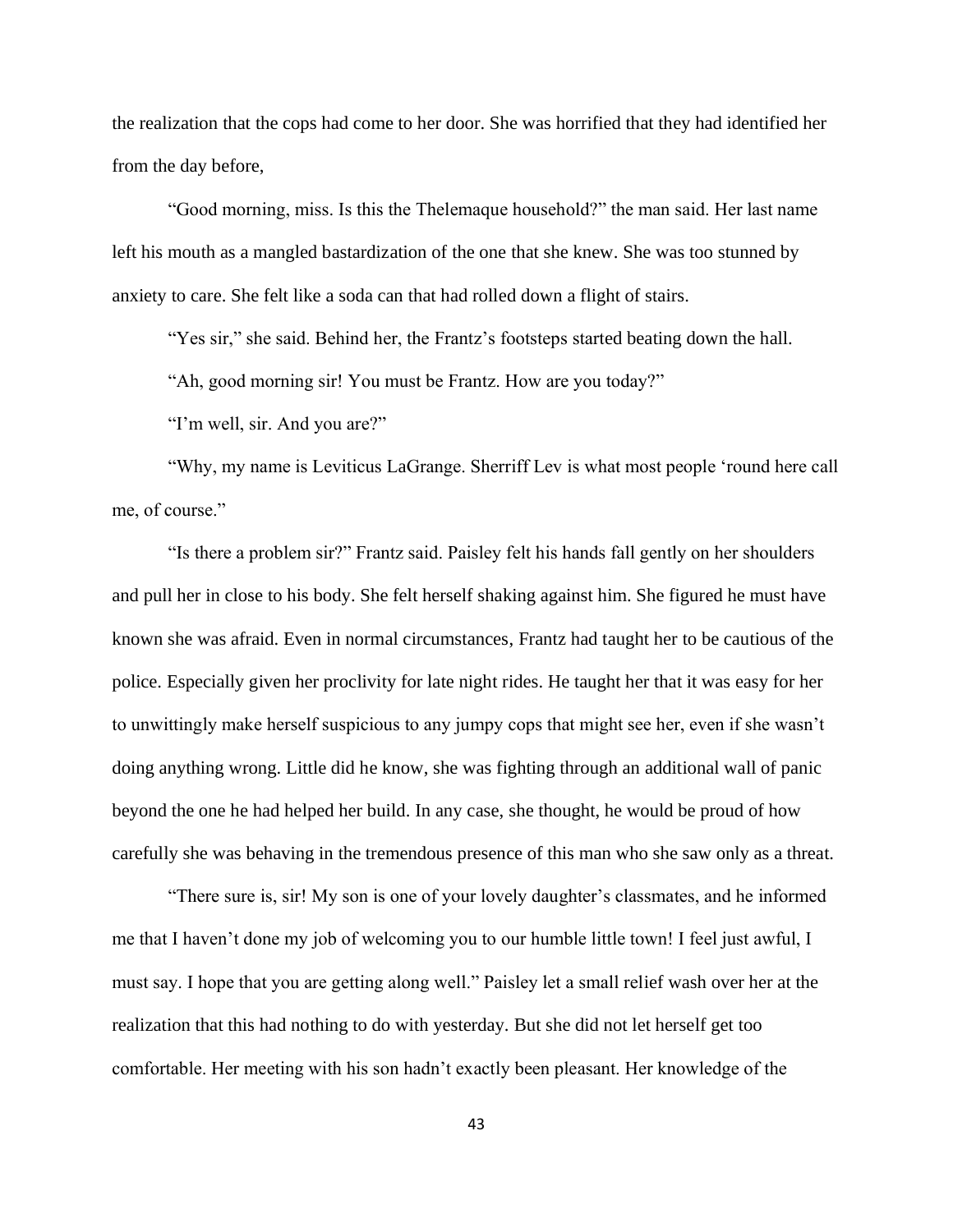situation, paired with the strange tone with which the man spoke that made him sound unsettlingly insincere, made her remain vigilantly wary about his intentions. She felt her father's grip tighten around her shoulders. He must have sensed the tone to.

"It's no trouble at all, sir. We are doing just fine. Please, let me know if there's anything I can do as a member of your community."

"Will do sir. And rest assured, I will be keeping an eye out for you. And your daughter. Don't worry about that." His voice got drier and lower with every word until the words sounded like they were oozing out from behind his teeth. He placed on hand on his hip, just above his pistol, and nodded at them before turning away. Frantz gently closed the door. His hands lingered on her shoulders just a little while longer, their gentle squeeze communicating everything to her that she knew he wanted to say. She could sense in the silence that he wanted to say everything would be fine. She could feel in the restlessness of his fingers that he couldn't bring himself to lie.

This was the first time Paisley had ever kept anything from her father, and she didn't like it. A part of her wanted to believe that he might forgive her if he found out, or that he might even understand. But she knew that all he would really do is have his heart break. She didn't think he would ever be able to look at her the same way again if he knew what she had done, and the sheriff's presence at the door made her realize just how little control she had over whether or not her secret got out. If she kept riding with the DLM girls, and they kept doing stuff like that, it would only get harder to sweep the growing pile of secrets under the rug. And yet, when she considered whether or not she wanted to join, she couldn't even entertain not as an option. She truly believed that this was what she needed, a new level of high-stakes riding that would push her harder along the road to glory than any road race that had ever come before. She believed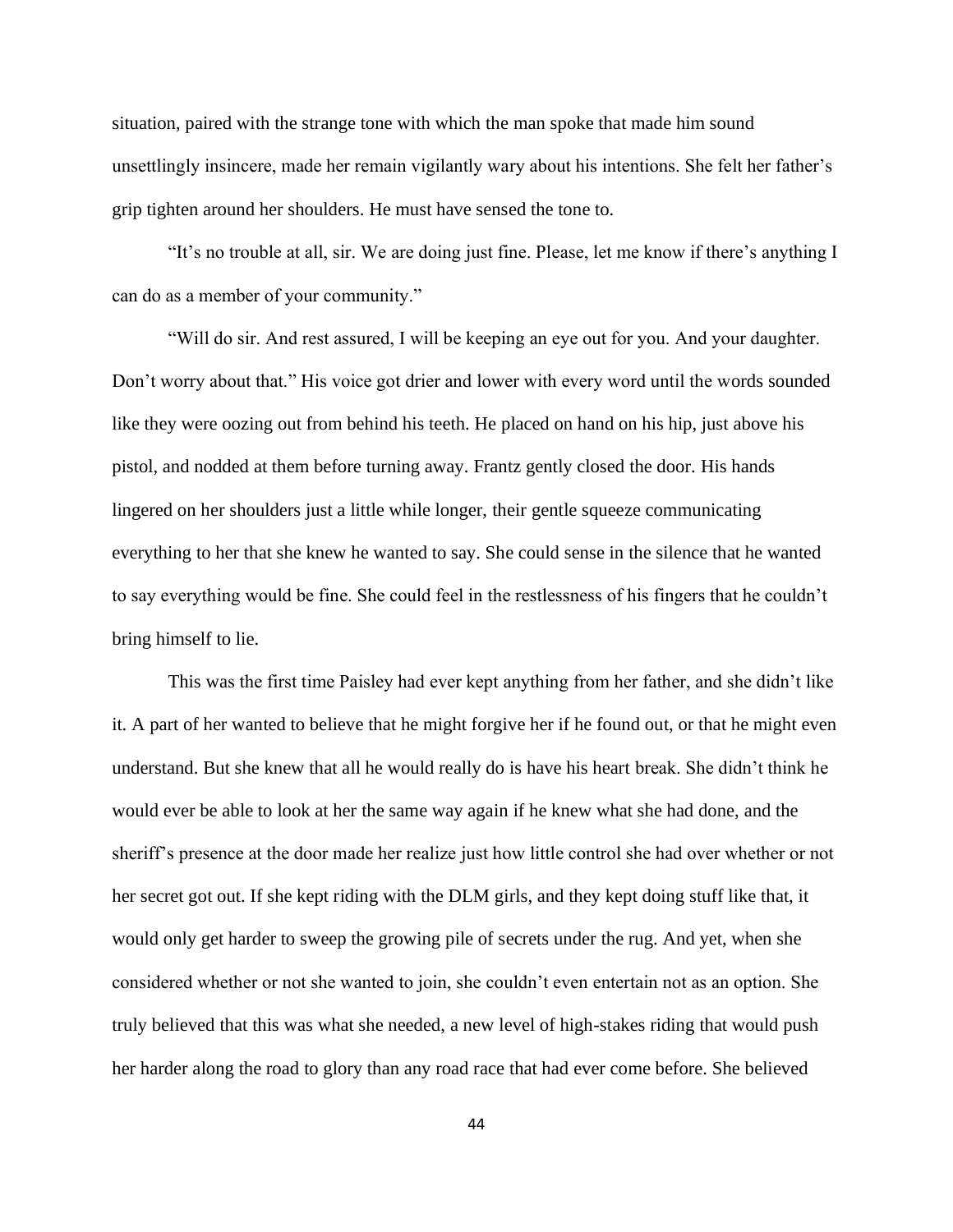that this was the opportunity that her father told her God were lead her to. She only hoped that, if he were to ever find out, he might someday be able to understand that.

On her way to class, Colson passed by her. He walked with a lame limp and gave her a look that was even more pathetic. Like he wanted to sneer at her but couldn't because Simone was right behind her. He must have known about his father's visit to her home, had wanted to say something threatening to ride the momentum of the morning. He must have also known that his daddy couldn't save him from losing a few teeth in the hallway. Watching him shrink away from her was Paisley's first brush with the power that came from being a member of the DLM. It gave her some unshakable urge to trip him as he walked by, to assert herself over him. Instead, she refused to make eye contact. She thought that somehow, that was even more vicious. To act like he didn't even exist.

When she got to her classroom, she found that a boy was sitting at her usual desk. Their eyes met for just an instant, but he quickly looked down at the papers scattered in front of him. When she scanned the room, she noticed the seat next to Araceli was open. That must have been the boy's old seat. She imagined her telling him to clear out, with all the stoic dryness of a tanned hide. That was a strange quality that Araceli had about her, Paisley had realized. Simone asserted herself by being loud and boisterous, unmistakably aggressive. Araceli, however, had such a stern matter-of-factness about her voice. Some poor fool could mistake Simone for being all talk, for putting on a front. No one would make that mistake about Araceli. Paisley started to consider how she might carry herself. She couldn't expect to really assert herself by simply standing behind girls that were stronger and tougher than she was. She had to prove to others that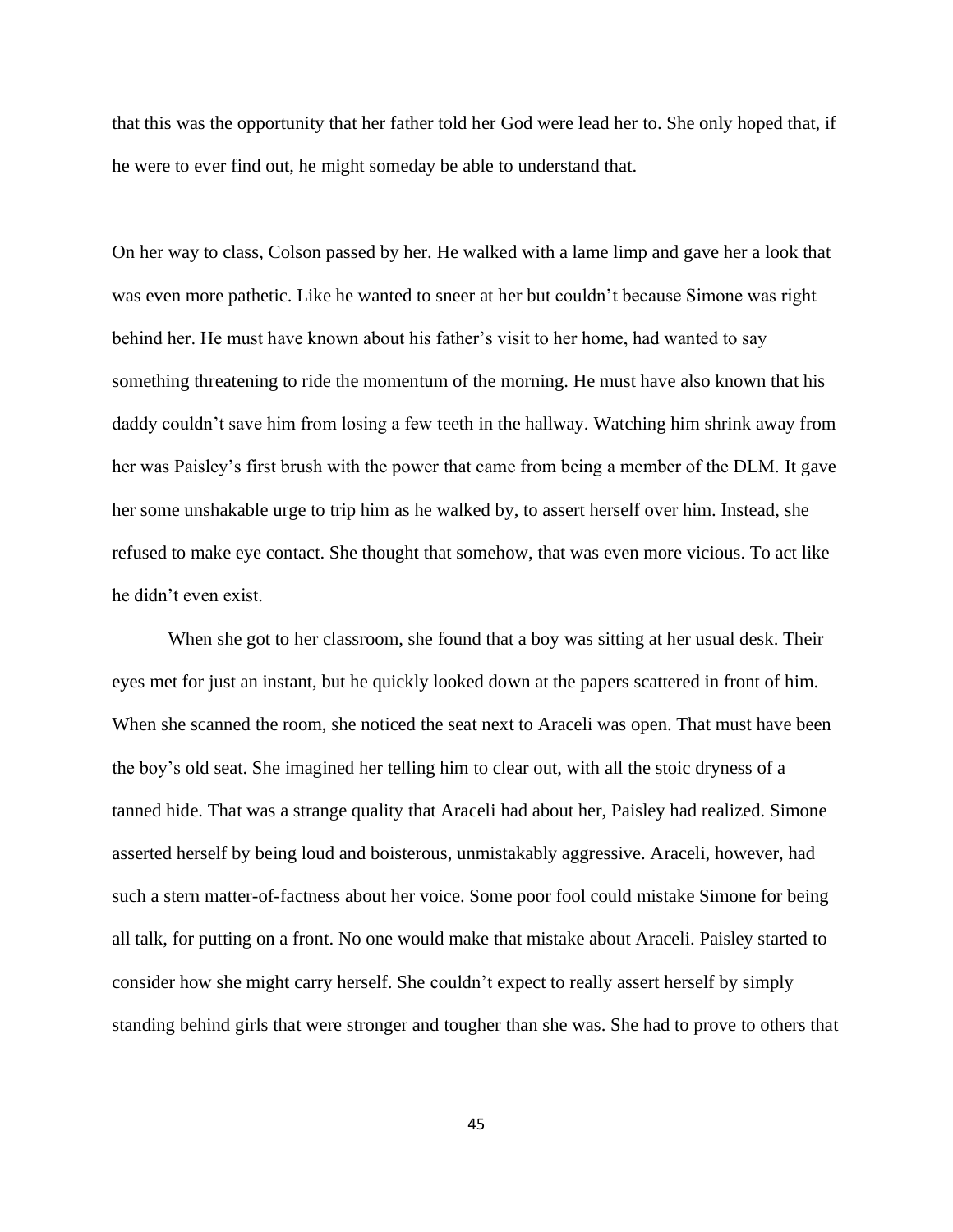she wasn't to be messed with either. Her posture slumped as her newfound confidence dented slightly. She supposed she first had to convince herself of the same.

"Hey, are you busy tonight?" Araceli said, not bothering to look up from her phone.

"I don't think so. Why?" Paisley was surprised that Araceli was showing any interest in her, and the nervous sort of excitement she felt caused her voice to break slightly as she rushed the words out. Even though she had done so well at her initiation, she could tell Araceli was still skeptical of her.

"Meet us at Bee's house tonight. I'll tell Simone. I guess we ought to get you into the fold." For the rest of the day, Araceli didn't so much as glance at Paisley, or anyone else for that matter, and any speaking she did was between her and the teachers. Paisley had been having difficulty focusing, still shaken from the events of the morning and now slightly nauseous with the heavy odor of body sweat and overused deodorant that hung in the air of the classroom. The half-whispered conversations of the boys in the back of the class blended disharmoniously with the teachers' lectures. Paisley felt like whatever words she was hearing had been stripped from their meaning by the time they reached her ears, like they were dissolving in the air. This made her all the more fascinated by how sharply focused Araceli was on her work, the seemingly unbroken concentration that she displayed. She didn't even think she had seen her blink once all day. When class finished, Araceli hastily dumped all of her belongings into her bookbag and raced out the door. The urgency made Paisley feel as though she had to rush too, if only out of envy for how headstrong Araceli's every move seemed. When she got out to the bike rack, Simone and Bee were both arriving at the same time. Araceli's bike was long gone.

"Celi called a meeting at my house. Did she give you my address?" Bee said. She had not, so Bee put it into her phone.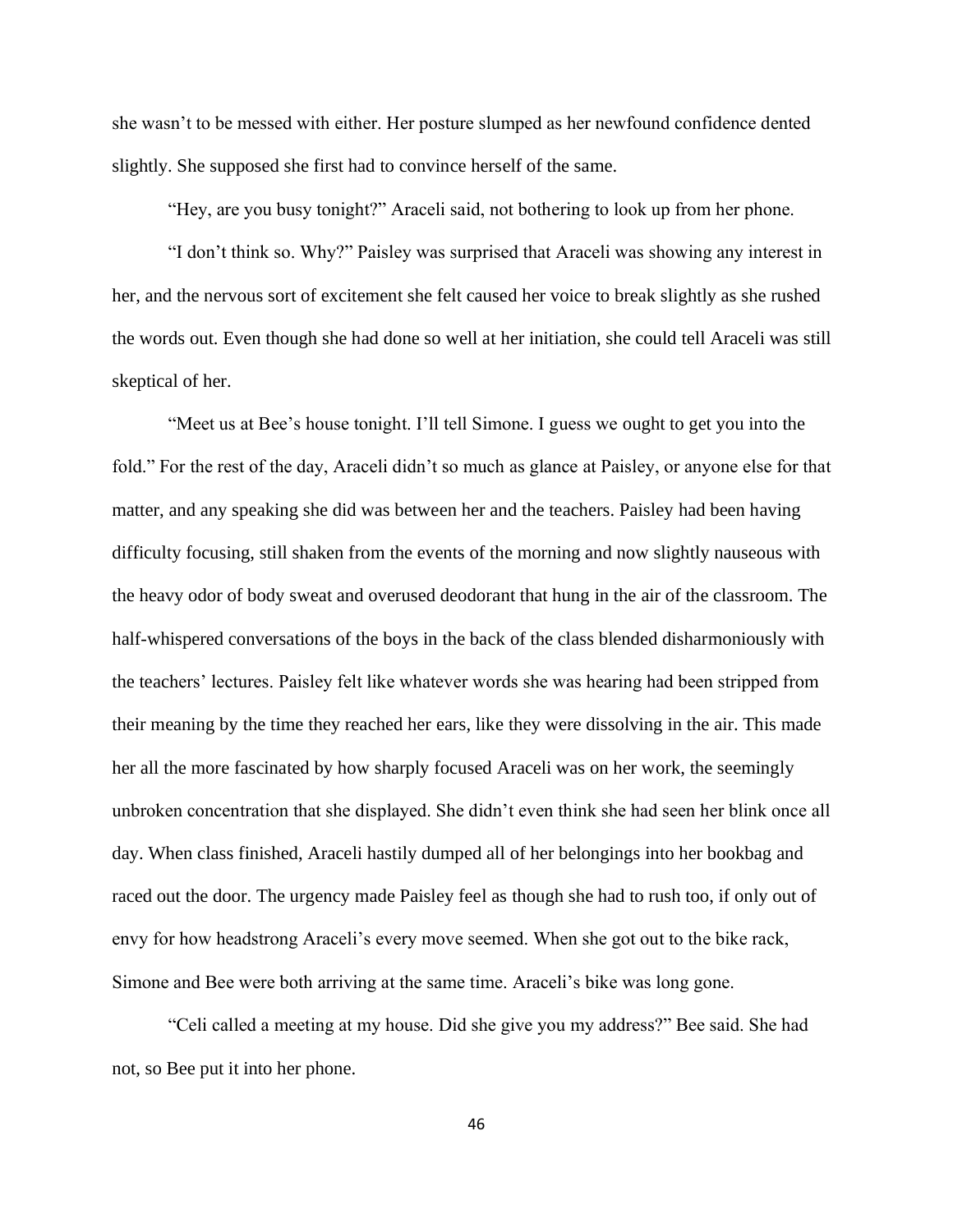Bee lived in what was technically the next town over, Skyview, which was too small to have its own school, so the children of the thirty-or-so families that lived there all went to Tuluca Rock. The ride to her home was beautiful, Skyview consisting mostly of a wide main road that was practically absent of cars. It ran parallel to a distant mountain range that was washed pink by the setting sun. It was an old oil town, so the dessert land around her was dotted with scattered pumpjacks, which Paisley thought almost looked like a herd of grazing animals rhythmically bobbing their heads into the dirt in search of food to harvest. The main road was adorned with small shops, and it branched into three side streets, each of them dead ends, which counted as the town's residential areas. When Paisley got to the road Bee's house was on, the last of the side streets, the welcome sign for the next town was already in view. She estimated that the whole town was about a five-minute ride from end to end.

Paisley pulled into Bee's driveway and parked her bike with the others, on a little plot of pavement that was partially hidden by a garden of overgrown weeds and dead flowers. She approached the door, but when it came time to ring the doorbell, she felt like her hands had been pinned to her sides. She had an aversion to entering peoples' homes, a feeling of being an intruder or a burden that she could never bring herself to overcome. She pressed the doorbell slowly, holding her breath as though she knew there was a 50-50 shot of it actually being the detonator to a bomb. She imagined the people inside hearing the chime resonate, huffing at the disturbance. She closed her eyes and listened intently for any sounds of rustling or footsteps that she could make out behind the door. But there were none. After a moment, her phone buzzed. A text from Bee read: *Just come in*. For her, this was even worse. It made a procession of anxious questions march through her head. Were Bee's parents here? If so, did they know she was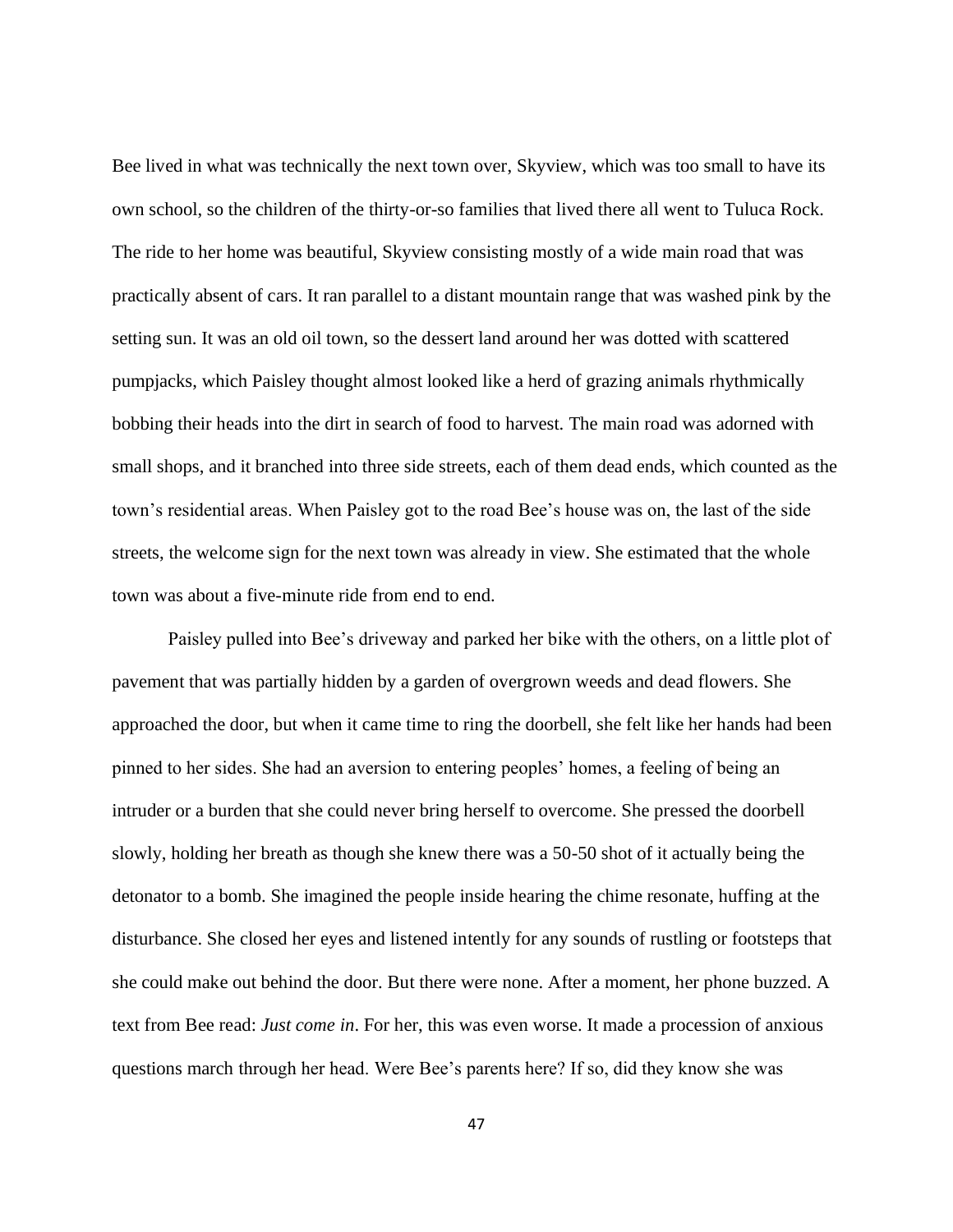coming over? What would they think when she opened the door, walked in the house, and they were faced with this strange girl stumbling through their living room? The fear of being a burden crept back into her head, fueling these thoughts, and she considered replying to Bee and asking her to come get her at the door. She was almost amused by the realization that this, too, would be burdensome. There was no way to win. Somehow, she convinced herself to allow that sense of defeat to cancel everything else out. She opened the door.

She was surprised to find that the house appeared empty, save for the faint sound of music coming from down the hall. She peeked into the kitchen to see if she could find Bee's parents. Now that she was in their home, she didn't want to be rude by not introducing herself. But every room was filled only by stagnant silence. A note hung from the refrigerator. *Ben, be back this weekend – Mom.* Paisley followed the music into Bee's room.

The room was dark, the blinds drawn to block out the glow from the sunset, and everything was illuminated only by the soft blue glow emanating from Bee's two massive computer monitors. Bee was tapping away at her keyboard, but the sound was drowned out by the music playing from the small wall of speakers on either end of the computer desk. She had never heard the artist before but had a guess as to who it was when Bee swiveled her chair around, revealing her shirt which simply read *I Only Listen to The Mountain Goats*. The light from the screen reflected off of her thick rimmed glasses and, washed in the pale light, the shadows on her face made her jawline seem sharper and stronger than it had before. She felt like she was really seeing Bee for the first time. She usually wore a heavy sweater in school, which made Paisley feel like she was sweating more just by looking at her. In just a t-shirt, it was clear that she was somewhat broad and powerful.

"Welcome to my little cave. You ready?" Bee said.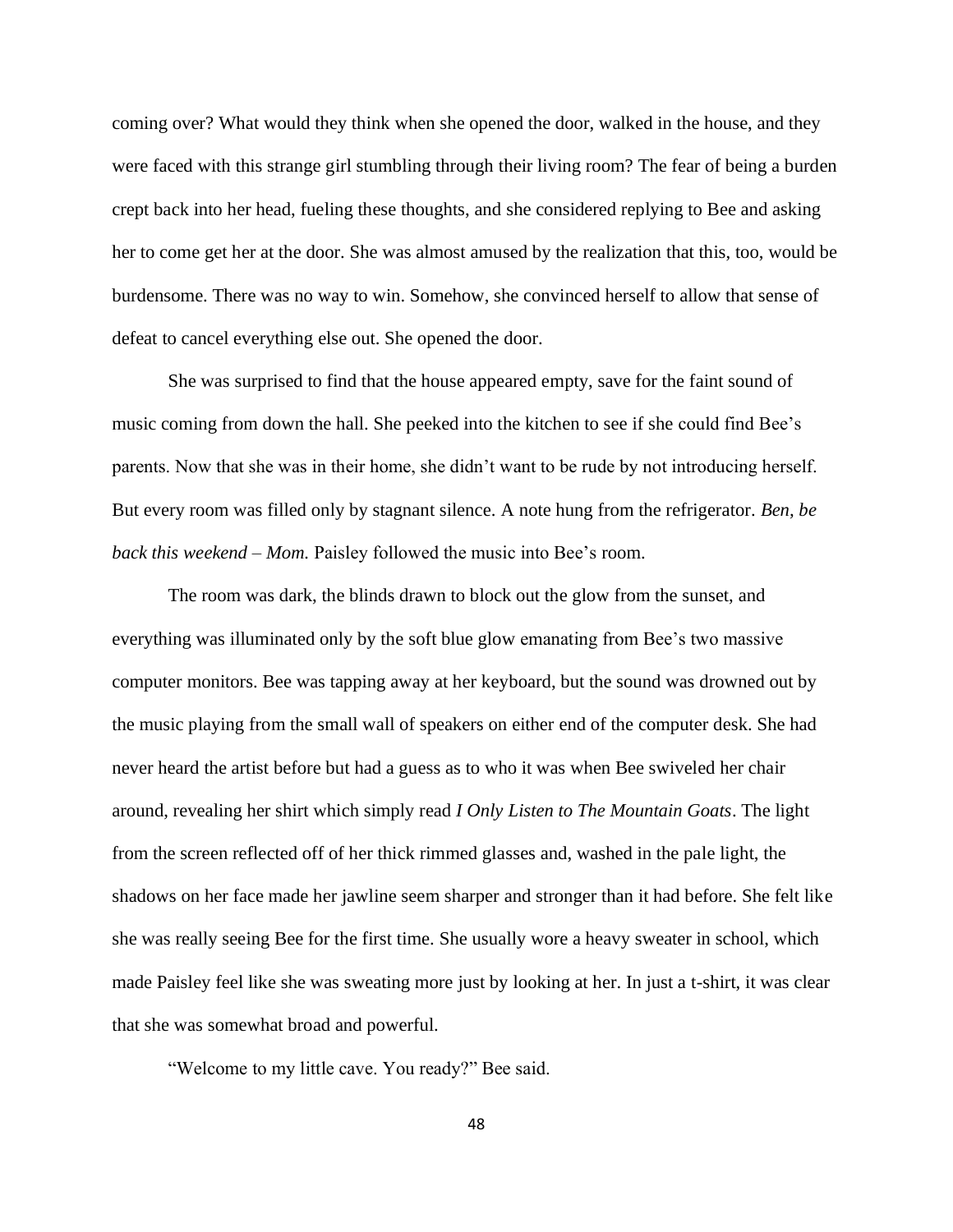"Sure. Ready for what?"

"Ain't nothing, really," Simone chimed in. "You're just official now, so we figured it was time to let you know what's what around here."

"Yeah. If you're gonna be one of us, you need to know how things operate," Bee said.

"Alright. Lay it on me."

"Ok, so obviously, as I'm sure you've figured out, I'm the leader," Simone said. She was right. Even if she hadn't been the one that took charge of bringing her into the gang and organizing the initiation, Paisley would have known she was the leader. Her confidence was so strong that sometimes Paisley thought she could feel it vibrating in her chest whenever Simone spoke. "Really, that just means I'm the toughest bitch here and nobody wants to fuck with me, so I stand in the front so people know to back up. And I deal with any…negotiations."

"Negotiations? Like what?"

"Look, girl. Our first outing together was us smashing the fuck out of a cop car so it shouldn't be a surprise that we mean this gang shit. Sure, most of it's petty stuff. Vandalism, breaking stuff, maybe beating the piss out of some shitheads from school who forgot who the fuck we are every once in a while. But sometimes we dabble in more serious stuff. Which is what we have Bee here for."

"Surprise, I'm a little bit into tech." Bee motioned to the computers behind her as she spoke. Paisley felt most comfortable with Bee. She was sweet in a way that felt genuine, and it put Paisley's nerves at ease. "I do all sorts of stuff from here. Forge documents. Keep an eye on police databases. I have a map of places I've spotted our enemies claiming turf, so we know where to be cautious. Things like that."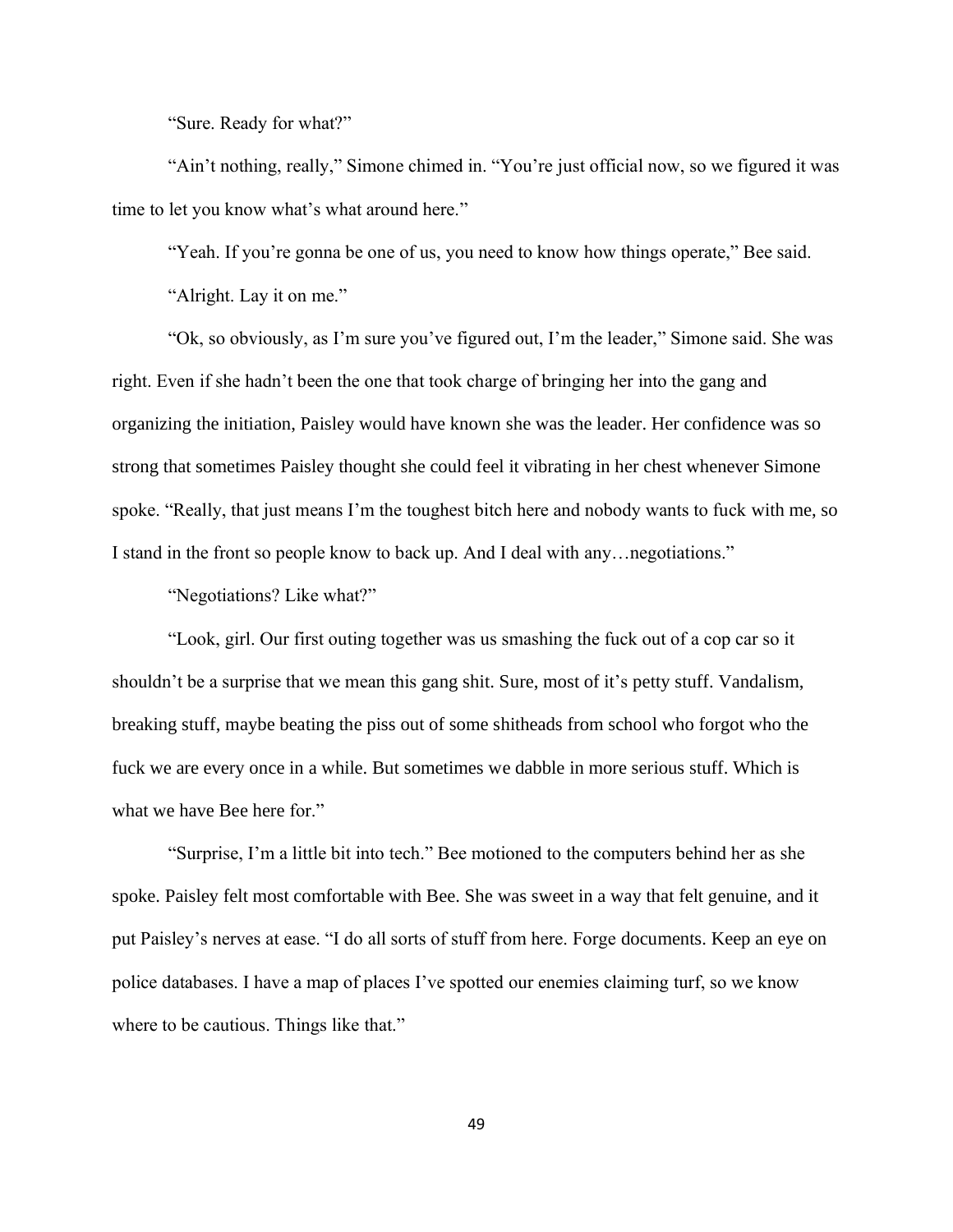"We have enemies?" Paisley said. She felt like she was constantly being overwhelmed by each new development, each new realization of how severe this thing that she had stumbled into was. She felt like every time she found her footing, that she thought she understood what was going on, the ground would suddenly give out underneath her and she would crash into some new thing to be afraid of. She was excited to have a group to ride with. She even surprised herself with how exhilarating she found the prospect of a life of petty crime, of gritty rebellion, to be. But now she had to grapple with the fact that she might be making a target of herself in the process. Did she really think she was ready for that?

"I mean look, we're in the middle of Fuckall, Nothingsville so we aren't exactly dealing with the El Chapos of the world. Most of the big crime around here is the trailer freaks cooking meth in their sinks or whatever. Most of our so-called enemies are just other fucked up teens doing the same dumb shit we do," Simone said. "We aren't doing much in the way of lucrative crime. Bee sells fake IDs sometimes, but that's it. We step on all sorts of toes, but not the dangerous ones." Paisley felt somewhat comforted by this, thinking that she at least didn't need to worry about men with guns and neck tattoos breaking her door down.

"So, if these other gangs don't like, steal business from us or something like that, then why are they our enemies?" Paisley said. She felt like somewhere on her freefall decent into the crash landing she had braced herself for, she started floating amidst the confusion of everything she was learning. She was left to wonder what the purpose of any of this was at all.

"Have you ever heard of Charles Bronson?" Bee said. "He's a prisoner in England. He got arrested for robbing a post office, I think. Then, instead of being a good boy and serving his time, he started fighting everyone he could get his hands on. He's been locked up for 46 years because he just kept committing crime after crime. You know why?" Paisley faintly shook her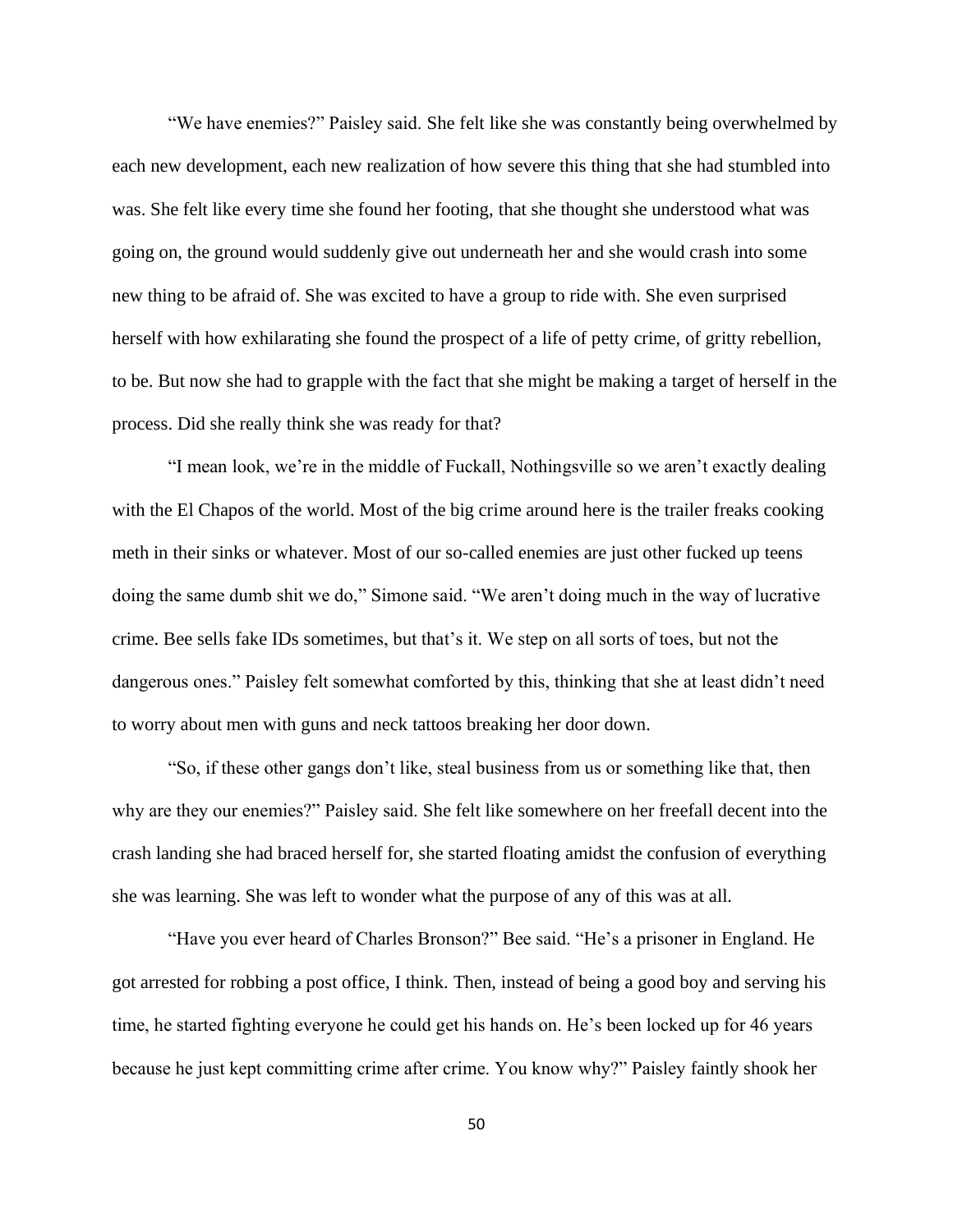head. Bee's voice was so smooth, with a subtle depth that made it sound rich and full. Whenever she spoke, Paisley felt like she was wading through a pool of honey, fully enveloped in everything she had to say. She was afraid to speak, or even move too much, out of fear that she would somehow disrupt the spell she held over her. Paisley was happy to relinquish all of her focus to Bee. She did so with the others, too, but it was different. When Paisley gave her undivided attention to Simone or Araceli, it was because she was afraid. With Bee, it was because she felt so drawn to her. She didn't feel any fear in her presence. She only felt a tingling in her fingers, and the soft, quickening beating of her heart. "It's because he simply wanted to be known. Crime was all he really had. So, he made it work."

"It's hard to be a 'somebody' in a place like this. The world doesn't exactly have its eyes on us," Araceli said. Paisley thought she sounded more somber than usual, like the sharp angst in her voice had been drowned out by something sadder. "But we've found a way to make people know who we are." Paisley understood this. She remembered the drive to Texas, and how she was plagued by the fear that she was being removed from the path toward making something of herself. She hadn't considered that the people around her might be just as desperate to feel like they have some kind of purpose in their lives.

"Problem is, if other bitches are doing the same shit as us, and if they're doing it more extreme? People stop caring about us," Simone said. "We need to be the toughest around, or our notoriety is meaningless. If someone is able to fuck with us, suddenly everyone is able to fuck with us." Paisley struggled to imagine any other group of kids their age being able to take on Simone, let alone the rest of the gang. She began imagining Amazonian women riding pennyfarthings swarming the streets.

"So, who are our enemies?"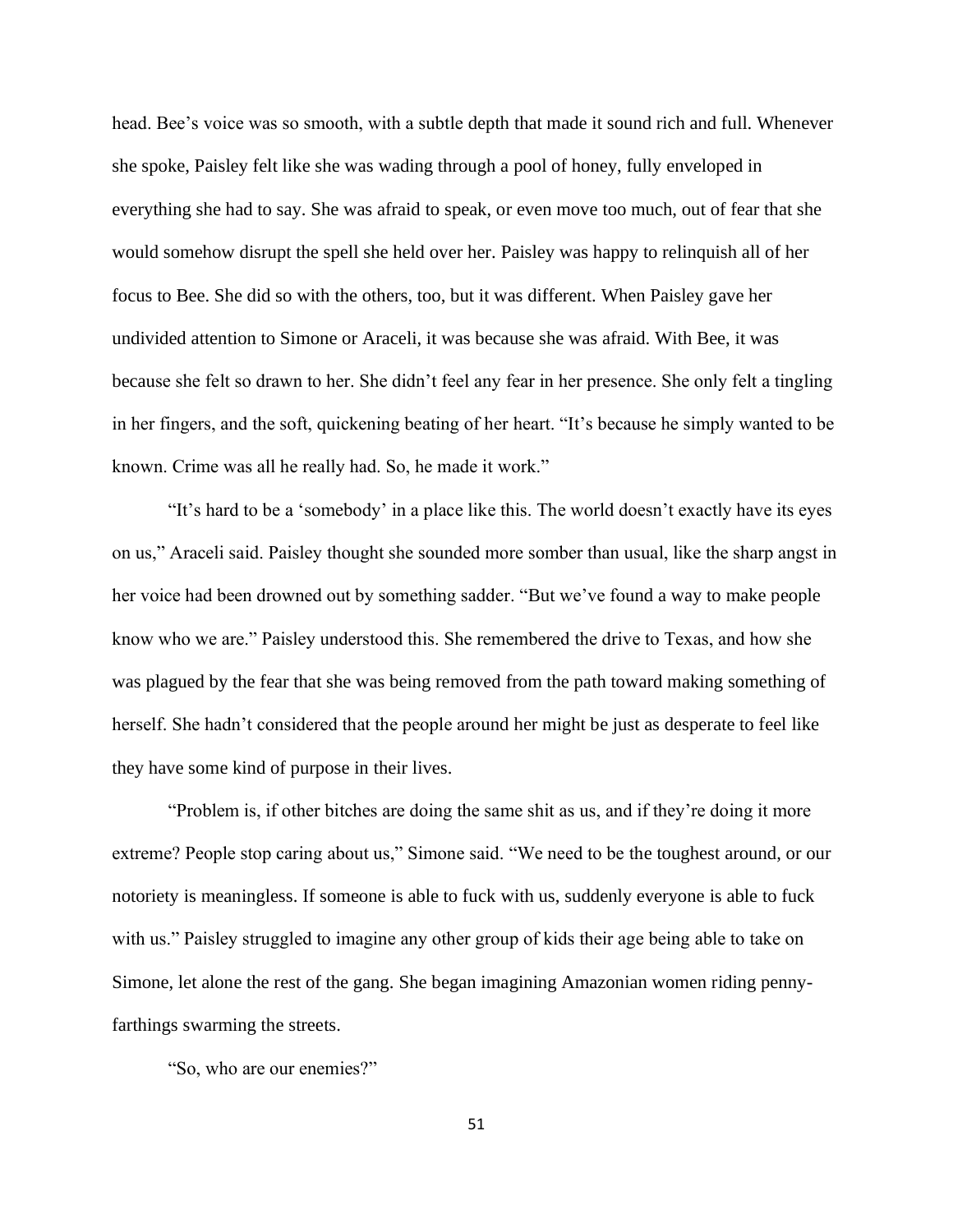"Come to the school hockey game with us next week and you'll see," Simone said. Paisley could tell by her voice that this wasn't an optional outing.

The nearest adequate ice rink to Tuluca Rock was several towns over, but the demand for a hockey team from the student athletes at the high school was too overwhelming to ignore. So, the school started a street hockey team and, in time, the Tuluca Rock Boulder Rollers became the most popular high school sports team in the area. Or, at least, that's the story as it was told by the principal that day at the season's opening game. To the story's credit, Paisley thought, she was surprised to see just how full the gymnasium was with people. There were more people in the stands than she would have assumed lived in the town. She was also more than slightly annoyed when she felt how cool the air in the gymnasium was. It turned out, all the school's air conditioning was relegated to the gym to make people comfortable during games. Paisley thought about all the sweating she had done in the hallways, the stink of teenage bodies, and bounced her leg in aggravation, the arhythmic pounding of her heel threatening to punch right through the floor. They were sitting in the very back row, as far away as they could get from the court floor. Each maintained postures and body language that suggested their displeasure as well, and Paisley wondered if they shared her annoyance with the air conditioning conspiracy, or if maybe they were trying to telegraph to anyone who might see them that they weren't here for fun. The whole gym still smelled of fresh polish, and the aroma of the popcorn being cooked in the lobby was creeping through the doors. There was an undeniable sense of excitement and energy in the air. The people in the audience were all buzzing like a swarm of cicadas, every so often someone breaking up the drone with a whistle or a good-luck cheer to the Boulder Rollers. They boys who made up the team, meanwhile, were squirming in their skates, rough housing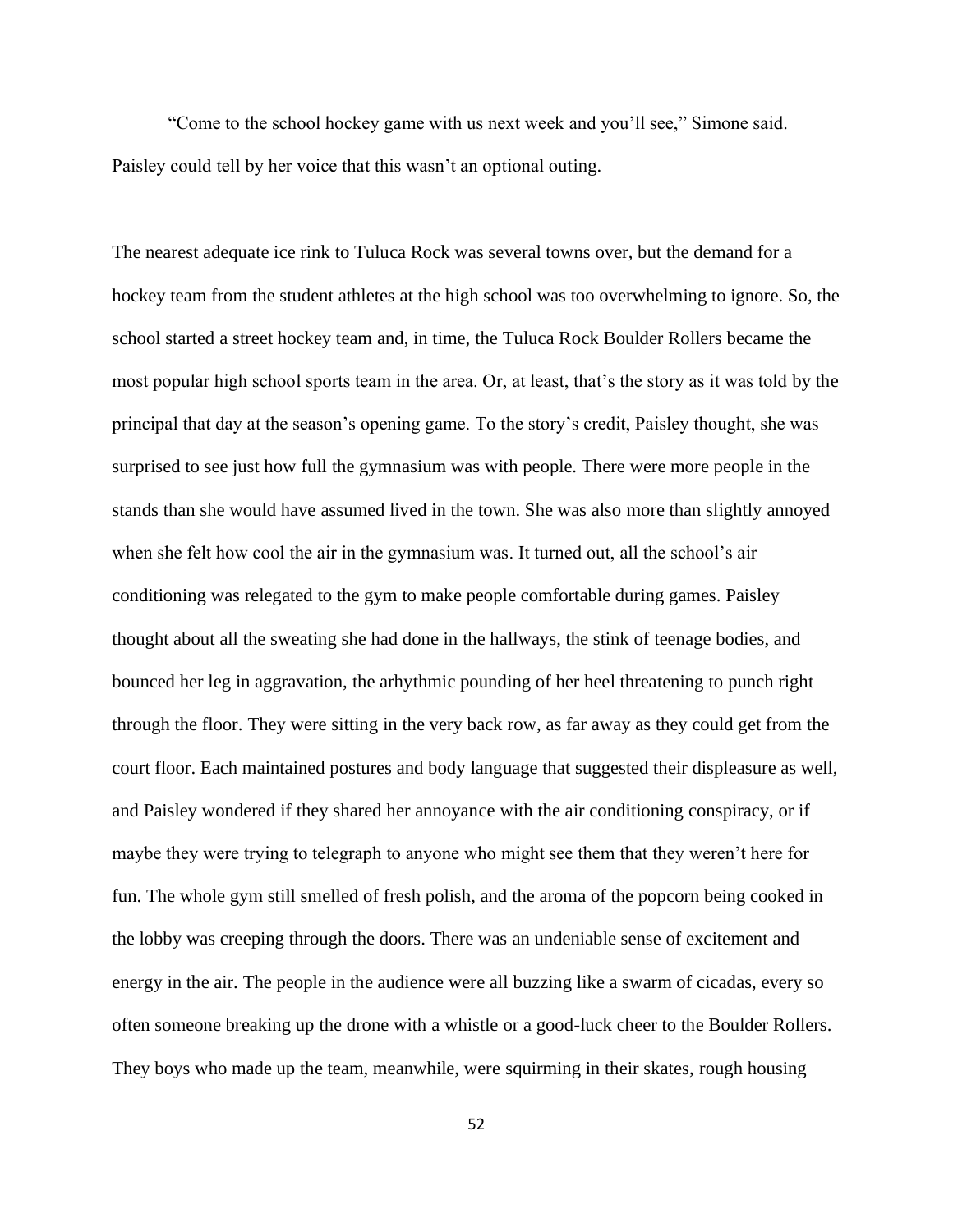with each other, clearly bursting with energy just waiting to be released in the heat of competition. In any other situation, Paisley likely would have let herself feed into the excitement, to join the people around her in their celebration. But, she thought, her gang obviously had a stern reputation to uphold, and far be it from her to be the one that ruins that.

Soon, an announcement was made that the opposing team's bus had arrived, and it was time to take positions so that the game could start when they entered. The boys quickly darted over to their side of the court floor, the sharp sound of their rollerblades smashing into the wood while the wheels rolled into a staggered buzzing filling the gym. It was amplified by the audience's sudden stillness, like they were all holding their breaths for what was about to happen. After a prolonged silence, a tense stillness in the stands, the doors flew open, and six girls entered on rollers-skates.

"Please welcome, the Marlon Point Mares!" the principal announced. The entire audience erupted in boos and hollers. Only a small contingent of people in the front of the stands clapped, likely the people who had made the trek from Marlon Point.

"That's them," Simone said, leaning close to Paisley's ear so she could cut through the shouting.

"They're letting girls play this game? Don't they have, like, separate leagues or whatever?" Paisley said.

"You should know by now our area isn't exactly brimming with people. Lots of boys here wanted a street hockey team. Well, lots of girls in Marlon Point did, too. But not a lot of boys. If the league weren't co-ed, there would be no league. Besides, there's not a high school jock within one-hundred miles that could fuck with a single one of those girls." Paisley watched the girls move, their powerful strides carrying them swiftly to their position on the court. Each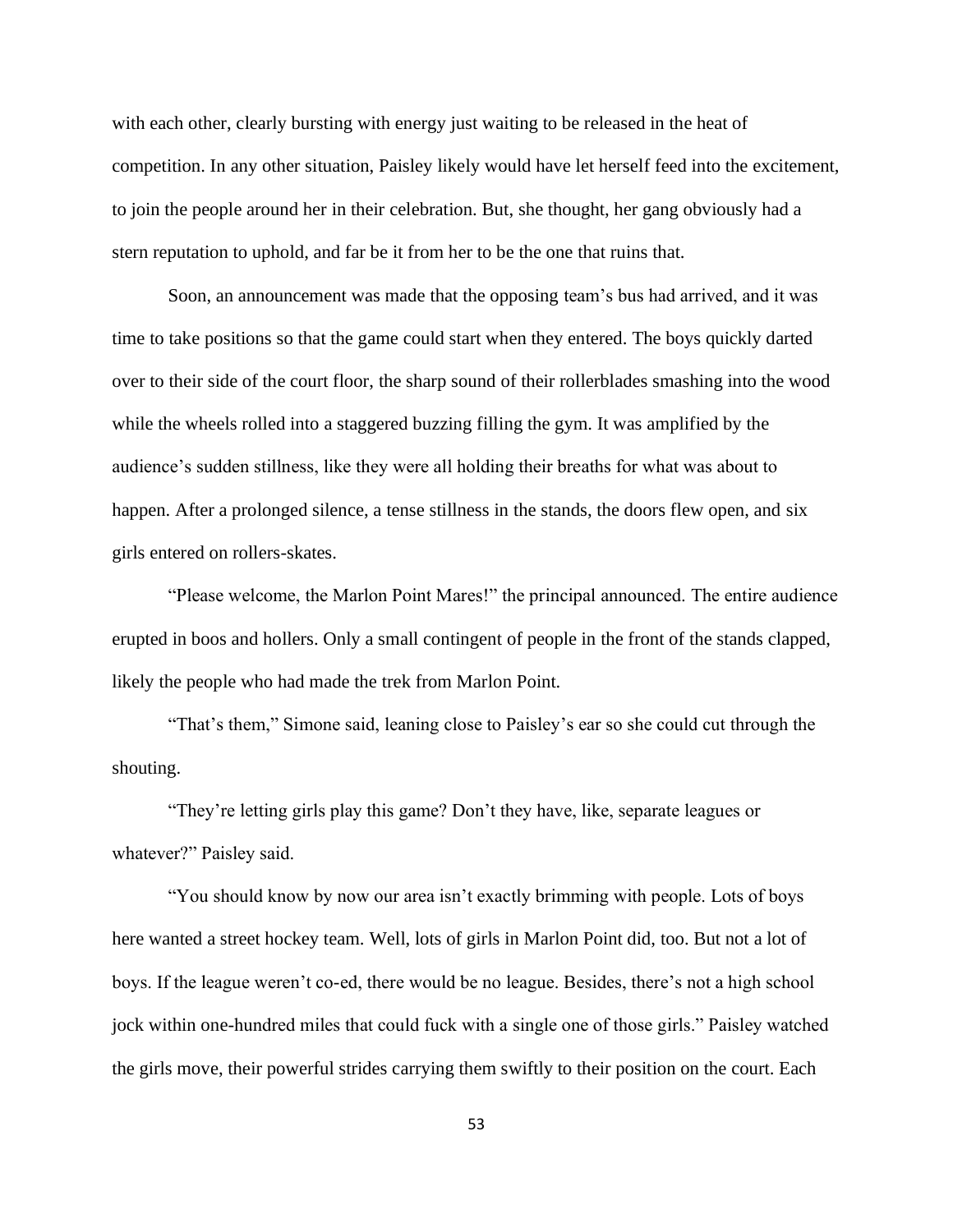one of them held their sticks like they were battleaxes. Their uniforms were tank-top style jerseys, all black with a pink insignia of a rearing horse. These uniforms put their broad shoulders and muscular arms on full display. Some wore fishnet undershirts or fingerless gloves. One, Paisley could have sworn, even had a tattoo on her hand. "There's layers to these bitches. So, they're the Marlon Point hockey team, right? But actually that's just because they're a roller derby team by night, and the school asked them if they would be down to pick up some sticks. *But*, the roller derby thing is a cover for the fact that they're a gang. I mean don't get me wrong, they're good at it, but they only do it so no one finds a group of girls raising hell on roller-skates suspicious. Paisley, these burly, hardass goth freaks you see before you are The Church of the Feral Mare. Our number one adversaries."

When the game started, the Mares immediately dominated the court. The way they moved was strange and disconcerting to Paisley's eye. Their stride was so graceful, so remarkably clean and precise, that they were almost soft and beautiful, but the upper half of their bodies were writhing with violent aggression. It was like they were completely unhinged, ready to break at any moment and cut a rampage through the gymnasium, and yet they remained in complete control. Every time they would body check an opponent, it was obvious that, regardless of how much control they had, they were no strangers to violence. The girls would routinely drive their shoulders furiously into the ribs of the opposing boys, sending them right to the floor where they would stay for several moments. Paisley watched some of the boys stand up only to double over and hold their stomachs like they were about to puke. The girls would often signal their blows by letting out a loud scream, deep and animalistic. It was so visceral and powerful that Paisley could sometimes feel herself bracing her body as though the blow was coming for her. The Boulder Rollers had backup players, but the Mares didn't. At one point, three of the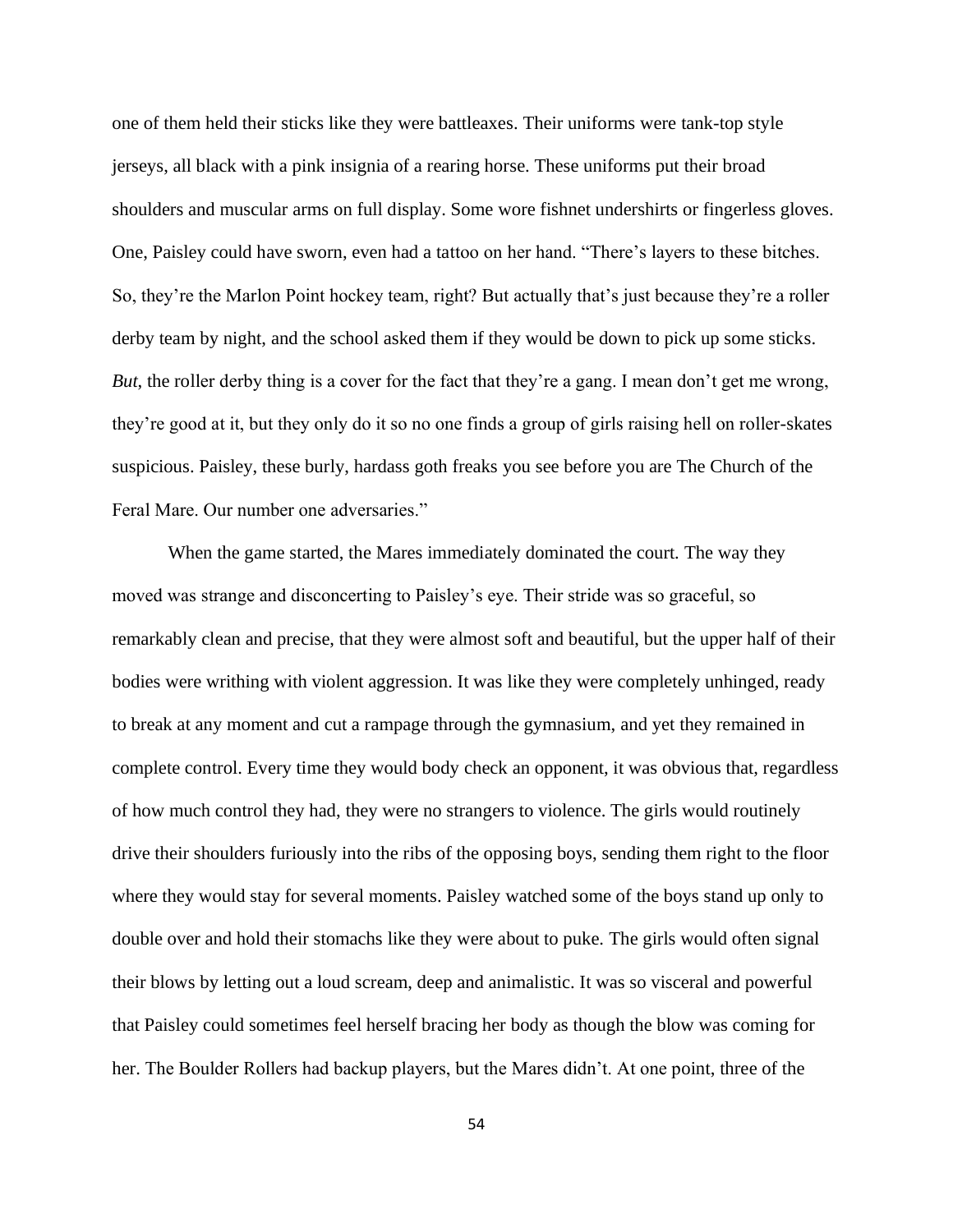girls had been given penalties and were forced off the court for several minutes. This left three of them on the court, versus the fully bodied Rollers. The Mares scored two goals during this period. Paisley hadn't noticed how her fists were clenched, how she was practically hovering over the edge of her seat in excitement, until she turned to face her friends and saw them all sitting cross armed and watching the game with a look of irritation. She simply could not help being enthralled by the prowess the Mares displayed on the court, the way she could almost feel their energy vibrating in the air. She had let the fact that she was a Lilith slip her mind for a moment. She had forgotten that these girls were her enemies. When this information returned to her mind, it came with a realization. This was one hell of a group of girls to be pitted against. Paisley had never had an enemy in her life, let alone one that could probably crush her skull with one hand. One of the perks of staying in the background. The tension in her fingers loosened, her hands remaining curled up into weaker fists as though she were moments away from letting go of whatever she had been gripping so tightly before. That excitement which she had only just felt now slipping from her grasp. A loud crack erupted in the gym as one of the Mares made a slapshot that hurled toward the goal with violent speed. Paisley felt it ripple through the back of her neck.

After the game concluded, the girls stomped down the stands and made their way toward the exist. The crowd thinned as they approached the door, and the sea of people parted to reveal Leviticus, plain clothed in tattered overalls and a dirt-stained button-down shirt, standing against the wall. His arm was around Colson's shoulder. Both of them were staring intently at Paisley, Leviticus with a coy looking smile, Colson with a pouty scowl. For a second, Paisley's heels dug themselves into the ground as though they were trying to pull the floorboards up. She felt like a cornered animal, like the hot breath of a predator was blowing on her face. They were clearly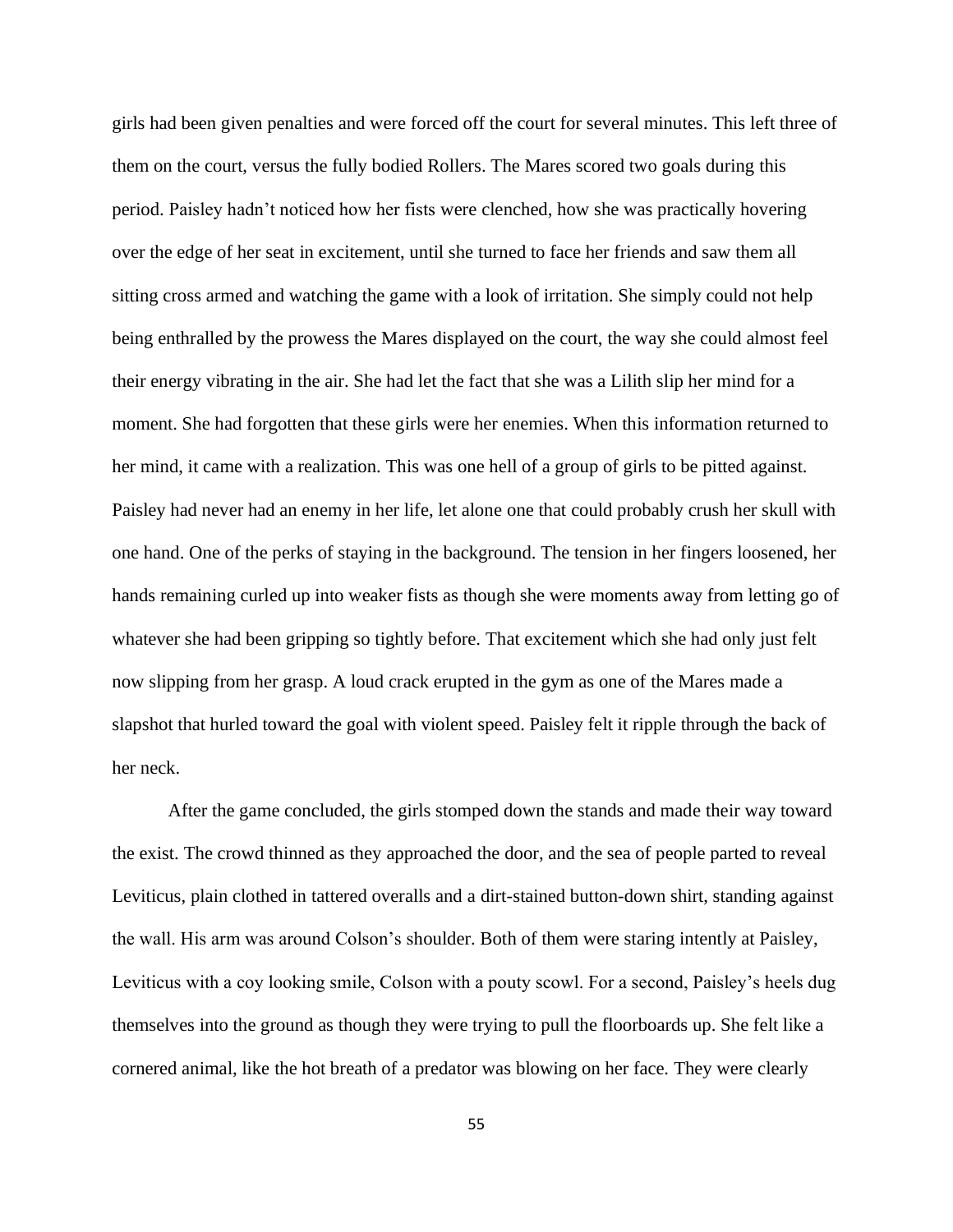waiting for her, for a purpose she did not dare imagine because she knew her imagination would immediately jump to the darkest possible conclusion. But then she felt Simone's hand grab hers and squeeze it slightly. In that instant, with only a small gesture, Paisley knew that Simone would lead her through whatever was coming. She let her pull her along.

"Ms. Thelemaque, I thought I saw you in the stands," Leviticus said. He pulled Colson in a little closer to him as he spoke. Paisley hated the condescending cheerfulness in his voice. She had no trouble deciphering how fake it was. "I'm glad you are taking part in our community pride. But what a shame it is to see that this is the company that you keep." He gave Simone a once-over as he said this before returning his gaze to Paisley. "I hope you won't let this hoodlum rub off on you too much. I would hate for things to turn sour between me and your family."

"Maybe you should try worrying about your own shithead son before you worry about other people's families, LaGrange," Simone said. "By the way, Colson, how's your knee?" Colson jolted forward, causing Paisley to jump, but Leviticus pulled him back in.

"Now, now Colson. Don't let this wretch cause you to act out of turn. It's your duty to act superior."

"Well next time that superior prick fucks with me or my girls, I'll send him home crawling instead of just limping."

"And what about your little faggot boyfriend, Simone? Does he need your protectin' too?" Colson said. Paisley felt a sudden surge of confusion, as though she were snatched out of the moment and everything around her had briefly paused. She knew it was a silly thing to be hung up on amidst the hostility of the interaction, but she was stunned that Simone had a boyfriend. She didn't have long to ponder this before she felt someone bump into her from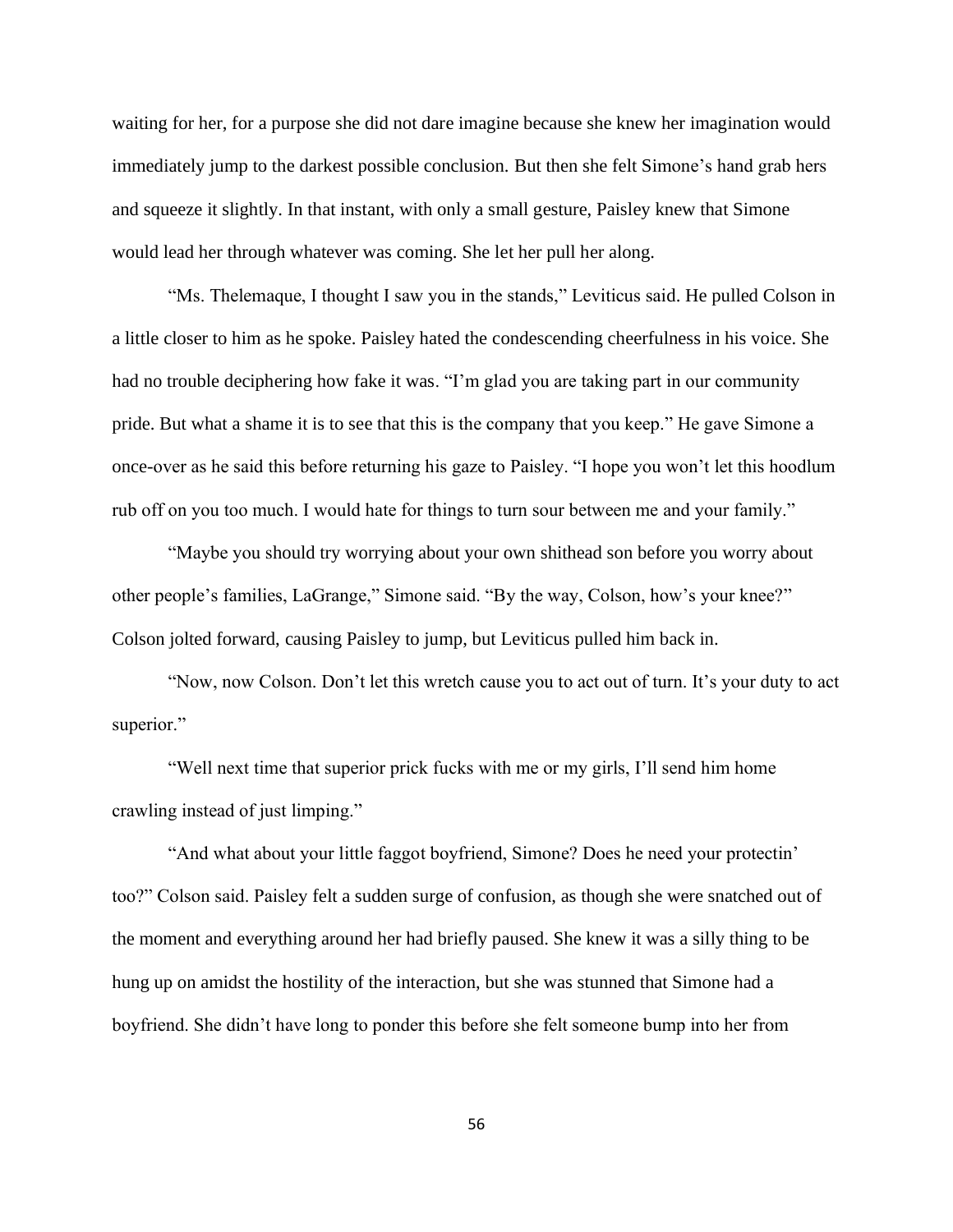behind, and when she looked up she saw Bee rushing for the door. Simone called for her, but before she finished, Bee was already gone.

"If your father weren't here, I would fucking gut you. Watch your ass in the halls, LaGrange. I know exactly how soft you are when daddy ain't around."

Outside, the light breaking through the glass gymnasium doors reflected off a thin mist that had gathered from warm rain. Ahead, Bee was in what appeared to be a confrontation with two girls. One of them, Paisley noticed, had a scratchy looking tattoo on the back of her hand. They must have been Mares, she thought. She took a deep breath to calm her nerves as she followed Simone and Araceli, who were both storming urgently toward the two girls. She inhaled slowly and deliberately, paying close attention to the way the air filled her lungs and gently pushed her ribcage outward. She went until the back of her throat got cold. The air smelled like wet pavement and the distant odor of freshly smoked pot. The sound of gravel turning underneath their furious footsteps alerted the Mares to their approach. Bee stood in front of them, with her arms clung around her body like she was trying to give herself a hug. Her head was bowed.

"Well, if it isn't Simone. You and the illegal have a new friend I see?" the girl with the hand tattoo said.

"You're already missing one tooth from the last time you put mi abuela's name in your mouth, Marigold. You really wanna go down that road again?" Araceli said.

"Let me guess, you fuckups are rushing to the rescue of poor Benny Boy here?"

"Don't call me that," Bee said, whimpering slightly.

"Or what? Don't you know it's rude for boys to hit girls?" At first, Paisley had been afraid of the impending confrontation. But hearing Marigold speak with such hostility to Bee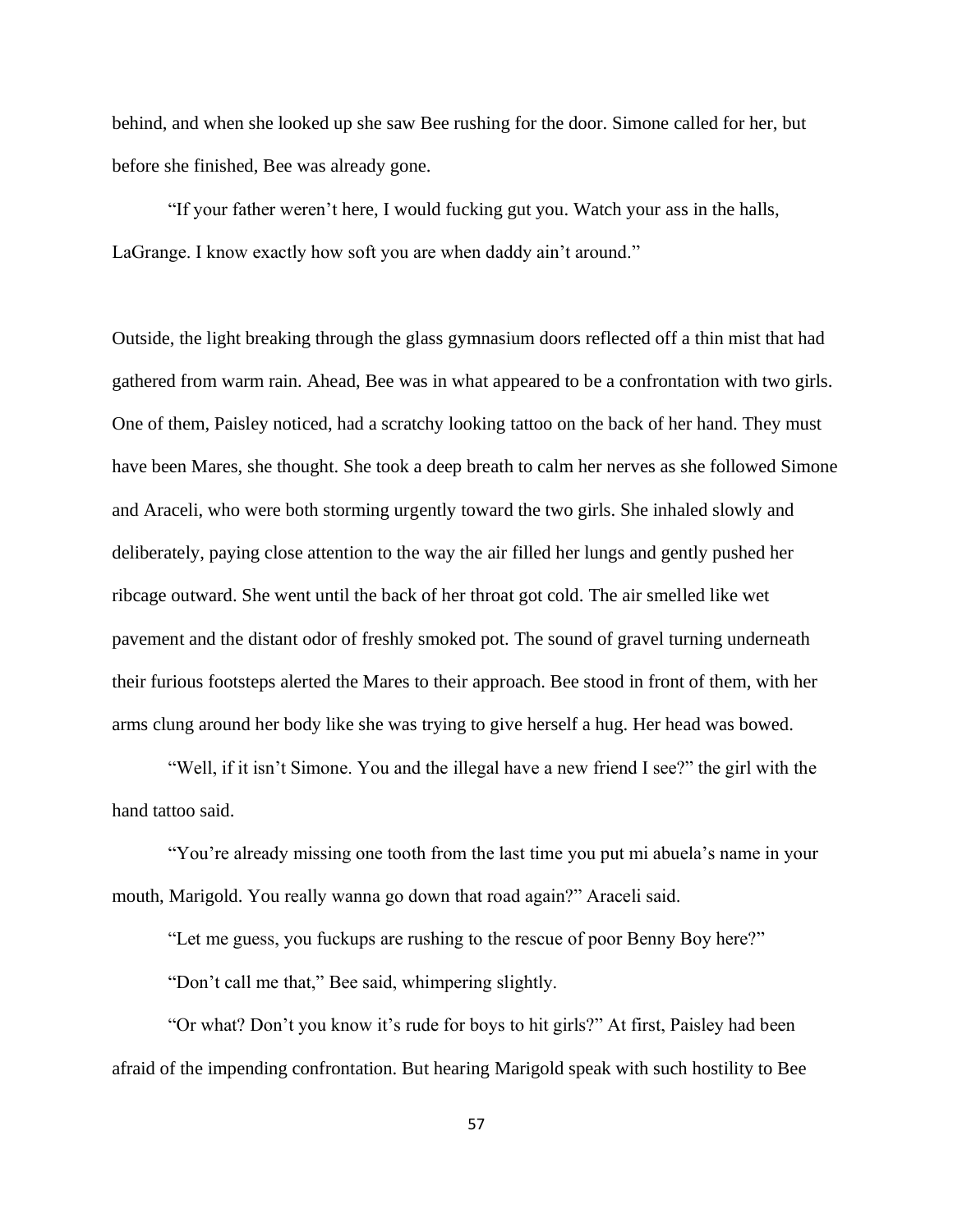filled her with a fast-boiling rage the likes of which she couldn't recall having ever felt before. Her jaw stiffened up, teeth clenched like they were wired shut. She grabbed herself by the wrist and kept squeezing and releasing in a rapid pulse, feeling like she needed to do something with her hands in order to stave off their newfound hunger for this girl's blood. She was almost afraid of herself. She might have even been confused by what she was feeling if she had room in her thoughts for anything other than a hatred so visceral it made her vision get fuzzy.

"You know, bitch, you got a lot of fucking nerve coming to my neighborhood and fucking with my girl. Y'all better get back on your little bus and hide in your prissy gated community like the cowards that you are before I remind you who exactly you're dealing with," Simone said.

"You know, Benny Boy here must be so embarrassed by having to be saved by you all the time, Simone."

"Call her that one more time and I'll fucking kill you," Paisley said. The words felt foreign coming out of her mouth, like they were being spoken by some spirit that had taken control of her body. As soon as she realized what she said, a prickly kind of coldness washed over her face and her tongue curled up in her mouth. In an instant, she had turned herself from someone who was merely present for the conflict, to someone who was actively engaged in it. She threw herself onto the battlefield without a moment's thought or hesitation. She wasn't sure if she should be mortified by what she had done, or proud.

"Fuck you, bloodmeat. I don't even know who you are."

"Only thing you need to know is that I've seen her smash a cop's window, and she'll do the same to your face," Simone said. Marigold started to say something, but the sound of the gymnasium door being forcefully flung open interrupted her.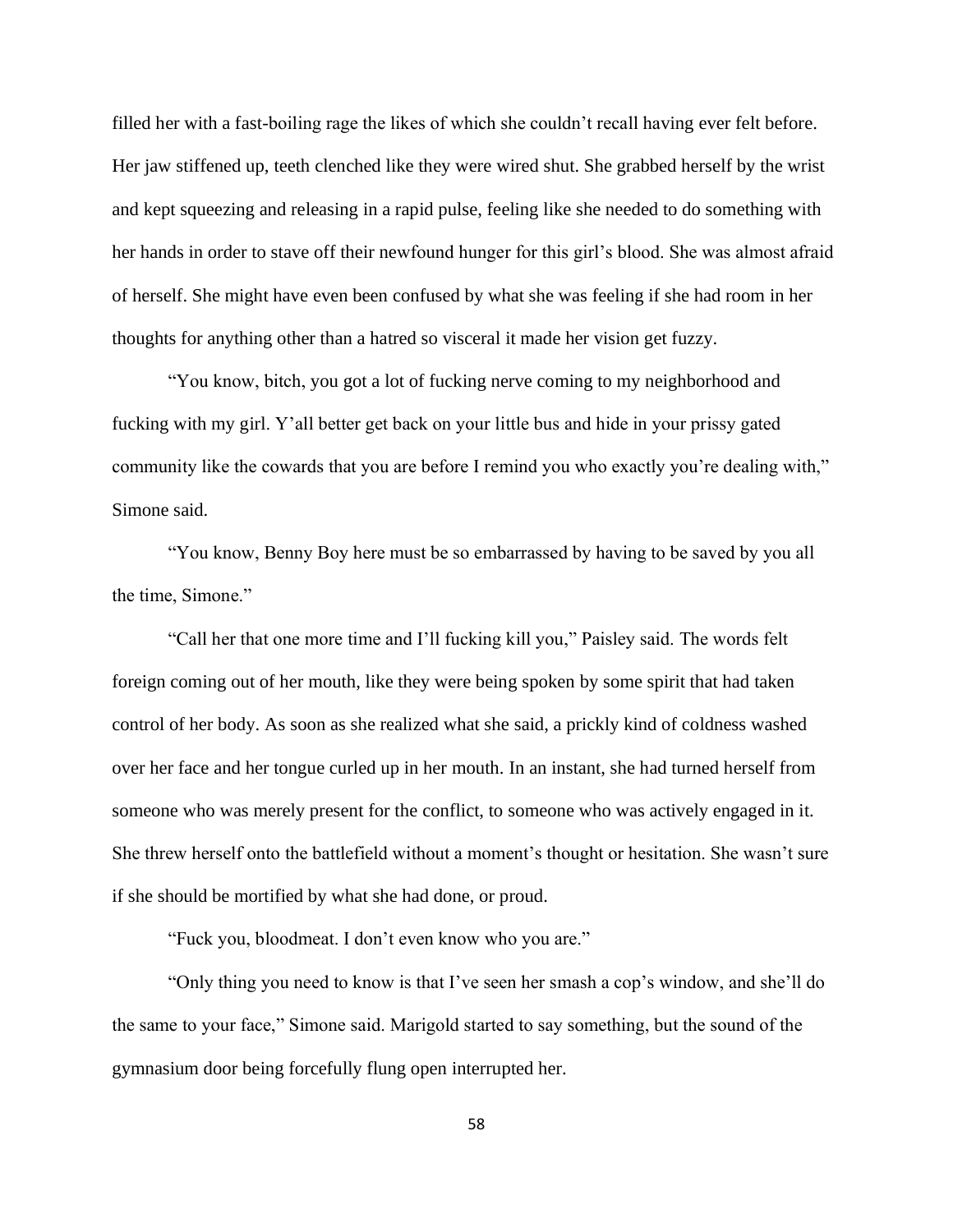"Hey! I know you miscreants aren't getting into any trouble in my presence, now are you?" Leviticus shouted across the parking lot.

"Great, Marigold. See what you've done now? You couldn't just fuck off and now you got good ol' Rustic Justice involved," Simone said.

"This isn't finished," said Marigold.

"Won't be until you're in the dirt." Then the girls split, the Mares getting on their school bus, and the Liliths on their bicycles, riding into the hazy moonlit streets.

"Way to step up there, Pais. Your execution needs some work. 'I'll kill you' is a little blasé, everyone sees it coming. You gotta keep 'em on their toes if you really wanna shake 'em. But not bad. You're finally showing some guts," Simone said.

"Yeah, you're almost starting to prove me wrong," Araceli said. Bee remained silent.

"Thanks," was all Paisley could muster. She was still in shock from what she had done, still wrapping her head around the fact that she actually faced danger head-on. She felt like she had changed, like this was the first step toward becoming someone new. She was trying to figure out if she liked where this path might lead or not.

The girls went back to Bee's house to help her settle in and unwind after their hectic outing. The room was still dark, a cold blue light painting the girls in shadows. Bee was sat at the edge of the bed with her head nestled in the crook of Simone's neck. She was quietly sobbing. Simone ran her fingers through Bee's hair and gently whispered unheard words to her. Paisley felt stiff and awkward, afraid to make even the slightest move out of fear of breaking Simone's efforts to comfort Bee. As though the slightest shifting of weight or creaking of the mattress could make Bee spiral into a greater sorrow. More than anything, though, she was desperate to know what it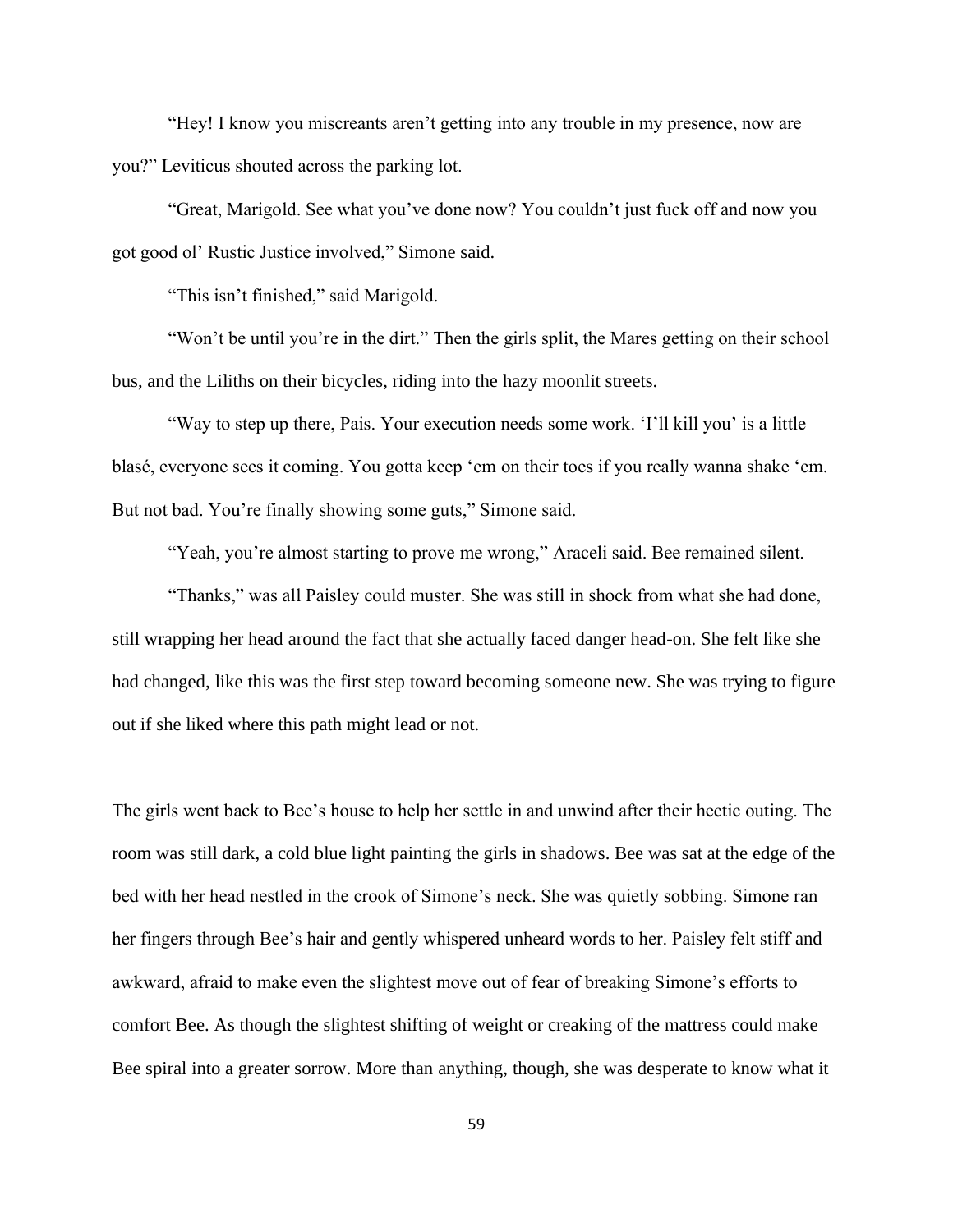was that had Bee so upset. She understood that Marigold had said incredibly rude things to her, but she knew Bee to be tough and resolute. She was surprised that those words had gotten to her so easily.

After a while, Bee's sobs had subsided, or at least became gentle enough as to not be noticed. Then she broke the silence.

"Paisley, there's something I guess you ought to know about me. And I know it's a lot but please just bear with me." She sounded nervous, like a weakness crept into her voice. Paisley had found comfort in the warmth of Bee's voice for as long as she had known her. It pained her to hear it now cracking and shaking, made her desperate to do anything to fix whatever was happening in Bee's heart.

"Anything. You can trust me, Bee," she said.

"You best mean that, girl. This is serious. Be real careful with how you react," Simone said. Even the usual fire in her voice was dulled. She never took her eyes off Bee while speaking. Her threats weren't her typical toughness or arrogance. In her softer, more solemn voice, they sounded like nothing more than gentle reminders.

"Ok. Paisley, I'm trans." Bee stared into Paisley's eyes, as though she were waiting for a reaction. Paisley's body felt heavy, like the tepid air and the stiff silence of the room were pressing down on her. The only audible noise was the faint whirring of the fan in Bee's computer. Paisley sat still, trying not to make any gesture or face out of fear that some involuntary reaction would be misread. She only vaguely understood what Bee had meant but wanted to make sure Bee knew she was on her side. She was afraid that Bee would assume the opposite if she spoke or acted too soon. So, she sat with the discomfort, allowing the tension of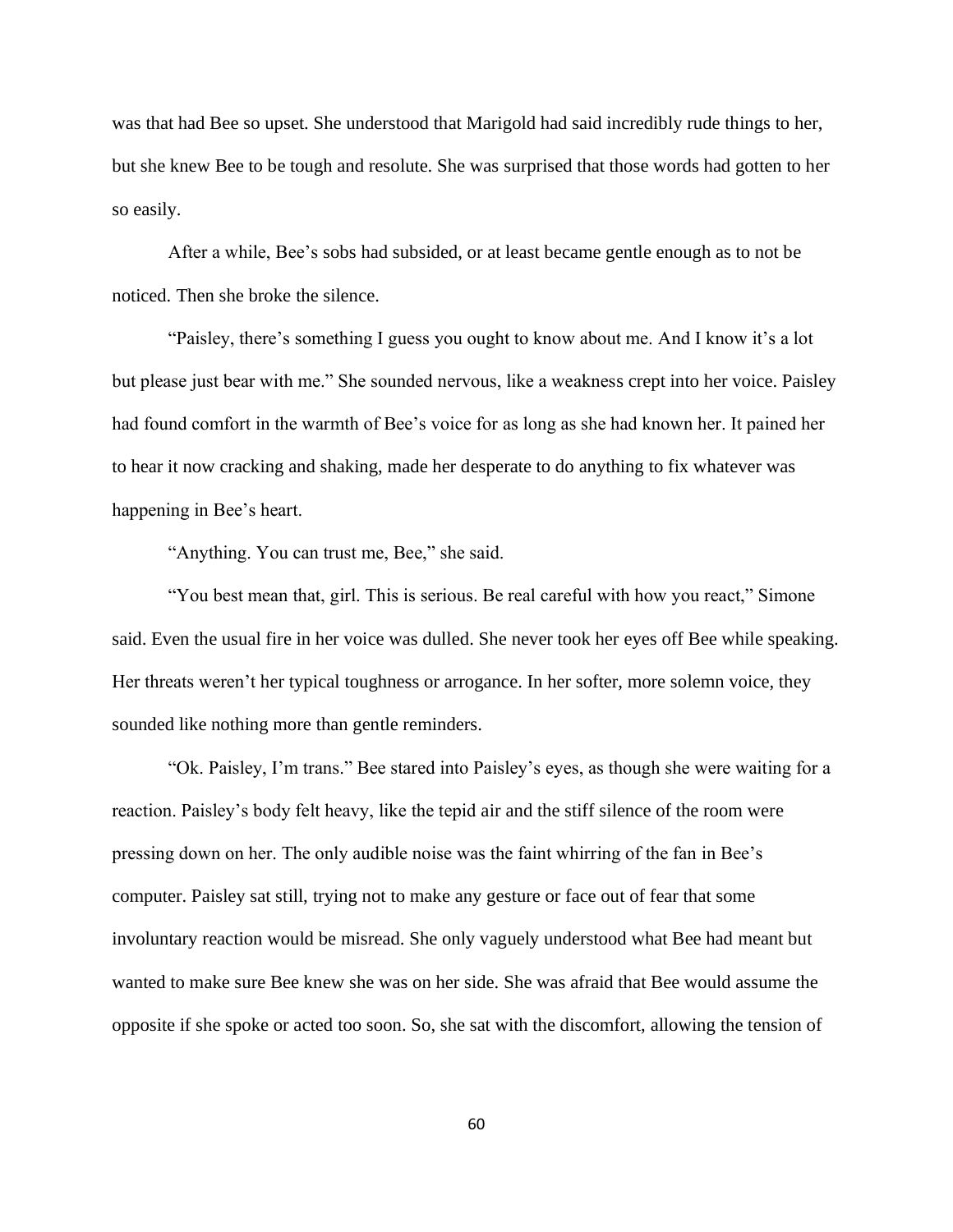the room to move through her body until she too had tensed up, her fingers gripping tightly into her thighs.

"I'm sorry if I say this wrong. So like, that means that you were a boy once?"

"When I was born, the doctor called me a boy. My parents raised me as a boy and gave me a boy's name. But I'm a girl, and I always was. My body is just different from yours."

"So that note I saw, for Ben. I assumed maybe you had a brother or something, but…"

"No. Ben is me. Or at least, what they call me. My parents know, and they see it, but they refuse to have the conversation. Every time I try to talk about it, they just silence me." Paisley thought about her relationship with her father, how important it was to her to know that she could always rely on him. She imagined how lost and afraid she would constantly be if she didn't have him. Her eyes began to sting with the welling of tears, deeply saddened for Bee knowing that she did not have that.

"Bee, I'm so sorry. That's awful."

"The scariest part is that I know it could be worse. Sure, maybe they don't accept me, but they never kicked me out. They've never threatened me. They don't stop me from dressing like a girl. They just ignore me. That's more than a lot of other trans girls I know can say." Paisley felt herself getting more drawn to Bee, felt their connection getting stronger. Bee trusted her with something so important, and that made Paisley feel like she was truly finding her place in the group. She felt a kind of sisterhood finally presenting itself to her, like she was no longer simply following along with them but actually becoming a fully integrated member of the gang. But there was something between her and Bee specifically that was confusing to Paisley. It was stronger than the connection she felt with Araceli, or even Simone. It was different.

61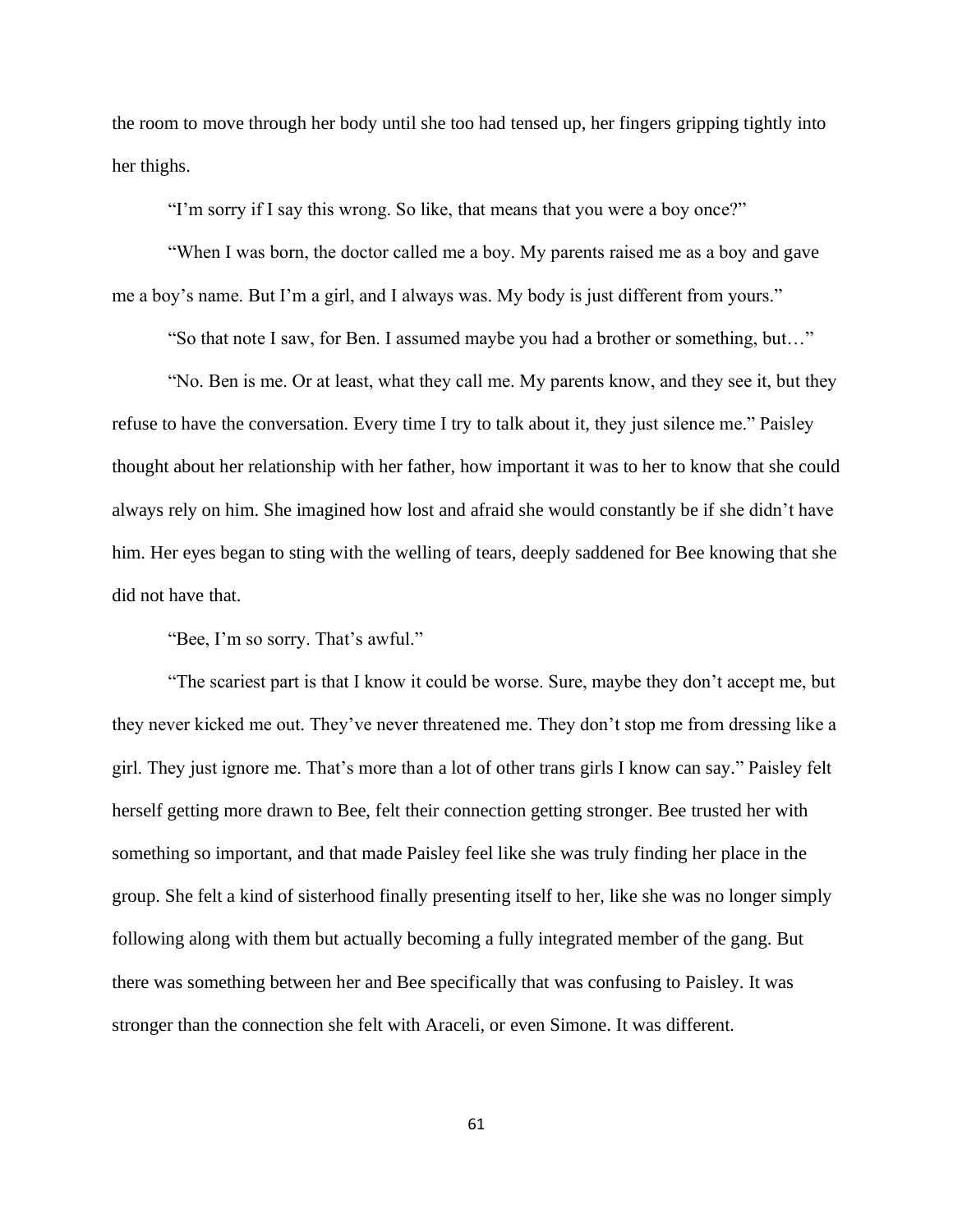"That explains why you were so upset earlier. Bee, I'm so sorry those girls were harassing you like that."

"I can handle being made fun of, sweetie. It's been happening long enough that I'm over it. To tell you the truth, I was only so upset because I didn't want this to be how you found out. I was going to tell you eventually, when the time was right. But I got scared that hearing them say all that, and finding out the truth, would scare you away from us." Something about knowing Bee had faith in her, knowing that Bee actively wanted her to be part of her life, made Paisley's skin flush with a dull heat. She felt like something was squirming around in her chest, something warm and soft. Then, as she sat and meditated on what the Mares had done, that confusing feeling slowly metamorphosized into rage. That soft, warm thing now felt like it was pulsing wildly throughout her arms and hands, pushing her right up to the edge of thrashing her limbs about to release some of that energy. She hated those girls. She was angry before, but now it was pure and deep hatred that she felt. The vision of Marigold's gnarled, mocking face swirled in her mind and she could feel the blood rushing harder through her veins, the dull pressure building in her head threatening to explode.

"Fuck them. I'm not going run away from you. Those girls are assholes." Paisley was breathing heavier than usual. She noticed Bee let a smile crack, then the faintest of laughs that only sounded as air blowing out of her nose. "What? What's funny."

"Nothing, darling. It's just cute when you get angry." The faint heat returned to Paisley's face. The soft, warm thing slammed into her ribs. For one glorious and alarming minute, she felt her body free of tension, as though she were a candle softening in the presence of a flame. But the hatred was still there, quieter but still raging at her core.

"Why don't we do something?" Paisley said.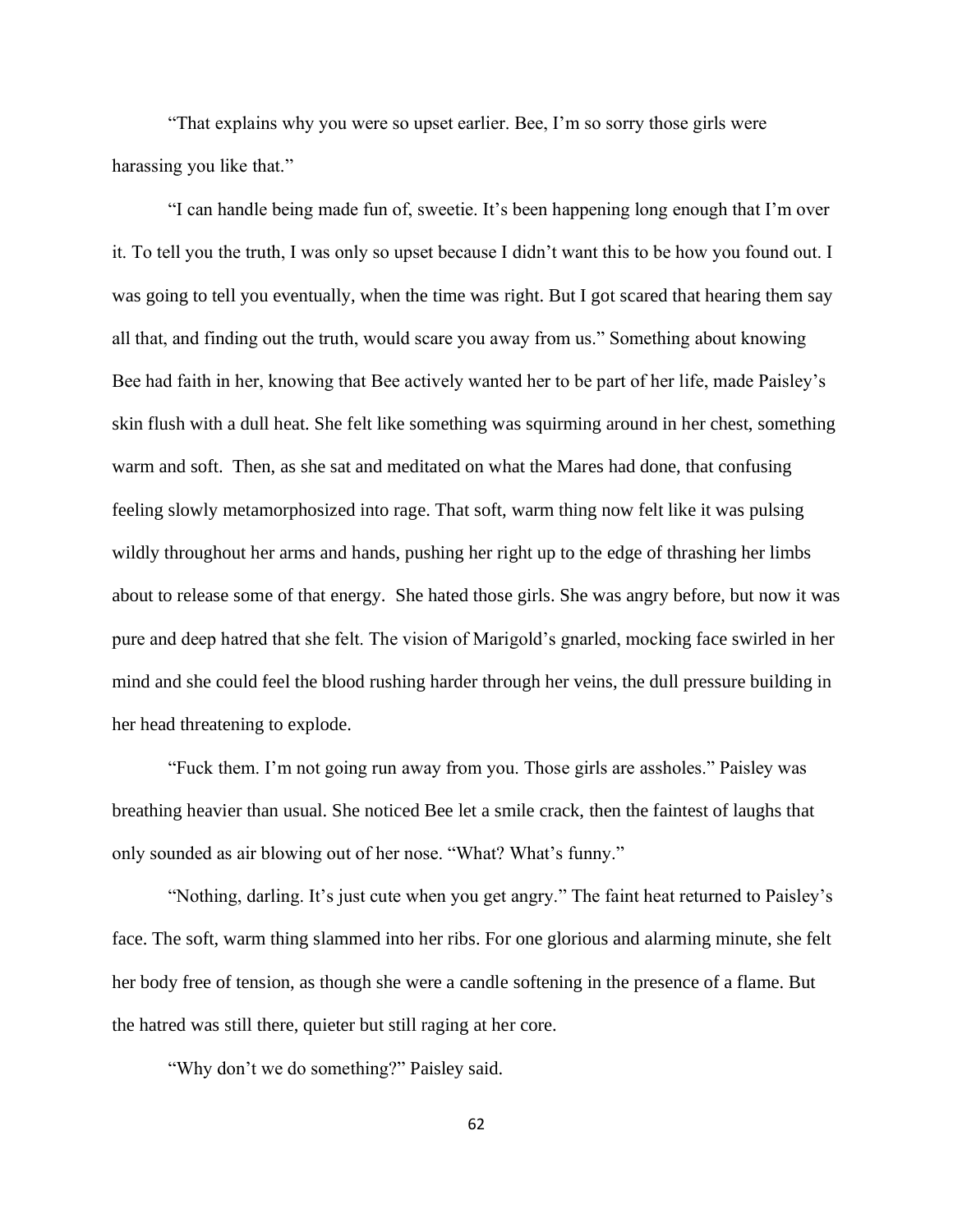"Like what? Like go out? It's late," Araceli chimed in.

"No. Like something about those girls. They're our enemies, right? They showed up on our turf, made Bee cry, and then just left? They bested us. We're just gonna let them win?"

"We aren't really at battle with them right now though, it wasn't a real fight," Araceli said.

"Hold on a minute. Paisley ain't wrong. They did make us look like chumps. And they hurt Bee. Since when do we gotta be at war with someone to fuck with them?" Simone said.

"Bee, what do you think?" Paisley said.

"Well, I do feel kind of like a coward for not standing up for myself. I suppose I wouldn't turn away a little payback."

"It's settled then. All who are willing, let's screw to Marlon and fuck with some Mares," Simone said.

The girls hoisted themselves over the fence that surrounded the residential area of Marlon Point. Paisley struggled to find her footing on the stone base, holding herself stable by the metal pickets which were hot to the touch. The heavy backpacks that they each wore threw her off her balance slightly as she swung her legs over the fence. The lawns in this neighborhood looked nothing like the ones back in Tuluca Rock. The wispy, dry grass that populated her yard was replaced here by thick, luscious green grass. Sprinklers sounded in the distance, hydrating what must have been a virtually unquenchable thirst for the grass trying to survive in the desert. It was disjointing, Paisley thought, to look ahead of her and see all this beautiful, healthy green, and then look behind her to be once again greeted by the dry, dense dirt of the desert floor. She wanted to be envious of the people who lived there for having carved out a little slice of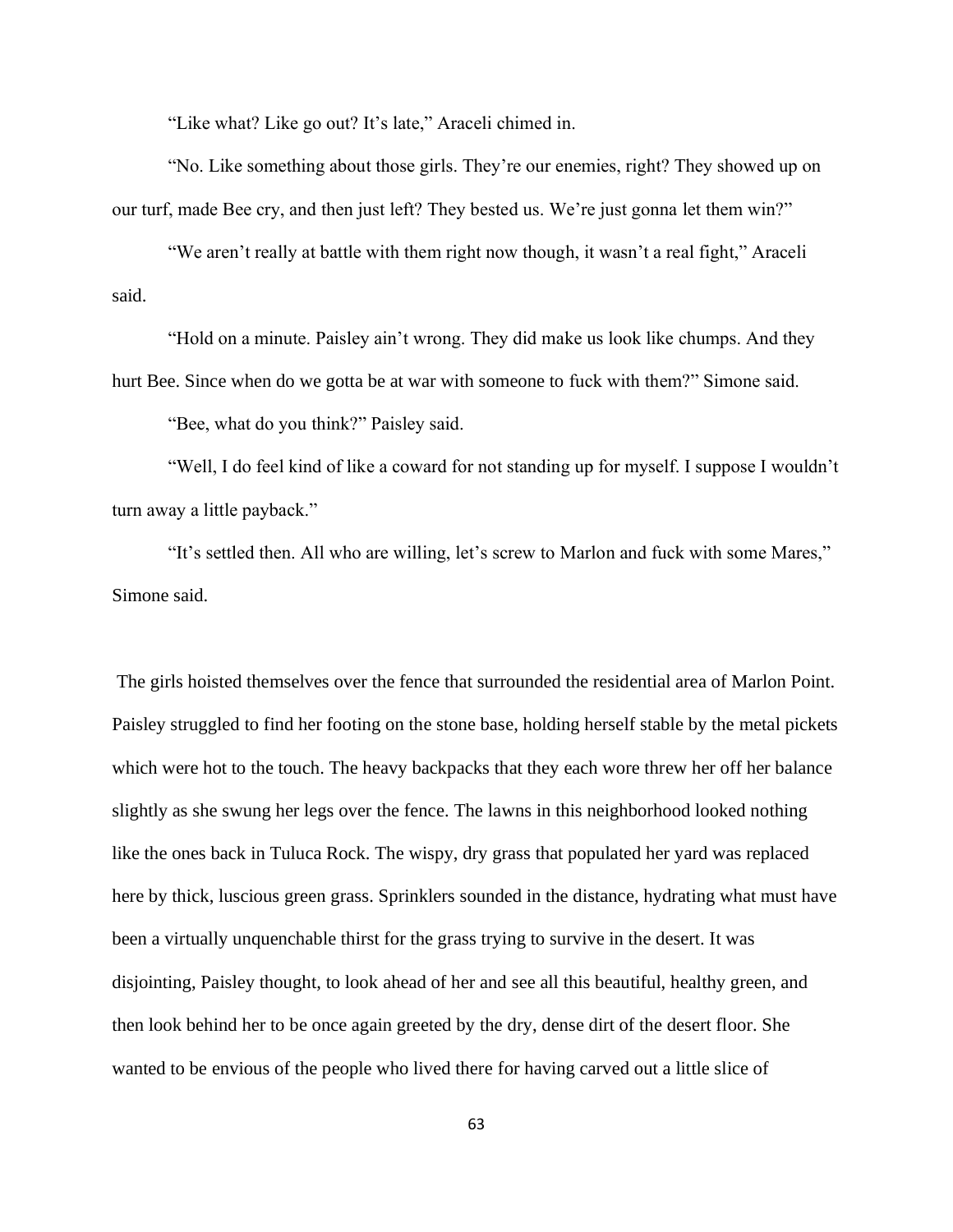suburban idealism amidst the surrounding wastes. But even she, who still silently resented being brought to this place, could not deny the uncanny artificiality of Marlon Point. She felt like she had stumbled onto a movie set, a place where people lived in a fantasy instead of accepting the actual world around them.

"Jesus, look at this shit. All of these houses look the same, Simone, how the hell are we gonna know where to go?" Araceli said.

"Marigold's dad drives an Audi, silver, I know the license plate. Should be easy," Bee said.

"You're such a fuckin' freak," Simone said.

"And the only reason you babes know what you're doing half the time," Bee chided back.

The roads in Marlon Point were all flat and perfectly paved. Paisley fantasized about how smoothly her bike would ride around this neighborhood, how easy it would be to tear through the town and cause mayhem. But they left their bikes on the other side of the fence, afraid that having to hurl them over it would impede their escape if things escalated too aggressively. So the girls were left to traverse the blacktop on foot. The roads were well lit, the streetlights beaming with the stagnant, unnatural white of powerful fluorescent bulbs. The girls snaked themselves through yards and behind trees, sometimes darting into the middle of the road, following an invented, winding path of shadow to avoid being seen by any nosy neighbors. They crept as silently as they could, Paisley having decided to leave her shoes with her bike to soften her steps. Even still, she was walking on her toes, just to be safe. The only discernable noise they made, besides the occasional dragging of one of the more graceless girl's feet, was the rustling of their backpacks behind them.

"Bee, you see the car yet?" Simone whispered.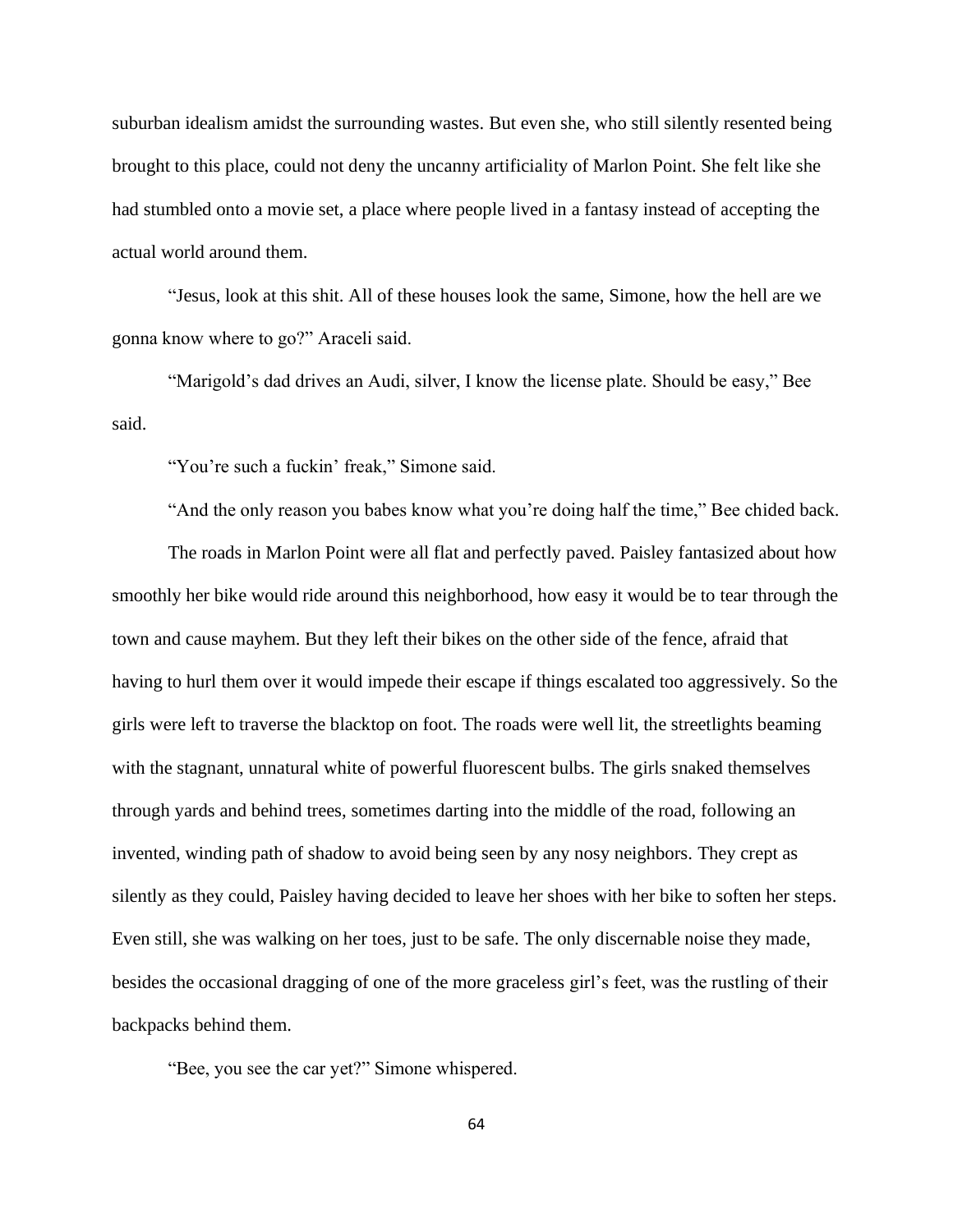"No. This place is like some labyrinthian rich people hell. I feel like we're in Bourgeois Burkittsville."

"We've already seen like six Audis dude, this sucks. We should just start thrashing all of them," Araceli said. She started punching the air in front of her. Paisley could sense how fired up Araceli was, like she was a bag of popcorn seconds from bursting at its seams. She was speaking quickly, barely able to maintain a whisper. Paisley had never seen her so excited. It was almost frightening, yet she couldn't help but feel her own excitement beginning to amplify just by being near her. She started to see every house around her as a potential target and had to talk herself back to sense.

"No, we need to make sure Marigold is the one that we get. This message is for her," she said. This mission was her own design, her first real contribution to the gang. She wanted to make sure it got followed through correctly. This was her first chance to show the girls that she could not only act but lead as well. She didn't want to disappoint.

As they continued to creep through the streets, the sounds of sprinklers migrated from one side of town to the other, and the emerging drone of cicadas chirping into the night filled the air around them. Paisley started to hear these noises as a soft and gentle constant, like a faint wind one would barely feel on their skin. They were almost meditative and hypnotic. This is why, she figured, that when the smallest sound of metal jangling broke the pattern, she heard it as though it were being broadcast through a loudspeaker. It was followed by a pattering on the concrete coming from down the road around the corner from where they stood.

"Guys, do you hear that?" she said. "I think something is coming." She put her back to a nearby fence and slowly peered her head around the corner, straining her eyes as though she were trying to push them out of her head and use them like periscopes. Walking down the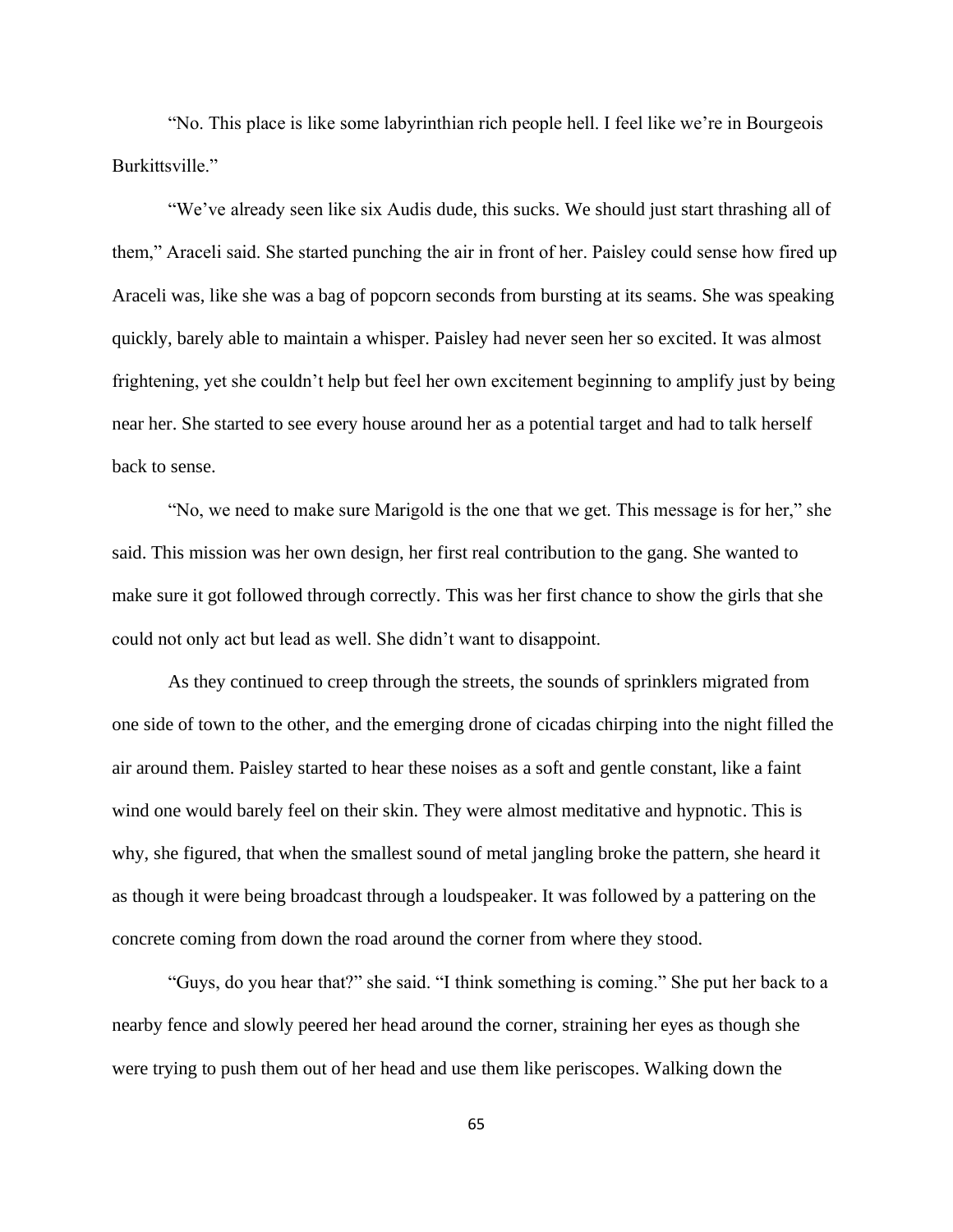sidewalk, bathed in the glow of the streetlights, was an old lady draped in fine silken nightwear with her tiny dog in tow. It wore a diamond studded collar and miniature shoes which tapped lightly on the concrete as it walked its rapid scamper. Paisley quickly backstepped with a long stride and turned urgently to the others. "Shit! Someone is coming! Some old woman."

"What do we do? There's no way she won't know we're not from here," Bee said.

"Let's just tell her to fuckin' pound sand. Since when are we afraid of some Faberge-eggass bitch?" Araceli said, her words rapid and sharp, piercing through the silence.

"Shut your loud ass up, Celi. Only one of us is white, for fucks sake, you know in a place like this that lady will have the cops here faster than shit if we so much as breathe wrong around her. Get serious," Simone said. The footsteps grew ever closer as the sprinklers cut out briefly and moved to yet another new position.

"She's going to be here any second, guys, we need to do something," Bee said. Paisley felt like her thoughts were trapped in a blender, swirling anxiously from one thing to the next for too long to possibly focus on any given idea. In an instant, she had already dreamt up a detailed fantasy involving her getting arrested and having to watch her father break down in tears picking her up from jail. She considered their options and weighed their pros and cons all at once in a dizzying, frantic desperation: Should we run? No, that's too suspicious. Should we hide? But where? Should we simply walk right past her, trying our best to ignore her and pray that she doesn't think anything of us? But Bee must be right, in a place like this everyone is probably on edge by the sight of even the most innocent looking stranger. As the footsteps approached the corner, signaling to Paisley that the lady was about to round the corner, something snapped into place in Paisley's head, and suddenly it felt like her racing thoughts had been replaced by a calm and certain silence. She pulled out her cellphone and pointed it at the girls. "Quick. Pose for the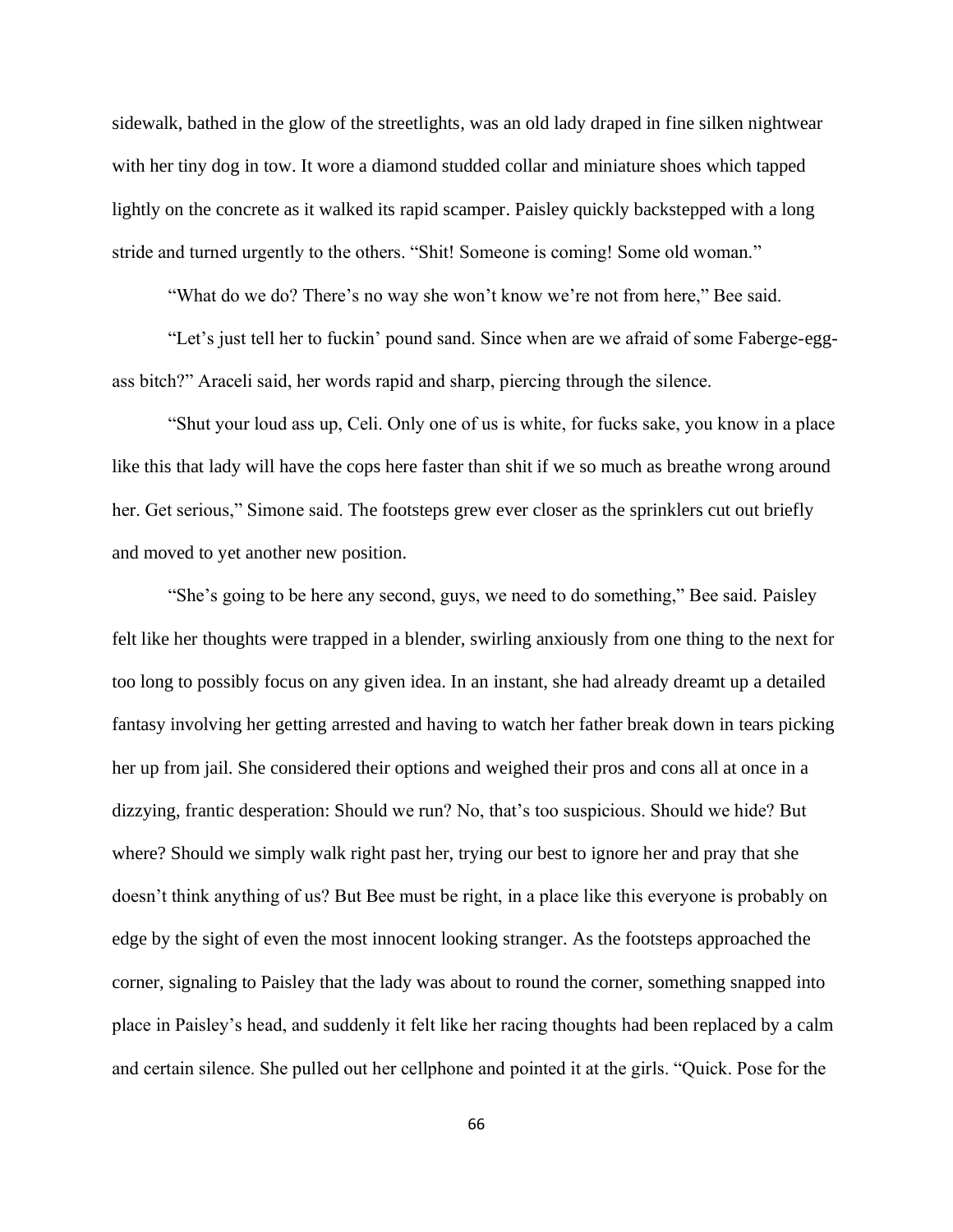'Gram." She watched Simone flash her a baffled looking glare before quickly wearing a smile and throwing up a peace sign. Araceli put prayer hands in front of her face, and Bee dropped to one knee and placed her fist to her mouth. Paisley took a photo, the flash flickering in the darkness and casting their shadows on the wooden fence behind them. The woman rounded the corner at the same moment.

"Oh my! You girls scared me! I didn't expect anyone else to be out so late. What are you doing out here?"

"Oh, sorry! Me and my friends are just visiting my uncle in town and he fell asleep so we thought we might walk around and explore." While she spoke, she opened up her maps app and scrolled the page to the other side of the neighborhood, taking note of the first street name she saw. "I must admit, it's easy to get lost around here. Do you know how we might get back to Katydid Ave?"

"I sure do. Take a right here, go about three blocks, and you'll be on the corner."

"Thank you, miss! You have such a cute dog, by the way!"

"What a sweet girl! Get home safe." The girls went the way they were told, with a casual pace at first, breaking into a jovial kind of energetic run when the woman was far enough behind them.

"Ok, Ms. Nyong'o, damn! Didn't know we have a bitch who does improv on our hands," Simone said. "All prim and proper, too. You're quick, Pais. Not bad." They continued to wander through the neighborhood, no real sense of direction, but with newfound levity. Some of the edge and tension of the evening had been lifted by the excitement of their close call. Paisley's mood lifted, some of the anger that birthed the revenge plot they were embarking on being replaced by a serene kind of happiness. It made her remember that underneath all the talk of being a gang,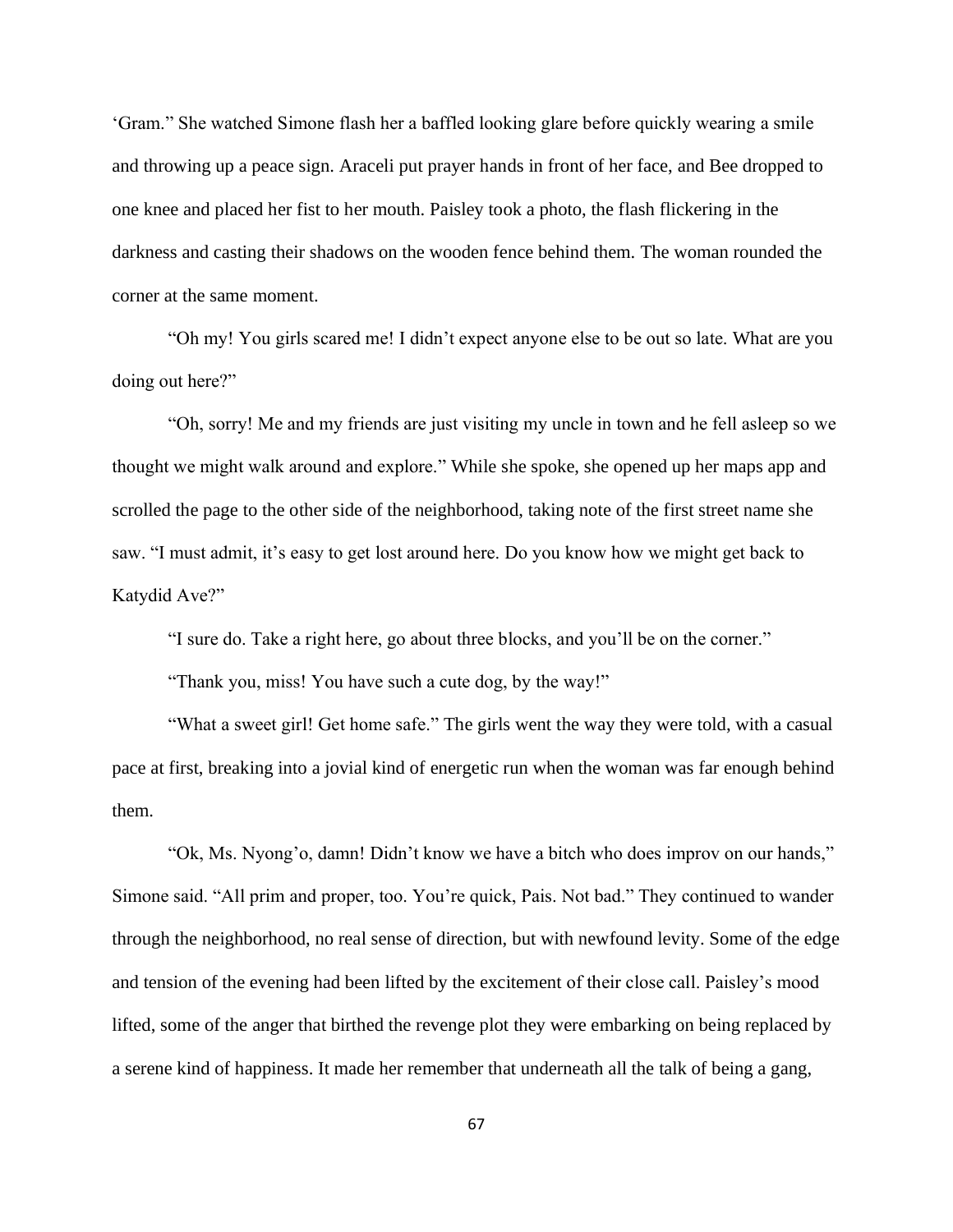these girls were also just her friends. It may have been a strange kind of girl's night out, but here antisocial tendencies didn't give her much else to compare it to. As far as she knew, this is what it was like to be a normal girl.

"Maybe it's in a garage or something, guys. I don't know," Bee said. Paisley couldn't help but sense the tone of defeat in her voice and let it echo in her chest, sharing the feeling. She was getting tired, her steps slowing and legs getting weaker. Her head hung slightly as she walked, her focus softening on the slight silhouette of herself on the sidewalk. She heard something behind her, but didn't really register the noise, just accepting it as part of the background that she felt her consciousness fading into. She was ready to suggest turning it in and formulating a new plan, losing hope that her plan would get fulfilled even after all the effort they put in to get this far. Then she noticed that the faint silver light of the nearby streetlights was getting sharper and whiter, brightening gradually as the noise grew. She watched her shadow grow as the light got closer before she realized a car was speeding down the road past them. She turned to look and she saw an Audi convertible whip by, girls hanging over the door with their hair flowing in the wind. They were hollering into the sky, seeming to celebrate nothing in particular. Nothing but simply being there, alive in the night.

"Holy fuck guys. That's it," Bee said.

"No shit?" Simone said.

"Fuckin' gun it, bitches!" Araceli said, then took off running toward the car. The other girls followed suit, Paisley stumbling over her own feet as she tried to awkwardly transition from her sullen defeatism to the urgent dedication she knew she now needed to exhibit. They turned the corner that the car had sped around, and though it was much further ahead than they were, it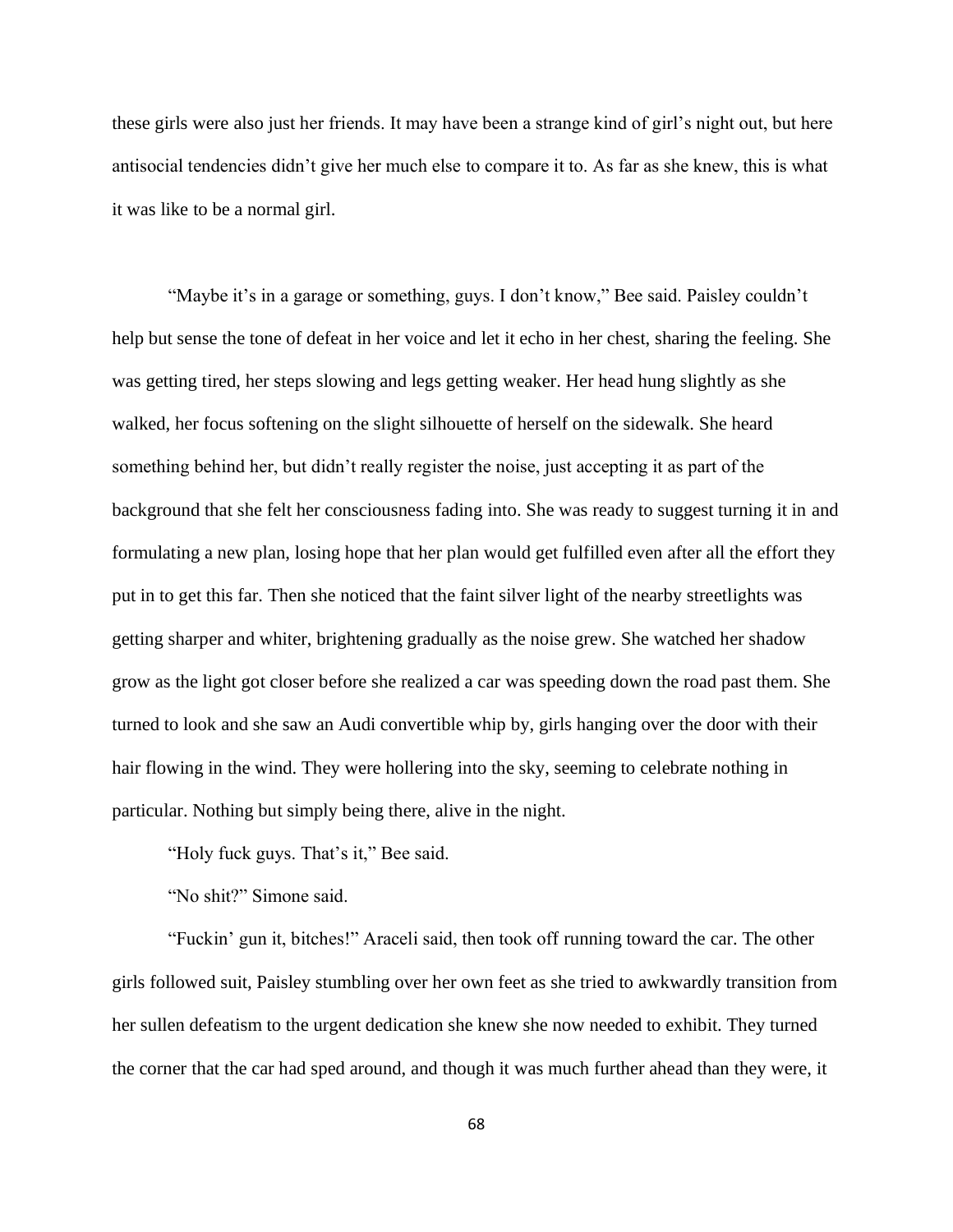was still visible in the distance screeching into a driveway. The lights glowed in the dark like a beacon and indiscernible hip hop music buzzed through the speakers like a deeply resonant murmur. The girls sprinted down the road in its direction, reducing their speed the closer they got so that they could keep their cover. They ducked behind the bushes of the adjacent house's yard, hiding from the sight of the girls in the car who still had not killed the engine and gone inside.

"God damn, what are they doing? This is taking forever. I'm so sick of waiting!" Araceli said.

"How many times am I going to have to tell you to shut up tonight, girl? I hate when you're like this," Simone said.

"Quiet. The music stopped," Paisley said. The car doors thudded shut in an uneven rhythm, the cackling of the girls in the car following them up the steps of the house. Paisley peered over the bushes and saw the girls, all older than them, likely mid-twenties. They wore fashionable dresses with gaudy handbags, all of them with perfectly groomed hair that seemed to shimmer slightly in the moonlight. The pure opposite of the girls who made up the Mares.

"Must be her sisters or something," Bee posited. The slurred chatter and piercing laughter was cut abruptly by the slamming of a door, and silence returned but for the sprinklers, which now sounded closer than ever before.

"Now? Please say now," Araceli said, the closest to a whisper she had managed all night.

"Not yet," Paisley said. They stay in the silence for a while. Paisley watched lights turn on, then off, moving from room to room within the house, until finally they stopped. After everything had been still for long enough, Paisley took off her backpack. "Now." Each of the girls removed their bags and, with a surprising synchronicity that Paisley couldn't help but appreciate, unzipped them. Paisley rummaged her hands through its contents, looking for the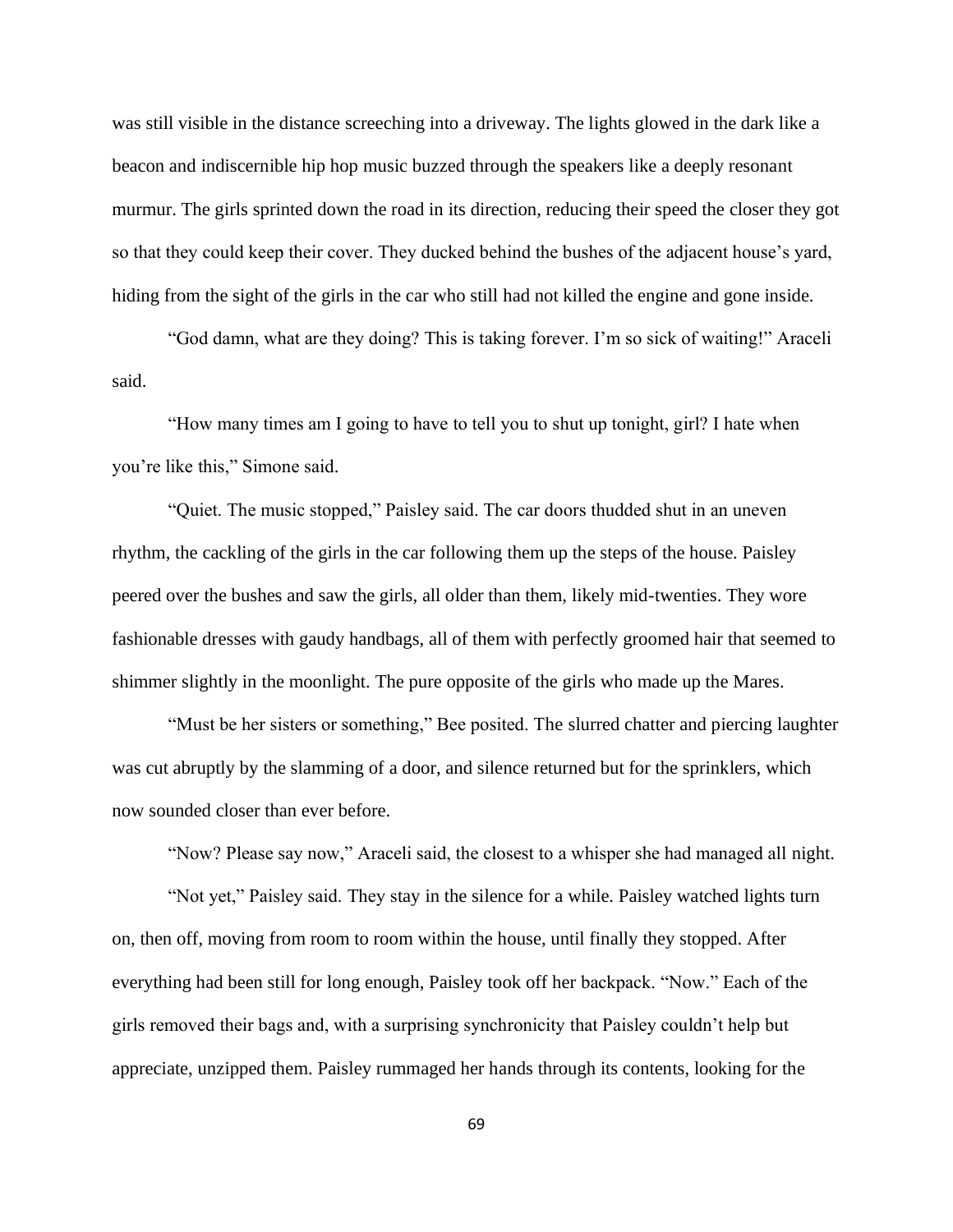perfect stone to cast, thinking there should be something ceremonious about the first one. She removed a particularly large one. It was cool and smooth in her palm. She rubbed her thumb along its curve gently, appreciating the slight grit in one spot, and tossed it gently up and down, feeling the weight sink into her palm as she caught it. Then, standing up from behind the cover of the bush, she wound up and hurled it through the massive front window of the home. All the other girls hurled theirs, and they each quickly snatched stone after stone from their bags. Paisley tossed them almost carelessly, concerning herself less with which targets she hit, but how many. Some rocks met windows, and the sound of glass shattering rung through the air like a cacophony of car crashes. Some hit the vinyl siding, letting off a satisfying cracking sound. But whatever sounds were being made at any given moment, they were ceaseless, the chaos consuming the night. One rock went right into the side mirror of the Audi, with more following it to dent the body. The car alarm blared like a cry for help to the entire town. Behind the sound of crashing glass, shrieks could be heard coming from inside the house, and a man yelling indecipherable profanities through one of the newly broken windows tried to issue what sounded like some warning or threat to the girls. When their ammunition depleted, Paisley stopped to soak in the scene, and take stock of the sounds. Distant dogs were barking, a scattered choir of yelps and howls all aimed at an unknown threat. A man who now stood in the doorway was shouting, "the police are on their way!" Someone was crying inside the house. Doors of nearby houses slammed shut as concerned neighbors rushed to their porches in bathrobes and nightgowns. The cicadas continued to sing their desperate song, aggressively indifferent to the chaos. There were no sprinklers. Then, there were. Right in the yard in which they stood, gurgling slightly and then firing off in a pulsating hiss, the sprinklers around them awakened. The water was cold, and Paisley's clothes became heavy as they got soaked through. The chills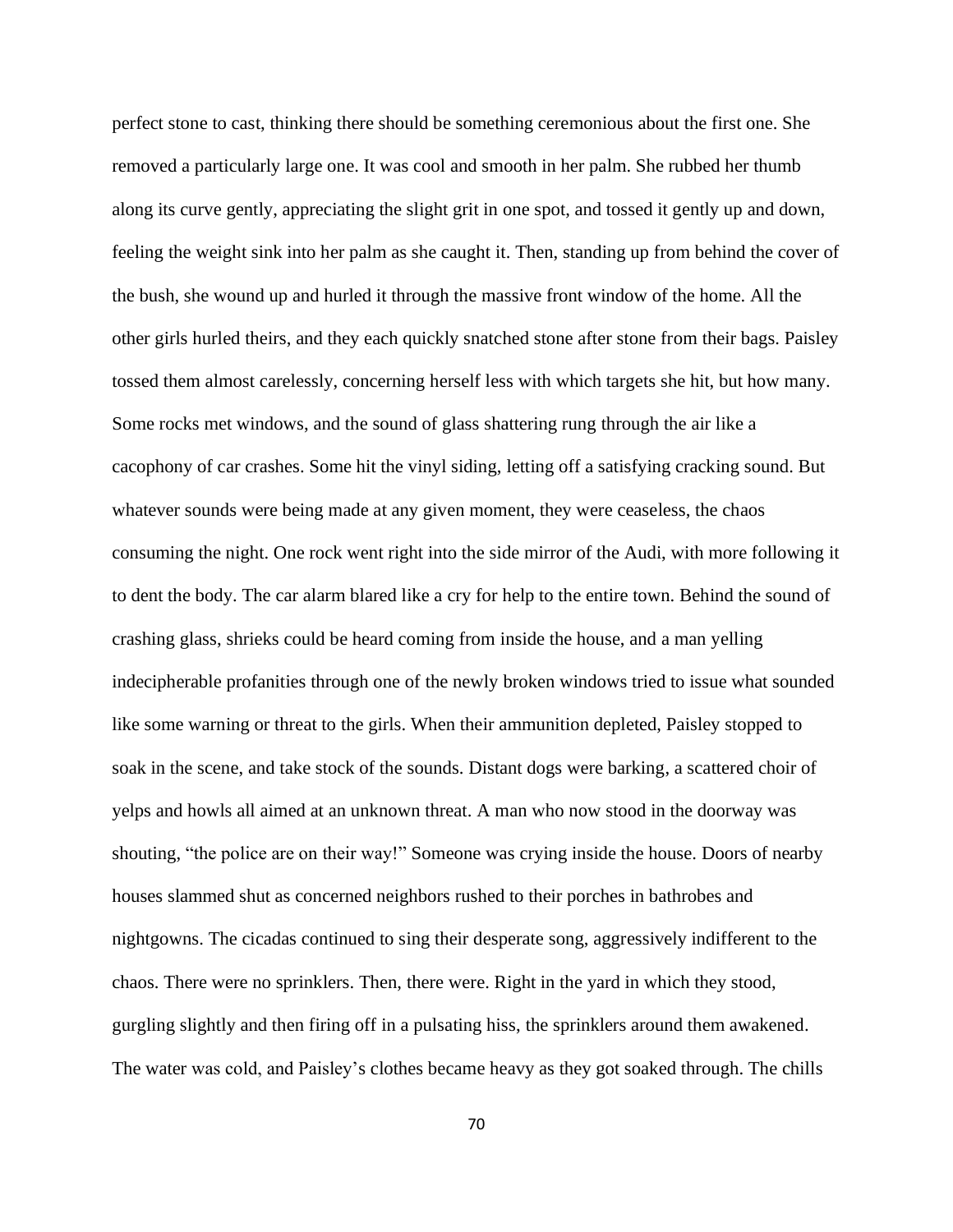ran through her and she stiffened her arms hanging tensely at her sides. She curled her toes up involuntarily, feeling one of her long toenails bending slightly when it pressed into the insole of her shoe. There, in that warm and stagnant desert night, it was refreshing. She felt rejuvenated. Cleansed. She felt like little jolt of lightning was shooting up her arms. She felt herself smiling, not on purpose, not with intent. Uncontrollably just doing it. She looked over at Bee, and she was too. That's all she could have wanted for that moment to be perfect.

"We gotta get the fuck out of here!" Simone yelled over the shrieking of the other girls. Despite her desire to turn this moment into a living snapshot that she could sit in forever, unimpeded by the marching of time, Paisley knew that she was right. In a neighborhood like this, the cops come quick, and they had to be quicker if they wanted to get back safely. Still screaming, they girls started sprinting through yards as they cut as close to a straight line as possible through the neighborhood. They replaced the soft stealthy steps that brought them here with frantic feet pounding rapidly into the earth, trampling rose bushes and propelling them over short fences and hedges. Porch lights blinked on as they ran past the motion sensors, illuminating their path forward and announcing to anyone paying attention that the Division of the Lilith Moon was here to rule their streets for the night.

On the edge of town, sirens started swarming. As they continued running, they got louder. The girls made a hard turn, hoping to put some distance between themselves and the direct path that would lead to Marigold's house. Between houses, they saw as three cop cars sped by barely over a block from where they stood. They turned their path back toward the direction of the gate, maintaining their distance in case more cruisers followed the last crop. Soon, the fence came into view, and Paisley noticed that the black steel pickets were dancing in a wash of blue and red light.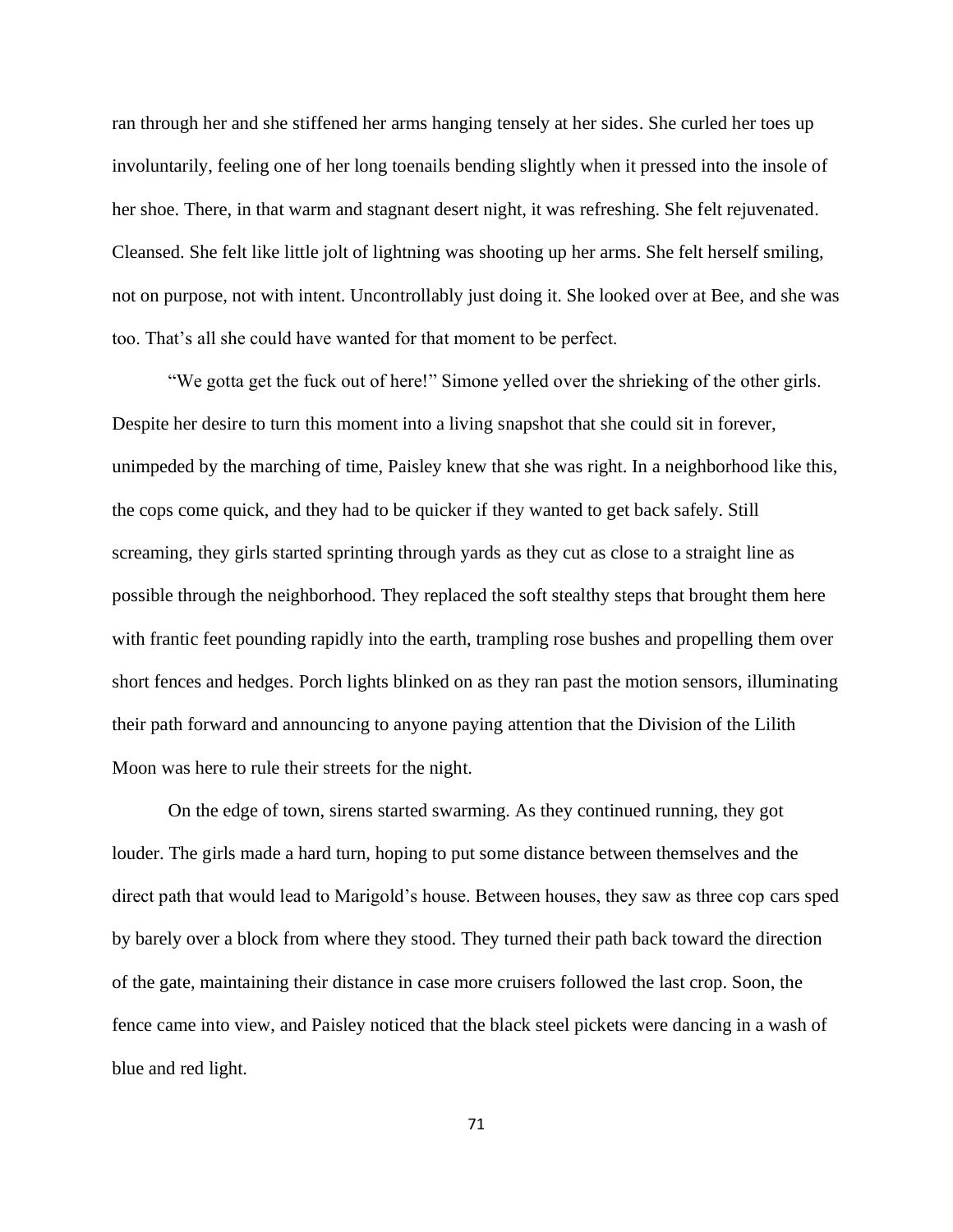"Guys, cop at the gate" she yelped out, fighting through the burning in her lungs. When she spoke, it felt like her sides were cramping up.

"How the hell are we gonna get over the fence without the pig noticing us?" Araceli said. When they were finally close enough to the gate itself to see it, Paisley saw that the cop had parked his care sideways in front of the gate, which was closed behind him. She thought that, unless it closed automatically and they didn't think to prop it back open, the cops must have closed it intentionally to try and trap them in the neighborhood. Their mission, her mission, was so close to being completed that suddenly it felt like all the fatigue in her legs and her shoulders disappeared. She was so singularly focused on getting out of Marlon Point that she could feel nothing but the irresistible impulse to keep sprinting, like something was hooked into her chest and pulling her along an invisible line forward.

"We have to think of something, guys. This is our last hurdle," Bee said. Paisley only felt that drive get stronger knowing that Bee shared her motivation. This was, after all, for her. As long as she hadn't given up hope, Paisley knew she had to keep working to succeed. She let Bee's words roll around in her mind, trying to savor the tone of her voice.

"Wait a minute," she said. "Hurdle? That's perfect. Maybe we don't need to sneak passed the pig at all."

"Girl, what are you saying?" Simone said.

"Watch." Paisley picked up her pace, her long legs propelling her over great distance with each stride. She felt the summer breeze whisking through her wet clothes, her socks squishing underneath her feet in a way that would disgust her if she weren't so focused on the car ahead of her. She was sprinting head on toward the front of the car. She watched as the cop inside turned his gaze from the driver side window to the windshield, making eye contact with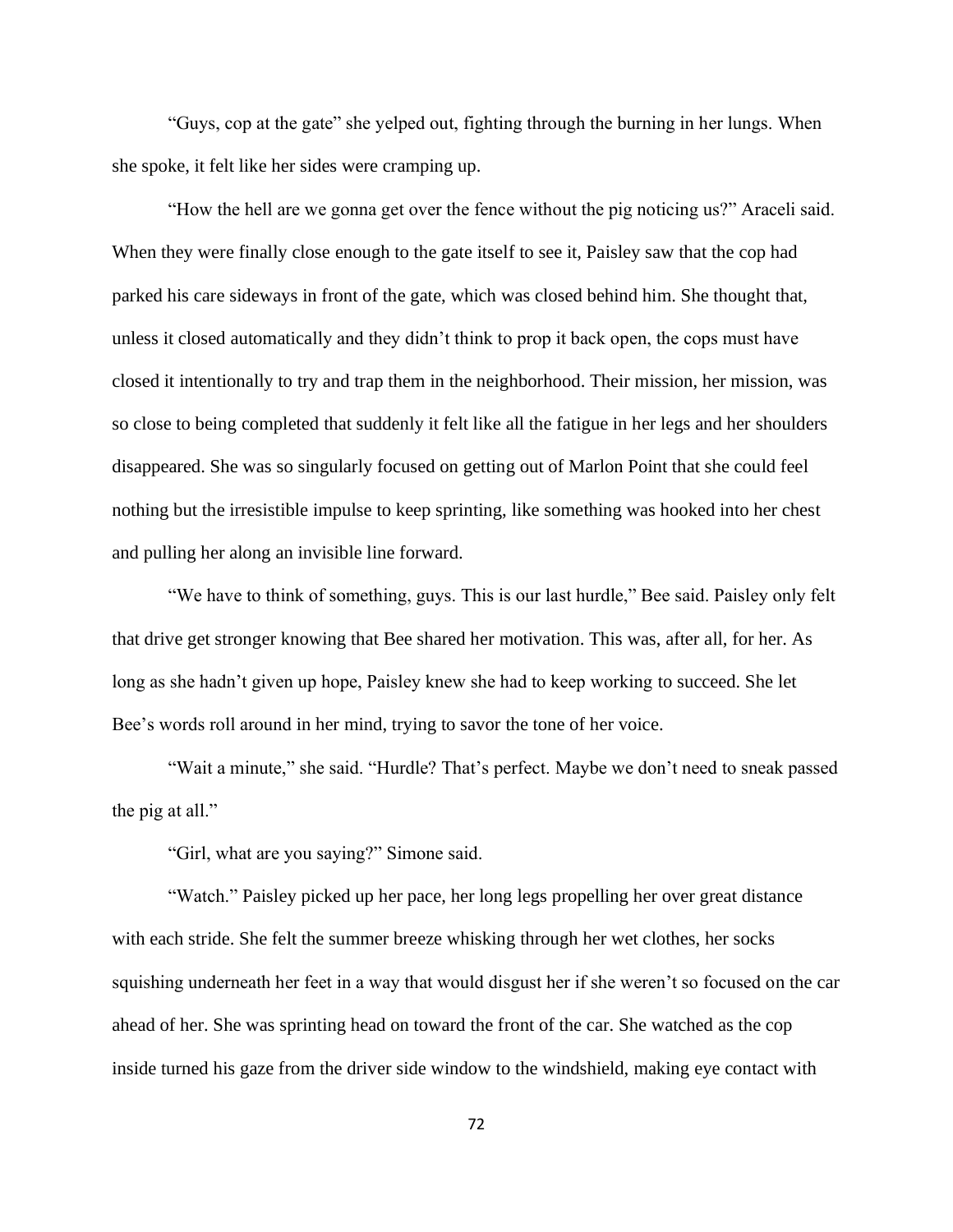Paisley. She held that eye contact, never breaking as she continued to speed toward him. Before he could open the door, she leapt up, planting one foot on the hood of the car and swinging up to the roof. The flashing lights nearly blinded her when she landed, but she pivoted toward the gate. She felt the metal depressing underneath her as she took a quick step forward, squatted down and launched herself in the air, clearing the spiked pickets of the fence and crashing into the ground. She scrambled over to her bicycle, listening to the sounds of her friends following her lead, their feet stomping first into metal and then into earth. She thought she heard the sound of glass cracking but didn't want to look back to see. She was too focused on getting out of there as fast as she could. She pivoted onto her bike and pedaled as hard as she could, pushing through the initial resistance of high gear with an ease that she had never achieved before. She could tell that she was getting stronger. For a moment, she feared that she might have been leaving her friends behind, that she was abandoning them in her desperation to get away from the scene. But she told herself that they would have called out to her if they were falling behind, or if they had been caught by the cop. She had faith that the girls could pull it off. Behind her, she could hear the low mechanical whirring of the gate slowly opening. They had to disappear into the night before the cop could chase after them. Soon, one by one, the girls caught up with her, riding in a vformation through the wastes, further and further from the main road. Simone made no effort to take Paisley's place at the front of the pack.

"Is he following us?" she called out behind her.

"The pig?" Simone said. "Fuck no. Don't worry about him. I smashed up his windshield. No way he can see through it well enough to drive. He probably radioed the others, but they must already be at Marigold's house by now. We'll be long gone before 12 catches up."

"Then I guess I can finally say mission accomplished?" Paisley said.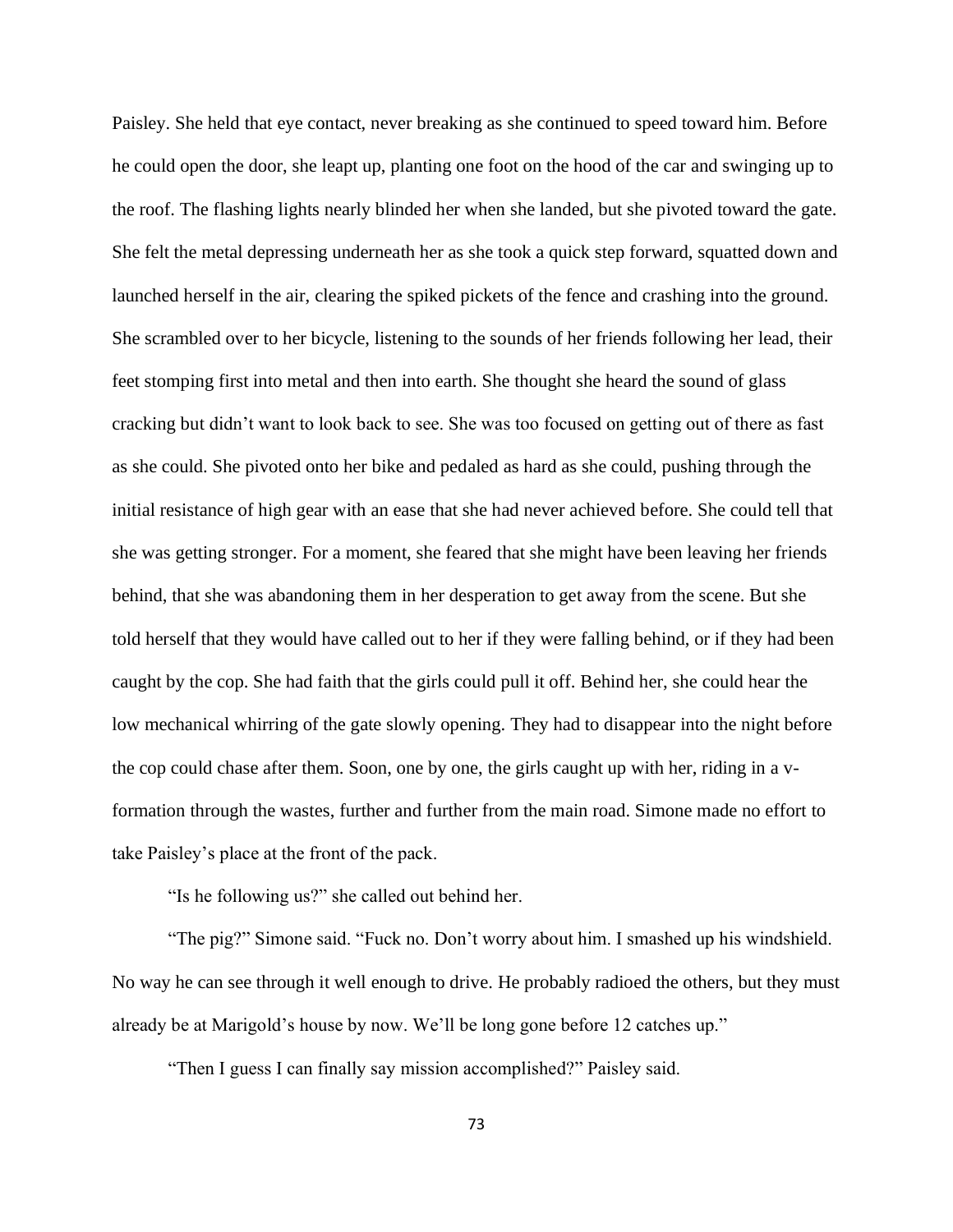"You're goddamn right! I could do this all night!" Aracelli said.

"Yeah, or you could stop tweaking you goddamn maniac," Simone said.

"For real, though, Paisley. This was awesome. Thanks," Bee said.

Paisley imagined the scene behind her, letting herself get carried away in the thrill of it all, the adrenaline still coursing through her supercharging her fantasies. She imagined a swarm of cop cars pouring through the gate like a pack of mechanized dogs. Their spotlights flooded the desert sands that hugged the main road, searching urgently for Paisley unaware that she had already slipped deep into the night to be seen from the road. She imagined what would happen when the cops in the cruisers realized this. Maybe they would call backup, maybe a special unit on dirtbikes would be called in to storm the desert in pursuit of them. She thought of the monstrous roaring of all their engines revving up at once, the smell of gasoline leaking into the air, the horrible wall of dust that would surely follow them as they sped through the sands. She pondered for a moment what a cop squad's dirtbike helmets would look like. Probably that stupid black flag with the blue line in the middle, she thought. She pictured them, riding slowly after finding tire tracks in the sands, hunting the girls like snakes. It all made her feel like some kind of superhero. All this, she thought, just to fail at catching me. Me, the fastest girl alive. Me, the Ghost of West Texas. She had never been more certain than she was in that moment that she was unstoppable when she was in the saddle.

Paisley spent the weekend at Simone's house. Though she had grown accustomed to the gang lifestyle she had found herself thrown in, one thing she still couldn't do was face her father, to lie to him about where she had been and what she was doing. She figured if she put a few days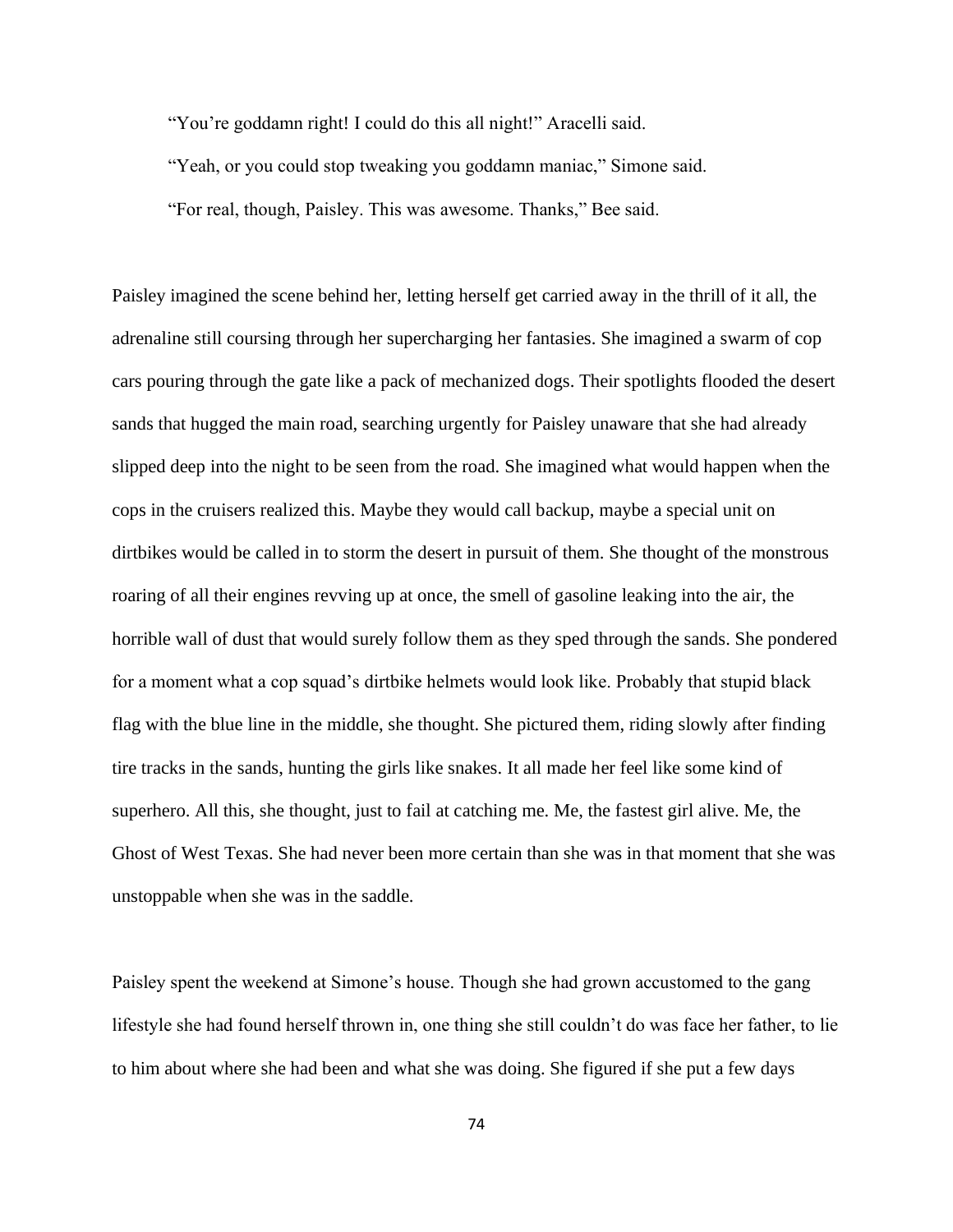between her and their assault on Marlon Point, it would be easier to avoid. On Monday morning, they rode to school together. They arrived a little earlier than usual and, walking into the hallway, were greeted by Principal Melrose.

"Ah, good morning, ladies. I see you've settled in nicely and found yourself a group of friends, Paisley. I'm glad you're rapidly adjusting to your new life here," he said. He wore a tight, small-mouthed smile while he spoke to her. Then he turned to Simone. "Still, Simone, I hope you aren't dragging this innocent girl down to your level. I would hate to see her follow in your footsteps." Simone said nothing, just pushing passed him, and Paisley followed in tow. She remembered the last interaction she had with the principal, and it seemed to her that he had it out for Simone in particular. She wondered if he was aware of Simone's gang activities, and if he would start associating her with the gang too if she spent too much time around her. What if he called and warned her dad that she might be up to no good?

"Simone, what's up with that?"

"Up with what, Pais?"

"The principal, like, clearly has a thing against you. Why? Like, does he know you're in a gang?" She whispered the word gang, mindful of who might be around he. "Does he know that I am too?"

"Baby, chill. Melrose doesn't know shit."

"Then what is he talking about, Simone? I'm freaking out. What if he says something to my dad?"

"Look, Pais. I get it. Just chill. I'll tell you. He doesn't know anything about DLM, I promise. His beef is with me specifically. I used to be a top-of-my-class type student. I mean, I'm sure you noticed I'm smart as fuck," she said, winking. "But for real. I got good grades.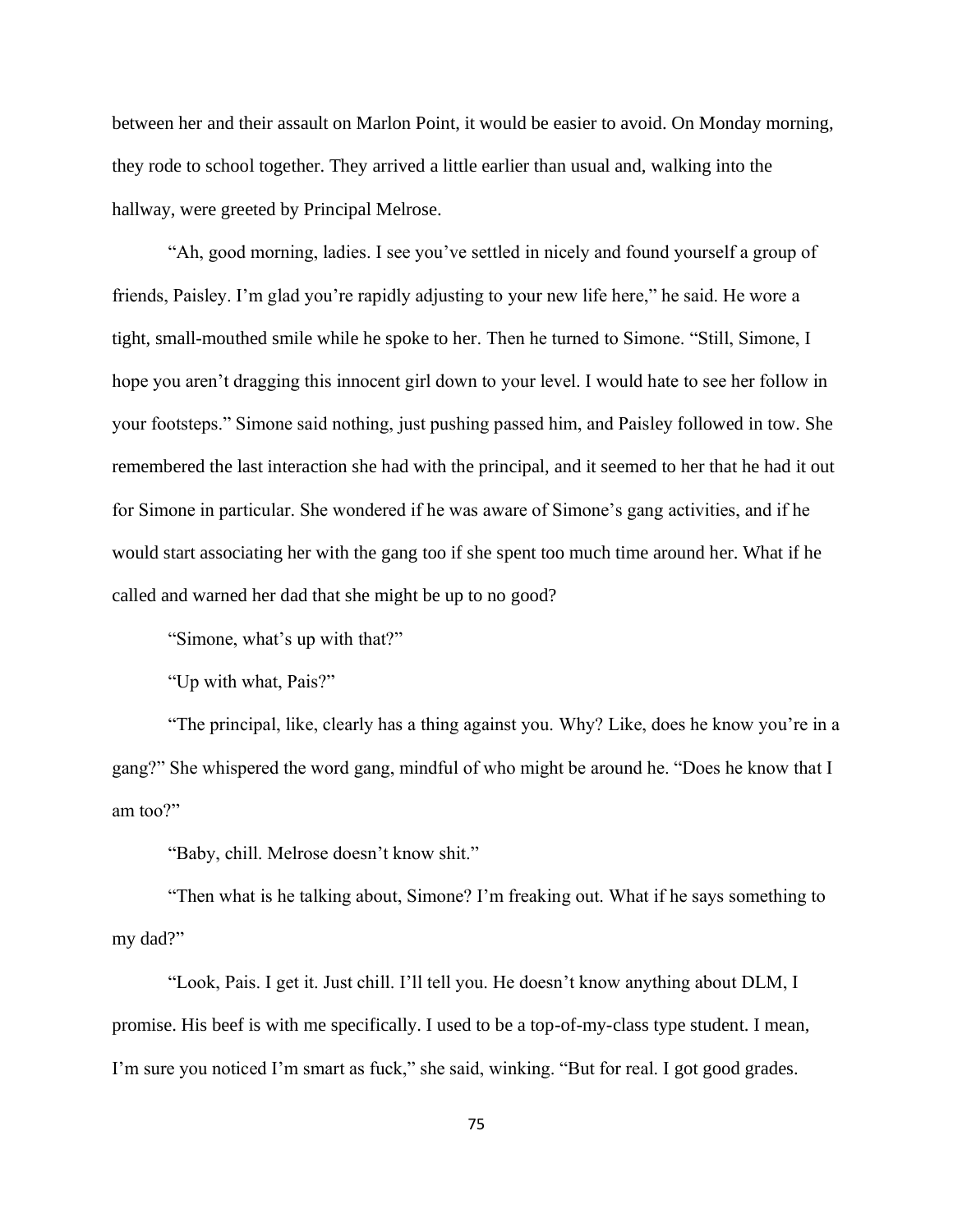Then I started tanking. He thinks some newfound degenerate lifestyle ruined my academic potential or something."

"Well, I mean…did it?"

"Bitch, no. I was in DLM back when I was a so-called good student too, the fuck?"

"Well then what happened? You just decided to start fucking up, like, for fun?"

"Alright, alright, I'll tell you, you persistent ass bitch. You just gotta know everything, huh?"

"Sorry, I get paranoid easy. Ambiguity freaks me out I guess."

"Yeah, yeah. Look, you know I'm nineteen years old, right? My ass shoulda been graduated by now. And you best believe I woulda been up there on that stage with the gold tassels or whatever the fuck it is Honors kids wear. But then Bee came along." Paisley felt flush at the mention of Bee's name, and then felt confused. She wondered what Bee could have had to do with it. Surely Bee wasn't the bad influence on Simone. She felt tension gather in her brow, involuntarily furrowing it. "Bee is two grades under me. I met her when she was a freshman, and that was before she was Bee, you know what I mean? She didn't call herself Bee yet, she didn't look how she does now, she didn't call herself a girl yet. She still walked around like a boy. Toward the end of the year, she started growing her hair out, and the summer between her freshman and sophomore year is when she started to fully transition." Paisley, for a brief moment, tried to imagine what Bee would look like as a boy, as Ben. She couldn't do it. She couldn't see her without the wispy golden hair shrouding her face, she couldn't picture the soft pink of her lips on a boy's face. "So day one of the new year, in walks this lanky awkward girl that everyone knew as a boy the year before. And look I mean she's basically perfected her look now, but back then it was a little rough around the edges. Not that it matters, she wasn't any less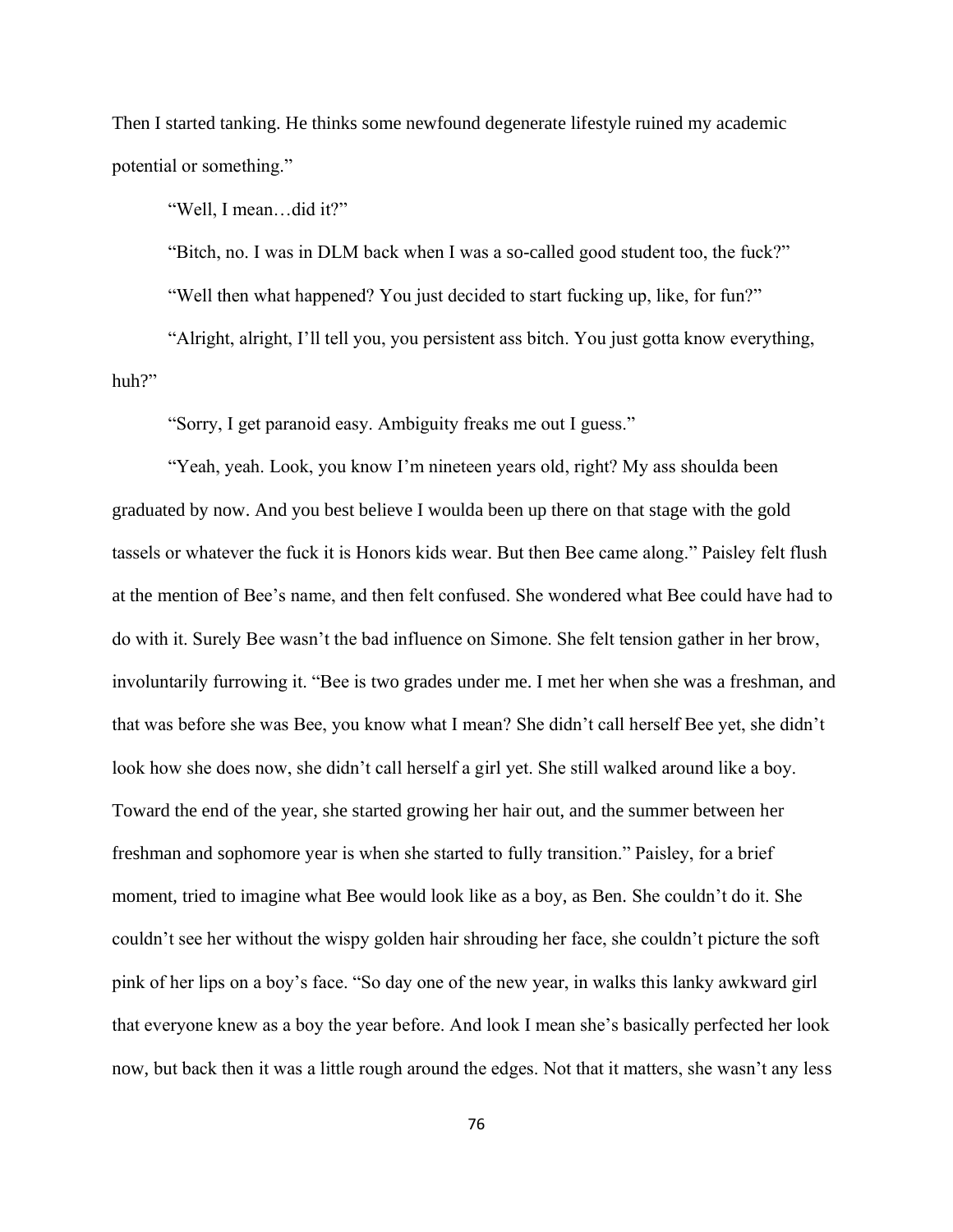of a girl just because her makeup was bad and shit. Anyway, at first, the other kids picked on her. Just like you saw the Mares do. They did that every day." Some of that anger from the night after the hockey game returned briefly. If it weren't for the ever-persistent stench of human sweat in the hallway, which seemed to be ever shifting so one could never truly get used to it, she swore she would be able to smell the summer rain. That rage, and the moment it was encapsulated in, was still so vividly engraved in her mind. "I was always friendly toward Bee, but she wasn't one of us yet, so we weren't close. Get this, it's a riot - she wasn't allowed in before because she was a boy. But I always liked her, and I always knew she was a good rider, so when she came to school as a girl, and I saw her getting picked on, I extended an invitation to her. She took it. Suddenly, everyone knows she's one of us, everyone knows old Simone has her back, everyone leaves her the fuck alone. Only problem is, I was set to graduate that year, and after I'm out, I can't very well hang out in the halls and make sure she's safe. And Bee, well, she isn't exactly a scrapper. So, I started tanking my grades, got held back on purpose. I promised Bee I would graduate with her. So here we are."

Paisley felt that the more she knew about Simone, the more honored she was to have her as a friend. Simone presented herself as some violent freak, and in part that was true. But people who never really knew her would only see her as that. Paisley knew that all of her edge came from a place of kindness, of caring for her friends. Paisley believed that it was a privilege to know that about her firsthand. And then, Paisley couldn't stop thinking about Bee. She couldn't stop thinking about that warm, squirming thing in her chest and stomach whenever she was around, or how Bee was able to bring her to the extremes of her emotions in a way she had never experienced before. Paisley stopped walking, feeling the burden of what she was thinking weighing so heavily on her shoulders that she couldn't move. She had a realization that at once

77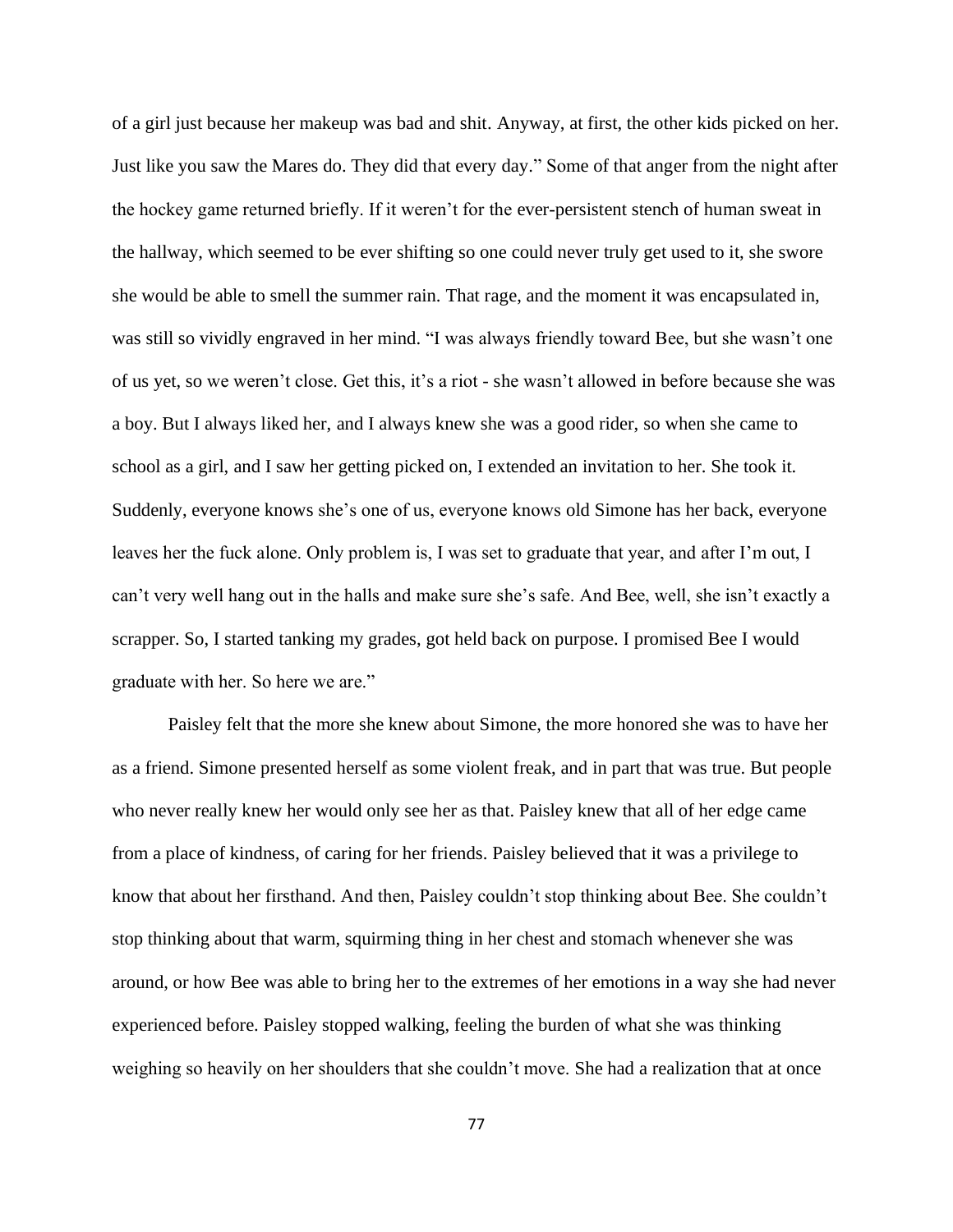scared her and filled her with excitement, like she couldn't breathe. She felt that warm, squirming thing trying to break out of her, and the only way she could get it out was to speak.

"Simone, I have a question."

"Jesus, Pais, you seem freaked the fuck out. Yeah, shoot, you can trust me with anything."

"If I have a crush on Bee, does that mean I'm gay?" She had her eyes closed when she said it. The stale silence caused her to open her eyes, afraid of what Simone might be thinking. She was met with Simone's eyes widened, and a big, mischievous grin cracking her face. It was all teeth.

"Well. That depends. Do you really see Bee as a girl? Or do you see her as a boy who you just call a girl to be polite?" She thought about this for a moment. She thought about the difficulty she had mere moments ago trying to so much as picture Bee as a boy. To call her one felt immediately wrong. She pictured Bee's body, only briefly, and only to recognize that it didn't look like hers did, a justification she told herself over and over again to stave off the feelings of embarrassment and perversion that already brought heat to her cheeks.

"I've only ever known her as a girl. I have no real reason to feel otherwise, right? I've never thought of her as a boy, even after she said she used to be called one. So, yeah, I see her as a girl."

"Then yes, baby. That's gay."

So, she thought, now I know that this warm squirming thing has a name. It was a crush. It was what other people might call butterflies, but she always hated that term because she thought it sounded gross. Now, she thought, I realize that's kind of apt. It is a little gross. She always thought the butterflies were all about the soft fluttering feeling. She never knew that the anxiety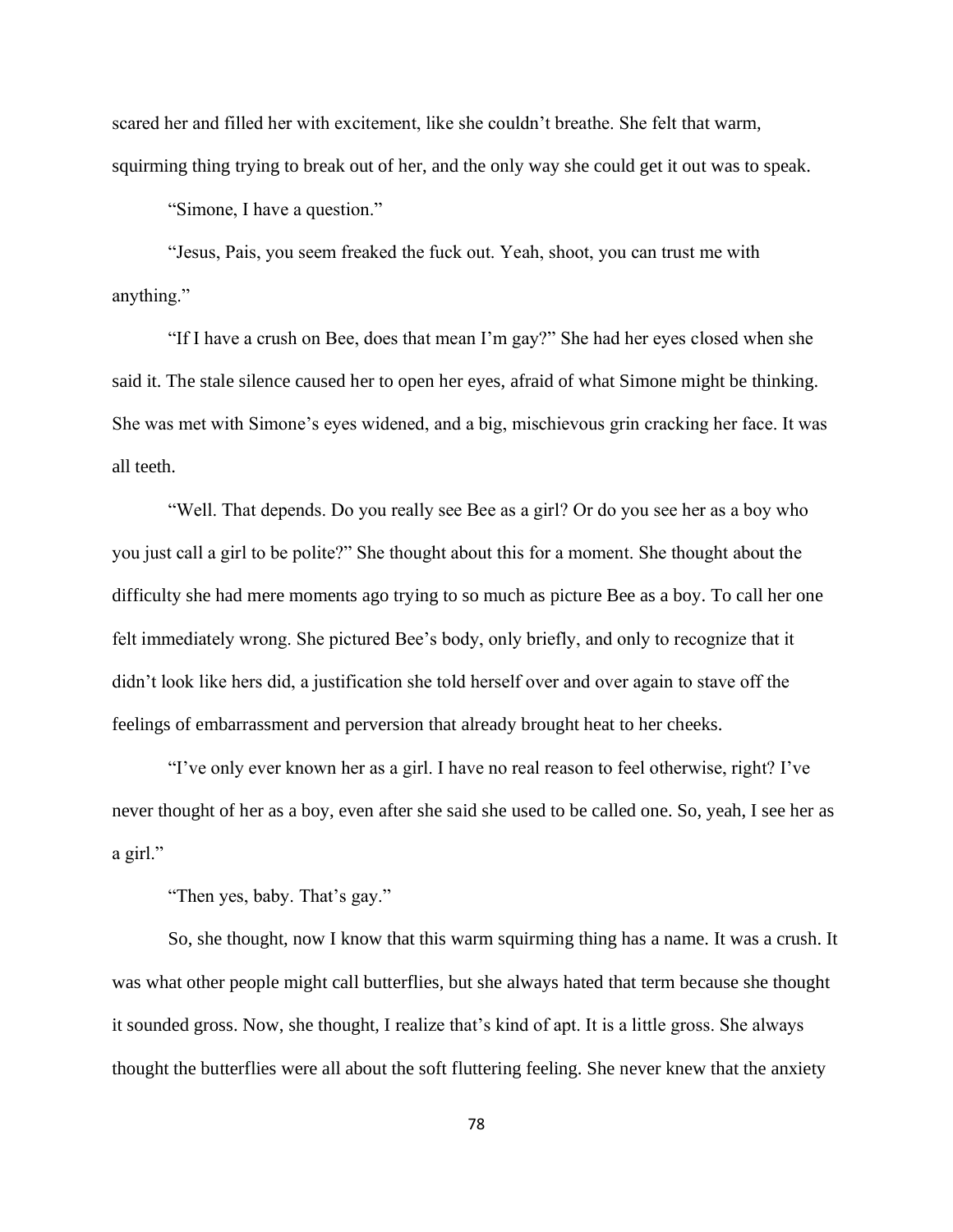and dread underneath it all was also a part of it. There's a fear that comes with getting happiness from something you don't actually have yet. The fear of trying to make it a reality and being met with rejection. Where does that happiness go then, she wondered? If a crush can make you feel this warm and light before the other person even returns those feeling, then what happens when she said no? What happens when the warm, squirming thing shrivels up? What happens when the butterflies die?

"Pais, let me give you some advice. You're gonna want to give Bee some more time. You scored hella points with that Marlon caper for sure, but she has a lot of defenses up all the time. Getting close to her is one thing. But her letting people in? That doesn't happen fast. Just keep doing what you're doing. You'll know when the time is right. And if you don't, I will, so I'll tell your dumb ass." She felt like she had just gotten a mother's approval. Somehow, Simone validating her feelings made her feel more at ease with them.

It also made her wonder about her actual mom. She knew she would inevitably have to have a 'hey I'm in love with a girl which means that I'm at least kinda gay' conversation with her dad, but what about mom? Should she write her a letter? Her mom used to send her letters regularly back in San Bernardino, saying it just felt nicer than texts. But ever since moving to Tuluca Rock, she hadn't received a single one. She supposed that maybe she just didn't know the new address, but then, she could always text and ask. Even if it doesn't feel as nice. Her lamenting was interrupted by the ringing of the bell resonating in the near empty hallway. Paisley thanked Simone and ducked into her classroom.

After the final bell sounded and the horde of bodies began stampeding through the hallway, Paisley heard Araceli's voice calling out her name behind her. "Wait up," she said. Paisley stood with her back firmly against a locker, its padlock digging into her hip, to let the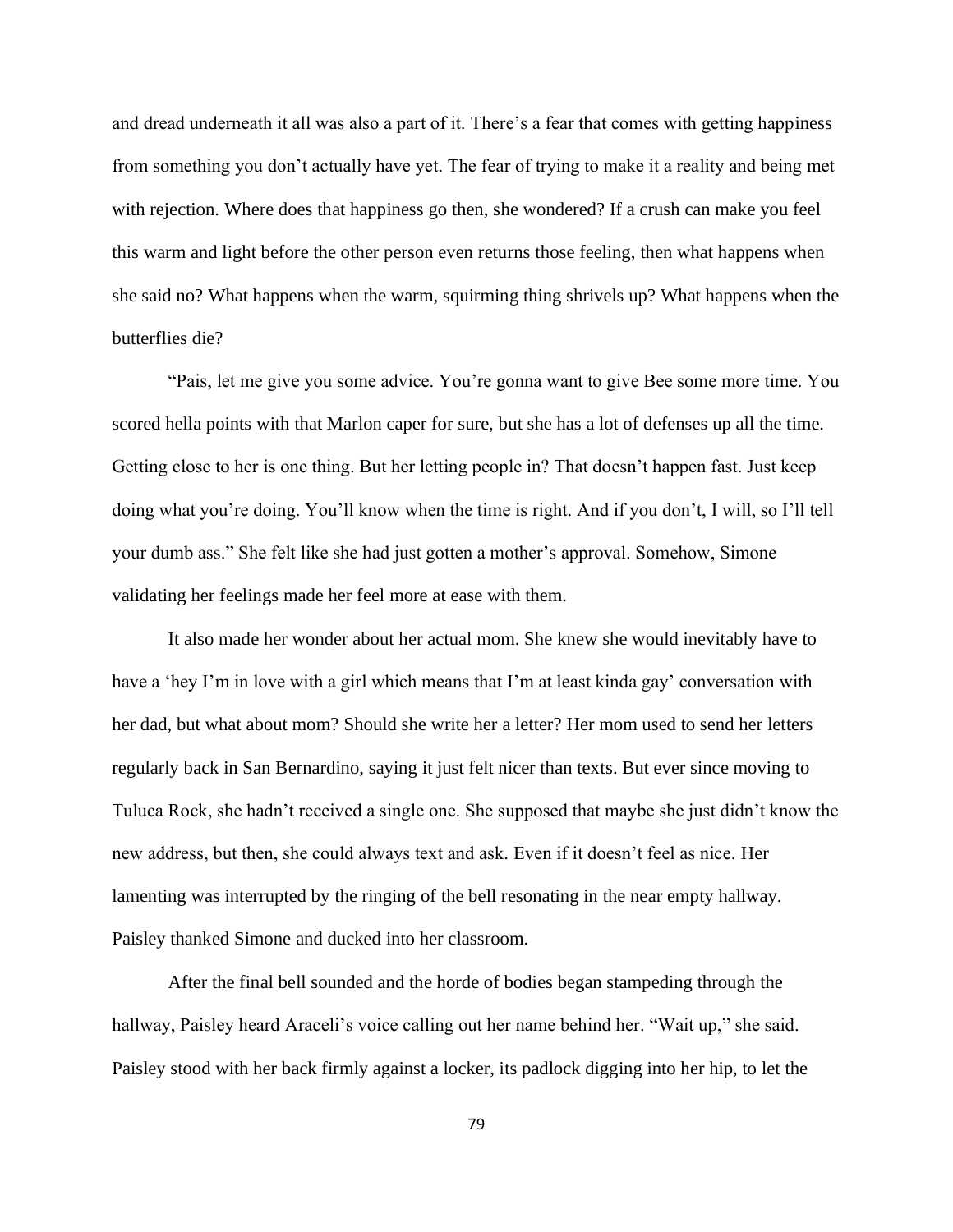swarming students pass by her as Araceli caught up. She walked with a slouch, her steps slowly plodding along as she got closer, and Paisley could see heavy shadows under her eyes.

"Jesus. Are you okay? You look miserable."

"Huh?" She said, her head still hung down a little bit. She cocked it up and looked at Paisley with squinted eyes. Paisley thought she looked as though she were still processing her words. "Oh, yeah I'm fine. Just didn't really sleep well these last few days." Even her speech was slow. "Look, I wanted to ask you something."

"Sure, what's up?"

"It's about mi abuela. I didn't come to you earlier because I still didn't really know who you were. But you proved yourself big the other day. She needs help. And I know who your dad is. What he does."

"You mean immi-" she started to say.

"Hey, I'm being coy for a fuckin' reason," Araceli said, interrupting her. Some of the normal bite was back in her voice, but it was still dulled by the fatigue she was clearly working through. "But yes. That. I can tell you more when we aren't, you know, here. That prick Colson and his dumbass dad are enemies numero uno y dos. Don't need them hearing shit."

"My bad."

"De nada. Just tell me if your dad would talk to her or not."

"He's working today, but he hasn't had any face-to-face clients since we moved. I'm sure he'd be thrilled. Go get her. I'll let him know you're coming."

When Paisley arrived home, she noticed that Frantz had been hard at work since receiving her text in preparation for Araceli and her grandmother. The kitchen was almost as clean as it had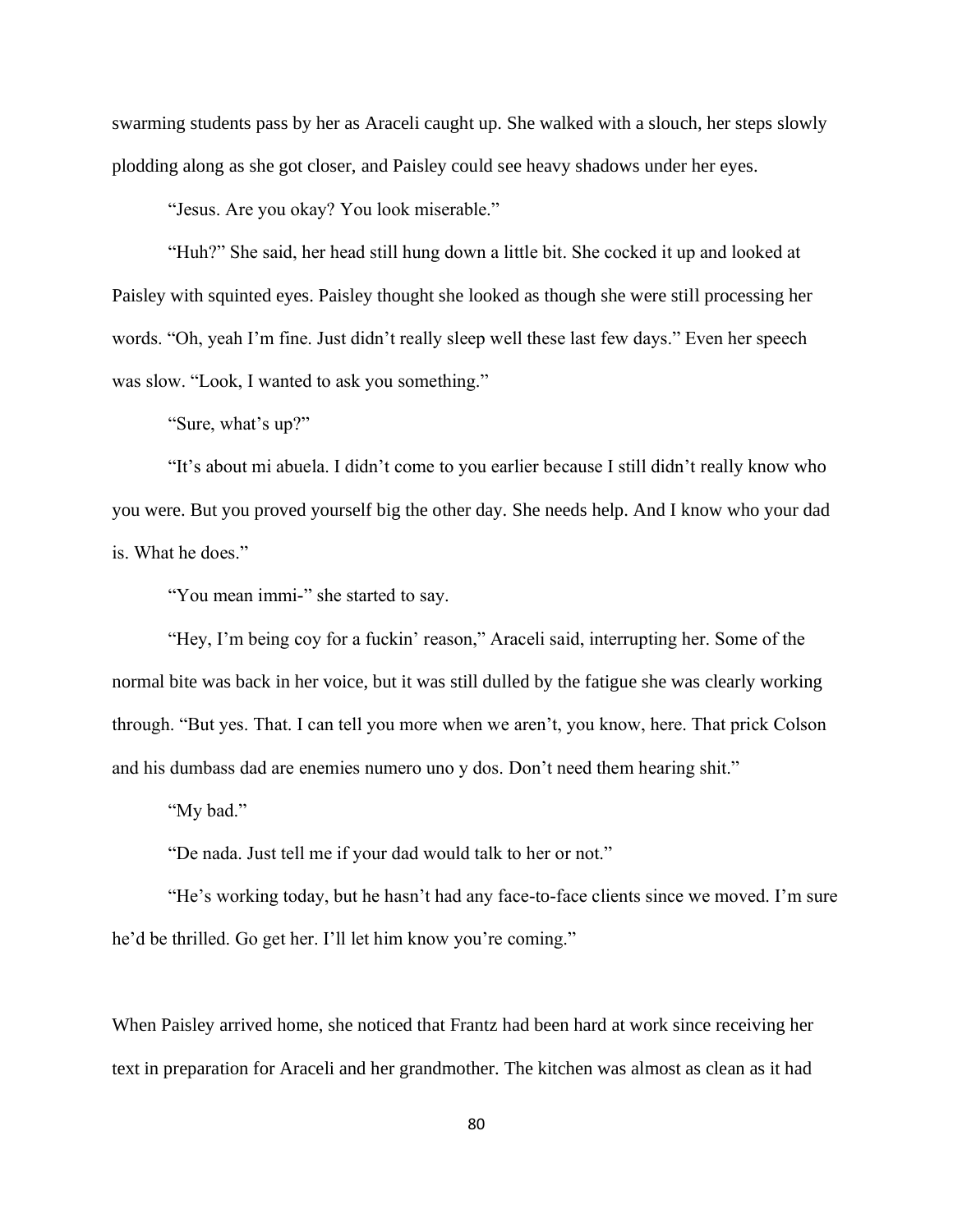been the day they moved in, the sink emptied of the piled-up dishes they had grown accustomed to, and grease stains from countless massive breakfasts wiped off the counters. His laptop had been dusted, resting on one edge of the kitchen tables, and a neatly arranged folder with forms and documents laid open next to it.

"My first client that's not online. Finally I have cause to actually wear slacks during a conference." He turned off the speakers that blared out his housework music and placed Sonny Rollins' *Saxophone Colossus* on the record player in its stead. "You know, more sophisticated or whatever."

A knock on the door signaled the arrival of Araceli and her grandmother, who introduced herself as Patli. Frantz sat at his end of the table, with Araceli and Patli sitting beside one another on the opposite end. Paisley, having no real involvement, did not sit at the table, but still stayed in the kitchen nearby Araceli, partly out of curiosity and partly to make her friend feel more comfortable being in their home. Patli was draped in an elegant turquoise shawl which hid her skeletal frame, all but the thin arms which poked out from underneath. Her elbows dug into the tables, and Paisley noted the way her fingers curled too tensely into her palms. Her arms were lined with thin, black veins, coiled and clustered like the tails of a rat king. She wore earrings in the shape of an axolotl with amethyst stones for eyes, and on her neck, Paisley could see thick raised scars filled with black ink, forming an intricate tattoo of an image she could not recognize. It looked like some sort of face, stony and devilish.

After formal introductions, Frantz opened their business the way he always had, by asking her to tell her story. Araceli said that she was largely there to help Patli with anything she couldn't find the words for, but she spoke elegantly, with a soft calmness in her voice that made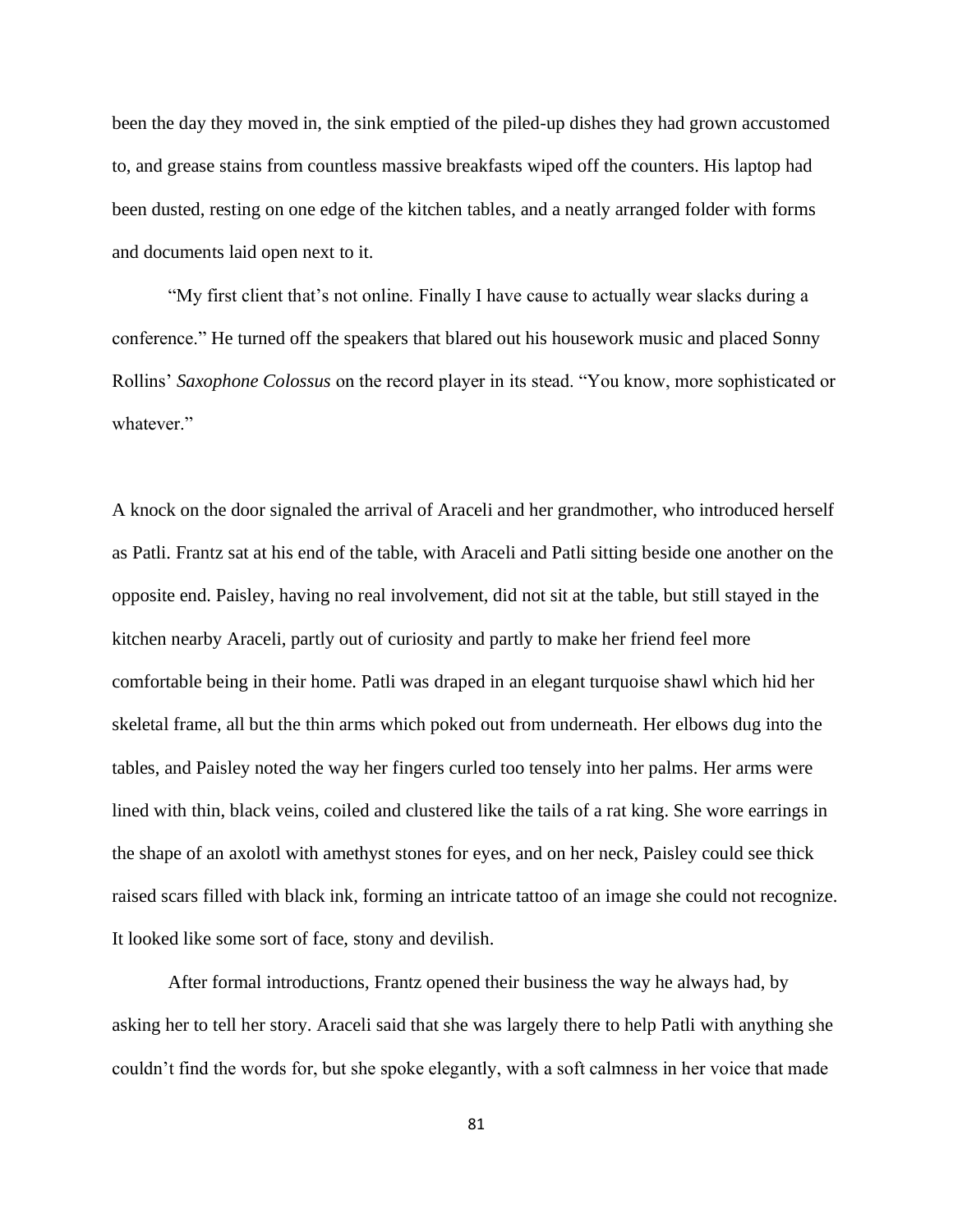Paisley wonder how Araceli could possibly be from the same family. "I was born in Guatemala, raised in the Mayan ways. For years, I sang songs to the gods, I worked with my family and my village to keep our customs living. But we were poor, and as I grew older, I longed for a richer life. So I move north, to Ciudad de México, and become Flamenco singer. I still sing to the gods, but in the new way, a way that makes me money." She paused and extended an arm toward Frantz, slowly caressing it with her hands, running her still-curled fingers over small black pools in her skin. "But, my friend, Flamenco is a very sad art. Many of us create our songs from so much pain. And many of us deal with that pain the same way. Chapopote."

"Heroin," Araceli said. She looked uncomfortable saying the word. Ashamed, somehow. Paisley watched her subtly distance herself slightly from Patli. Was she embarrassed of her grandmother?

"I had a daughter very young, and she too got pregnant in her youth. The money, the drugs, I knew many bad people. Gangs, cartels, whatever you might call them. I work for them. And they expect more and more from me. Use my daughter to hurt me. When she got pregnant, I got afraid. Afraid they would try to hurt her baby. I could not take anymore, so I ran to here. Araceli is born here, she is a citizen. Her mother fled back to the Ciudad to try and bring Araceli's father. The gangs, they find her, and they send me a final message. She never got to be a citizen." Paisley felt her eyes get cold and things became blurry as faint tears pooled up and started trailing down her cheeks. She never realized that Araceli had such a horrifying past. She felt like she understood why she would be so hesitant to trust people. Her family line was plagued by people aiming to hurt them. She must have been aware from a young age that people might try to use her to get at her grandmother, on top of living in fear that the police would take Patli away from her. Paisley had to sit on the counter. The weight of the sadness she felt made it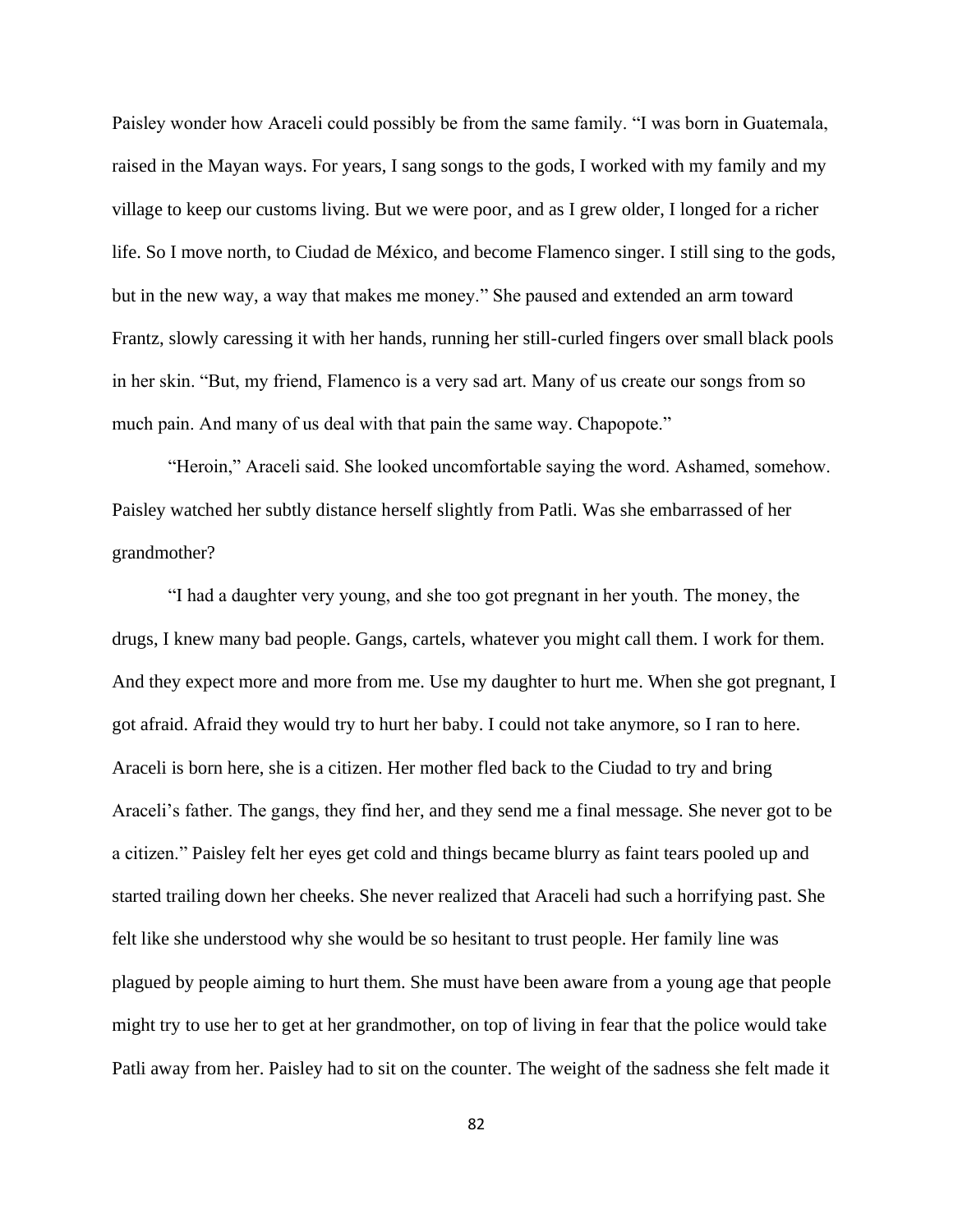too difficult to stand. "When I get to America, I am still on drugs. I felt like I would die trying to stop, but I did for her. But still, I was too much of a mess to try and get my citizenship. I had run out of money buying out small home. I could not do any real work. I was sick from the drugs. I felt like I had no hope. For years, I have been hiding. I stay inside almost all times. Sometimes I must leave mi nieta and hide in friends' homes so the police do not find me and send me back home. I am too old now for this. And it is hurting Araceli. She is doing things that make me scared. Please, I need help." Paisley watched Araceli sink even further into her seat. She wondered what it was that Patli meant. Did she know about their gang? She suddenly felt her breath speed up, anxiety taking over the sadness she had previously felt. What if she did know about the gang? Did she know that Paisley was a part of it? What if she said something to her father?

"Patli, I am more than happy to help you. It will be tricky. Araceli is not eligible to petition for your residency, so we can't go that route. We will have to work together to figure out what your best, and most importantly fastest, choice is. Right now, my guess is to try and get you asylum. But whatever it takes, I will do everything possible to help you. I promise."

"Thank you so much, my friend."

"Mr. Thelemaque, there's just the one issue," Araceli said. "I know my grandmother will be embarrassed to bring it up, but we must." This must have been what Celi meant when she said she was here to help her grandmother express what she couldn't on her own, Paisley thought. Not that which she could not articulate because of a language barrier, but instead a barrier of dignity, of pride.

"What is it?" Frantz said.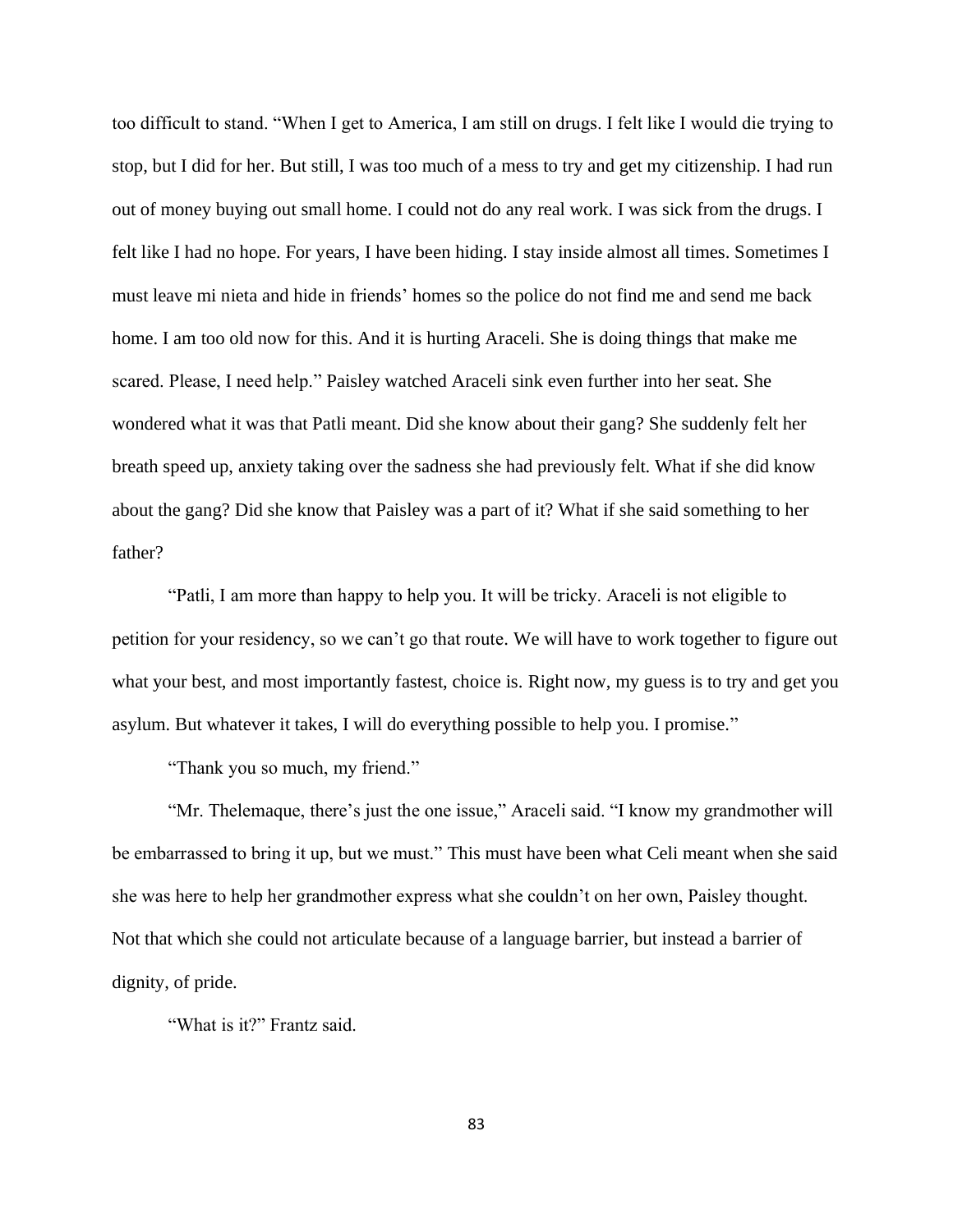"Well. It's as I say. I buy our house, I am still able to pay for it with what I saved, and Araceli works sometimes too to help me. But we have no money for anything else. I don't know how to pay."

"Oh. Well, that's the easiest part," Frantz said with a beaming smile. Paisley had seen her father strike his pro-bono deal many times before, and she had reaped its benefits at countless breakfasts ever since. She began salivating just slightly at the thought of it. "All you need to do is teach me how to make your most special family recipe, and your debt is paid."

The girls accompanied Frantz to the market, Araceli armed with the shopping list her grandmother had written out for the ingredients for her pozole recipe. She elected to stay and wait at the Telemeque home, stating that she only feels safe making occasional trips to a Spanish market an hour out of town.

"It is too far to ask you to drive all the way there for me. But you never know who you will see at the town market," she said. When Paisley looked at this woman, she first saw a kind of elegance and beauty. Her bright clothes and striking jewelry showed that she was a woman who had developed eccentric tastes in her younger years, and she presented herself so boldly it was hard to not be taken aback. But when she looked at her eyes, which were sunk deep into her face and appeared colorless by contrast, she saw an overwhelming sadness. A sadness that echoed inside of her when she considered the reality of Patli's life. She had spent her life on the stage, a public figure in her community who used her art to connect with others who wrestled with the darkness of the world and speak to their souls. Music for the gods, what she called sounds of healing. But years of cruelty had forced her to become a recluse, to keep herself hidden from the public eye, consumed by fear. It seemed to Paisley that the reason she held on to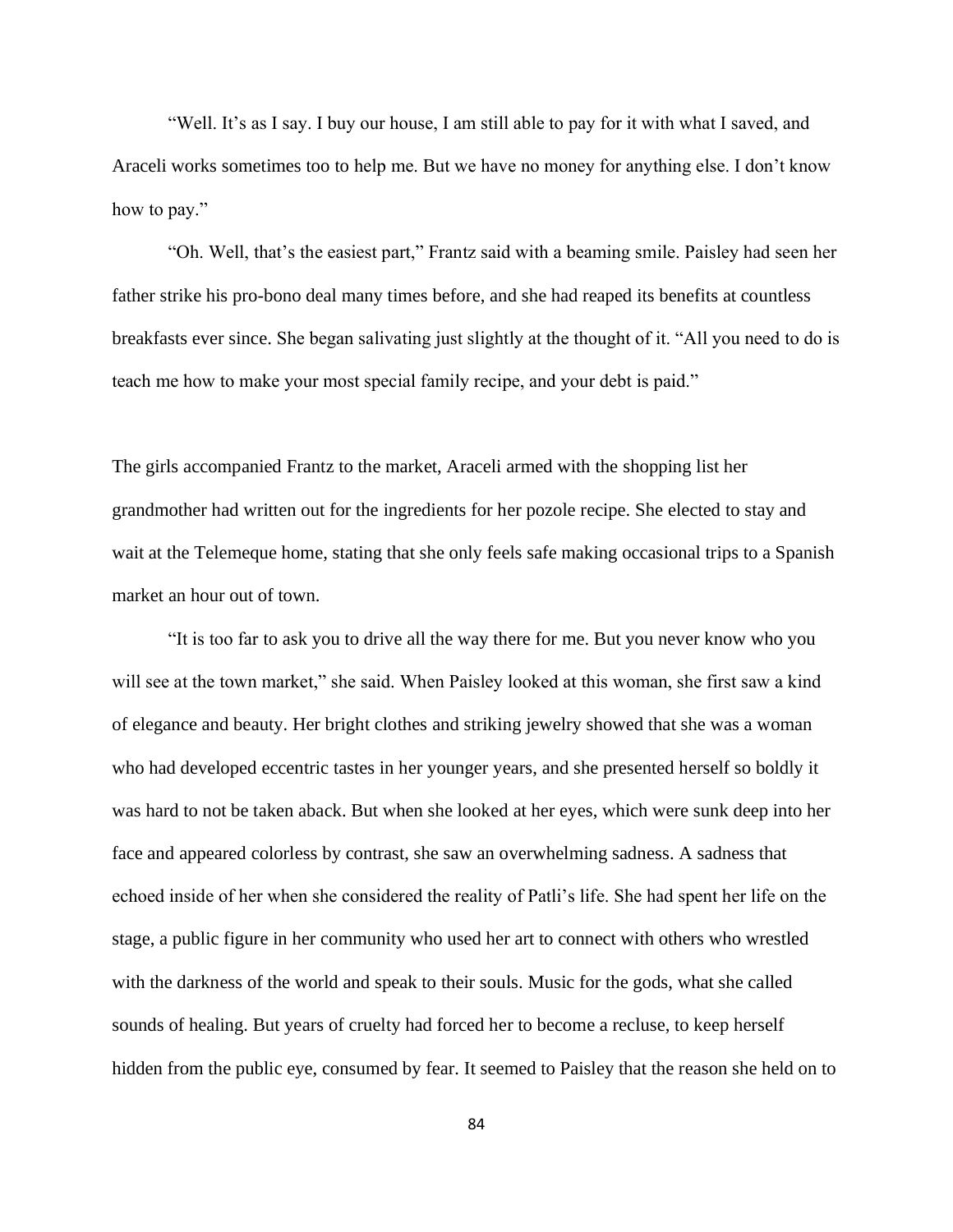the bold aesthetics of her youth was to make the most of the rare occasions in which she was actually seen. She didn't want to be perceived as the sad, scared old woman she had been forced to be. She wanted to be seen authentically. It made Paisley wonder if anyone had ever really seen her authentically. Or if, for that matter, she even knew who she really was.

"So is this why you're with DLM?" Paisley asked in a text to Araceli so that her father wouldn't hear the question. As they texted back and forth, they maintained conversation about school, moving, and living in Tuluca Rock with Frantz. Paisley wasn't quite as proficient in the art of maintaining two conversations as Araceli was, sometimes stumbling over her response to her father while thinking of what to say to Araceli, but she found the challenge kind of amusing. She imagined herself as a master of espionage, deep undercover on the enemy base.

"You guessed it. Having a crew makes it easier to boost shit. Flip it, get cash, boom. Grandma still has a roof over her head."

"But couldn't you just get a real job? Not put yourself at risk like this?"

"In this fuckin' dust bowl? Have you ever been to Val-You Market? When we get there, look in the eyes of any of the poor bastards behind the counters. Tell me the fuckin' seven bucks or whatever they're making is worth that deep, deep worthlessness."

"I'm sorry. I can't imagine how stressful it is."

"Don't fool yourself into thinking we're the only criminal minded baddies in town. I don't know if you noticed, but most of our neighbors are dirt poor. People around here gave up on their dreams a long time ago. Some are defeated, and they toil away at their miserable jobs just to keep their heads slightly above water. Some of us are bitter. The bitter get their money through other means. Money they feel they deserve. And if you ask me, they're right."

"What does your grandma think you do for that money?"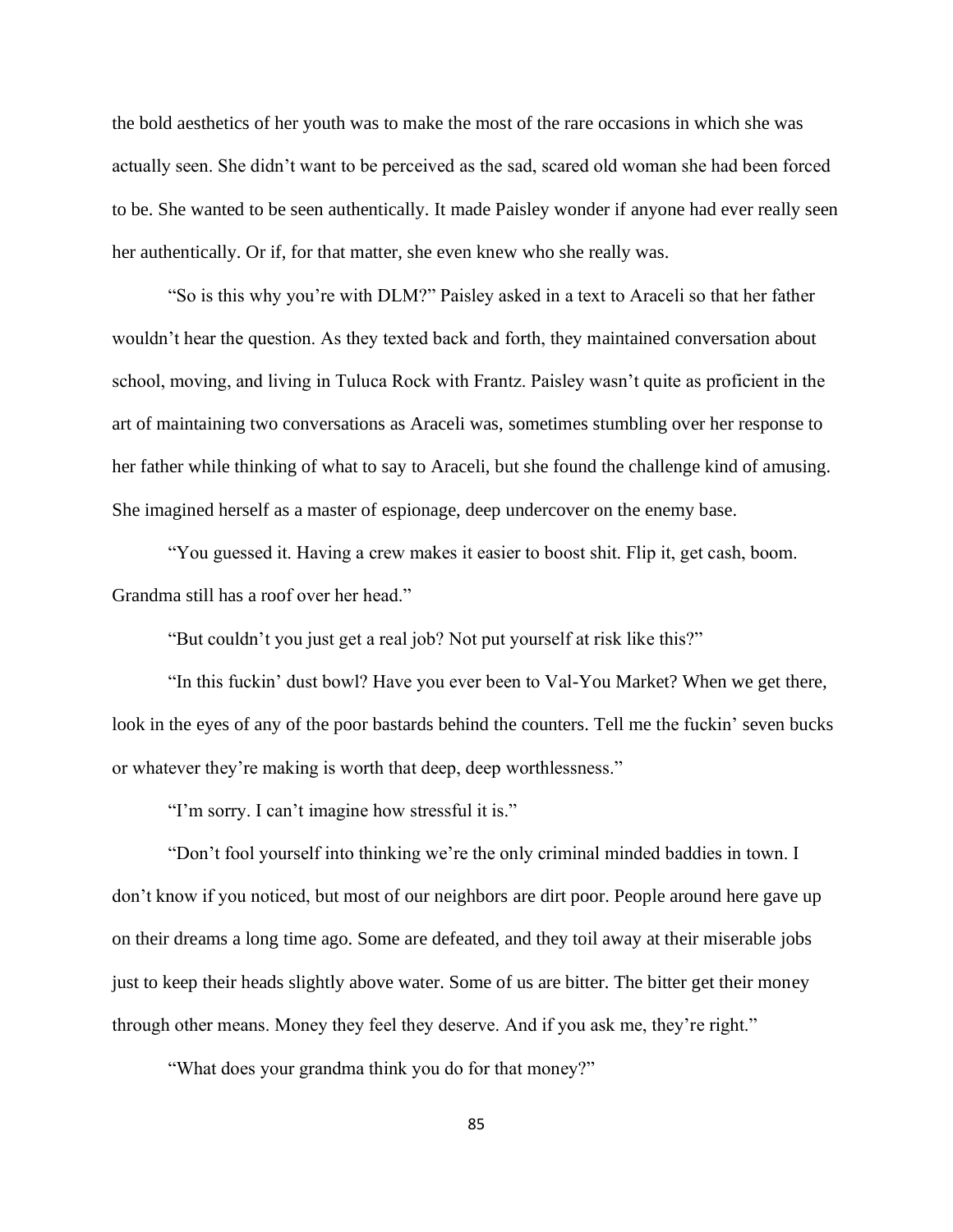"She's seen it all. She's too wise to trick. She doesn't know who I roll with or anything, so don't worry about that. But she knows I'm doing dumb shit. Thing is though, she's just as afraid as any of us. All us criminals, we come off hard, mean, tough, whatever. But look in their hearts, you'll see someone so afraid they're on the verge of tears. They know that the money they're jacking, the televisions they're boosting, the drugs they're selling, all that shit is the difference between a home and the concrete."

In the Val-You Mart, Paisley felt like she had been transported to the last remnant of civilization in an apocalyptic landscape. She envisioned her and her companions as survivors looking to pilfer whatever salvageable goods they could find post-fallout. Dimmed fluorescent lights flickered overhead, their faint white glow doing little to mask the unintended yellow of the walls which seemed stained by age. Nothing about the store appeared to have been renovated since it was opened. The squeaking of the metal wheels of carts that couldn't have possibly been updated or replaced since the late 70s slowly moaned through the store like a tortured spirit trying to break through the ether. The tiles, which were a mosaic of faded maroon and white patterns, were scuffed up with the grey of countless years of dragging feet and sticking wheels. All the patrons, of which there were few, and employees, of which there were even fewer, visibly beaded with sweat. Fruit flies took domain over the produce section, hovering over peaches that squished just a little too much when Paisley picked one up. At odd intervals, a nearby employee would stroll by and aimlessly spray water over the fruit in an attempt to ward off the flies. Paisley could tell by watching him that he knew from experience this task was hopeless and would achieve nothing, but that he had no choice but to do it anyway. Within minutes of their arrival, Paisley knew that Araceli was right about what she had said. Some of the workers were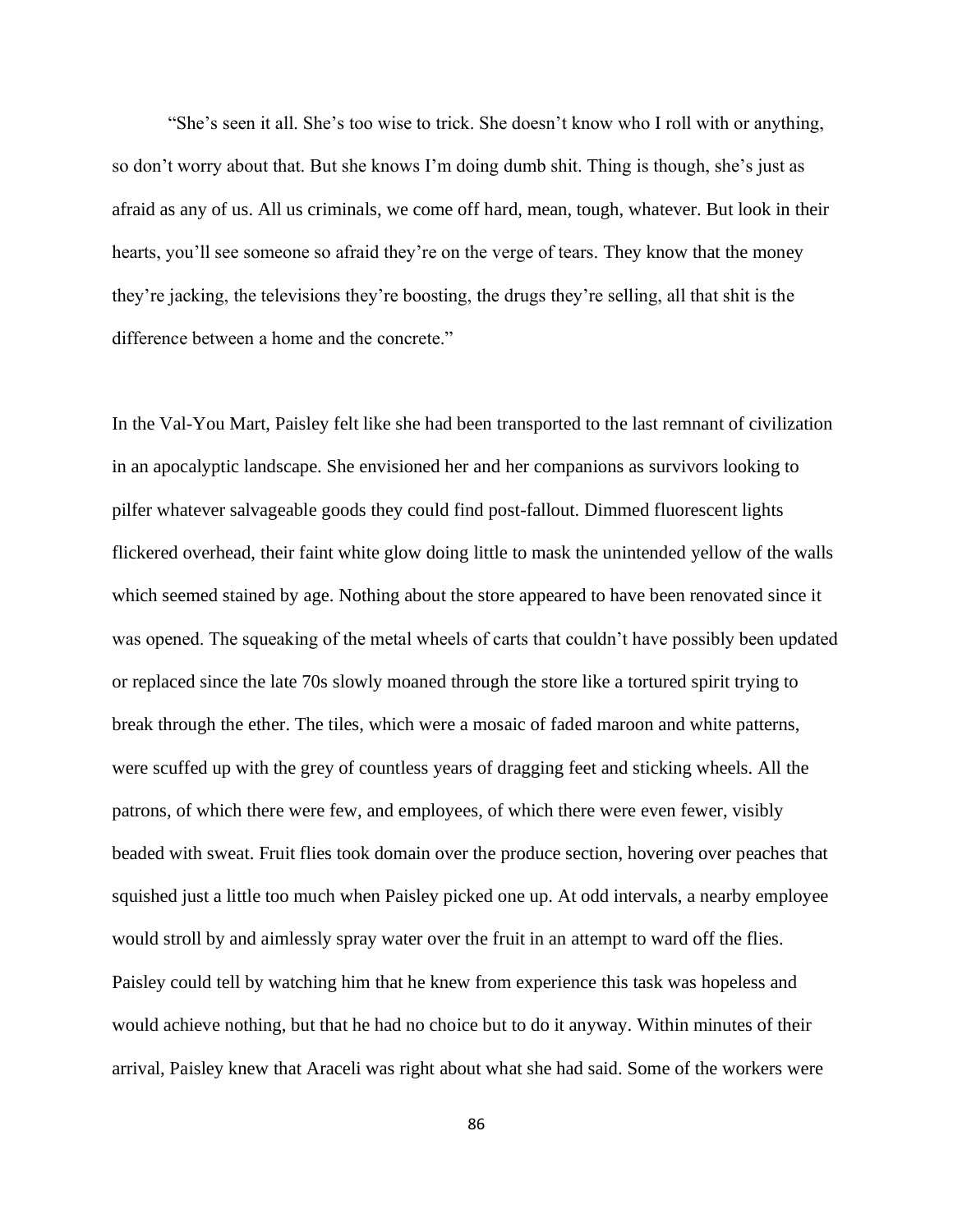clearly just kids earning pocket money, but Paisley could see a difference in the way single moms or kids her age working to support their families carried themselves. A difference in their eyes. The place was soulless. She couldn't explain it, but Paisley swore that she could smell the desperation in the air.

Halfway through their shopping trip, as they deliberated loudly over which bag of tortilla chips to add to their cart, Paisley noticed a figure approaching them from the other end of the aisle. She nudged Araceli's arm, who looked up and joined her in making nervous eye contact with Leviticus. Paisley worked to control her breath, holding it briefly on each inhale to keep her from gasping too frantically. Not only was she terrified because she had begun to notice that an encounter with a member of the LaGrange clan has only ever led to some conflict or vague threat, but also because she once again found herself paranoid that Leviticus might have been able to figure out that she was involved in various crimes. Her initiation in Pecos was so far from home that she had finally accepted that she would likely never be suspected for that. But their outing in Marlon Point was so grand, so violent, so close to home, that she wondered how much of a stretch it would be to suspect her and her friends. Especially since Leviticus was at the hockey game that very night. Oh fuck, Paisley thought. He saw us fighting with the Mares. He must have heard about what happened. Of course he thinks it us. Suddenly, she was forgetting to hold her breath. Suddenly, she was open mouth breathing, so quickly that the air barely even entered her lungs before she expelled it once again. She tried to listen to her heartbeat, to meditate on the sound like a metronome and keep herself distracted from the cycling thoughts stampeding through her head, but the more she listened the more it started to sound like her feet pounding into the roof of the cop car.

87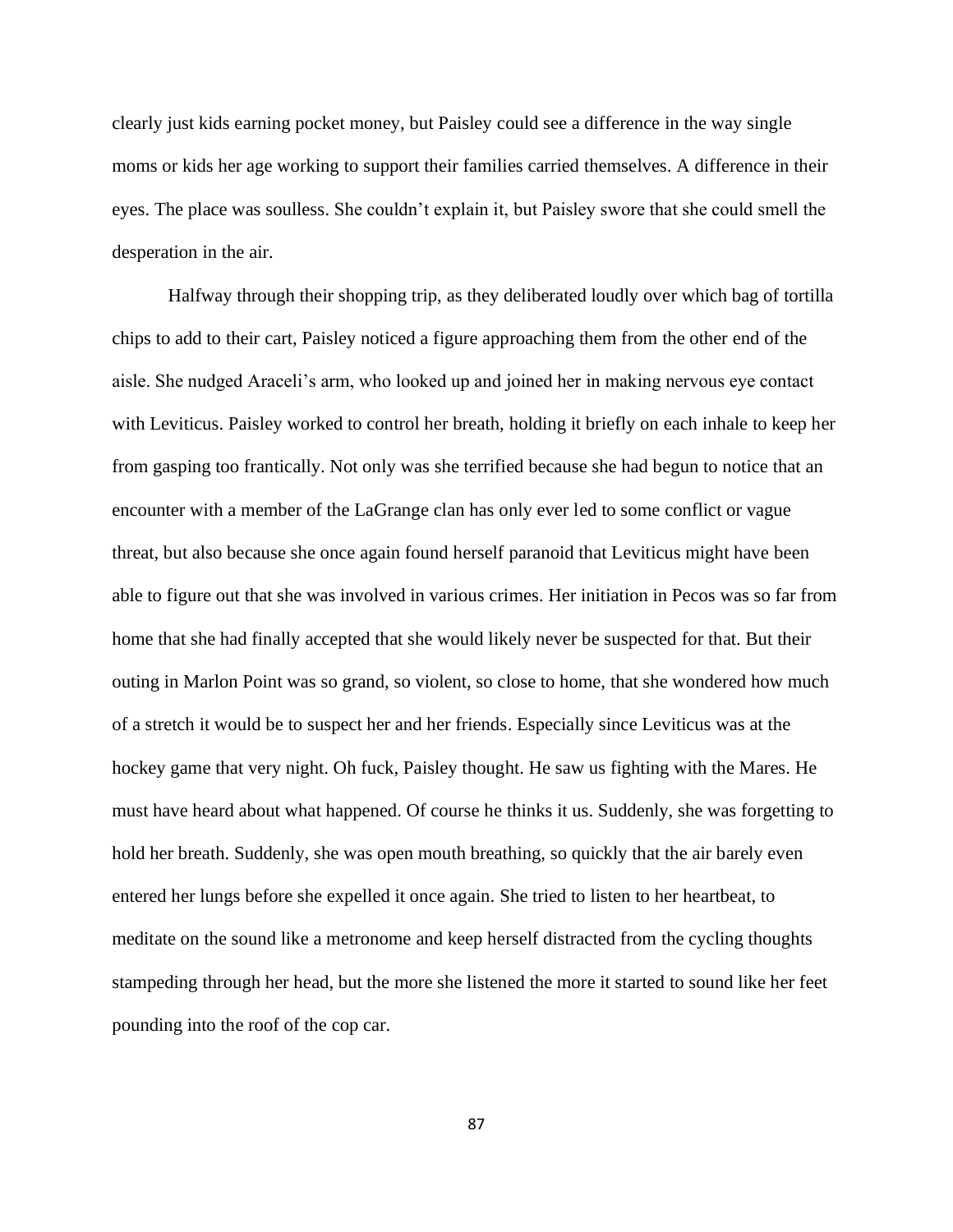"Well, well, if it isn't the Thelamaque folks." When he finally spoke, it caused Paisley to scrunch up her face, like she was in a kind of pain she could only feel in her mind. His voice was somehow too loud to her ears. It sounded like amplifier feedback. Her last name was again a butchered distortion of itself. This time he exaggerated all the mispronunciations, drawing them out like he was calling explicit attention to them. Paisley wondered if he did, in fact, know he was mocking them, if he was doing it intentionally. "And who have we here? I didn't know y'all were friends with Araceli, here." Leviticus bent over slightly with his hands on his knees, sticking his face alarmingly close to Araceli's. He was so uncomfortably close that it made Paisley herself feel like she needed to take a step back, the same way she feels like she needs to clear her throat when she can hear the phlegm in someone else's voice. "Tell me, miss. How's your grandmother doing?" Paisley watched Araceli lower her brow, watched anger swell in her eyes. She had seen this from her before. Paisley knew Araceli enough to fear what she might say. She wanted to warn Araceli to stay calm, could practically feel the words being shouted from inside her chest, but she didn't want to further give away that they might have something to hide. Still, if Araceli was in anywhere near the state she was that night in Marlon Point, she was liable to do something disastrous.

"I don't know. Haven't seen her. Still hoping you'll let me know when you find her. I sure would like to know she's safe." Araceli had never sounded sweeter in her life. So much so that anyone who knew her worth a damn, Paisley thought, would know how condescending she was being. Leviticus smirked and then straightened himself out, turning his gazed then to Frantz.

"Come to think of it, ain't it true that you work with immigrant, mister? Now I see your daughter has become fast friends with the granddaughter of an alien we've been trying to track down for some time. I don't suppose you might have seen her, now would you've?"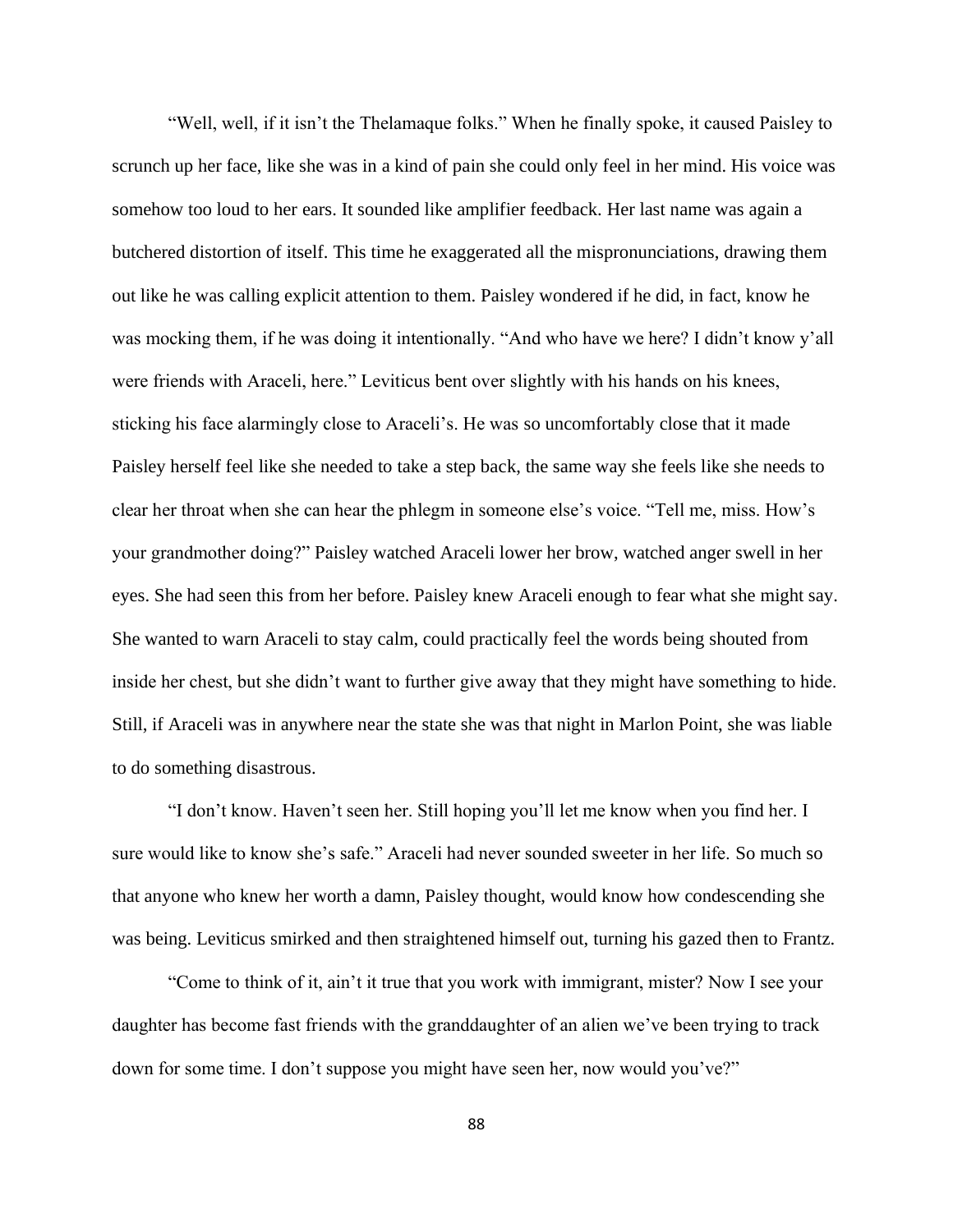"With all due respect, sir, am I correct in assuming based on your casual attire that you are off duty right now?"

"Yessir, even the Lord needed a day to rest," he said, punctuated by the fakest chuckle Paisley had ever heard.

"Then I can safely assume that I'm not under questioning right now?"

"Course not, sir. Just talking as friends. As sheriff, it is always my duty to be active in the community." No matter what he said, Paisley felt her body trying to retreat from the sound of his voice. He spoke in such a calculated tone that everything sounded sinister, like it was shrouding a threat.

"Then get the fuck out of my face and let my family shop."

"I'm quite sorry to have disturbed you, Frantz. We'll just chalk up your hostile words to you having a rough morning, shall we?" Leviticus picked his basket up off the ground, tipped his hat toward Frantz, and walked away. Before he turned the corner, he turned around and faced them once more. "Don't worry none, folks. I'll always be around. If you need me, that is." Then he finally disappeared beyond the shelves of the aisle. Frantz grabbed the closest bag of tortilla chips, swiftly resolving the interrupted debate, and rushed over to the checkout. When they got back into the car, Frantz opened a small memo pad he kept in the glovebox and scrawled down their home phone number.

"Araceli, call our phone. Even if your grandma doesn't pick up, she'll be able to hear you leave a message. Tell her she needs to get the hell out of there and get to her safest hiding place. I don't want to run no risks. She'll have to show us how to cook all this some other day."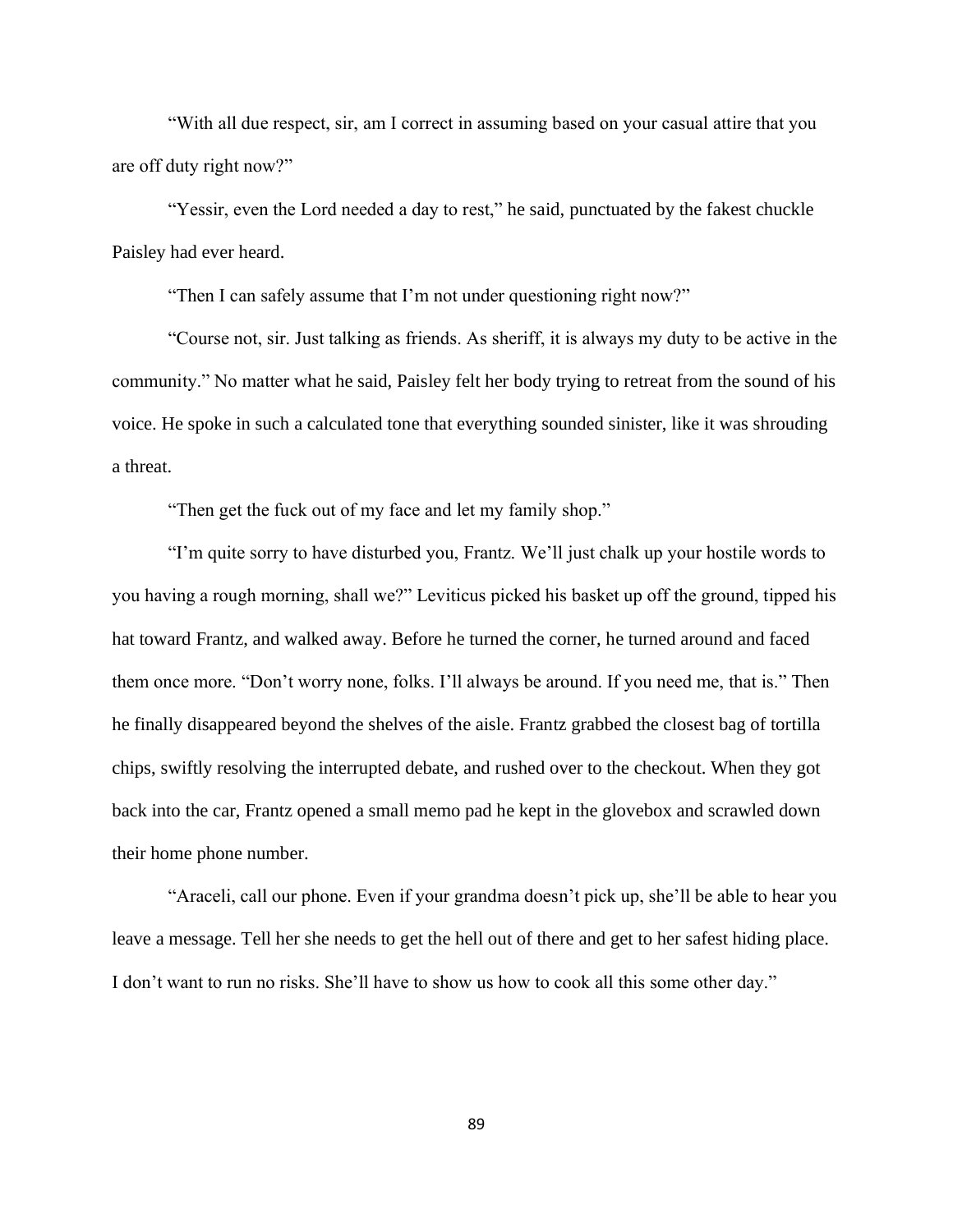Paisley was in the middle of writing an essay when she received a phone call from Simone. She knew enough to know that calling instead of just texting meant that this was something that couldn't be ignored, and her instincts were right. She saddled onto her bike and rushed over to Bee's house to meet the girls for an emergency meeting. She had been to Bee's enough times now to walk in somewhat confidently, with only a trace fear of being seen as an intruder into their space that she wasn't sure she could ever fully let go of. Even still, it was late enough that if her parents were indeed home, they were likely in bed. In fact, from the outside, the house seemed silent. Only the faint halo of pale blue light that escaped from behind Bee's curtains gave any hint that the house contained waking life.

Bee's bedroom was impossibly hot, an unnatural sort of electric heat from the overpowered machines. There were three fans in the room, but all of them were arranged in a semi-circle around the computer tower, blowing directly on it.

"Nights this hot, the built-in fan just doesn't do the trick."

"Bitch, turn on the A.C. then, goddamn," Simone said. Her shirt looked like a Rorschach test of dark sweat stains.

"Yuck. I hate air conditioners. If you wanted to control the climate, you should have had us meet up at your place."

"Paisley is here now so can we please stop arguing about the fuckin' air and get to the point so we can escape Bee's sadistic torture chamber?" Araceli said. She was laid out on the bed like a rag doll, trying her best to air herself out as much as possible. Simone dug into her back pocket and threw envelope on the computer desk. It was devoid of any mailing address but had a drawing of a black horse head on its face.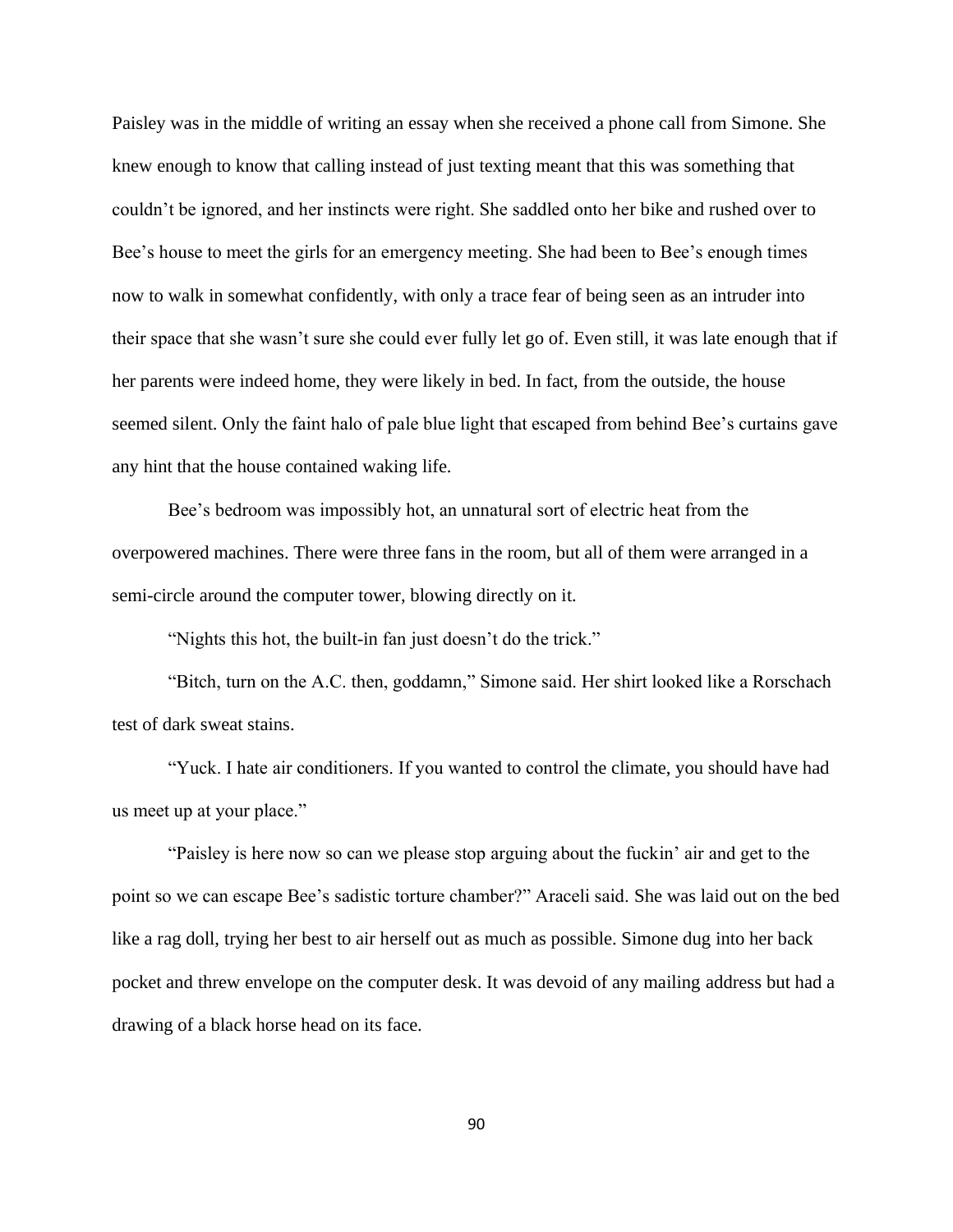"Mares left this in my mailbox. Surprised they didn't send it in a more violent way, really. As you can see, I ain't read it yet. I wanted y'all to be here for it. But after our hijinks last week, I can't imagine it's a fucking peace treaty."

"Well, shit, open it up then," Araceli said. Simone tugged at the seal gently, like she was afraid that something sinister might begin to ooze out in some kind of trap. Actually, Paisley thought, with the number of times Simone has called the Mares "freaky little witch hoes", that could very well be exactly what she did fear. Or she could just be doing it for the drama of the moment, which wouldn't be wholly unlike her either. Paisley couldn't decide which one was more likely. Simone read it silently, and then passed the letter over to Araceli. Ok, Paisley thought, definitely for the drama. Finally, the letter got to her. It read:

We know that it was you. We can no longer let this petty battle rage on. It has gone too far. We are officially at war. I hope you are prepared to bid farewell to your pathetic dreams of ever controlling Big Nothing. It will become the official Church of the Feral Mare. – Marigold,

## Marisol, Marybeth, Mariko.

"We should have expected this. We definitely pushed them over the edge."

"I'm sorry, is this my fault? Did I fuck up by pushing you guys onto that plan?" Paisley was afraid that her attempts to fight for Bee's dignity may have done nothing but make matters worse. She felt dizzy from the confusion, not being entirely sure what the letter was referencing, but worried still that it somehow meant that they were in danger.

"No. This was inevitable. This is the culmination of months of beefing. It was always going to happen. Honestly, it's a good thing that you incited this. Everyone was too afraid to make the first move," Bee said.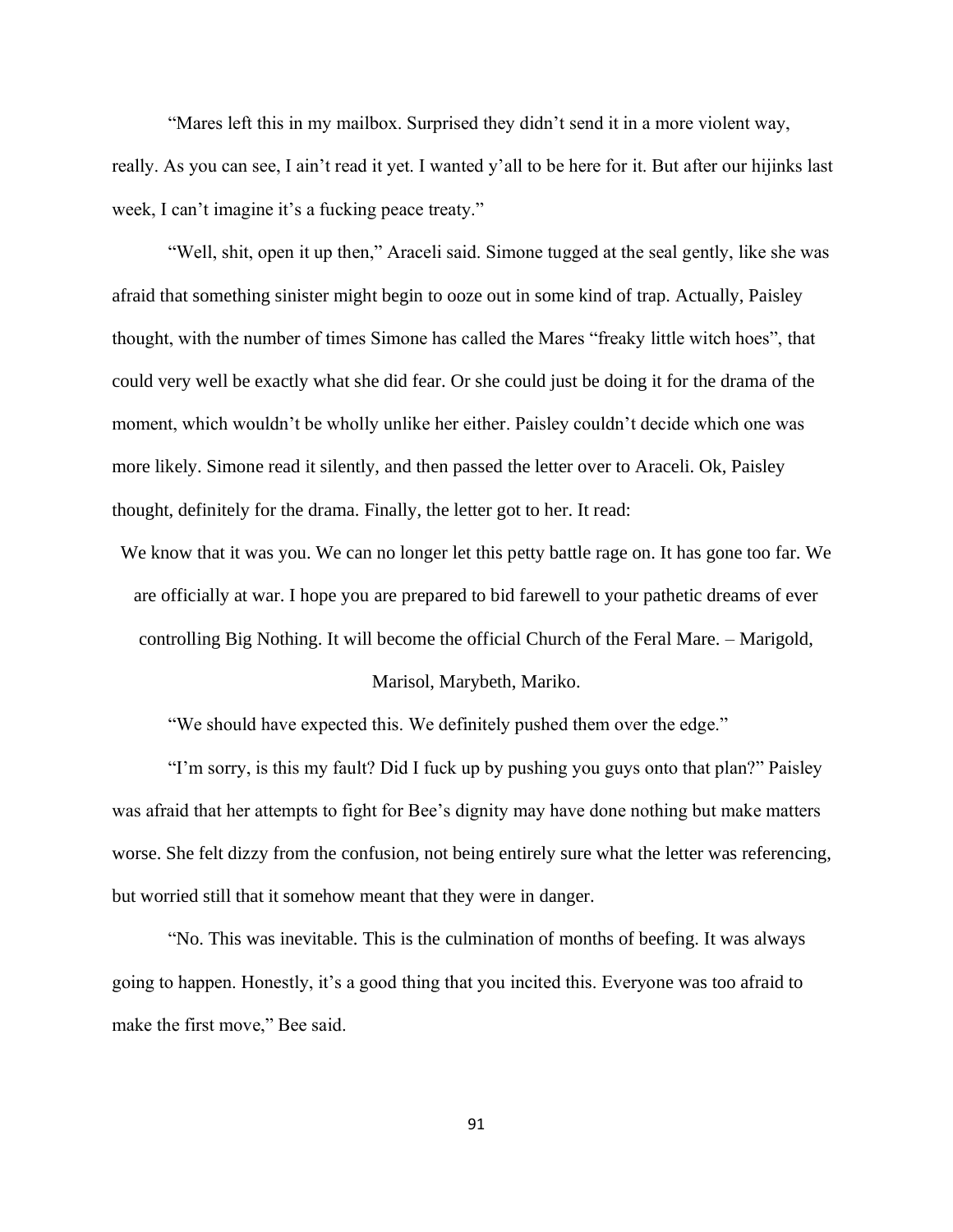"Yeah. Big Nothing been on the horizon. But it means stepping up this gang shit. We've been doing petty nonsense for months. Vandalism, stealing, all that shit. Big Nothing? This is gonna be the real deal. At Big Nothing, there's gonna be blood," Araceli said.

"Beef is beef. War? I'm not afraid to say that everyone, us and the Mares, have been to pussy to push it that far. We like to do dumb shit. And girl you know I'll whip an out of line motherfucker from time to time. But now we're talking true violence," Simone said.

"I gotta ask. What in the world is Big Nothing?"

"You'll find out," Simone said. "Girls, I know it's sudden, but we are cutting class tomorrow and headed right to Big Nothing in the morning."

"Hold up, you're trynna go to war fuckin' tomorrow?" Araceli said.

"We have to scope out the scene," Bee said before Simone could snap back. Paisley could sense the tension in the room, everyone being pushed by the combination of the heat and the anxiety of the new development. She figured Bee could sense it, too. She was always more level-headed, calmer than the rest. It was better for her to speak. "We've been there before, yes, but never truly with battle in mind. If we're gonna do this, we can't go in blind. Tomorrow is recon. Learn the landscape, figure out our strategy. All that. Right, Simone?"

"Yeah. Mares still gotta wait for our response. They ain't gonna just post up at Big Nothing day in day out waiting to catch us rolling up. We'll peep it out, make a plan, and tell the Mares that it's on."

In the morning, the girls rode on for hours. Paisley was thankful that it had been the most mildtemperature day she had experienced since moving to Texas. It was still hot, but not so much in a way that felt like it was actively pressing down on her body. They were approaching the Autumn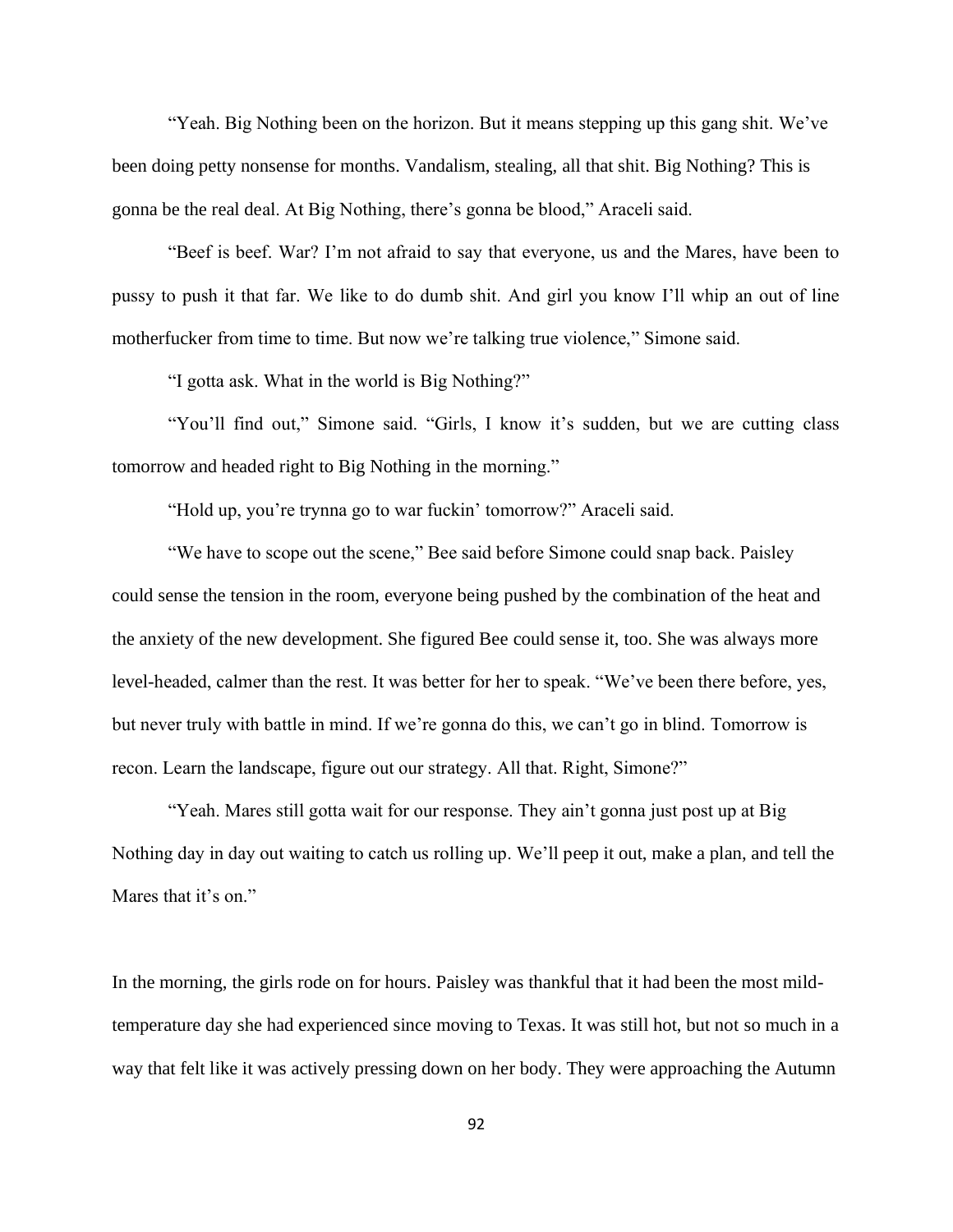months, and the morning had given her hope that her new home wasn't a world of unbearable, oppressive air year-round. Still, the ride was brutal, with the most hills she had ever encountered in the usually flat landscape, and the sheer length of the journey. It was enough to make her start reminiscing on their earlier ride to Pecos as a pleasant cruise, even with the dramatic difference in heat that day. The longer they rode, the footprints of civilization began to get more and more spaced out from one another. At first, they saw small towns a few miles apart from one another, each usually swallowing the main road that they followed, the girls cruising by the carbon copy buildings and the occasional wayward pedestrian as the passed through along their path. Then, the towns started getting further away from the main road, Paisley only being able to see hints of them on the horizon. Weathered, narrow concrete paths branched off the main road, carved through the desert floor like deep, old scars to give access to the distant towns. They were completely absent of signs to indicate what where it was that they lead to. In a place like this, Paisley thought, the only people going to these towns must be people who already know where they are. No one here has any use for directions. No one is looking for these places who isn't already there. The girls had travelled countless miles without seeing so much as a car on the road, let alone another human being. If she felt removed from the world in Tuluca Rock, she thought, she ought to be thankful that her father didn't bring her to one of these places. At least Tuluca Rock had the girls. She struggled to believe she would have met anyone in a place like this.

Eventually, nearing midday, Simone led the pack onto a dirt road that Paisley wouldn't have even noticed if she weren't being brought to it. After following it for a couple of miles, they finally stopped in front of a single building. It was adorned with a weathered, faded sign above its door which read "Only Post Office". The steps were covered in dust blown in from the desert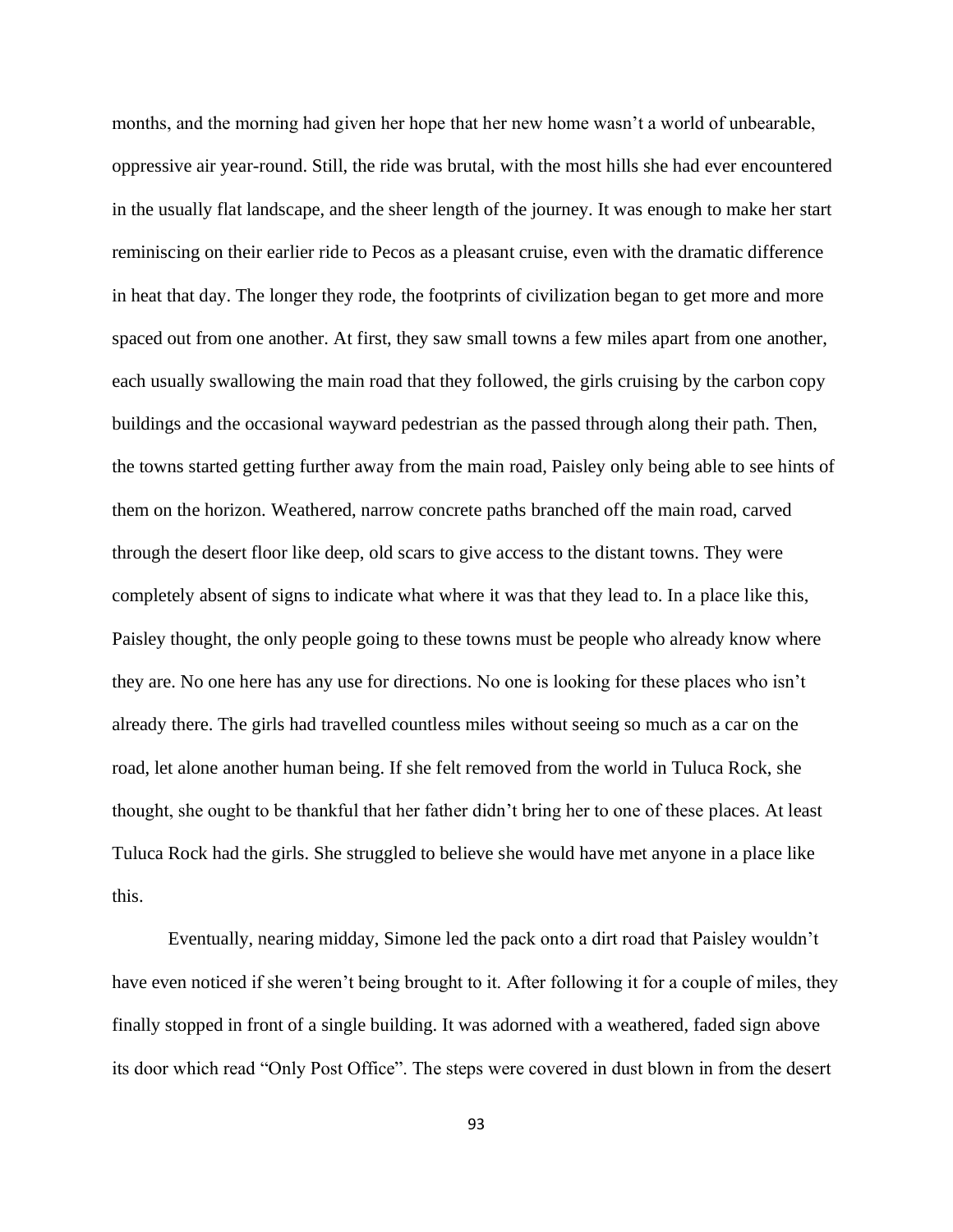around them, the white paint of the façade chipped to reveal the dingy greyed wood beneath. The red door, which was faded from the sunlight, had a hole where the knob once must have been.

"Welcome to the town of Only," Simone said.

"Town? What the fuck do you mean town? It's a building," Paisley said. She couldn't hide the fact that she was somewhat irate, having gone on this hours-long journey just to see an abandoned building.

"Yup. Bee, give her a history lesson, please."

"In 1903, some dude got sick of riding his horse dozens of miles to the nearest post office to send letters, so he came out to this empty plot of land, which he reasoned to be relatively equidistant to the nearby underserviced settlements and built this post office with his own hands. He volunteered to be its sole employee. Because a post office needs to be tied to a specific place, and it wasn't close enough to any other settlement to warrant jurisdiction, the government let him establish it as its own town. So he named it Only because, as he quipped, it would be the 'Town of Only a Blasted Post Office'. So, yeah. The town of Only."

"Place is abandoned now because, you know with cars and shit, it got easier to set up a network of post offices in those small towns, so people around here wouldn't have to leave their homes to get their mail. And we all know motherfuckers in places like this love to never step foot outside their weird little circles for whatever reason. So, Only Post Office kind of lost its meaning. But the town still exists. Not a soul living anywhere near it."

"Okay. So…why is it exactly that this is the great war we are waging with the Mares? Why do either of us care about this?"

"Because it's a whole ass property just up for the taking. We could do whatever the fuck we want out here, fool. Selling fake IDs and shit out of Bee's house works fine and all, but with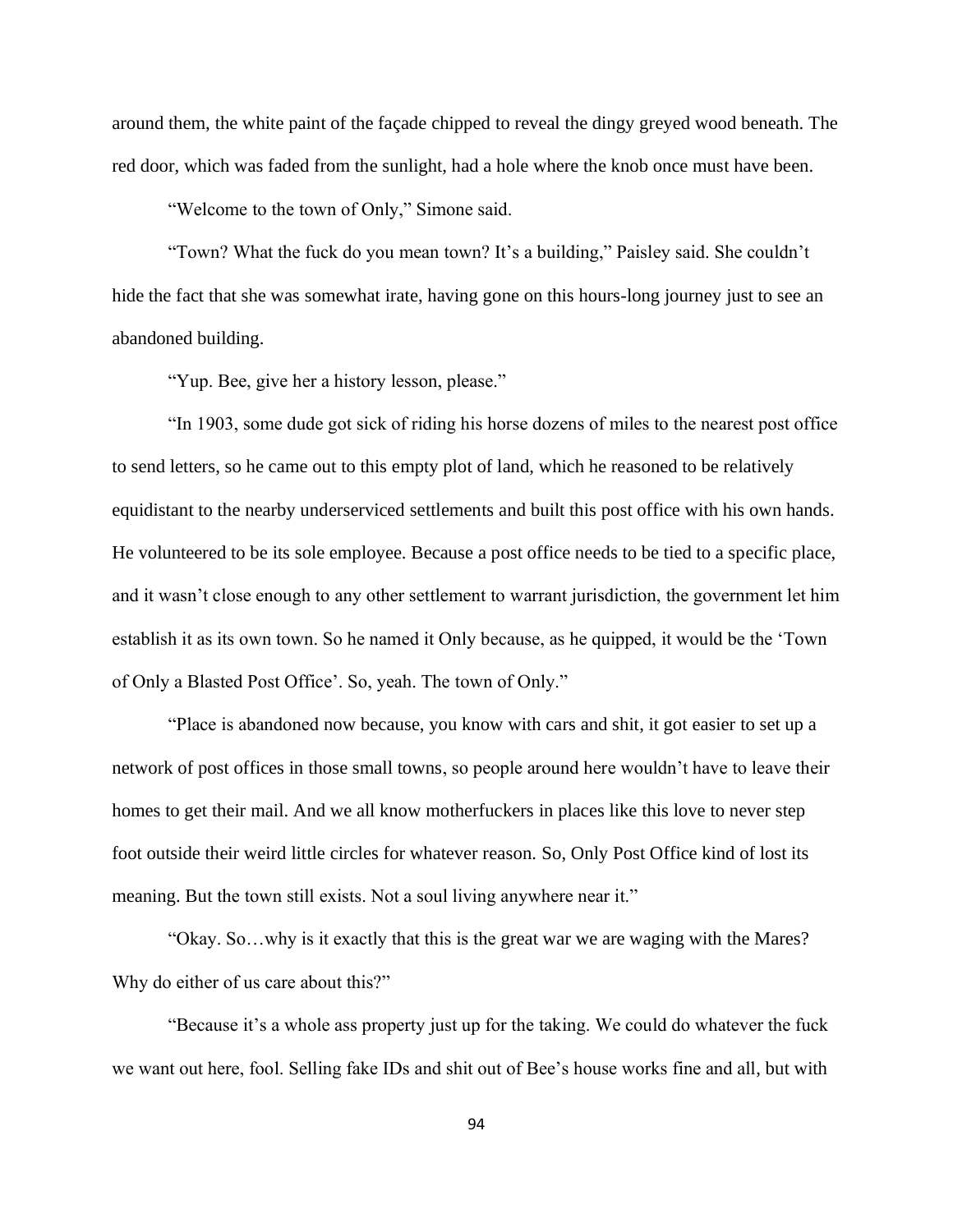old nosey fucking Lev constantly watching us, it's risky. But if we use this spot as like, a dodrop point or whatever, we could totally elevate our game. Start doing bigger shit." Paisley could tell that Araceli thought a lot about this place. She had that same bite in her voice that she did the night of the raid at Marlon Point, speaking just a bit faster than her tongue could handle. Paisley still didn't quite see the point, but it was obvious that the other girls were serious about it and she didn't want to be the voice of dissent. She had to assume, after everything she had seen with these girls, that they knew what they were talking about. If it was important to them, there must be some value in it somewhere. She was still skeptical, but she listened. She let herself believe she would understand if they kept talking.

"Yeah, think about it, Paisley. There's not a witness, or even a cop, for that matter, for miles and miles. We could straight up execute someone here and nobody could possibly see it, not even from the road. We might want to think about coming here by car, I guess. But this is a much better base of operations than my bedroom." Bee had a way of making anything sensible. Her lack of aggression, the way she spoke all calmly and deliberate like honey slowly dripping in a cup of warm tea, made it hard for Paisley to not trust her. It would take more than Bee's soothing tone and carefully chosen words to convince Paisley of the post office's merit, but it reminded her of why she wanted to try. Paisley felt a tingling in her legs when Bee turned to face her. She bent her hips slightly to bring herself down to Paisley's eyelevel, their faces mere inches apart. Paisley's cheeks were instantly washed in a rush of heat much greater than that which she had already felt from the Sun. "Besides, wouldn't it be nice to have something that belongs to us?" It felt like they were the only two people in the world, like the other girls had disappeared.

"Well, I guess I wouldn't mind taking a look inside."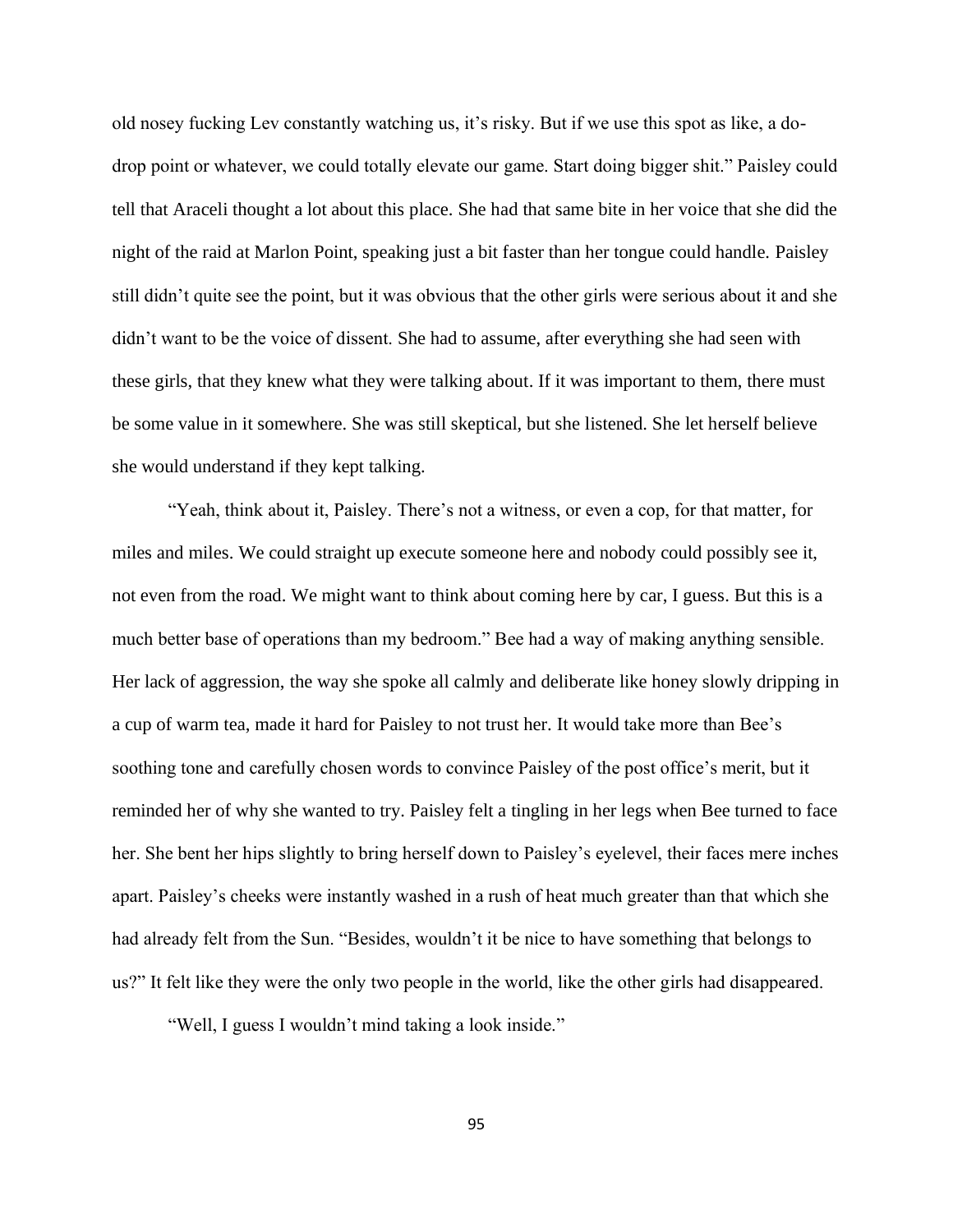The wooden steps creaked loudly as they walked up them, Paisley noticing how they would bend in the center under the weight of her foot. Simone hooked two fingers through the hole in the door and tugged it, but the door didn't move.

"What the fuck? It's locked."

"Do you think someone's been here?" Bee asked.

"Fuckin' hope not. I don't want to have to fight off two gangs for the spot." Araceli slipped her slender hand through the hole and fumbled the lock open from the inside. The lobby was dim, with nothing more than shafts of light peeking through the blinders barely hanging from the windows. It smelled strongly of dust, but a vaguely chemical sent lingered behind it. Paisley scrunched up her nose, grossed out by the wafting scent that reminded her of an airconditioned room, that nauseating smell of freon that always made her so lightheaded. Only this was even worse, coupled by a stale, musty note of something Paisley thought to be a little bit like piss. The desk had a handful of yellowed papers scattered about it, and behind it was a wall of small, square cubbies, mostly empty save for some cobwebs and the occasional unretrieved newspaper. As much as the annoyance that she still felts from the ride here made her want to remain skeptical, Paisley did start to catch herself imagining redecorating the place. She imagined couches up against the walls, a minifridge behind the counter to serve as a makeshift bar. A place she could go to disappear if she ever needed to.

"I guess it wouldn't be the worst to have this place as home base. Could be kind of cool."

"Trust me, bitch, I've had plans for this place for some time. We'll make it cool as hell."

"We gotta do something about that smell, though," Paisley said.

"Yeah, what the fuck is that, it ain't smelled like piss the last time we were here, did it?" Araceli said.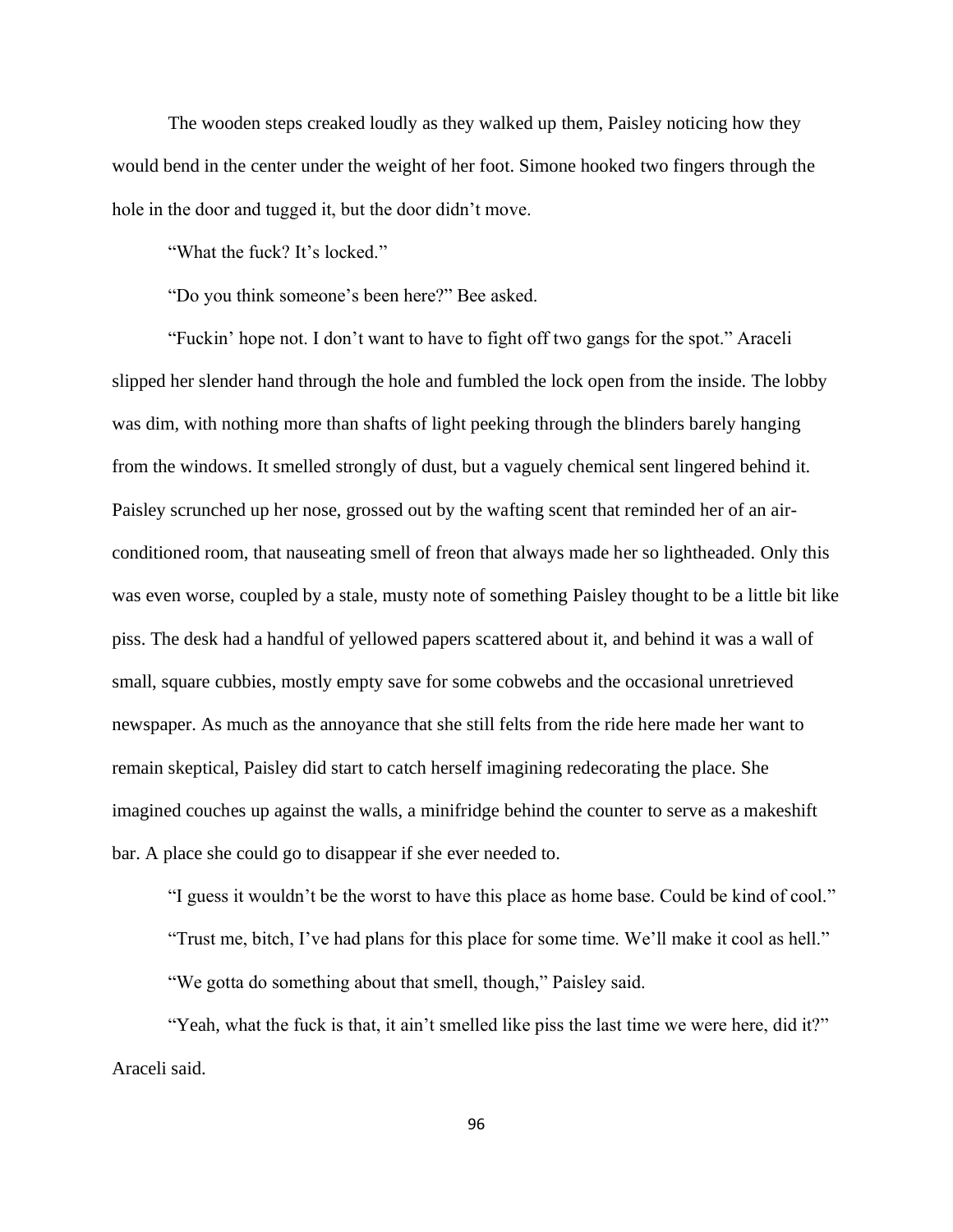"Definitely not. Do you think it's, like, squatters or something?" Bee asked.

"Guess I'll look around," Simone said. She slowly stepped into one of the small rooms behind the counter, poking her head around the corner, before turning back and heading into the other. The sound of her walking down a set of stairs echoed through the building.

"Fuck, guys, come here," she shouted, her voice washed in tinny reverb as it bounced off the walls. The stale chemical smell got stronger as they went into the room, which was much larger than Paisley would have assumed from the outside and headed down the stairs. A hazy, orange light hanging from the ceiling barely illuminated the basement. A few cans of paint lined up against the wall at the foot of the stairs, unopened and, judging by the thick coat of dust on the lids, untouched for some years. Whoever had last made plans to renovate the place, Paisley thought, must have given up. On a table against the far wall, a series of soda bottles browned from the inside and rubber tubes were littered about. A small hotplate was plugged into an extension cord that snaked across the floor. The stench was overbearing.

"Jesus fucking Christ," Araceli said.

"What is it?" Paisley asked.

"Oh, you sweet, innocent dear," Bee said.

"Fucking tweakers," Simone said under her breath.

"Fucking tweakers!" Araceli said, echoing her sentiments for the rest to hear.

"Fucking…tweakers?" Paisley said. She wanted to share in their excitable outrage almost as much as she wanted to share in their enthusiasm over the post office in the first place, but she yet again felt as though she was missing a crucial piece of information.

"It's a meth lab, baby," Bee said. Paisley's eyes widened, stinging against the damp air. To her, meth had always been some kind of myth, something so horrifying that a part of her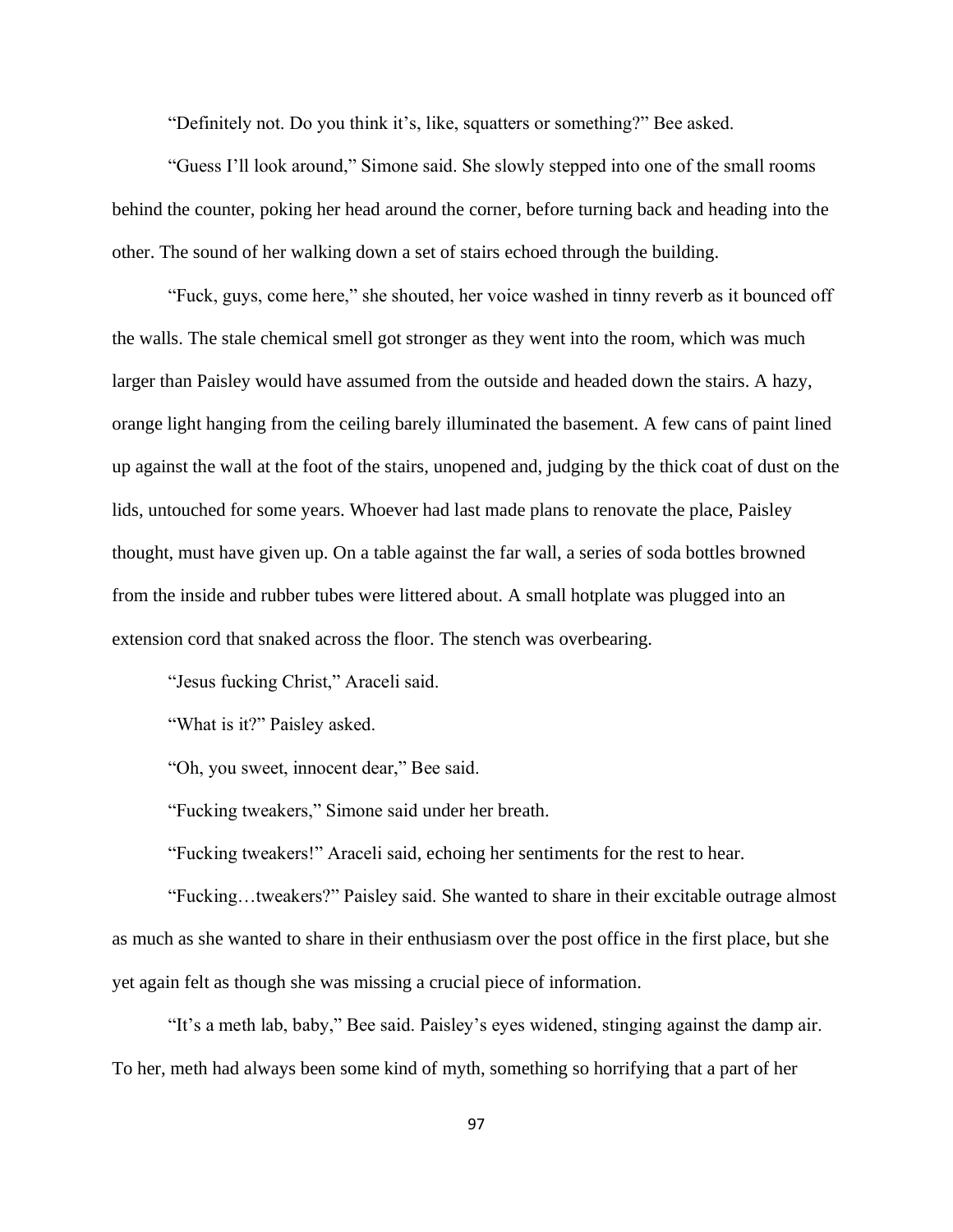couldn't believe that there were actually people in the world who used it. To be in the presence of a cook site made her hold her breath, as though she were too afraid to so much as inhale the residual vapors that might be lingering in the air. She envisioned a set of teeth slowly dissolving into dust.

"I can't believe fucking cookers nabbed Big Nothing while we were fucking around sitting on our thumbs," Araceli said. She was speaking even quicker, more frantically, than she had already been. Her voice had an uncharacteristic shrillness to it, as though speaking with such urgency was putting strain on every word.

"What do we do?" Paisley said. She didn't want her unease over the whole situation to keep her from appearing invested.

"Well, it don't exactly make a wealth of sense to invite the Mare's here for a war over the joint while it's still being used as a fuckin' cook site. Plus, if we don't clean this bullshit out now, that smell will never go away in time, and I ain't about to have our kick-ass fort smelling like someone pissed the fuckin' bed. So I say we drive 'em out," Simone said.

"Wait a minute, you're talking about not being ready to do war with the Mare's yet, but you're suggesting we bring the fight to a meth cartel?" Paisley said. She had a very specific vision of the kinds of people who ran operations like this, and an arsenal of firearms played a major role in her fantasy.

"Paisley, you're so adorable. A couple two-liters of soda and some cough tablets does not a cartel make," Bee said. "If this was a serious lab, I'd say we have some really dangerous people on our hands, but…"

"If this was a serious lab it wouldn't be in the basement of a run-down post office," Simone interjected. "Worst case scenario, we probably got some stained-shirt wearing small time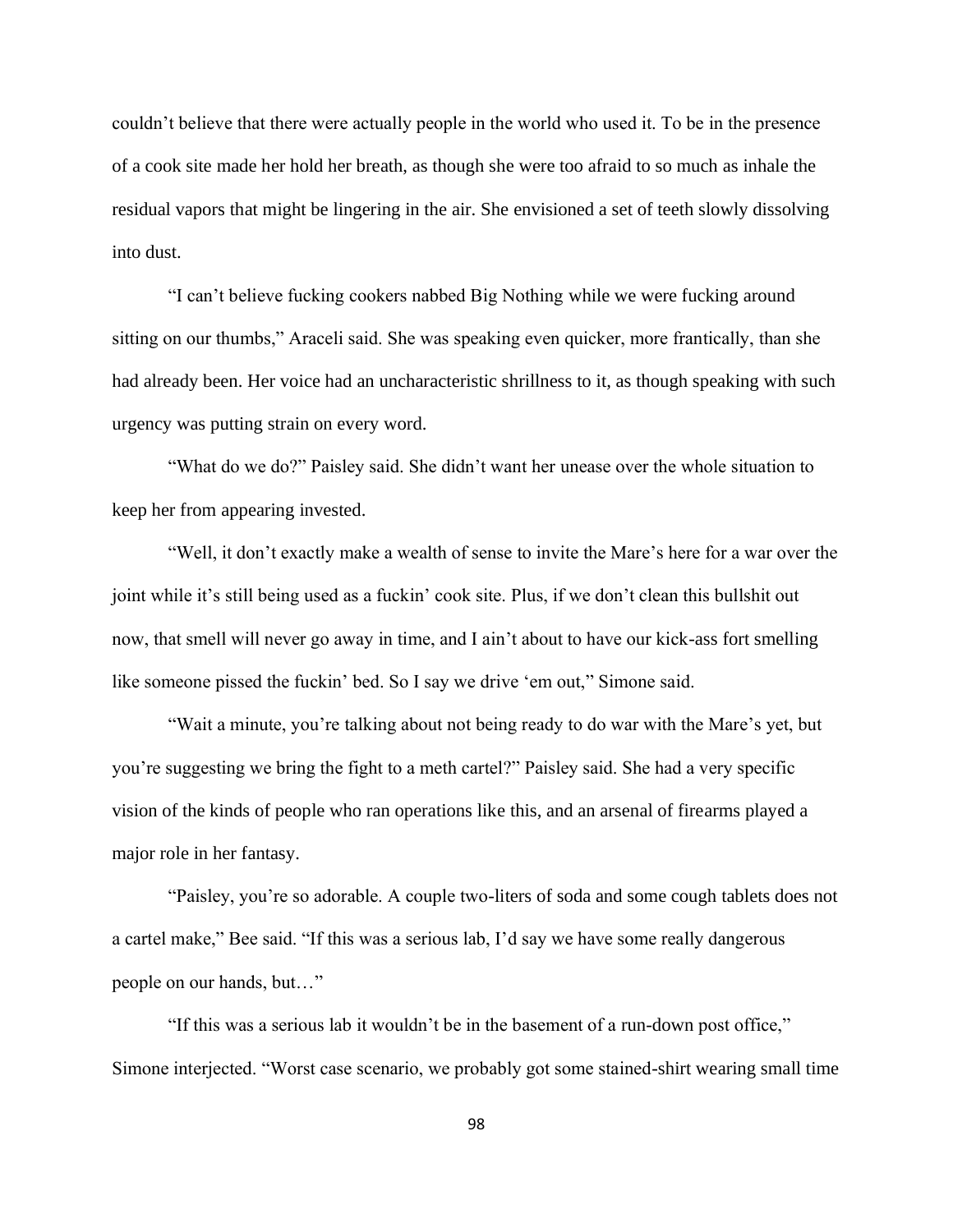degens who lift from their bumfuck town's pharmacy and try to gouge a quick buck out of desperate poor folks."

"Lowlife fucking scum. Preying on poverty with this sickening shit," Araceli said. "I say we nail them to the fucking wall." Paisley could hear a frightening fury in her voice. Something about this seemed personal to her.

"Bee, is there a store close by?"

"Let's see. There's one about twenty miles away. I suppose that passes for close in a place like this."

"Looks like we need to stock up."

After riding into the nearest town, a small enclave of tightly packed homes surrounded roads of seemingly ancient cracked pavement that led to a gas station and a general store, the girl's returned back to Big Nothing with their supplies. They sported long yellow rubber gloves that reminded Paisley of the housewives in black-and-white sitcoms her father used to watch and started throwing all of the loose components of the meth lab into trash bags, including the hot plate. They poured a layer of liquid soap, its chemical-lemon scent almost overpowering the lab's smell for a moment, into a bucket and filled the rest with the drinking water they had purchased. Bee scrubbed the table the meth had been cooked on, while Paisley and the others scrubbed the walls, hoping only to wash out any traces of the urine-like smell that may have soaked into them. After a long couple hours labor, with Paisley's fingers managing to prune through the gloves from the scrubbing, the room looked as though no one had ever been there. The new dominating fragrance still had heavy chemical overtones, still making Paisley a faint bit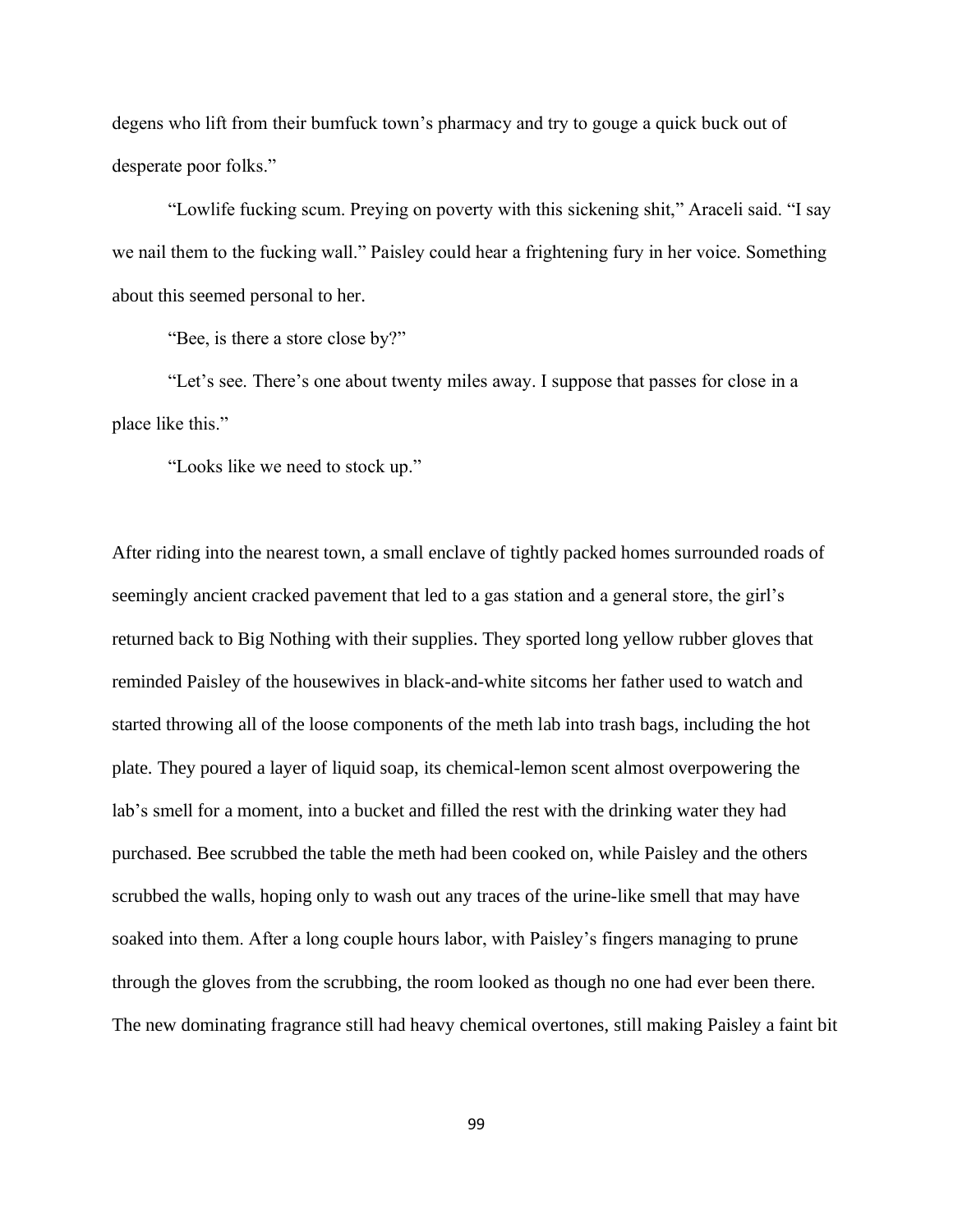lightheaded, but it was decidedly more pleasant than the meth smell, which still leaked through the trash bag as though it were trying to remind the girls of the value of their efforts.

"Well, I'll tell you what. Now we have no choice but to whoop the Mares' asses when it comes time. Otherwise, we just did all this work for them," Bee said.

"Work ain't done yet. Lab's gone, but the tweakers will be back," Simone said.

"Maybe they'll be so freaked out that someone tore down their lab that they'll be too scared to set up again? Like, they'll think the cops are onto them or something," Paisley said. The afternoon's work, getting her hands dirty working to improve the place, did make her feel slightly more attached to Big Nothing than she was at first. But she was certain that she didn't want to wage two wars over the place, especially not against an unknown and potentially sinister group of meth fiends.

"Maybe. But we should nudge them in the right direction, just in case," Araceli said. Her eyes were glassy, and her face was almost expressionless, staring forward with such intensity that she looked as though she were trying to burn a hole in the wall with her mind. She tore a sheet of paper out from a notebook that they had purchased and scrawled a note, leaving it on the desk where the lab had been set up.

## Dear Skids,

You don't know us, and it's in your best interest that you keep it that way. This place is about to come under new management, and there's no room for you here. I suggest you find a new place to cook your bullshit, or just stop ruining poor people's lives. If we find so much as a hint that you've cooked here again, we will hunt you down, and I will personally tear however many teeth you have left in your rotting gums before driving a blade in your gut. Don't think this is a fucking joke. Love, DLM.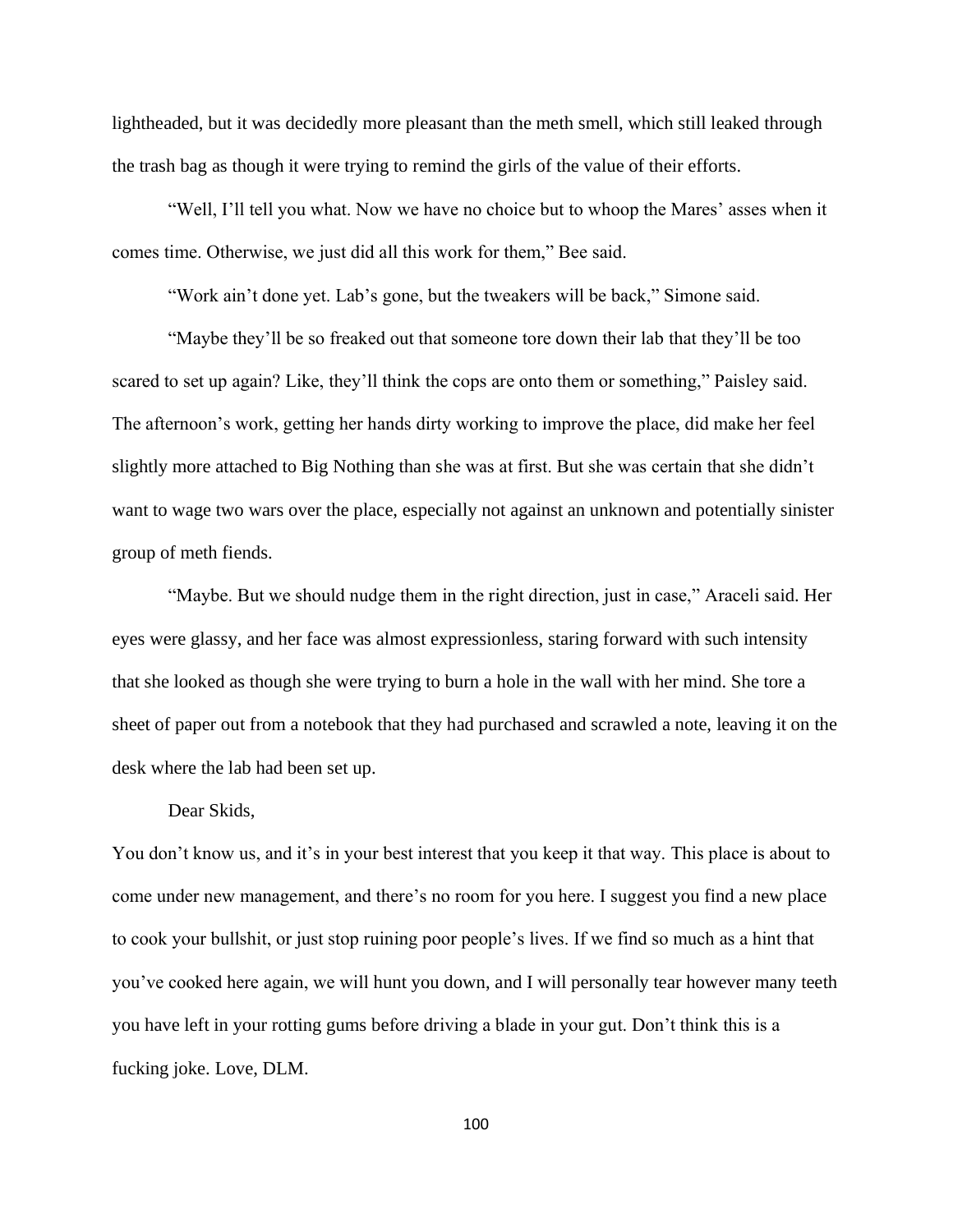"There. If they're smart, they'll listen and we can avoid a fight. If they're not, we use them as practice for the Mares. Either way, we win."

The next day, Paisley awoke to an unusually bright bedroom, the late-noon Sun blasting through her window. Paisley closed one eye tightly and squinted the other, trying to avoid some of the stinging that plagued them as they adjusted from the deep black of sleep. Her body buzzed with a sharp aching from the exhaustion of yesterday's ride, her abs so sore that even emptying her belly of breath caused them to burn slightly. Despite sleeping in so late, she still felt as though she had only just finished the long ride. She swung her legs over the side of the bed, feeling heavier than they ever had in her life. The moment she planted her feet on the warm floor, she felt a cold, tearing pain in her calves that grew more and more excruciating as she slowly put pressure on them to stand up. Her knees made a grotesque crinkling sound, like someone was opening a bag of chips in another room. She wanted nothing more than to just lay back down and not even attempt to move for the rest of the day. But working through this kind of muscle fatigue was exactly what she would need to be prepared for if she was truly going to race the Tour de France, she thought. Besides, the smell of food filling the house was too alluring to deny.

In the kitchen, Frantz stood over the stove hip-to-hip with a hunched over Patli. Steam bellowed from a huge metal pot, and the deep, rich smell of peppers and fish filled the room. Frantz had put on a Rosalía record to accompany their cooking.

"Sorry I don't have any traditional flamenco," he said.

"Maybe one day, I will feel good enough to sing for you," Patli said. Paisley sat at the table, where Araceli had her face buried in her hands.

"How you feeling?" Paisley said.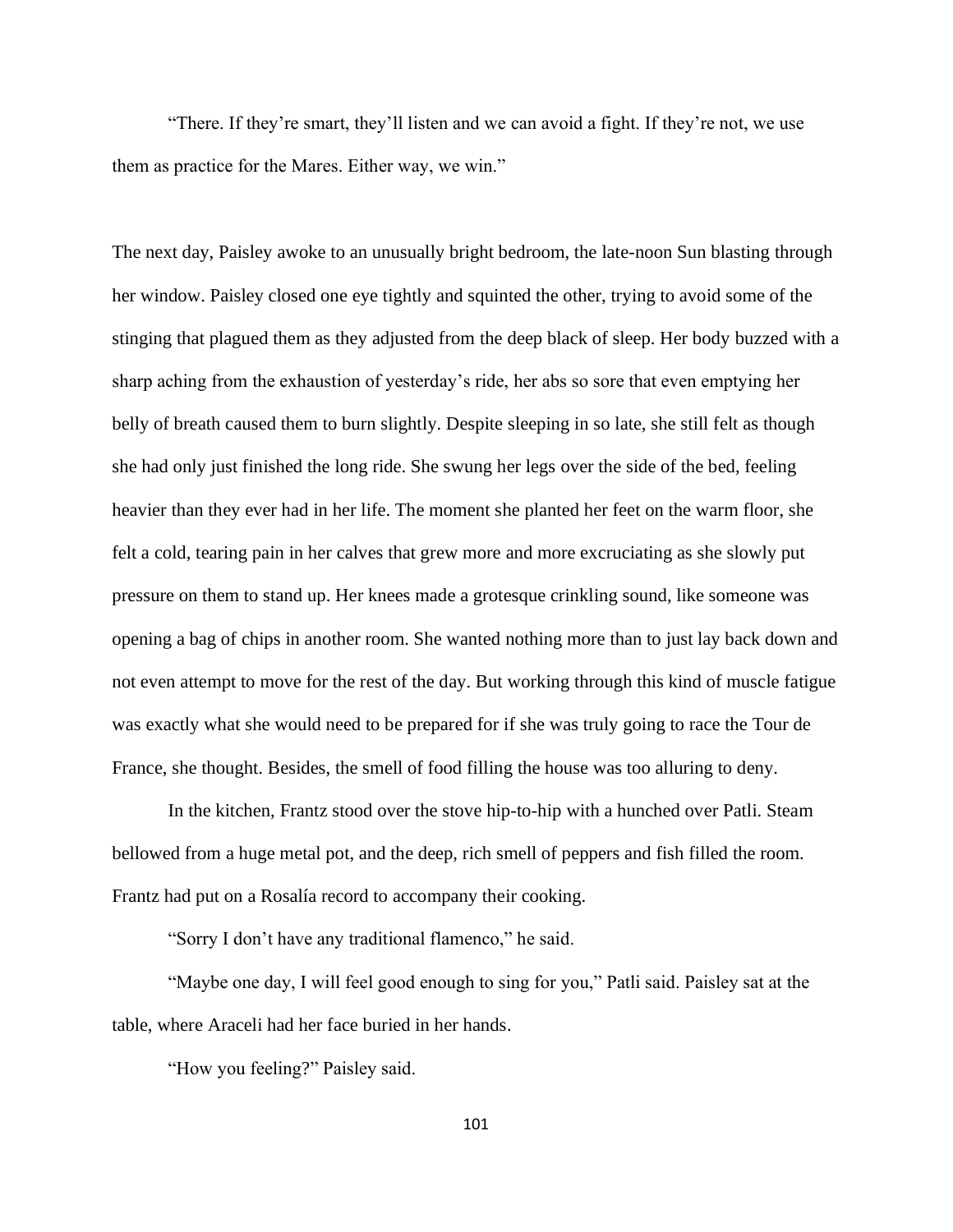"Like my fucking brain is on fire." Her voice was weak and pained. It slowly croaked out of her like she had a throat full of gravel.

"Yeah, same. I haven't had a ride that painful in years."

"Huh? Oh, right. Sorry, I'm totally out of it." She still had not even risen to meet Paisley's gaze, still shielding her eyes and face. "I need to run to the bathroom, excuse me." She clumsily, slowly stood up as though she were fighting against some invisible weight. Her eyes were only half opened, seeming to droop down in her face. Her mouth hinged slightly open, like keeping it shut took too much energy. Paisley caught herself wondering if she had looked nearly that bad. She felt like hell, but Araceli looked like she was marching to her grave. Paisley wondered exactly how seasoned a rider Araceli was if she was still this fatigued. Araceli walked to the bathroom, cup half filled with water still in her hand. Paisley caught a glimpse of Patli watching Araceli's movements, absentmindedly stirring the soup pot while she did. After a heavy few seconds, she shook her head slightly, returning her focus to the bubbling pozole.

Paisley, Frantz and Patli sat at the table with steaming bowls of pozole in front of them, waiting for Araceli to return from the bathroom before eating out of politeness. The smell of the chilis, the gaping maw of clam shells flooded with broth just waiting to be slurped out with the soft meat inside, and the weight of the spoon bouncing between her thumb and finger made Paisley's stomach cry out to be filled. She was about ready to kick the bathroom door in and drag Araceli out when she finally came out of her own accord. She had livened up a bit, walking with more energy, face seeming brighter and more awake.

"Sorry. Just needed to splash some water on my face. Not feeling my best today," She said.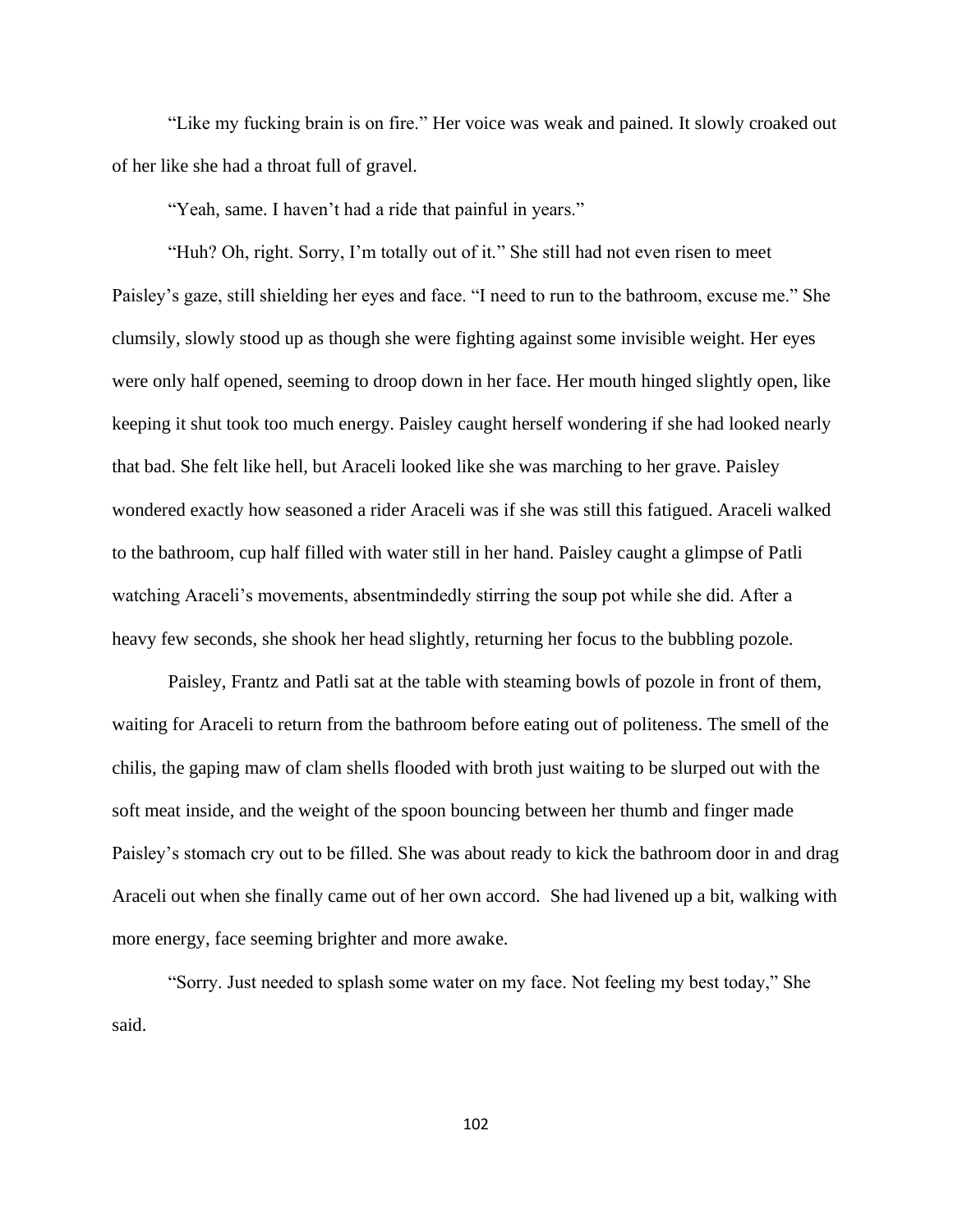"All good, little homie! Now that we're all present, let's dig in while we discuss business," Frantz said. Paisley sucked the broth out of a clam before hunting down chunks of fish like a ravenous bear. The spice and warmth of the soup radiated out from her stomach and soothed her aching core, feeling some of the fatigue melt off of her shoulders as she continued to eat. "So, at present, the biggest challenge we face seems to be getting all of the paperwork in order. Unfortunately, the sort of drifter role your grandmother has been forced into has made it difficult for her to keep hold of some of the things we need."

"Is there any way I can help?" Araceli said.

"We can get new documents. We'll start working on that asap. But unfortunately, to be frank, a lot of this stuff is a bullshit waiting game. Your grandmother is going to be vulnerable for a little while. I'm going to have to bring her into the public eye a little bit more than she might otherwise like to take care of these gaps. The absolute most important thing you can do is keep her safe in the meantime. It's obvious the sheriff has his eyes on us." Paisley didn't often get to see her father work. It was a side of him that she was unfamiliar with. To her, he was always this goofy, loose, charismatic friend. She had always been jealous of these qualities, wondering why she didn't inherit them. But here, he was like a general in a war room. He had transformed before her eyes into a stern, commanding leader. He spoke with authority, assuredness. She found herself envying this side of him, too. She felt like a shadow.

Paisley drove with Araceli to drop her grandmother back at their house and they headed to Bee's after. Simone had called a meeting, saying that it was time for them to plan for their battle with the Mares. Paisley could see through the windows that the lights in the living room were on. Had she been by herself, Paisley would have knocked on the door, uncomfortable with the idea of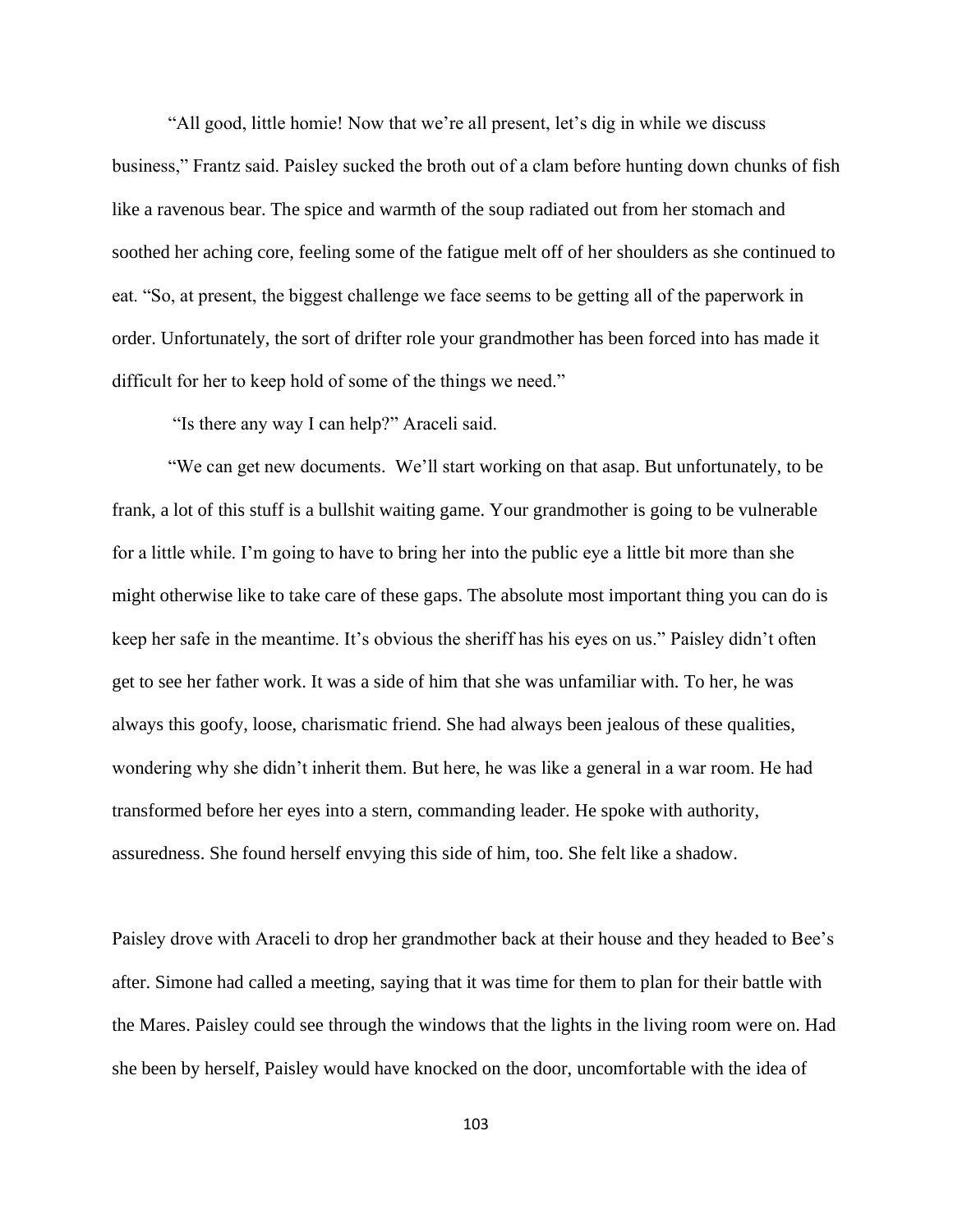inviting herself into their home knowing that her parents were actually present for once. But Araceli did not give her the chance, throwing the front door open and marching in with one swift motion. Paisley timidly followed behind her, walking on the balls of her feet because it made her feel like her presence was somehow less intrusive, like by never planting her feet firmly on the ground, she was never fully committing to being in their home. Bee, instead of being holed up in her room, was waiting for them in the hallway.

"Don't worry, Pais. I've come to introduce you," she said. Paisley had never opened up about the discomfort she felt entering people's homes, but she wasn't surprised to learn that someone like Bee was able to figure it out on her own. She was aware of the way that the anxiety curled and mangled her body, how she tried to pull her shoulders toward one another in an effort to make herself narrower, to reduce the amount of physical space that she inhabited. She always feared that it did nothing but make her seem stranger, ruder, more undesired, but all that fear did was make her want to twist her body into even more wretched, shrunken forms. But Bee was there to help her push through the moment, to help her feel welcomed into the space. Bee recognized Paisley's anxiety for what it was, she realized. Not standoffishness or a desire not to be there, but a simple desire to believe that being there was okay. Being seen and silently understood by someone alone was enough to help her ease some of the tension that she felt. She put the heels of her feet on the ground. Bee walked Paisley into the living room. Her parents shifted their gaze from the television onto her, and Paisley fought the urge to turn her head and stare into a corner of the room. Instead, she employed a technique she had subconsciously developed for times when she had to make eye contact. She met their gaze, but she unfocused her eyes so that everything went blurry. That way, her anxiety fueled paranoia wouldn't be able to force her to overanalyze every little expression on the other person's face.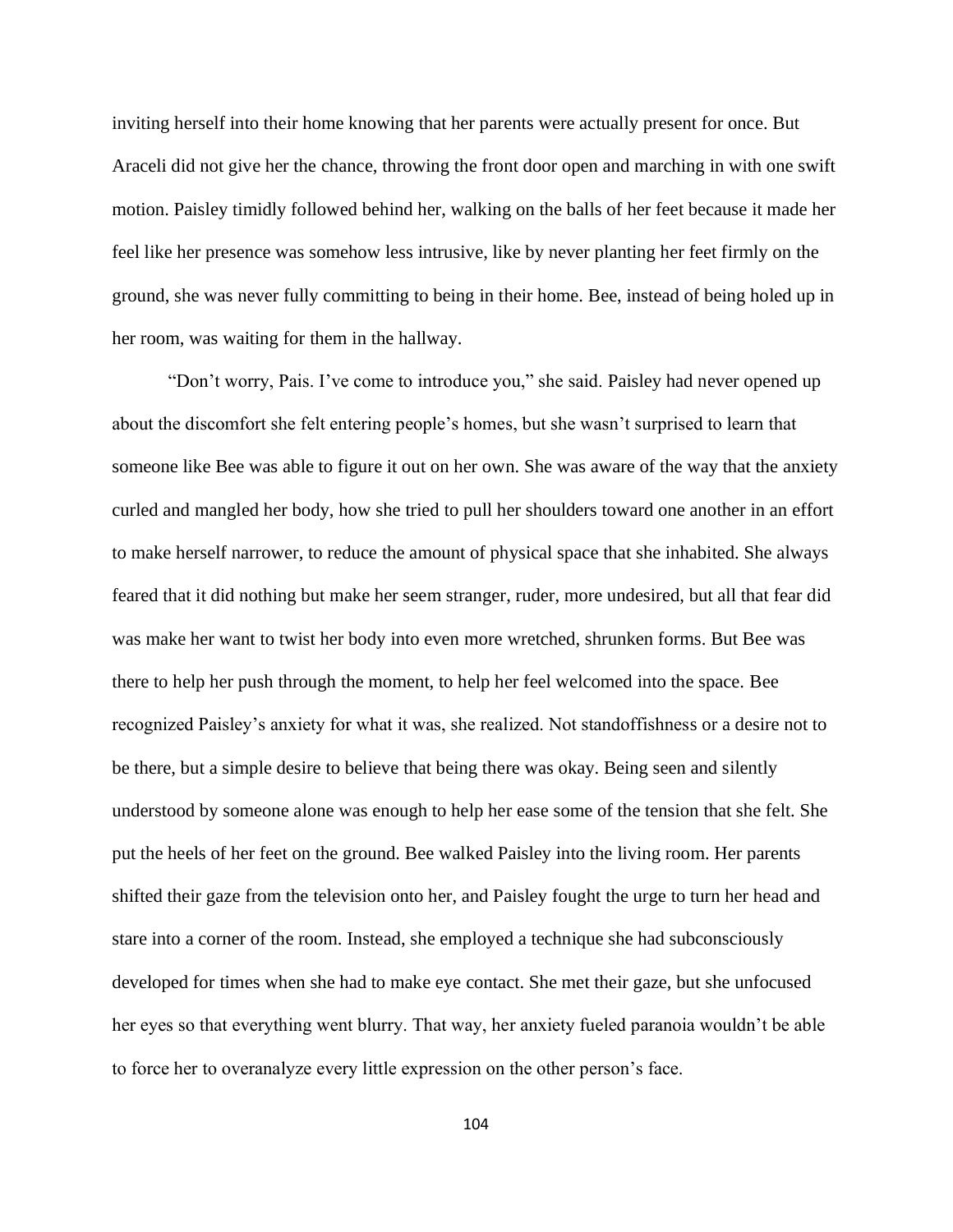"Hey, this is my friend Paisley. She's been here a few times, but y'all always miss each other so I haven't been able to introduce you guys until now." While she spoke, Bee placed a hand on Paisley's back, between her shoulders. At her touch, she felt the tightness in her muscles slowly melt away. It was like Bee was drawing the unease out of her, taking it into her palm to cast it aside. She felt her posture straighten, her shoulders ease back. Her vision softly focused, the room around her becoming clear again. It wasn't that the fear was gone, Paisley thought. It was more that Bee kept her anchored in the reality that the fear would pass. It was the tender belief that someone cared enough to help her. The realization that someone wanted her to belong that made her believe she could.

"Oh, you must be Benny's friend from California! He's told us about you. It's nice to finally meet you." Paisley knew that she had to say something, but felt the words being choked back into a lump in her throat. For a moment, she almost didn't understand what they said, who it was that they were talking about. It felt like she had walked into the middle of a conversation, and it was about someone she had never met. But then she remembered that this name she did not recognize was being forced upon someone that she did. It was the only time she had heard anyone call Bee by that name aside from that night with the Mares, and in some way, despite the warmth and friendliness of their voices, it sounded just as harsh, just as pointed and cruel.

Paisley, in spite of whatever confidence she may have gained from Bee being at her side, lost all momentum that might have compelled her to speak. She became afraid that by answering, that by agreeing to talk about Bee as if she were a boy, she was betraying her friend. Her heart pounded in the silence as she wrestled with what to say, feeling like her ribcage was being used in a tug-of-war match between two opposing fears. Does she say nothing and ruin Bee's parents first impressions of her by seeming rude, or does she respond as though nothing is wrong, thus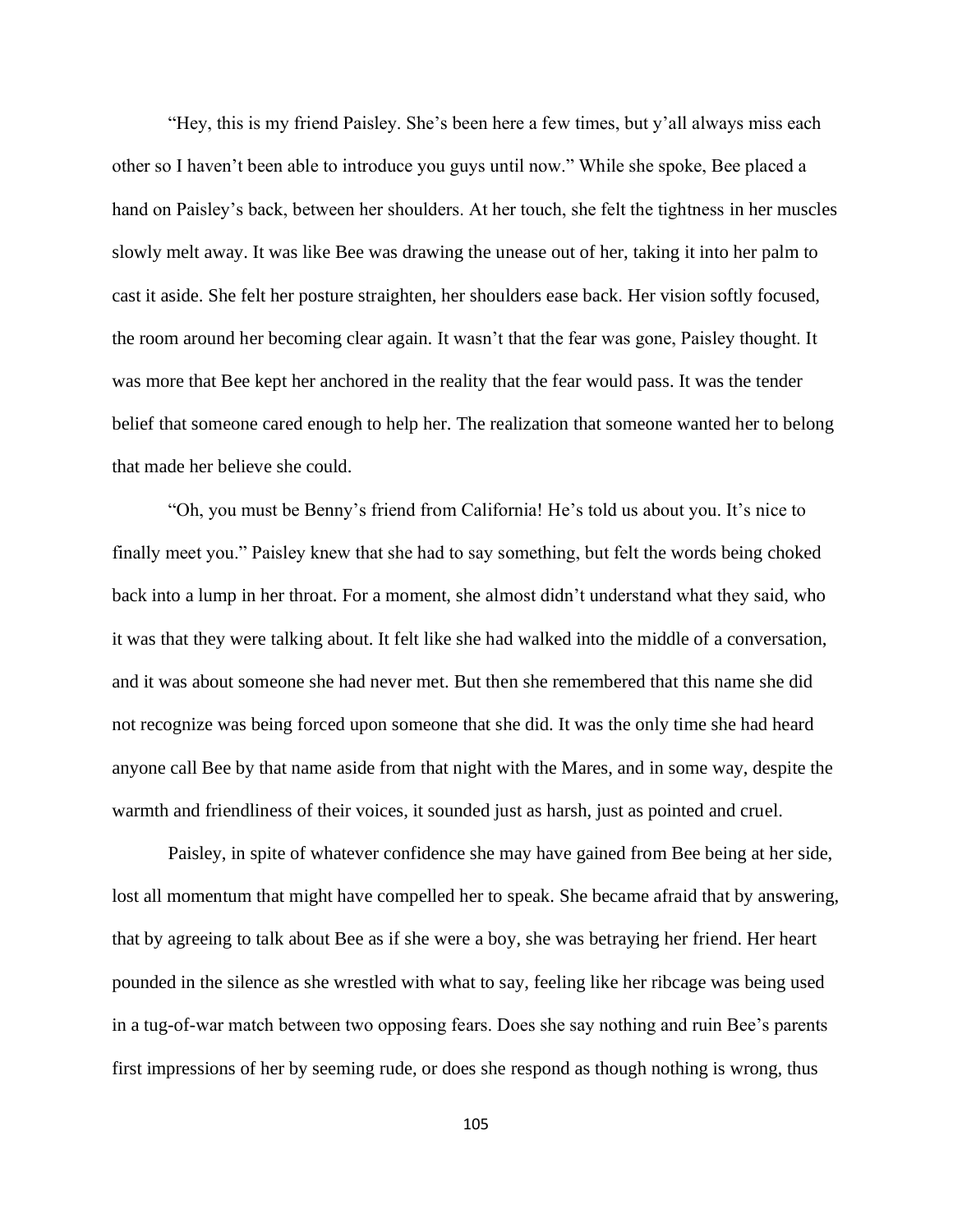treating Bee like a boy directly in her presence? She wished that she could correct them but knew that it wasn't her place. Her tongue writhed in her mouth, pushing into the back of her teeth like she was trying to loosen one of them. She felt the silence crawling towards the edge of reason, threatening to plummet into irrevocable awkwardness. More than anything, she wished that she could ask Bee for help. That was when she realized that she had gotten so comfortable with thinking of Bee as a helper that she failed to even consider that this situation was probably hard for her, too. Bee had sacrificed a part of her own comfort to alleviate Paisley's. Bee had mentioned before that her parents refused to acknowledge her as a girl. She must have known that this would happen.

"You as well, I can't believe his is the first time we've been face to face! Thanks for letting me into your home." Paisley decided that the best thing she cast those warring fears to the side for just a moment, put on her kindest voice, and put an end to the situation as fast as possible. The rest, the muddy questions of what she should have done, if she should have denied Bee's being a boy, could be talked about in private where it would be easier for Bee to deal with.

Bee had a satellite image of the post office blown up on the computer. Simone and Araceli were bent over, leaning up against the desk, staring intently at the screen and mumbling back and forth to one another. They seemed to not even notice that the door had opened.

"Come up with anything?" Bee said, announcing their presence in the room. Araceli turned her head over her shoulder abruptly.

"Bitch, took you long enough. Get over here." Her fingers were curled, practically clawing into the desk. Bee took her place in her seat. Paisley stood behind her, leaning up against the chair's back. She looked at the image on the screen, but wasn't entirely sure what the intent was, what she should be looking for.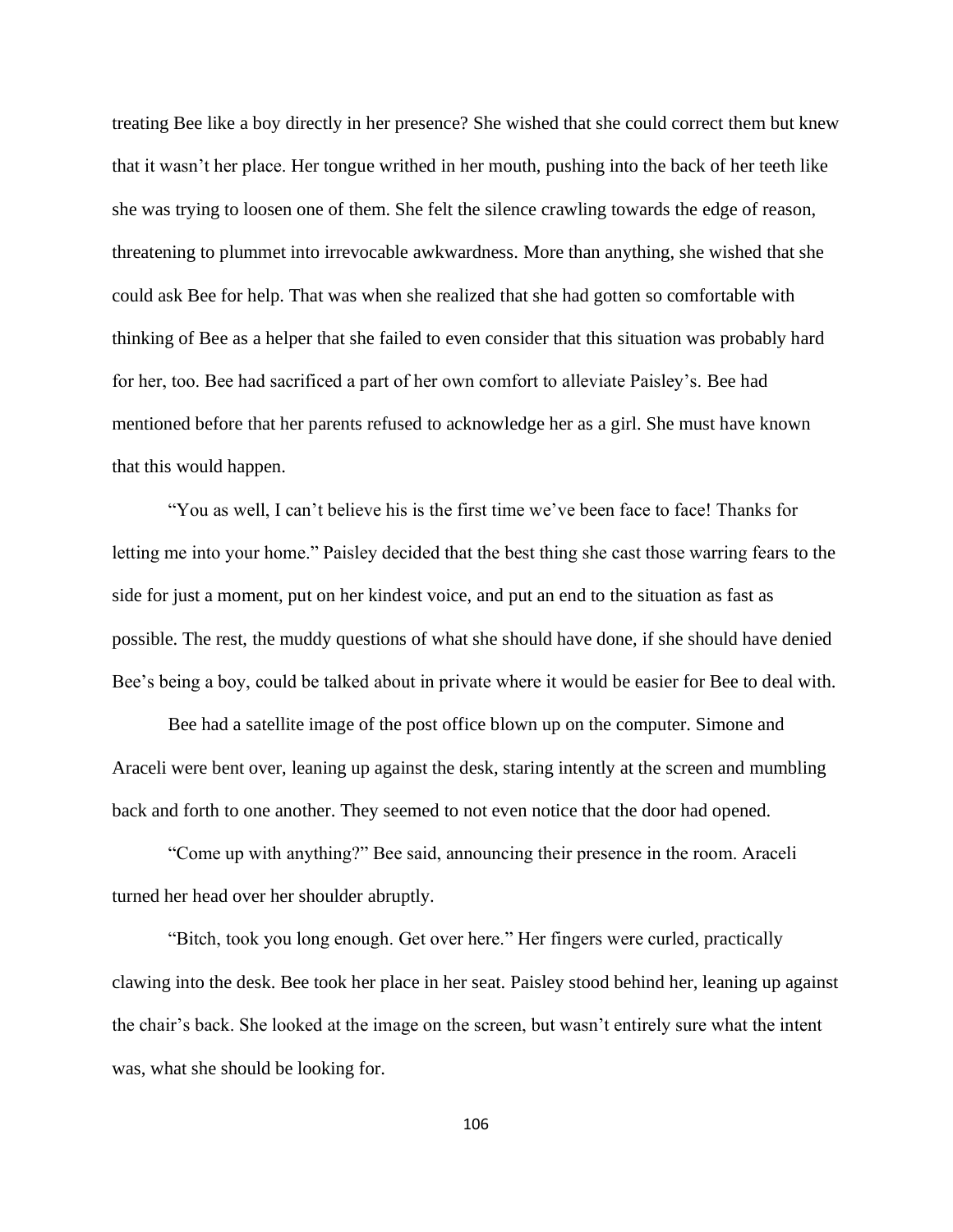"Okay, so here's what we're thinking," Simone started. "We have an upper hand over the Mare's because they can't really do shit outside. Their skates are worthless in the dirt. As long as we're outside, they're like little foot soldiers, and we're the fuckin' cavalry."

"But," Araceli said, "the minute they go inside, that's when things change. We've seen inside. It's tight in there. Those Mares are tough bitches, and they do an awful lot more grounded fighting than we do. So if they duck in there, we could be fucked." Paisley tried to imagine herself going toe-to-toe with Marisol, and as much as she would have liked to imagine her holding her own, she didn't see it ending with anything other than a tattooed hand breaking her nose.

"Yeah, I'd like to avoid that, personally," she said. "It looks like there's only one entrance though, right?" Bee played with the angles of the image, circling the building.

"Looks that way," she said.

"So, we make sure we always stay near it. Maybe we circle them, so one of us is always passing it by. Block them off."

"I agree," Simone said.

"Okay, but like what if they do break free? We can't just pretend it's impossible for them to get inside. We need a plan," Araceli said. She spoke calmly and plainly, the way she usually did when she wasn't having one of her weird outbursts. But Paisley could hear that there was something else to it, like some of her frantic energy was bubbling under the surface and she was trying to keep it from breaking through. There was a pause, a moment of silence in which everyone just stared at the screen. Paisley closed her eyes and tried to force an answer to come to her, but she felt like she was trying to remember a word she had never heard or a face she had never seen. She was painfully aware that this was well outside her expertise. She could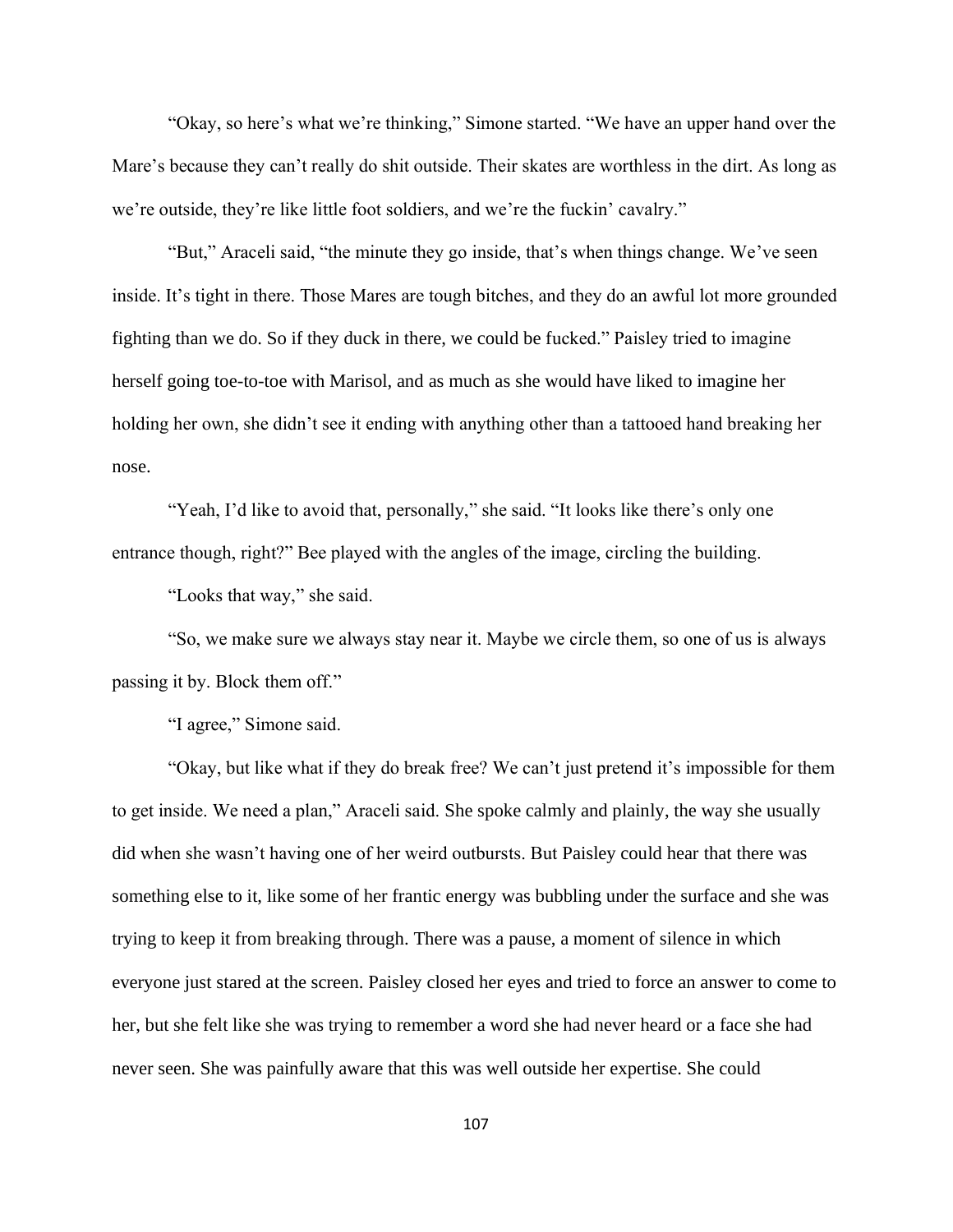successfully plan a sneaky covert operation because staying hidden and avoiding other people was something she had become proficient in. But asserting yourself over another person was still new to her.

"Hear me out," Bee eventually said. "I know this is going to sound ridiculous. But what if we trap the place."

"What the fuck do you mean trap?" Simone said.

"You know, like, I don't know, fucking Home Alone or something. Trap it."

"Bitch, I thought Celi was nuts, but you are on some entirely other shit right now."

"Dude I know, but just think about it. We at least kind of know what the inside is like. We know where they might duck for cover. We can use that to our advantage. Take them by surprise." Paisley watched Simone's face metamorphosize as she silently pondered the idea. Her expressions shifted so wildly it was impossible for her to keep track of what she might be thinking.

"I mean I still don't know how the fuck you plan to do that, but you the smart bitch here. If you think you can do some Temple of Doom shit to the post office, I ain't gonna stop you."

"I got some ideas," Bee said.

"Well, you and Paisley can take a nice day trip together and see if you can set it up then. Little sneaky ass bitches." Simone looked up from the screen to make eye contact with Paisley and winked quickly before looking back at the computer. Paisley realized instantly what it was for. She had forgotten until then that she had told her about her crush. She's trying to get me alone with Bee, she thought. She didn't think that Bee's room could possibly get any hotter, but suddenly it did.

"We'll cut class tomorrow and go prep the place," Bee said.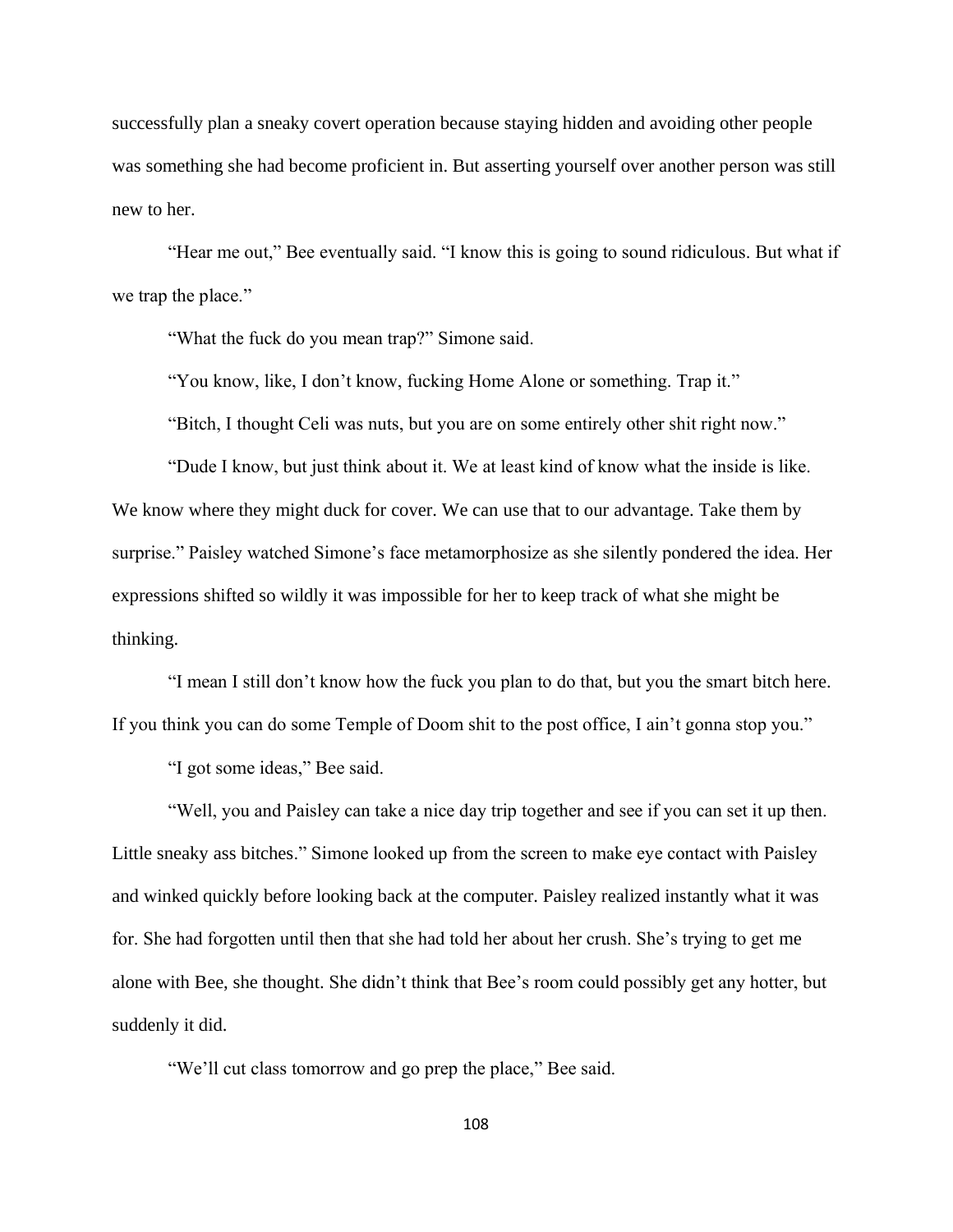"Tomorrow? I'm still sore from the last ride," Paisley said.

"Relax, just sleep over tonight. I promise, this room gets cooler when the computer is off. I'll tell my folks your bike is at home. They'll let me take the car."

"You cool with that, Paisley? You cool with sleeping over?" Simone said. Her voice was wrestling a laugh, but she made no effort to keep a straight face. Paisley felt herself get even hotter when that embarrassment started to mix with rage, and she could feel her hands raising to swat at Simone's shoulder. She knew that reacting would only draw more attention to the hidden meaning of Simone's jest, though, and she wanted desperately for Bee to not even realize what she said. She interlocked her fingers and transferred pressure from one hand to the other, back and forth, cracking knuckles in the process.

"Yeah, Simone. Of course I'm fine with that," she said, but in a way that really meant "if you don't stop, I'm going to explode."

"It's settled then," Bee said.

"The element of surprise is good," Araceli said. "I wish the place weren't so fucking empty. It would be nice to ambush them somehow right from the jump. Secure a lead."

"Maybe we could hide inside, then spring out when they show up?" Bee said.

"Fuck that," Simone said. "Then what, scramble to our bikes before they get in, too? We need to be on our bikes right from the beginning or they'll slip passed us in no time." Paisley knew that this could be her time to shine. No one was better at disappearing in plain sight than she was. She asked Bee to circle the camera around the building, looking for any kind of outcropping or wall that they could use.

"Wait a minute. Look behind the sign," she said. The large sign was held up on the roof by three thick wooden beams, sloping downward from the top of the sign.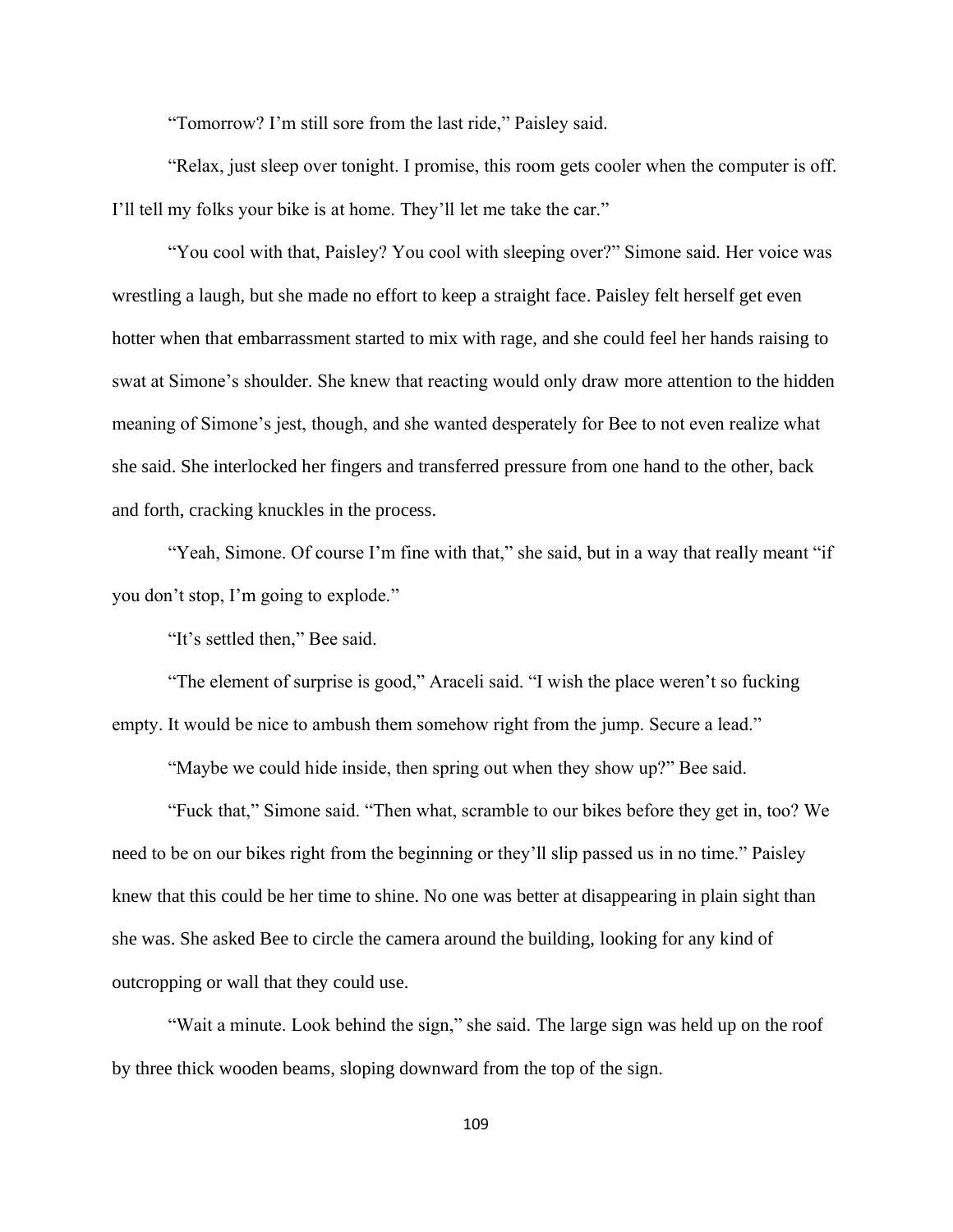"Oh, fuck," Simone said. "I could totally hit that."

"We just need to get you up on the roof."

Bee drove fast with all the windows rolled down, saying she preferred the wind to the air conditioning. Paisley liked the way the warmth still cut through the whipping wind, allowing her to still feel some of the Sun's glow on her skin without having to suffer for it. Despite it being mid-Autumn, mild temperature days were few and far between, and this had not been one of them. The sound of the air tearing through the open windows all but drowned out the music that Bee had put on. Despite this, she still turned the radio down before speaking, the harsh synthesizer swells becoming just another ambient noise along with the moaning of the engine and the tires underneath.

"So, Paisley, I feel like this is the first time we've been together that doesn't somehow involve broken windows."

"We still have a whole day ahead of us, don't count it out yet," she said. She had hoped to sound playful but was so focused on keeping the quiet shyness that fuzzed up her throat from shaking her voice that it came out dull and neutral.

"Too true. But for now, I'm still so curious about you, Paisley. How did you start riding?"

"It was something my mom was really into. She always took me out for rides even when I was really little. We would coast along the Santa Ana River every day and she would watch races with me and stuff." Paisley stuck her hand out the window to feel the force of the air pushing against her. She closed her eyes and tried to imagine the sound was the rushing waters of the river, to see herself when she was small. "She got me obsessed with the Tour de France and I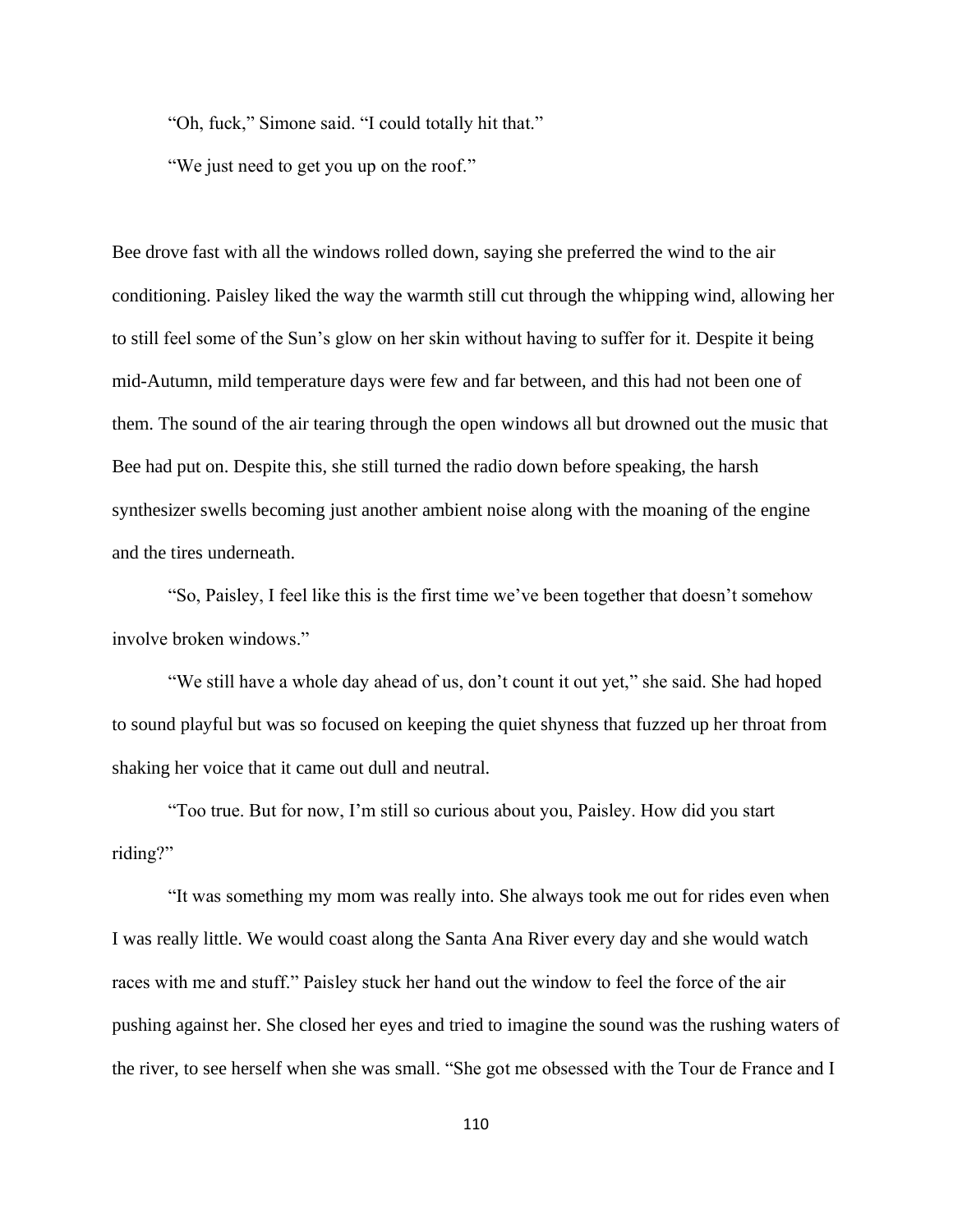always told her I was going to be the youngest winner. We both knew that would obviously never happen, but it was fun to pretend. After my folks split, I got really serious about racing though. I guess it made me feel closer to her when she was gone." As she was speaking, Paisley realized she had not spoken to her mother in a long time. She thought that maybe she should send her a letter.

"Why do you say it could never happen? I mean I know those dudes are, like, elite. But you're a seriously killer rider."

"The proper Tour de France is for men only. They have the Femme, but it's not the same. Just like the WNBA, nobody gives a care if it's not men doing it for some reason."

"Well, if you ask really nicely, I could help you with that."

"What do you mean?"

"Baby, I don't know if you noticed, but I'm something of an expert in changing genders. It's the only thing I'm better at than forging documents. And it sounds like you could benefit from both of my skillsets."

Inside the post office, Paisley was pleased to be greeted by the smell of stagnant dust and absolutely nothing else. She was relieved to learn that all the hard work they did had, so far at least, not gone to waste. Bee threw her tote bag on the counter, a puff of dust erupting from underneath it as it made impact, catching in the narrow beams of light that broke through. She began pulling out spools of fishing line and lengths of rope.

"I have to ask, what is our plan here," Paisley said.

"To be honest, I'm kind of winging it. But I got some ideas. In movies and stuff, a lot of traps use trip wire to activate them. I'm thinking for the most part we should take the name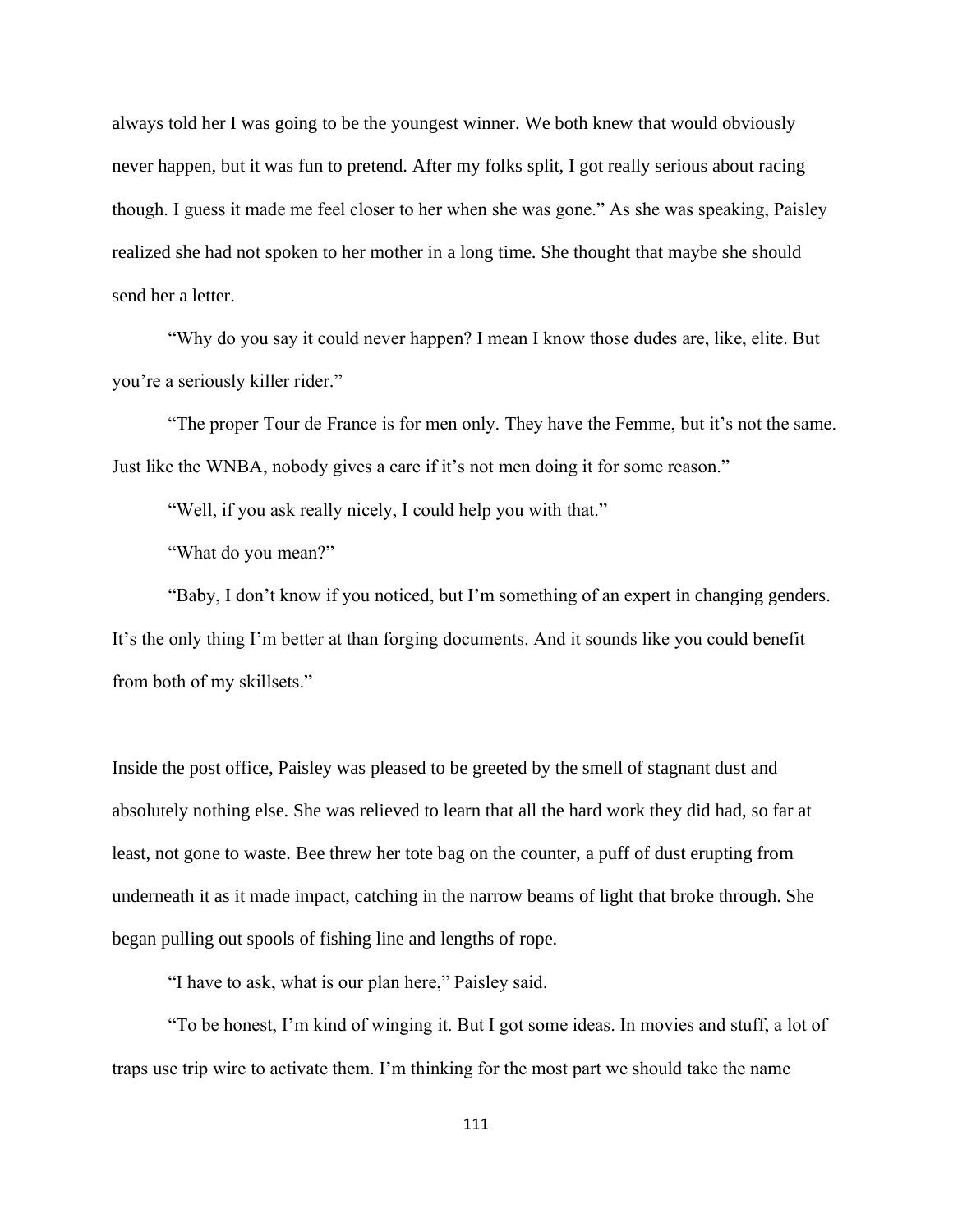literally. Just set up this stuff so they fall down whenever they try to run and bust their asses." Paisley watched as Bee walked up to the cubby shelving case and gently tugged it along the top lip. It budged slightly, coming away from the wall. "Good, I was afraid this might be fixed." She hammered a hook anchor into the wood along the top and tied a rope to it, running it over the desk and across the room. Paisley took one of the rolls of fishing line and a handful of small drywall anchors and began rigging trips at the top of the stairs that lead to the basement while Bee did the same for the space behind the desk. In the back of her mind, Paisley had doubts about how helpful what they were doing would really be, but she didn't really care. In fact, she thought, it was even more worthwhile if she convinced herself it was nothing more than her goofing around with her friend, and she was grateful to be doing it with Bee. She caught herself imagining them escaping to this place, which was well furnished and decorated in her fantasy, so they could lay around and gaze at the sunset through the windows together, removed as much as possible from the rest of the world. She was suddenly coming to like the idea of turning this place into their own secret hideout.

Her thoughts were violently slammed back into reality when the sound of the door pounding against the wall resonated through the empty rooms.

"Hey, what the fuck is going on," a man's voice called out, nasal but distorted by gruff.

"Pais! Get in here, quick," Bee cried out. The panic in her voice filled Paisley with an urgency that made her feel like she was moving from outside her own body. She didn't have time to acknowledge any fear that was trying to command her senses from deep within. She cared only for making sure Bee was safe. When she entered the main room, she saw Bee ducking behind the desk, and two men standing in the doorway. They both wore white, dirt-stained tanktops. One sported a greasy, black rat-tail while the other hid his head beneath an army hat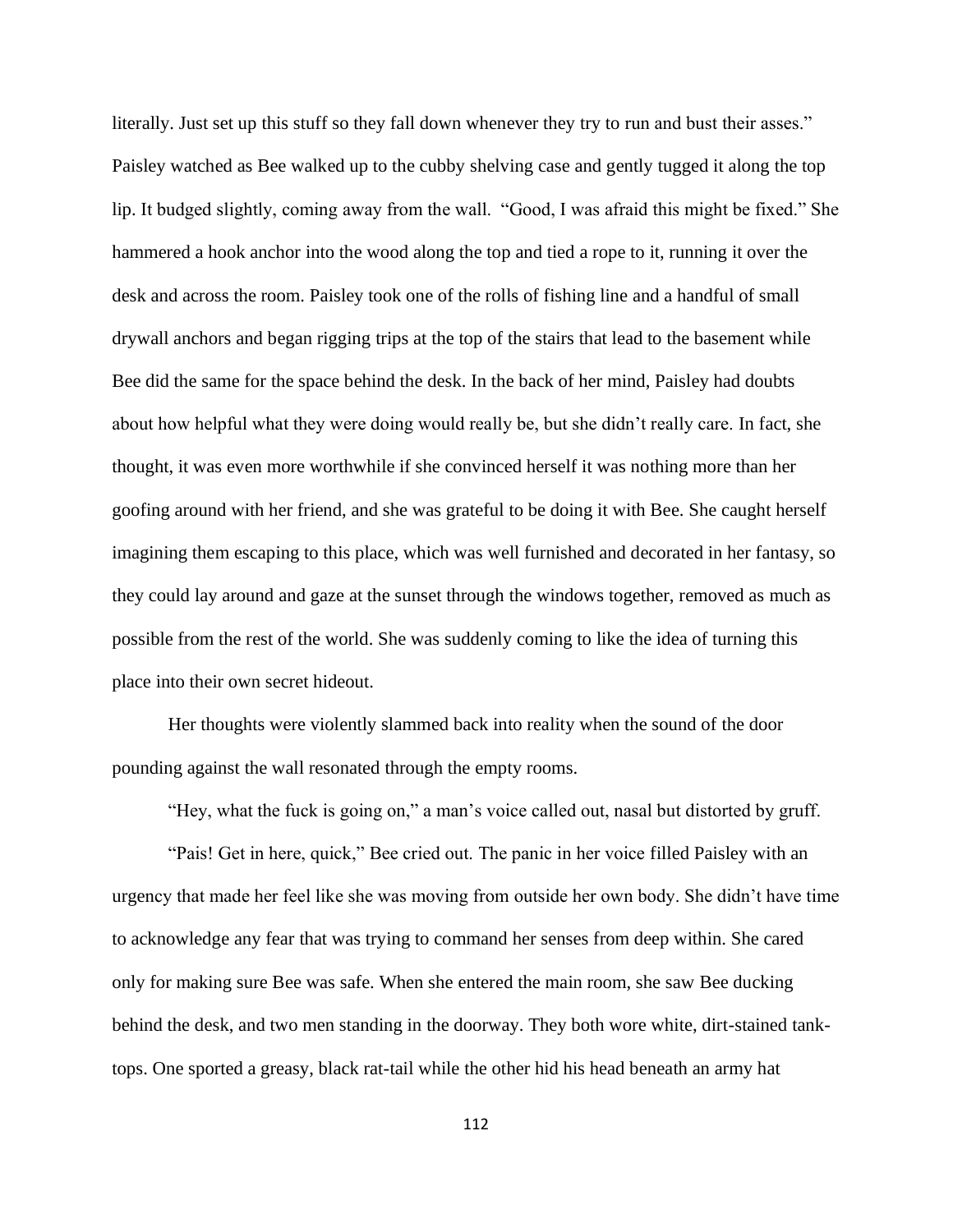adorned with ridges of salt that traced the borders of places where pools of sweat once soaked through its canvas.

"Who are you?" Paisley asked.

"Who are we? Just who'n the fuck are you? Are you them bitches what left that note for us downstairs?" Rat-Tail said.

"Fucking Araceli," Bee groaned.

"Y'all are gonna be reimbursing us for all our shit you threw away, right? That's what y'all came back here for, yeah?" Paisley's eyes traced the path of his wild hands as he spoke and noticed a knife at his hip. The fear she tried to bury down got a little louder, but she tensed the muscles in her shoulders to keep herself from moving, from reacting. She didn't want him to know that she had noticed. She wanted to keep things calm while she tried to formulate a plan. She wished Simone were there. Then she realized that this is what she wanted, time alone with Bee, and if that's what she was going to have, she was going to have to find it within herself to step up, to be the leader in Simone's absence. It was the nature of their relationship, who they were, the kinds of things her chosen company got themselves into, that sometimes danger would kick in their door. If she wanted to spend more time alone with Bee, she couldn't rely on others to scare that danger away all the time. Sometimes she had to be the one to light the fire and ward off the stray dogs that lurk in the dark. Paisley scanned the area around her for anything she could use. Underneath the desk, a collection of toppled beer bottles littered the floor, probably left littered from some bender the tweakers threw. She leaned one arm up against the counter resting her head in the hand, the rest of her body slouching down.

"Maybe that was us, maybe it wasn't. I'll tell you for sure we aren't paying for a thing, though." From their side, she hoped, she looked like she was taking a casual, relaxed stance that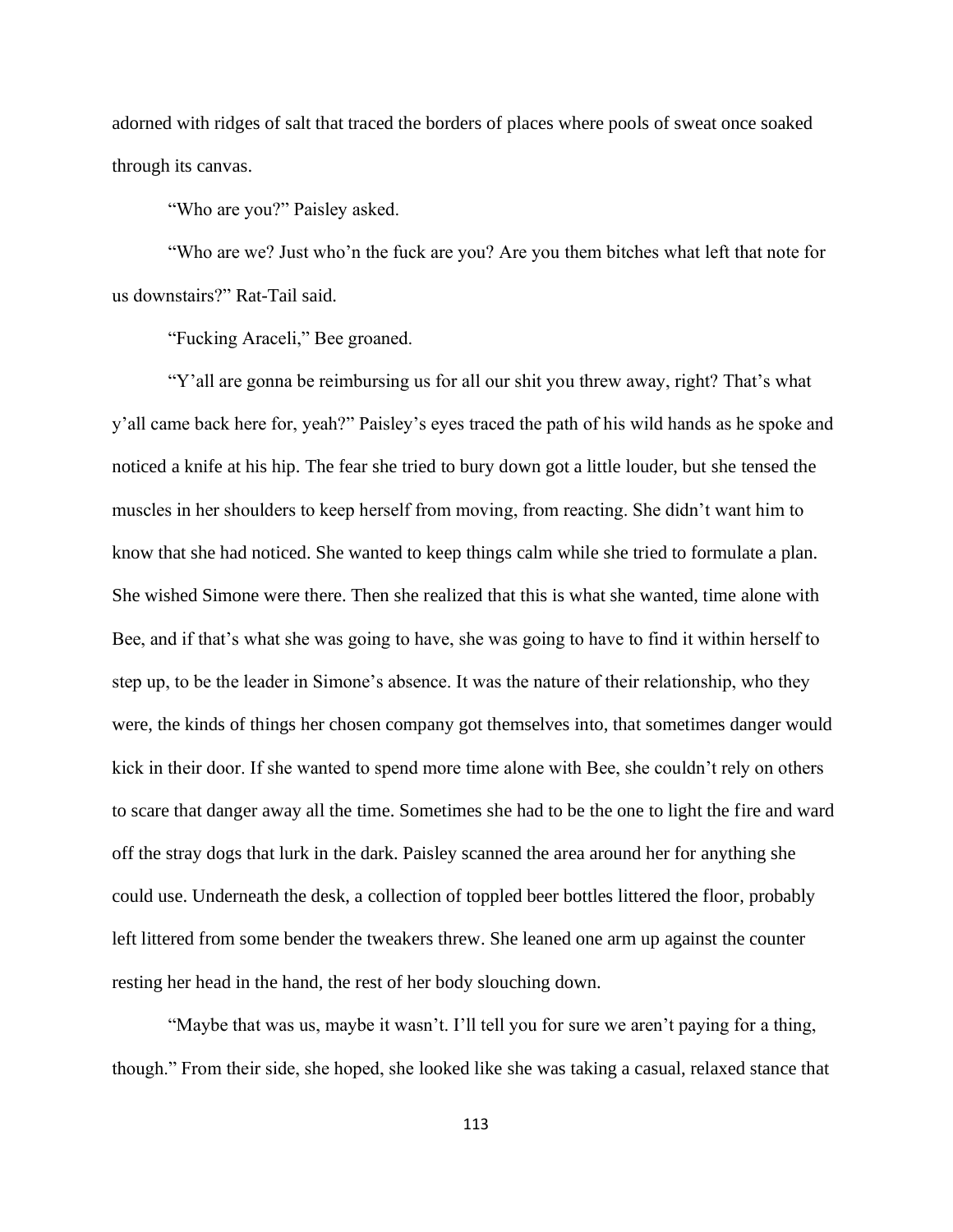only served to make her words even more condescending. But in reality, she was trying to subtly put one of the bottles within arm's reach without alerting to them that she was picking something up. She wrapped her fingers around the warm, smooth glass of the neck, feeling a spot where some of the alcohol had dried up into a sticky pool, and lifted the bottle off the ground. She held the neck tightly in her fist, some of the leftover beer inside spilling on her shoes as she tipped it upside-down.

"You arrogant little bitch," the man in the hat hollered out. He shoved Rat-Tail, who stumbled forward a bit before regaining composure and stomping his way toward Paisley, hand on his hip. She squeezed the neck of the bottle even tighter, palm itching from the slippery friction between glass and sweaty skin. When he drew near, and just before he could draw his blade, Paisley swung her arm in wide, sweeping arch, bringing the bottle crashing down on his head. The glass shattered, some of it falling onto the floor, some of it getting caught in the wild, matted snarls of his hair. Blood leaked from under his hairline, slowly, like rainwater flooding the soil. When Rat-Tail raised his hand up to hold his head, Paisley snatched the knife from its sheath and pushed him away from her with her foot on his chest. He fell backwards, breaking his landing with his hand which streaked the floor in his blood, and he crawled back to the door like a crab whose shell was about to be crushed under boot. Paisley outstretched her arm, pointing the tip of the knife at the man in the hat's throat from across the room.

"We left that note. And we meant what we said. If we ever see you again, there will be more of us, and your throat will be mine." The man in the hat snatched Rat-Tail by his hair and dragged him as he fled the post office. The sound of a truck engine turning over before erupting into a diesel-gargling roar ripped through the air, and eventually the only evidence the tweakers were ever there was the cloud of dust they had kicked up.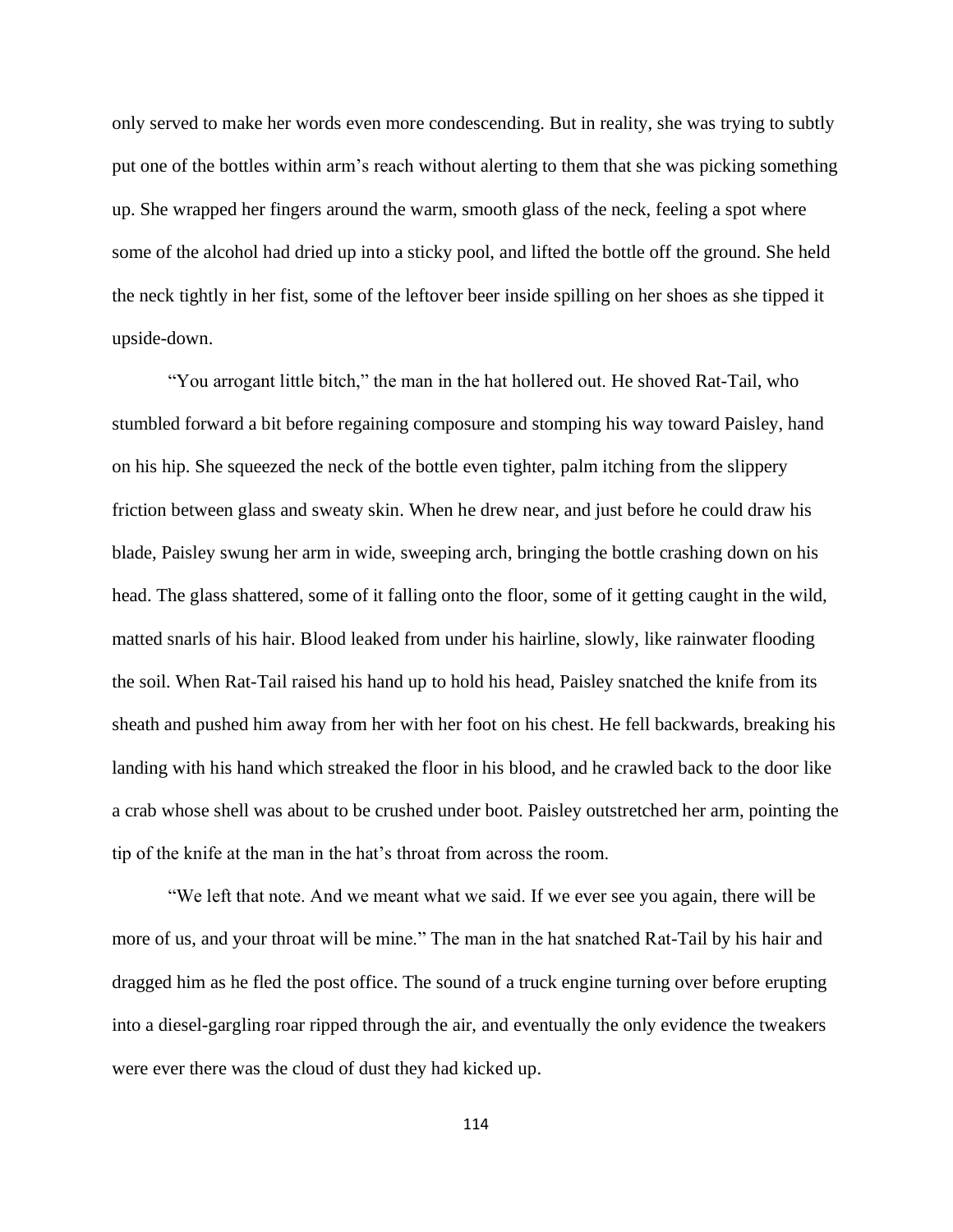"Jesus, Paisley. That was wild," Bee said, still sitting on the floor.

"I know, what the hell was that?" she said. Everything from her hands, to her legs, to even her voice was shaking. It was an odd sensation that she was feeling, like a release of fearful energy she no longer had to hide, but that had nowhere to manifest. The threat was gone, the fear now unwarranted, but it still longed to be felt. So instead of it taking over, she felt it as violent tremors loosening up her tensed-up muscles as it searched for an escape from her body.

"Paisley, you were hard as fuck. I wish Simone could have seen that. She's gonna freak when we tell her. She would have been so proud."

"Yeah right," she said. "If Simone had been here, she would have been the one doing the tough stuff, not me."

"Well, she wasn't, was she?" Paisley wondered what Simone would have done differently. She probably would have been more confident. But she could not deny that her ability to not crumble under the pressure impressed even herself. Maybe she would have jabbed at Rat-Tail with the freshly broken bottle. She was kind of happy she didn't take things that far. "Anyway, who could have predicted Araceli would have made them so angry, huh? She's nothing but trouble when she gets like that."

"Yeah, I've been meaning to ask, actually. What's with her? She's usually so cold and focused, but every once in a while she, like, scares me."

"Oh, that's right baby. I keep forgetting that you are but a little lamb. I guess I'm not sure it's really my place to tell you this, and maybe I shouldn't until Simone hears about this and decides what we should do about it, but she's getting faster and looser with it, so I suppose there's no harm. Our dear Araceli is, shall we say, a budding little pill head."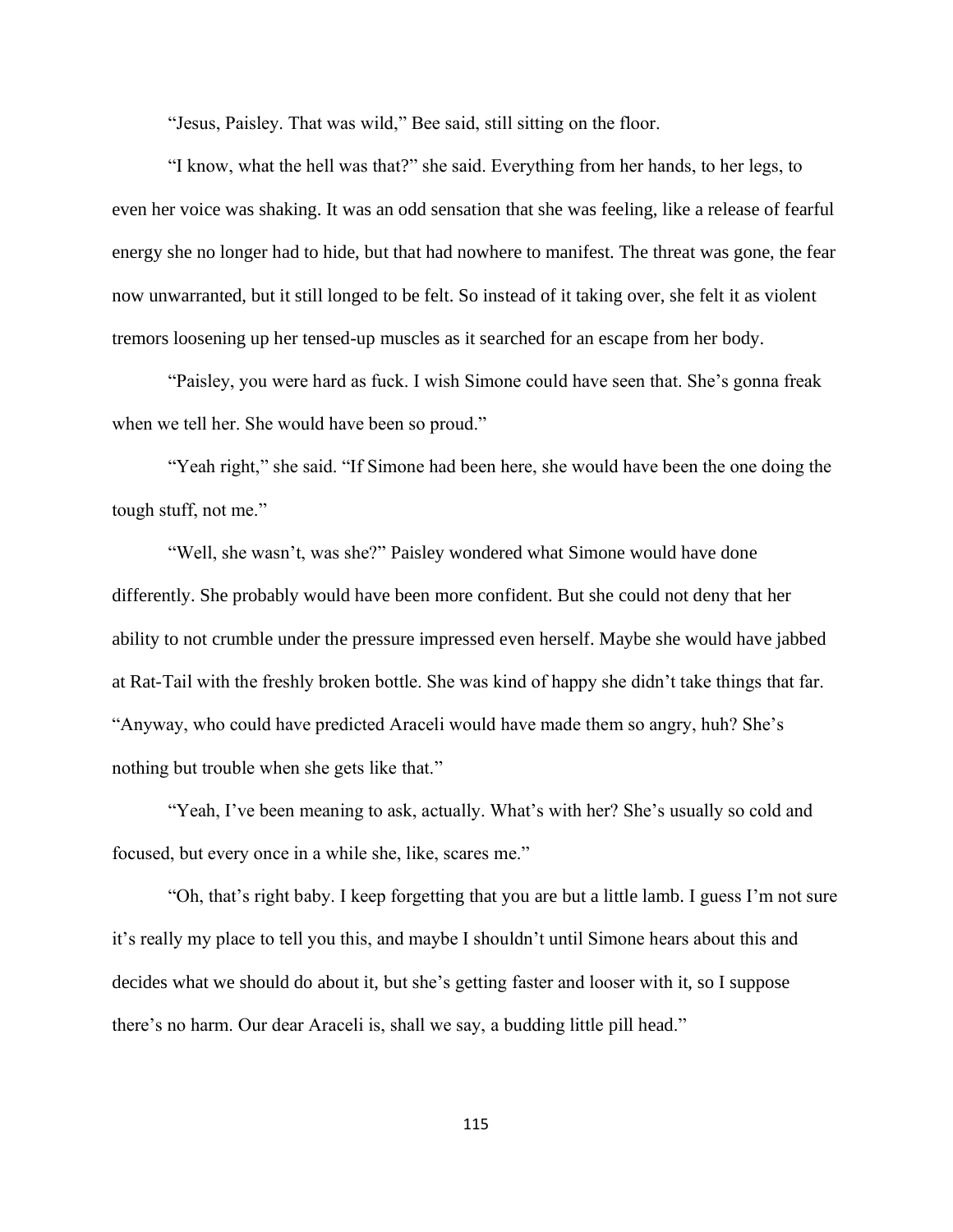"Wait, you mean like all those times she was wilding, it's because she was high or something?"

"Yeah. Adderall. Basically, diet meth. Hence, I reckon, the anger in her note." Paisley felt dizzy from the racing thoughts. She imagined this information as a mold that was growing on her old memories, changing them into something new, something with a shiny veneer of sludge under its surface. She supposed that she shouldn't be all-too surprised. It was hard for her to remember that she too had become a criminal of some caliber, and that the girls she called her friends were not only criminals but had been for much longer. She knew that one of them doing drugs wasn't out of left field. And yet, she hadn't seen any of them so much as drink. Paisley admitted to herself that Bee was right to call her a lamb. Paisley had smoked pot once or twice during one of the rare occasions in her life where she actually attempted to fit in, but it made her uncomfortable to be around. Anything beyond that, including booze, downright scared her. The thought that she had been around it the whole time brought some of that anxiety on.

"Shit," was all she said. She figured that her previously pleasant day with Bee had soured enough already. She didn't want to push things too much further over the edge by letting Bee see her panic.

"Look, we ought to clean up here and then report back to Simone. Did you finish the trip line by the stairs?"

"Yeah," she said.

"Then let's get out of here. There's no use worrying too much about it right now, Paisley. This will all be sorted out, I promise." So, Paisley thought, Bee saw right through her attempts to hide her unease. Figures.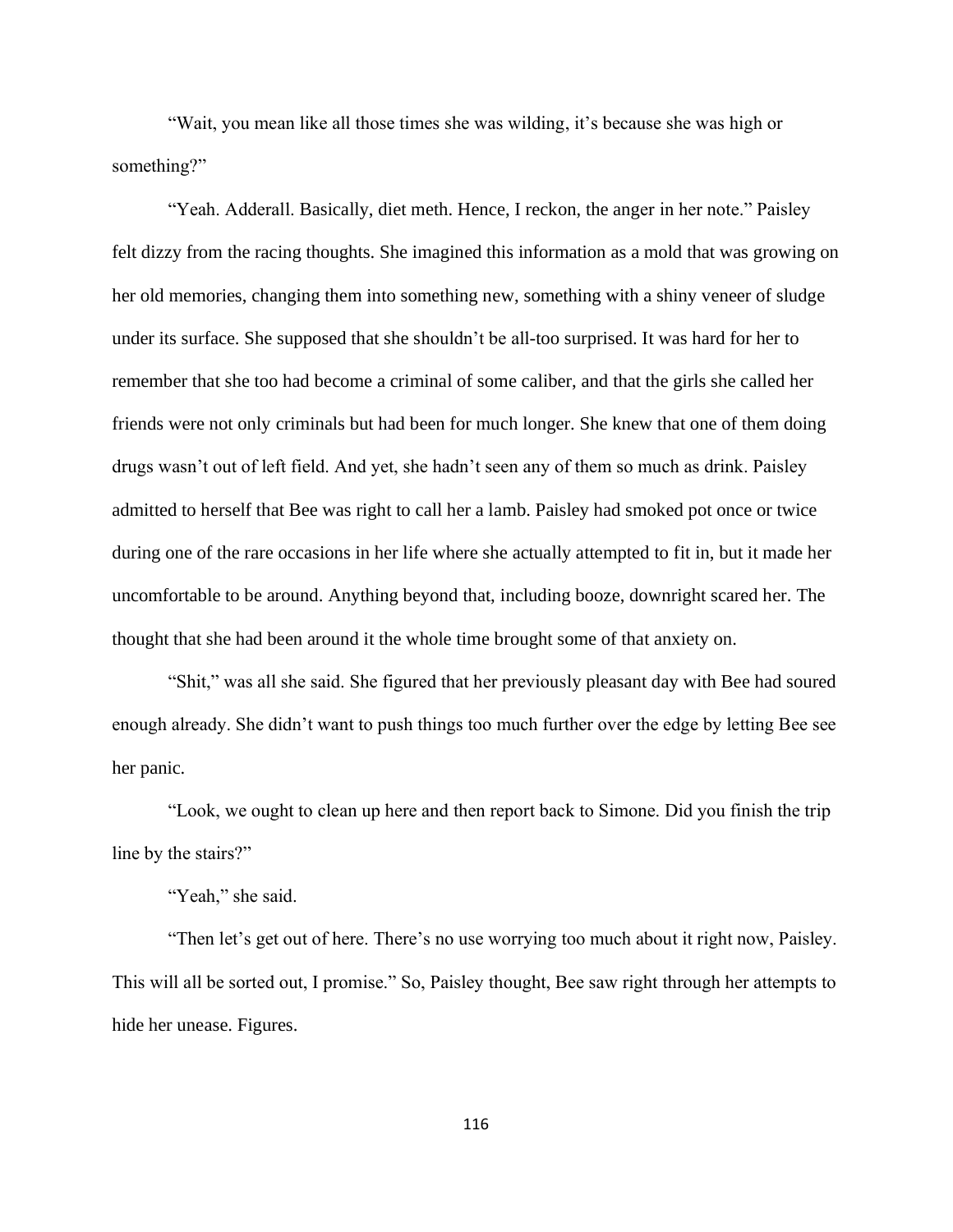The inside of the car, left basking in the sweltering, heavy heat of a sun at its zenith, was unbearable. Bee and Paisley kept their doors open as they situated themselves within, treating the hot air outside like it was a source of relief compared to the stiff, suffocating metal hearth the cabin had become. Paisley carefully avoided the metal clip of the seatbelt as she fastened it, the warm strap pressing into her clothes which had become moistened by a layer of sweat. The feeling of her damp, warm clothes sticking to her wet body was like wading through a mess lakeweed in a hot tub. She tugged the fabric from her skin, but this just made it sag down and feel heavier. Paisley leaned forward in her seat, not wanting to feel her shirt press into her back She began hoping the oven-heat of the car might actually dry her off. When Bee started driving, all the windows fully rolled down, the wind cooled the wet of her face and clothes.

Paisley finally allowed herself to sink into her seat, and she felt like she had gotten over the final hurdle of a long day. She was relieved, letting out a long breath to let go of some of the anxious tension in her core. Bee, however, still seemed uneasy. Something about the way she sat too stiffly in her seat, about the way she gripped the wheel. About the blank look on her face. About the way she hadn't put any music on. She couldn't tell what it was, but she knew it was wrong.

"You're probably wondering what I'm thinking about, huh?" she said.

"Bee, the depths of your perception are just, absolutely ridiculous. But, yes." There was a momentary pause. Paisley watched Bee loosen her grip around the wheel.

"It's just that, I mean, imagine if Simone had sent me to do this by myself, right? Like, say she needed you for something or whatever. Say I was by myself and those guys showed up. I would have been fuck, Pais. I mean totally screwed. I couldn't have done what you did. And it's like, what would they have done? Would I be in a hospital right now? Would I be fucking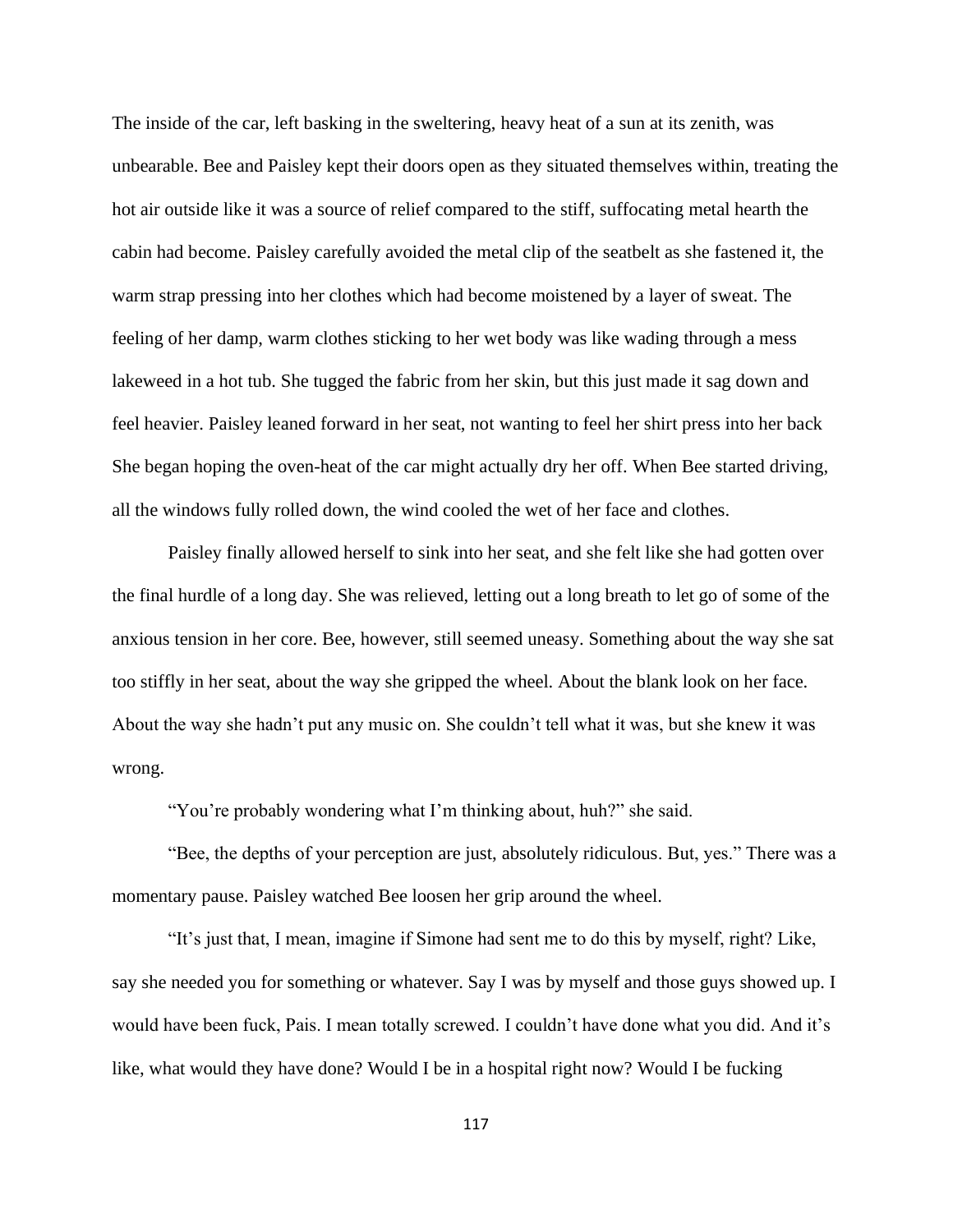bleeding out shriveling in the sun? Who knows?" The fear in Bee's voice hit Paisley like someone had cast a stone to her chest.

"But it's done now, Bee. We got those dudes, and if they ever come back, the next time we'll all be there. You don't have anything to worry about."

"No, see, it's not the fact that I could have died that scares me, really. It's who I would have died as. What would they call me at my funeral? What would it say on my grave? It made me realize that I haven't fully become the person that I want to be yet." Paisley had wondered from the moment that she realized her feelings for Bee if a perfect moment would ever present itself for her to confess them to her. Something about this moment, and the overwhelming desire which she felt within it to do exactly that, told her the answer. The answer, she realized, was no. She realized that perfect moments don't exist, but sometimes right moments do. Sitting in a car that was still too hot for her comfort, feeling the sting of salt from the dried out sweat burning the corners of her eyes, listening to her friend have an identity crisis the likes of which she couldn't possibly comprehend, all immediately after having to fight off two meth heads in a post office, she thought, couldn't be further from perfect. And yet somehow, it was right. Somehow, she felt certain that part of consoling Bee in this moment would mean being forthcoming about her feelings. She knew that it wasn't perfect because she was scared. But this is also how she knew she was right.

"Well, if it's worth anything, I think the person you are is fucking awesome." Paisley felt the words groaning out of her slowly like air from a punctured tire. Her nerves gripped her throat, made the breath that swelled her chest tight and shallow, like her body was trying to force the words back down as she spoke them, but she wouldn't let it. No part of her was really prepared for this. She wished she had thought harder about what to say, but she couldn't have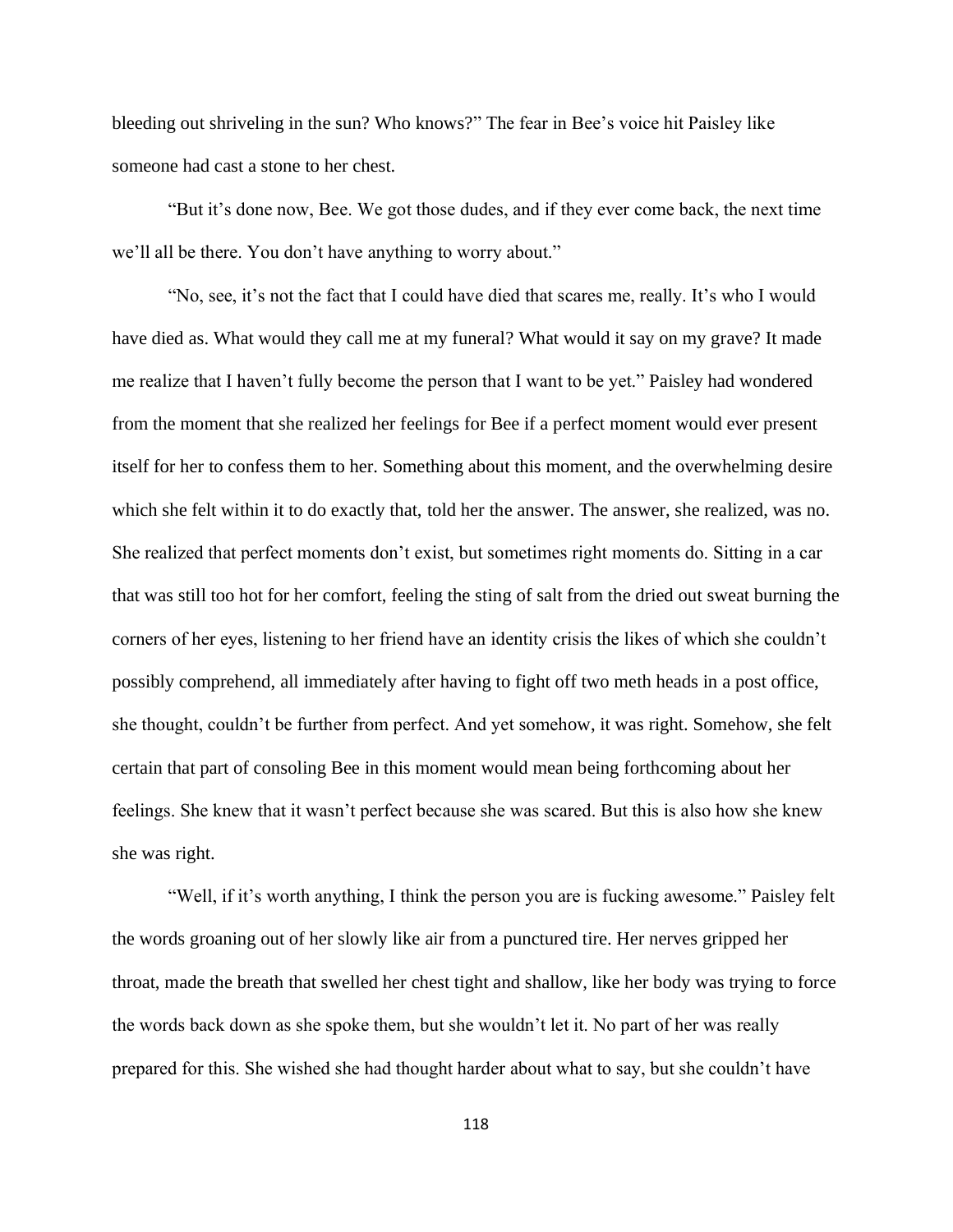possibly come up with the right words for this situation in any of the soft, hazy fantasies she had dreamt up about her and Bee. So she instead decided to think as little as possible, to let them come out as naturally as possible. She located that writhing thing that squirmed in her ribcage, the thing that only fools called butterflies, and she told it to be free. "I think you're the best, Bee. I'm so glad that I know you, and that I know you as *you*. Do you know how jealous I am that you have such a strong sense of self? That you really know who you are? I mean, I know right now maybe you don't feel like you do, but that's bullshit, you know?" She could hear her voice getting higher as she spoke, felt the nerves loosen as the fear of speaking gave way to the anxious relief of finally not hiding anymore. She lost sight of what she was saying, could no longer keep up with her thoughts and nearly stopped trying to even listen to herself out of fear that her tongue might trip over any attempt to catch itself. "You are so sure of who you are that you demanded other people change who they know you as entirely, just so you could actually be yourself. You're like the living, breathing opposite of doing things just to fit in. You're the queen of authentic living, and you inspire me. And maybe some people don't get it or they don't accept it or whatever, but, like, fuck them, Bee. That's their problem, not yours. That just means they are choosing to miss out on knowing my favorite person, and that's fucking stupid." Paisley stopped speaking for a moment to catch her breath, letting everything that she had been saying and thinking wash over her. She craned her head back, pushing it harder into the headrest, and closed her eyes. She imagined Simone winking at her back in Bee's bedroom. Then, she imagined what her face might look like if she was there with them, sitting in the back seat. She sighed. "I don't know, Bee. I like you. I mean, a lot, I guess. And if you weren't you, then I wouldn't get to. So if there's something that can make you feel even better about yourself, I say do it, because then I can like an even cooler, even stronger Bee. And if I can help somehow, you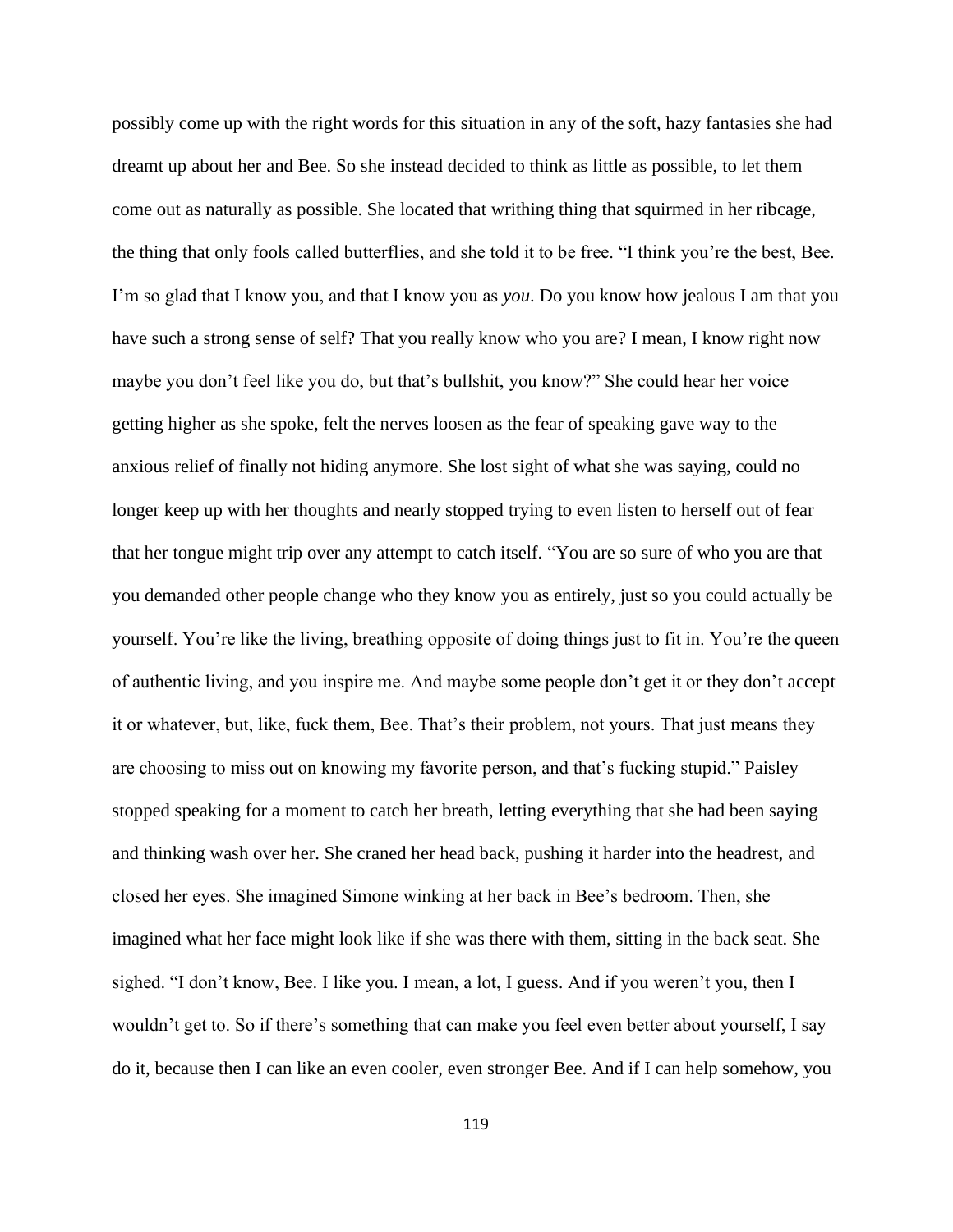know, let me know." Paisley kept her eyes closed, just living in the momentary silence between them, hypnotized by the droning of the road humming underneath. She was unable to hear the shifting in Bee's seat, and unable to prepare for what might come of it, when Bee reached out and placed her hand on top of Paisley's. Paisley felt her hand twitch underneath, as if it were going to try and escape, but she wouldn't let it. Bee's hand was cool and soothing, which countered the shy heat that rose to Paisley's cheeks, and it weighed heavy on top of hers.

"Thank you, Paisley," she said. "I'm glad you're one of the ones who knows me."

The Sun had started setting by the time they pulled into Bee's driveway, her house bathing in a faint pink glow.

"I'm sure you're exhausted," Bee said, "but Simone is going to be here soon. She wants a status report. That's seriously what she called it. I promise I'll drive you right home after." Paisley wanted to tell her that she was in no rush to stop spending time with her, especially now that it was time in the comfort of her own home, but she didn't want to say too much too soon.

"Yeah, I can't wait to pass out in my bed," she offered instead.

When they opened the door, the sound of the television and the mumbled conversation of Bee's parents that it nearly drowned out crept into the hallway. Bee started leading the way straight for her bedroom.

"Wait up!", her father's voice called from the living room. Bee stopped and walked backwards into the doorway.

"Yeah?"

"Just checking up. You guys are home pretty late, huh? What did you two get up to, Benny-Boy? Anything exciting?" Paisley watched Bee's hands tighten up, her neck stiffen.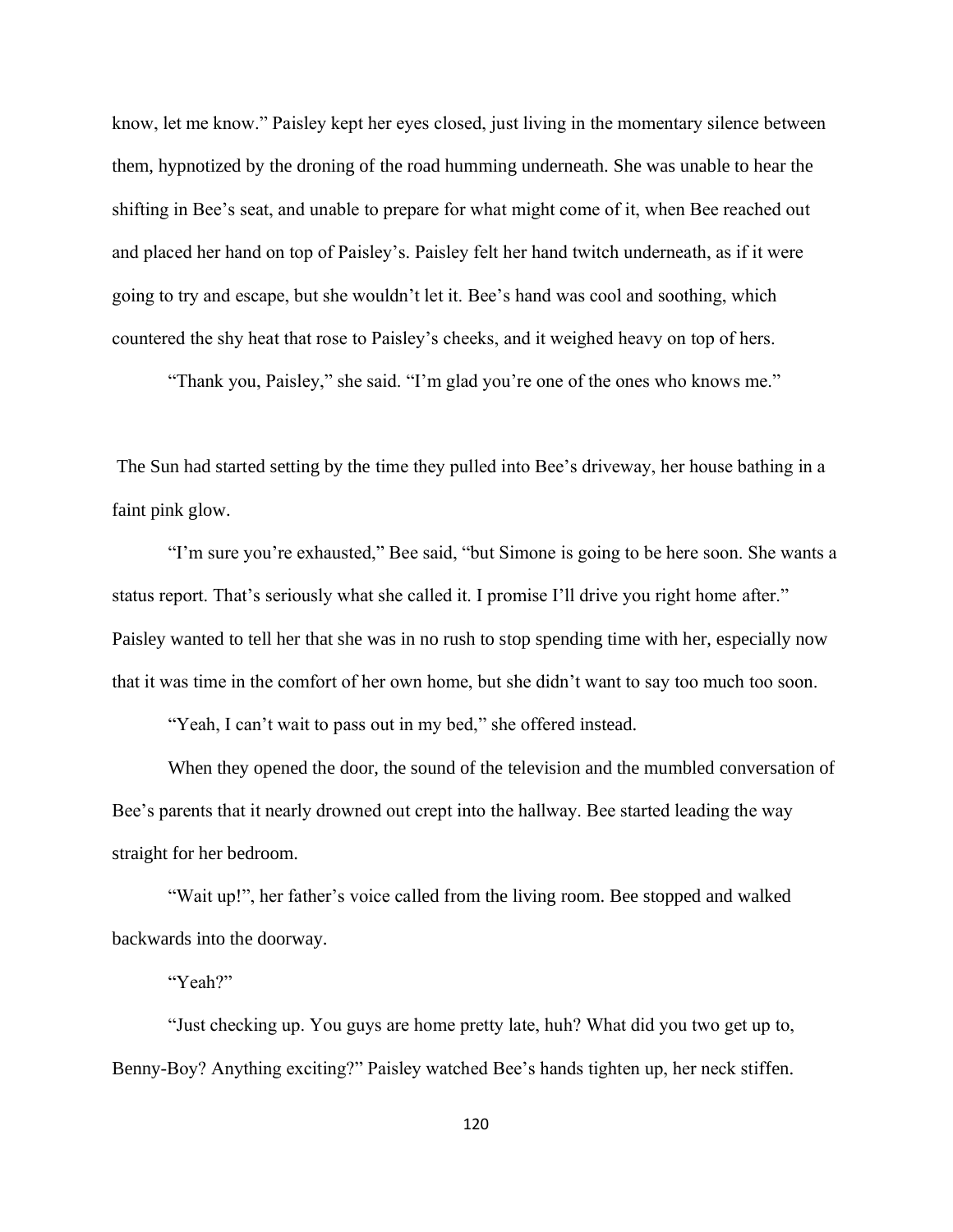Paisley had already been ducking behind Bee, attempting to straddle the line between being seen and having disappeared, but she felt herself shrinking more and more out of view. She sat in the awkward silence, trying to imagine if Bee was dealing with the tension in the same way. She thought she was trying to think up some clever lie, but too lost in the fright and excitement of the truth to stop thinking about it, just like she was. But then she realized what was really happening. They had called her Ben.

"Don't call me that," she said. She spoke slowly. Her head stayed cocked down, her eyes fixed to the floor. All that time back in the care, Paisley realized, Bee had been talking about her parents. They were the ones who didn't know her. She had assumed she was talking about the Mares, reflecting on the night after the hockey game, the bullies who made fun of her for being trans. She failed to consider what it must be like to live in a home where you have to silently pretend to be something you're not. Paisley thought about the shamefulness she felt lying to her dad, about hiding the things she had been doing since they moved to Texas from him. She thought about the stress that it caused her to hide like that and imagined how much worse it must be for Bee. Paisley knew that what she was doing was just a phase. Bee was letting her entire self be hidden, or worse, ignored, even in her own home.

"I'm sorry?", her father said.

"Ben. Don't call me that. I hate it when you call me that."

"But it's your name, son. What do you propose we call you instead?"

"Jesus Christ, Dad. Look at me," she said. Her voice cracked with pain, with a desperate, weeping sort of anger. Paisley felt her voice tingling up her back, sharp and cold and hopeless. "How long are you going to ignore me? How long are you going to just pretend to not see who I am? Look I get that maybe it's all confusing for you. It was for me, too. But how much do I need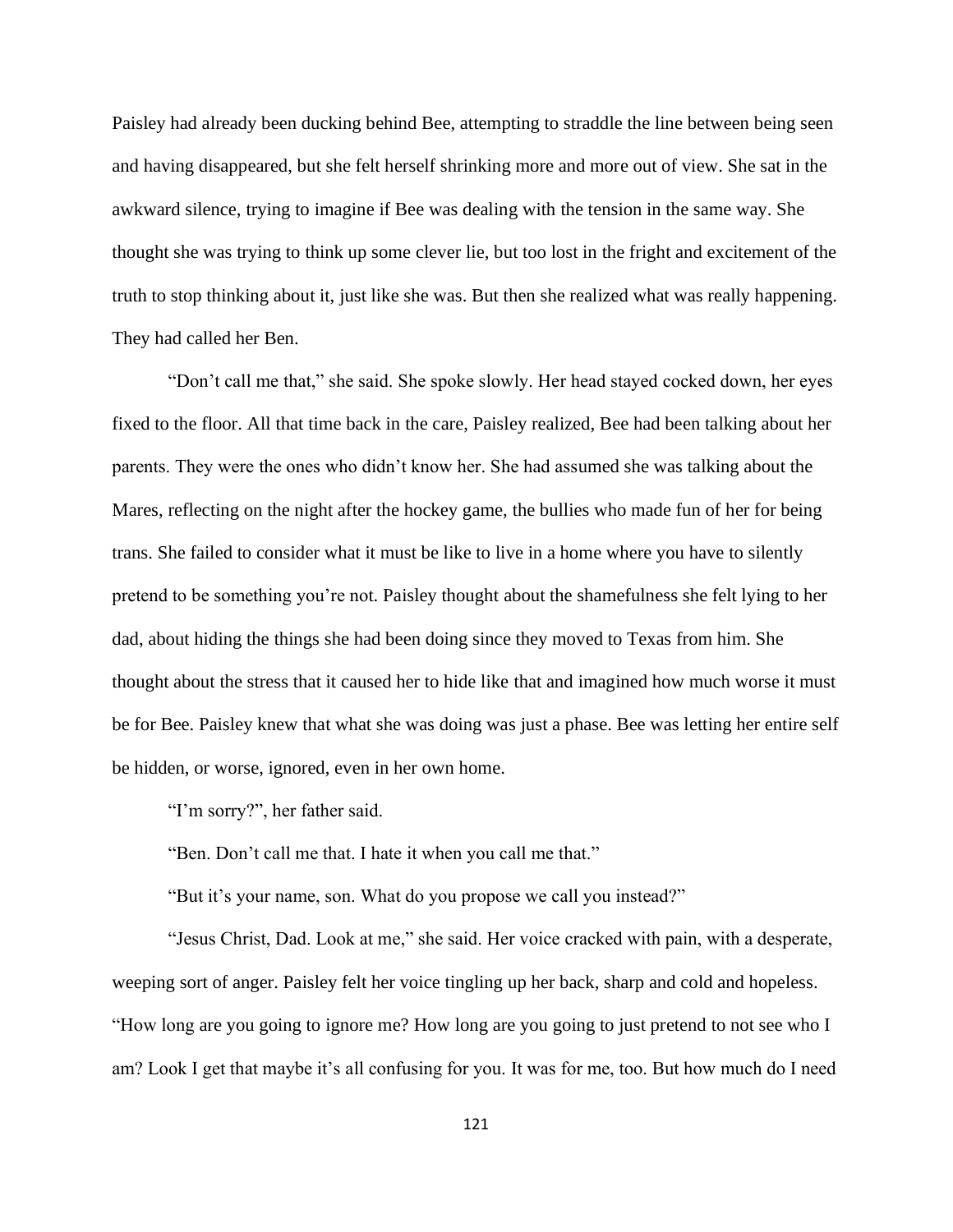to dress and act like a girl before it becomes easier for you to just call me your daughter instead of pretend you even think of me as a man?"

"Ben, I don't understand. What kind of nonsense are you on about?" Bee's hand pounded into the doorframe, a dull thud erupting from under it.

"Fuck. Let me make it absolutely clear. I am a girl. No matter what you think. You might not like it, and you might not even believe it, but I don't care. I am transgender, I am a girl, and my name is Beatrice. My friends call me Bee. You can call me whatever you like, but from now on, I will not be answering to Ben. There isn't a Ben here. You're talking to a ghost."

"Maybe we can talk more about this when you've calmed down," her father said.

"No. We can talk more about it when you're actually ready to listen." Bee turned and violently marched toward the front door. Paisley silently followed, still shrinking into herself, still hugging the wall.

"Looks like I'm driving you home now," Bee said when they got in the car. "Fuck. I'm so sorry Paisley. I'm so sorry you had to be there for that. I didn't know that was going to happen. He called me that name and I just fucking snapped." Paisley could hear the tears being choked back in her voice.

"Bee. It's okay. You needed to. That was really brave. Really strong. I'm sure you're scared and, like, who knows what's going to happen next. But you've done it.

"At least now if they still refuse to accept who I am, it will be they're bigots, not because I hid forever. Look, is it okay if Simone meets us at your place? I just can't be here right now."

"Of course. I'll text my dad and let him know."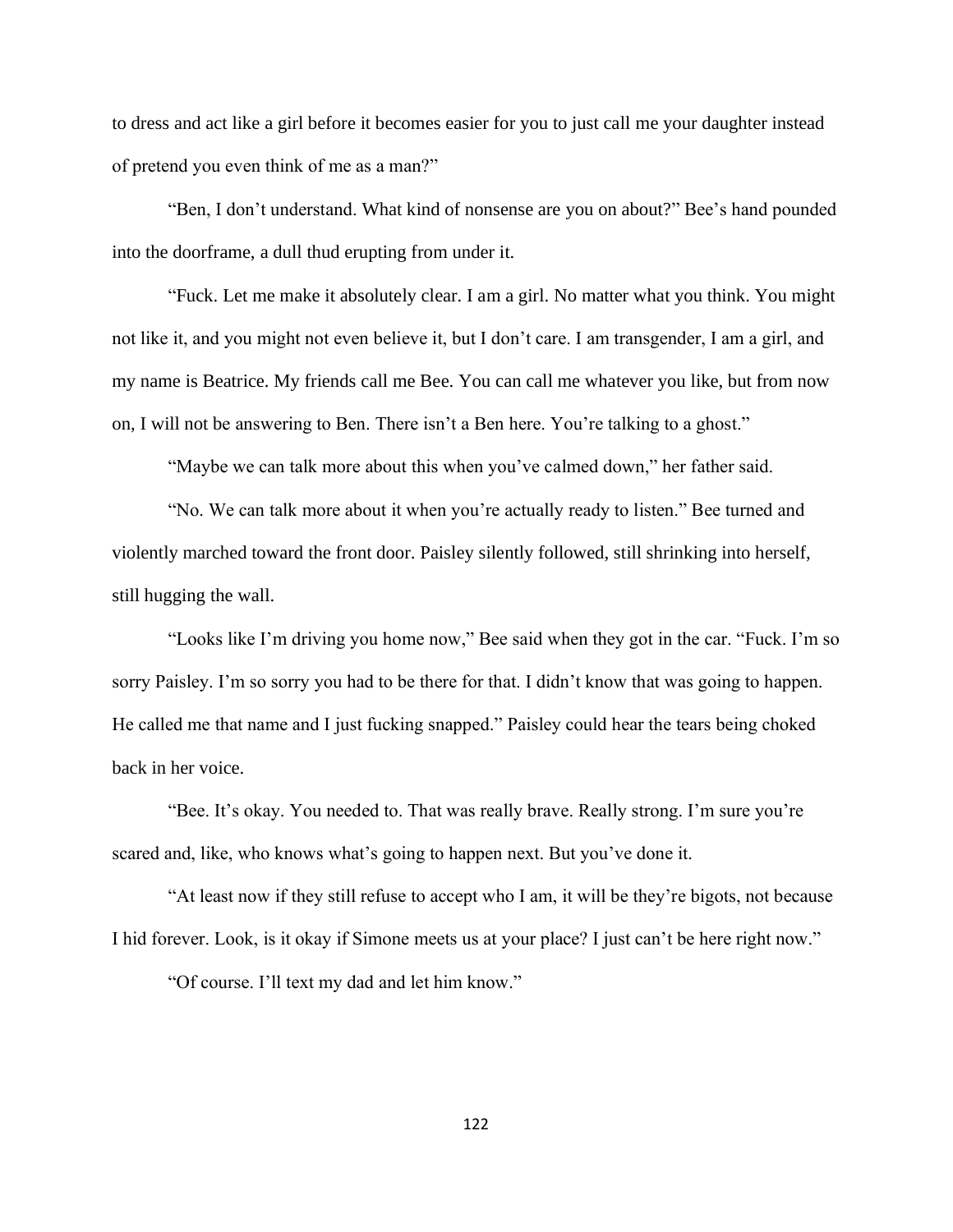Bee and Paisley sat in the car in Paisley's driveway, waiting for Simone to meet up with them. The display on the radio read "Daughters", and Paisley found herself drifting into the fog of a sudden exhaustion as her focus faded into the hypnotic, dissonant wailing of the song that was playing. She almost thought she could feel her heart beating more slowly, and her arms felt so heavy she thought they might fall off at the elbow. Her mouth tasted like the end of a long day. Then, like a sounding alarm, a knock on the window pulled her focus back from her sunken body and into the world around her, where Simone was waiting for them to go inside.

Paisley introduced Bee and Simone to her father, who stayed dancing to jazz and cooking paella while making idle chit chat with the girls. Paisley caught glimpse of a warm, soft smile cracking Bee's face, and she allowed her focus to soften on her mouth, thinking only of how nice it was to see her lost in a moment of joy. Frantz put a lid on the pot and turned the music down.

"Alright, girls, I'm sure you got stuff you're trynna get to. But keep in mind this is gonna be ready in like half an hour, so if y'all feel like you need a big fat bowl of goodness, don't hesitate to load up."

"Yes, sir, you don't gotta tell me twice," Simone said.

Holding the meeting in her own bedroom felt strange to Paisley. The relative sparsity of her room, the simplicity of her style, stood out dramatically compared to the standard set by Bee's. Hers, with all its mechanical buzzing and pervasive shadowy qualities, felt like a perfect cinematic spy headquarters. It was easy to imagine it as a war room, or like the Batcave. Paisley's room, in contrast, felt lacking. Truthfully, that's how she liked it most times. She'd never put much stock in her room as being anything more than a place for her to work or sleep, and anything beyond the minimalist simplicities she adorned it with felt like a distraction from that purpose. For Bee, it seemed that her room doubled as a place to escape reality. For Paisley,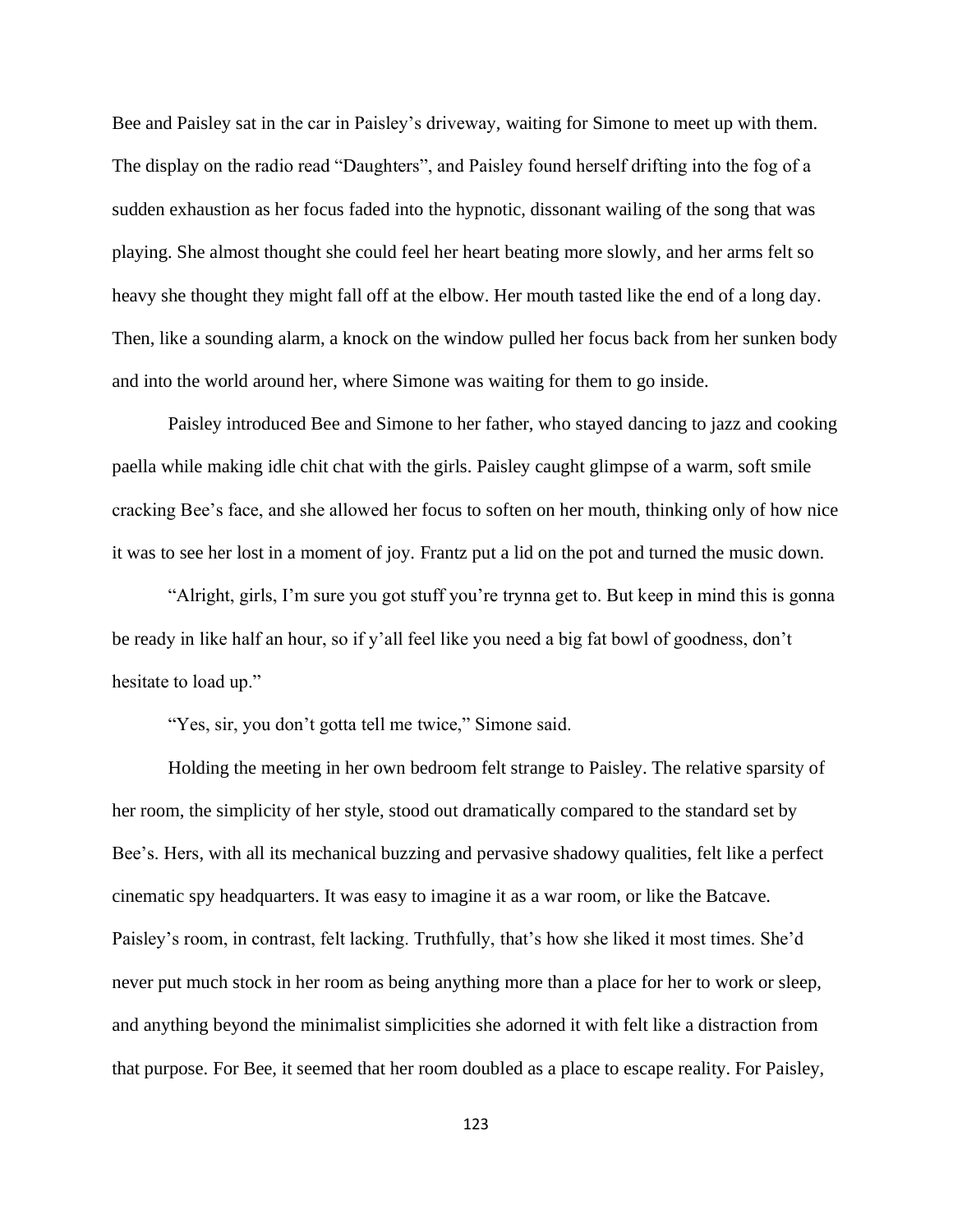that place was a darkened road. But in this moment, Paisley was embarrassed by its lacking, and it made her worry that the room might be read as a reflection of herself.

"Alright, so lay it on me. How's Big Nothing?" Simone said.

"Rigged and ready to go, Cap," Bee said. "It's nothing special, but at the very least, the Mares should find themselves having a hard time should they bust in."

"Right on. Sounds like we're good to go then, yeah?"

"More or less. There's just one thing we might want to worry about."

"Oh Jesus. Did something go down?"

"Yeah. Guess who didn't take too kindly to Araceli's note?"

"Oh, fucks sake. Were the tweakers back?"

"Sure were," Paisley said. She thought it might be ample opportunity to counterbalance the banality of their meeting spot by telling Simone how she handled herself at the post office. "They showed up while we were finishing, gave us a hard time. I gave them a harder one."

"Yeah, Paisley kicked their asses, it was sick. But that's a different point entirely. I'm worried about Araceli, man. She's gotten too out of control. I'm afraid she's gonna get one of us, or herself, into some serious trouble if she doesn't cut the shit."

"Alright, I hear you. One thing at a time. First, we need to squash shit with the Mares once and for all. When Big Nothing is ours, we can have, like, a fucking intervention for Celi or whatever. Deal?"

"Deal," Bee said.

"Deal," Paisley said.

"Word. I'll initiate shit with Marisol and work out a game plan in the meantime. Now if I need to keep smelling all this goddamn shrimp my stomach is about to be louder than my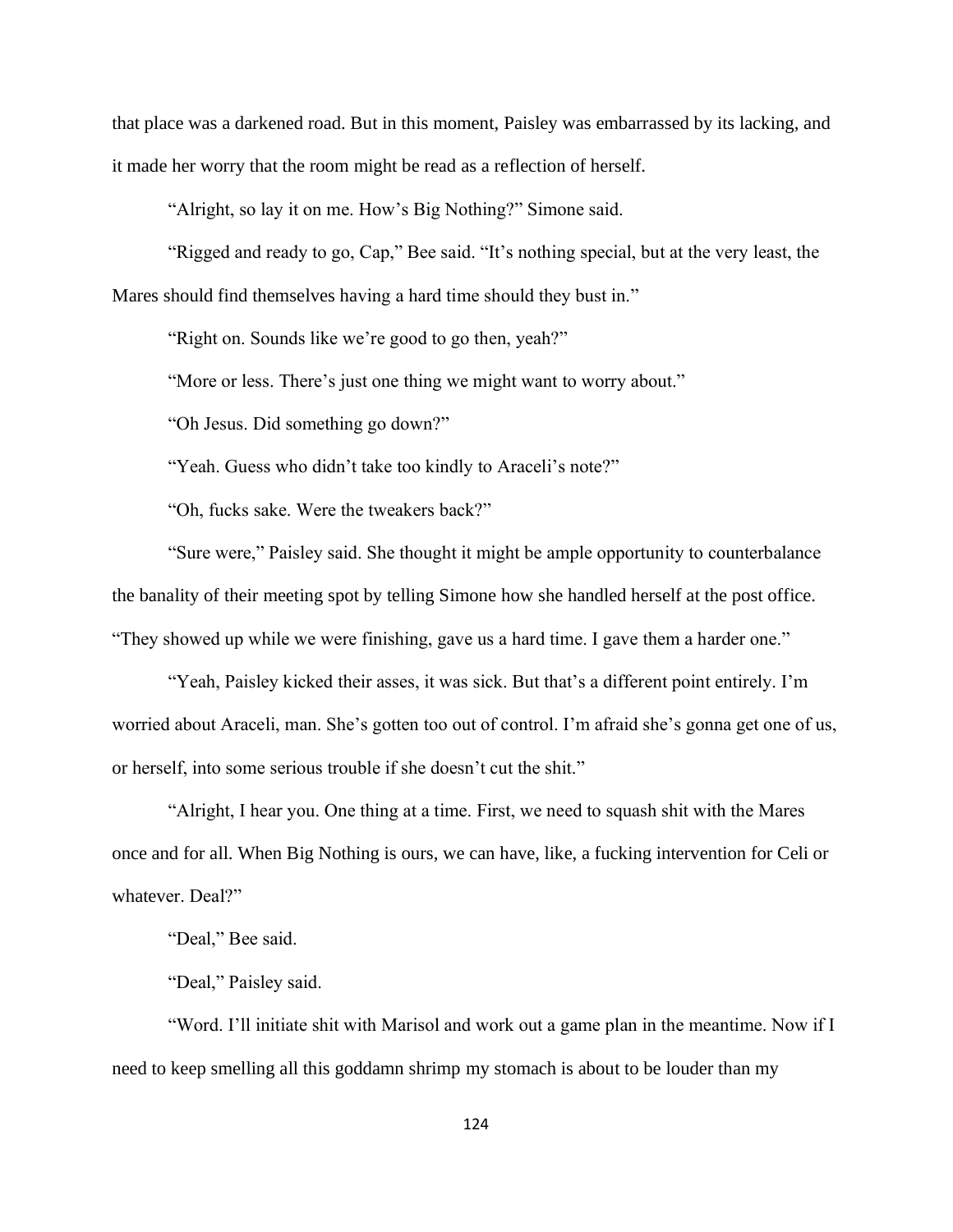mouth's ever been, and y'all know that's about loud as fuck, so can we please get to eating some of that paella or what?"

Simone sent out a mass text the following day. The battle for Big Nothing would take place at high noon the following week, and in the meantime, all of the girls were expected to train rigorously on their bikes. Paisley could not ignore the fear she felt for the impending fight, the way she obsessed over the thought of messing up what her friends had worked so long for. But for her, the training ironically served as a relief for this anxiety. Every day on her way to school, Paisley would ride against her previous day's time, striving to shave seconds off her commute every day. By the third day, her muscles were in a constant state of fatigue, a sharp resistance tearing through her legs at the mere act of getting out of bed. But every day, she worked to fight through that fatigue, and to ride faster and harder in spite of it. There were days that she thought for certain the pain would overcome her. There were days that she arrived at school with tears stinging her eyes. There were no days where she was slower than the last. For her, this was more than just preparing for the battle. This was a painful but necessary reminder of the kind of hell she would have to suffer through if she were ever going to survive the twenty-one-day gauntlet of the Tour de France.

At night, she had devised a different training regimen for herself. It was late enough in the year now that the night air was finally cool enough to offer a consistent relief to the stillsweltering days. Underneath a lid of brightly glowing stars, which seemed to be burning even stronger in the perfectly penetrable absence of light pollution, Paisley took her bike to a patch of desert on the outskirts of town and trained in the dirt. She knew that, impressive as her riding undoubtably was on pavement, her skills still fell behind where off-road riding was concerned,

125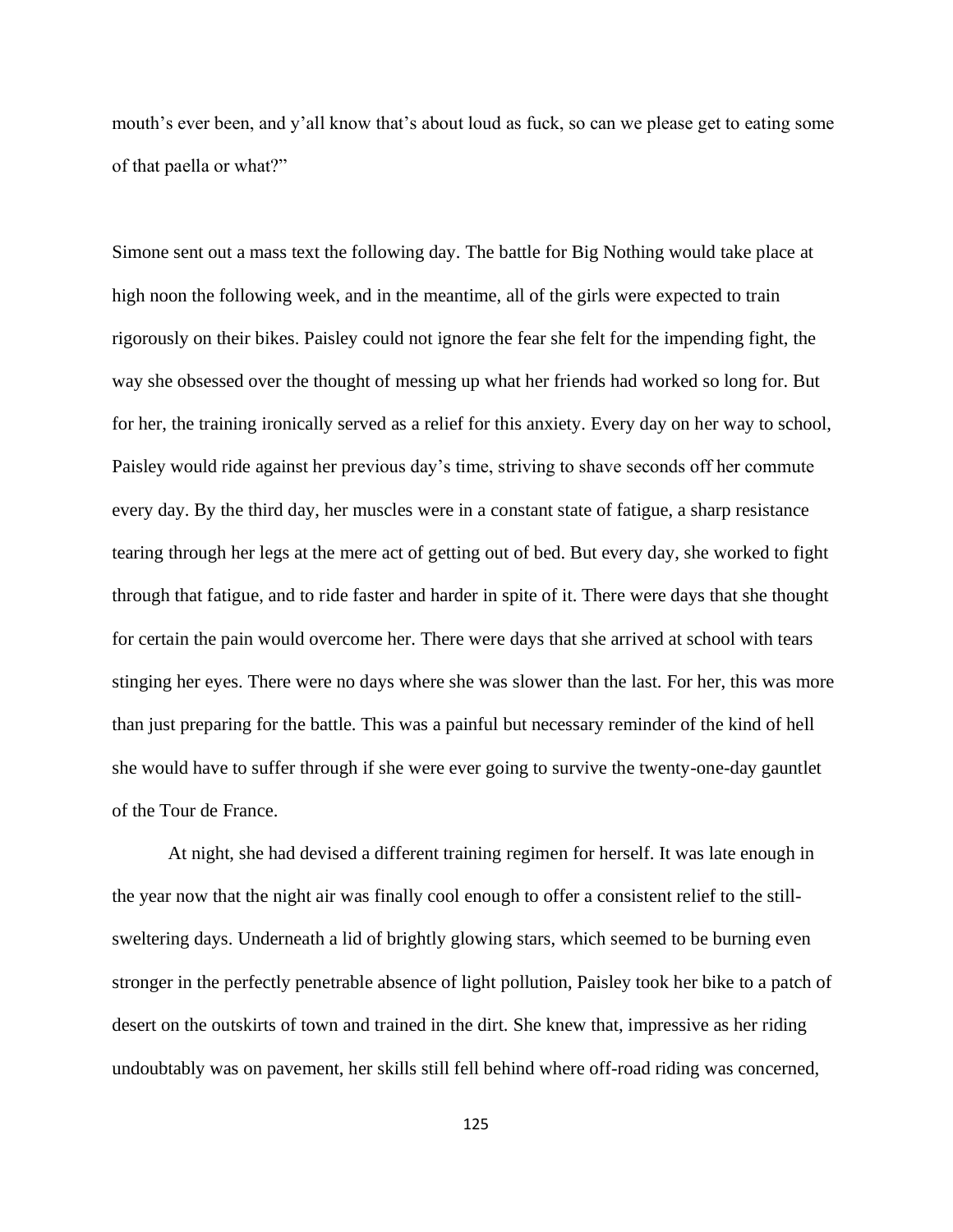and Big Nothing was surrounded by miles of dirt on all sides. So, she would take to the desert floor and do sprints, feeling the way her tires dug into the dirt and slugged along, and feeling the way her legs had to drive down harder when they reached the top of the pedal's rotation. Even with the mountain bike tires, the dirt floor was so loosely packed, so soft, that the tires would sink deeply as they dug their way forward. She spent her nights first learning that pattern, the subtle balance of conserving momentum as the pedal came up, and striking through the barrier of resistance at the top at just the right moment. She worked until her breathing got too hard, mouth hanging loosely open to suck in as much breath as possible, tasting dirt on her tongue as it flew in with the air. At first, she was frustrated by a latency that plagued her stride, a hiccup that slowed her pace. By the end of the week, she had gotten rid of it, and riding through the dirt, no matter how thick, no matter how deep into it the tires tore, felt as smooth and natural as the pavement.

Then, after sprints, she would practice riding in circles. She started with wide, flowing rings, tightening up the circle more and more every few minutes. She felt a burning in her core and in her butt from trying to maintain balance while shifting so much of her weight to one side. She knew this burning, and her ability to work through it, was the strength she would need to keep the circle going without breaking, to stay spinning around the Mares like a hyena waiting to pounce. If they were going to break through them, she didn't want it to be her fault. She shifted her focus from the tightly tensed pillar of aching, contracting muscles that was her weight bearing leg, to the leg which floated freely above the ground, which leaned with the inside of the bike as it became more and more level with the earth. She felt the way it glided, loose and free, the soft wind of the speed breathing through the pores in her bike shoes. She would occasionally lower it, allowing it to skid along the ground, feeling the way it would gently caress a puff of dirt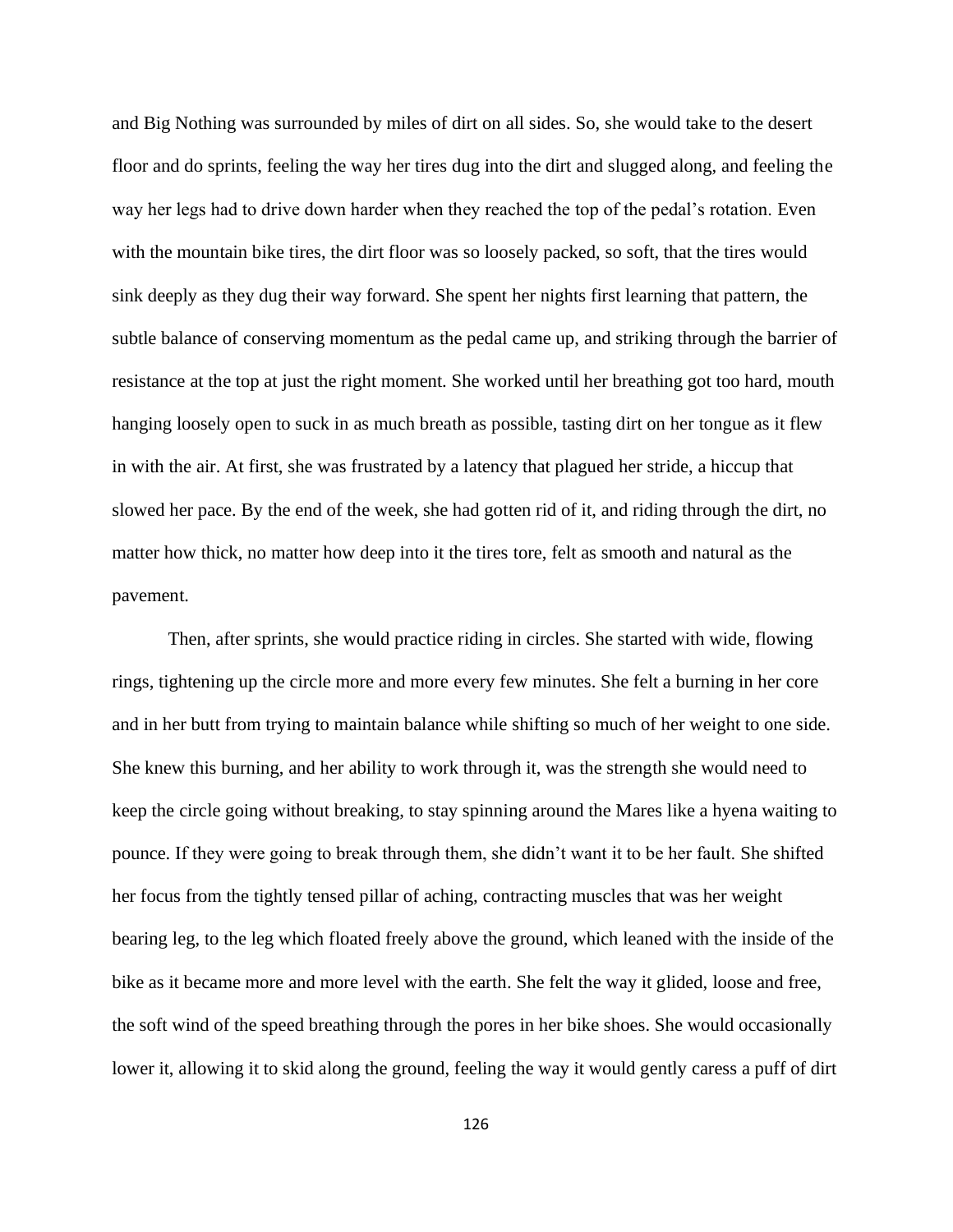into the air, watching as the previously grounded debris would fly into the air and dance in the breeze. She thought of this as liberation, liberation from her soles being anchored to the earth. The reason she ever sat in the saddle in the first place.

After her so-called crash course in battle-bike training had been completed, Paisley sat on the stoop of her home, staring into the deep black of the world around her. She let the calm night air cool her skin, chill the sweat that got trapped in her riding gear. As she sat, she watched an ethereal cloak of steam slowly rise from her body and cling to her in a shroud as her body heat clashed with the air. She thought about riding, and the purpose that it had taken on. She thought about how it had transformed for her into something new. What started as a means of meditating in isolation, of distancing herself from a world she believed she did not belong in, had become a way for her to help people that she cared about. She was no longer riding her bike to escape the grip of the social world, but to instead provide for people who have come to depend on her. To make others happy. Whenever she straddled the frame of her bicycle, she found that she drove it forward with a newfound sense of happiness, of purpose. Maybe, she realized, this was what racing was all about for her. She had never put much stock into why she wanted to race in the Tour de France, other than that it would be nice to be famous, to be recognized for her talents. But maybe this was her real purpose. To win the race and prove to others who are like her, noones from nowhere, kids in a world where nothing seems to be available to them, that they too are capable of living the lives they desire. That they can find meaning in the things that they do have. That nothingness is an opportunity to create.

The morning of the battle for Big Nothing, Paisley tip-toed into the kitchen to find Frantz at the table with a bowl of cold soba, sifting through papers. The only light in the room was the faint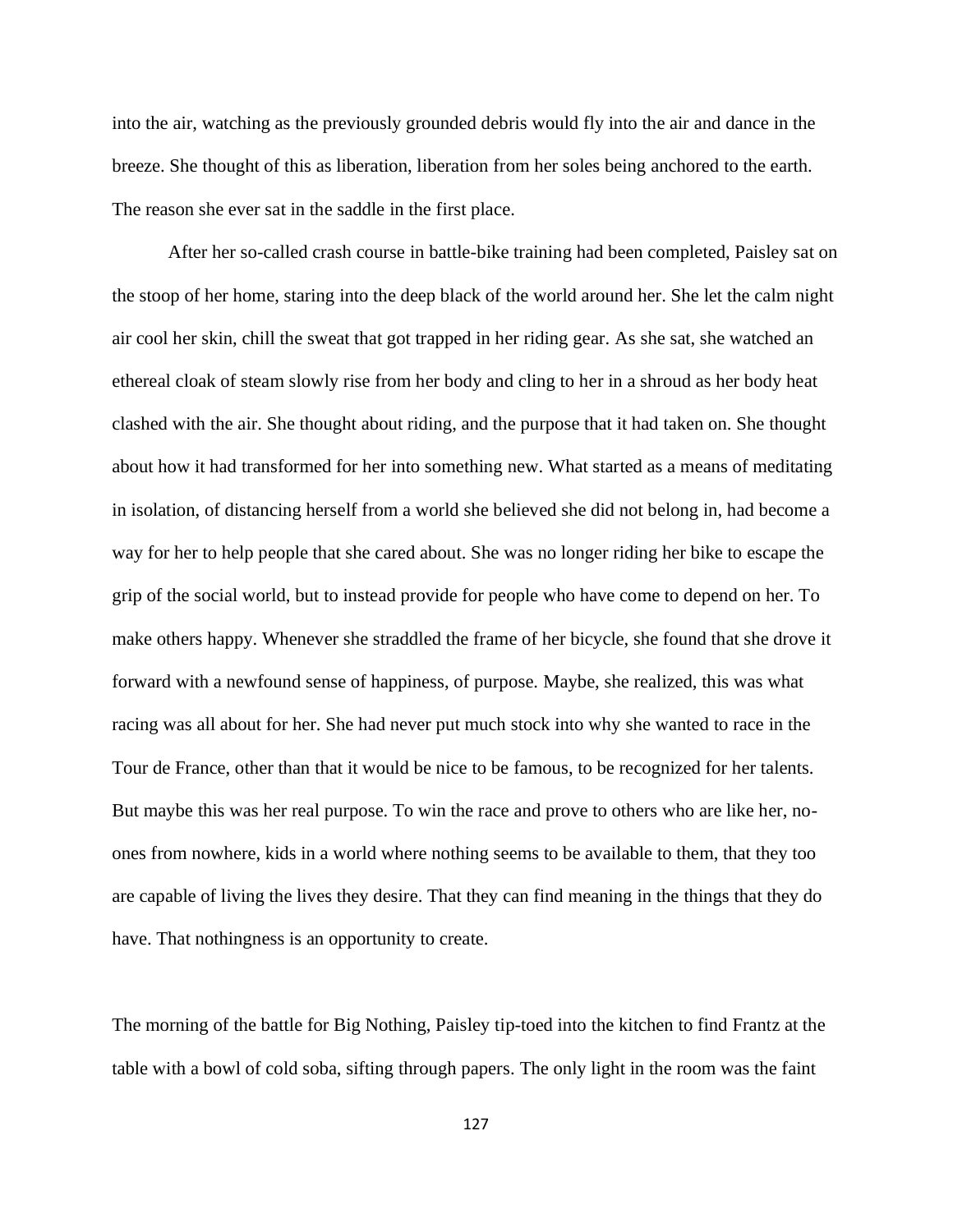silver-blue of a morning sky whose Sun was still hugging the horizon. Freshly roasted coffee wafted through the air which was enough to brighten up her still-sleeping senses, and drops of water colliding into the empty steel basin of the sink punctuated the silence. Paisley placed both of her hands on her forehead and massaged it with her palms in tight, forceful circles, as if she believes she could squeeze the tired out like juice from an orange. She was not nearly as ready for the day as she needed to be, but she did not have time to dawdle.

"What's up, Pais. You're up early," Frantz said without looking up from the papers.

"Yeah, well, so are you," she said.

"I, unlike you, am always up early. The trials and tribulations of the combustion engine lifestyle. Besides, I need to get this file all straightened up for Araceli's grandma, you know. Her paperwork is still a mess. What about you? What's the occasion that brought my normallysleeping beauty out into the morning world?"

"Me and the girls have a big bike tripped planned," she said, not exactly lying.

"Right on. I like those friends of yours, Pais. Simone kinda reminds me of me when I was y'alls age. And that Bee seems sweet, too." Paisley couldn't help but feel a soft warmth swell in her chest when he said that. She wasn't sure now was the best time to tell him why, but it filled her with a tingling joy to hear that he liked Bee.

"Yeah, they're really good friends. They've helped me a lot," she said. She felt less like she was saying it to him, but simply articulating it, out loud, this thing that she had yet to take the time to put into real, spoken words. She thought that she should make sure they get to hear her say it eventually, too.

"Well, I'm glad to hear it, baby. What did I tell you? Remember how scared you were when we first got here? I told you everything would be ok."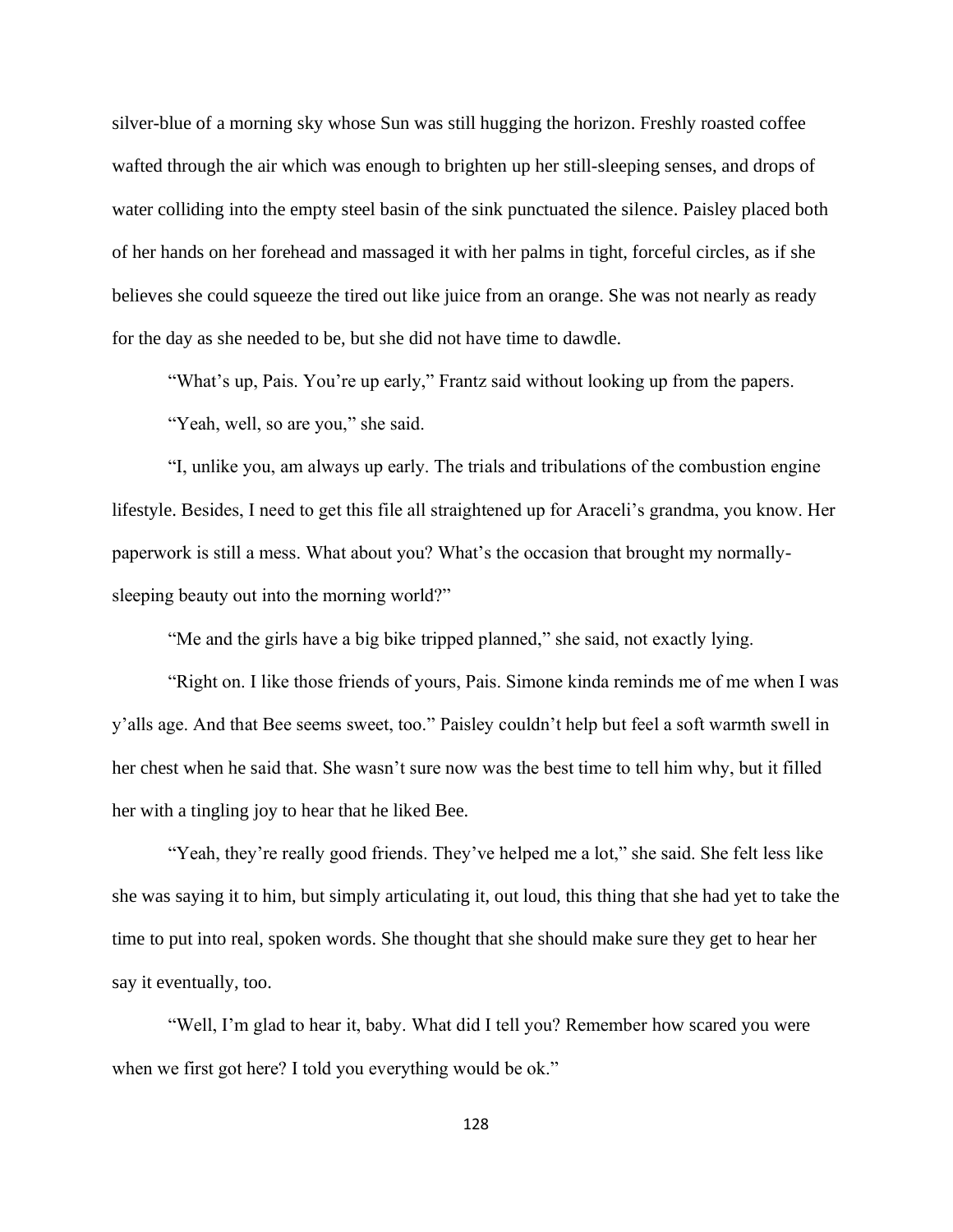"Yeah, yeah, you were right, Dad."

"Uh-uh, you said it wrong, baby. You were supposed to say, 'you're *always* right, Dad,'" he said, pumping his fist up and down to a beat only he could hear in his head, like a kid signaling to a passing trucker to blare his horn.

"Oh my god, you're so annoying."

"Hey, look at that, sometimes you're even right, too!"

Outside, Paisley saw Bee sitting next to her bike at the end of the driveway, glowing in the halo of orange that had finally started to burn into the sky that she stared at. Paisley thought that if anyone were to ever make a postcard for their town, this should be the picture. 'Tuluca Rock: Nothing Much But Pretty Girls And a Good Sunrise'. She wanted to hang it on her mirror. She was so smitten by the serenity of it that she hadn't even had a moment to realize that she was also confused, as she hadn't been expecting Bee, who made no plans for them to meet up.

"Hey, what are you doing here?" she hollered out as she closed the door behind her. She clicked the button drilled under the doorbell, and the whirring of the garage opening started sounding through the air. The garage door shook and shuddered like it, too, was being pulled out of a slumber and into the morning.

"Oh, hey. Sorry, I was gonna text you, but I sorta forgot. I couldn't really sleep last night. Too excited. Or nervous. I don't know, I guess. Anyway, I couldn't sit around the house anymore, so I came over here. Figured we could both use the company on the ride up."

"I'm not gonna say no," Paisley said, wheeling her bike out of the garage. She laid it down on the ground outside the door, hit the button inside the garage, and ran back out, taking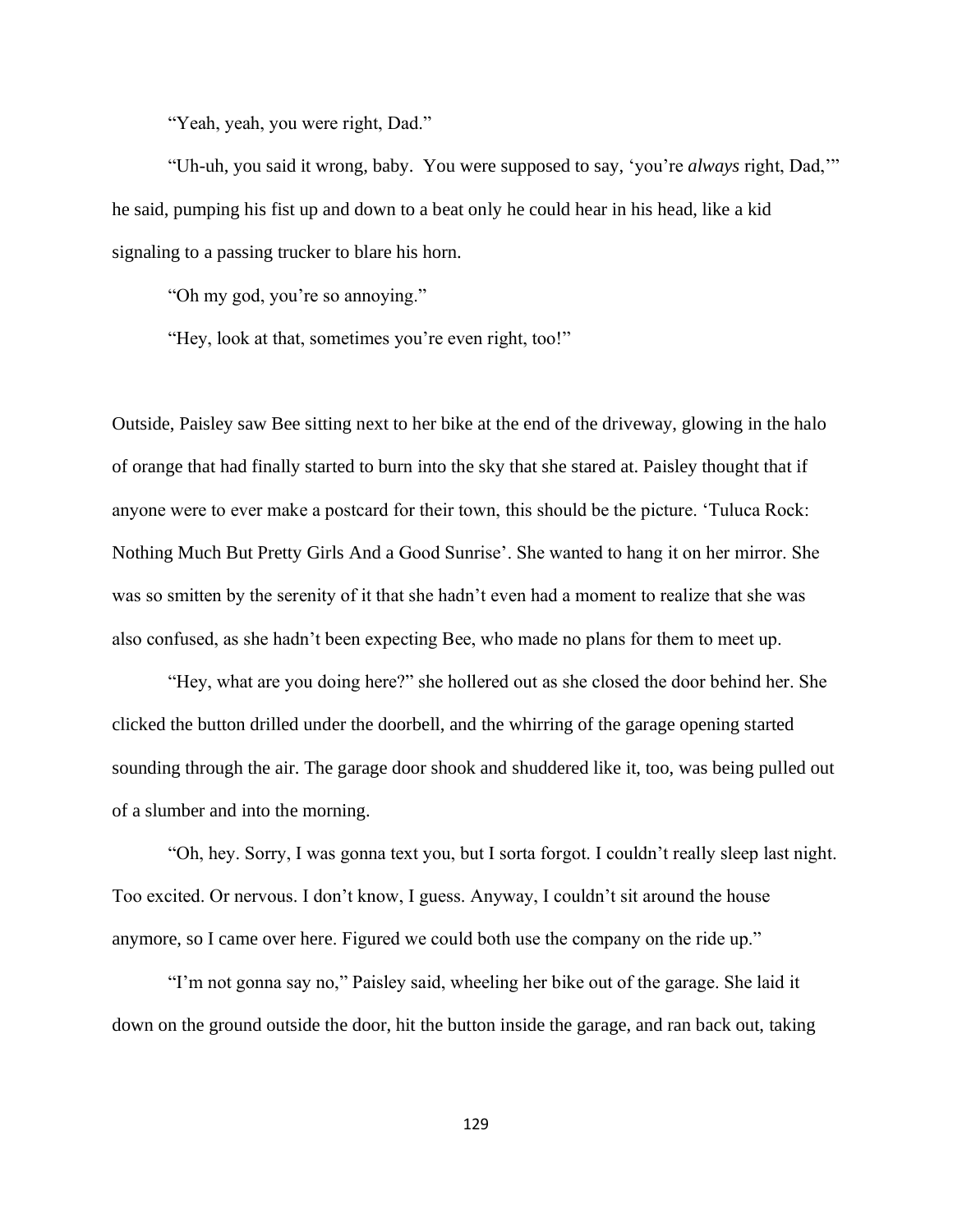big, exaggerated steps over the invisible laser that would make the door go back up again. She picked the bike up and straddled it. Behind her, she heard a window being opened.

"Hey, Bee! Good morning! Thought I heard your voice," Frantz called out from inside.

"Oh, good morning Mr. Thelemaque!" Her pronunciation was perfect, fluid. "Hope I didn't wake you."

"Don't even get him started," Paisley said.

"Pais, I forgot to tell you, when you see Araceli, will you tell her we need to meet up soon, please? Grandma's interview is coming up. Big stuff."

"Yes sir," she said.

"Alright, girls. Have fun." If only he knew what kind of supposed fun they would be having, she thought.

The heat rose higher and higher the longer they were on the road, betraying the chill of the darker hours. Paisley began to wonder if she would ever live through a properly cool day again in her life, or if she were going to have to retire her favorite hoodies for good. Still, compared to previous rides, the weather was a dream, warm enough to soothe her skin and melt some of the aching in her joints. If she closed her eyes and listened to the soft sound of Bee's tires ceaselessly whirring on the road, she could pretend she was on the beach. They rode slow and easy, sometimes even taking the time to get off their bikes and walk up inclines if they seemed too arduous. This was partly, at first, because the energy drinks they had chugged in front of the corner store before departing had yet to kick in. But mostly it was simply to maintain their energy for when they would really need it. Far be it from them to let the Mares take Big Nothing because they arrived at the scene winded.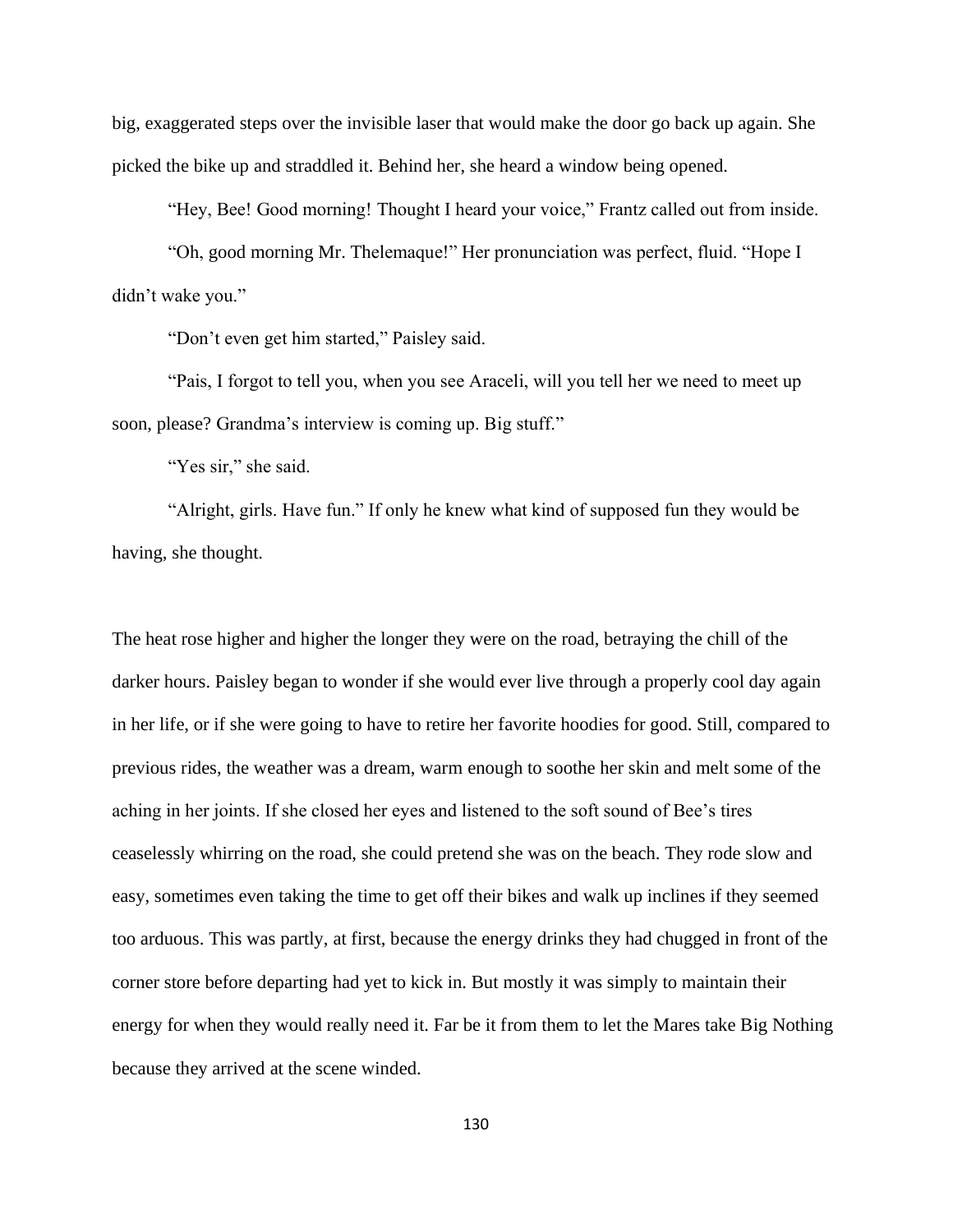"Hey, can I ask you something?" Bee said when they got off their bikes to walk up a small hill. Her voice was peppered with subtle breathlessness.

"Of course," she said slowly.

"Well, okay, I only ask because, like, I do this thing sometimes where I kind of just assume things and then later I'm like, oh crap, what if I was wrong, you know? So anyway, last week, you know, in the car, when you said all that stuff. Did that mean, like, what I thought it meant?" Paisley knew what Bee meant about assuming things that weren't really said. She knew because she had done the same thing when Bee put her hand over her own.

"Oh. You're going to make me say it, huh? I thought I got away with not having to." She tried to make it obvious that she was being playful, but there was some truth in what she had said. Despite everything that had developed between them after that moment, there was still a nervous hesitation within her to actually say her feelings out loud, like the words were too big for her mouth and they had gotten stuck inside her. She took a loud gulp of air, and then let it all slowly escape out her nose until she could feel the tension on her chest. "Yeah, it means I have a crush on you. That's what you thought…right?"

"Yeah," Bee said. "Cool. I agree with that crush." Paisley was realizing how much heavier words felt when they were actually said. She had always feared how hard things like rejection would hit her if they were spoken, which is why she had for so long avoided speaking altogether. She had failed to consider until now the opposite. She never knew how warm and electrifying it could be to have one's hopes and desires made real by nothing more than a few spoken words. She felt a buzzing in her fingertips as her hands started to flutter so fast, she thought she might start flying. She felt like she already was.

131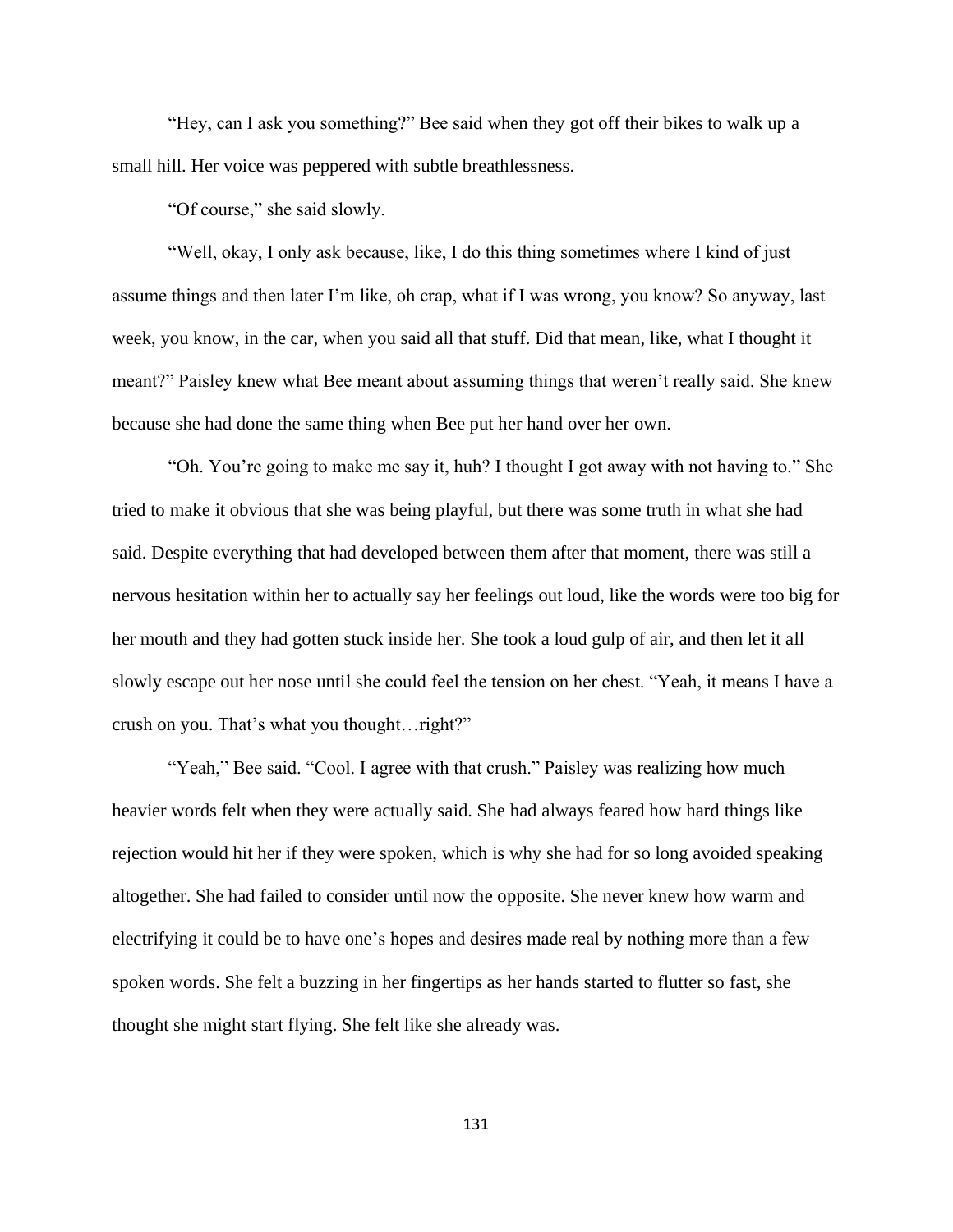When they arrived at Big Nothing, Araceli was already there, sitting on the porch with her bike leaned up along the wall. Her car was parked haphazardly behind the building. They all would have driven in together, were it not for lack of space on the bike rack. The three of them sat together, making idle chit chat as a means to disguise the nervousness they all collectively shared over what was about to happen. They knew that all they could do was wait for the Mares to show up, but Paisley expressed how she wished they could have done more to prepare.

"We're going to be okay. Fighting bitches is nothing new, right? Just stay on your bike and wail on them like their faces are cop car windows, you feel?" Paisley couldn't believe she even cared. She felt an urge to get up and simply ride away, like a voice in her brain getting louder and louder, nagging her about how dumb it was to put herself at risk like this for a stupid empty building. But she could tell by the sounds of her friends' voices, by the way they had a hard time keeping eye contact with anything but their feet, by the anxious cracking of knuckles and twiddling of thumbs, that whatever it was that made them think this place mattered was real to them. In that way, it was real to her, too. Her hands shook. Simultaneously, she longed to both shove them in her pockets in retreat, and to swing her padlock mace around wildly until it crashed in the skull of a Mare. She wasn't sure what it was she really wanted to do, but whatever it was, she wanted it to happen soon. The anticipation was like a static that got louder and louder in her ears, like a brushfire spreading uncontrollably through her ribs. Her feet ached with a desire to simply move.

Finally, with tensions mounting so high that Araceli had started aggressively pacing the length of the building's façade, the horizon birthed the image of a vehicle coming down the dirt road. Thick clouds of dust like a swarm of locusts followed the yellow half-sized school bus marked with the words "MARLON POINT HIGH SCHOOL" on the side. Paisley felt like she may as

132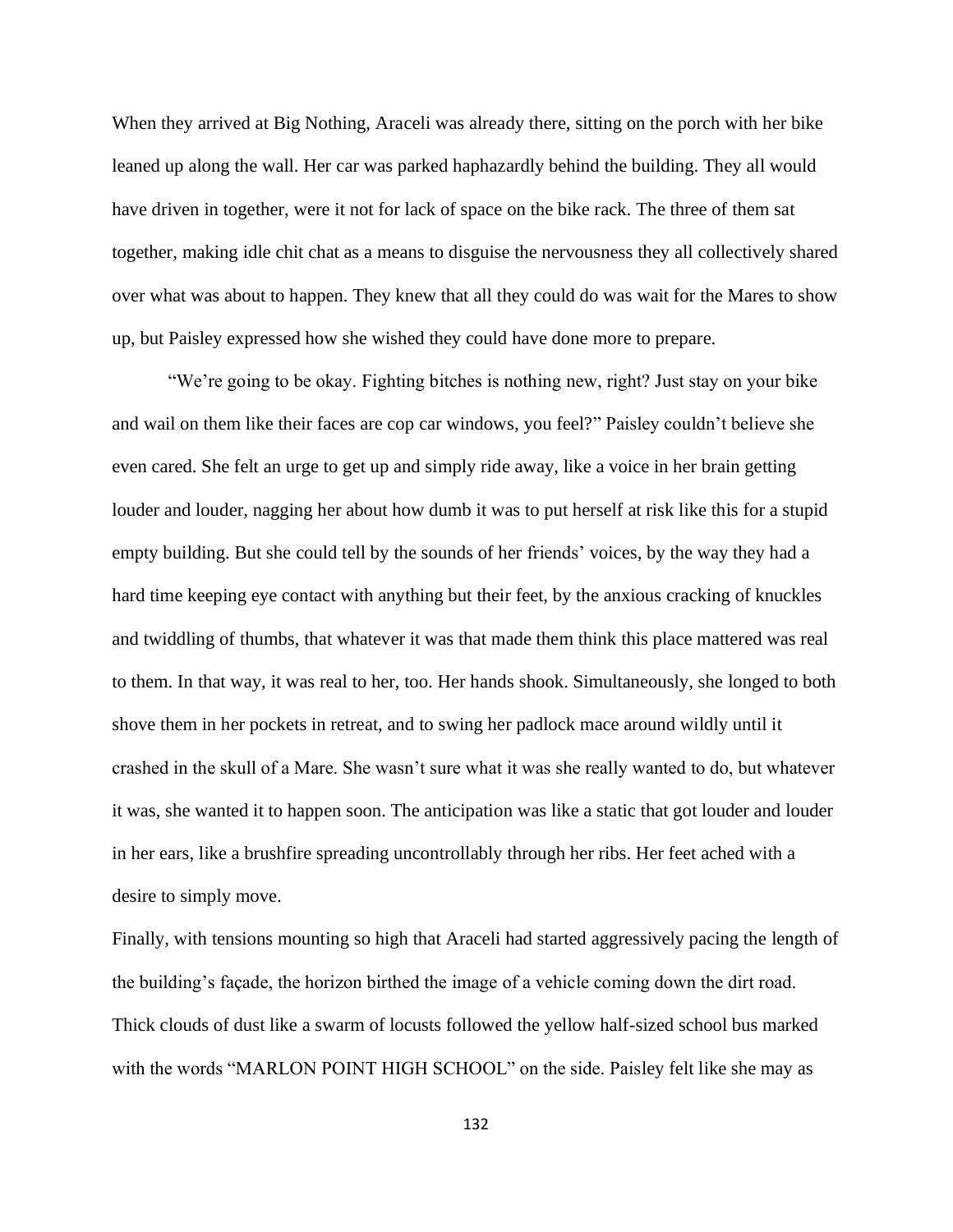well be watching an armored chariot march down the road and started worrying that masses of black-clad goth warriors would pour out of the bus like a militarized Cure concert. The shocks squeaked as the bus lurched into a hard stop, and the doors hissed open. The four Mares climbed out, roller skates knotted together at the laces and draped around their necks, with hockey sticks in hand. Paisley and the others grabbed their bikes, not yet straddling them, but readying them for when the fighting broke up. Araceli strategically positioned herself in front of the porch steps to make sure the Mares couldn't make a break for the inside, as they had agreed.

"Looks like you're one short," Marigold said. "Where's the Queen Freak herself?" "You guys are early," Araceli said. "She'll be here soon."

"I guess it's only fair we wait, then," Marisol said. "We wouldn't want to make it too easy for us, right Marigold?"

"Agreed. Plus, I'm looking forward to watching Simone's smug face leak blood," she said.

"Let me ask you something," Bee said, "while we wait."

"Go for it, Benny-Boy," Marisol said. Paisley felt her fists tighten, like her hands had finally made up their minds about whether she was more interested in fight or flight.

"Your gang doesn't even fucking do anything. You just shoplift and beat people up. What the fuck do you even want with this place? What do you need, like, a base for?"

"It could be cool to have shows here," Mariko said.

"Plus, we found out how excited you guys were when you learned about this place. How bad you wanted to move in. It made us want it, too. Just to keep it from you, really," Marigold said.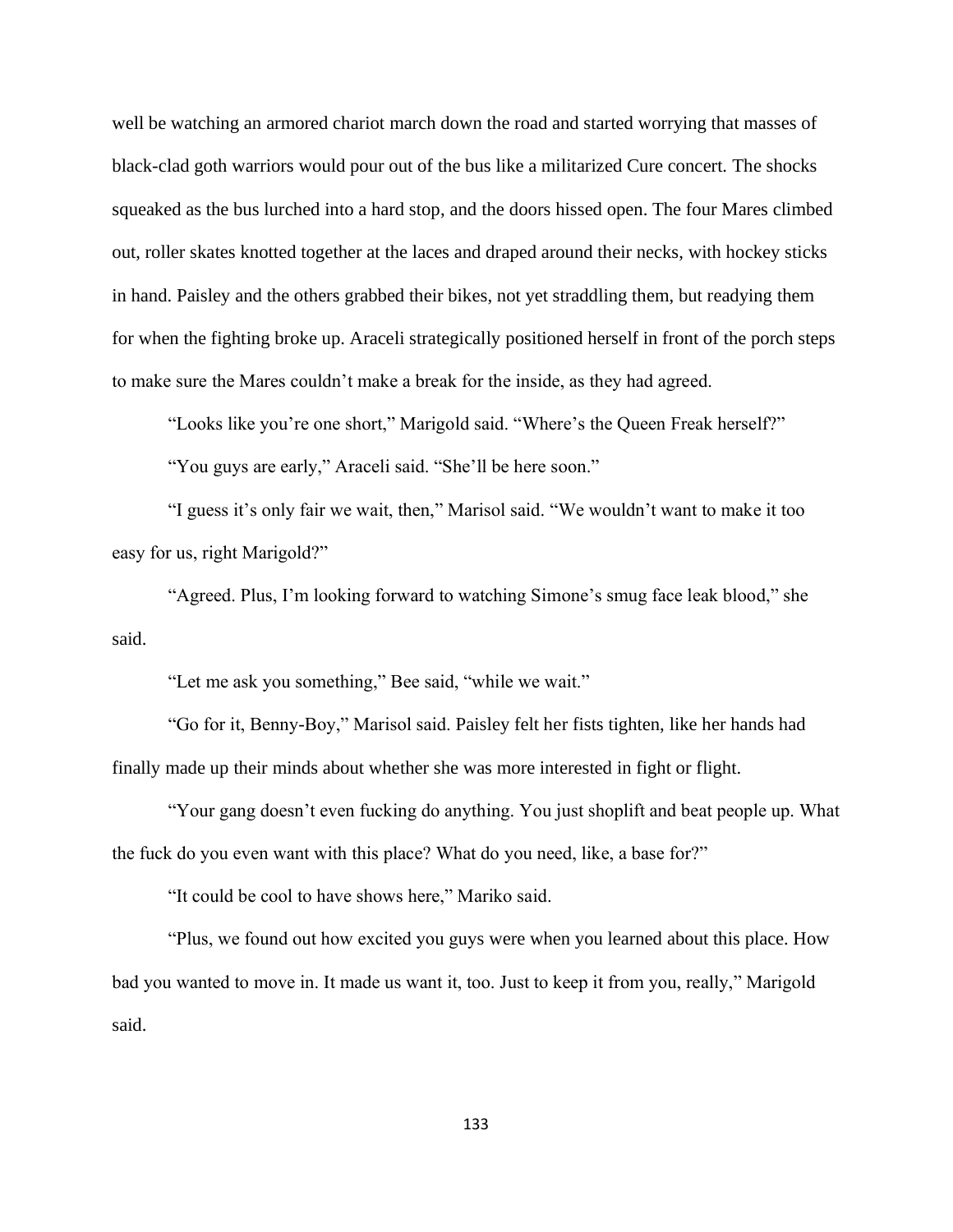"Don't you gated community, yuppie, silver spoon choking fuckheads have enough? What, it's not good enough for you to have regular fucking families and a trust fund, you gotta keep the hicks down while you're at it? Is that it?" Araceli said. Paisley couldn't tell how much of the edge in her voice came from the pills she had undoubtably swallowed, and how much of it was pure hatred. To her credit, she had been relatively calm up until this moment. If it was raw fury that drove her to the brink, Paisley couldn't blame her. "I'm gonna kick the absolute shit out of you, you bitch. I'm gonna fuck you up so bad, you'll need to use daddy's money for plastic surgery so you can graduate with a fucking face." They all stood across from each other like a shootout in an old western movie, waiting for the bell to chime. The Sun had climbed higher in the sky, and the heat even started to creep into the shade under the awning of the post office. Sweat beaded on Paisley's brow, but she was too nervous to raise a hand to wipe it off. She was afraid that any sudden movement might signal an attack now that things had gotten so hostile.

"At least my grandma will be at my graduation instead of hiding in a hole somewhere." "You're dead," Araceli shrieked.

"We can go right now if you don't want to wait for your shithead leader anymore," Marisol said.

"Oh, don't worry. Simone will be here soon," she said, speaking significantly louder than she had been until this point. "In fact, she'll be here in three. Two. One." The sound of buckling wood creaked and groaned from the roof of the post office, quickly followed by the sight of Simone on her bike, flying up from over the sign and through the sky. Paisley watched Simone's shadow crawl on the ground and swallow Marigold's feet as Simone descended in the air. Paisley watched as Marigold finally broke from an apparent shock-induced stupor and try to jump backwards, but it was too late. The rear tire of Simone's bike crashed squarely into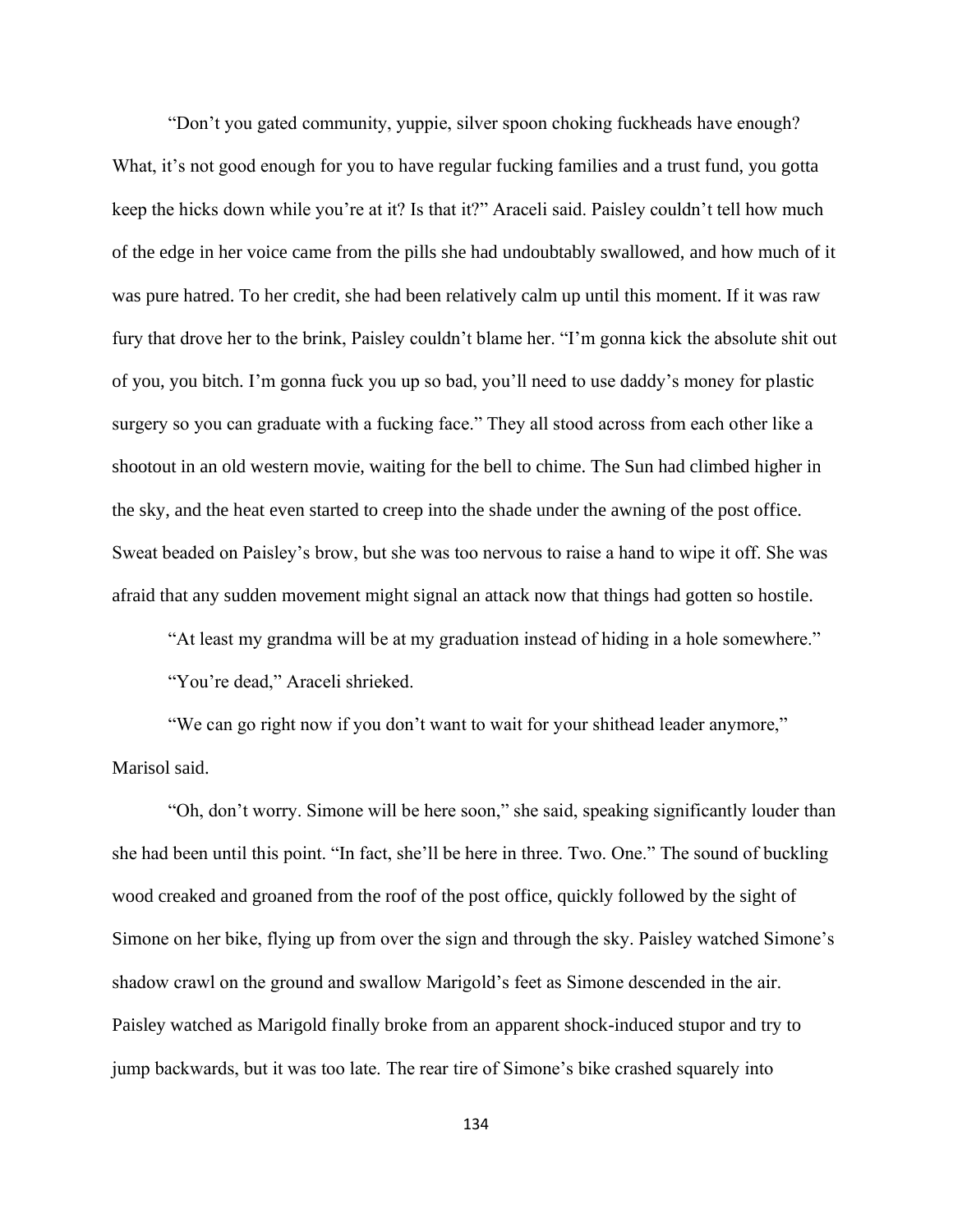Marigold's face, knocking her on her back as Simone landed sideways behind her, stumbling a bit before bringing her bike upright.

Suddenly, the frenzy had started. The Mares began scrambling, the sound of their feet shuffling through the dirt singling their attempt to make a mad dash for the door, but Araceli hopped on her bike and rode straight for them, swinging her padlock mace. Paisley took this as her sign to get on her bike, joining Bee and Simone in the defensive circle as Araceli drove the Mares away from the building. The Mares stood back-to-back, clutching their hockey sticks close to their chests. Paisley watches the other girls, making sure to keep time with their stride, and noting as Simone or Araceli would occasionally swerve up to the Mares swinging their padlock maces before weaving back out, and started following suit. She swung her mace at Mariko, who held her stick up to block the attack. The momentum of the lock caused the chain to coil around the stick, and as she weaved her way back into the circle formation, Paisley pulled the chain, which yanked the stick out of her hands and sent Mariko falling face first into the dirt. She glanced behind her and watched Araceli kick at her shoulders as she passed by. Paisley took note of her breathing, trying to keep it slow so that she would feel more relaxed. She wanted to keep her judgement clear, being afraid that too much anxiety might cause her to slip up and give the Mares an opening. She found it difficult to keep up with bouncing her focus between her gang, making sure to move in tandem with them, and the Mares, trying to anticipate any sudden moves that they might telegraph and stop them before they broke free.

Marigold let out a loud grunt, which caught Paisley's attention just in time to watch as she jammed the handle of her hockey stick between Simone's spokes, causing her to launch over the handlebars. Simone broke her fall and quickly jumped back up to her feet, but Marigold had already escaped the confines of the circle and started running toward the bus. Paisley watched as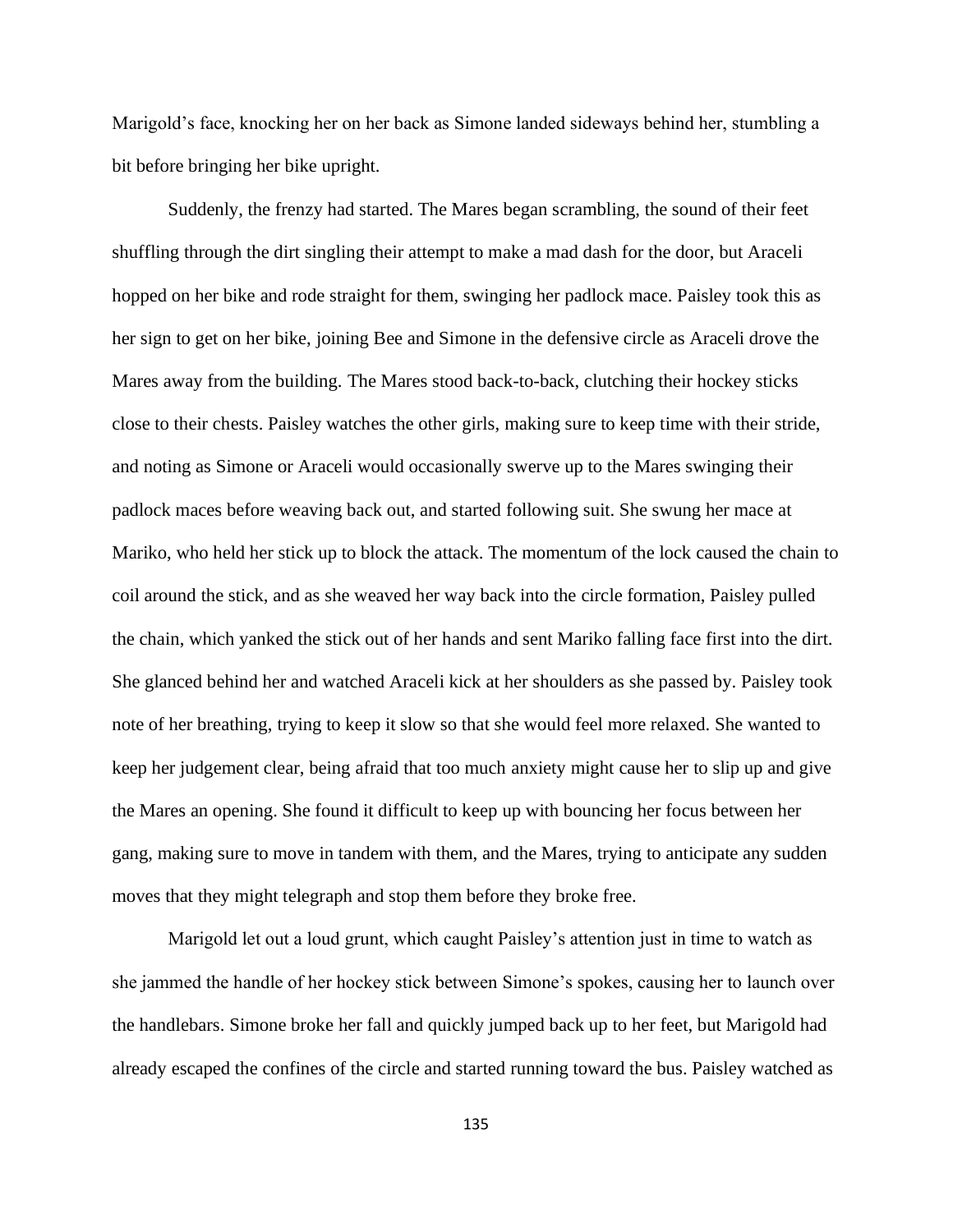she climbed up to the roof and took the roller-skates from around her neck and undid the laces. Marigold cocked her arm back and, just as Simone had started running toward the bus, threw them at her, clocking her in the side of the head. She then wound up the second pitch, launching the roller-skate this time at Paisley, who instinctually threw her hands up to guard her face and jerked her body away from the flying skate as she was in the middle of a tight turn. She felt the bike wobbling between her legs and tried to shift her weight to keep it from toppling over, but it was too late. She spilled onto the ground, feeling the hot dirt scraping up against the side of her thigh. She eased herself up back to her feet and saw the remaining Mares run for the door, but Araceli jumped off her bike and stood on the steps, wielding Mariko's fallen hockey stick like a samurai sword.

"Hurry the fuck up and come help me keep these bitches back, guys!" Simone turned her back to Marigold, sprinting toward the door. She ran up behind Marisol and kicked her in the back of the leg, taking her to the ground where she straddled her and held her down. Paisley was about to make her way to the door, too, but then she saw Bee riding her bike directly toward the school bus. At top speed, she stood up, carefully and gracefully shifting her feet from the pedals to the saddle and, as she was about to crash into the bus, she leapt from the saddle onto its hood. Paisley watched as Marigold raised her hockey stick to bring it down on Bee, so she swung her padlock around and slung it at Marigold. She felt the links of the chain slipping from her grasp and knew that the throw was straight and powerful, watching it as it flew through the air and pegged Marigold in the ribs. It wasn't much, but it was enough for her to drop her stick down. Bee climbed onto the roof and, with her chain wrapped around her wrist and the padlock held firmly in her palm, smashed Marigold in the face. Her nose bled, streaking along the dirty, black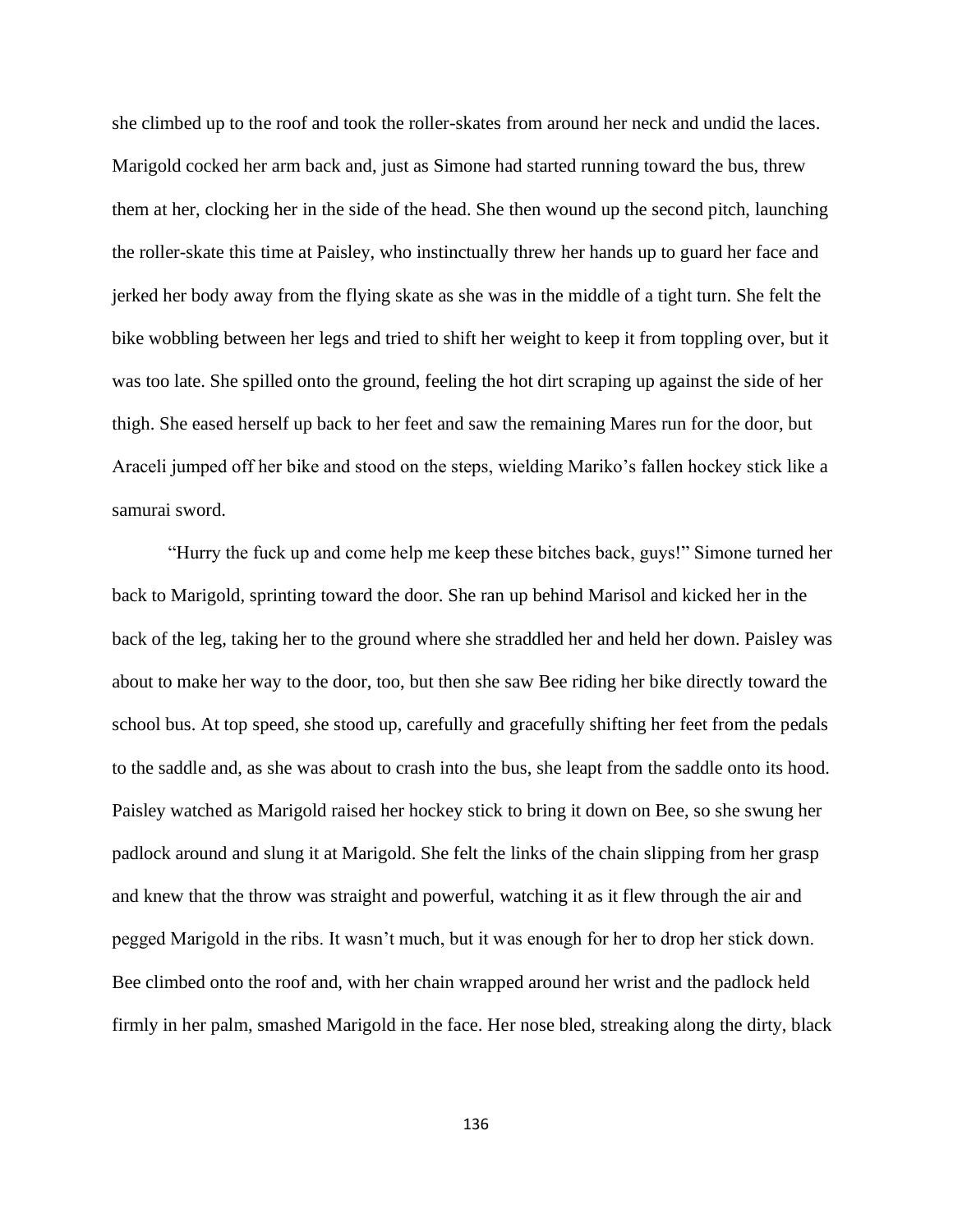mark from Simone's tire that ran down her face. Then Bee hit her again, and again, before pushing her off the roof of the bus.

"That's for calling me Benny-Boy, you fucking wretch," she said before jumping off bus. Marigold crawled on the ground, blood leaking from her face and pooling in the dirt. Paisley felt a pride spark inside her, a pride that she knew was perverse and wrong but couldn't stop herself from feeling anyway. She nearly tuned out the war that was erupting behind her, running up to Bee and tackling her into a hug.

"Who's the goddamn badass now? Bee, that was *sick*. That was like some cirque de soleil shit!"

"We all gotta get our hands dirty eventually, I guess," she said. "Come on, we need to help the others."

They marched back to the rest of the gang, Paisley dragging Marigold behind her by the hair. Paisley felt Marigold's hand swatting at her wrists and could tell by her weakness that she was still dazed, but she didn't want to leave her behind and give her the opportunity to spring on them while they were distracted. Plus, she felt like some kind of ancient warrior, bringing their enemy's slain commander to their feet as a warning to the rest of them. Still, the tussle at the porch steps was chaos, Paisley straining herself to make sense of who each flailing limb belonged to. Araceli was pinned under the knee of Marybeth, bench-pressing the hockey stick that she was trying to push into her throat. Simone was attempting to hold off both Mariko and Marisol, but even she was getting overpowered by quick jabs to the ribs that pushed her ever closer to being pinned against the wall. The Mares were fast on their feet, and when Paisley thought about what it might feel like to have one of their powerful arms drilling into her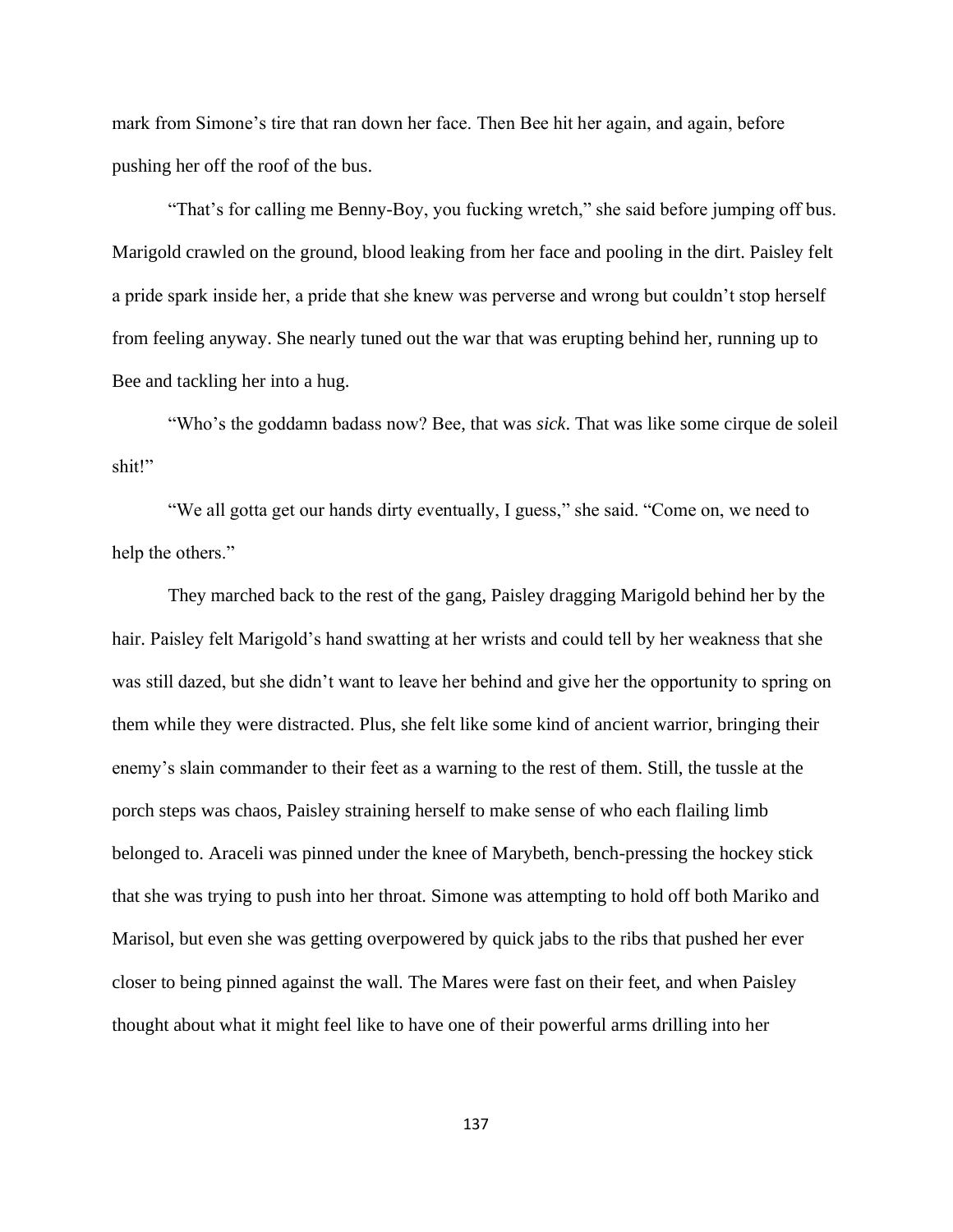stomach, could feel her knees stiffen as though her body were trying to lock up her stride and keep her far away from them.

Paisley let go of Marigold's hair, feeling thin pulled-out strands of it still wrapping around her fingers, and dropped her face into the dirt. She and Bee split up, Bee running over to Simone's aid while Paisley ran up behind Marybeth, mounting her back and wrapping her arms around her neck before throwing the weight of her body back. She felt the shifting of the weight on top of her as she fell further back, stopped by one of the steps of the porch digging between her shoulder blades, and she used her knees to launch Marybeth off of her, catapulted by the momentum of Paisley's fall. She wanted nothing more than to stay laying there, even with the dull, hard edge of the step pushing a burning ache into her bones. Her body was tired, and having her limbs stretched out, her body sprawling out in so many different directions, offered a relief not unlike crashing into a mattress on a day too long lived. But she knew, despite the resistance her weakened, wobbling muscles offered to the mere idea of it, that she had to get up. Araceli had already begun exacting her revenge on Marybeth, having leapt over the prone Paisley to reach her, and Simone was handling Mariko fine enough on her own, so she started rushing over to Bee, who looked to be losing a grappling match with Marisol. Before she could reach her, she was alerted to the sound of screaming behind her, and when she turned around, she caught an eyeful of Marigold's shoulder seconds before colliding into her chest and tackling her to the ground. She felt the breath shoot straight out of her lungs, replaced with what felt like fire that only burned hotter when she tried to desperately gasp some of the air back into them.

Marigold's knees clung tight like a bear trap around her hips, pinning her to the ground. Behind her, the sun burned around her head like a halo, her backlit silhouette betrayed only by the glimmering of light reflecting off the still-wet blood on her hands as she lifted a loose fist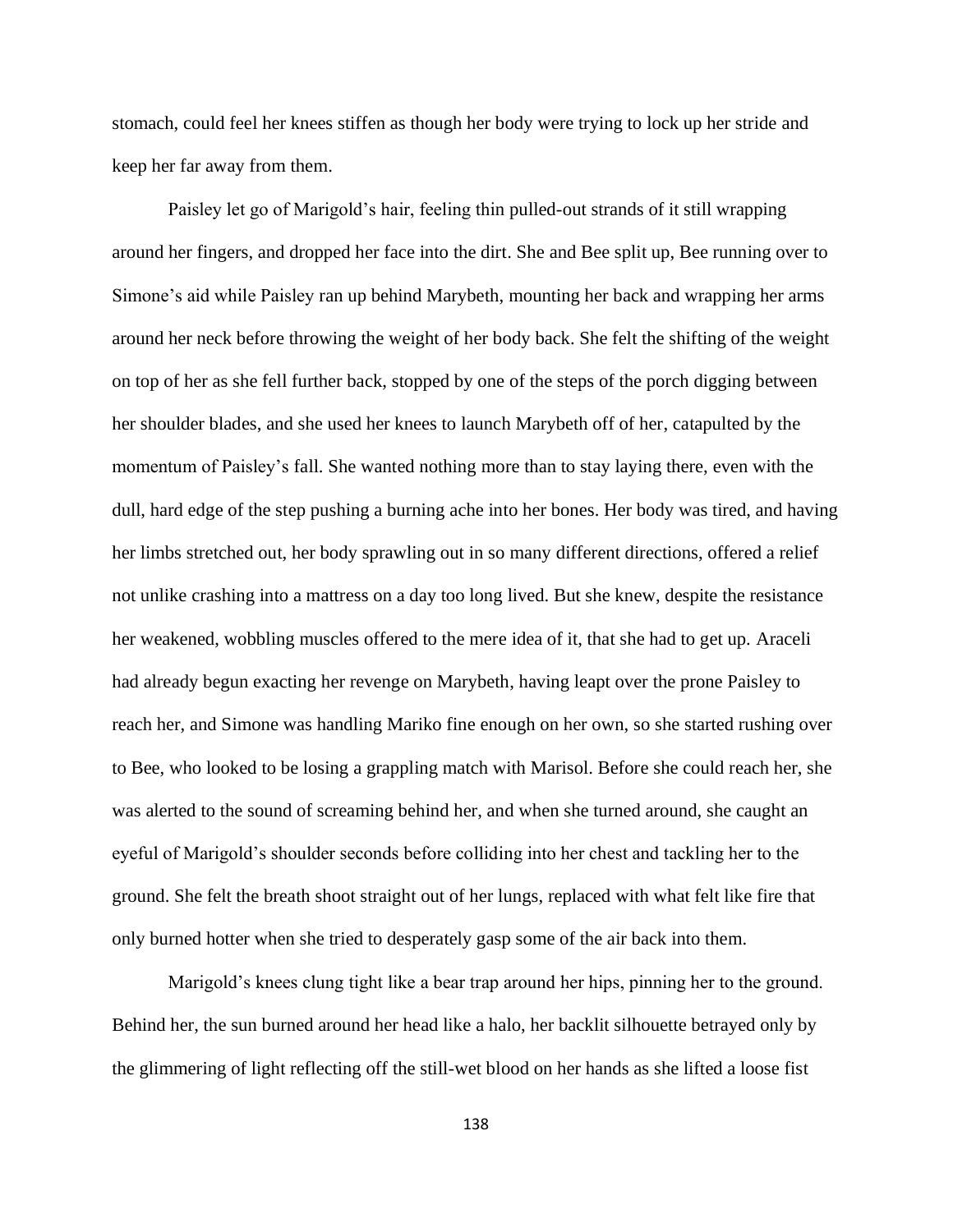into the hair. Paisley covered her face with her hands just before that fist came crashing down, driving into her palms. Paisley felt her own knuckles pressing into her eyes, her cheekbones, and her nose with every punch, which just kept coming and coming, slowly, and what she assumed was weaker than they would have been had Marigold not already been worn out some, but heavy nonetheless. She could already feel the bruising, the blood rushing underneath her eye to inevitably swallow it in a deep, swollen pool of black. She thought only of two things – how she was going to get out of this, and how she was going to lie to her father this time. Each pound was like a nail being driven deeper and deeper into her skull, sending a splitting, pulsing pain through her head. She tried to wriggle her hips out from the death grip of Marigold's thighs, but she did not budge. She tried to grab Marigold's wrists to keep her from cocking another punch, but her limp grip could not contain her might. From between the gaps in her fingers, she could see light a little too brightly, the blue of the sky and the yellow of the dirt fading into a hazy white as her vision started to drift away with the consciousness that was being beaten out of her skull. She felt that she was only moments away from blacking out underneath Marigold's fists when she heard a loud cracking sound like snapping bone, and when she opened her eyes again, she saw Simone standing over her with a hockey stick whose sickle-like edge was painted with a fresh wash of blood. Simone flicked some of the blood off before slipping the blade of the stick under her armpit, using it as a crutch, her own cane being stuck somewhere in the dirt. Marigold's face looked like it had been split in two, the recently clogged up wounds in her nose and mouth reopening with the impact so that now a deep river of blood flowed all the way from under her eye to just above her chin. Her legs loosened their grasp on Paisley's body as she shuffled backwards, scrambling to her feet.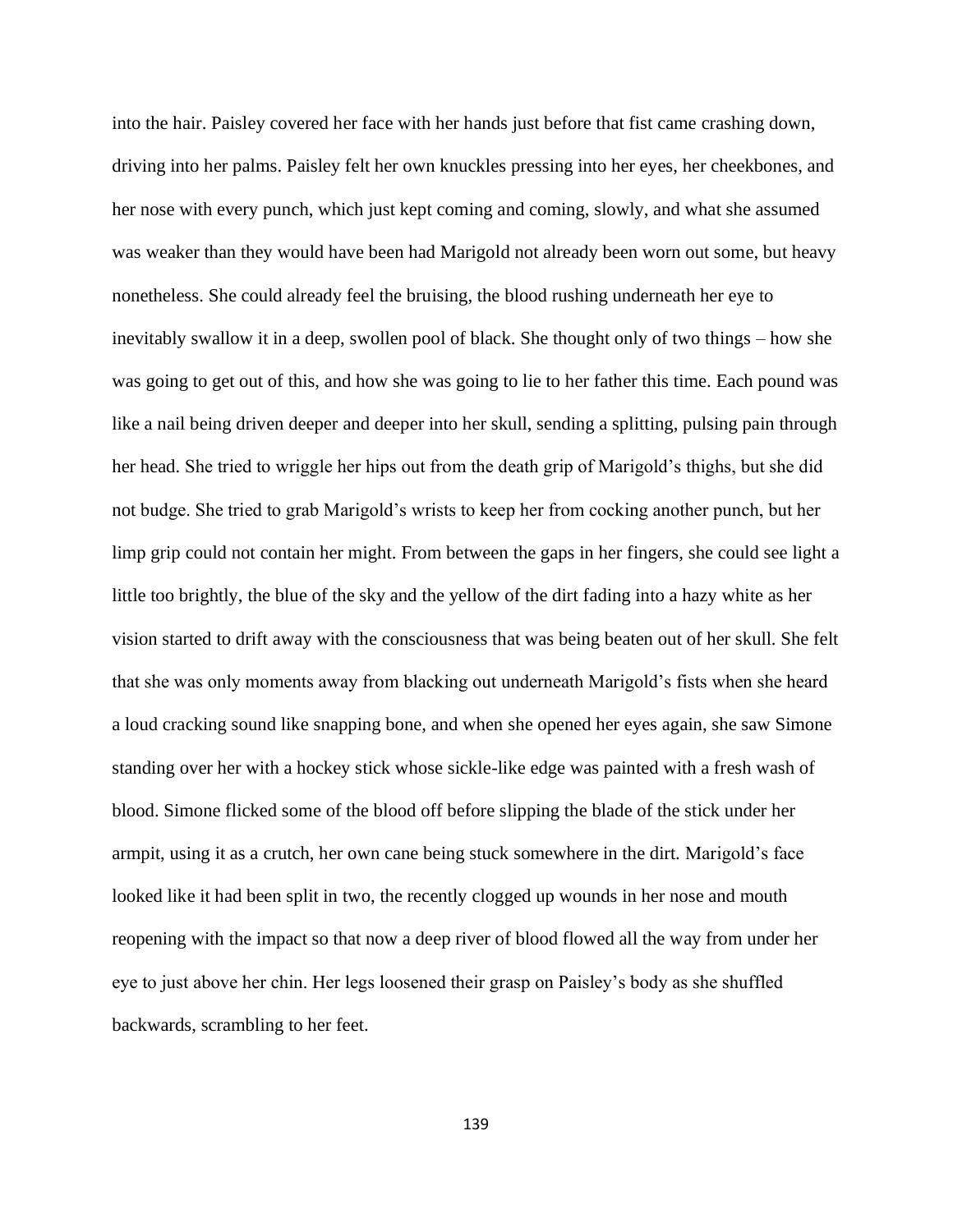"Girls! Regroup, get inside," she screamed, trying to mask the pain in her voice.

Marigold sprinted to the steps, Marisol and Mariko close behind her. Marisol threw Araceli off of Marybeth, and the four of them reached the door to Big Nothing. Paisley and the others rushed after them, Paisley and Bee knowing what was about to happen, Araceli and Simone being none the wiser. Marigold shouldered the door open, and when she did, she was greeted by a thick, black waterfall pouring from the doorframe above her. The sound of metal clanging against the hardwood floor punctuated the spectacle of paint coating her and splattering all over the other Mares, the now-empty bucked twirling in a half circle before toddling to a stop. Bee and Paisley high-fived one another. "Are you fucking kidding me?" Marigold yelled, throwing her arms up, which only splashed more paint on the other Mares.

"It ain't much," Bee said, "but it sure is funny."

"You really did mean some Home Alone shit, huh?" Simone said. The Mares packed into the post office, leaving a trail of overlapping black footprints behind them, and Paisley and the girls treaded behind them. Simone began to stride through the building to catch up as the Mares made their way behind the counter, but Bee put her arm out to stop her. They all watched as Marisol tripped over the wire and fell face first, disappearing behind the counter. When the others stepped over the wire, Bee grabbed the rope they had affixed to the filing shelves, pulling it down from the wall and sending it crashing into the counter. The sound of some of the wood splitting was like a mini eruption to orchestrate the plume of dust that rose from the shelves. The shelving created a barrier between the Mares, who were up against the wall now, and any escape they might have tried to make. Bee and Paisley made their way to the corner of the room, where they had set up a makeshift armory of the tweakers' beer bottles, and the others followed suit, each of them arming themselves with a bottle and throwing it the Mares, who stood packed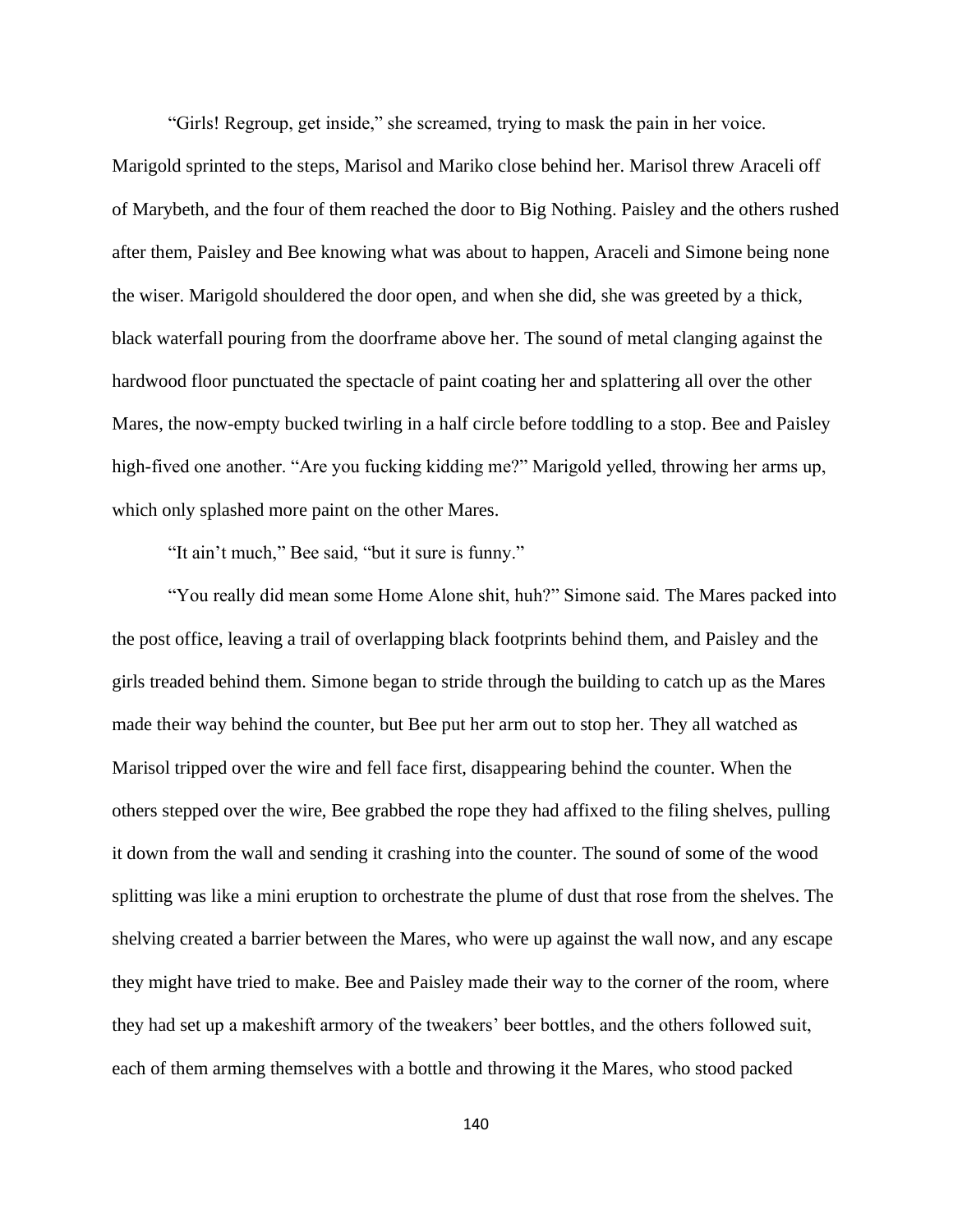together like bowling pins waiting to be knocked over. Paisley could smell the stale beer on her hands, or in the air, she couldn't really tell. A rain of broken glass pattered off the counter, brown shards glimmering as they skipped through the cracks of light that broke through the dim room. Paisley watched the shifting expressions of pain, shock, and fear warping the faces of the Mares, taking it all as a sign that her and Bee's hard work setting up their elaborate mare trap and the trials born from it were all worthwhile. When she had thrown her last bottle had been thrown, Simone rushed over to the other side of the fallen shelves, the plinking noise of the stick which burdened her weight forward reverberating dryly off the walls. Two of the Mares had made their way into the small backroom to shield themselves from the showering glass, but Araceli and Bee had already leapt the counter to corner them in there. Paisley held a final bottle still, but withheld from throwing it, fearing that she might accidentally hit one of her compatriots in the crossfire. Grunting and the dull sounds of hard fists colliding with soft flesh droned on from the backroom, leaving Paisley to wonder which bodies were making the more painful noises. Marigold was attempting to crawl underneath the shelves, but Simone kept stabbing her stick at her hands whenever they crossed the threshold as if they were the plastic pawns in a game of whack-amole. One of her jabs missed, and Marigold grabbed the stick, yanking it toward her and forcing Simone to slam face-firsts into the sharp angle of the shelves. Marigold slipped underneath them and broke for the basement. Paisley gave chase after her, closing the distance just quickly enough to witness Marigold tripping over the wire at the mouth of the stairwell. She counted six hard, jagged crashes before she surmised that Marigold had reached the bottom. Paisley sprinted after her. She hurdled the wire and hastily descended the stairs about halfway before she leapt the remaining steps in a single bound, landing directly over Marigold. She felt a sharp jolt of pain shoot through her foot and up into her ankle, the landing sticking more harshly than she had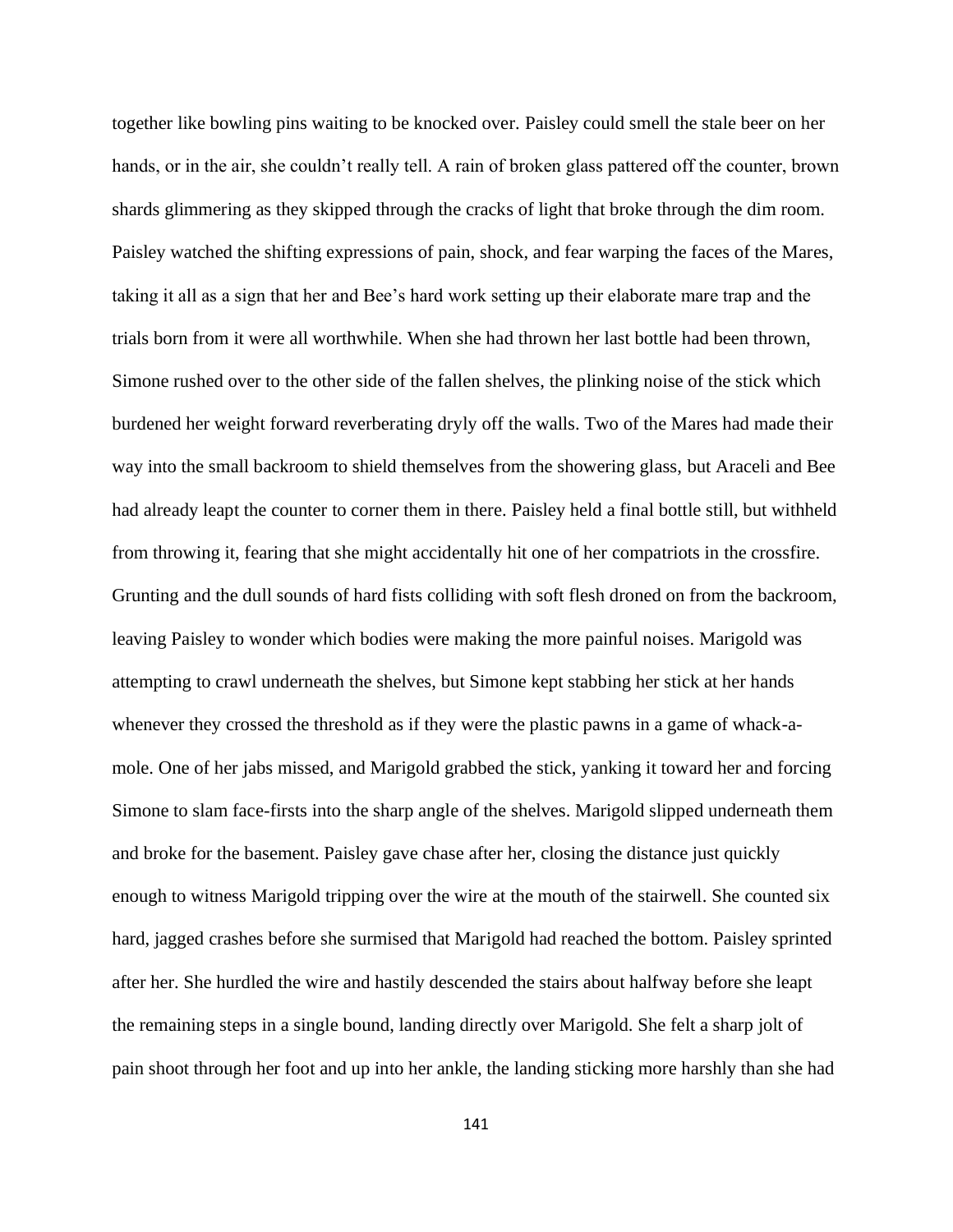anticipated and causing her to roll her foot over in her shoe, but she paid it no mind. She smashed the beer bottle against the floor, and then held its horrible, angular teeth against Marigold's neck. Her hand was shaking, which caused her to occasionally come a little closer to actually puncturing the skin than she intended. She wasn't afraid so much of what might happen next if Marigold tried to overpower her. She was afraid, instead, of the knowledge that she was willing to do whatever it was. She wasn't afraid to draw blood from Marigold's neck, and it was this realization that truly scared her.

"Jesus Christ," Marigold said with a pained mix of horror and disbelief. "You would kill me over some fucking abandoned shack in the middle of nowhere?" Paisley thought hard about this question. Would she kill Marigold for the sake of Big Nothing?

"That depends entirely on you," she said. Her actual answer would have been "not likely", she decided. There was a lot of middle ground between shedding blood and taking a life that she wasn't ready to explore in the name of an old post office. But she didn't see much sense in saying so in the moment. She figured it better to let Marigold sweat.

"Fuck this. You psychopaths win," she spat out. Paisley thought it sounded like she was trying to mask her disappointment with disdain. She thought Marigold might have actually been a little bit sad. "White flags up, girls," she hollered up the stairs. "We're done." Paisley pulled Marigold up off the ground and lead her up the stairs with the bottle pressed into the small of her back. The rest of the Mares sat on the floor, panting and wiping the sweat and blood from their wounds. Beneath the pain on their face was an expression of relief. Paisley understood this. She, too, was relieved for the fighting to be done. Whatever she might have been willing to do, she didn't want to hurt anyone anymore. "I, Marigold O'Malley, on behalf of the Church of the Feral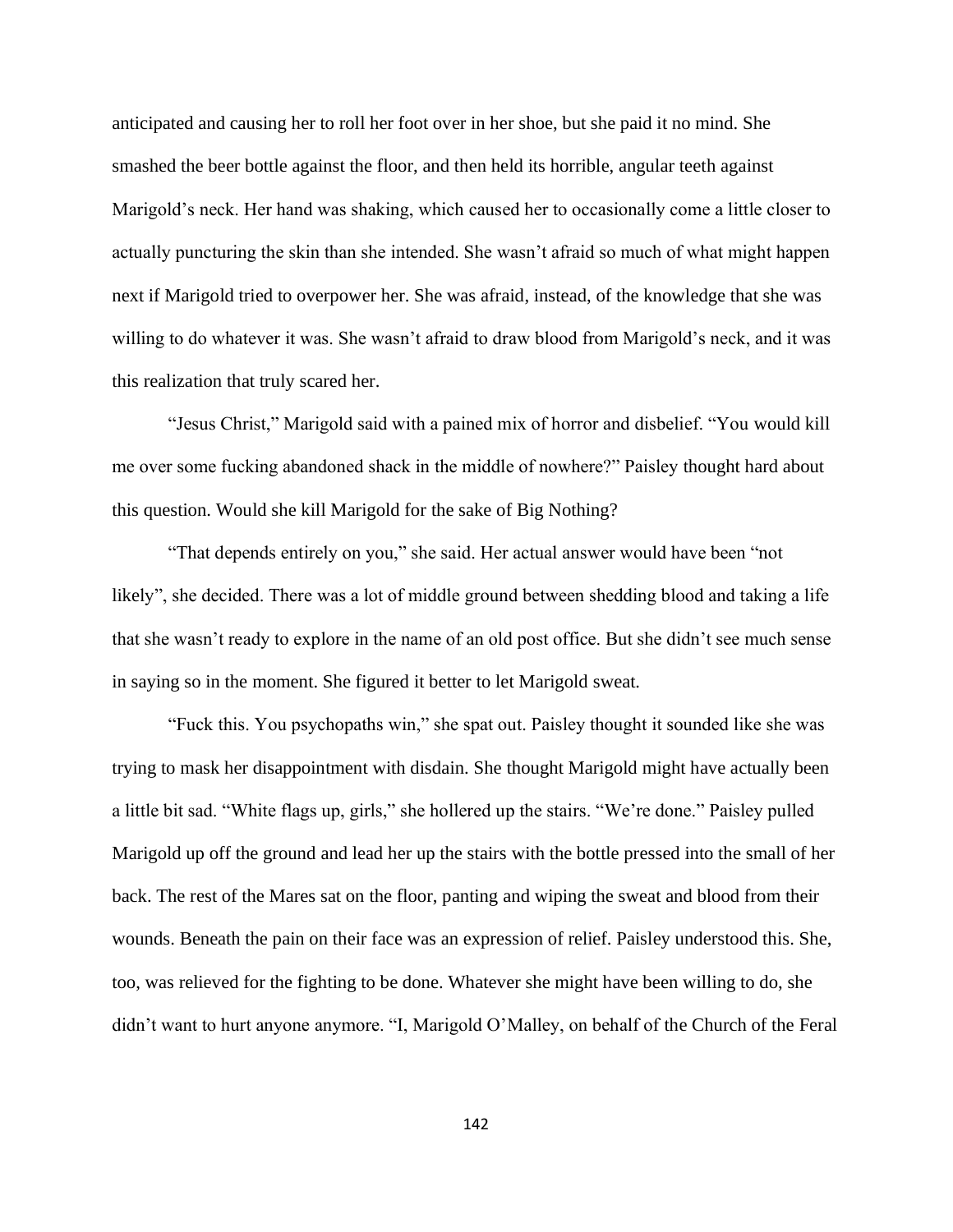Mare, hereby relinquish the Big Nothing turf to you, the Division of the Lilith Moon. May you all have an absolute blast fucking off in this barren wasteland."

"That ain't all, Marigold," Simone spoke. "Y'all are also gonna stay the fuck out of the Tuluca Rock turf, too. I don't wanna see none y'all stank ass faces in our neighborhood again. If you must come to the school for hockey, you are to find myself or my girl Paisley here, you are to thank us for allowing you in our home, and you are to kiss our motherfucking boots. And if you think I'm playing, I cordially invite you to fuck around and find out."

"Fuck you, Simone," Marigold said.

"For Christs' sake, Marigold, give it a rest," Marisol said. "Yes, Simone, I promise we won't bother you lot again. We're sorry."

"Finally. One of y'all said some shit that makes sense."

After the school bus disappeared over the horizon, the girls all took part in cleaning the wreckage of the war. Simone dug her cane out of the dirt and then staked the dark-stained hockey stick into the ground next to the steps as though it were a signpost, the blood acting as writing in a longforgotten language that nonetheless translated in everyone's mind to "Beware". They swept the glass into a pile, shells of ammunition scattered about the battlefield. They sopped up any blood that had not yet dried and resolved to get something to take care of that which had as part of their future renovations. And then, when all was as clean as could be, or at least that's what Paisley told herself when the last little bit of energy was squeezed out of her desperate muscles, they went out into the cooling evening and stood in the shadow of Big Nothing. The sky behind it burned all orange and pink, taming the bright dirt and bringing color to the faded wooden façade of the building, making it look younger and more remarkable. Thin clouds streaked through the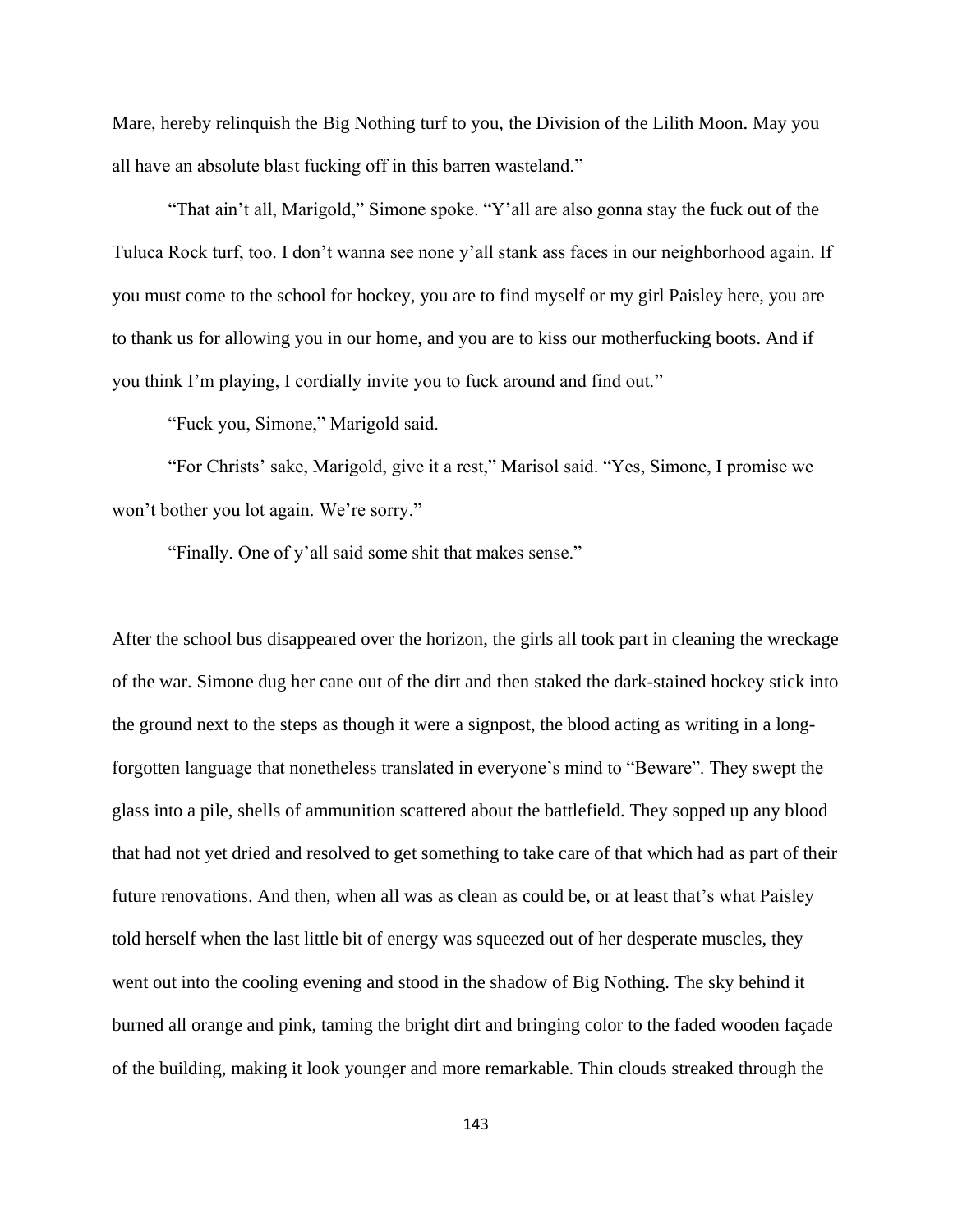sky like rivers of mist as though they were trying to offer features to the scenery where there were none. The four girls and the one big building which they yearned to fill with new life were the only things that gave shape to the landscape surrounding them, and for one glorious moment, Paisley felt like they were the most powerful things on Earth.

"We did it," Simone said.

"After all this time, we finally won," Bee said.

"Does this mean our beef with the Mares is over?" Araceli said.

"Might do," Simone said.

"Okay," Paisley said. "So we won the turf. Now what do we do with it?"

"Who cares," Bee said. "It's ours."

Over the following weeks, the girls spent most of their free weekend hours trekking to and from Big Nothing, urgently trying to shape it into the place that had lived so long in their collective fantasies. In the days immediately following the battle, Paisley stayed at Bee's house, hoping that the wounds of war would have faded enough for her dad to not notice with time. But on the third day, when she caught a glimpse of her still darkened eye and crusted lip in the bathroom mirror, she knew it would take too long. She had devised a lie about the air leaking out of one of her tires and the rim bending when she went to take a turn, spitting her face first into the rear bumper of a car. This prompted Frantz to buy her a slightly more portable-friendly bike pump.

Over time, Big Nothing started to truly shape into the kind of gathering spot Paisley reckoned most kids her age would dream about. They packed it full of furniture, mini fridges, a television, stereo equipment, all of which had either been in one of the girl's basements ripe to be relocated or had, as Araceli put it, fallen off a truck. Bee brought some of her old compute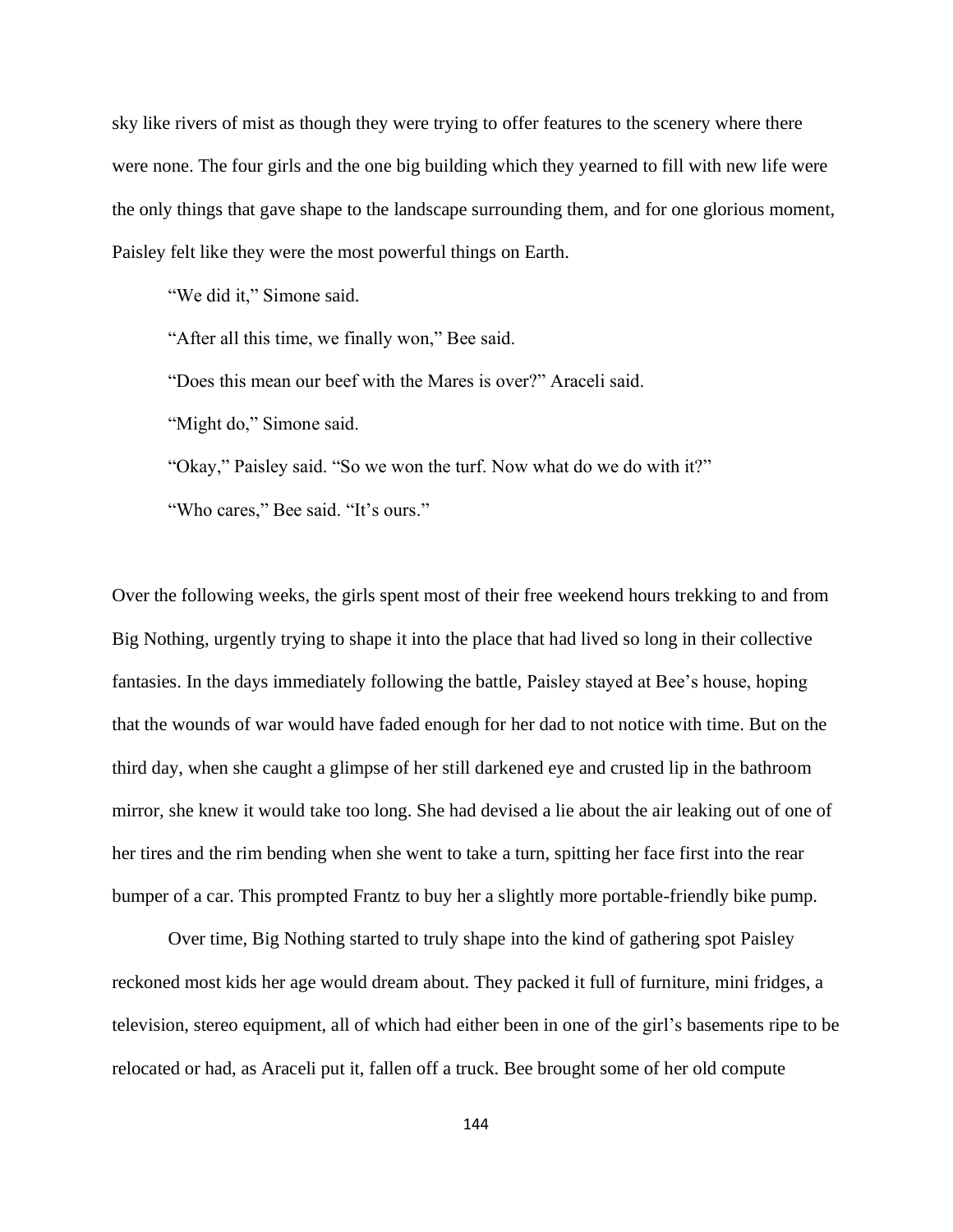equipment to set up a less impressive but still functional workstation for herself. Paisley and Simone had even taken to restoring the vibrancy of the wood-panel walls with stain and finish, tearing the boards from the empty windows so that they wouldn't suffocate on the chemical fumes. Paisley was amazed watching the vision of her friends come to life, watching Big Nothing metamorphosize from the dried-up carapace of a desert-eaten stranger to a place that felt like it breathed with color, energy and spirit. A place that felt like it could be a home if it needed to be.

The work carried them well through the remainder of Autumn and into the heart of Winter as well, even consuming most of their holiday break. It had become a new year by the time Big Nothing finally started to fully match the girls' vision of it. Paisley was relieved to finally live through days released from the constant looming heat that persisted well through fall, the afternoon hours becoming mild and comfortable, and nights plummeting into actual, God's honest cold. She had never been so happy to wear a jacket in her life as she was riding her bike home from Bee's house Sunday nights, feeling the cold wind bite at her cheeks until they tingled for want of her well-warmed home.

Every day that they met up at Big Nothing, Araceli's eyes got a little more intense. She was growing more and more visibly restless, more frantic and alarming. It was clear to Paisley that the workload was weighing down on her. Paisley felt this too, felt her own movements start to be propelled by a furious sort of energy the closer they got to crossing the finish line. But with Araceli, it was scary. She wondered how many days it had been since she had last been sober. How many pills she had swallowed since the day of the battle, and how many more her body could handle. On the worst day, her cheeks sagged underneath her eyes, making her look like she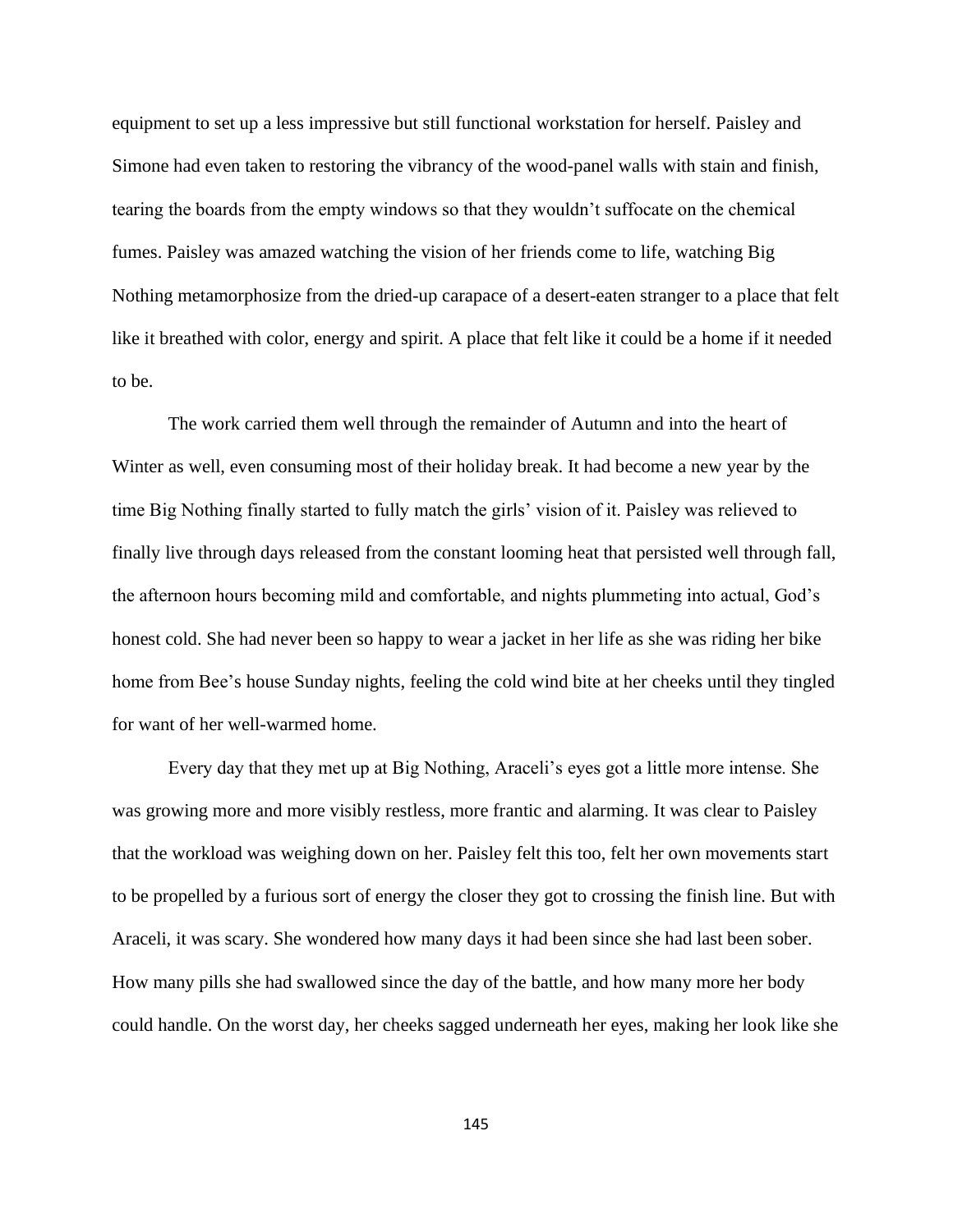hadn't slept in days, and she moved as if she were being pulled on strings, fast but shaky, lurching motions. Her body seemed hollow, like it was shrinking and folding in on itself.

"Araceli," Simone said, "what the fuck is going on with you?" She must have noticed it too, Paisley thought. Though on second thought, she realized it would be hard not to. Paisley could tell that the question wasn't begging any real answer. Everyone already knew what was happening to Araceli.

"What do you mean?" Araceli said.

"Look at you, baby. You're like a feral animal. You look like shit."

"I haven't been sleeping well," she said. Her voice sounded like it was stripped entirely of its humanity, dry and flat, like the words didn't mean anything to her as they loosely escaped her jaws.

"No shit, Cel. How many addies you been chewing daily?" Araceli shot a quick glance at Simone, her sunken, bloodshot eyes looking like fire.

"That's none of your business," she said, a little more human in her voice this time, and a pissed off one at that Paisley thought.

"Used to be that that was true," Simone said. "Used to be that it didn't bother nobody. Even used to be that I even kinda liked it sometimes when you would go too far. It would make doing dumb shit more fun. But now? It is my business."

"We're worried about you, Cel," Paisley said, wanting to be a more compassionate voice to undercut the severity of Simone.

"You shut up," Araceli barked back. "I don't need to be lectured by you."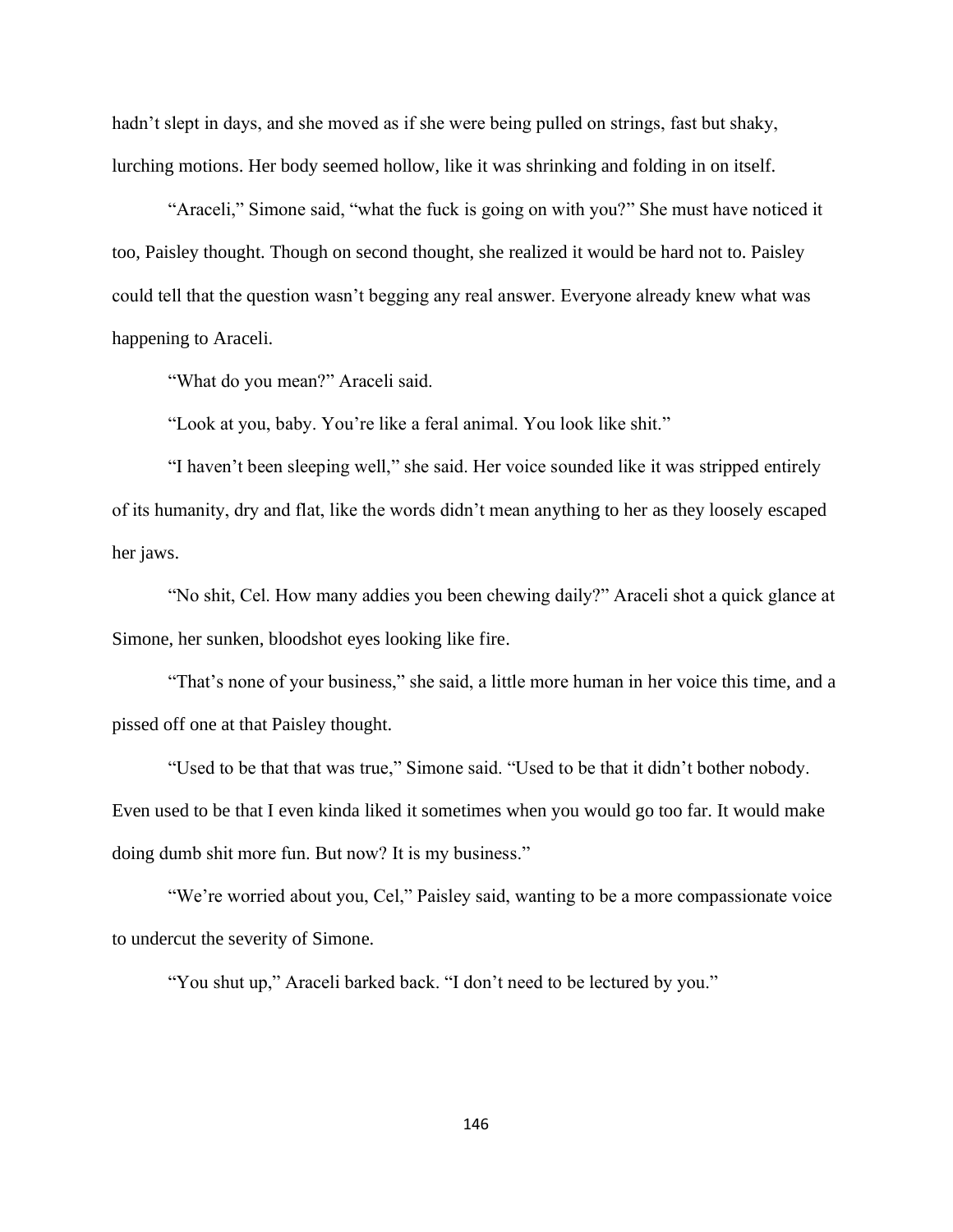"You're not only hurting yourself anymore. You're putting us all at risk. You almost fucked up that whole Marlon Point mission with your out-of-control ass. And did they tell you what happened with that drug-addled threat you left for the tweakers?"

"Now wait a goddamn minute, that was way bigger than…"

"Bee could have fucking died, Araceli. The tweakers came back looking for blood and they woulda found it if not for Paisley. And it's your fault. You need to clean your fucking act up." Paisley felt like her name was being used as a weapon, and it made her skin feel fuzzy, but she knew Simone was right. She looked over at Bee, who was staring directly at her own feet. She could tell they shared their discomfort.

"Fuck you, Simone," she said, the most alive she had sounded all day. Araceli stormed out, slamming the door behind her, and drove off. The girls finished up their work, free of the anxious energy that Araceli had added to the atmosphere, but not free of anxiety itself. The room was still tense, the air still heavy, but this time with what felt like a collective fear for their friend. Paisley moved more slowly, dabbing the final few brush strokes to make the wood shine. She hoped this could be just the first in a series of newer, cleaner things. When they finished, Simone hitched a ride in Bee's car, and they all quietly sped back into town.

The school bell rang to signal the end of class, and Araceli's desk screeched under the force with which she launched herself from the seat, pushing it hard behind her. Black skids marked the floor to show where the chair's feet had dragged. Despite being on the opposite side of the room as the door, she was the first one out of the classroom. She still hadn't spoken a word to Paisley or any of the others since the confrontation at Big Nothing. Not even so much as a returned text. With the way she left, it seemed that even being in the same room with one of them was a pain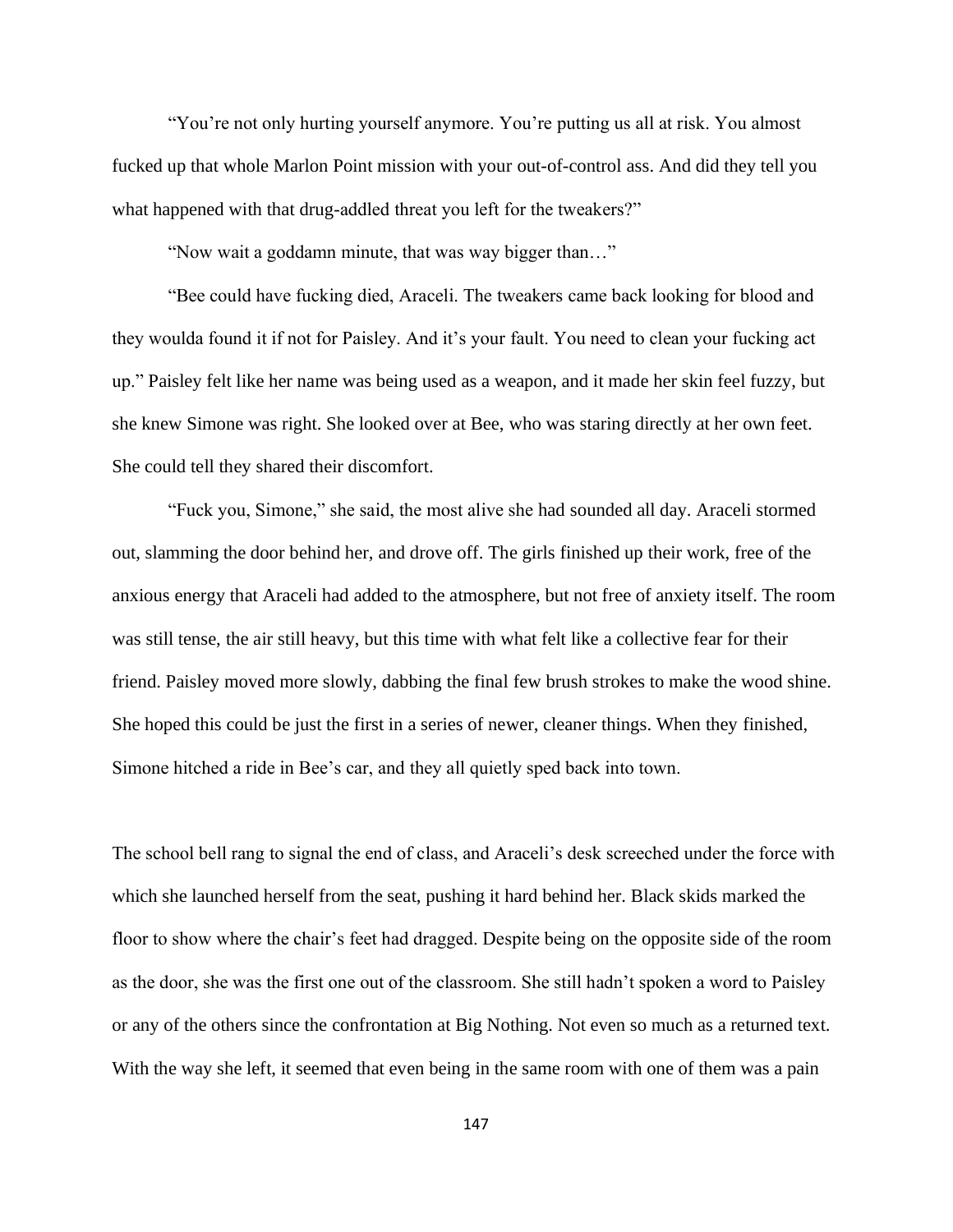she couldn't bear, couldn't wait to be relived from. Paisley wondered how much of the resentment that burned inside of her was natural, and how much of it was the drugs that she was very much still sailing on. There was no mistaking the look in her eyes, the way she shifted in her seat, the way she wore down the soft wood of her desktop under the ballpoint of the pen that she spent all day carving into it. She was in a bad way.

Paisley merged herself with the raging mass of bodies in the hallway and started drifting toward the door, pushed alone by the shoulders of the bigger and faster students plowing their way passed her, where she could see Bee and Simone waiting for her. Before she made it to the door, in the hallway erupted a noise from the students around them, a many-voiced groan that was part shock, part celebration. The telltale choir that always scored a nearby fight. Paisley had a nauseous, sinking feeling in her stomach. She felt that she knew who was involved without having to look, but a dim burning hope that she was wrong motivated her to push through the mob of gathered students to be sure. Simone and Bee met her at her side just in time to part their way through and see Araceli sitting on Colson LaGrange's chest and driving her fists into his leaking mouth.

"Speak on her again," she kept screaming over and over, each repetition getting a little less intelligible. Rising above the overlapping chatter of the onlooking students, the principal could be heard calling for order. Simone lifted her off Colson by the armpits and wrapped her arm around her shoulders, hugging her close.

"Come on, we need to get the fuck out of here," she said to everyone, but to Araceli in particular, and they rushed their way to the door. Paisley fumbled with her bike lock, her hands trembling too greatly to dial in the combination precisely. The others had already taken off by the time she undid the lock and mounted her bike. They rode furiously to Bee's house, silent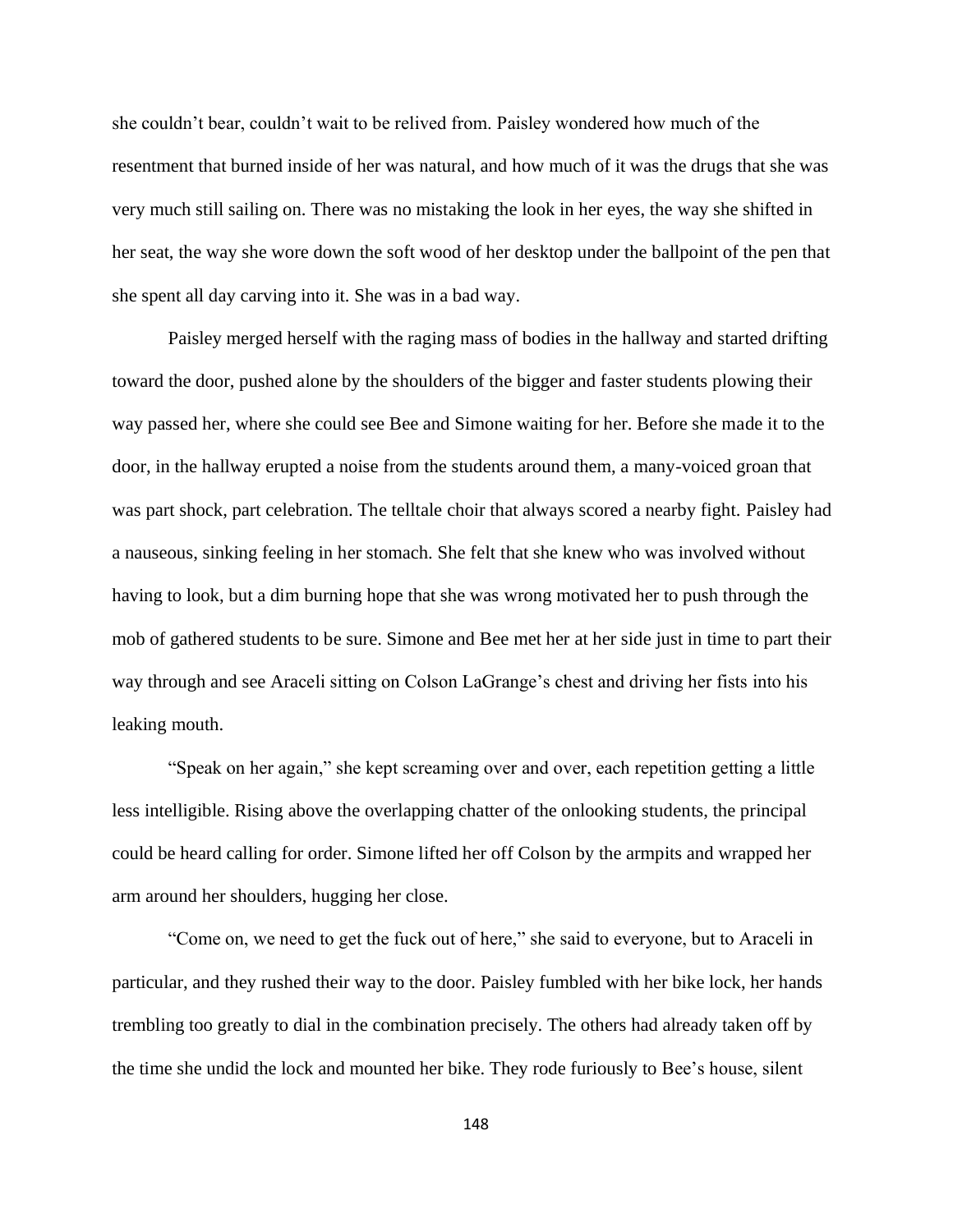except for the occasional pained scream from Araceli. They did not want to shout their conversation for anyone to hear, especially in a place like Tuluca Rock where the empty would carry their voices further and more greatly than they dared risk.

"Now just what in the absolute hell was that shit all about?" Simone said the moment Bee's bedroom door shut, sounding as if the words had been pressing on the back of her teeth for hours and she had to spit them out to get any relief.

"He was talking bad about mi abuelita and I fucking lost it. I couldn't even see. Everything was bright white, my brain shut off. It was like I was in a tunnel of light or something," Araceli said. Her eyes were wide and her voice shook. She looked like she was afraid of her own words.

"Araceli, listen to yourself," Paisley said. "You're losing control of yourself. You need help. I'm right here. We all are. We can help you." Paisley had no idea what it was like to be on pills, and certainly no idea what it felt like to be addicted to something. But she had seen her fair share of addiction in the past, something that had plagued a good few of her father's clients through the years. She recalled a number of stern and somber conversations he had had with her over the horrors of drugs, and couldn't help but think that she was now seeing everything he had said in Araceli. She could tell that the sober part of Araceli's mind, the part that hid underneath the static of the amphetamine buzz, was filled with fear. Paisley looked at the withering husk of her friend and felt completely overwhelmed by the inexhaustible terror that she was looking at a body mere shades from a corpse. She thought that, maybe from finally passing the threshold where even she couldn't ignore that she went too far, or maybe seeing herself in the reflection of Paisley's wet, tear-stung eyes, Araceli was finally starting to see herself this way too.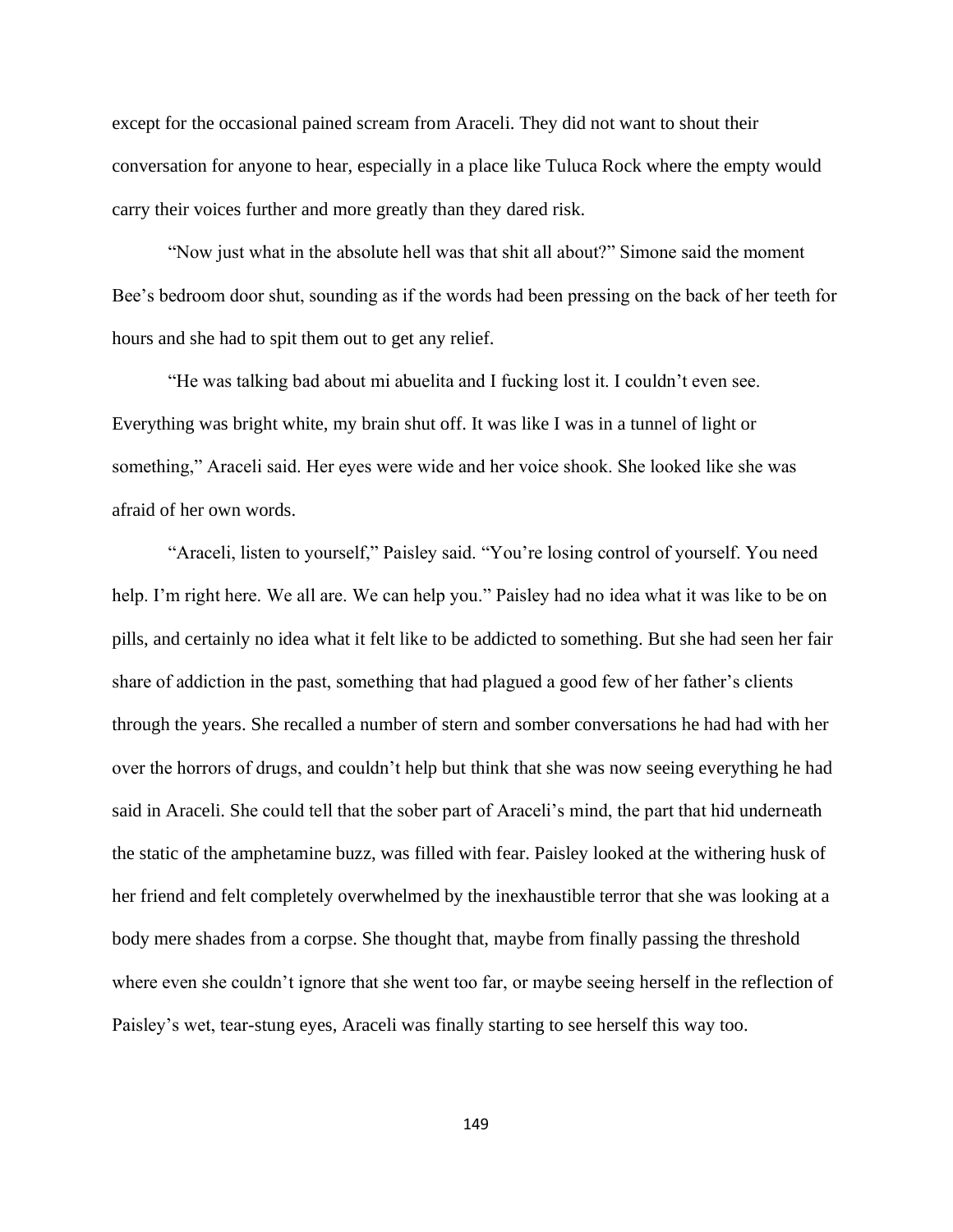"You should have found us. You should have at least let us step in for you," Simone said. "Leviticus already has it out for your grandma. Even more so than my daddy, and that's a fucking lot. Now you've gone and plastered his kid? Lev ain't too big to use grandma as a way to fuck your life up if that's what he wants, Cel."

"Fuck, fuck I know. I don't know what to do," Araceli said. Her face was streaked with dried tears and her breathing was like Morse code, short, sobbing gasps of air choking her words. "I don't know what to do, and I thought I could control myself, but I was wrong. I was wrong, but I don't know how to stop." She spoke with the speed of the pills in her system. Paisley thought that if someone didn't step in, she would talk her jaw off repeating the same desperate phrases to herself.

"Listen to me, Araceli," she said. "You need to just get rid of them. Throw the pills away and stop."

"You don't get it, Paisley. They help. I need them," she said.

"Baby, that's the addiction talking," Bee said. "They're hurting you. They don't help."

"You don't know what it's like, guys. You don't. I wake up every day with the pressure of making a future for myself crushing me down. I need to succeed, or else everything mi abuelita did was for nothing. She sacrificed everything. She has spent years of her life living in fear, hiding from the world, running from fucking ICE, living like a goddamn ghost, all so that I could live a better life than her. If I don't, then she wasted all that pain." The tears were wet again. Paisley could hear the shame in her voice, and it cut right into her bones, made her skin feel cold.

"But then why the drugs, Cel?" Simone said. "Ain't that the shit that got the old lady's life all fucked up in the first place?"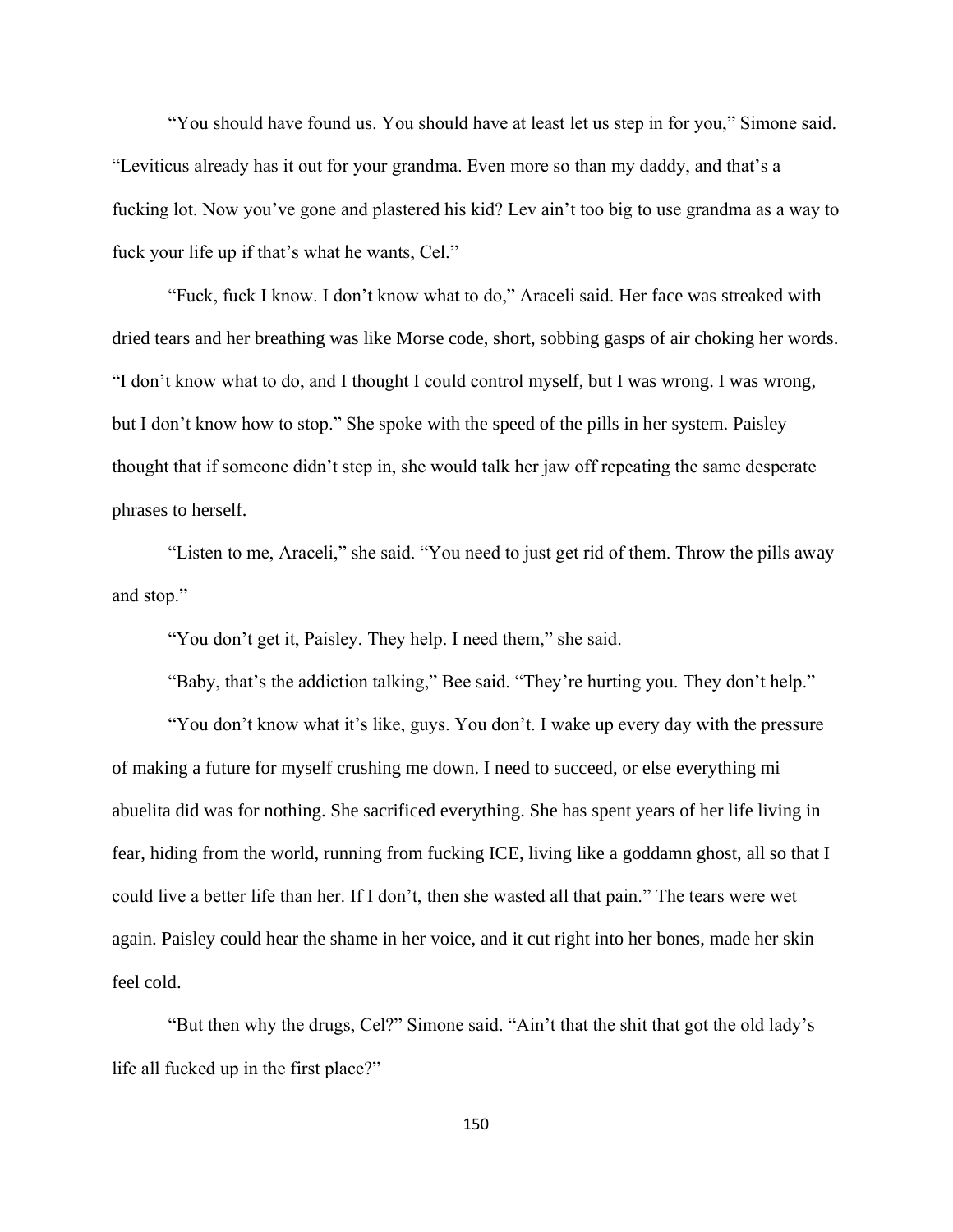"This is different. This helped me work, helped me in school. I couldn't keep up, my grades were slipping, all that shit. You remember that Senior kid I was kinda friends with? Well, when he went to college, he told me that all his friends did Adderall to write their papers, you know? Said it helped them cram all their work into all-nighters. So he brought me home some over break, and he was right. It's helping me get my shit done, helping me keep my grades up. It's helping me make a better future for myself, guys."

"Maybe it was," Paisley said, "but it's clearly not anymore."

"No, it's not the drugs, it can't be, it's me. I know it's me. I'm just a fucking mess. The drugs help, Paisley. I can't even get out of bed in the morning without them anymore. I need them."

"That's not healthy" Paisley said. "Think about your grandma. Think about the things she did. The heroin. You don't think she felt the same way you do now? You don't think she needed it just to get out of bed? She was an addict. That's what happens to addicts. That's what you are, and you know it." The desperation she felt inside of her was turning into anger, her voice getting loud and bitter. She felt like she was talking to a different person, trying to scare away some imposter so that she could reach the real friend she was trying to help. She wasn't sure she had ever yelled at someone in her life. She was surprised how deep and mean her voice could get.

"That's not true," Araceli said in a way that sounded like it hurt, like it scraped her throat as it came up. Like she was trying to convince herself, Paisley thought.

"Then why were you so angry at the meth cooks that day at Big Nothing?"

"Because those are the same types of bastards who preyed on mi abuelita. They prey on the poor and the hurt."

"But not the people who sell you the pills? They don't do the same thing?"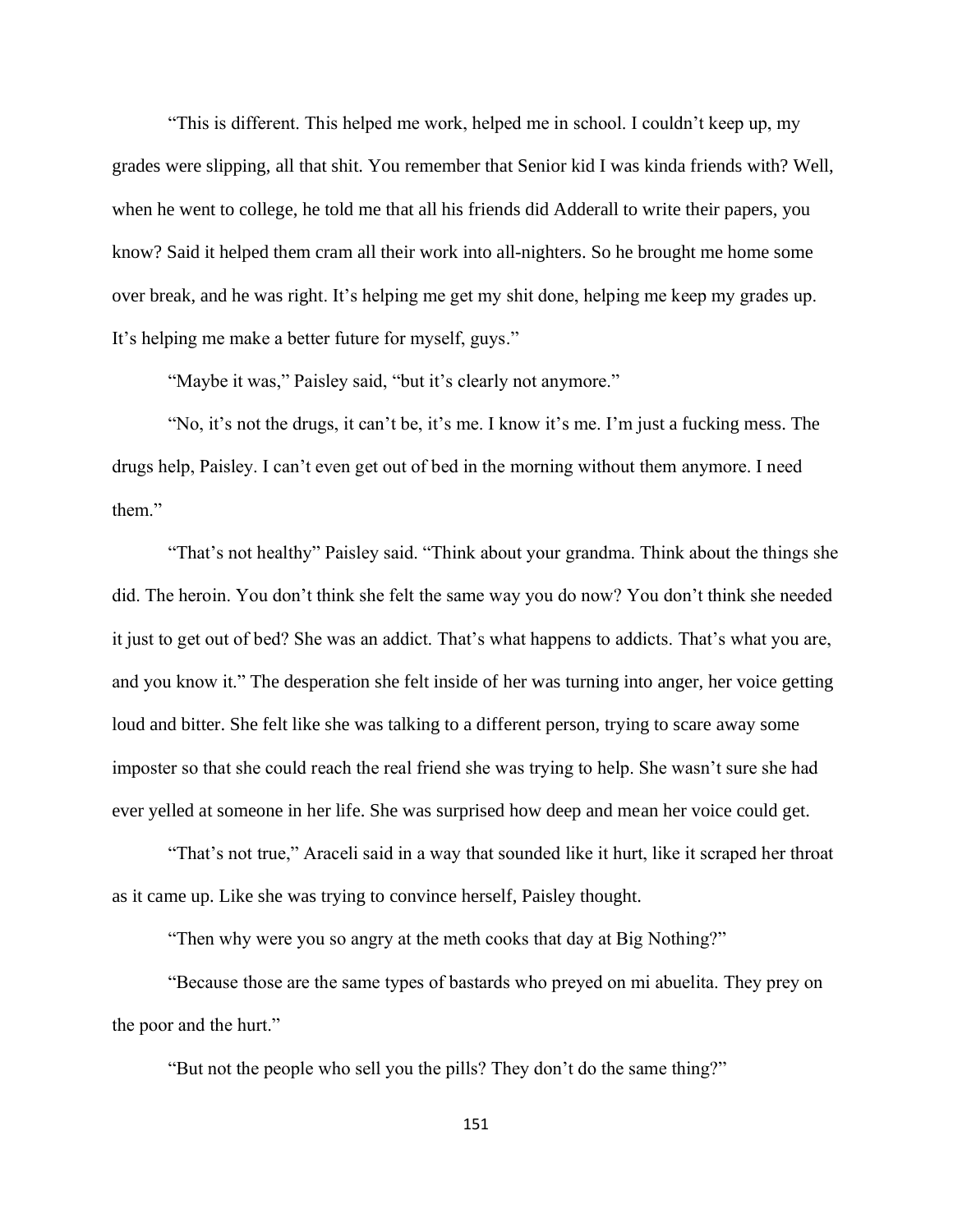"No, they get their shit from, like, doctors, you know? It's legit, not made in some fuckin basement. It's medicine. It helps people." Paisley could feel just how bad Araceli wanted her to believe what she was saying. She realized in that moment that it wasn't because Araceli truly believed it herself. She knew there was a piece of her somewhere locked away underneath the haze that the pills washed her brain in that knew what she was saying was not true. Paisley realized that Araceli was, above all else, desperate for validation. She was desperate for other people to believe her, because if they did, maybe she could start believing it, too. The anger, the violence, the defensiveness. It was all to protect herself from having to acknowledge the reality. Paisley couldn't stand by and enable her friend, to allow her to live under the weight of this fear she must be feeling, a fear and a pain that she could not imagine, but that in turn hurt her just to witness. She wished she could hold her tight enough to squeeze the hurt right out of her, to absorb some of it into herself.

"Cel, if you really believe that, then why are you too ashamed to even look your grandmother in the eyes?" Paisley did not wish to say this. She felt that it was the equivalent to punching her squarely in the jaw. But she wondered if that's exactly what she needed. She wondered just how harsh the truth needed to get before she could no longer hide from it. Judging by the way Araceli's eyes went dead, by the way her expression became distant and cold, that she had hit her mark. The tears didn't even have time to pool at the bottom of her eyes, abruptly erupting in thick, heavy streams that converged with a trail of snot that leaked out from her nose. She transformed before everyone's eyes into a blubbering mess with a soiled, twisted visage that looked much more real than the put-on face of denial that she was wearing before. It was the face of someone who had come out of the shadows and stepped into a burning light that lit the path toward truth. Araceli could not speak through the sobbing, but Paisley took her slow nods as her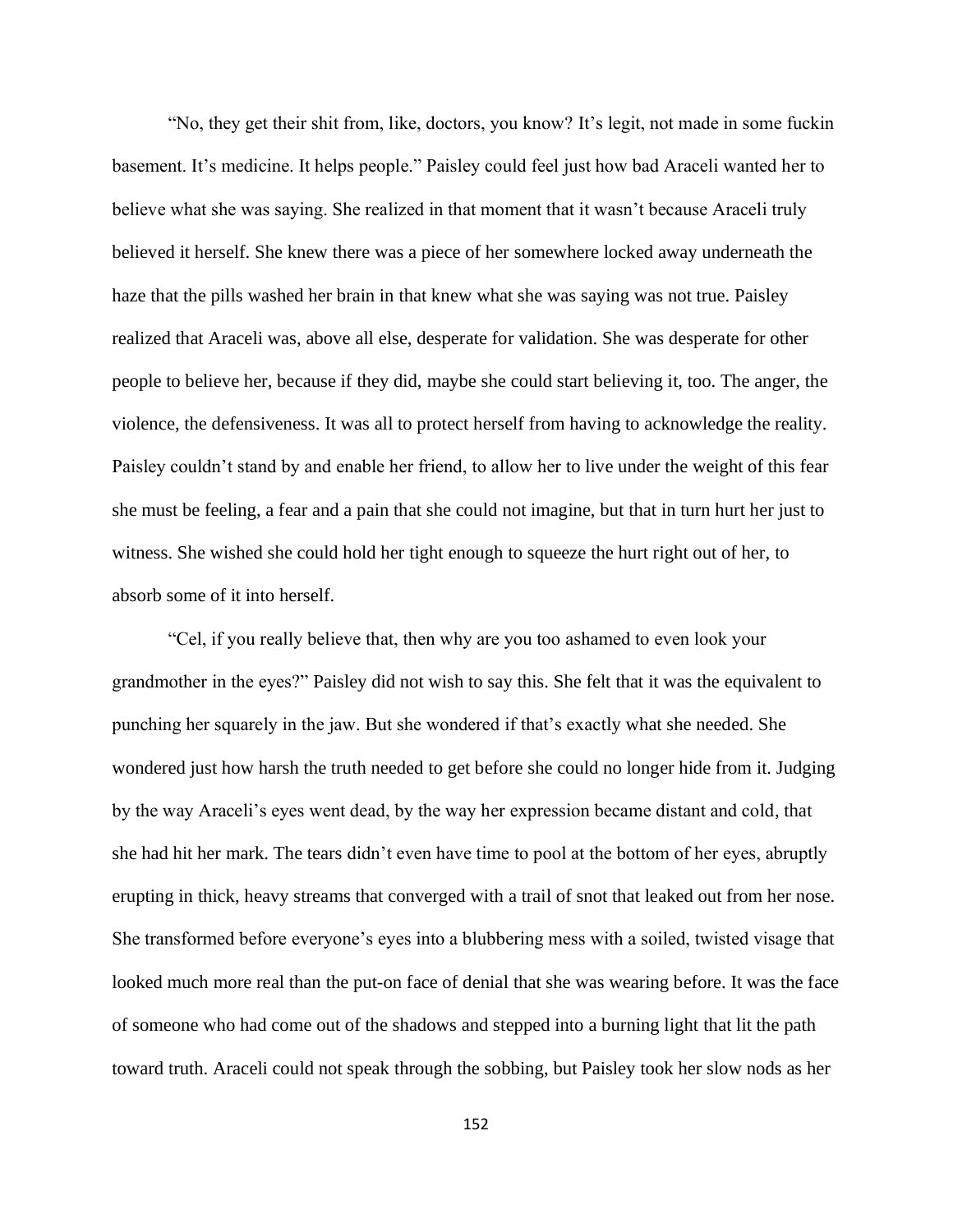attempt to communicate that she understood. Paisley took her hand and eased her up onto her feet, and together they followed that path straight down the hall and into the bathroom. Paisley softly rubbed between Araceli's shoulders as she dug the orange pill bottle from her book bag and fumbled with the childproof cap before turning it upright and dumping the remaining pills into the toilet. Araceli fell to her knees, caving under the force of her heaving breaths. It was Paisley who plunged the handle and washed them down the drain.

Back in Bee's room, the girls sat largely in silence. The sounds of occasional cars passing by creeping through the window and the creaking of the home as it adjusted to the rapidly descending temperature of the coming night only served as a reminder for how quiet and still the room had become. They were letting Araceli calm down and regain composure before they tackled the next big issue they had to work with. She didn't want to overwhelm her, but they all knew that what had been said earlier was true. Araceli very well may have marked her family in Leviticus' eyes, Paisley thought, and they needed to really consider what that might mean.

"We're so close," Paisley said. "Her and my dad have made tons of progress. He says all the time how well the meetings have been going with all the officials. I feel like everything is going to be in order so soon, and then we won't need to worry at all."

"Isn't she allowed to be here while they wait for the asylum decision anyway?" Bee said.

"And what?" Simone interjected. "You think that corrupt motherfucker won't do some shady shit to screw her over? A bullshit arrest would get her application denied real fast. Fuck, he's a cop, he'll just kill her if he wants. No way he's just letting her slip through his crooked little fingers."

"You're right. No sense in playing it safe. She hasn't come this far by not being overly cautious," Araceli said through the phlegm in her throat. "She would want to hide, same as she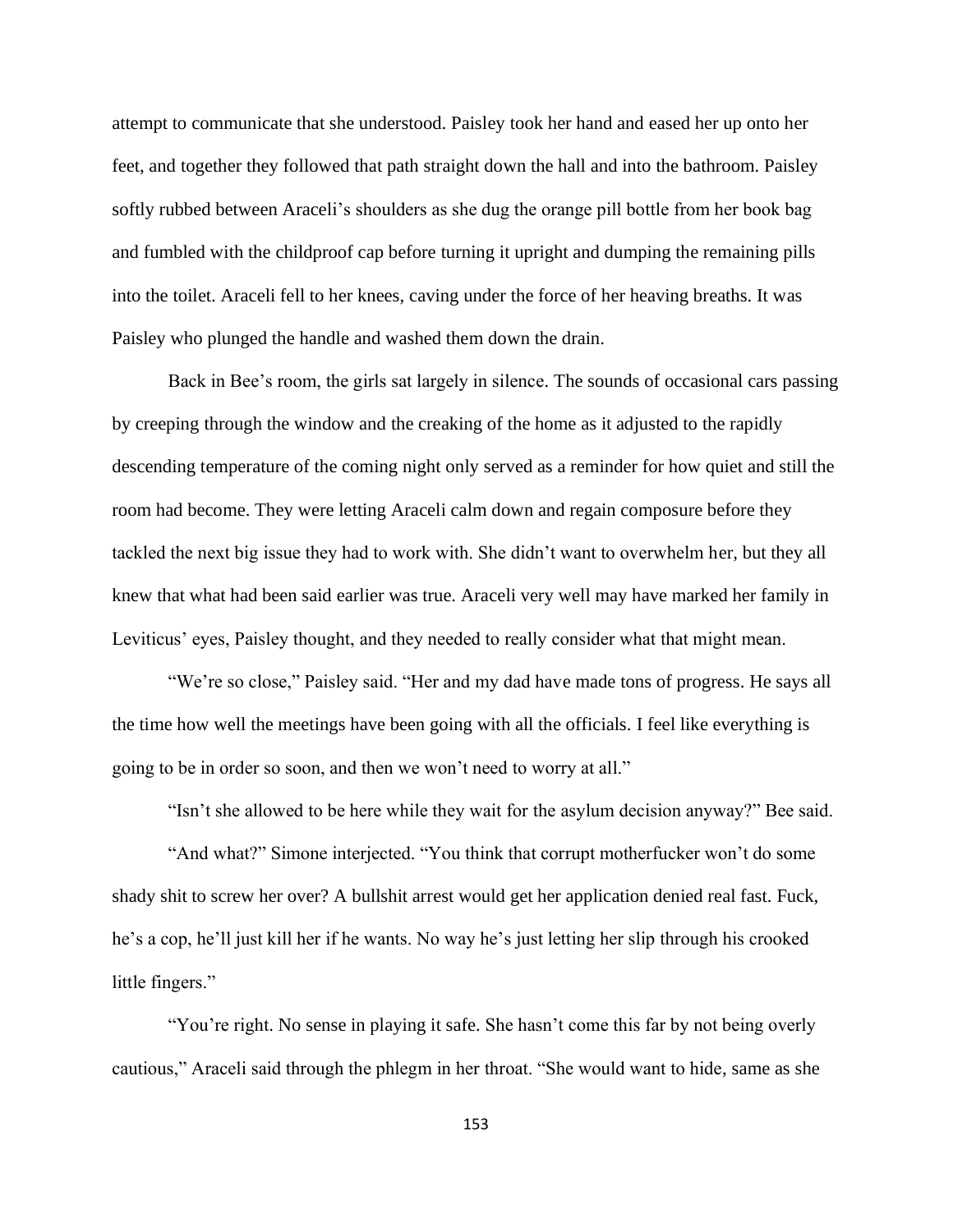has been. I just hate that I've made it so that she needs to hide herself even deeper. I can't wait until this is over. She must be so tired."

"Well, I mean, y'all already have places she can stay lined up, just take her to one of them ASAP," Simone said.

"Yeah, I don't know. What if he has a lead, you know? This shit's been going on years now. If he even suspects some of the places she's been ducking in, then it's too much of a risk."

"Well, there's one obvious answer," Bee said. "Throw an air mattress in the basement of Big Nothing and have her squat there until the coast is clear."

"Would you guys be cool with that? Her living in our space?" Araceli said.

"Are you fucking kidding me?" Simone said. "Shit like this is exactly what we fought so damn hard for the place for, ain't it?"

The girls piled into Bee's parents' car, leaving their bikes toppled over and sprawled across the front yard, rushing to the home that Patli had been living in for the last handful of weeks. She did not have much in the way of personal belongings to bring with her to her new hiding place, but all the girls wanted to be present to make things move as quickly as possible. If Araceli was right, if Leviticus had happened to so much as see Araceli drop by this hiding home at some point, they couldn't rule out the possibility of him knocking on the door eventually. They wanted to get her out quick so that if he did, not even a scent of her would linger for that dog to follow.

When they arrived, Araceli took to explaining to the family friend the situation while the others haphazardly shoved Patli's clothing into her travel bag. Simone, Paisley and Araceli crammed themselves into the back seat of the car, tightly packed together so that Patli could take the front seat. Though Paisley had taken to riding up front alongside Bee, she decided she would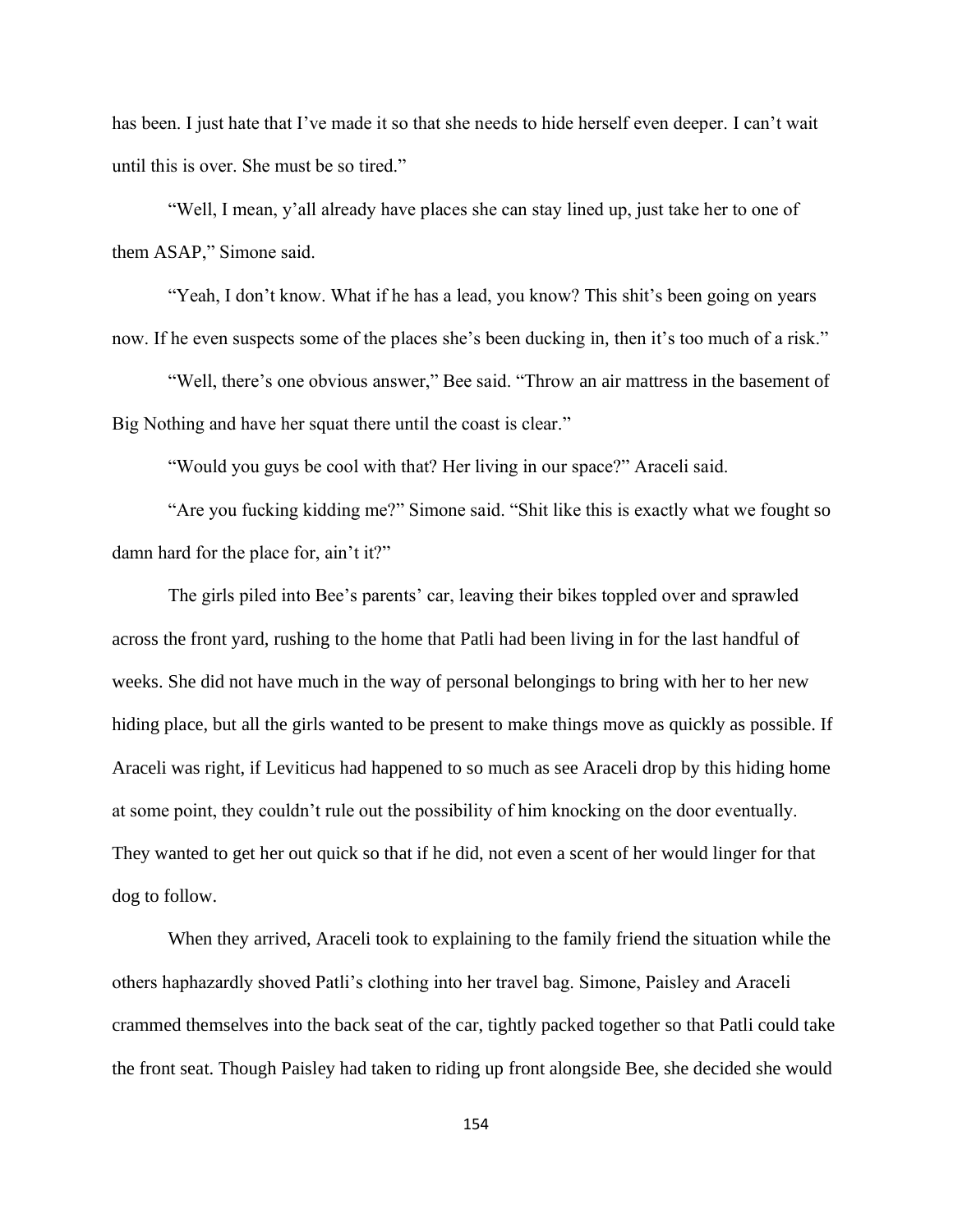subject herself to elbows in the ribs so that Patli's frail frame could be spared on the ride ahead. The girls held plastic shopping bags full of canned foods and fruit that they had pillaged from Bee's kitchen. There was no true way of knowing when it would be safe for Patli to leave Big Nothing, and they wanted to limit their trips up to visit her to keep Leviticus off the trail, so they stocked her up for a few weeks between the food they packed and what was already in the fridge they packed for themselves in their hideout.

There was an unease haunting Paisley and making the fear in her mind build, slowly getting heavier and heavier like snowfall on a flat roof. She felt like she was constantly trying to see something just outside her vision, something that would move when she turned to face it. It was the uncertainty of their situation that scared her the most. The knowledge that Leviticus could be around any corner, the spotlight mounted on his cruiser shining and scanning like the eye of God. She longed for them to break free from the small, narrow streets of their town and onto the West Texas highway, because the speed limit they were obligated to adhere to as to not attract any attention to themselves felt so slow that Paisley thought for sure she could feel her heart slowing to a stop along with it. Her paranoia became more justified when Paisley's cell phone vibrated in her pocket. It was a phone call from her dad.

"Pais. Are you with Araceli?" he said, abruptly cutting off her greeting.

"Yeah, she's here. What's up?"

"The sheriff just came by, and he came with a mouth full of mean, baby. Said he was looking for you guys. Are you okay?"

"Fuck," she spit under her breath. It was the second time in her life she had ever knowingly sworn within earshot of her father. "Yeah, we're okay. I can't really get into it right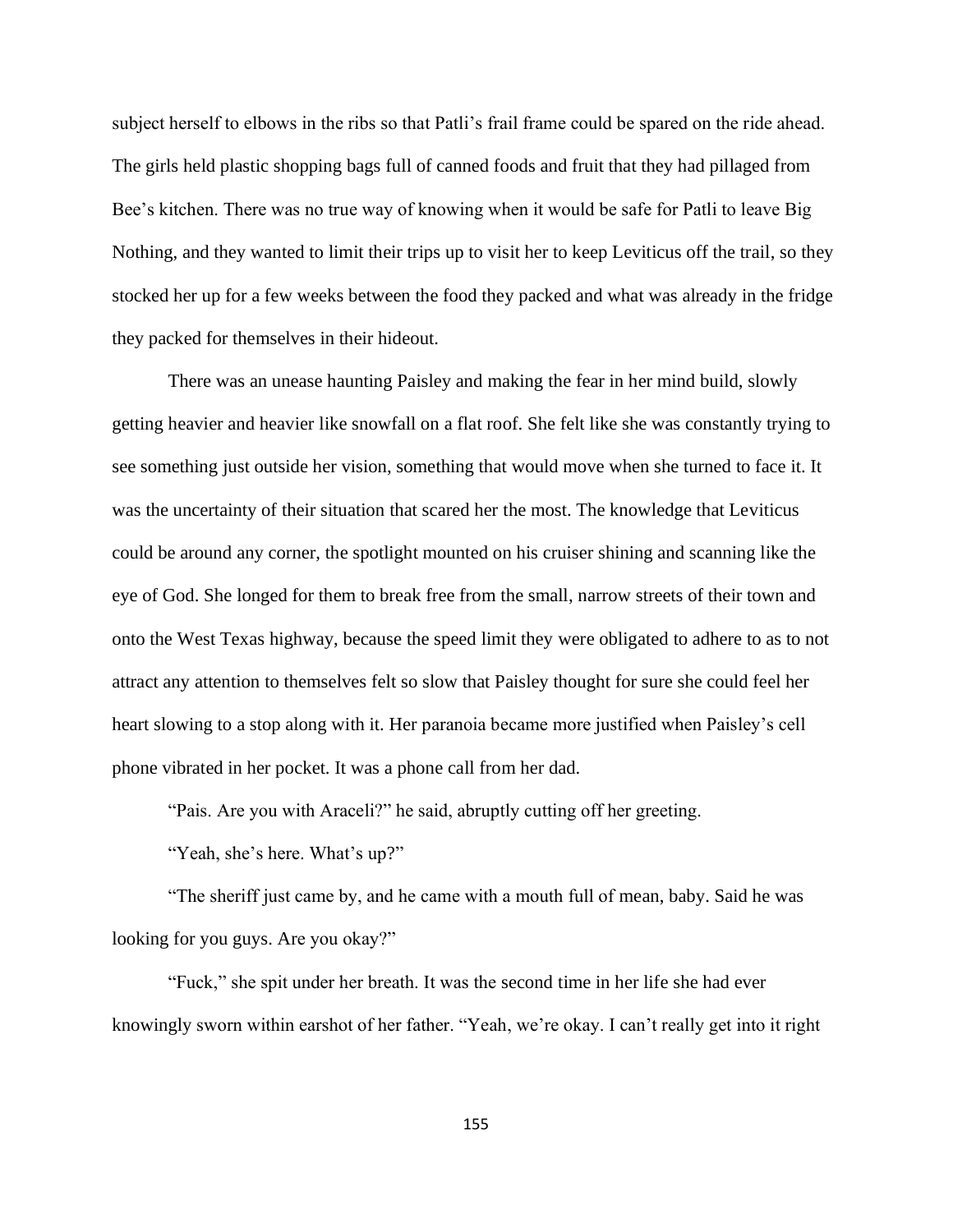now, but things got messed up. We are taking her grandma somewhere safe. I'm sorry, I know I'm being vague and weird but please just trust me."

"You got it baby girl. Be good. Her interview went well. I think we're gonna get the decision we are hoping for, but that's still likely a few weeks out. Just keep her away from that devil. Do whatever you gotta. We'll talk another time." Paisley was haunted now by two sorrows. That which came from now knowing for sure that a threat was somewhere on their heels, and that of being reminded just how much she had been hiding from her father. She wondered how much longer she could keep the act up. She wondered how fast he would be to trust her if she had known the things she had done in the months since their big move. More than anything, so wondered how he would ultimately find out the truth. It was in this moment that she realized the naiveite of hoping it would all remain a secret forever. She had to embrace the fact that he would more than likely find out eventually, no matter how much the thought of it clenched her throat with fear. In her mind, there were only two ways it could happen. She could either tell him, deal with his shame up close and personal, force the stories of all that she and her friends had done through the tremors that would undoubtably seize her body. Or he could find out by watching her get shoved into the back of a cop car, finally being punished for the crimes she had committed, and have to watch the pain and shame twist his face through the glass. She knew right away which was worse.

"Yeah, we will. I promise. I love you."

"I love you too, Pais. No matter what." She allowed herself to believe the last words.

In the following weeks, the girls of DLM tried to maintain an artificial distance. They tried to present to any closely watching eyes as though they were living the most mundane teenage lives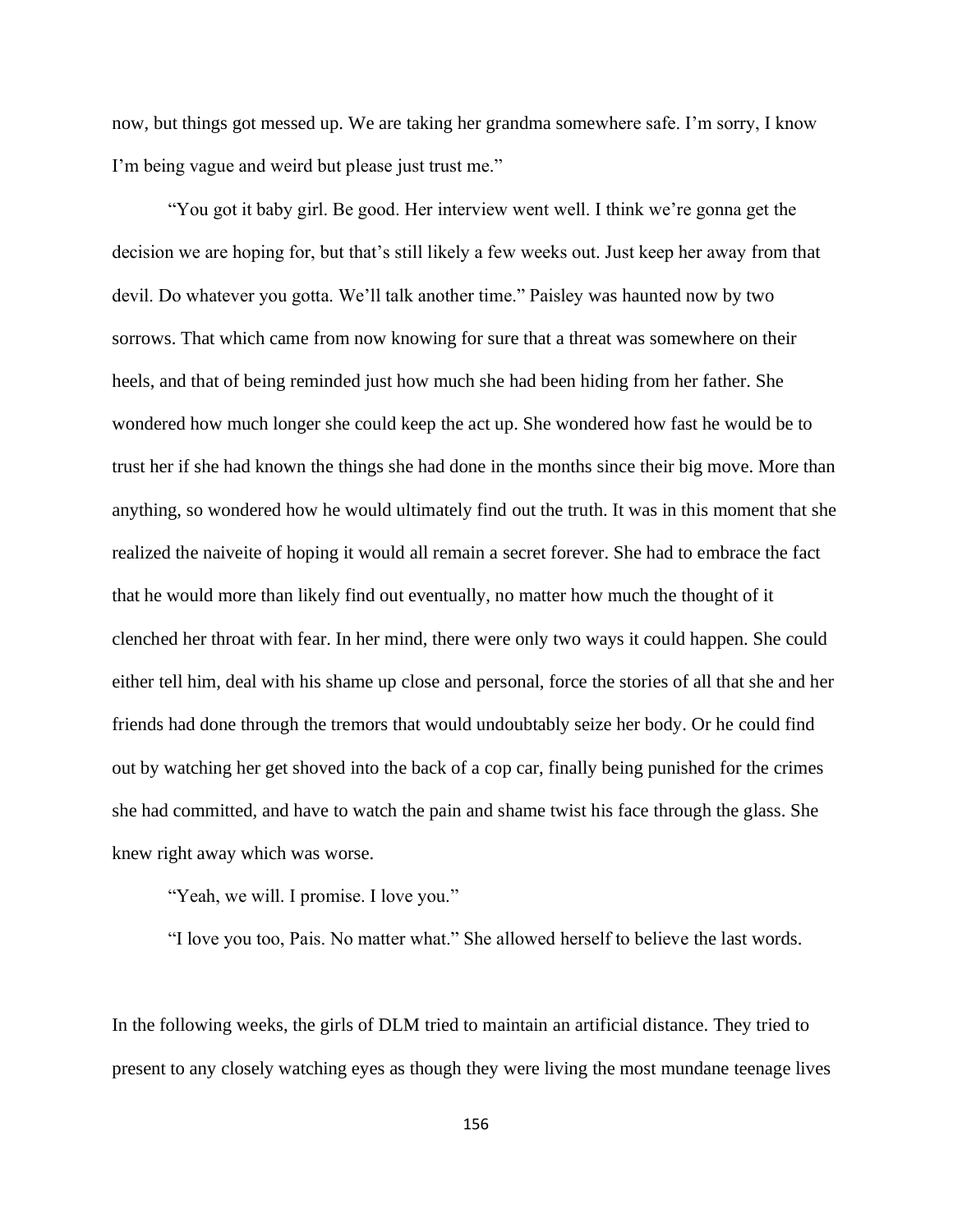possible. The exact kind of lives expected to be lived in a place like Tuluca Rock. They would leave school staggered apart instead of in a group, with Paisley and Bee leaving together like an average couple, and Simone and Araceli leaving several minutes after one another. They did everything possible to give Leviticus no excuses to pry into their lives. Surely the sudden separation of the group would be even more suspicious to him than if they stayed riding as a pack throughout town, but it was a suspicion he could not act on. For once, their power did not lie in broken windows and shattered jaws. Their ultimate expression of lawlessness, of anarchy, of stripping power from their enemy, was complete and unadulterated normalcy. Paisley felt that this was the very first time in all her life she had ever been just like everyone else. She found it liberating in a way, like she wasn't wearing herself down trying so hard anymore. Neither trying to fit in nor fade into the background. Simply existing. She had to refrain from buying into her own ruse too much. She knew that it could not last.

"I have a surprise for you," Bee said one day after school. They were in her room on the coldest day of winter so far, the grey sky shining a silver light through the windows. Paisley hunched next to Bee at the computer where she was seated, the glow illuminating her face in a way that made her features seem softer and smoother than they already did, like she was looking at a version of her that existed in a memory. Bee opened Photoshop and Paisley watched the little wheel of the cursor spin until suddenly and image of her popped up, a picture that Bee must have taken of her candidly one day at Big Nothing, wood stain splotched on an old moth-eaten white t-shirt. Or at least, Paisley thought, it should have been her, but it was at once someone different. Her hair was done in a tight fade that blossomed at the top into a thick garden of faux locks, and her jaw line seemed stronger, sharper. She knew that it was her, could see herself in this person's eyes, but couldn't ignore the distant feeling that it was a person she had never met before in her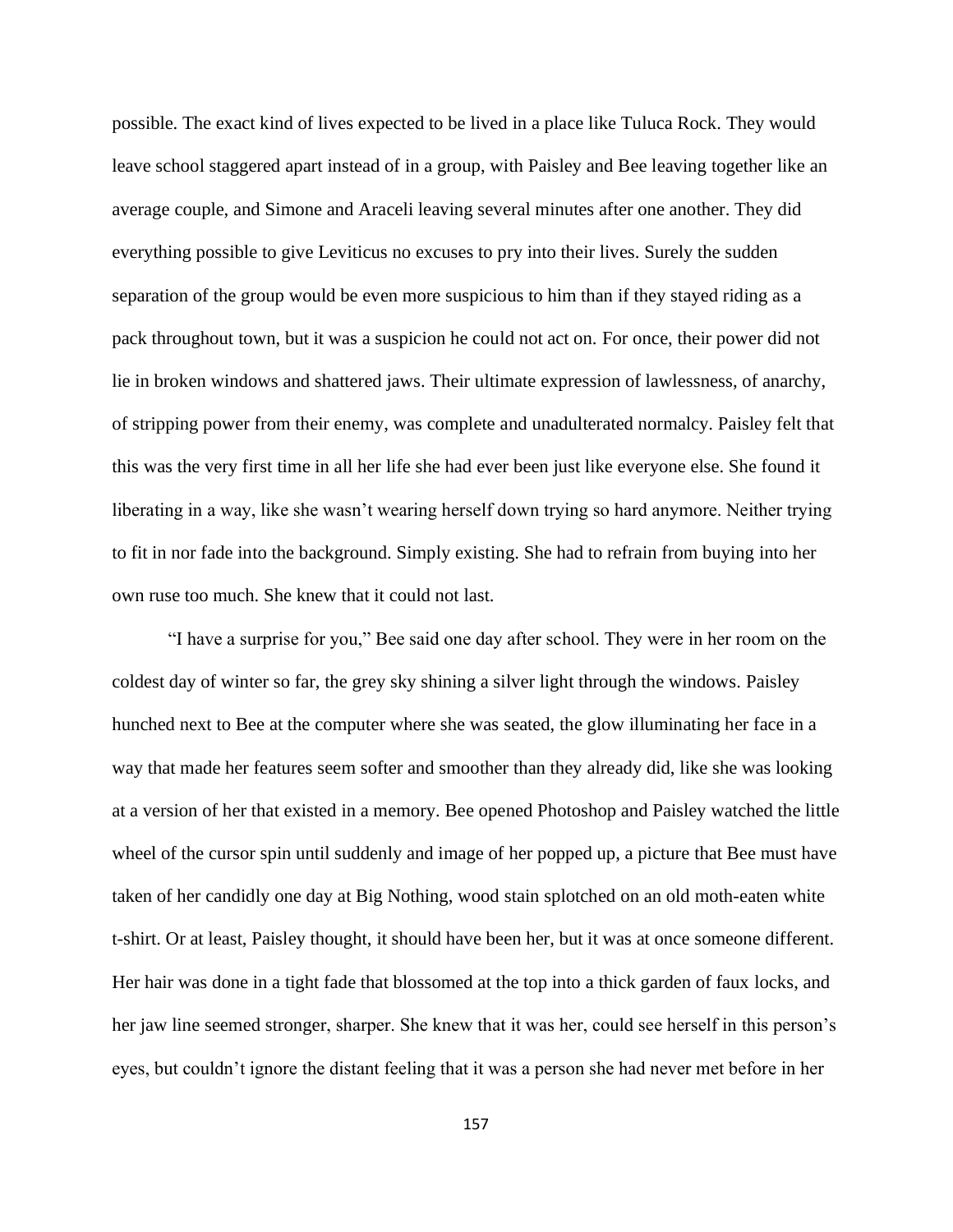life. "This is just a quick shop job, obviously, but I've been tinkering with how I could turn you into a boy. You know, for France. I don't know how serious you were about it. There's a lot that could go seriously, horrifyingly wrong with Mulaning this shit. But it's worth seeing anyway."

Paisley didn't know what to feel. Looking into this familiar stranger's face, Paisley saw a gateway into a dream that she had always assumed would be just that. For her whole life, the idea of racing in the Tour was something that kept her motivated, yearning, constantly trying to improve her riding. But in her heart, she always knew that it couldn't be a reality. But Bee was showing her something at least shaped like a chance. A way to deceive the rules that kept her out of the race and make good on a foolhardy promise she made herself as a child. What was she supposed to feel? Relief that all of her training could actually be put to its true intended use? Elation at such a massive door opening itself for her? Or horror? Should she feel horror that now she actually had to step up or risk betraying herself? If she said no, if she told Bee that she did not want to try and do what was needed to con her way into the race, then she was abandoning her lifelong dream. But what if the buffer of impossibility that it had around it was the only thing that kept her confident that she was truly good enough? Even more, what happens if she says yes and gets crushed in the race? She was grappling now with the fact that this was not only a potential pathway for her dream coming true. It was also an opportunity for her dream to go up in flames.

"Jesus, Bee. This is wild," she said, still trying to figure out which of the several emotions that were vying for power inside of her take charge. "You could do something like this?"

"I could make you a convincing, let's say, fourteen-year-old boy. If you wanted, of course."

158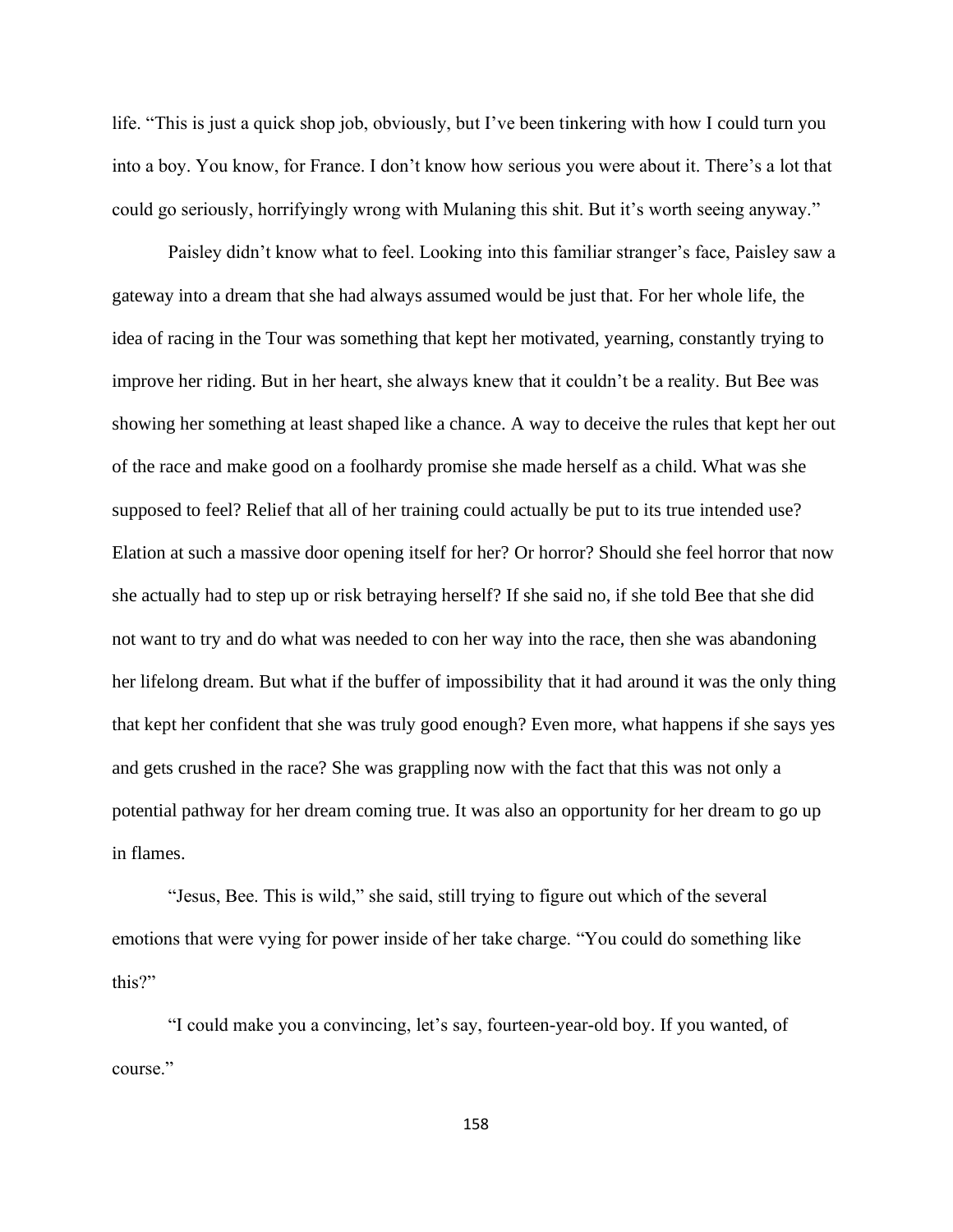"Fuck. I mean, there's so much I would have to do. I would need to find a team, I would need to compete with them, I would need…"

"Trust me," Bee interrupted. "There's a way. If there's a way to work around the fucking gender rule, there's definitely something we can do with the team thing. A little research and a lot of work will get us somewhere. If we get ahead of this thing, we can get you in that race before you even graduate." Paisley wasn't sure she could believe in herself. She thought that if she were left to her own devices, she would give up and walk away. If she had stumbled upon this door on her own somehow, she would never have the brave to open it. But Bee championing for her by her side made it feel impossible to turn down. She could disappoint herself. She was less comfortable with letting down another.

## "Okay. Let's do it."

After a few hours of searching for any viable national-level races they could even dream of making the trip to participate in, Paisley suddenly remembered the Road Gods Pro, the team she had discovered online before they even moved out of California. The Road Gods, according to their website, were a UCI-recognized team of cyclists who competed internationally. Fate continued to shine on her when she read the news that they were celebrating their third consecutive year being named a UCI WorldTeam by holding a local competition in the Spring to find a new member to join their ranks. Or that's how the official statement put it anyway. According to various cycling forums that Paisley belonged to, it was actually part of a hopeful team rebranding after one of their star racers got involved in a doping conspiracy and had to be silently and unceremoniously kicked out. Although they had plenty of elite racers from around the world who had entered the fold over the years, Road Gods Pro was looking for, in their own words, a proud Texan to represent them at the helm. Paisley wasn't so sure she was prepared to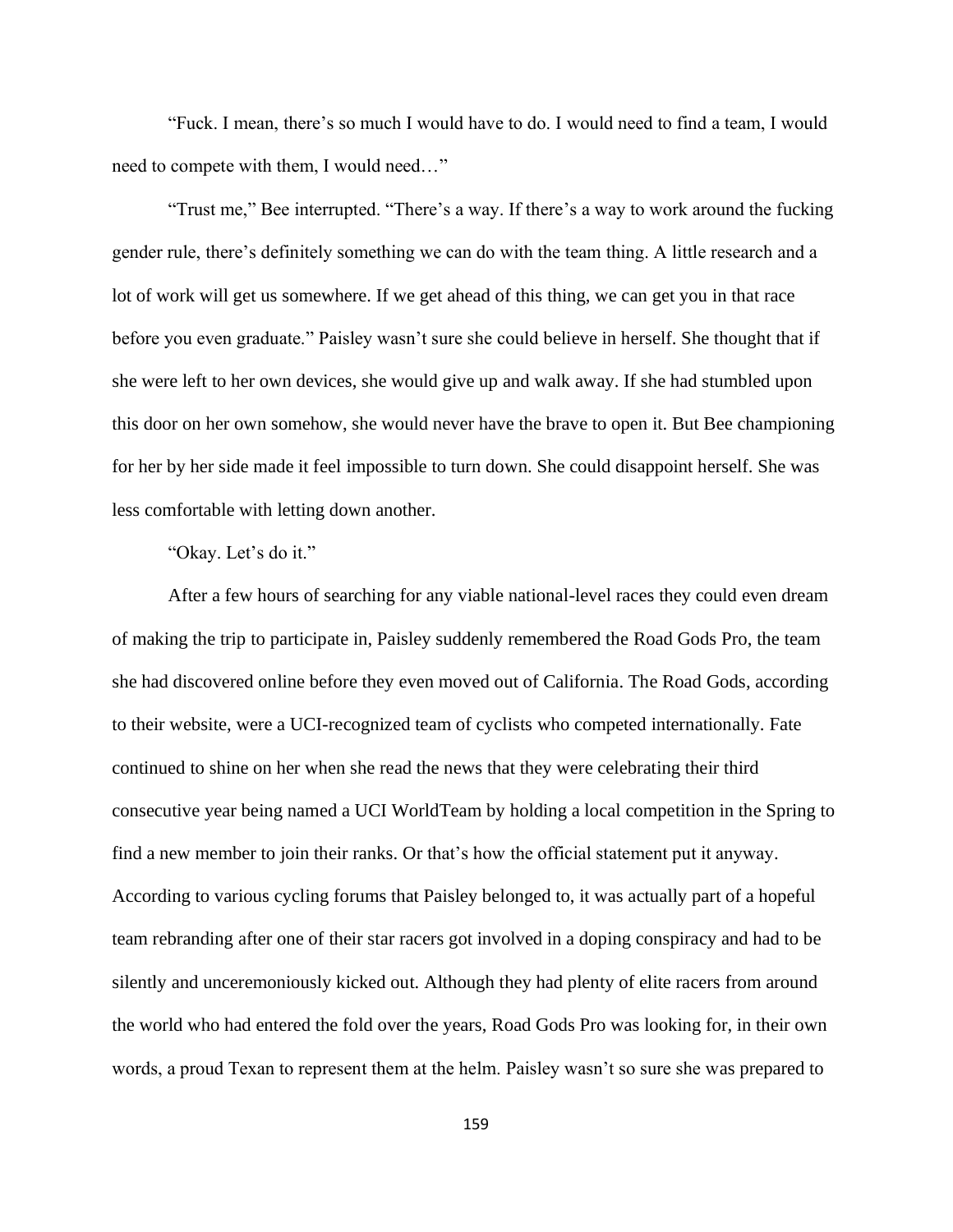call herself a proud Texan just yet, but she figured that if she could pretend to be a boy, she could pretend to be that, too.

"Are you kidding? Spring? That's more than enough time to make a man out of you, both in the streets and in the saddle. You'll whip ass at that race, Pais."

Bee rode her home the next day. The midday air was brisk and sometimes, if she was panting hard enough at the top of a hill, she could even see a wisp of her own breath catch the light. As much as she was glad to have a rest from the brutality of the warmer months for a little while, riding in the cold was beginning to wear on her. She hated the way the chilled air felt like it was tearing up her lungs, especially after the fast rides she had been pushing herself to keep up with which always left her lungs aching enough as it was. She could feel the cold on her teeth and in her knees, which throbbed with a sharp, pulsating pain. She knew that to the standards of many, the high-40s was mild, but she had always been privileged by the warm grace of the Sun her whole life and the desert, she was learning, carried with it a unique kind of cold. It was a cold that slithered into your ribs through a false sense of security. The Sun still beat down on the yellow dirt which glowed in its light, the terrain reflecting what looked like rays of warmth and comfort. This deception only made the cold bite deeper.

When they reached the heart of Tuluca Rock proper, they were forced to a stop by the whooping sound of a siren behind them. Paisley turned to face Leviticus LaGrange as he emerged from his still-running cruiser, the smoke and steam billowing from his exhaust pipe filling the air like it was his own personal cloud of hellfire. The wool tufts that lined his collar and padded his brown hide winter jacket made him look bigger than he really was, and all the more menacing for it.

160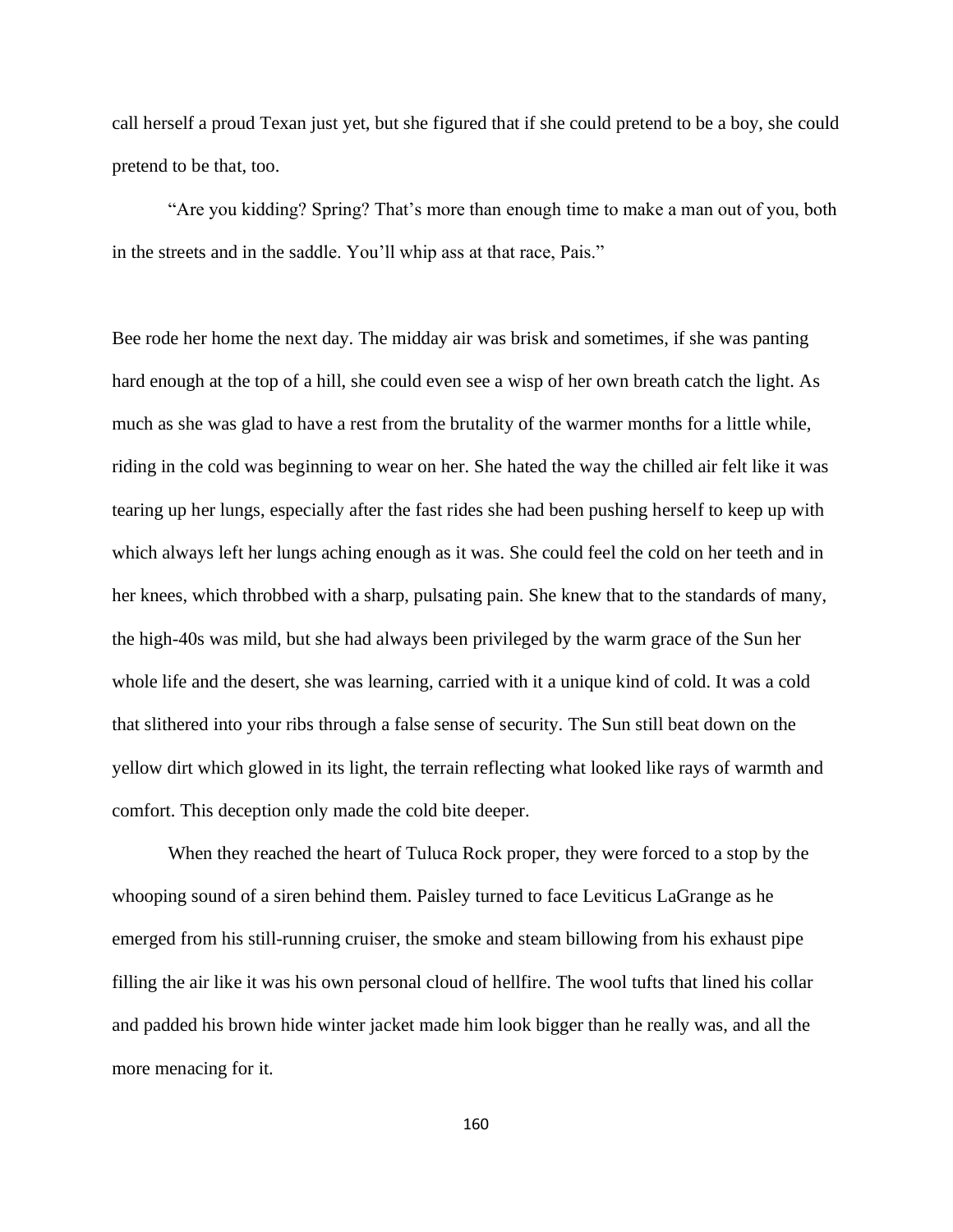"Well howdy, girls. Bit cold for biking now, don't ya think?" he said all wrapped in faux country charm.

"We don't exactly have many other options, now do we, sir?" Bee said. "Tuluca isn't exactly famous for its booming public transit system."

"Real clever. My, you two have become awful close now ain't ya? Where's the rest of the posse?" Every word felt like it was trying to pry something from Paisley's chest. Every time they crossed paths, she could feel her patience for his invented kindness wearing thinner and thinner, could feel just how badly she wanted him to shut up through the ever-tightening clenching of her teeth. She thought he was like a principal trying too hard to be friends with the students. But he wasn't some well-intentioned dope. He was sinister. His mask of kindness was translucent, and behind it was clearly a man who intended to destroy. She knew he was just hoping they would make it easier.

"Dunno. Probably minding their own business," she said.

"I especially haven't seen that old Araceli girl lately. Have you, by chance?" She wished he would just come out and say what he meant, that he would take his tongue out of its silver sheath and let it just be wicked. She would rather he were an honest kind of evil.

"Not outside class I haven't," she said. It wasn't even a lie. She had seen Simone a handful of times since they started their band-breaks-up charade, but not Araceli. She was living not unlike her grandmother for the past weeks, almost entirely hiding herself away when possible. Paisley felt honor-bound to help her preserve this, and so did not attempt to infiltrate her temporary walls.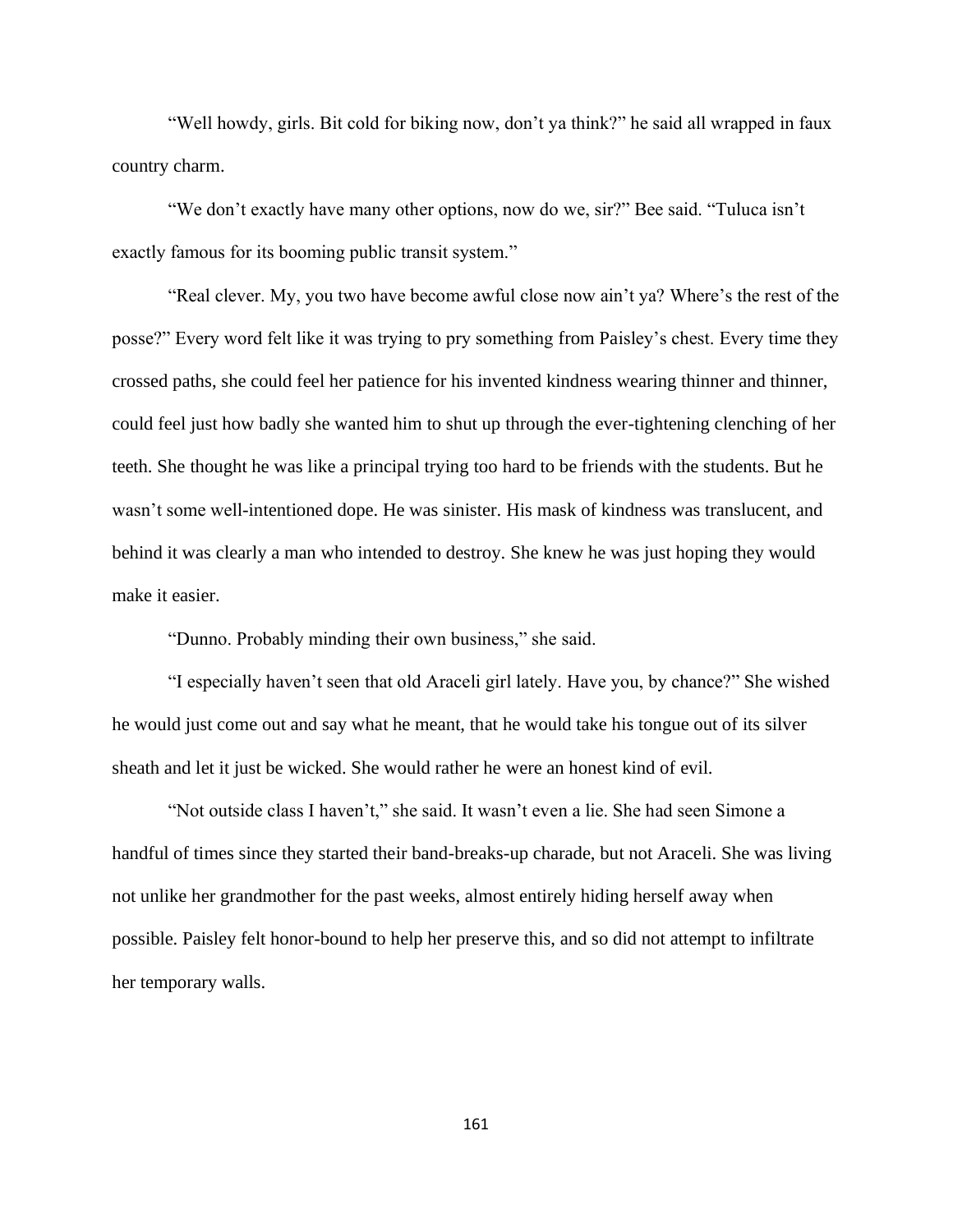"Pity. I'm just lookin' to have a word with her, but she seems to keep slipping by me. Oh well. I'll just have to keep my eyes peeled." That was the closest he had ever sounded, Paisley thought, to spitting out a direct threat.

Paisley came into the kitchen to get ready for school one day to find her father pacing around in a bathrobe talking on his cellphone, repeating a string of yes-sirs and sounds-goods into the transmitter. She grabbed her backpack and began putting her shoes on as Frantz wrapped up the conversation.

"Hey, hold up. Where you going?" he hollered as she reached for the door handle.

"Do you even know what day it is? I'm going to school," she said.

"Nah, it's you who doesn't know what day it is baby, forget school. Yeah, I said what I said, I said you ain't going to school. What you're gonna do is call Araceli and tell her ass we're on our way to get her. Guess what?"

"What?"

"They're reached their decision. The asylum people. We need to get Patli and go to the office and get her decision. That's what in the hell today is, baby. I can feel it. They're gonna say yes, I can fuckin' feel it. Today is the day Patli gets to walk this fine land legally." Suddenly, Paisley felt her legs become animated with the same energy that propelled her father's pacing, feeling so light that she would have thought she might not even be walking on the ground were it not for the sound of her sneakers clomping on the floor. She sent the news in the mass text instead of just to Araceli. She knew the rest of the gang would want to be there when Araceli's grandmother earned her first taste of freedom.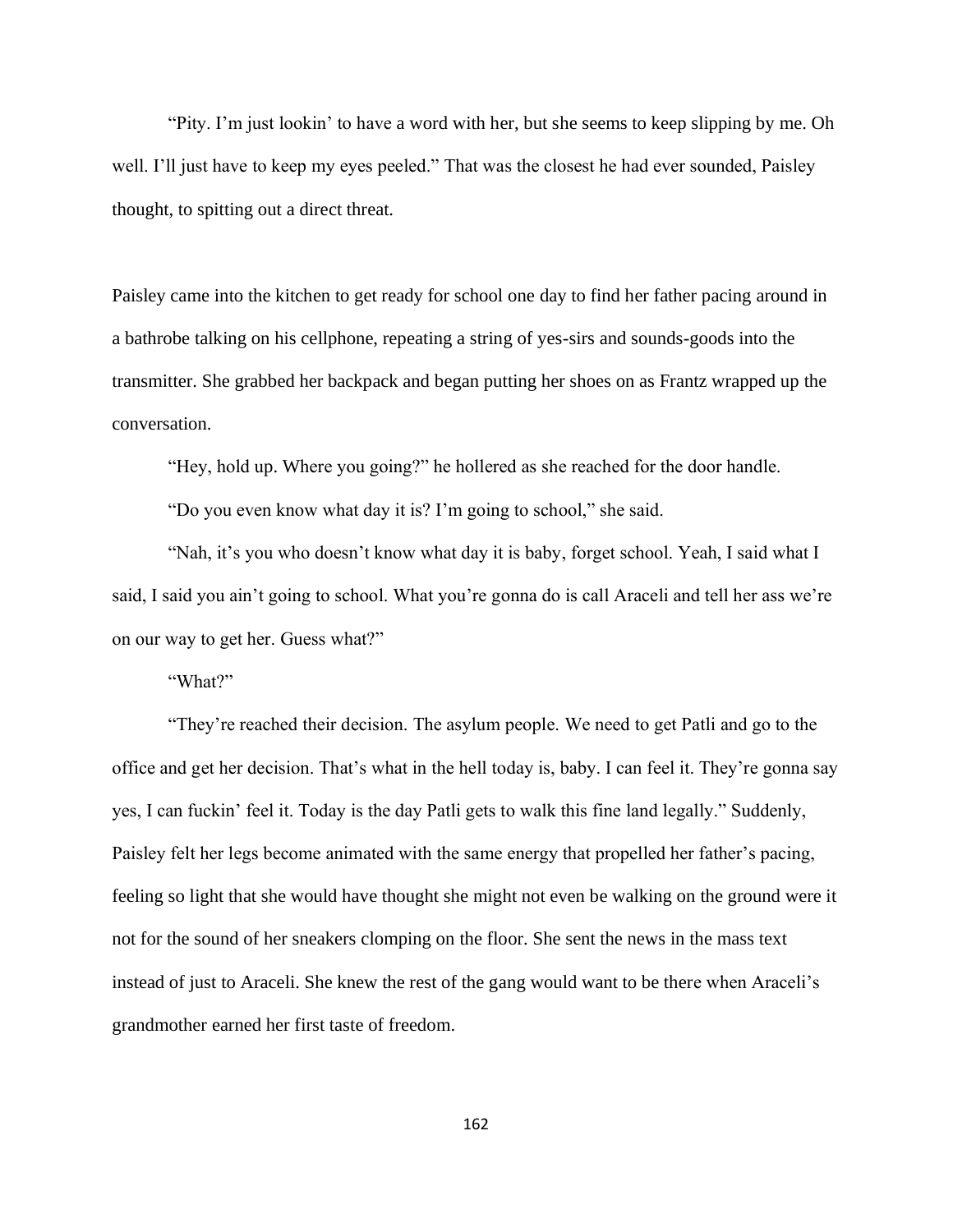They pulled into a driveway and were greeted with a visibly shaking Araceli standing in the lawn being propped up by Bee and Simone. At first, Paisley was afraid that she might have been back on the pills, but she quickly realized that this was not likely the case. Instead, she almost swore she could feel an aura of nervousness radiating off of Araceli, clearly worried that they were making a long trip toward rejection. She knew Araceli well enough to know that she likely did not share her father's optimism. She could hear Bee and Simone trying to psyche her up from inside the SUV. Paisley slid the doors open and the girls filed in.

"Araceli, sweetie, I know you're probably nervous, but listen to me, okay? Your grandma did amazing in all her interviews. I've seen this process a hundred times. Everything is gonna be fine."

"Listen to the man, dammit, ain't that what I been trynna say this whole time?" Simone said like she was Frantz's hypeman.

"Okay, okay. I'll try and trust you," Araceli said.

"Now, where in the hell am I going?" Frantz said.

"A ways," Simone said.

"Yeah, you know, just go straight for like, oh, two hours or so," Paisley said.

"What? Why is she so far away?"

"Because it's a safe place, now let's kick that old combustion engine into high gear before Araceli has a stroke, Dad."

They drove in relative calm. The girls joked around with each other, trying to keep Araceli in a state of at least partial composure. It was a long drive with a lot of opportunity for the anticipation to become overwhelming. Paisley even started to feel it gripping her the longer it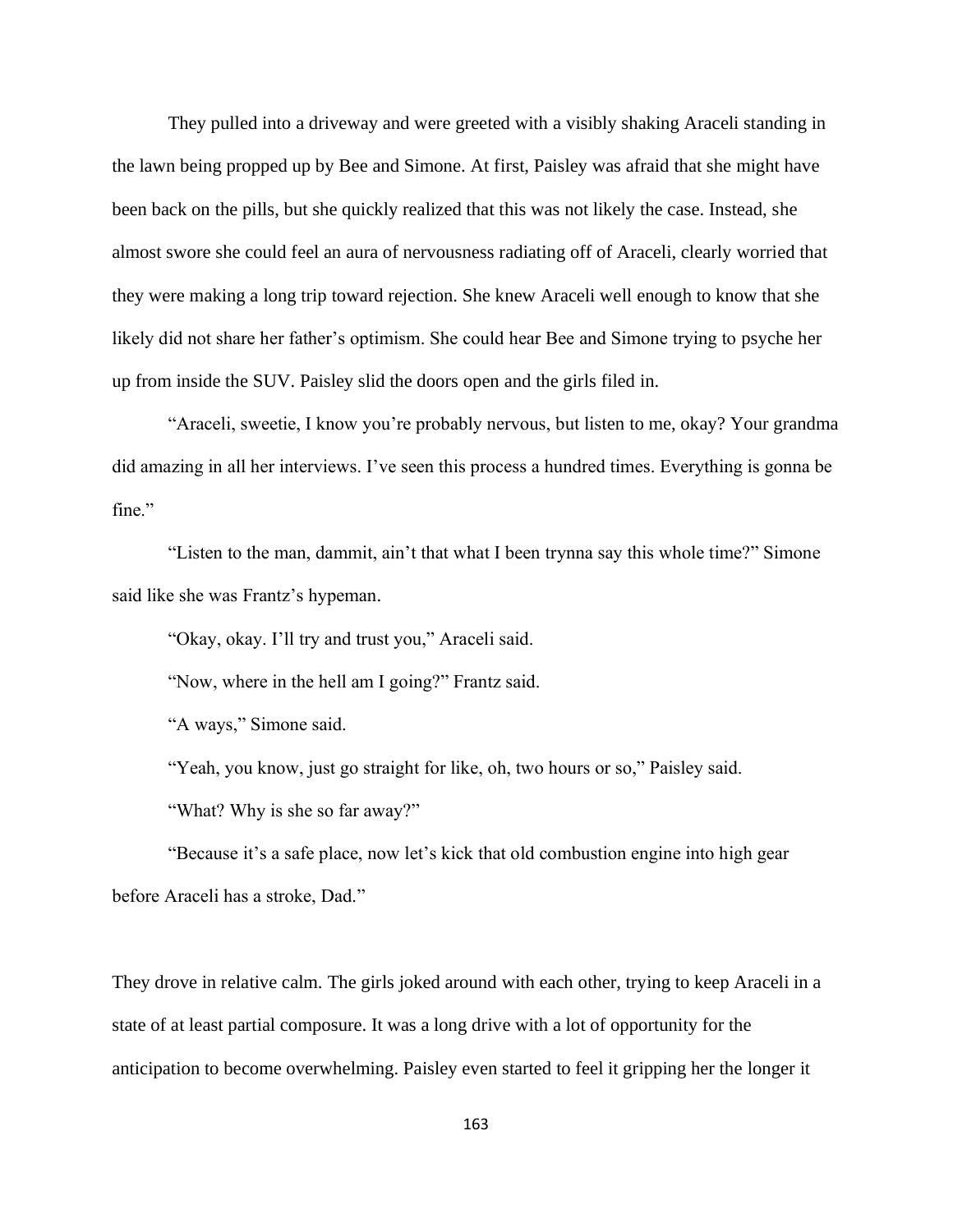went, which only made her want to distract Araceli even more, fearing just how bad it could possibly get for her. Frantz put a Toots and the Maytals album into the CD player, citing it as the least stressful music he could possibly conjure up for them, but even he wore a wrinkle of anxiety on his brow. Not out of fear of the decision that the asylum officials would hand down to them, Paisley knew his confidence was sound and true. His eyes had been lingering in the rearview mirror for several miles and he, who had become more paranoid than he cared to admit after so many years working with people who were labeled as criminals merely for living on their side of an imaginary line, had muttered about a tan car that had been behind them for a suspicious amount of time. However, when he pulled into a roadside gas station for the express purpose of seeing if the car was truly following them, it cruised right by them without so much as a hiccup in its pace. Frantz admitted that he was just overthinking things, but he still waited in the gas station lot a little longer before pulling back out onto the road.

After another hour that felt like it was slowly sprawling itself over an entire day, they finally arrived at Big Nothing. Simone nearly forgot to signal the turn onto the virtually invisible road that led to their home base, nearly leaping out of her seat and standing right next to Frantz stammering and pointing out the windshield to warn him at the last possible moment. They had all become hypnotized by the road, falling completely silent, but the time had finally come to shuttle this long and arduous journey to its conclusion with Patli in tow. Paisley watched her father's face twist as Big Nothing came in to view, and when they got out of the SUV, he stood in its shadow with his hands on his hips silently staring at it.

"What is this place?" he finally said.

"Welcome to Big Nothing, pops," Paisley said.

"It's an old post office," Bee added.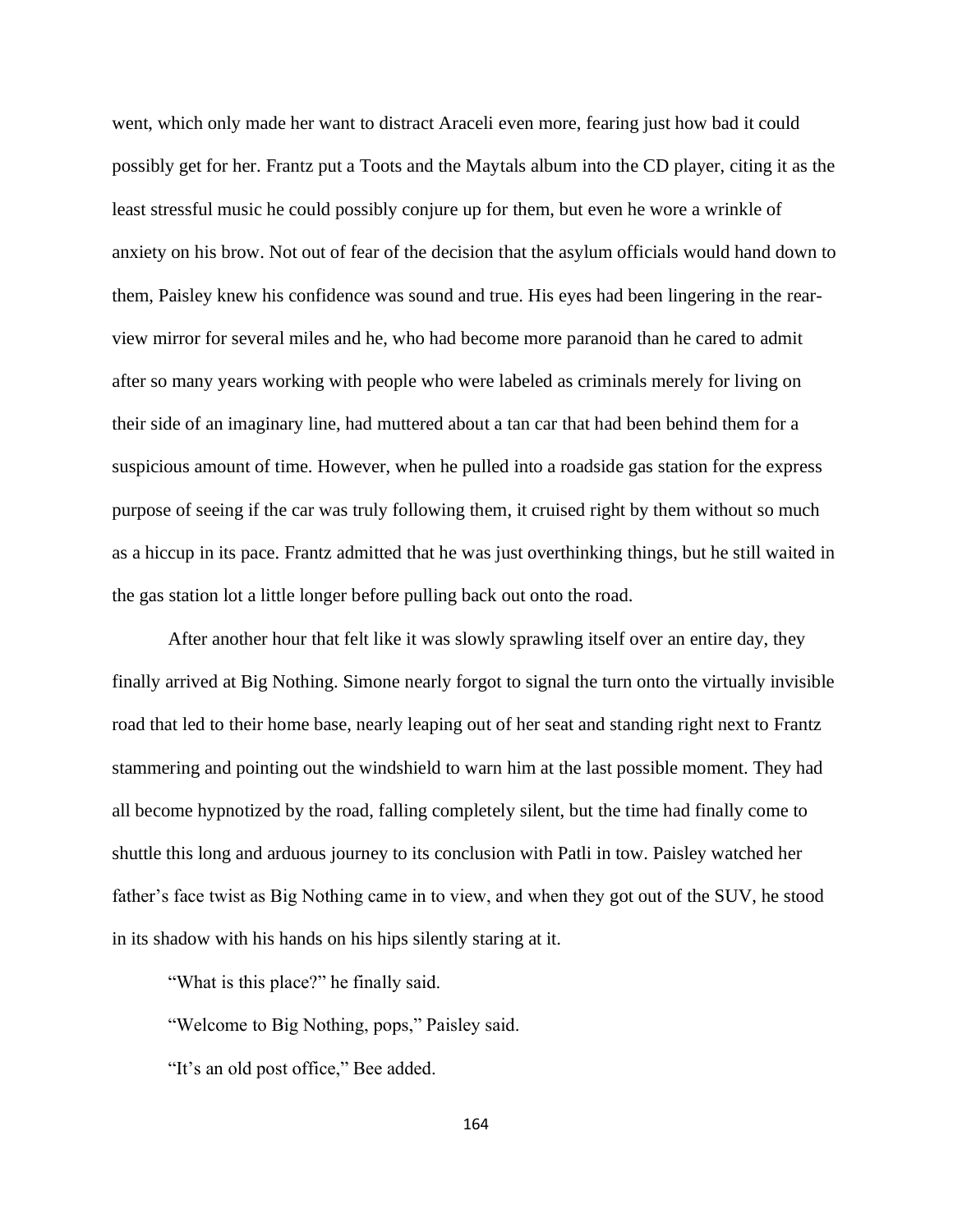"How did you even think to hide her here?"

"Duh, because it's ours," Simone said. She was just as arrogant and crass with him as she was with anyone else but changed her language as though to respect the fact that she was talking to an adult.

"Dad, remember when I told you there was a long story that I promise you I will tell eventually? This is part of it."

"Come on, let's get grandma," Simone said before leading the pack inside. Opening the door felt like stepping through some kind of portal, the modernity and hominess of the interior completely clashing with the still weathered and tattered outside. She couldn't help but forgive, and even appreciate somewhat, the growing confusion on her father's face as he scanned the inside. She took it as a sign that all the work they put into it was a success.

"What the fuck, do y'all live here? This is some crazy business, whatever I'm done asking questions. Araceli, go get your grandma, please, so I can get out of this PeeWee's Playhouse foolishness. Thank you."

Araceli headed to the stairs and shouted something in Spanish before heading down into the basement, and after some distant chattering faded, she reemerged with Patli by her side. Her eyes widened when they met Frantz's.

"It is really time?" she whispered, weak and weary.

"Yes, my dear. It's time." There was an unmistakable sense of elation that filled the room, that washed over Paisley like a faint vibration, like the hum of music from another room leaking through the walls. Patli was not nervous, Paisley could see it in the way she weaved her fingers around one another and rubbed her palms together. It was not nervousness, but excitement. It was hard for Paisley not to share that with her.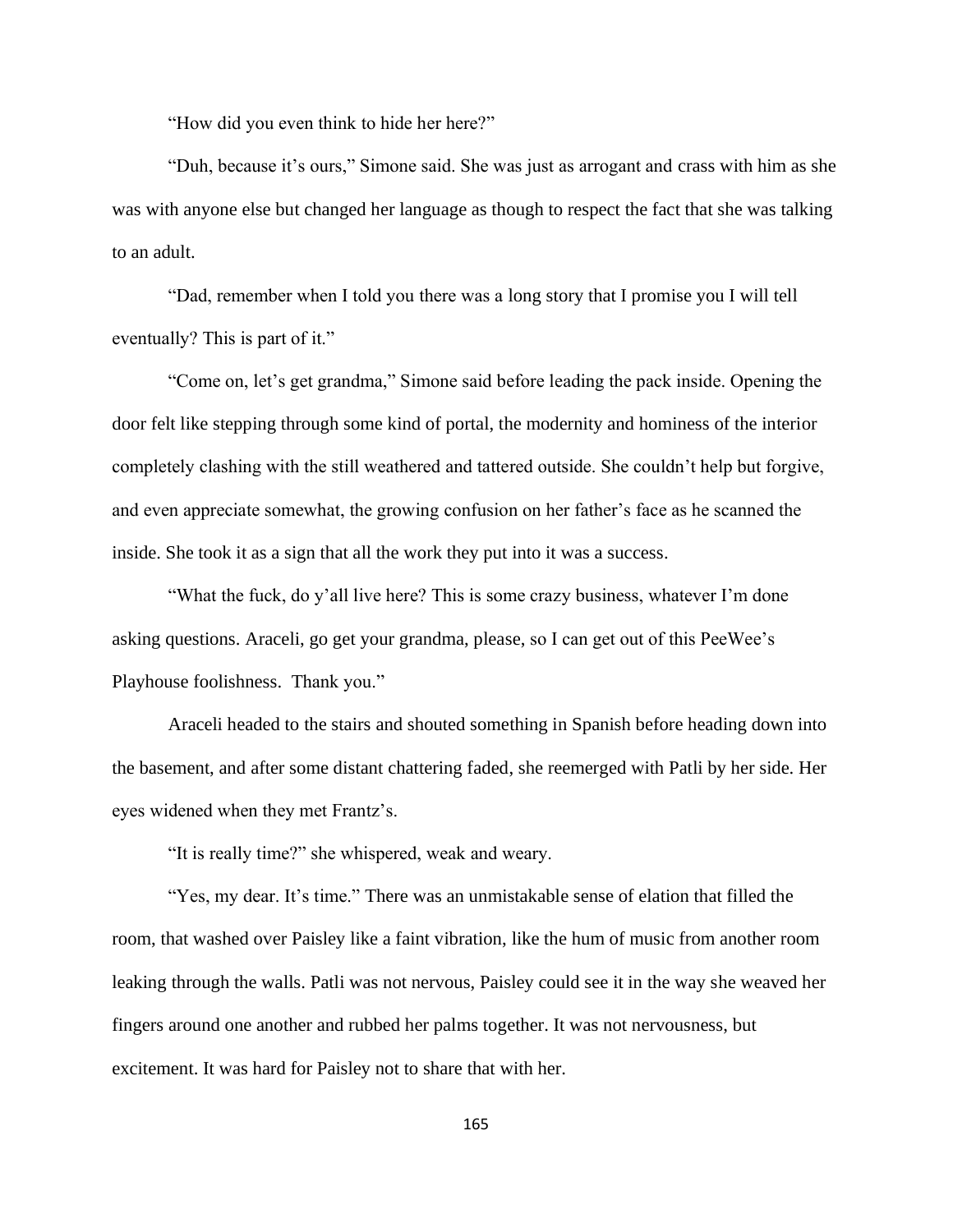"Let this be the last time I must crawl out from some hole," she said, the tenacity in her voice heavy and gravely. Paisley looked at Araceli who had started to cry, but the tears sank into the upturned corners of a smile.

The joy hissed out of the room like air from a punctured tire in just the time it took for them to open the door and step outside. As they approached the SUV, they all froze as they saw a storm of dust and dirt whipping through the air like a phantom, and it wasn't until it came closer that they could actually see the tan car camouflaged by the swirling sand coming up the path.

"Motherfucker," Frantz muttered, stepping forward to put everyone else behind him, standing directly in front of Patli. The car stopped aggressively, kicking up one more plume of dirt like smoke from a dragon's maw and, slowly, the door opened. Paisley watched one boot plant itself in the dirt, followed by another, and then the rest of Leviticus' lanky body unfolded from the car. His shadow was long and looming. He was not in uniform, and not in his cruiser. Paisley assumed that he was off duty, which confused her even more. Why was he here if not for police business? He really was following them the whole time, she thought, but for what?

"Alright now folks," he hollered, sounding like he had a lung full of cigarette smoke and a mouth full of venom. "The jig is up. Now, unless y'all wanna be taken in for harboring an illegal alien, I suggest you hand the woman over now."

"Sir, she has filed for asylum and is on her way to the office now to receive her verdict. She is protected during this time. You have no grounds to arrest her here."

"Y'all have been hiding this woman from me for well longer than she's been protected, and you knew good and goddamn well I was looking for her. I'm ready to take all of you down if I have to."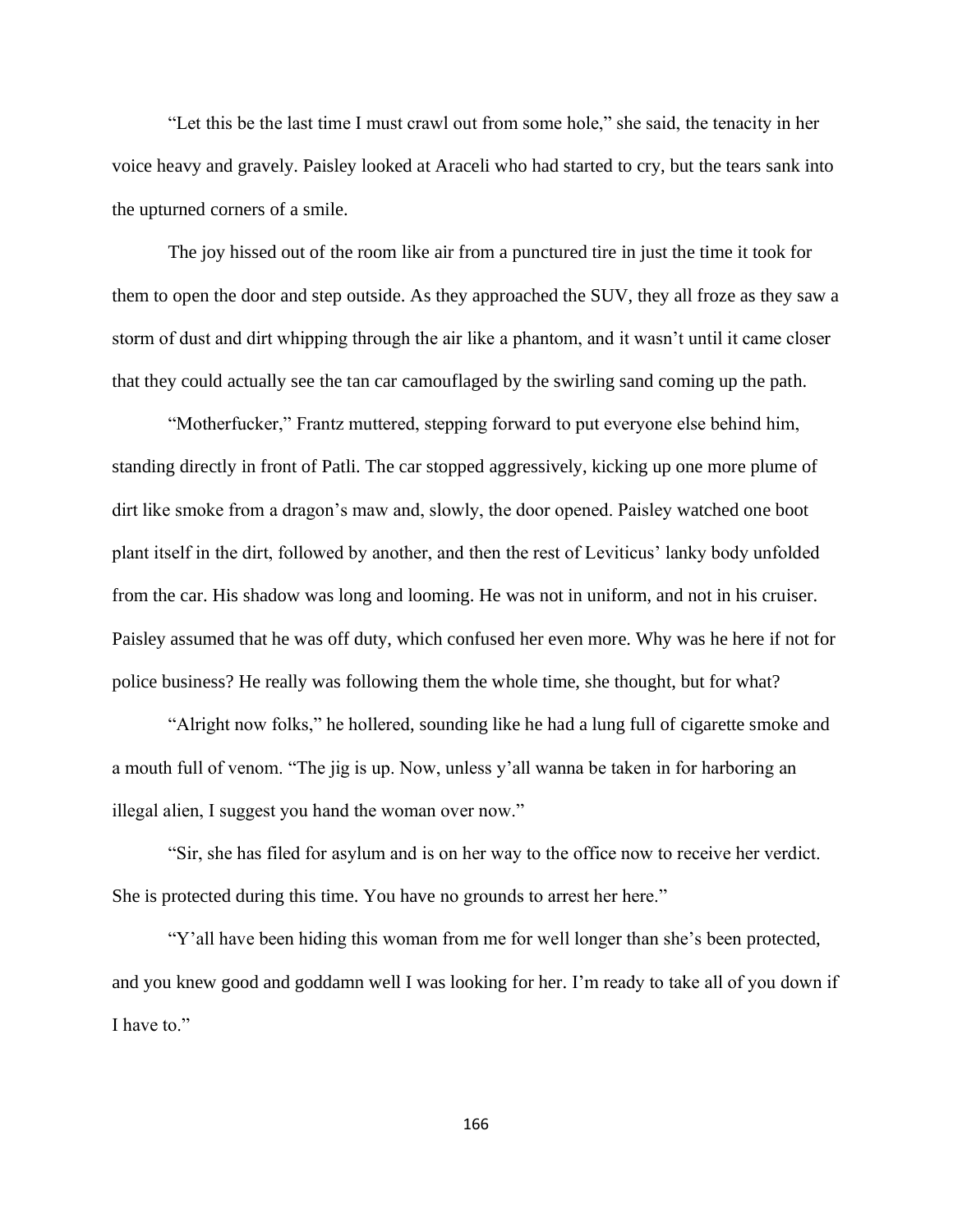"With the exceptionally little due respect, sir, I am not moving from this spot. If you want her, you'll have to get through me first." Leviticus took his revolver from its holster and raised it to Frantz.

"That ain't gonna be no problem, boy," he said. Paisley Could feel her heart slowing to a crawl, her chest swollen with a deep, gasping breath that she couldn't let go of. She felt like she had suddenly frozen, like her body shut off, like only her mind was still functioning and even that was only hanging on by a thread. Leviticus was in uniform, he realized. It just wasn't a cop's uniform. He wasn't here as a cop. In his thick, heavy flannel jacket and mud-stained jeans, he was here as a hunter. He was here to bag his trophy, a woman he saw as nothing more than an animal, and he was ready to kill any other vile creature that dared stand in his way. She didn't want to move. She was afraid that even the slightest twitch would make him pull the trigger. She had seen plenty of stories over the years to know exactly what happens to people like her father in situations like this one. The silence got so heavy that she could hear each slow, thudding heartbeat pounding in her head. No cicadas to drone their endless choir. No sounds of cars to offer the promise of a witness for whatever might happen. Not even the wind stirred enough to whisper in their ears. It was like the entire world had stopped moving. Like the Sun was a spotlight beaming only on them and the rest of existence was a blackened stage. Whatever god was their audience, it held its breath.

"Please. It is okay. I will go with him," Patli said, finally punching a hole in the quiet. She sounded like she knew all along that this would happen. Solemnly resigned to her miserable fate.

"No, abuela. This is my fault. He's mad at me. Take it out on me, Lev. Take me in, or fucking shoot me, or do whatever. Just please let my grandma have her life. Please." If she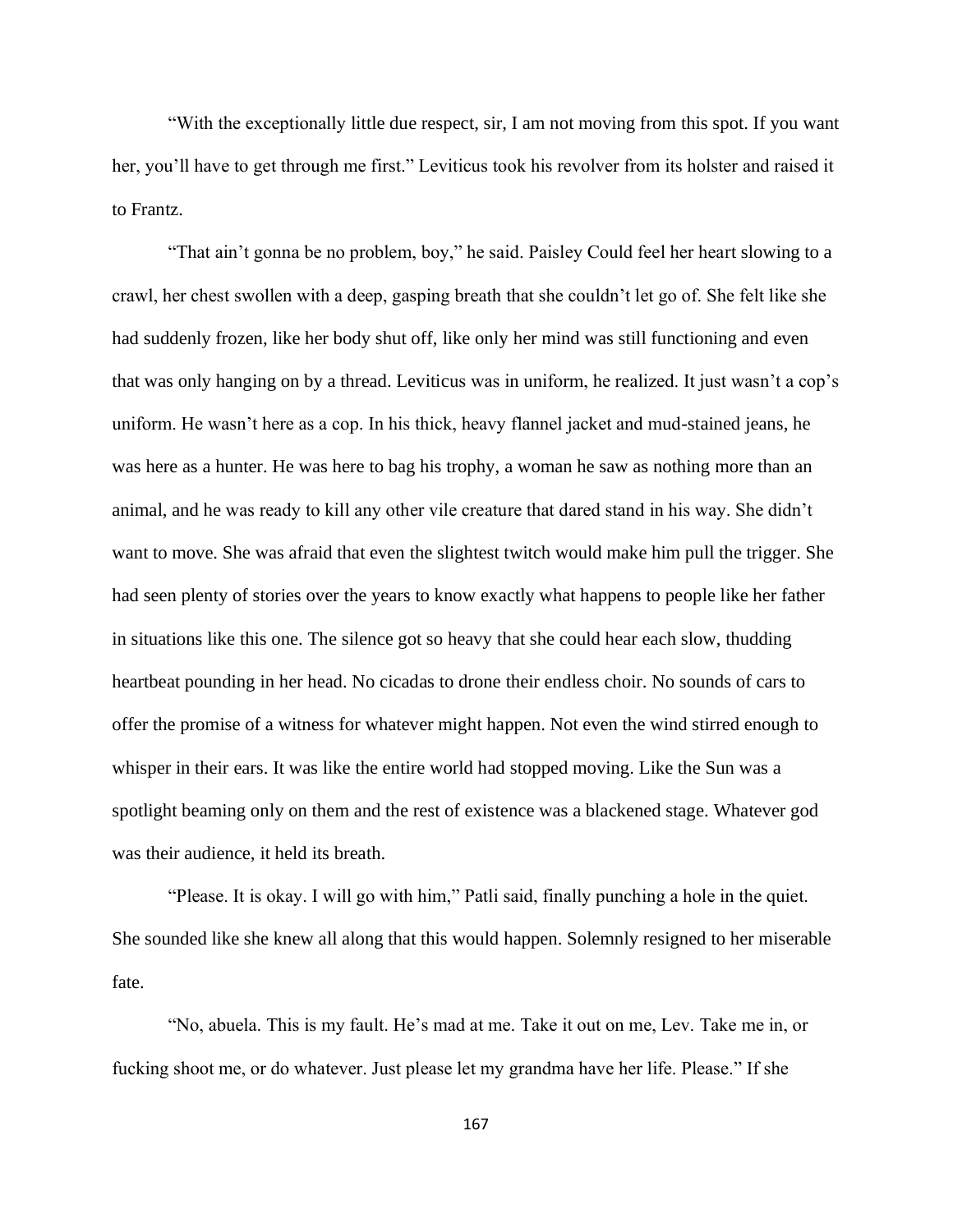hadn't been shouting, she would have been inaudible under the choking over her crying. Even still, some of the vowels of her words were swallowed as she heaved desperate breaths into her lungs.

"I cannot. All of this has been for you, Araceli. You need to live for it to have been worth it. I will go."

"Fuck that," she screamed. "Abuela, you've done enough for me. You haven't lived on real day in your entire fucking life. You deserve better than this. Please."

"Leviticus, just put the gun down. No one needs to get hurt today."

"You people come into my town, you break my rules right under my nose. You insult me. You harm my family. And you expect me to just let you get away with it? Retribution is coming to one of you animals, so make a fucking choice. Is the woman getting deported peacefully, or is it going to happen after you get a bullet in the chest?"

"Grandma ain't going anywhere you dumb, racist fucking monster," Simone barked. Then, she started marching toward Leviticus.

"No!" Paisley shrieked with all the breath she had been hoarding in her lungs, but it was too late. Leviticus pointed the revolver at her and pulled the trigger. He did so an instant too soon, the bullet barely missing Simone and hitting the ground behind her, marked by a puff of dirt bursting into the air. Simone raised her cane into the air and cracked it swiftly over Leviticus's head. He pulled the trigger once again, this time hitting Simone directly in the chest. Paisley's body jerked back as though it were her who had been shot. She clasped her hand around her mouth so tightly, she felt its ridge conform with the curve of her upper jaw. The explosions were so loud, so terrible, Paisley swore they were erupting from within her skull. Simone staggered back, swaying a little bit as she leaned into her short leg which slammed into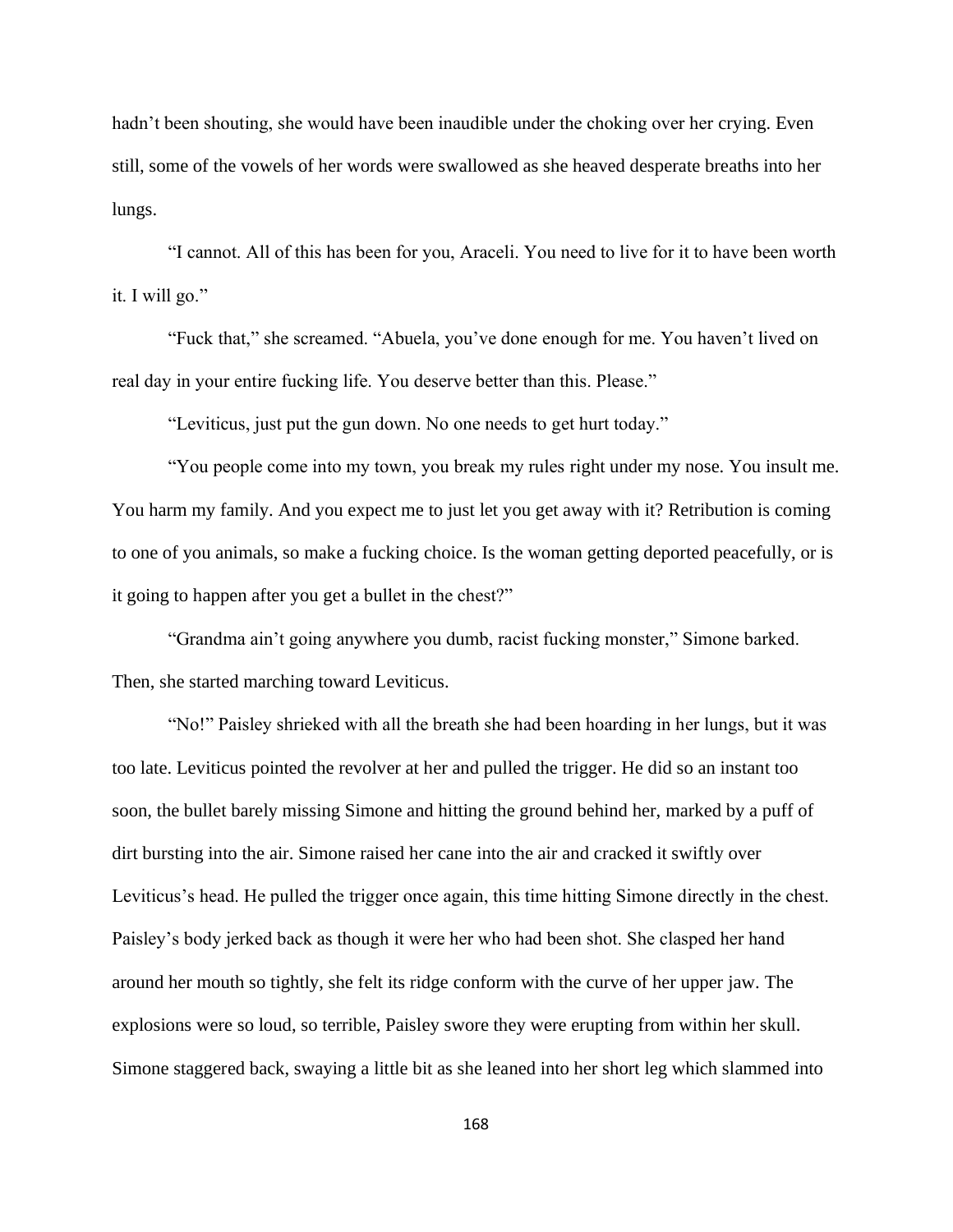the ground, trying to stop herself from falling over. Then, she raised her cane again, hitting him once in the wrist, the gun falling from his grip and crashing gracelessly into the ground, then beating him over and over about the head and face. She drove the tip of the cane into his chest as blood leaked out of the hole in hers and pushed him to the ground, mounting him before driving the cane's point into his face over and over like a pumpjack digging for thick, crimson oil. His flailing, writhing hands grasped urgently at the dirt around him, carrying fistfuls up and throwing them in spasms. He looked like he was trying to grab hold of something, to pull himself out from under Simone's fury, but there was nothing. Nothing for miles. The blood which flowed out of Simone's chest dripped onto his face and merged with that which oozed out of Leviticus's nose and mouth and other orifices that the cane had invented. Soon, the flailing of his limbs diminished into an odd twitching, the grunting and yelling which came from his chest transforming into a weak, pathetic, gurgling wheeze. Sheriff Leviticus LaGrange was dead.

Simone slowly raised off of him and carried herself over to the SUV, then crashed against it and slid to the ground. Paisley watched her friend stumbling through the expanse, marking her trail with drops of blood that plummeted into the dirt like a grotesque rain, but for a moment she felt that she didn't see any of it. Or if she did, it was like she was observing from outside her own body. For a moment, there was nothing at all. She saw nothing but a blur of yellow and brown and blue all swirling and merging into a nauseating haze of vomit and rot. She heard nothing, not the heavy panting and groaning of her wounded friend that she knew, somewhere deep within her, were happening but simply could not process, like her mind was trying to reject all of it. For a moment, all she could do was taste. She could taste the back of her teeth, the foul film of stale saliva and mucus that plagued her unbrushed mouth. She thought it tasted like a grave. Then, all of her senses slowly came back to her. The staggered moaning like a distant, ancient song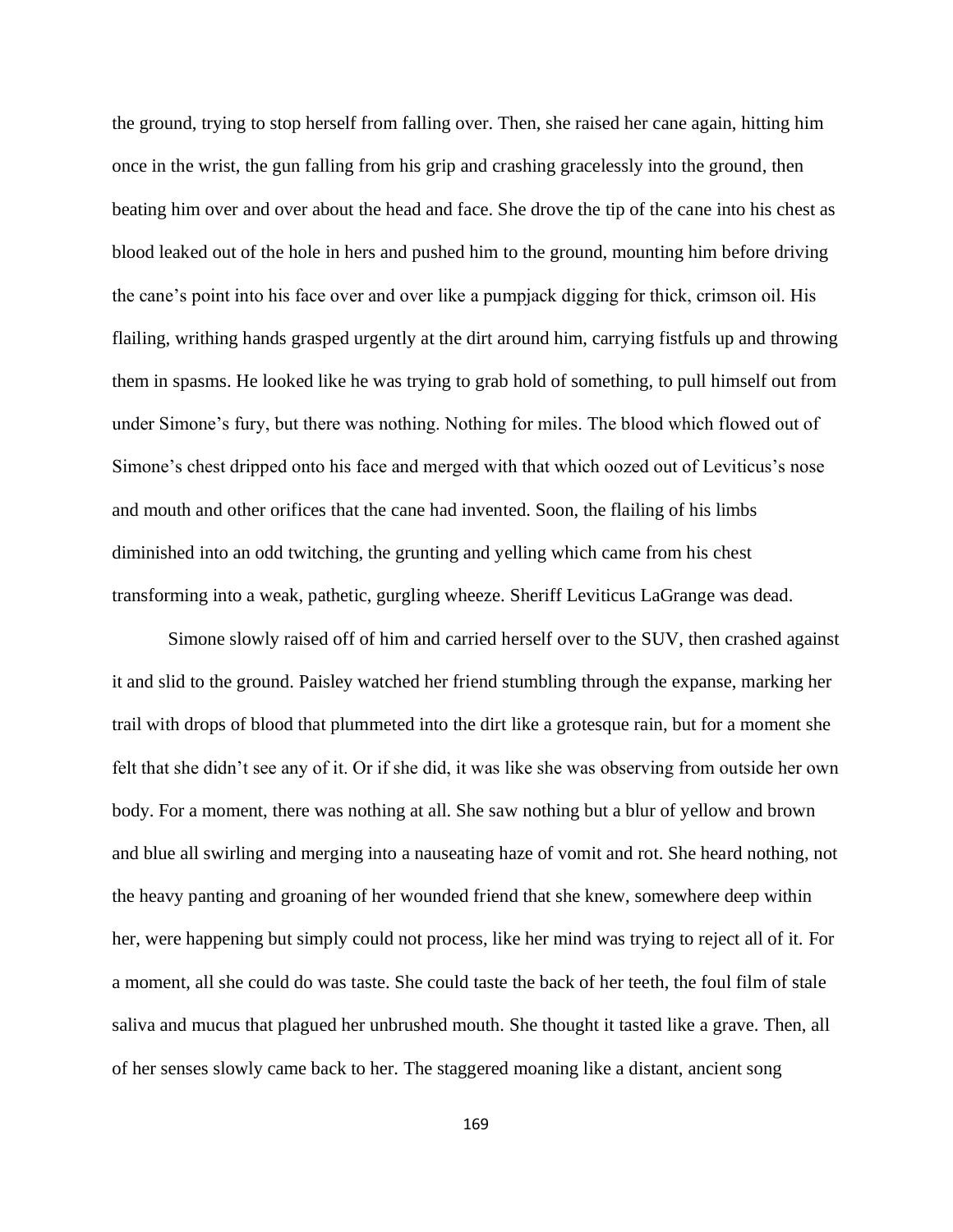became louder and louder until she had to accept that they were real. The colors untwisted themselves, took their respective places in the Sun and dirt and sky and returned to their roles of serving as backdrop to the unforgivably real scene that she had tried to deny, the image of Simone leaking life from her chest. She felt everything too much. Every sensation burned from within her. Her flesh had become an iron maiden. How terrible it is, she thought, to have to feel at all. She wished she never returned from that state of nothingness. She wished she had stayed outside herself, floating above reality and melding with the wind to disappear.

She rushed over to the SUV along with every else and collapsed by Simone's side, knowing that there was pain in her knees colliding with the ground but not caring enough to feel it, and squeezed Simone's hand. Frantz was already on the phone calling for an ambulance, pleading in a way that was more like threatening for them to send an ambulance faster than was even really possible. Simone, for all the pained noises she was making, was just as cool, just as strong, just as undaunting and fearless as she had always been. Blood filled the space between her fingers, her hand limply covering her wound.

"What the fuck did you do that for?" Paisley cried to her.

"Ain't no Johnston and LaGrange can know each other without there being blood, baby. It had to happen eventually. That's how feuds around here work. Ain't you seen the movies?" She didn't sound one bit weaker, Paisley thought.

"You should have let me handle it," Araceli screamed. "This was my mess." She sounded so defeated, so wrapped in guilt and pain.

"You? Shit, if you took charge, we all woulda caught bullets, the fuck you mean? Besides, thing is, both you and grandma were right. All this shit y'all have been through for your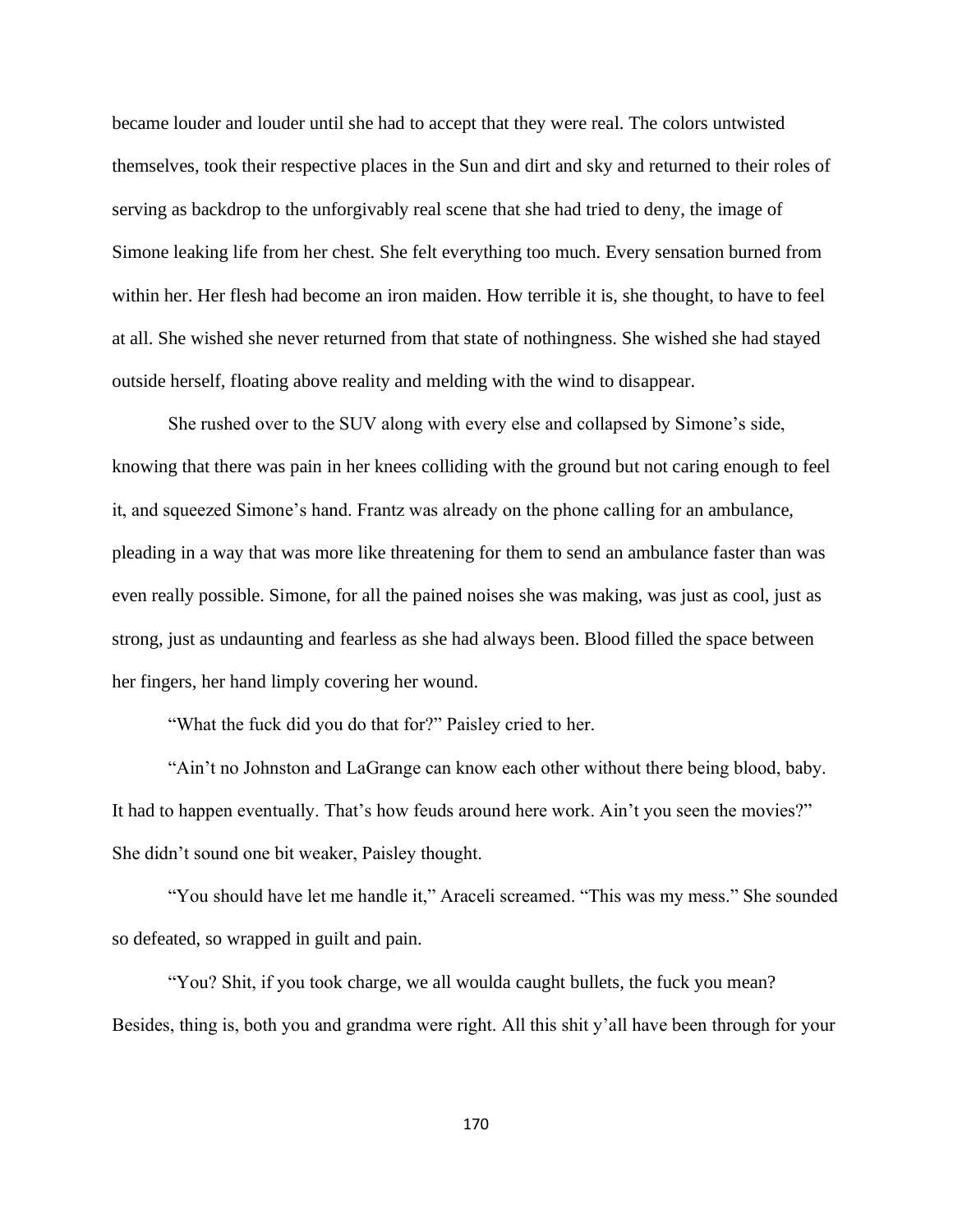whole fuckin' lives was about to be thrown away, and for what? So Sheriff Power Trip could keep being king fucking snake? So that fuck could win again? As if."

"But that doesn't mean you had to throw yourself on the fire. Not for me."

"I know. I ain't had to do shit. I just do what I do." She closed her eyes for a moment, taking long and slow breaths. When she opened them, they were staring deeply into Paisley's. "Pais, girl, listen to me, okay. If this is, you know, it…"

"It's not Simone, it isn't. You're going to be okay," Paisley said. Hearing Simone say it was like a hammer to the gut.

"I know, I know, but if it is, okay? If it is, you're in charge. Now I know if I look over at Araceli right now, I'm gonna see her ass fuming because I'm giving the title to the new girl and not her. But you're it, okay? You're the best rider and the sharpest thinker. It has to be you."

"Well then now I really need you to pull through, because I can't fill your shoes. I'm not nearly as hard as you."

"No, you're goddamn right you ain't. But maybe that's a good thing. Maybe that means you'll never be in a situation like this."

While they waited for the ambulance, Paisley sat huddled up against Simone, holding her, feeling her body get heavier as she got slowly weaker. She didn't speak anymore, her voice having turned into a faint wheeze. Frantz told her to save her energy. The other girls worked together to lift Leviticus' body and carry it into Big Nothing, then moved his car out around the back of the building so the ambulance wouldn't see it when they came. They weren't sure what they were going to do with his body in the long term, if they were going to cover up what had happened here or not. But they collectively decided that the best time to make a decision wouldn't be when the paramedics came. They would need more time. When the ambulance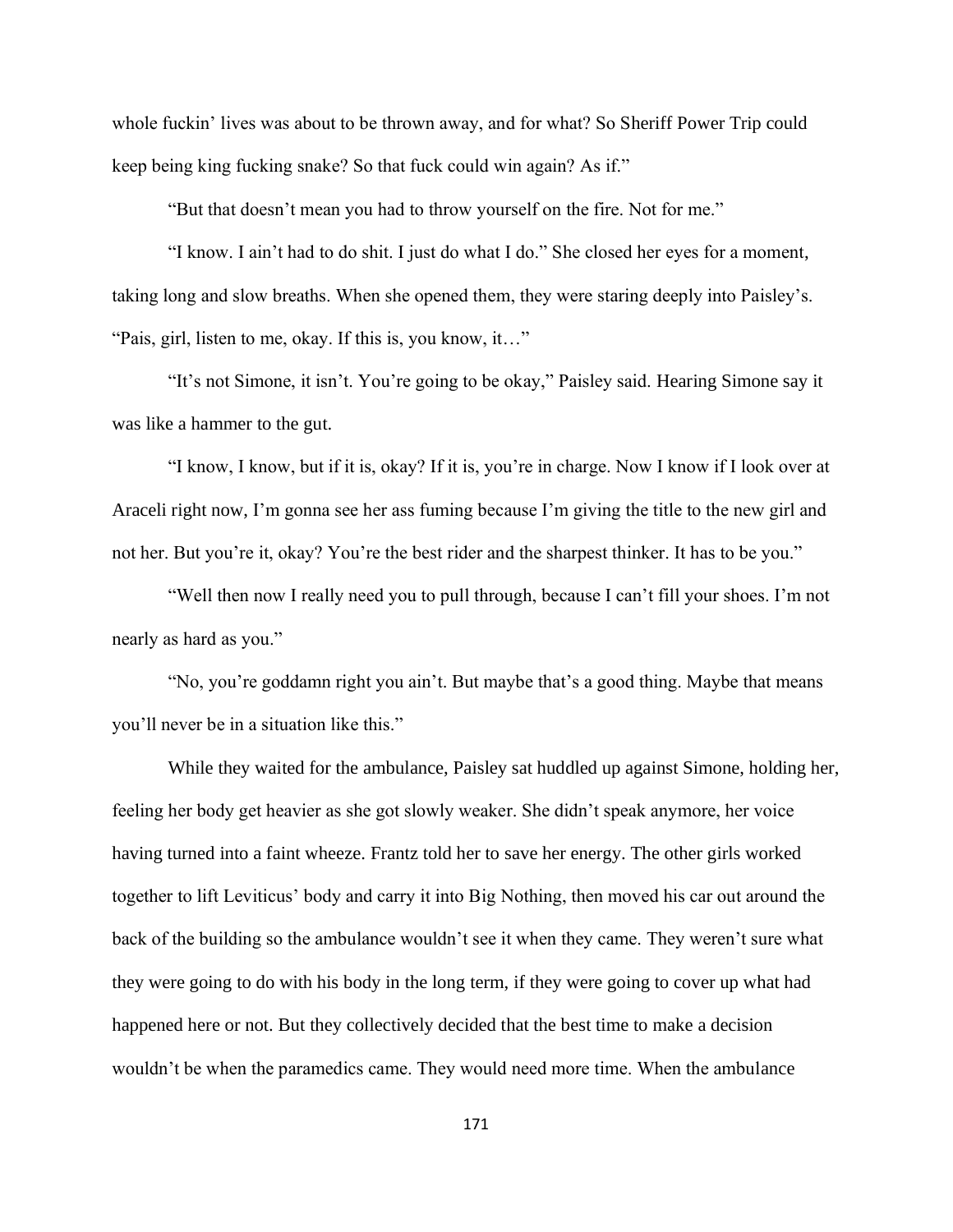came, the paramedics rushed Simone onto the stretcher and into the back. Frantz caught them just in time to ask how long it would be before she was getting taken care of. The paramedic said it was an hour drive to the nearest adequate hospital if they were fast enough, but they would do everything they could to keep her stable in the meantime.

Paisley would learn later that day that she was pronounced dead on arrival.

The day after Simone's death, Frantz and Paisley both agreed that now was the best time for them to have the long-needed conversation, for Paisley to tell him the truth of everything she had been hiding from him since they moved to Tuluca Rock. She felt perverse and heinous even thinking it, but part of her was almost glad that this was the catalyst to bringing on the conversation. She had always dreaded it from the moment she knew she had something to confess, but she found that now, with the weight of Simone's death still completely overwhelming her, she didn't have the capacity to be scared. Everything poured out of her with no hesitation, no embellishment. She told him that her friends were more than just friends, but that they considered themselves a gang. She told him that, if it made him feel any better, he had witnessed far and away the worst thing that they had ever done. But even still, she told him about the vandalism, the destruction of the cop car in Pecos, the assault on Marigold's home, and of course the battle for Big Nothing.

"Wait, so you mean you fought a bunch of hockey girls in the desert to lay claim to that post office?"

"Yessir. I know it's dumb, but it meant something to us I guess."

"Pais, as your father I have to say that everything you've just told me is about dumb as hell. And don't think for one second I'm not mad at you. But, as a cool dude who knows cool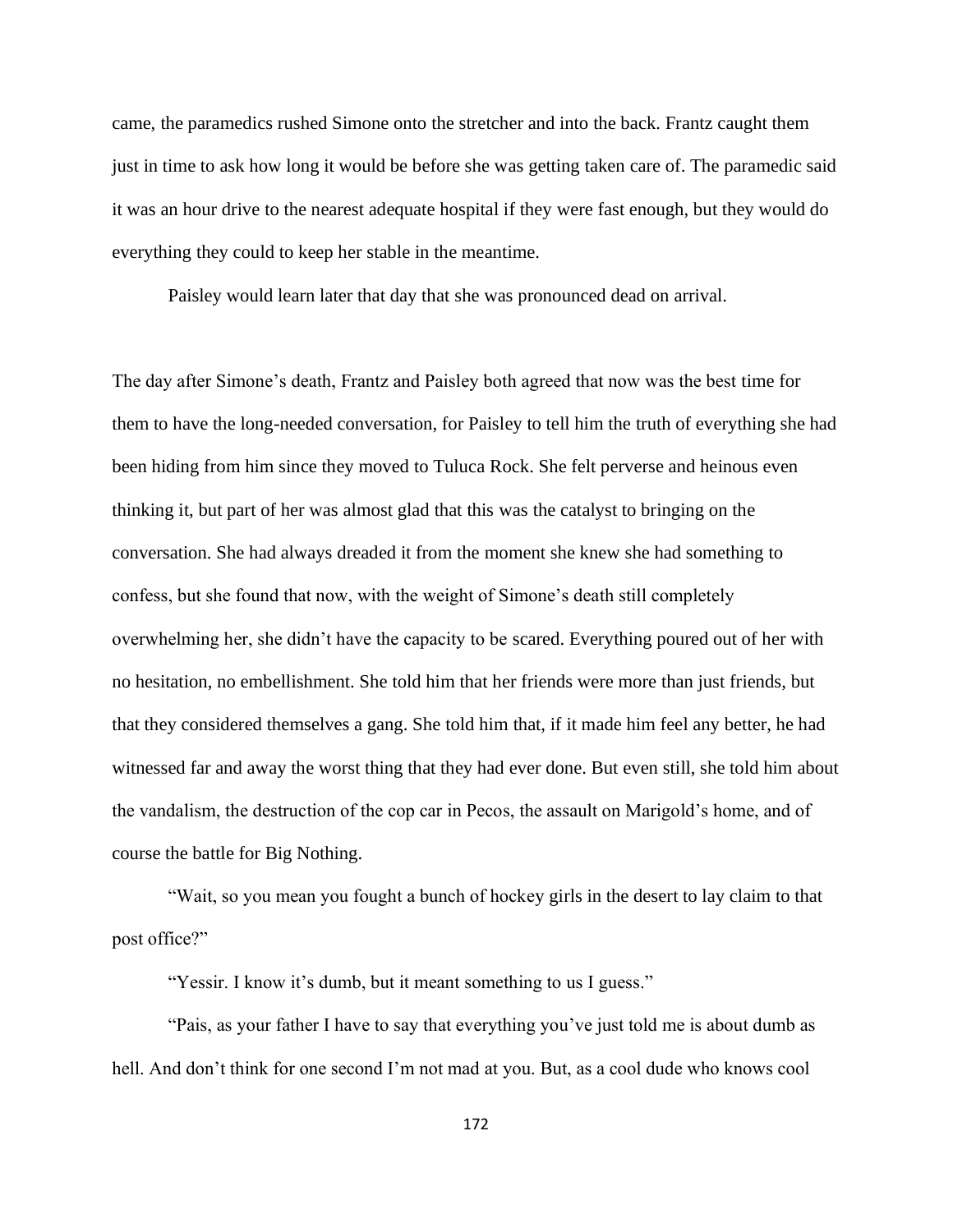shit when he hears it, that's some truly cold shit. My little girl is a badass. A badass who is in some serious fucking trouble, but a badass."

"So what are you gonna do? Like, how do you punish me for all this."

"I don't know, baby. I've run through a lot of different parenting situations. I figured out what I was gonna do if I caught you drinking, you know? But I guess I never considered what I would do if you waged war on rich people and cops. Never crossed my mind. But we'll worry about that after, you know, all this. I'm not gonna tell you that you can't ride around with your friends. Even knowing all the dumb shit they've gotten you into, I still think they're good girls. But please, stop all this nonsense. For me?" Paisley assured him that this wouldn't be a problem. Her first move as leader was to tell the girls that she thought DLM should chill out a little bit, and they unanimously agreed. Now that they had seen what could happen, it all seemed less fun. They had decided that they were going to use their forces strictly to patrol their school, to protect their fellow downtrodden freaks from the bullies and the bigots. This meant, of course, that the violence wasn't completely behind them. With Simone gone and Paisley in her place, she had to prove to the masses of Tuluca Rock High that she wasn't to be messed with, to preserve the reputation of fear and power that DLM had earned under Simone's aggression, and that meant cracking more than one jock's jaw.

"I guess I might as well tell you now too that Bee is my girlfriend."

"Good for you. She's sweet. You two are nice together."

"And one more thing. We decided what we want to do with the post office. But we need your help."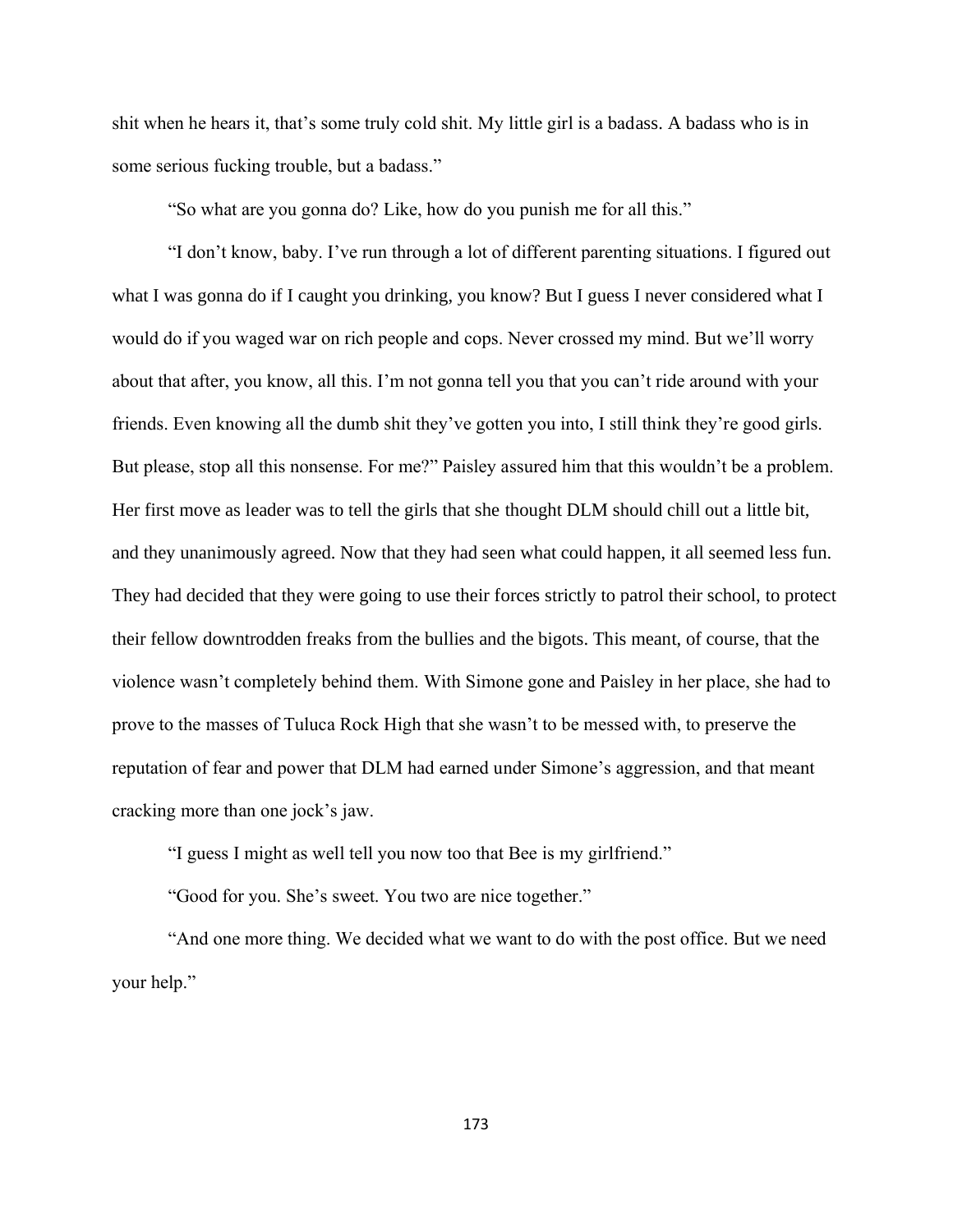Simone's wake was held the following Friday night and to Paisley's surprise, the majority of Tuluca Rock High showed up to pay their respects. Many told stories to the girls and her family about times that Simone had helped them.

"That's the kind of person your daughter was, Mr. Johnston. I hope you know that," Bee said. "She was tough and she was stern, but beneath all of that was a person ready to sacrifice anything to help you." Bee knew this better than anyone. She had spent the previous evening crying on Paisley's shoulder, feeling an inescapable guilt that she was partly to blame for her still being wrapped up in their affairs at all. "If it weren't for me, she would have graduated by now. She would have gone to a good college, would be living a good life right now. She wouldn't be riding bikes with fucking kids. She wouldn't have been there at all."

Paisley did what she could to comfort her, but it was hard to do. In truth, they all felt guilty. Paisley didn't know what she could have done to prevent it, and not for lack of trying to come up with ideas. But whatever it was that she could have done, she felt guilty for not having done it. Especially if it was nothing. She didn't want to believe that there was nothing at all that she could have done. The worst guilt she could imagine was the not being a someone who could have done something. It made her want to be a different person altogether. She spent every night replaying the moment over and over again in her head, but in all of the different versions of the event, she did the same thing every time. Nothing. Even in her fantasies, even in her most desperate dreaming, she just stood there, watching.

When the visitors at the wake finally thinned out, the girls left ahead of the family. They wanted to give Simone's folks some space and time to be alone with their daughter before tomorrow's funeral. Outside, streetlights shimmered off of puddles of fresh rainwater pooled in the potholes of the parking lot. The air smelled like cold metal, the dewy moisture still hanging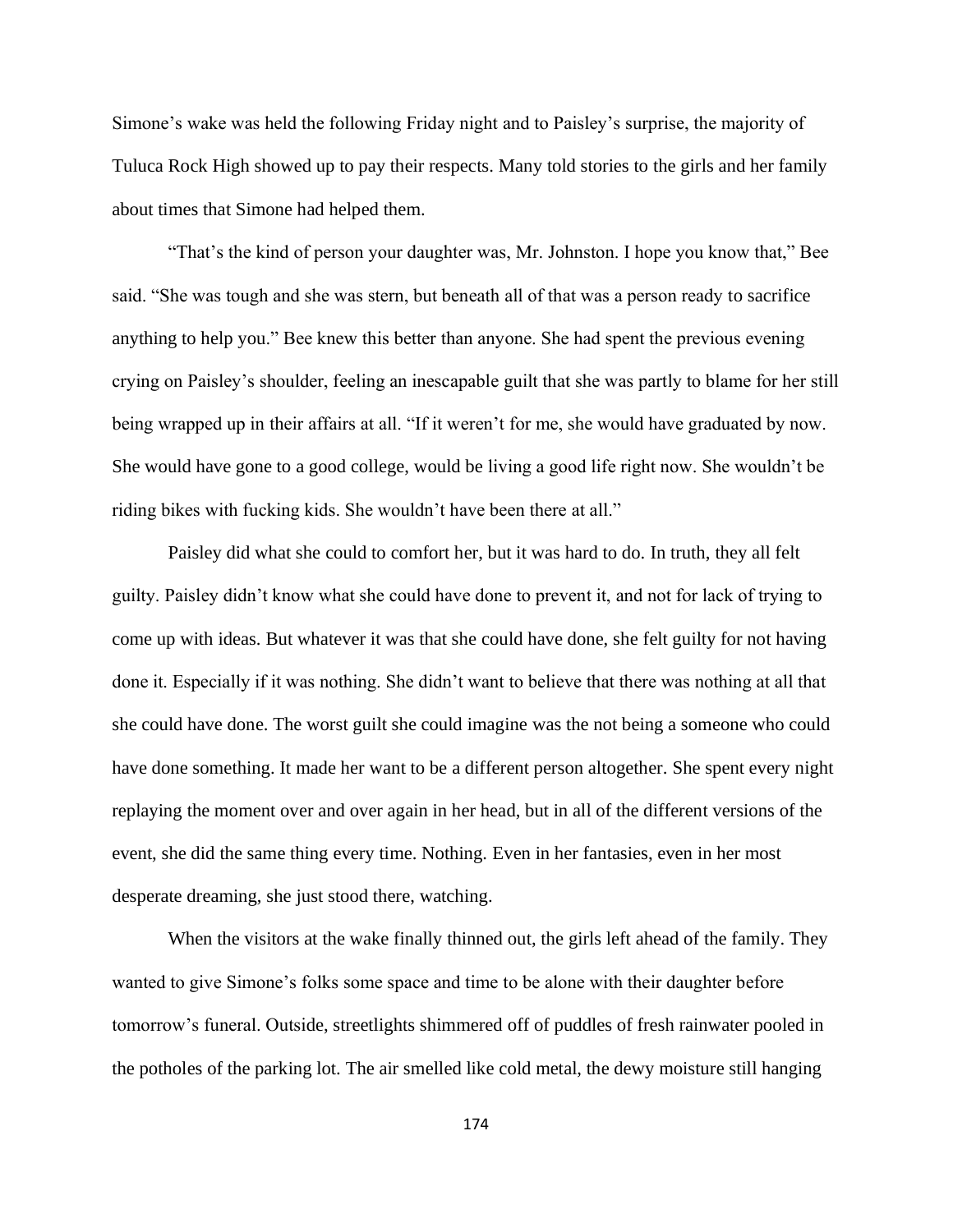in the air. Bathed in the artificial orange glow of the streetlights, huddled together in front of the stoop of the funeral home, stood the Mares. All of them save for Marigold, that is. They dawned all black attire, which wasn't unusual for the gang of goth miscreants, but they lacked the jarring punk edge. The chains and piercings and metal studs they usually wore as a passive threat were replaced by lace and floral print, small white flowers speckled on black blouses like a full night sky. Mariko wore a deep black rose behind her ear.

"Jesus Christ. What are you freaks doing here? We so do not have the energy for this shit," Araceli said.

"Relax," Marisol said. "We come in peace. Seriously. We're here to say sorry."

"For what?" Bee said.

"For a lot," Marybeth said.

"Yeah," Mariko said. She drew the black rose from behind her ear and extended it toward the girls. It hung limply between them for an awkward moment before Paisley slowly reached out and accepted it, dragging the tip of her thumb along the point of one of the thorns. "I mean, first of all, we're sorry about Simone. It's fucking awful. I can't imagine how hard this must be for you guys."

"What do you give a shit?" Araceli said. "I mean, appreciate it I guess, but you guys fucking hated her."

"Well, that's the other thing, I guess," Marisol said. "We have said a lot, and done a lot, in the past that we don't feel great about. Especially to you, Bee." Paisley watched as Bee cocked her head, her eyes shifting into a suspicious gaze, narrowing as she met Marisol's. "It doesn't make anything right but, we were all just kind of going with Marigold."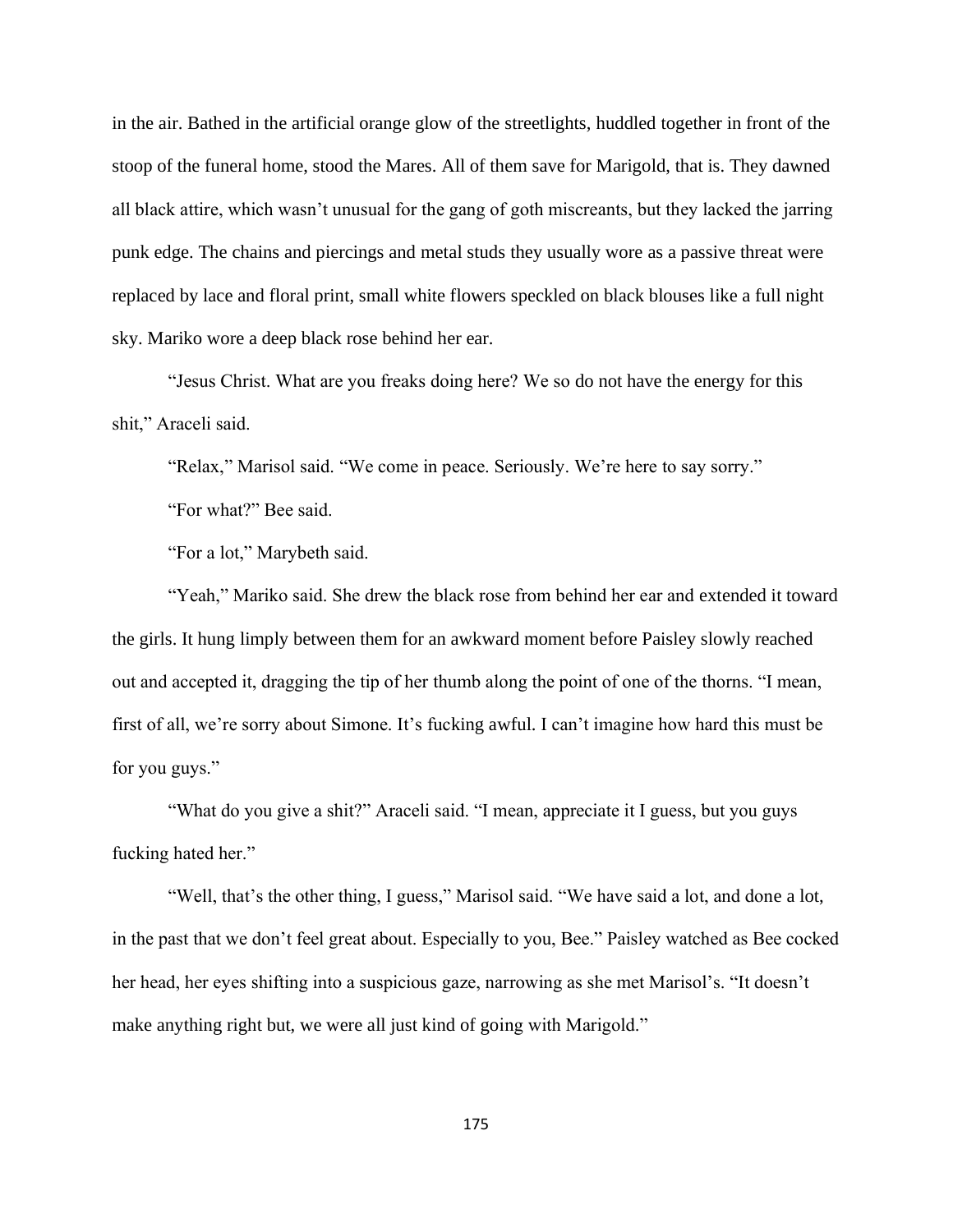"But after we lost Big Nothing, she freaked the fuck out," Marybeth said. "Got real out of control, scary. We couldn't take it anymore. She's a piece of shit, she's a bigot, all that stuff. It's fucked up that we followed her act for so long and we are seriously, seriously sorry. We don't think like her, we swear."

"Why?" Paisley said. "Why would you just follow along like that if you think it's wrong?"

"I know you guys think we have it easy because of where we live, because our families have money," Mariko said. "And, like, you're not wrong. But there's a lot that we share in common, too. Like how we don't share much in common with everyone else. Money doesn't mean we fit in. Marigold made us feel like we belonged to something. For a while, it was scarier to abandon something like that than it was to stoop to Marigold's level." As much as Paisley was hesitant to forgive them for all the awful things they had said in the past, she couldn't pretend that she didn't understand what they were saying. That same desperation to belong, to preserve your standing in a tribe, was that which motivated her to put that padlock through the cop car window all those months ago. It motivated a great number of things she never would have done on her own, things she thought she might have regretted if they hadn't found some odd way to shape her into a stronger person. She wondered if somehow the vile things they had said, and their realization of how wrong they were to do so, would do the same for them. She would have preferred to believe that they could still yet become better, stronger people too.

"Well, thanks I guess," Bee said. "Look, we have a lot to deal with right now. This is a bit much to add to the plate, so forgive us if we're not as receptive as you were hoping. But maybe down the road there's room for us to put these things behind us."

"Yeah. Hopefully. Take care, guys."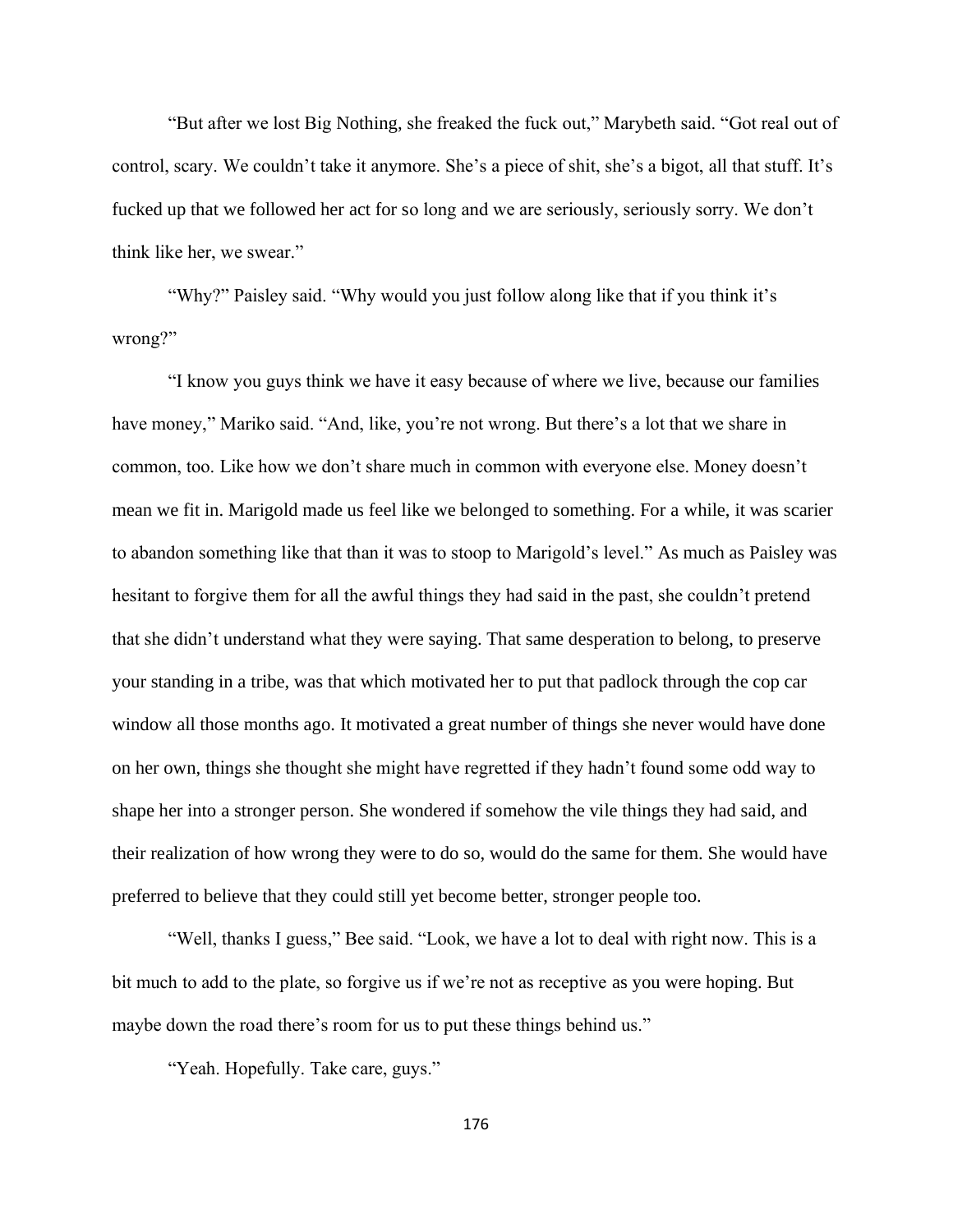Paisley returned home with Bee, deciding to spend the night so that they could keep one another's spirits up as much as possible. They knew that they had an early morning ahead of them and that they should sleep soon, but both of them felt restless. Bee laid in her arms, both of them laying silently, eyes open and glued to the ceiling. Paisley felt her fingertips itch and tingle, going dead from Bee cutting off her circulation, all her blood pooling in her elbow which throbbed.

"Take it you can't sleep either, huh?" she said.

"Nope."

"You know what I think we should do?"

"What's that?"

"Cut my hair. I want to look sharp for the funeral, you know?" Paisley said that as a halfhearted attempt at a joke, but a part of her was serious too. She thought that if Simone's spirit might be watching over them tomorrow, she would know what she was trying to say with her hair cut short, with her hair styled like a boy's. It would be her way of saying that she wasn't going to squander the strength Simone had instilled in her. If she took the first step toward actually racing in the Summer, she hoped that Simone would know that meant everything she had done wouldn't go to waste. So, Bee cut her hair, the buzzing of the clippers vibrating in her skull, the fallen strands gathering at her feet. She thought it felt like what she imagined a baptism felt like, to be new and pure. Simone snapped her photo, told her not to smile, not that she was doing much of that anyway. Then they went to bed.

The funeral home was packed with Simone's extended family, aunts and cousins who made the trip from places like New Orleans and Oklahoma City to celebrate her life. The room was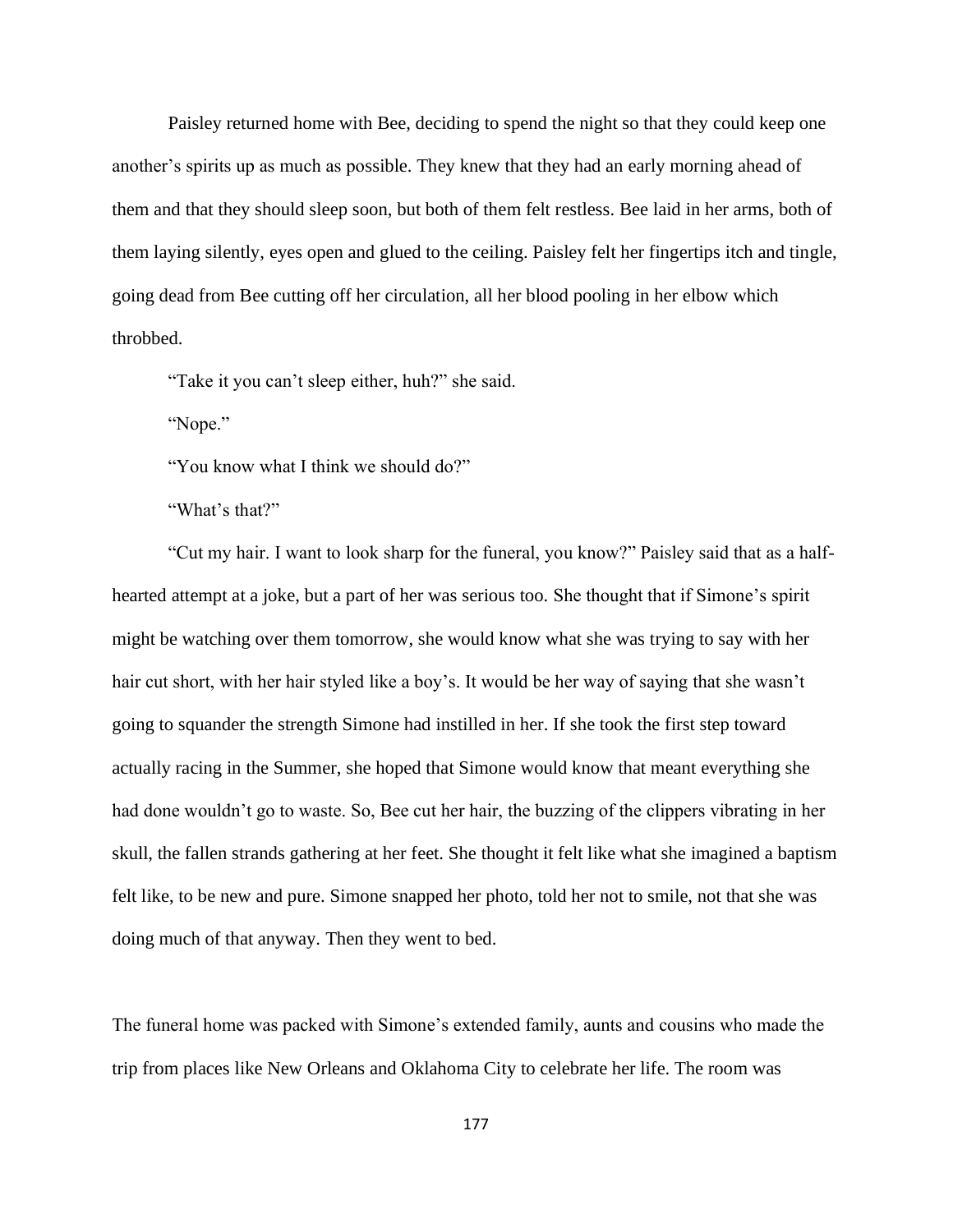pungent with the scent of roses which seemed to be blooming in abundance from every corner of the room, a cloud of fragrant buds and baby's breath surrounding the dark wood coffin like they were going to float it away to heaven. Prayers were spoken by her uncle, a pastor who had flown in from Denver.

After the sermon, which was interjected from time to time by various hymns and gospel songs, the eulogies began. Her father started them but lost control of himself midway through, his speech being swallowed by his sobbing until he had to bow out, raising his hand and making the sign of the cross before rushing back to his seat. Bee followed him, reiterating her speech about Simone's dedication to her friends that she had delivered to her father the night before, this time being accompanied by a chorus of sniffling and muffled weeping. Her voice shook as she neared the end, and she barely made out the raspy, breathy thank you that closed it out. Paisley's eyes were stinging and throat nearly closing shut from trying to keep her tears in. She was hoping to buy herself a few extra seconds of clear speech, not wanting to look like a disaster before it was her turn to take the pulpit. She figured she could let it all out when she was done. Walking up the narrow steps, it felt like the air itself was somehow resisting her. Each step felt like her heels were sticking to the ground, like walking through a tar pit. She felt like a piece of her was still trying to hold on to the idea that all of this was a dream, and she knew that that piece would have to finally let go the moment she began speaking. She felt that this would be the moment where everything became finally and completely real. She felt something like a deep hunger in her soul, a horrible yearning to not have to let go.

"I wish nothing more than for this to not be the circumstance in which I met all of you, Simone's vibrant and lovely family." She felt the tears coming already, her voice dropping an octave on the last word as her lungs involuntarily sucked in a heavy breath. She paused. She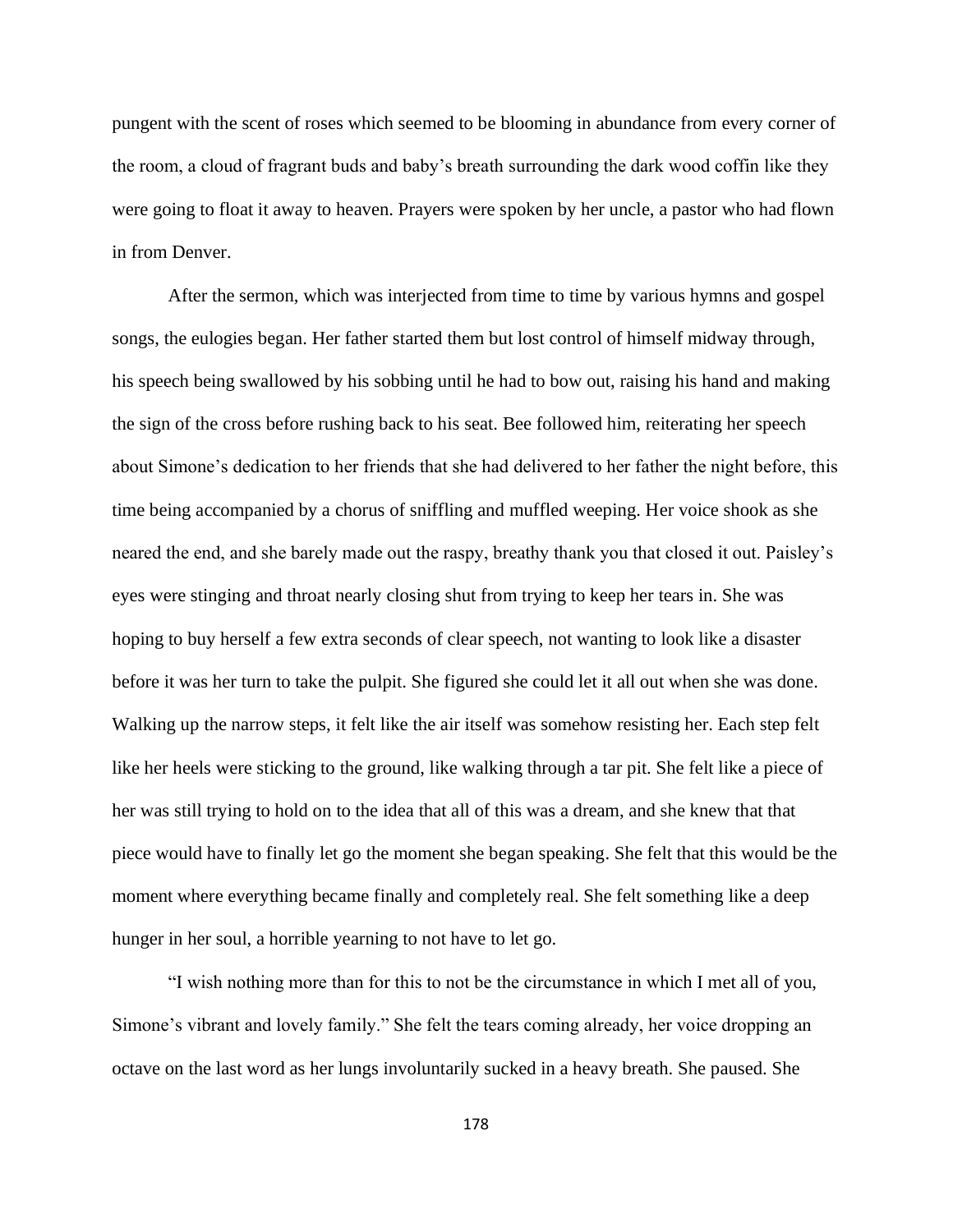wasn't ready to shatter quite yet. "I wish that this wasn't how I got to tell you all about how incredible Simone was. When we met, I was nobody. I was the new girl at school, a perfect stranger, someone she could have so easily ignore. But she saw that I needed help, that I was scared and uncomfortable, and she rushed to my side. She came to me like she knew me my whole life. She did this because it's what she felt she had to do. To look out for others, for people more vulnerable than herself." She didn't even notice until she stopped to take a breath that her cheeks were wet. She supposed it was inevitable, that the tears couldn't be held back forever. She ignored her crying and instead took pride in how clear and powerful her voice was. She felt that this pride wasn't her own, but the pride she knew Simone would feel for her staying so strong. "As Bee said before me, Simone always went out of her way to put others above herself. She was a shepherd for us, her friends, her fellow freaks and outcasts as she would say. I don't know where or who I would be if I didn't meet her. I would probably be a scared girl still hiding her head in the dirt, trying to stay a stranger to this town. But instead, I stand here as a better person, a stronger person. And I want you all to know that it is because of Simone. May God guide her spirit to a peace she deserves above all else. Thank you." The weeping from the gathering was no longer muffled, and along with everyone else, she allowed herself to finally let go. To feel the tears burst, to sob so deep and heavily as she walked back to her seat that she could feel her legs shaking and her ribs cramping. She finally felt that she had said a real goodbye.

When the eulogies were completed, her family took the stage and joined the band to perform a rendition of "Sinnerman", Simone's favorite song. Her aunts belted out some muchneeded laughs as they stumbled their way through an awkward attempt at recreating the stilted clapping section, but real soul and pain regained control as the aunt who was a trained gospel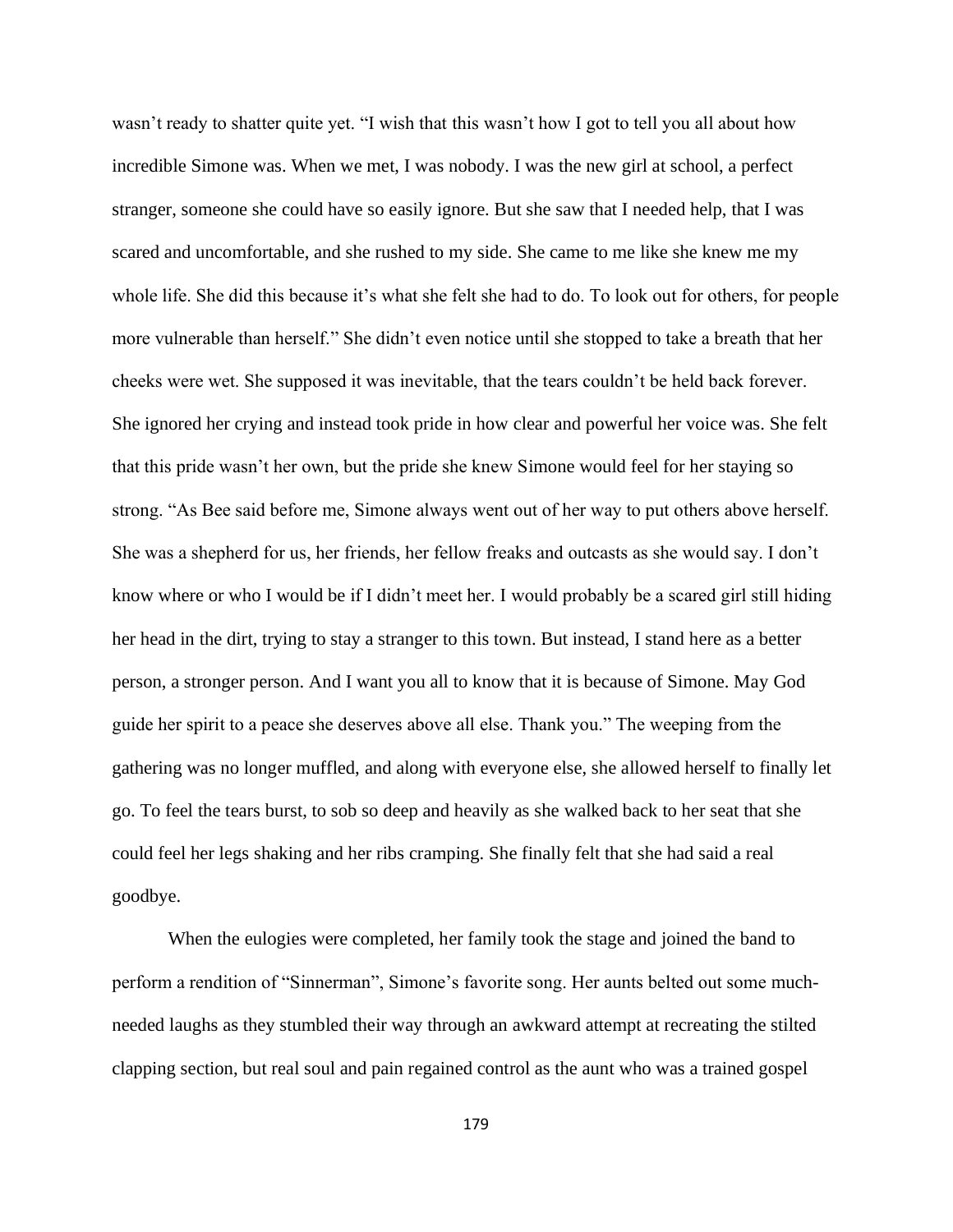singer crooned through the powerful ending. Her voice cracked on the line "don't you know that I need you, Lord", but it only made it all the more beautiful. Paisley tried to imagine what Simone would have said. She heard her voice sarcastically chiding them, "hey that was pretty good, but Nina was on some god level shit with that song, it was foolish for y'all to even try and touch her." Then, silently like a specter drifting out of the shadows, Patli rose from the back of the pews. She wore a long, flowing black silk dress, heavy onyx earrings stretching her earlobes down so they looked like pendulums which swung slowly with her steps. Her footsteps were impossibly soft, but she was unmissable in her powerful elegance. She stood behind the pulpit, presenting herself for the first time publicly and without fear to the people of Tuluca Rock.

"I am able to be here today only because of what Simone has done for me. Today, if you all will let me, I would like to sing a song for your dear Simone. I pray that God will let her hear it." The room felt so quiet that Paisley thought she would have been able to hear one of the roses bloom if she listened close enough. Patli used her own body to provide the music, stomping her foot on the floor heavy and cumbersome, the elegant, sharp heel of her shoe pounding with such force that it sounded like it might pierce right through the wood. She set a slow, driving tempo like her body was weighted with some great burden. The trim of her flowing black dress danced around her feet with every rise and fall like a ghost trying to be seen. Like Simone had descended to join her in her song. The veins in her shriveled hands bulged as she clasped them together, holding them at her hip and clapping to accompany her stomps. And then she started to sing. Painful, wailing words that sounded like they were being scraped from her chest. Her voice was loud and deep, vicious and mournful, shaking with tremendous power like a wounded wolf howling at a waning moon. Paisley could not understand the words, thought she might have made out the Spanish words for angel, for heart, for love, the rest being a winding river of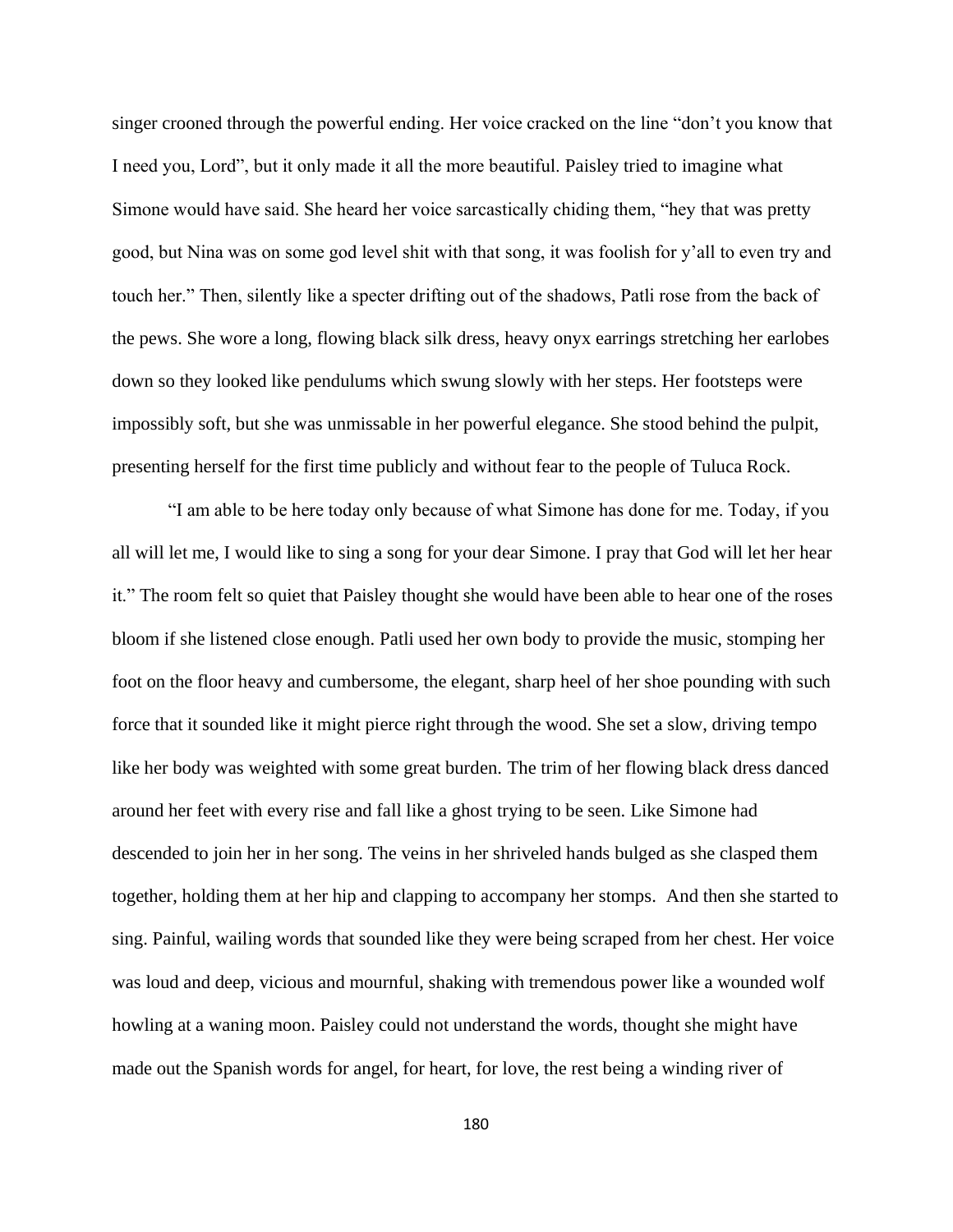sounds she could not have any hope of deciphering, yet she could feel that she understood them. Not in her mind, perhaps, but deep within her body, she felt them. The way Patli's voice made her body ache to be held, the yearning she felt screaming from within her chest as though she just discovered that her body was empty, everything lost, and was longing to be filled back up. Patli held decades of suffering withing herself, and her voice took its form. Paisley wondered what she sounded like when she was young. There was beauty and grace hidden underneath the roughness. Maybe not hidden, Paisley realized. Maybe hidden was the wrong word. Perhaps made stronger. Perhaps the fact that it could be heard at all meant that it lived in spite of the pain. Sometimes she would string so many words together it sounded like three people talking over each other. Other times she would hold one word for so long, morphing its shape and its sounds with a vibrato that sounded like weeping as it hung in the air, it was like it was trying to come to life and force them all to reckon with it. In all cases, she understood. It was a suffering that they all felt, a suffering that could not be contained merely in words. It was a suffering that was carried on the waves of Patli's wretched, horrible, unbearably beautiful melodies. A beauty which never should have had cause to be born.

In the months that followed, the months that carried them from Winter to Spring, it was rare that DLM would ride together. Paisley and Bee still spent time with one another, though even they did so less. Either of them seeing Araceli outside of school almost never happened. For one thing, she was spending most of her free time with her grandmother. She had told them they were going out as often as possible, relishing in how good it felt to simply exist in the outside world without any fear. They were making up for lost time, doing all the living they had felt was kept from them for so long. This was on top of what they had all agreed on, which was that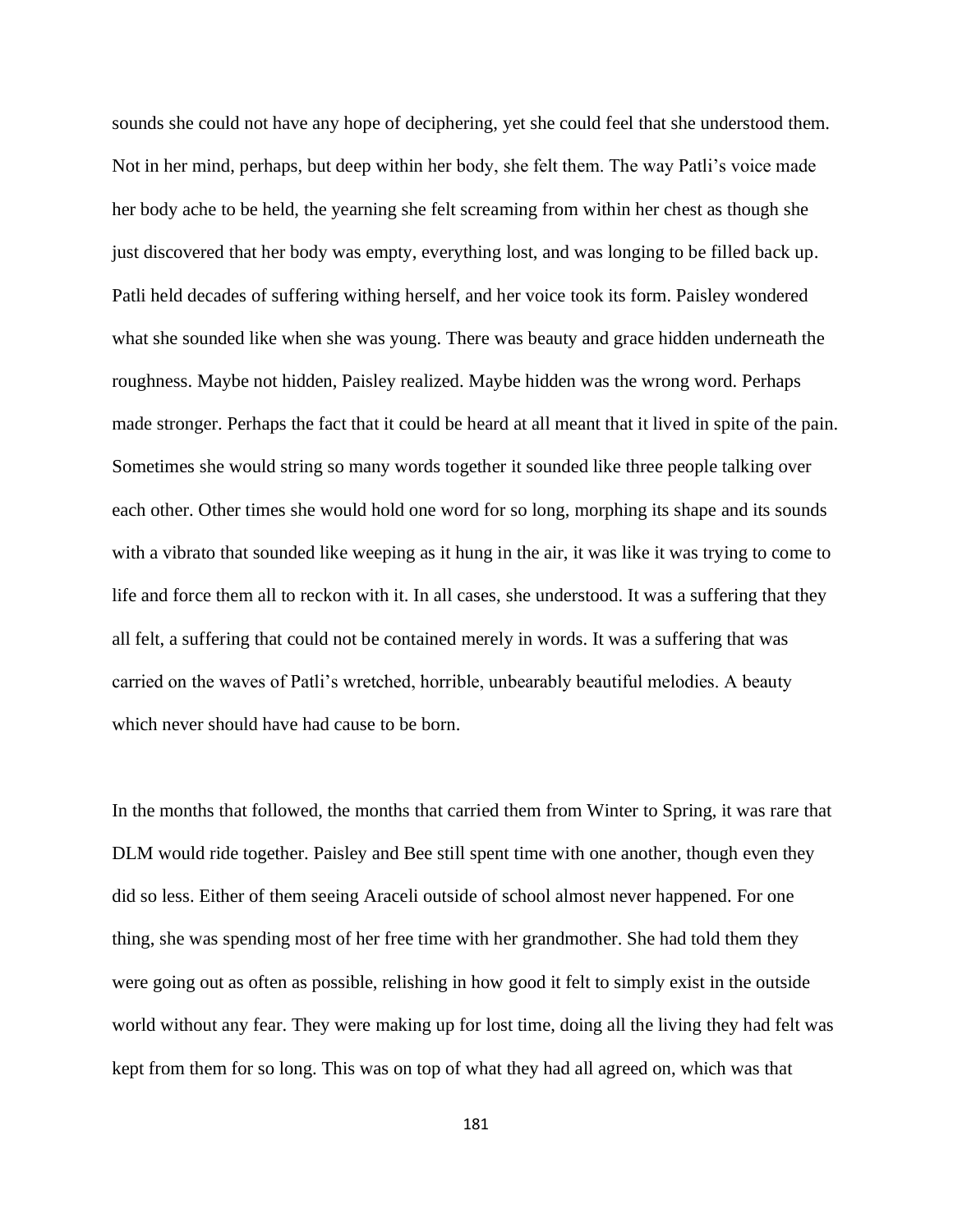riding together, at least for now, hurt too much. It still felt wrong to take the town without Simone at the front of the formation. Araceli had even stopped riding to school, opting instead to be driven by her grandmother. She said it was because Patli liked to be able to show her face at the school, but Paisley could tell that it was more than just that.

Bee and Paisley still rode often. Especially in the weeks before the Road Gods Spring Exhibition race. Bee had taken on the role of coach, and together they trained brutally every day. Neither of them knew anything about how the real pros trained, but they did what worked for them. During the weekends, they would go on long distance rides with Bee following behind Paisley in her parents' car, forcing her to maintain a certain speed. They would ride for miles and miles, Paisley fighting through the awful burning of her legs and lungs, trying to outride her fleeting breath to reach their target without breaking speed. Every day, Paisley found it more and more difficult even just to walk. Some days, her toes would remain frozen in a curl, the muscles in her calves and feet refusing to relax for hours after her rides. She had also to taken to eat meals of such tremendous size that even her father was baffled by their proportions.

"Jesus Lord, Paisley, what on earth are you getting into?" he said one night after catching his breath from the outburst of laughter that followed him walking into the kitchen to see Paisley sitting with her feet submerged into a bucket of ice water while nestling an entire pot of pasta in her lap. She rolled the legs of her sweatpants up to her knees and covered the rest of her body in heavy blankets and sweatshirts, the deep cold of the ice bath making the mild Spring night feel unbearably chilled. The warmth from the bottom of the pot soothed her jittering legs.

"Big race coming up. Out in Dallas. Bee is gonna drive me."

"Oh, hell yeah! You used to do races all the time back in Cali. Nothing closer than Dallas though, huh?"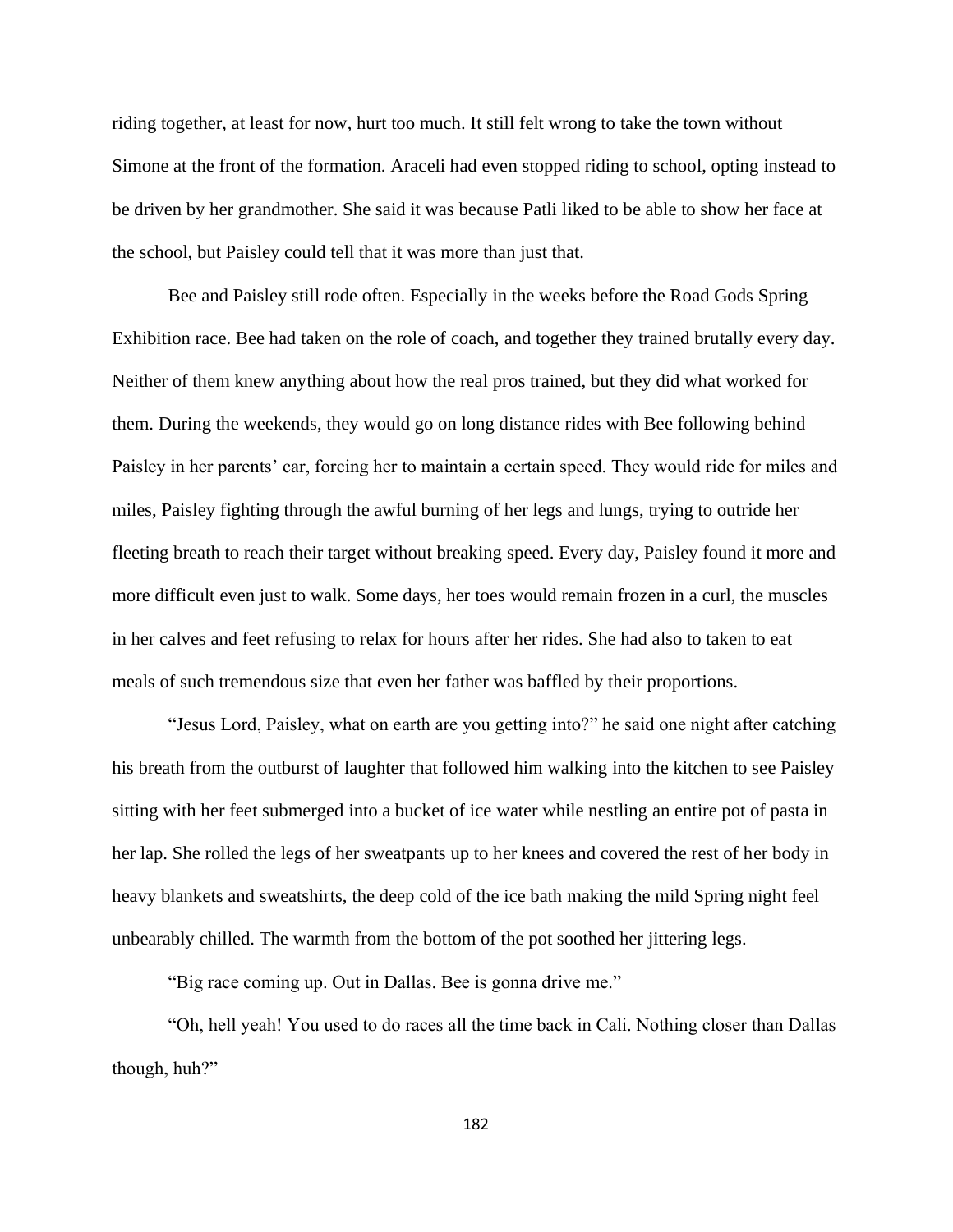"Nothing this big. It's for a pro team. They're going to France this year. They're basically looking for a team mascot, some badass racer from Texas to show off their home pride or whatever. I figure it may as well be me."

"Damn. That's one hell of an opportunity. I mean, get after it for sure. You deserve to go pro. But they're not gonna let you race in the Tour, are they?"

"Don't get mad, but me and Bee are doing just one last crime as DLM to make this happen. As far as anyone will know, I'm a boy named Romulus. She's making fake papers."

"So that's why you've been doing your hair like that, huh?" was all he said. Paisley knew what the tone of his voice meant. It meant he wanted to tell her off, to tell her that it was unacceptable, inappropriate, dangerous. But it also meant that he already knew she was aware of this. It meant he knew that nothing he said was going to stop her from doing this. Paisley was glad he took this route. She always wanted to do well by her father. She hated making trouble, and she typically trusted him to know what was best. But, especially now, this was one of the rare situations where she was willing to do anything, including defy him.

"I promise. It's over after this."

"Of course it is," he said. "After this, you're gonna be too famous to be fuckin' around."

Bee and Paisley drove to the race site in near silence, hardly speaking a word to each other in the hours it took to get to Dallas. She was so anxious that she thought she might be vibrating. She knew that Bee was anxious, too. How badly Bee wanted this for Paisley was how she knew she really cared for her. They hadn't used the word yet, but Paisley truly believed they were in love. Bee chose to play a series of Scott Walker records on their trip, which only served to amplify Paisley's anxiety. She thought the songs sounded like her own head when it struggles to focus on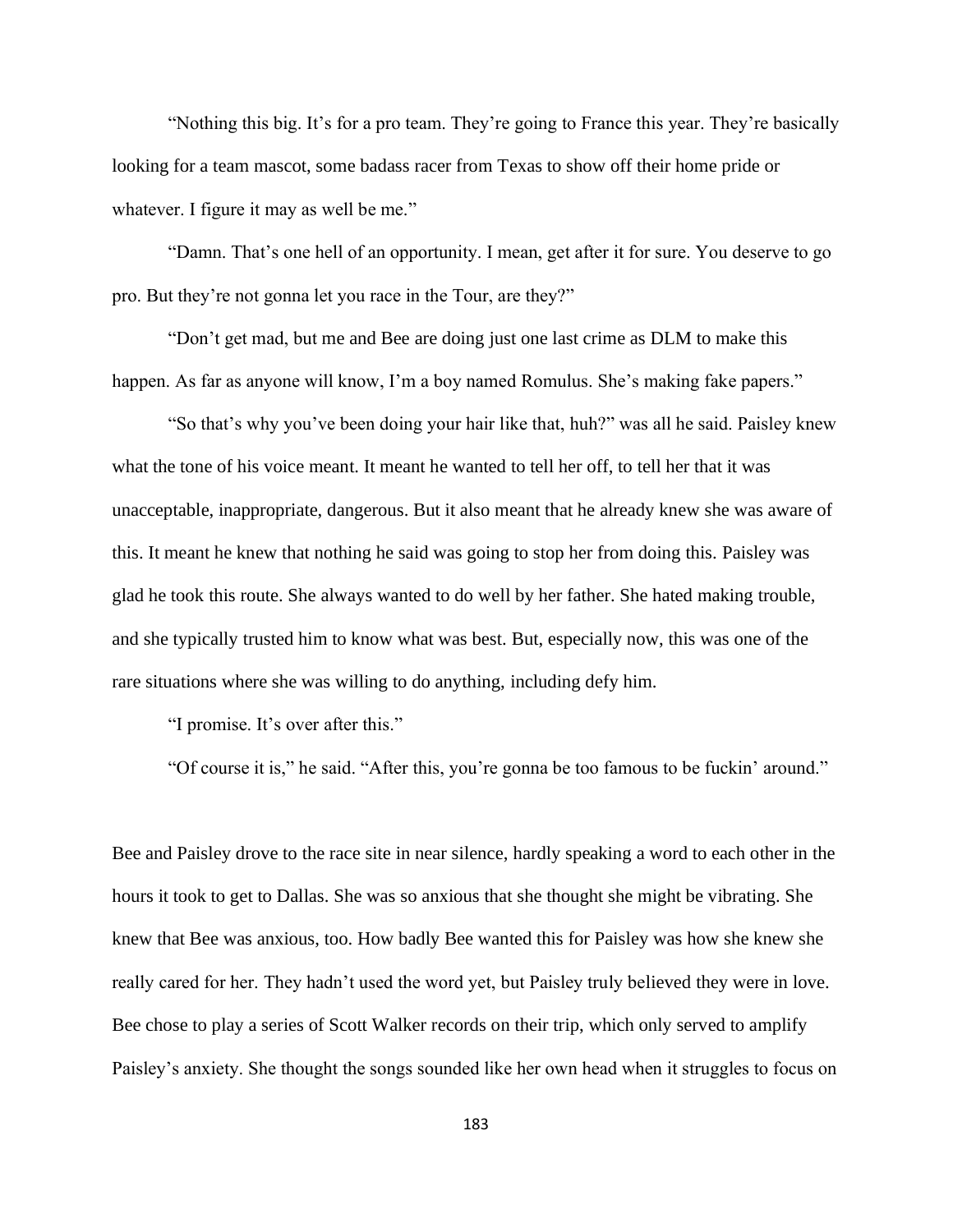a single thought, or the fluttering of her hands when she is truly scared. She got the sense, though, that somehow it eased Bee's nerves. There was no doubt that she was a strange girl, Paisley thought. And she was happy this was true. She knew it took a special kind of weird to make all this happen. She knew she was lucky to have found such a person.

The race site was crowded with almost as many cyclists as there were spectators. Paisley could tell just by looking that some of them knew they had no hope of winning, that they were just here for the thrill of the ride. Some might have been delusional enough to think they would win, the types who thought that having a uniform was enough to make them a serious rider despite the junker bikes they saddled being barely a step above some clunky BMX. Though she imagined that this must be what she looks like to the handful of real pros at the scene. She wondered if maybe she should have dressed more to the part. It was the warmest day of Spring thus far, and Paisley wore black cutoff shorts and a Power Trip shirt cut into a tank-top that Bee had loaned her, calling it the closest thing to Texas pride she could muster. She wanted to let her limbs breathe, to feel comfortable out on the road, but now she felt wrong. Maybe she should have dug out her riding shorts from her closet, she thought. She suddenly found herself staring at her own feet, trying to avoid the scanning eyes of pros who might be casting judgement upon her. There was a small part of her, an old cowardly Paisley that still hid somewhere deep in her heart, that to give up. Told her that she was foolish for thinking that she was capable of holding her own against these pros. She almost listened; she could feel her body being drawn back to the car. She felt her tongue growing heavy with the weight of the words she would have to use to tell Bee that she wanted to leave. But when she turned to look at Bee, she remembered everything that they had done together. All of the things that that old, cowardly Paisley would never believe that she could do. She realized, as though she were seeing her true self reflected in Bee's eyes,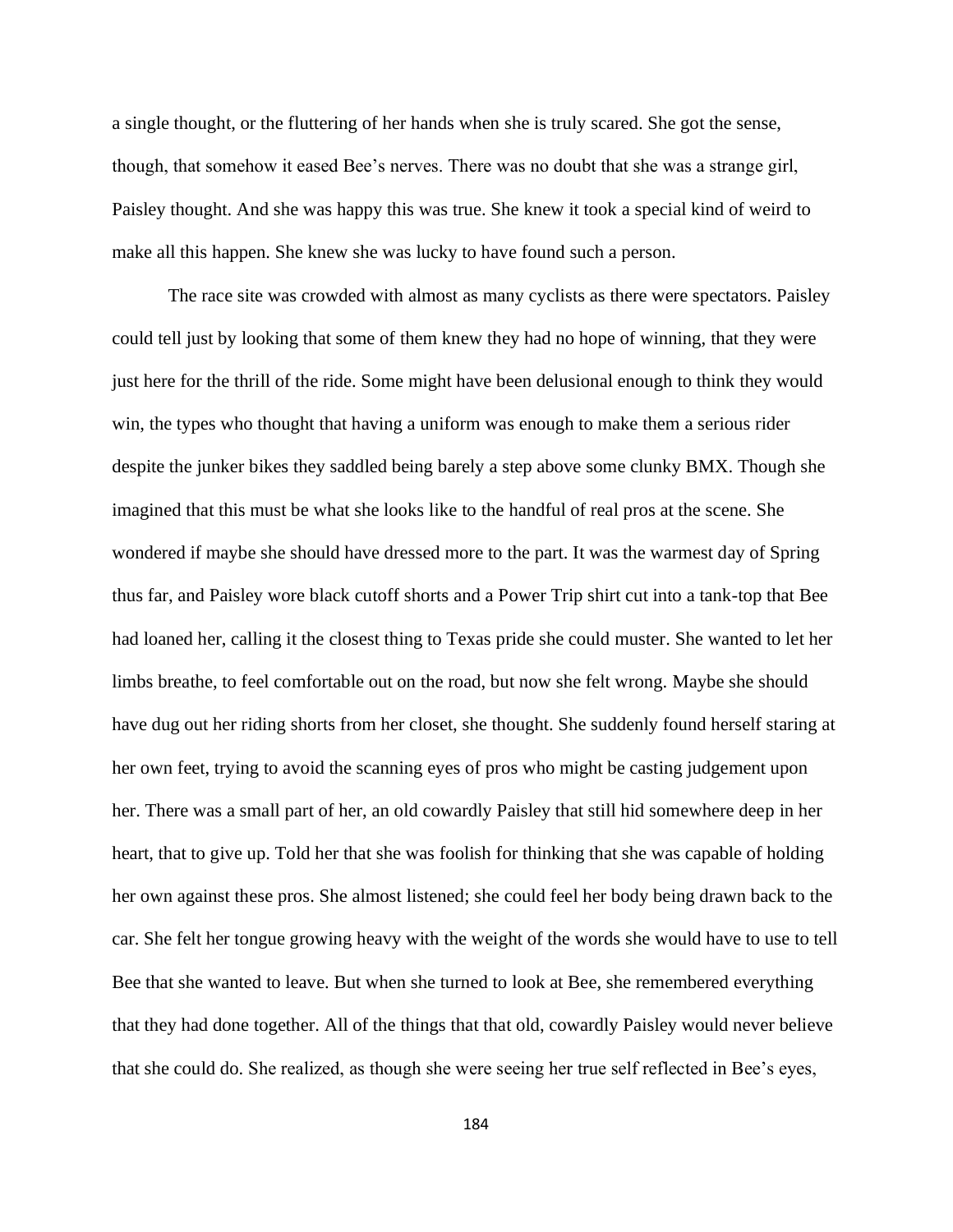that she was no longer that person. She was stronger, braver, better. She did not have to look any way. She didn't need the racing uniform, or the newest, shiniest bike. She needed to win. And she had already won so many battles before this. Why should today be any different, she wondered. She went up to the sign in desk, got her number, and pinned it to her Prince t-shirt before taking her position behind the starting line.

Chatter among eager racers died down when the man who introduced himself as the team head of Road Goads took to the stage. He made a short, canned speech about how today would be the day that they found the racer who would represent the great state of Texas in France this summer, that only the best of the best would cross that finish line and join their proud team. He wished all of them luck. He said ready, then raised a revolver into the sky. Paisley watched it glimmer in the sunlight like a beacon of hope. He said set and then cocked the hammer. Paisley couldn't hear the revolver click, but she could feel it in the way her hands tightened around the handlebars. He did not say go, he merely rung a single shot, a shot which Paisley definitely heard as well as felt, into the air. She felt as though the hammer had collided with her, propelled forward by a powerful force, jolting her body into action as she rocketed forward and weaved around the racers who were slower to start. Within in minutes, she had carved herself a position in the leading ten.

The course they had made of the city streets was easy, for her at least. It was relatively flat and, while some of the curves of the road may have proven a challenge for some of the other racers, her training preparing to run circles around the Mares made them a breeze. She felt the creeping fatigue in her muscles fade away, the confidence that was building in her as she whipped around corners and maintained her impressive speed overcoming any ache that she might have felt. When she looked to either side, she saw nobody. She turned to gaze over her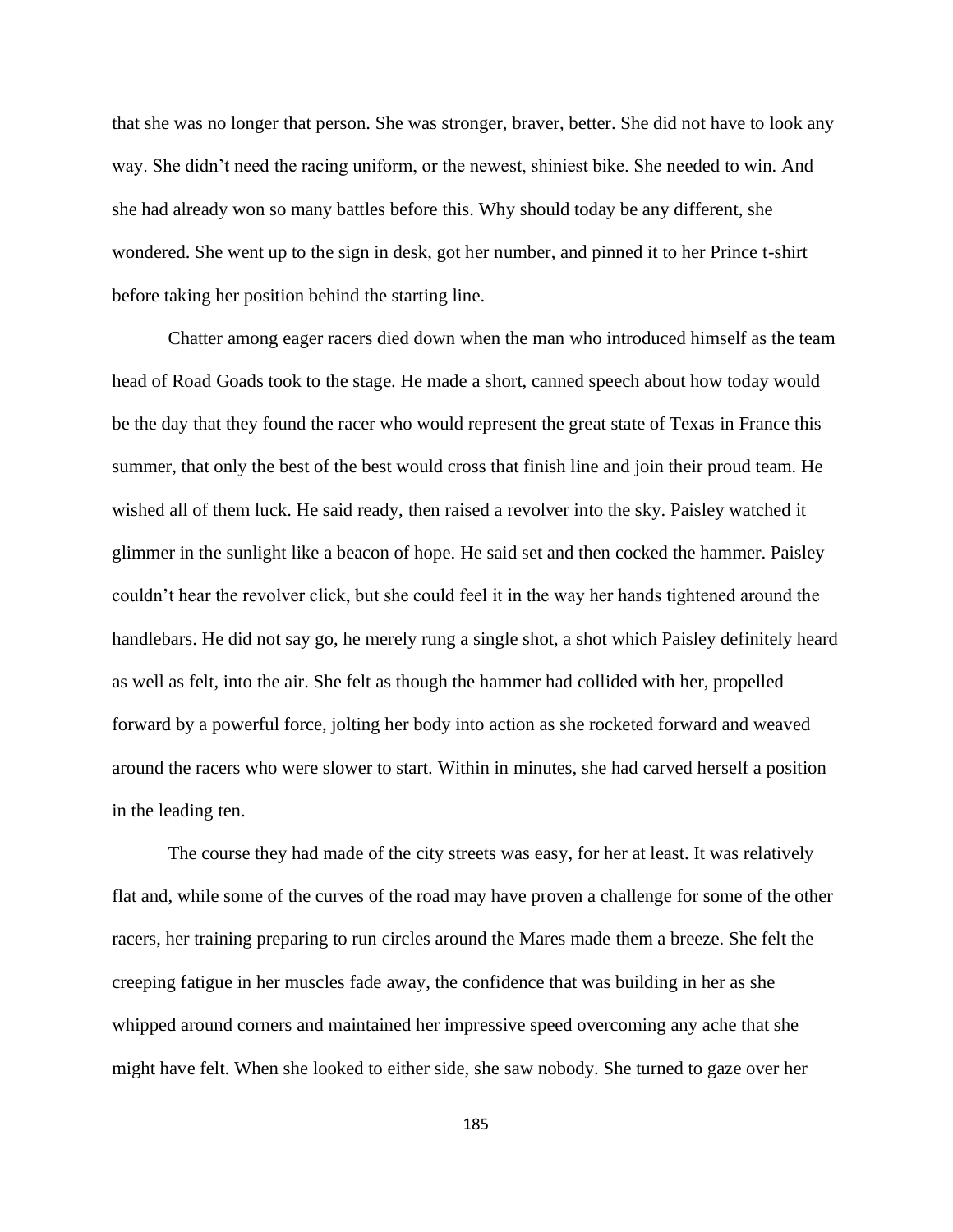shoulder and saw that the nearest racer was a few yards behind her. She felt unstoppable, felt her legs propelling her faster and faster. She was obsessed with the speed, obsessed with putting more distance between her and second place. It felt to her like it had been years since she had any real competition in the saddle, and the thrill of crushing even the most serious riders in the race was so powerful that she could think of nothing else.

She came up to the first serious hill of the course and began climbing it. She was so lost in speed that she didn't even register that it was coming up, and by the time she realized that the gear she was in would make the climb a nightmare, she was already deep into the ascent. She felt the resistance in the pedals getting stronger, more difficult for her legs to drive through. A small voice told her that it was too late, that she just had to deal with it because shifting gears now would be a disaster, and she knew that this was true, but she could not shake the desire for speed. She didn't want to slow down. Her desire to feel the winds of speed lapping at her cheeks was that of an empty lung screaming for air. So she slipped her hand down to the shifter next to her knees and tried her best to pedal steady while she eased the lever back. She knew that her pedaling was too stuttered to transition smoothly, but she didn't care. Or she couldn't care. She hoped beyond everything she had known that it would simply work if she was careful enough, if she did it slowly and lightly enough. She bit her lip until it felt like it might split open. Then, the pedal beneath her feet lost all its resistance, like it had gone completely limp, swinging in a half arch before becoming stiff and unmovable. Paisley heard a grinding sound that made her body recoil like she had been struck by a hot iron. She knew exactly what it was, but she looked anyway, like she was pretending to hope she might be wrong. The chain hung loosely off the derailleurs, dangling in a way that made Paisley feel like it was taunting her. Paisley could feel the sense of defeat overcoming her, that old urge to give up, and she knew she had to act faster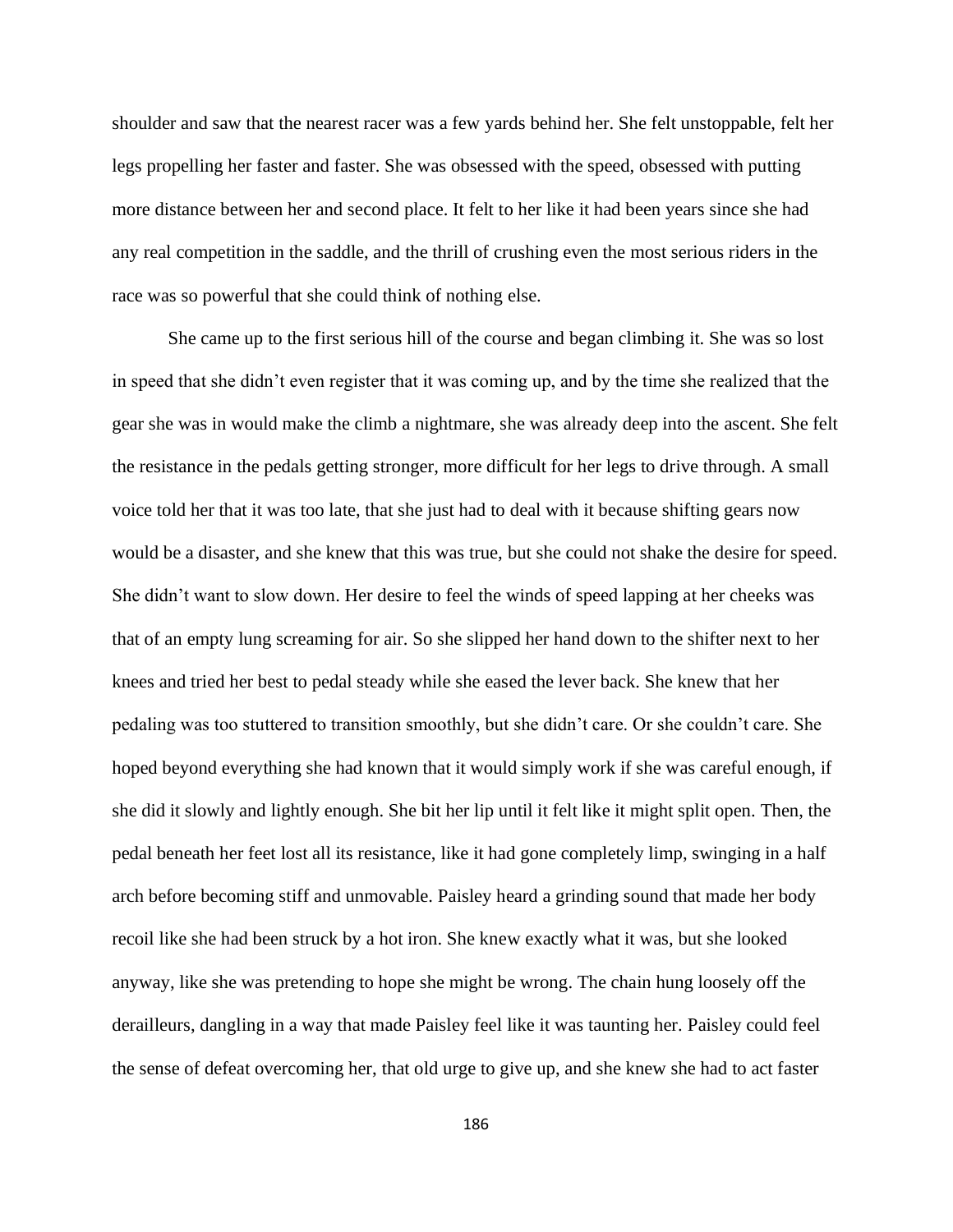than it could grow. She leapt off of her bike and lifted it off the ground, holding it awkwardly against her hip while she sprinted up the rest of the hill. She felt the bar of the pedal digging into her skin, bouncing off slightly with the motion of her hips as she ran and then crashing back into her like a battering ram. When she made it to the top of the hill, the second-place rider passed her. She through her bike to the ground as the third place, then the fourth and fifth, passed her. She lost track of how many were passing her when she fell to her knees at the bike's side and scrambled to slip the chain back onto the gears. She had done it many times in the past, but her hands were shaking and she was moving so fast that her fingers weren't grasping tight enough before she went to pull it over the teeth of the gear, and so the chain kept slipping from her fingertips. By the time she did slip it back on, her hands were streaked with black grease. She didn't so much as wipe it on her pants before throwing herself back onto the saddle and riding as quickly as she could.

She found herself back in the top fifteen, and a course marker warned her that she had entered the final five kilometers of the race. She caught herself muttering a muted prayer under her breath that the lead rider hadn't already passed the finish line, that she still had time to catch up. She stared straight ahead, still obsessed with gaining speed and blasting passed the racers in front of her, but now trying to take stock of everything on the horizon. She said what she saw to herself out loud, muttering things like "rider on the right" or "sharp turn, lean now". She felt like a machine, like a computer that was processing data. She was no longer finding pleasure in the thrill of the race. She reduced herself to another mechanism of the bike itself. She counted people as she passed them, twelve passed. That was nine. Number five. She could see the final racers ahead of her, and the finish line crawling over the horizon. She tipped over the crest of a final decline, trying to keep up with the vicious speed the momentum of bombing down the hill built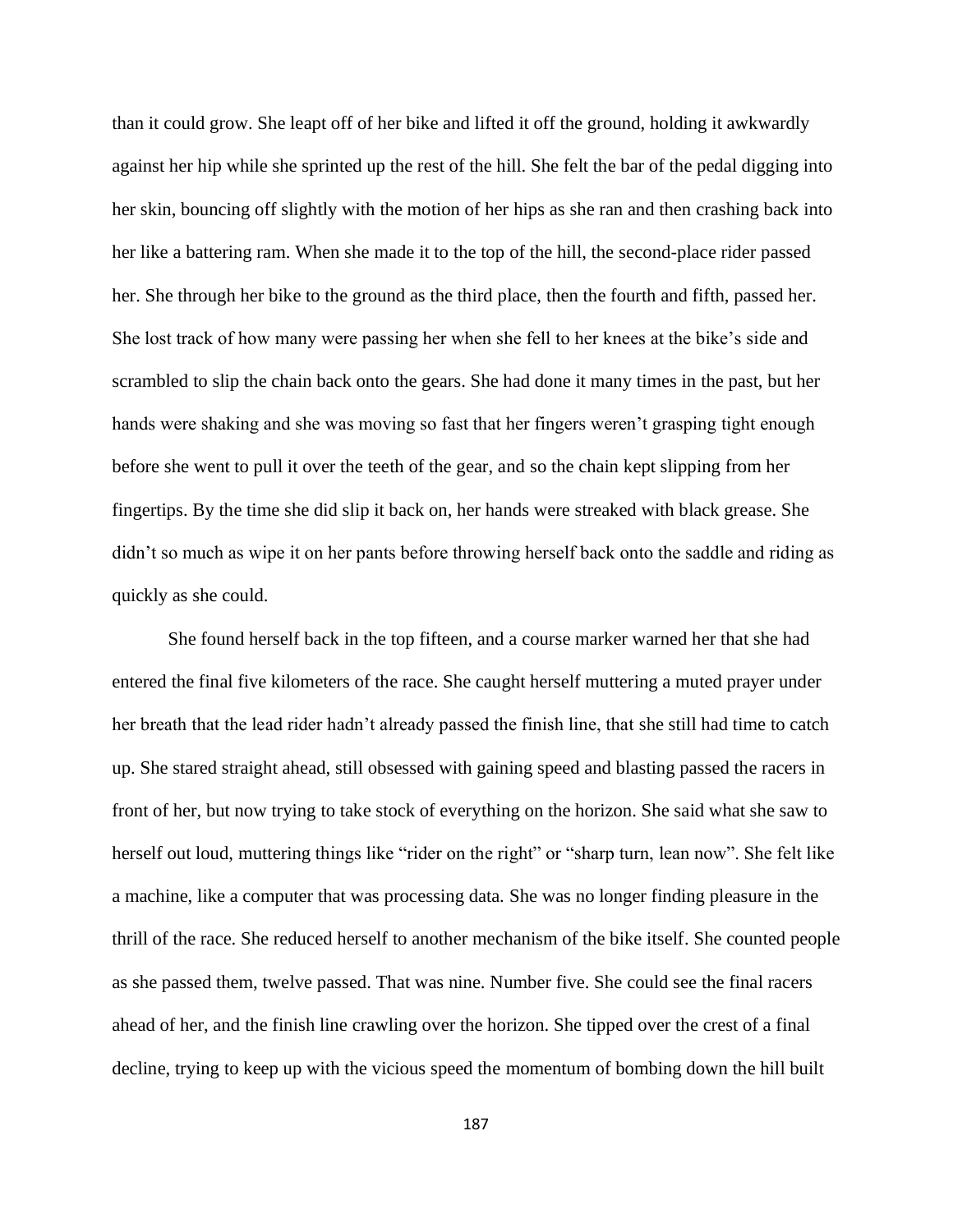so that she could maintain it when it leveled out and slingshot her way up the final climb, the finish line being placed just over the top of a hill. She shifted gears twice while she was still pedaling quickly and inched her way up to the rear of the lead racer. Before she knew it, she became flush with him, riding shoulder to shoulder as the finish line came closer and closer. Paisley lifted herself from the saddle, practically jumping off of the pedals and pushing the entire weight of her body through them to push through the resistance of the climb. Without realizing it, she was screaming. Her throat was raw, the corners of her eyes stinging with sweat, and her thighs were beginning to cramp up, feeling like something was sinking its teeth deep within her muscles. But she stopped for nothing. She crossed the finish line one tire length ahead of second place. She didn't feel that she had any control left over her body when she jumped out of the saddle, grabbed the bike by its frame, and threw it in front of her. She collapsed to the ground, screaming in some feral combination of pain and joy. She was crying, but she didn't know it until she could taste the tears. Bee had to swoop in and remove her from the road before another racer crashed into her. Paisley didn't process any of it happening around her. She barely knew where she was. She could hardly feel her legs underneath her, probably wouldn't were it not for their quivering. She knew she had won, but it was like her body didn't. Like it was overcome with this compulsion to keep driving forward, but there was nowhere to go. Nowhere but the stands, where she was to be named the victor.

In the stands, confetti showered around her while the spectators cheered, but all of this was a blur of color and noise to her. Everything was bright and she felt like she was looking through broken binoculars, her vision fuzzy and tunneled. She felt her hand being jerked up, her arm being suspended in the tight and victorious grip of the man named Johan Bellahue who she knew to be the head of the Road God company from his previous introduction. She grounded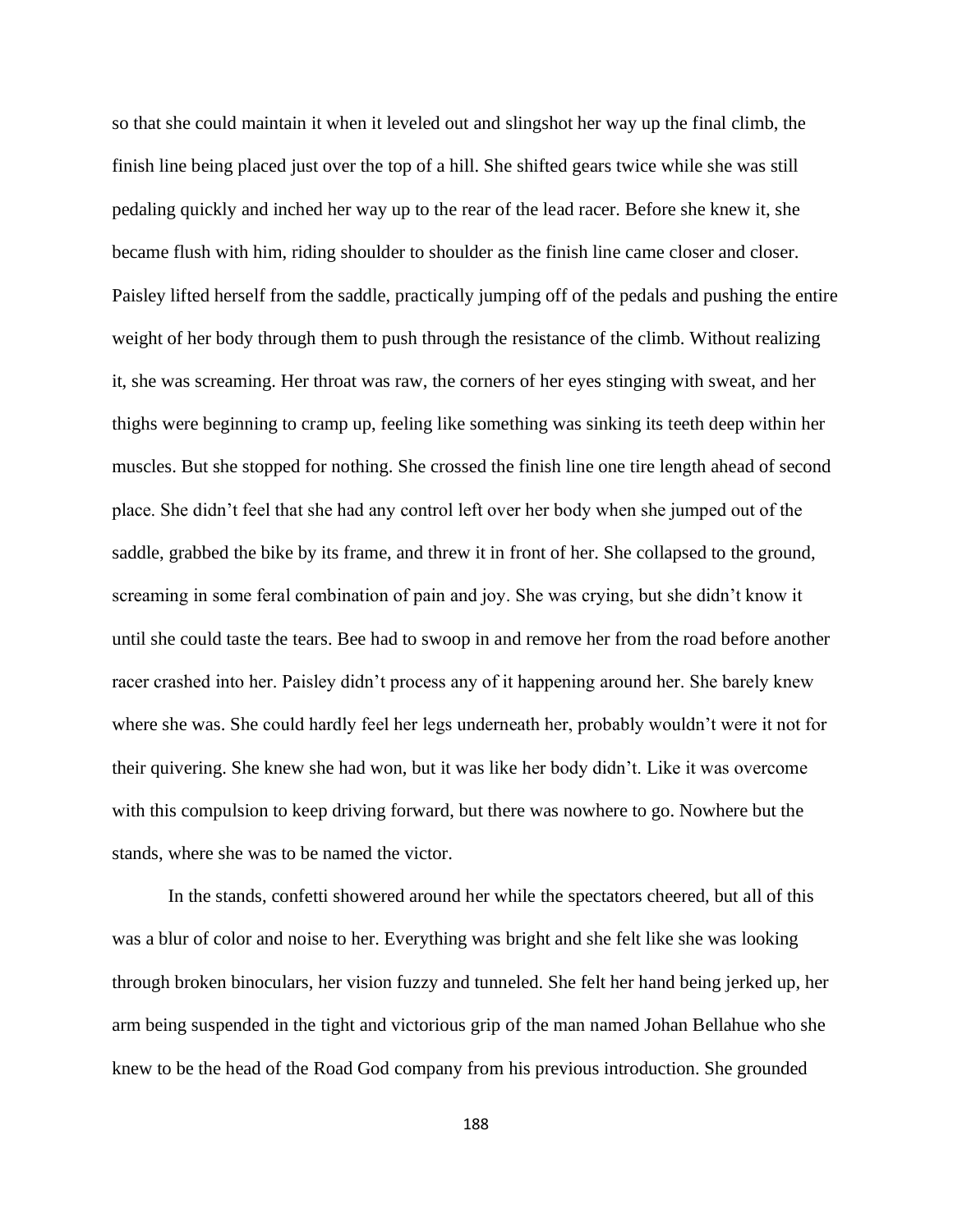herself through the weight of his hand, the way hers felt small in its palm. She closed her eyes, trying to block out the bright colors that blinded her, trying to ignore the sound of the crowd. All these things just fed that urge to burst, to keep plowing forward. She focused on the tight grip around her hand, the way it got cold from the lack of blood flow as a result of being held straight up in the air for too long. She didn't mind. The rest of her body was hot and balmy, like it was wrapped in steamed rags. She focused on the sound of his voice barely cutting above the crowd despite practically being in her ears. She listened as his gruff, cigar-scented drawl pronounced a name that she still barely recognized but knew was supposed to be hers. She listened as he pronounced Romulus Johnston the new hometown representative of the Road Gods Pro Racing Syndicate, and knew that the name was really Paisley Thelemaque.

Things were much calmer in the tent in the park behind the race site that served as Mr. Bellahue's makeshift office. A plastic foldout table sat in the middle of the temporary room, metal foldable chairs on either side, and a small file cabinet on wheels sinking into the grass. Paisley thought that she could be convinced that this was the first time in her life that she had seen green grass. Her heart had finally calmed its pace, her jitters subsiding, when she sat in the chair across from Mr. Bellahue. There were only two seats, so Bee had to stand at her side. Bellahue had initially told her to wait outside, but Paisley pleaded that she wasn't feeling especially articulate from the exhaustion of the race and she might need help.

"Think of her as my agent," she said with an airy laugh that made her sound like she had gravel in her chest. Her lungs and throat still burned.

"Alright Mr. Johnston, please forgive the shoddy nature of all this. It all had to kind of come together quick, you'll understand. We're due in France in just a few months and our optics are shit, frankly. We've built our brand on being the proud American team, and that rat bastard's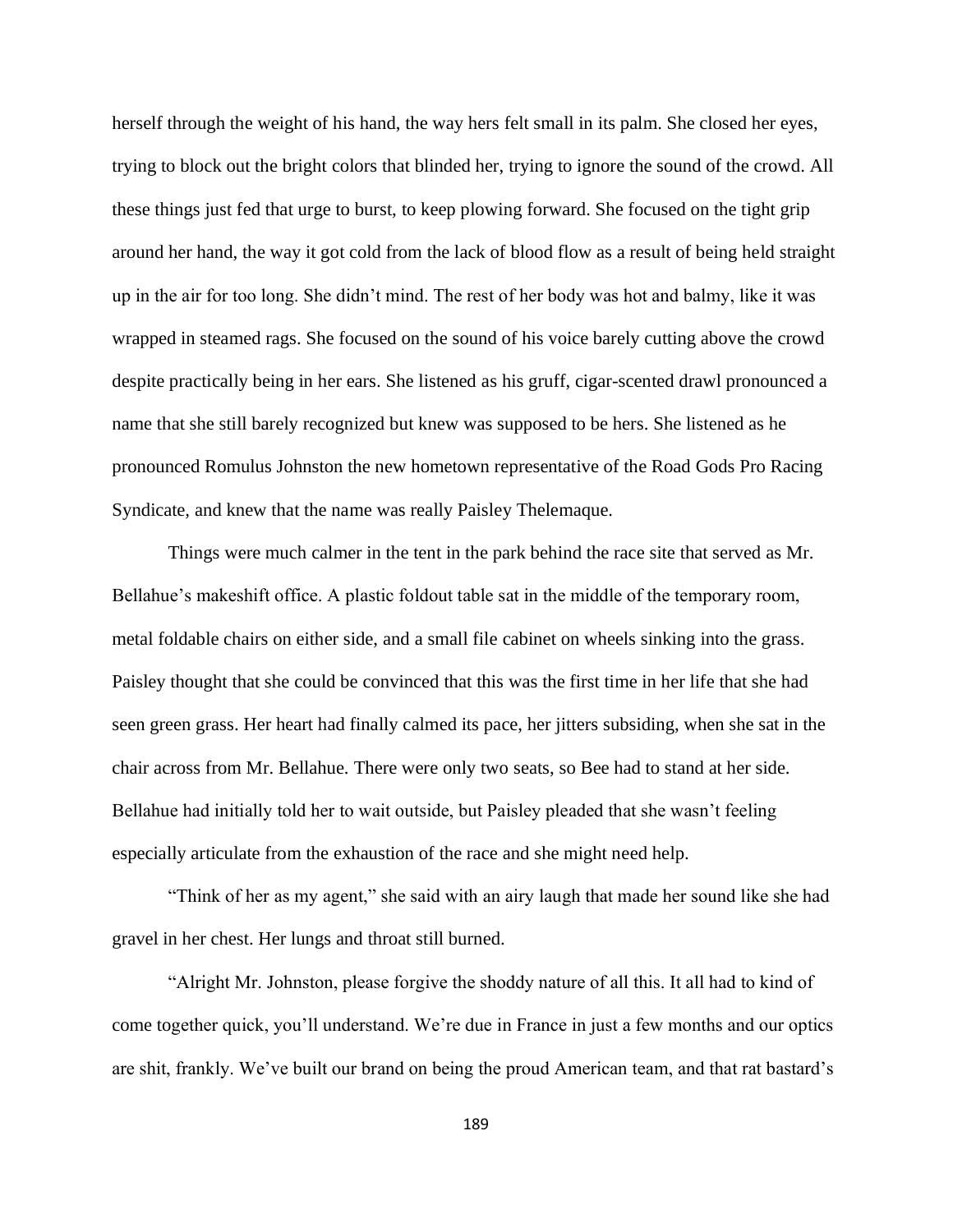doping scandal really biffed that up for us." Bellahue sounded exhausted, like it was him who just finished the race. Paisley could see in the heavy bags under his eyes that this past season had taken a serious toll on him. "So, this is where you come in. Look, you did good out there. Real good. We were all impressed. But you obviously have a lot of proving yourself to do before you become our real star racer. In more than just title, I mean. In prestige. You don't just get that overnight, you understand?" Paisley felt something sinking in her body like she had just swallowed food that was too hot, following a slow, searing pain as it descended into her gut.

"So I take it this means I'm not invited to France, then."

"Oh, no you're going to France. You'll be in the races and all that. But you're not really going to be the lead of the team. Think of yourself as PR. You compete, you hold your own. You're not going to be the real leader of the team, that'll probably be one of the Italians. They've been doing real well this season. But we'll act like you're the head. You'll be handling the interviews and all that. The proud, badass American. We're not counting on you to win. We're counting on you to secure our brand and regain interest from sponsors. Then, you know, depending on how you do in next year's internationals, we can start thinking about where you really stand in the team." Paisley couldn't help but note the irony of this, something she would laugh about with Bee later. The Road Gods planned on using her for their image, all without knowing that she too was simply using them as a means to trojan horse her way into the race.

"Understood, sir. I have no problems with that."

"Good man. Just how old are you anyway, kid?"

"Fourteen, sir." Her fifteenth birthday had passed months prior, but they decided she should knock a year off her age to sell her light voice as prepubescent and not feminine.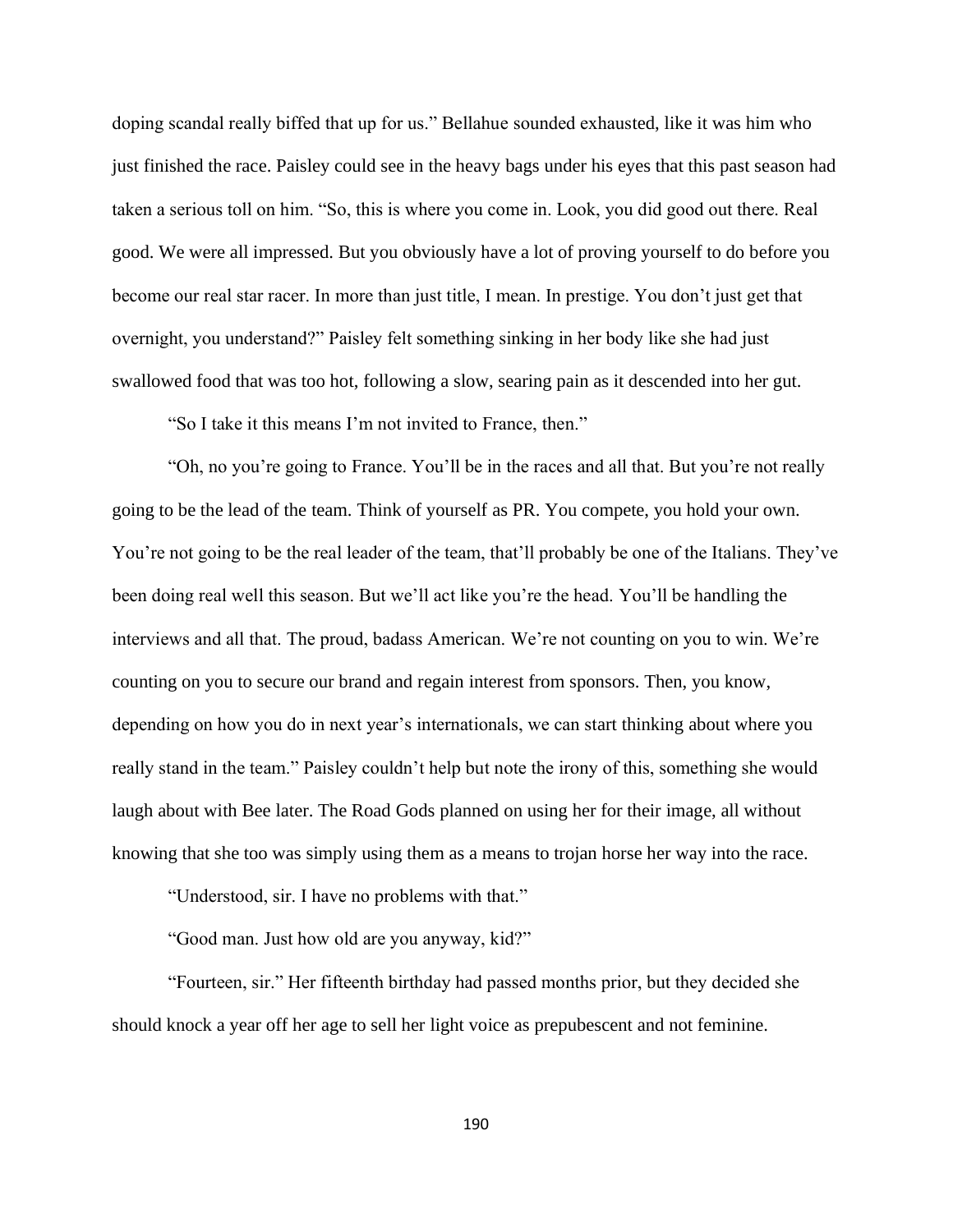"Hot damn. You keep this up, I reckon you'll be a proper star in just a few years." Everything between them was shrouded in some level of deception, but this comment made Paisley feel a burst of pride, like a warm light glowing inside her stomach. No matter who Bellahue thought she was, he knew she was young, and he knew she was good. Romulus or Paisley, it made no difference. The promise he said that he saw in her was possibly the only thing said in that tent that wasn't marred with some kind of lie. It was fully real, fully true. After years of dedicating herself to the bicycle, Paisley was finally being recognized. She didn't care what name it was under. And she knew that this was only the start. "Alright, well, we've made this real simple. We got some papers for you to sign. Read 'em if you want, they essentially say what I've already told you. And I'll need to take a picture of your passport for the files."

"Oh, my passport? It…hasn't come in yet."

"Well, Mr. Johnston, we can't very well onboard you if we don't know for certain you can even enter the country, now can we?"

"Don't worry," Bee said, fumbling with her bag, "he has it." She unzipped the front pocket and retrieved a little blue book, handing it open faced to Paisley. She saw her picture, the one Bee had taken of her the night before Simone's funeral, her face all sunken and shiny from the exhaustion and the crying. It looked so real, the way the markings of the pages shimmered in the light, the smooth, rubbery feel of the binding. It was clean and crisp, it even smelled official. "It came in the mail the other day. I hid it from you so it would be a surprise when you won," she said. Paisley believed that it was the most perfect gift she had ever received. She felt like she was holding a dream.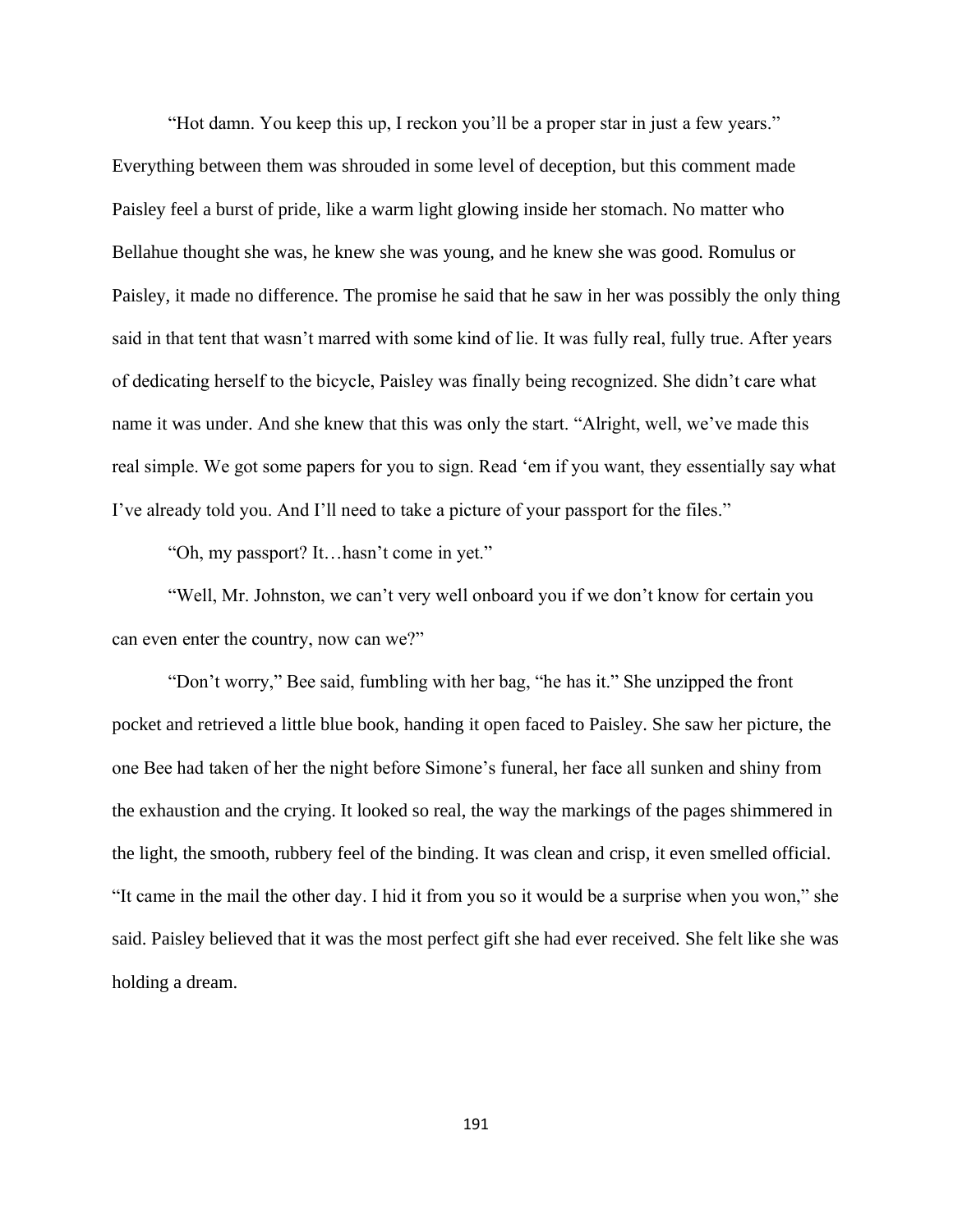After the race, things carried on as they had been for months. Paisley, Bee and Araceli spent more time together during school hours, but Araceli still kept some distance in their free time. Paisley and Bee kept up their training, which was now done in addition to bi-monthly weekender training sessions she was obligated to attend in Dallas with the rest of the Road Gods Tour Team.

"We might not be expecting you to go out there and win the damn thing," Bellahue said, "but we don't want you shitting it out there. You still need to look good for the camera, mister." The circuits she ran with the Road Gods were brutal, and she found herself at first struggling to keep up with the others. She learned quickly who the Italians Bellahue had referenced were, and he had been right. They were a dominating force on the road that made Paisley feel weak and small in her first outings. But the more she practiced, and the more she got comfortable being around these true pros, the less nervous she got, and the more her competitive spirit took over. It only took until her third meet to hold her own by their side. She knew that the rest of her competition in France would be at least this skilled, if not more so. She knew that anything short of treating her teammates like arch-rivals in these sessions would be failing herself in the actual race. On the day of their final team meet, when she was first to complete the course by a sevensecond margin, she felt more ready than she had ever been.

There was one week left before France, the team taking a de-load week so they could hit the race even stronger. Paisley spent all of her time with Bee, knowing that it would be nearly a month before she would see her again. They didn't ride together a single time, partly per the request of the Road Gods coach to stay out of the saddle until the Tour, and partly because all they wanted to do in their final week together was be in one another's presence, calm and quiet, laying in a peaceful silence together. Paisley loved that she had found someone with whom she felt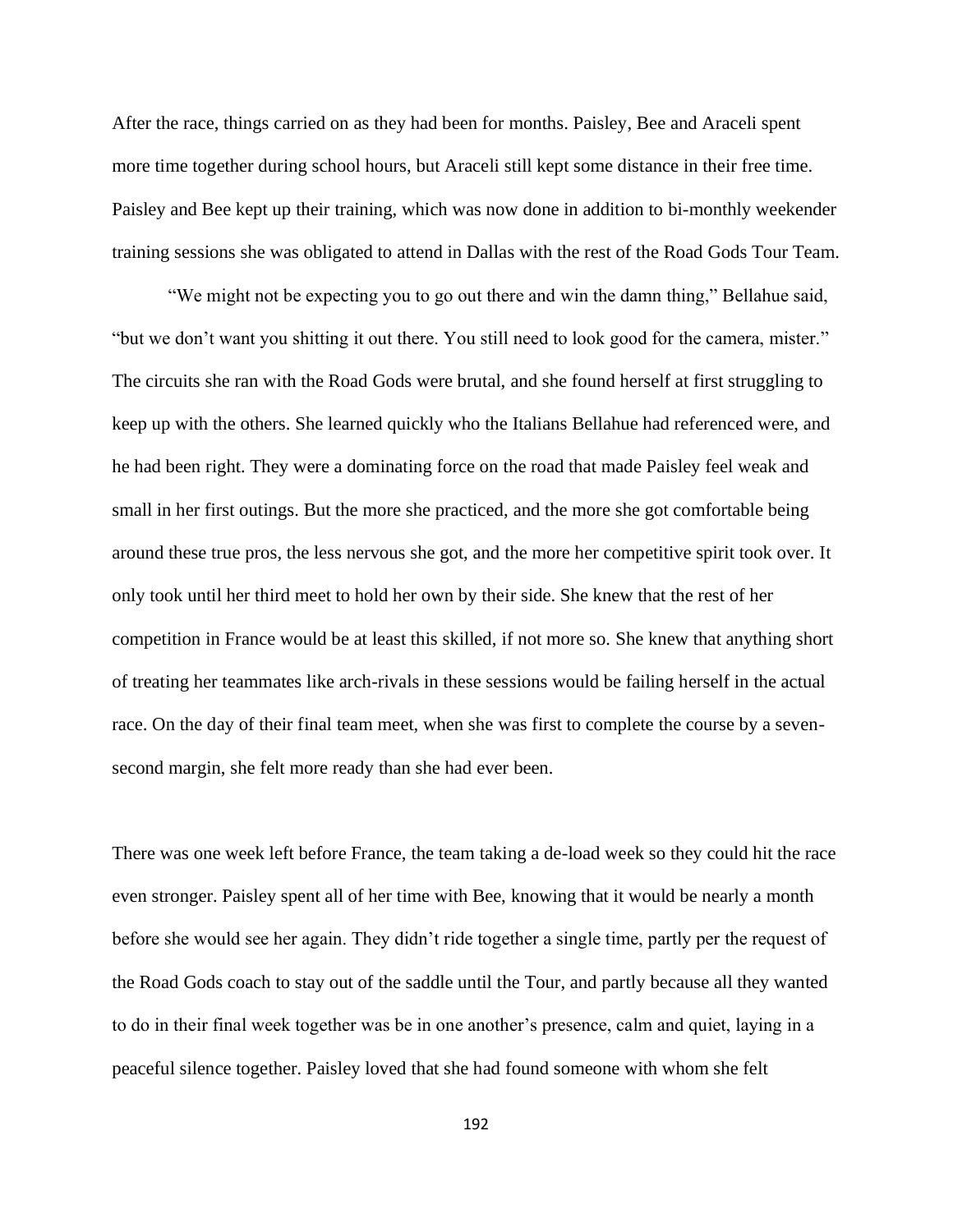comfortable not speaking, like she wasn't pressured to invent small talk out of fear that the other would become bored of her. Simply being near each other in her dimly lit room felt like floating in the air, and neither of them needed anything else.

"I'm gonna miss you," Paisley said, not because she felt like she should, but simply because it was true. She had spent most of the past few days wishing there were some way that Bee could come with her, but she was entering her Senior year and the race schedule intersected with the first couple weeks of school after summer break. Bee couldn't afford to miss them. Paisley understood this and said nothing more about it after Bee gave her answer, but she could not keep from thinking about how nervous she was going to be on the trip over, and how much easier it would be to stay calm if Bee were there to help her through.

"I will, too. But you're not going to be gone lone. You'll be back in a few weeks. Unless you become like, the world's biggest celebrity after you win and you tour around the world, in which case it was nice knowing you."

"Shut up," Paisley said. "I know it won't be long, but still. I feel kind of like I did when I first moved away from Cali. Except for one major difference."

"What's that?"

"This time it actually feels like I'm leaving something behind."

On the third to last day before she left, Frantz threw her bedroom door open, sending it slamming into the door so hard that the sound cut right through the music in Paisley's headphones. She ripped them out of her ears.

"Dad, what the hell?"

"It came. We got it."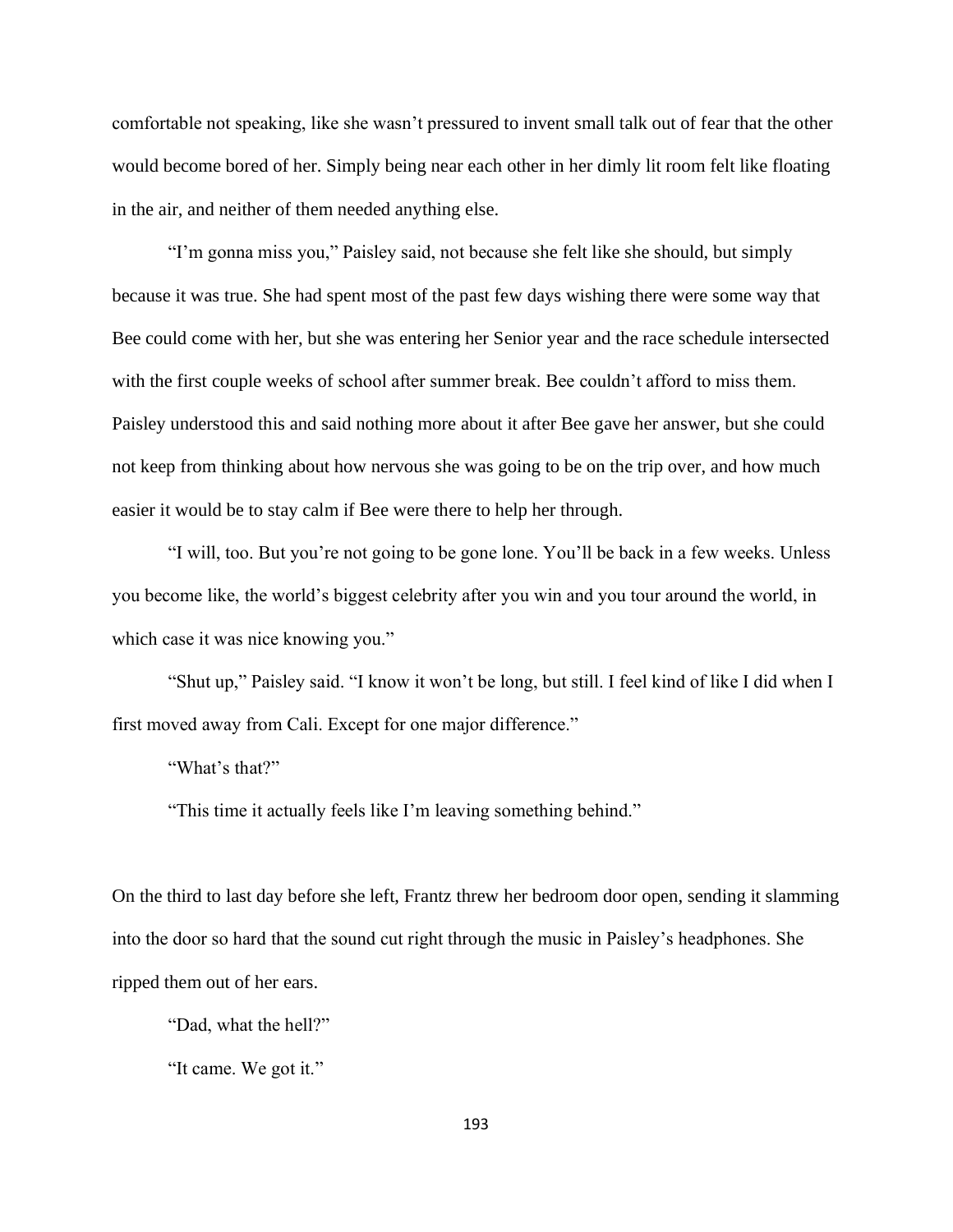"What?"

"The deed, baby. The place is ours." Paisley texted Bee and Araceli and told them to meet up at Big Nothing.

They all gathered at the post office, the first time all the girls of DLM had been together outside school for as long as either of them could remember. Frantz passed the envelope containing the deed to Paisley who slowly opened it. It named Frantz and Paisley Thelemaque as the official owners of the property titled Only Post Office.

"Guys. We are not the literal and actually legal owners of Big Nothing."

"Not Big Nothing," Bee said. "Not anymore." She went into her parents' car and retrieved a wooden sign with hand painted letters from the back. The sign read Color In Your Cheeks Refugee Housing and Immigration Services: Dedicated to the Memory of Simone Johnston. Frantz took the old, dusty Only Post Office sign off of the little metal hooks on which it hung, and carefully slipped the new sign into its place. The young, dark wood and fresh, vibrant paint was the final piece that made the building finally feel like it had been given life once again.

"I'm finalizing all the paperwork, getting its non-profit status established and all that. Real soon the place will be up and running. You guys did big, big work in this place. This is an unbelievable thing you guys are doing." Paisley knew that in the short year since she moved to Tuluca Rock, she had done a lot of things that weren't so good. She felt like her shouldered cross got a little bit lighter knowing that it all lead to this. Knowing that she had done something to make a real difference in her world.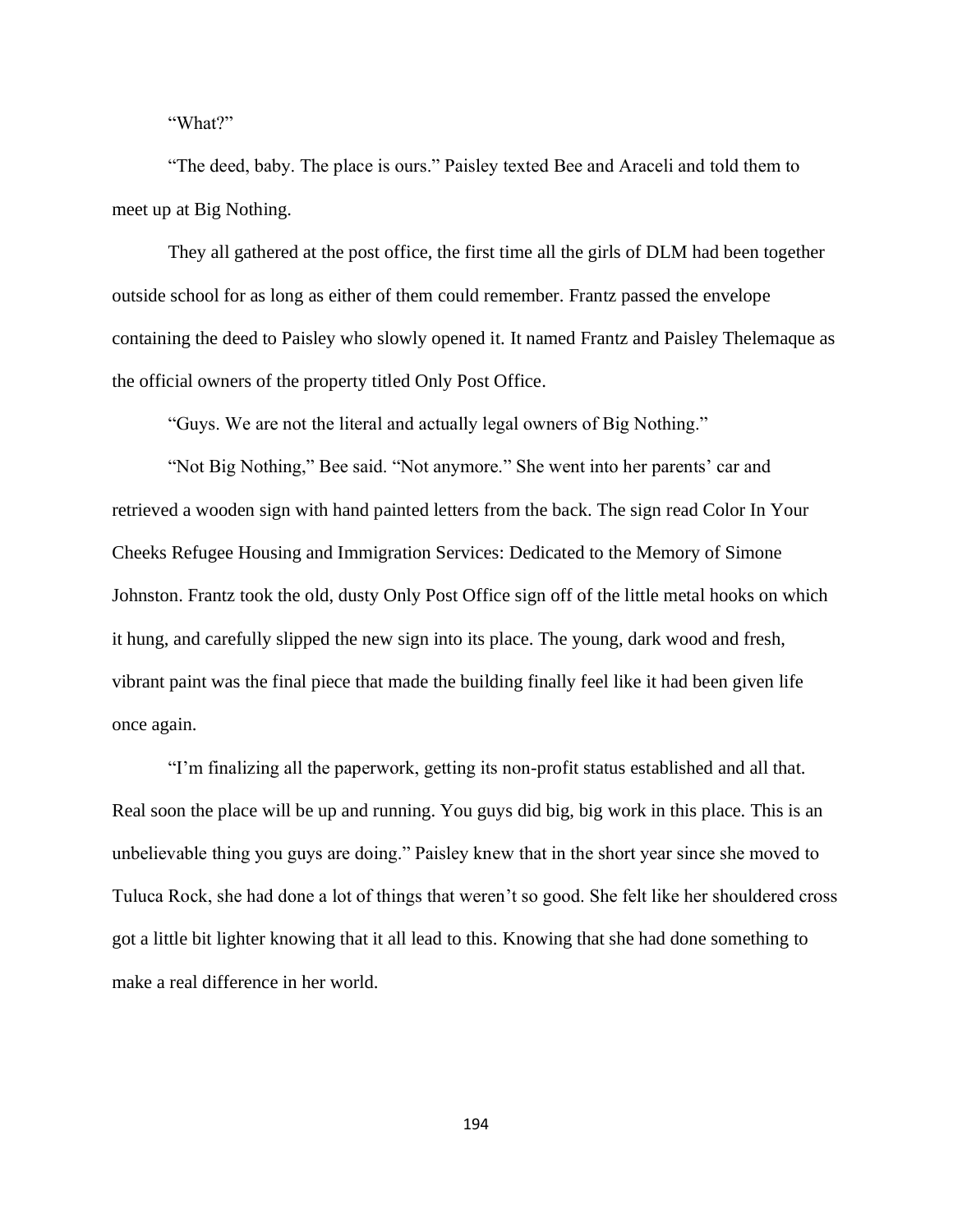"Thanks for being here, guys,' she said. Her voice quivered slightly, threatening tears that would be the happiest she ever cried. "It means a lot. It's nice to do something good with you all before I leave."

"Hey," Araceli said. "I know shit's been weird, but I fuckin' love you, okay? We ain't going anywhere. You're gonna kill them over there, and when you come back the Division of the Lilith Moon gets to boast about having the best goddam rider on the planet at the helm."

Frantz loaded up the SUV and departed with Paisley to Dallas/Fort Worth Airport in the middle of the night. The team's flight was early, and so they had to leave when West Texas was still completely covered in the deep black of night to make the six-hour drive in time. Paisley's eyes itched with sleep, but she tried to stay awake for as much of the drive as possible so she could save all that sleep for the long flight ahead. She had never flown before, and she wasn't certain she was going to love it. She leaned her face against the window, feeling the vibrations from the road in her skull.

"We've been here before, huh Pais?"

"Jesus, don't remind me." She looked up to the moon, the way it shined impossibly bright among the abyssal nothingness around her. It looked just like that first day that they crossed the border at El Paso, except this time she wasn't afraid of it.

"I gotta tell you, babe. This whole plot you and Bee got worked out? It's some of the wildest shit I ever heard of someone doing. You're a complete madwoman. But still, I'm proud of you."

"Yeah?"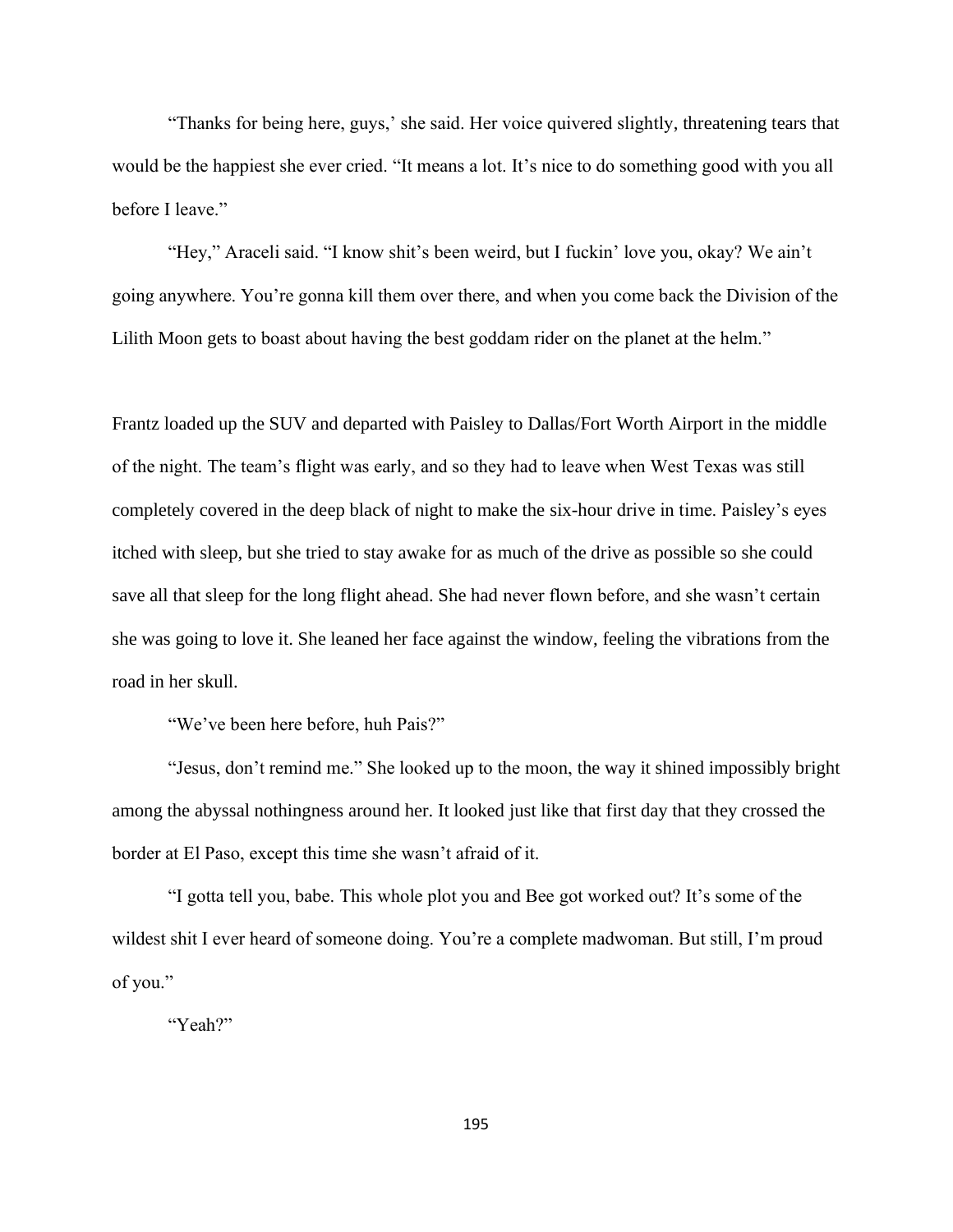"Hell yeah, girl. You had a dream that reality told you wasn't possible and what did you do? You changed goddamn reality to fit your dream. That's cold shit. That's strong shit. You are a strong young woman. I hope you know that."

"Yeah, well, now I need to win."

"Would it be incredible if you won? Obviously. But don't sell yourself short. You're going to another country to race in the biggest competition in the world. Invite only shit, and you're going to be there. Are you kidding? That's amazing. Go out there and try to win, for sure. But in a way, you kind of already have." Paisley thought that is she had been any lest exhausted, she would have been misty eyed. She decided to lock those words away and reflect on them when her brain wasn't floating in a heavy fuzz. She would see if she could bring herself to feel proud just yet. "And listen. This bit is serious. When you get home," he said, staring straight ahead with a blank face and hanging on the heaviest pause Paisley had ever heard, "you're grounded until you put my ass in a retiring home for all this dumb shit you've been doing, you hear me? I don't give a shit if you're the next Lance Armstrong, you ain't leaving your goddamn room."

Frantz gave Paisley a big, long, lingering bear hug before letting her run off and meet up with the rest of the Road Gods.

"Kill it, baby. I know you will," he whispered into her ear.

"Thanks, Dad. See you soon." She fell out of his arms and walked her bike over to Bellahue, who motioned over one of the assistants to take her bike and bring it to cargo.

"You ready, mister? Ready for the biggest adventure of your life?" Paisley thought about this. She wondered if, after all that she and her friends had been through, this trip would really be the biggest adventure of her life, or if it would merely be the end of it.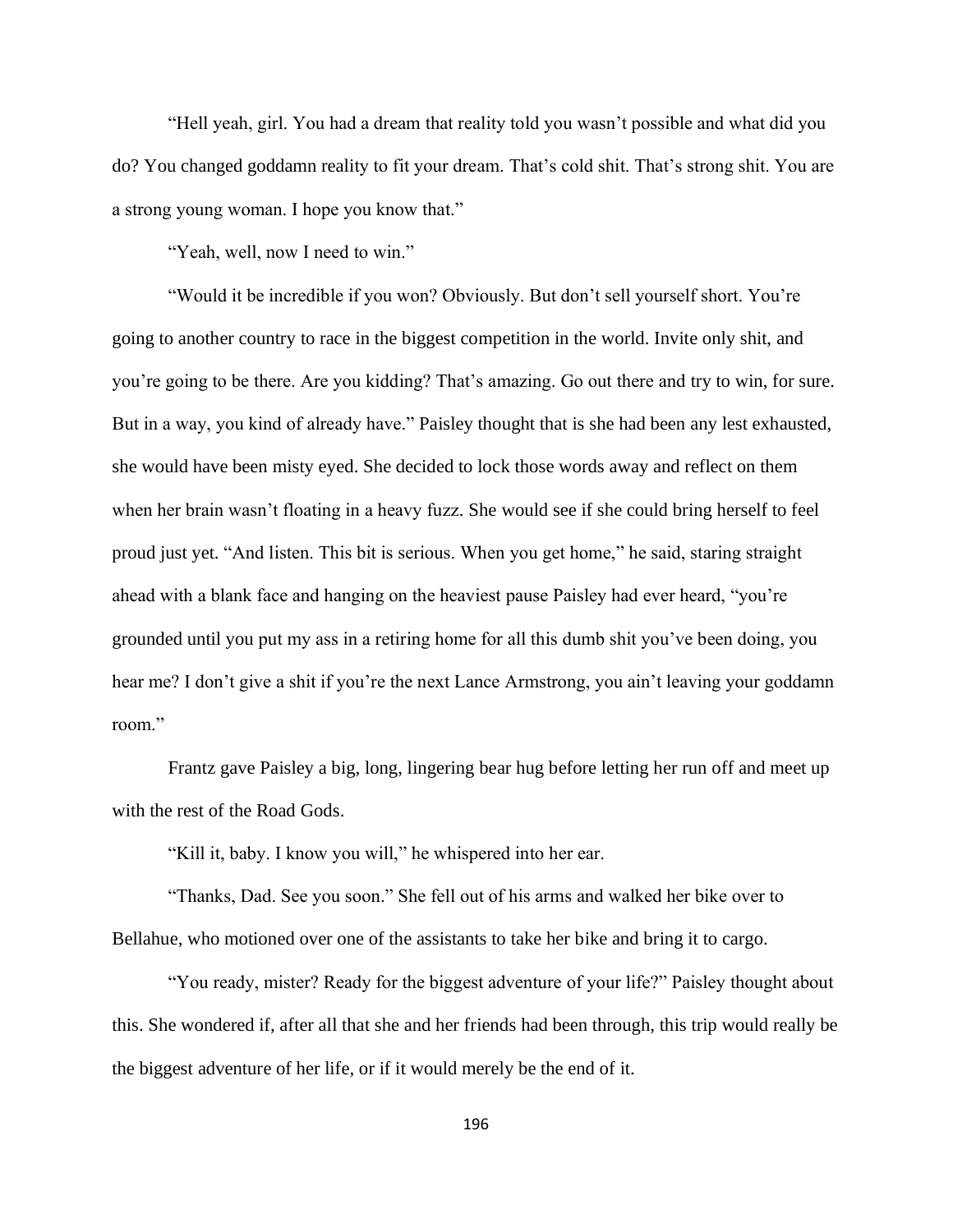"Sure am," she said.

"Good. Take your boarding pass, get your shit, and let's all head through security, why don't we?"

She stood behind the rest of her teammates in line waiting to go through the security line. She watched as each of them handed over their boarding pass and passport. She thought nothing at first, but after the third teammate went through, she began to notice that the security officer at the desk spent an awful lot of time looking over the passport. She lingered on it with her eyes, which darted between the picture and the real human face in front of her for uncomfortably long before scanning the passport under some kind of device. She fished her own out of her bag and opened it, looking at the identification page, staring deeply into her own eyes. It looked real to her, felt real to her, but still, her experience was limited. She had seen her father handle passports a few times, and that's about as close as she got to them. She was so impressed with Bee's handywork that she had failed to consider that it still had to fool people other than herself and Bellahue. This could be it, she realized. Not just the moment that the dream all came crashing down, but also the crime she finally got caught committing. Every step forward felt like one step closer to her heart bursting through her ribcage. Her mouth started filling with saliva, so nervous that she felt herself getting nauseous. She must have turned pale, because the teammate in front of her asked if she was okay. She blamed it on flight anxiety, but the words themselves felt like they were gurgling out of her. When it was her turn to approach the desk, she slowly handed over her passport, which was now slick wet with her palm sweat. The officer stared at it for a long time, then glanced at her. She watched the woman's eyes work over her face slowly before returning to the page. Her mouth was curled at one corner, nose scrunched up, wearing a look of confusion or something similar. Fuck, Paisley thought, this is it. I'm fucked. She caught on.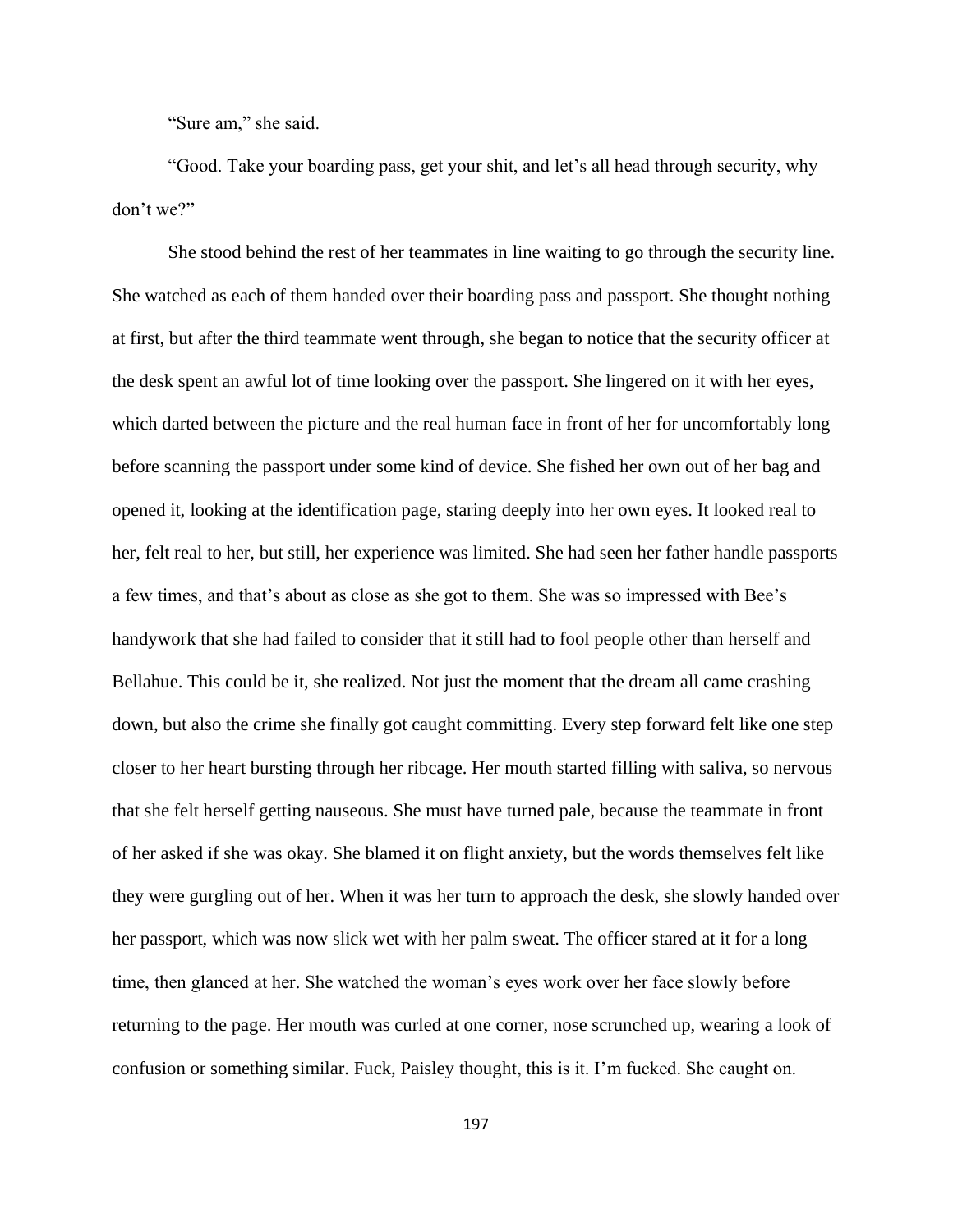"Romulus, huh? What kind of name is that?"

"Uh, I guess technically Roman?" The woman shot a look at her, staring into her eyes. "You don't look Roman to me."

"Oh, no? Why not?" she said. She was hesitant to antagonize the woman, but she thought maybe this was an opportunity. If she made her uncomfortable, maybe she would rush through the rest of the screening process.

"Never mind," she muttered under her breath, rolling her eyes. She scanned the passport under the light, and the little box beeped. "You're all good to go. Next." Paisley hurried past the security desk with hasty, clamoring steps like she was afraid the officer was about to realize she made a mistake at any moment. She bumped into the x-ray conveyor belt, failing to stop in front of it as the momentum from her frenzied walk shifted her bodyweight ahead of her planted feet and sent her stumbling trying to regain her footing. She fumbled with the plastic bins and threw her messenger bag into one of them. The jilted noise of the metal rods spinning as she pushed her luggage over them reminded her of the sound of the Mares' roller blades tearing up the gymnasium floor. It was a harsh, scattered, clumsy noise that sounded like the anxiety in her head. She just wanted to get through this. She watched the little screen behind the desk like she was doing an audit of her own belongings. Her bag had very little in it. A few pairs of lounging clothes, some road essentials. Minimal and light, not unlike the boxes she loaded out of her California home the day that they moved. Except this time, she believed that she had everything she could need.

To her delight, Paisley was able to cash in all of her exhaustion and sleep for the majority of the flight. She stayed awake for the first hour, partly because she wanted to know what it felt like to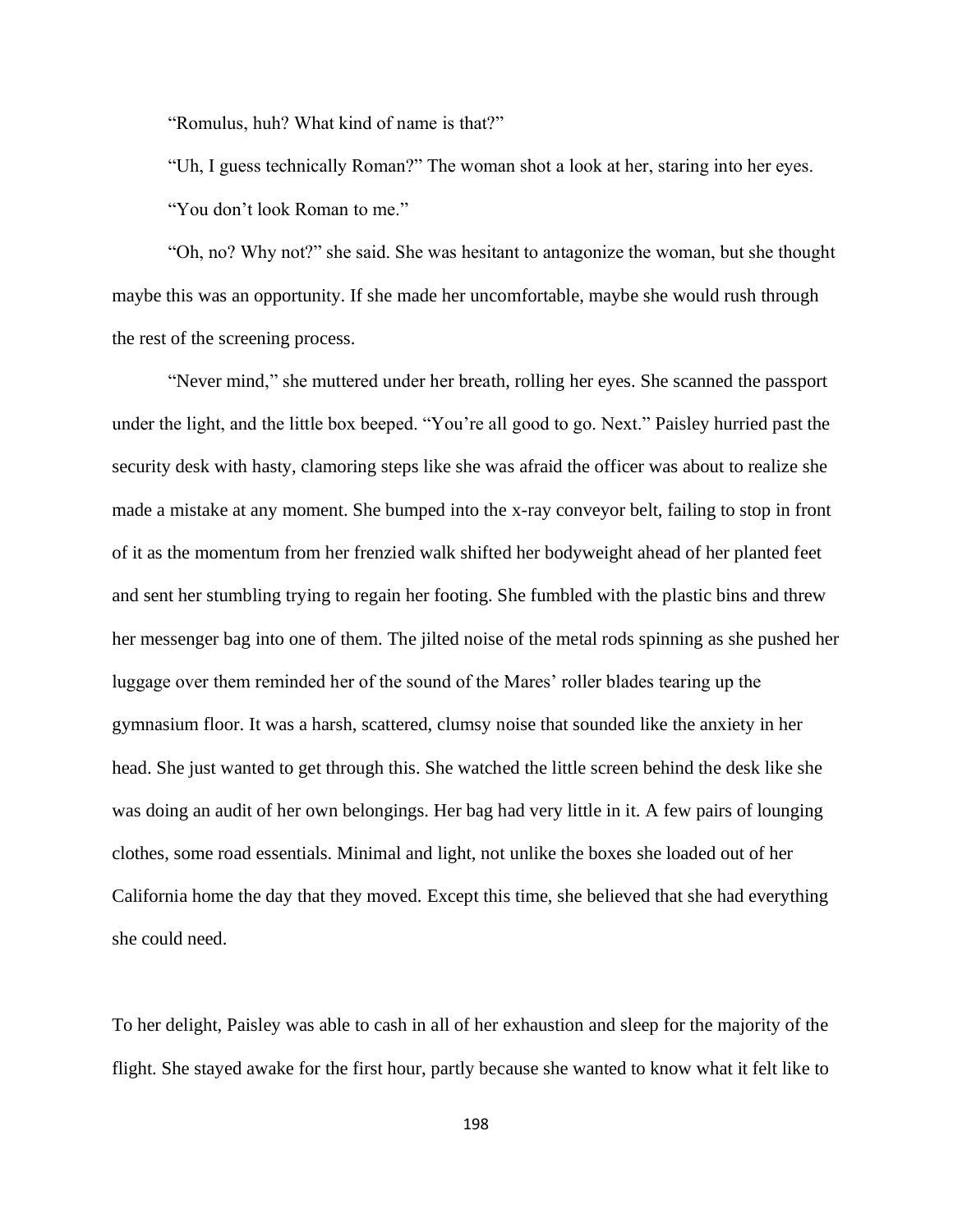ascend into the sky for the first time, and partly because it took a lot of shifting and experimenting with awkward limb placements to find a position comfortable enough to sink into. She hated the feeling of takeoff, the way it felt like the air was getting heavy on her shoulders and how her guts revolted within her. She felt like she was trying to swallow her heart. It gave her a kind of headache she had never felt before, like her skull was trying to expand, or like her eyes were stuck rolling into the back of her head. It was almost like nausea, but more like the way nausea makes her mouth taste than the way it made her stomach feel. It smelled like cold nickels.

She awoke disoriented, like she was hanging by her feet from the ceiling and all the blood was swirling in her brain, and she was only certain of two things. The first was that she had a horrendous, pulsing kink in her neck from the inhumanly contorted position her head had been resting in. The second was that they had begun their descent into France, something she only knew because the rough, staticky voice over the intercom which said as much was what woke her. She listened to the buzzing of the turbines and the voices of passengers which stretched long and round along with their limbs, all of which sounded like it was being dampened by cotton stuffed up in her ear. Her head felt like it had been inflated with helium. She decided that she truly hated airplanes.

Upon landing in Paris, Paisley and her fellow teammates were rushed by the team managers onto a private bus. Paisley felt like she was stepping into a hotel, the walls of the bus lined with cots with yellow curtains shrouding their interior, tables and benches, and even a small kitchen area. She learned that she was not so far off, as Bellhue told them that instead of a proper hotel, this would be the team's living quarters for the duration of the tour. A small, private hotel which would follow the team from place to place along their route.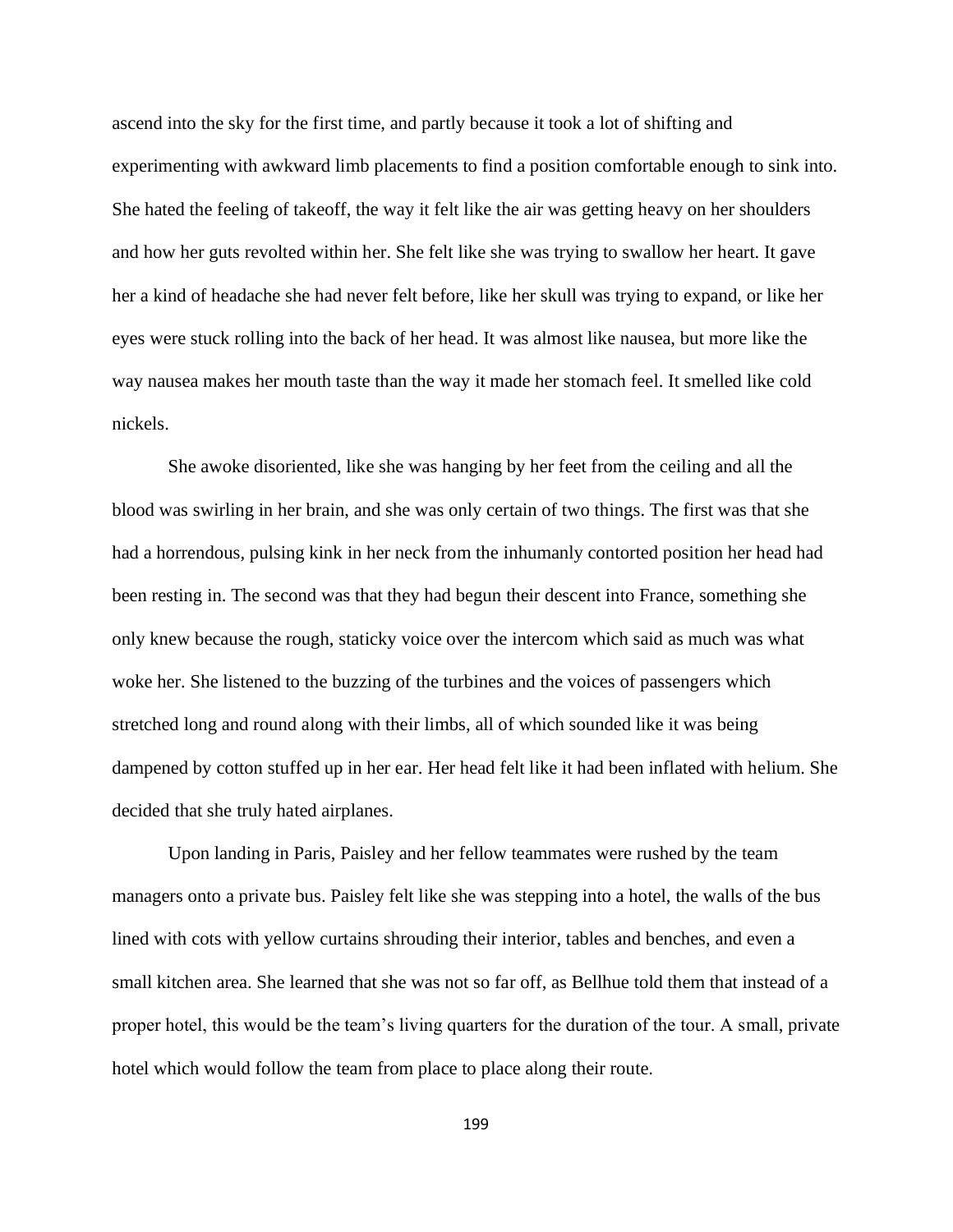"The tour is like a nomad community, you see," he explained to her. "Between all you riders, us folk in the background, reporters, news crews, on and on, we're talking damn near eight-thousand people."

"Christ," she said. "I don't know that there's that many people within fifty miles of Tuluca Rock."

"I reckon there ain't, kid. So, as you can imagine, all them hotels get filled up quick, and let me tell you something. They stink like shit. I'm talking dastardly. All these sweaty Europeans fresh out the saddle eating fucking olives or whatever it is they do. Believe you me, you'll be much happier just having to get used to your own team stink than everyone else all at once."

Their final destination was a seven-hour trek to the southern coastline of France, to a city whose name sounded like a jumbled mess of people clearing their throats to her. She was wide awake from having slept so heavily on the plane, so sleeping through it was out of the question. She felt foolish for not having stolen a book off of her dad's shelf or something, anything, to pass time, not having thought that she would have much in the way of time to pass. So, she sat at one of the tables and observed her fellow teammates. Pairs of riders all talking to one another in languages she did not recognize, much less know, the sound of all of them overlapping creating a strangely calming melody. She made a game out of trying to follow one pair of voices without getting lost in the stream of the others, trying to turn voices into static, to push them out of her mind. Then, when she got bored of that, she tried listening for as many words as she could possibly recognize, testing her almost entirely useless vocabulary of random, disjointed words she had picked up from her father's various clients, words she knew the isolated meanings of but she could never use to communicate in any real way. She thought of it now as a mostly useless vocabulary because in this moment, it finally had a use. There was a part of her that felt that this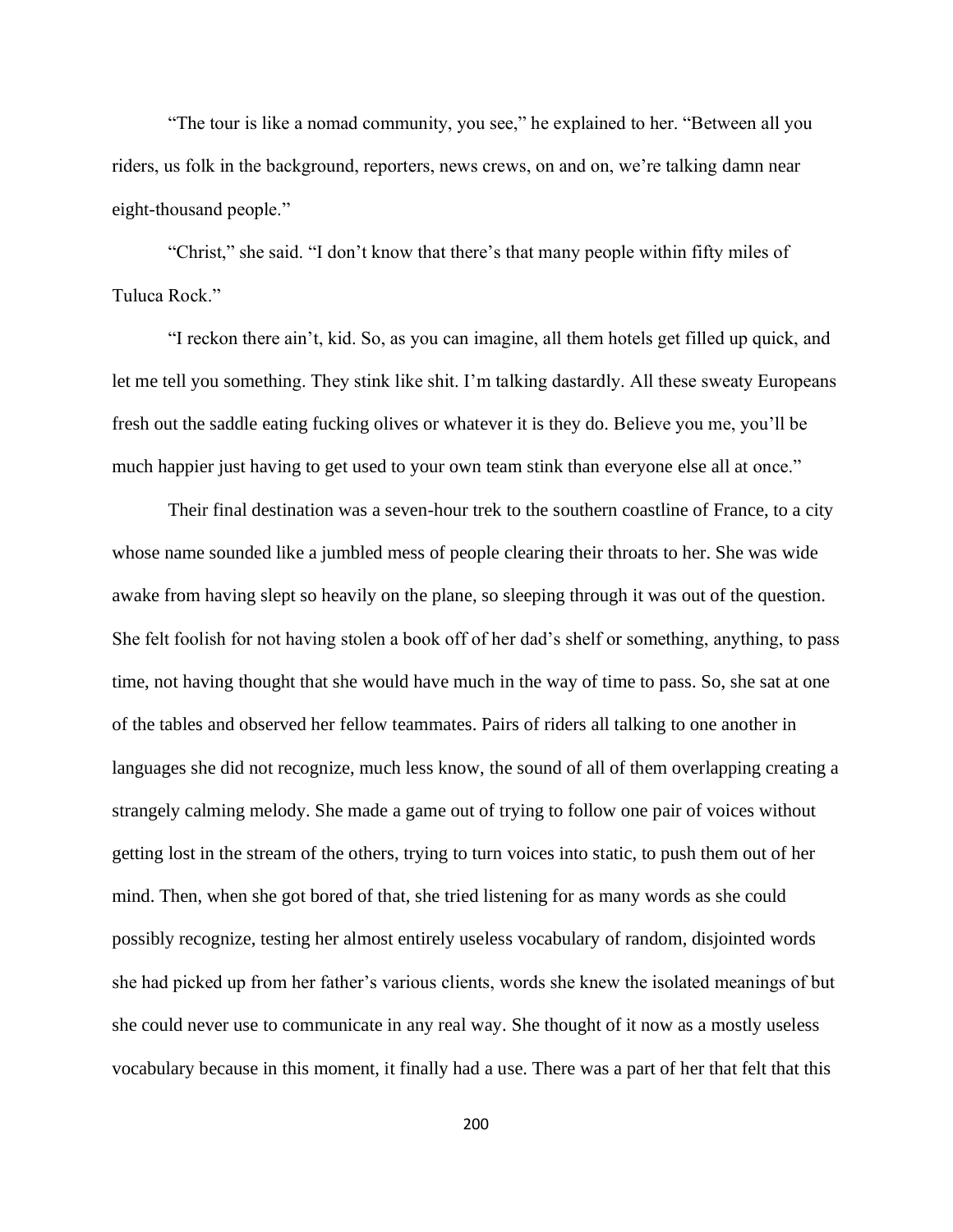was like the first day of school. Surrounded by people who she was blend herself out of sight from. People who were not really interacting with her or paying her any mind. But she knew that this was different. She knew that this wasn't a case of her being someplace she didn't truly belong, didn't fit in. She was here because she earned it, because she proved herself. If any of the other riders wanted to demean her, they would have to first reconcile with the fact that she had beaten them all at the last practice. No, she thought, I'm not sitting here in my lonesome because I'm an outsider. Not here. I'm quiet because I like to be. That's okay, isn't it? "When I have nothing to say, my lips are sealed," she sung to herself under her breath. "Je me lance vers la gloire." She took comfort in the fact that the pairs rarely broke off from one another and intermingled, even the ones who spoke the same language as one another relegated themselves mostly to pairs. There must have been a lot of little partnerships within the team, she thought. Riders who work together more often than not. She was left out because she hadn't made those bonds yet, and frankly, she thought, she was okay with that. That's not what she was there for anyway. She was there for herself.

After her fellow riders tired out and the conversations dwindled, Paisley was forced to turn her attention out the bus window. Watching the landscape of France morph before her felt like being on a different planet after so many long months surrounded by the ever-gaping toothless maw of yellows and browns she had gotten used to. They traveled alongside luscious, green forests and mountains so tremendous that they looked like they were what contained the Earth and not the other way around. It was a place with shape and color, a place that looked alive. She wondered what girls like her were doing in the invisible towns hidden among the trees and mountains. She wondered if there were any girls out there right now throwing rocks through someone's window. She felt a yearning in her heart that made her want to jump out of the bus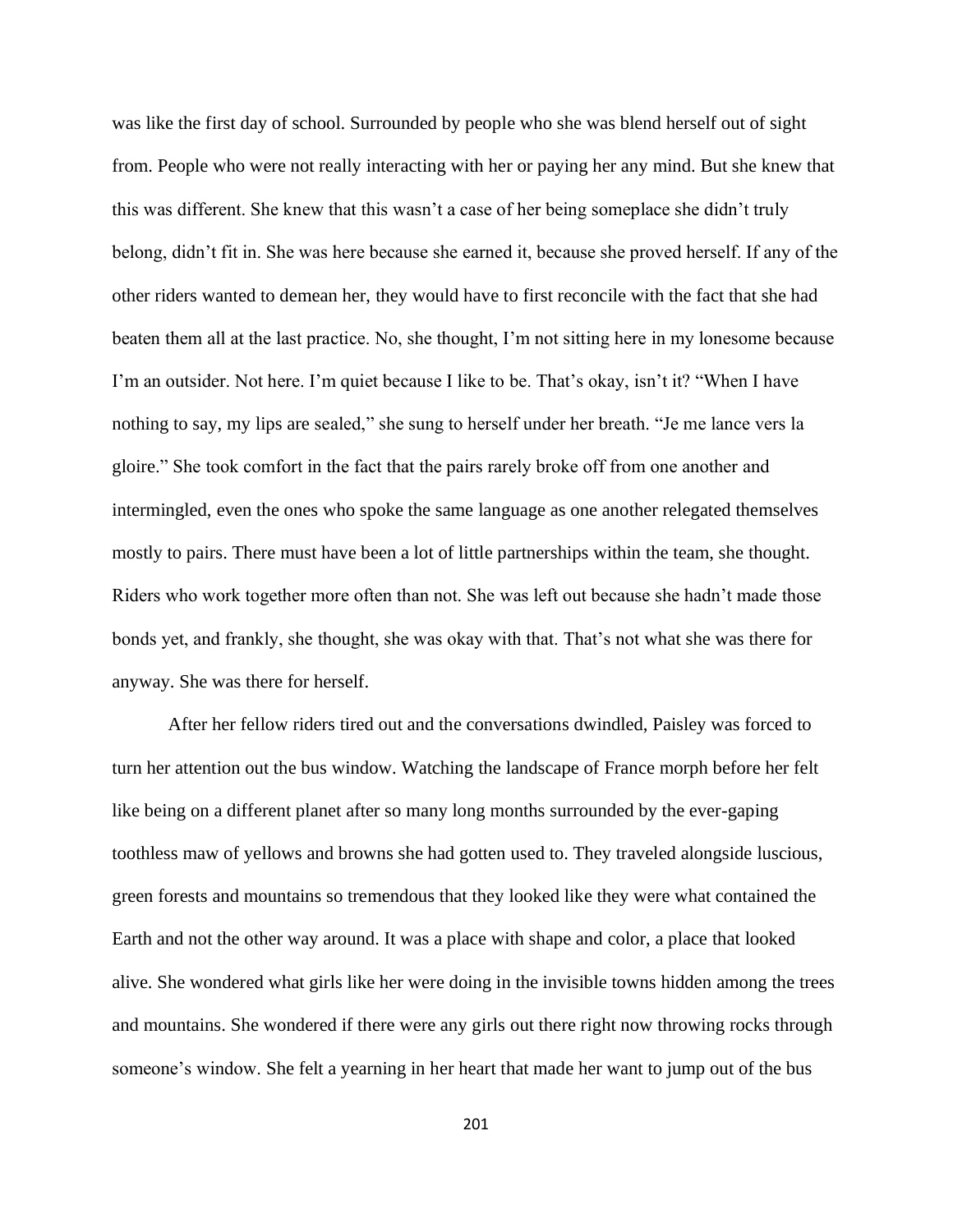and run deep into the forest, just to see what it felt like. But after a few hours, she got to wondering how much difference all this beauty really made in a person's day to day life. She wondered if people get used to places like this the same way she got used to Tuluca Rock. Or, she wondered, if maybe it even worked in the opposite. She went from seeing West Texas as the most hopeless place on Earth to finding value in all of its empty. She wondered if maybe so much time surrounded by beauty like this would eventually wear down into mundanity. She thought that maybe every place was just a different kind of empty. Maybe it was up to the people to create the value for themselves.

When they finally arrived at the site of the Grand Départ, Paisley had learned just how much travel it took a completely wipe a person out. It was the most exhaustion she figured she had ever felt just from doing nothing all day. Her joints were stiff, her neck and back feeling like someone was trying to bend her in half the wrong way. Fortunately for her, she was encouraged to act on this exhaustion by Bellahue.

"Alright, men. You've had a long day and you've got a longer one still waiting on you tomorrow. All of you who've been here before know that there ain't no day like the Départ to get cameras shoved in your faces, and what we do on the course out there today sets the tone for the rest of these twenty-three days. So rest up, because I expect great things out of each one of you tomorrow." Paisley was waiting for the moment where Bellahue would pull Romulus aside and remind him that this expectation didn't include him, that how he raced wasn't as important as how he behaved on the cameras. But that moment never came. She wondered if maybe she had silently become a real racer to him. Or maybe he just thought she already knew the deal. She wanted to believe that it was the first one.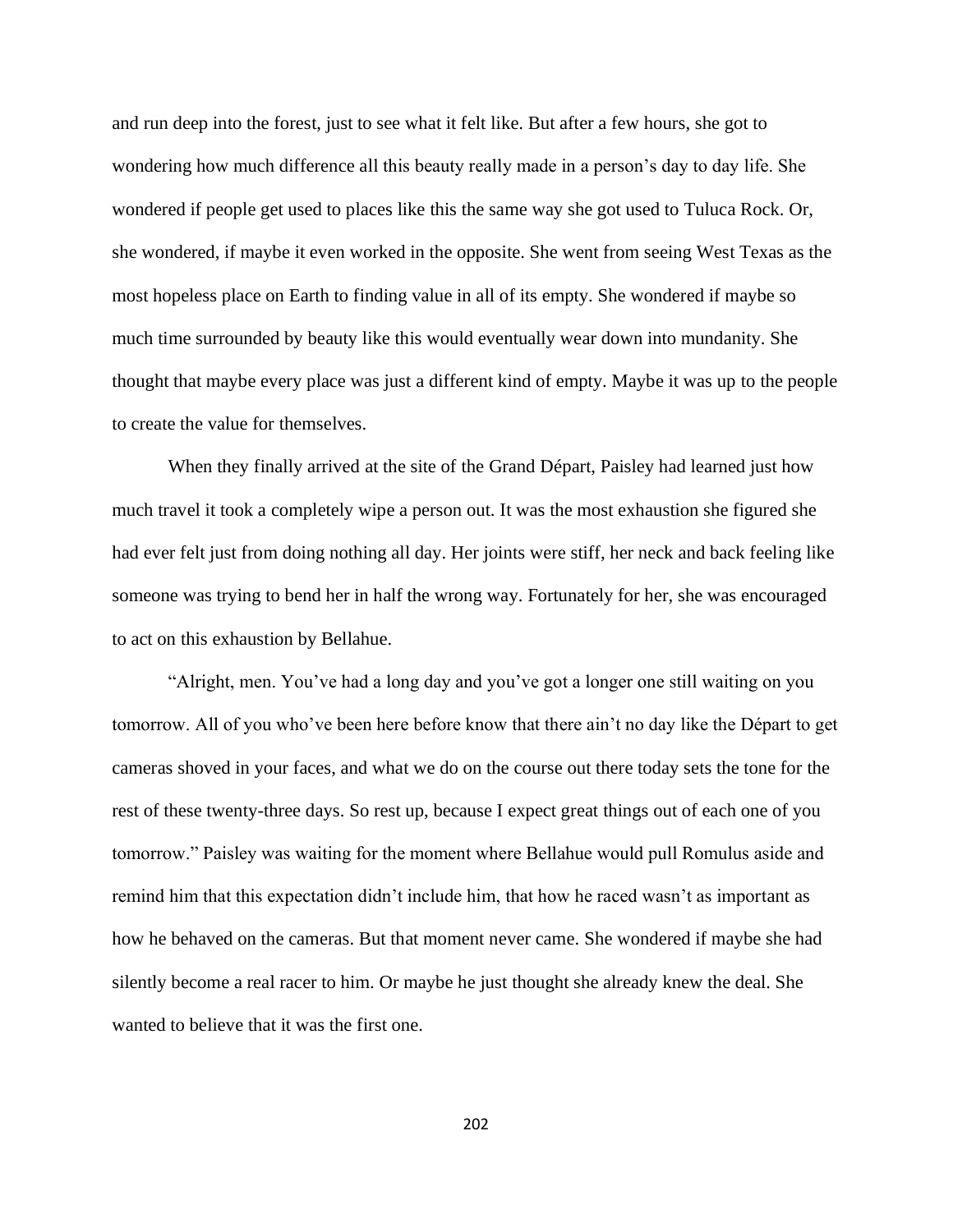The day of the Grand Départ was a kind of energy Paisley had never felt before, and she wasn't entirely certain she ever wanted to. The very air itself felt like it was buzzing, and she could feel all of the talking, the footsteps, the news vans, all of the excited, bustling life around her moving through the ground and into her feet. She had felt earthquakes back in California that seemed weak in comparison. She felt that familiar urge to simply go, to move fast and far. She almost found it funny that she had to try to overcome this urge before the race started. In all the races she had ever been in, that urge was what carried her to the finish line before her opponents. But the Tour was different. Blowing all of her energy on the first leg would be a disaster if she was going to be on top for the long game. This, she thought, was a terrible time to need to calm down.

She got ample opportunity to take her mind of the race itself thanks to the number of interviews Bellahue had thrown her into. At first, this nervous, ferocious need to move flustered her, kept her from spitting out a straight answer without mashing up all the words she wanted to say into an incoherent string of sputtering noises before they left her mouth. She was already breathing like the first event was over.

"Come on, kid," Bellahue said after he pulled her away from the third reporter of the day. "Look, I know you're probably freaked, but you need to pull it together, okay? Look, you're an athlete, not a philosopher, right? None of these folks are expecting words of profound genius from you. Give 'em yes and no, say some stuff about the thrill of the ride, and talk a time or two about Texas. Nice and simple. Don't think too hard about it. Shit, don't think at all." Paisley wondered if Bee was watching at home. She didn't know what time it was back in Tuluca Rock. She barely knew what time it was in France. She knew her dad was watching, no matter what time it was. "You've got one more before you gotta join the peloton. I know you're good on the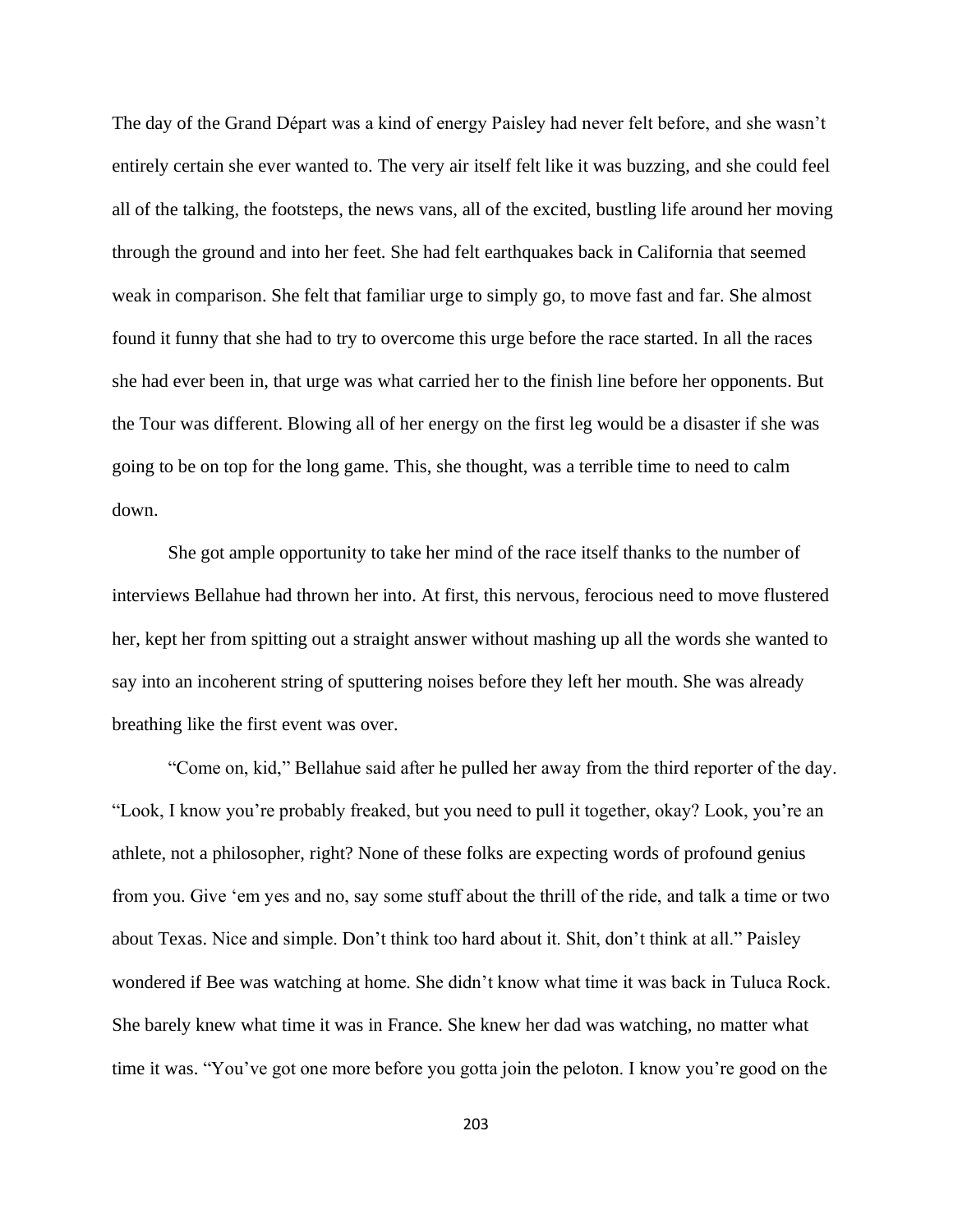road. Prove to me you can do your job here, too." Paisley wanted to ask Bellahue if he really thought adding more pressure would be the trick that smoothed out her nerves, but she refrained. Instead, she thought about her dad.

"I got you, coach," she said. He walked her over to the next reporter. She ignored the camera that hung in her face, deep black and obtrusive like a solid shadow. She looked the reporter square in the eyes, but she did not think about him. She listened to what he said, and she thought about her dad. She thought about speaking to him, about what it was she would want to say if it were him who was asking the questions that she heard. When the reporter asked how someone so young became motivated to ride professionally, she said "my mom was a rider, so she made me fall in love with it, but it was my dad who really pushed me and helped me become a serious athlete. He's an unstoppable force, an internal combustion engine, and he always instilled that same mentality in me. I know that I can't be stopped because I was raised by him, so I carry that with me." She wondered why she was never able to say something like that to her father before. She had always felt it, even when he was at his most embarrassing. Then the reporter asked her if it was important for her to be representing Texas along with the Road Gods, she looked down at the lone star printed on her bright orange team jersey. "My dad brought me there, too. I didn't want to move at first," she said. Then she thought of Bee. "But Texas changed me. It made me find my strength." She thought about that night when her clothes were soaked through from the water sprinklers, that chill that ran through her body and sparked a vibrancy, a liveliness that almost matched the energy that hung around the Départ. "It made me learn how to take charge. Texas challenged me, and I'm better for it." She thought about the day Bee promised to help her with their scheme to get her oversees. "I can say with zero doubt that I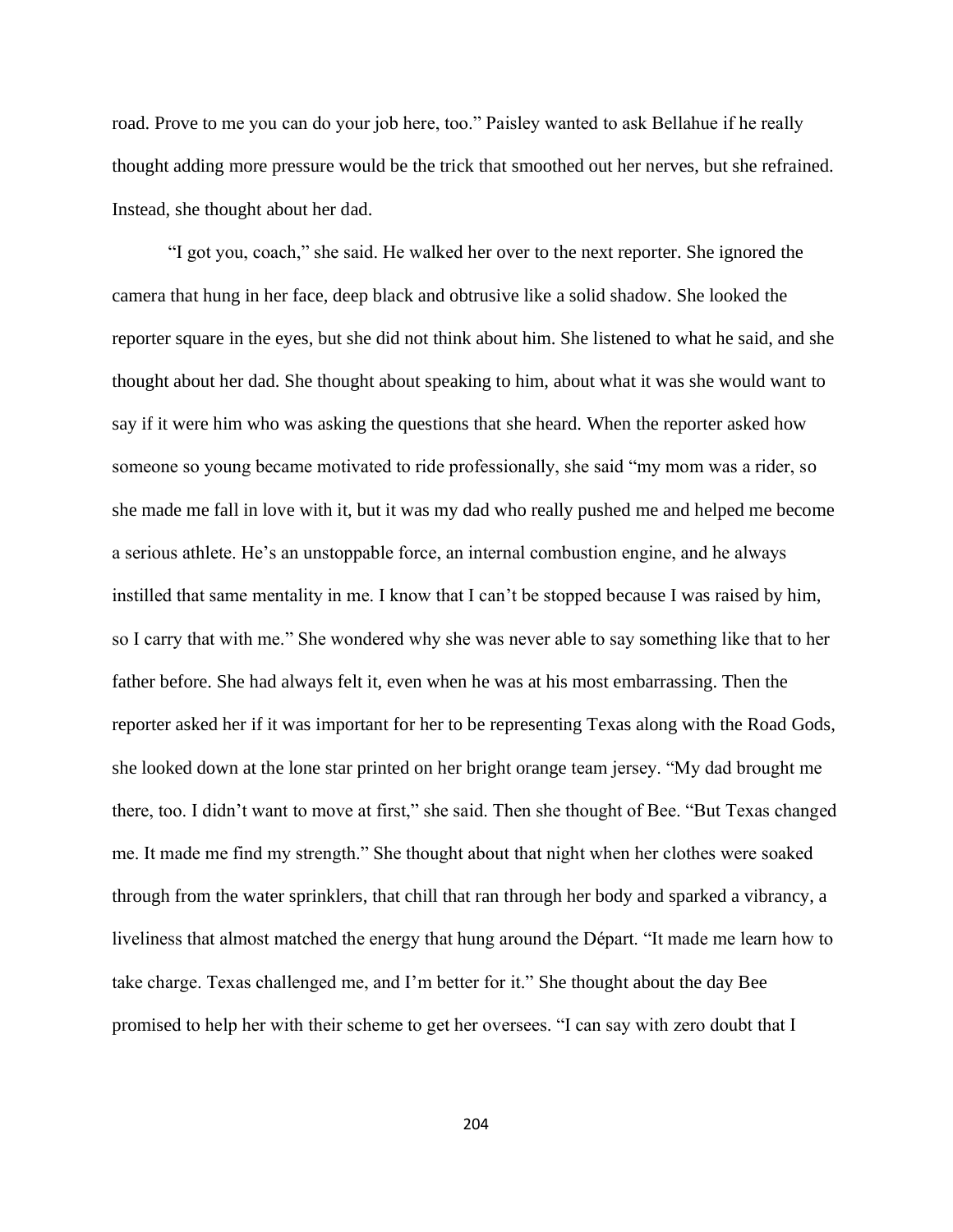never would have gotten here if I didn't get to Tuluca Rock first." She hoped Bee was watching. She hoped that she knew that was for her.

After one final team huddle, the racers all took their positions in the peloton. Bellhue explained to them that the first day of racing was mostly a flat stage.

"It's gonna be nice and easy, you can all handle this," he said. "So remember, today is all about being patient, work together to stay in the slipstream, and when the chance for a good breakaway comes, strike like a fucking rattler, you understand?" Paisley rolled these words around in her head while she sat in her starting position and waited for the race to begin. There were announcements, some kind of speech kicking off the year's race, but Paisley didn't listen. She just wanted it to start, and listening to whoever the man speaking was ramble on about the race just made her more and more anxious. She wanted to take her mind as far from the race as she could until it was time for the wheels to move. Otherwise, she was afraid that that patience that Bellahue emphasized, and that she already barely had in the first place, would be much too thin to hold her back from breaking away right at the start. So instead of listening, she stared down at her bike. It was the first time in a long time that she had taken a good, long look at her prized Le Tour. She looked at the frame between her knees and she saw that some of the soft baby blue had worn down to the silver metal hiding beneath it, big scrapes like shining claw marks streaking through the paint. Parts of the tubing were worn down by all the dirt, others discolored and stained, caked in months of filth. Her bike had been beaten up, battered, wounded, and she felt that she knew it now better than she ever had. This was no longer the pristine, shining bike that associated the image of the Tour de France. But it was the bike that was going to win.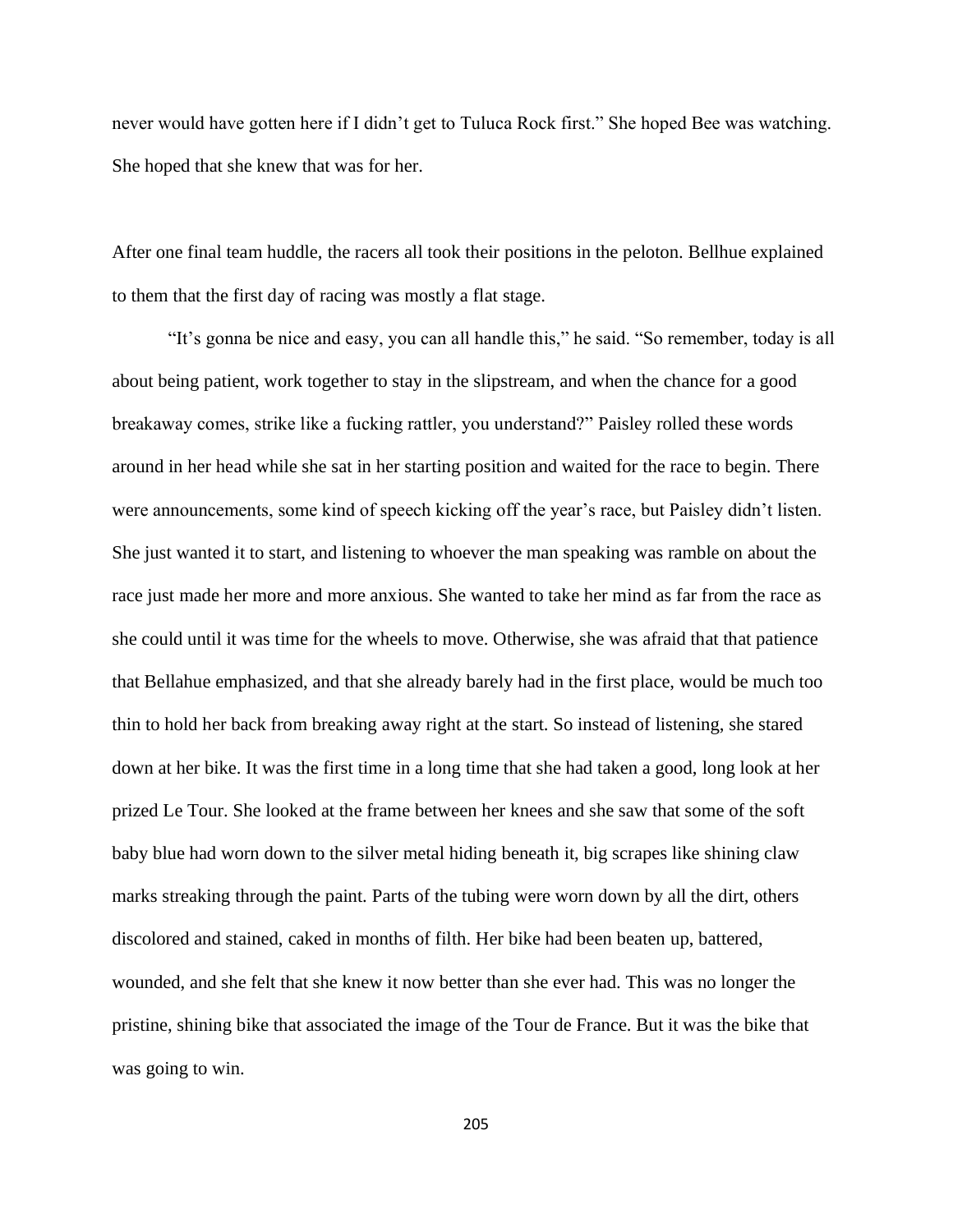Learning the nuances of the peloton was a trial, something she had to adapt to in the moment. It was like fighting instinct, everything she was doing felt wrong. She spent most of the first race coasting in the slipstream of one of the Italians, who was going faster than much of the other racers but was still riding easy and slow. They had practiced riding slipstreams at their meets, but nothing could have prepared Paisley for the feeling of being surrounded on all sides by a mass of relatively slow-moving cyclists, like a phalanx with spokes instead of spears.

After some time, still stuck behind the Italian, she started to know his pace quickening. They were toward the front of the pack, and space between riders grew the further up they moved. She was going quicker too, her speed ramping along with his like she was being launched out of a bow. Then, she saw it. A big gap between him and the nearest rider. That same primal need to push hard and fast overtook, her whole body leaning forward as though to chase the desire, and she knew this was it. The chance for a breakaway. The time to strike. She started pedaling harder and flew past the Italian, who gave her a thumbs-up as she passed. He was the one she had beaten at the final pre-Tour meet.

"Gain us a lead," he yelled after her. "I will see you up there." As she passed by the others, she noticed more riders swerving around the cyclists around them. She had initiated an attack, and she knew that there were other eager racers with the same urge for speed as her who weren't simply going to let her take the lead. She was being counterattacked, and she finally felt like the race was on. She pushed hard, trying to stay ahead of the other breakaway specialists, but she still restrained from going all out. She felt like she was caught in a tense balancing act, the grey area between giving into her desires but maintaining some control. She tightened her grip around the bars as a means of staying grounded, staying focused in the moment. She couldn't let herself get carried away, even though she was practically drooling over the thought of hitting top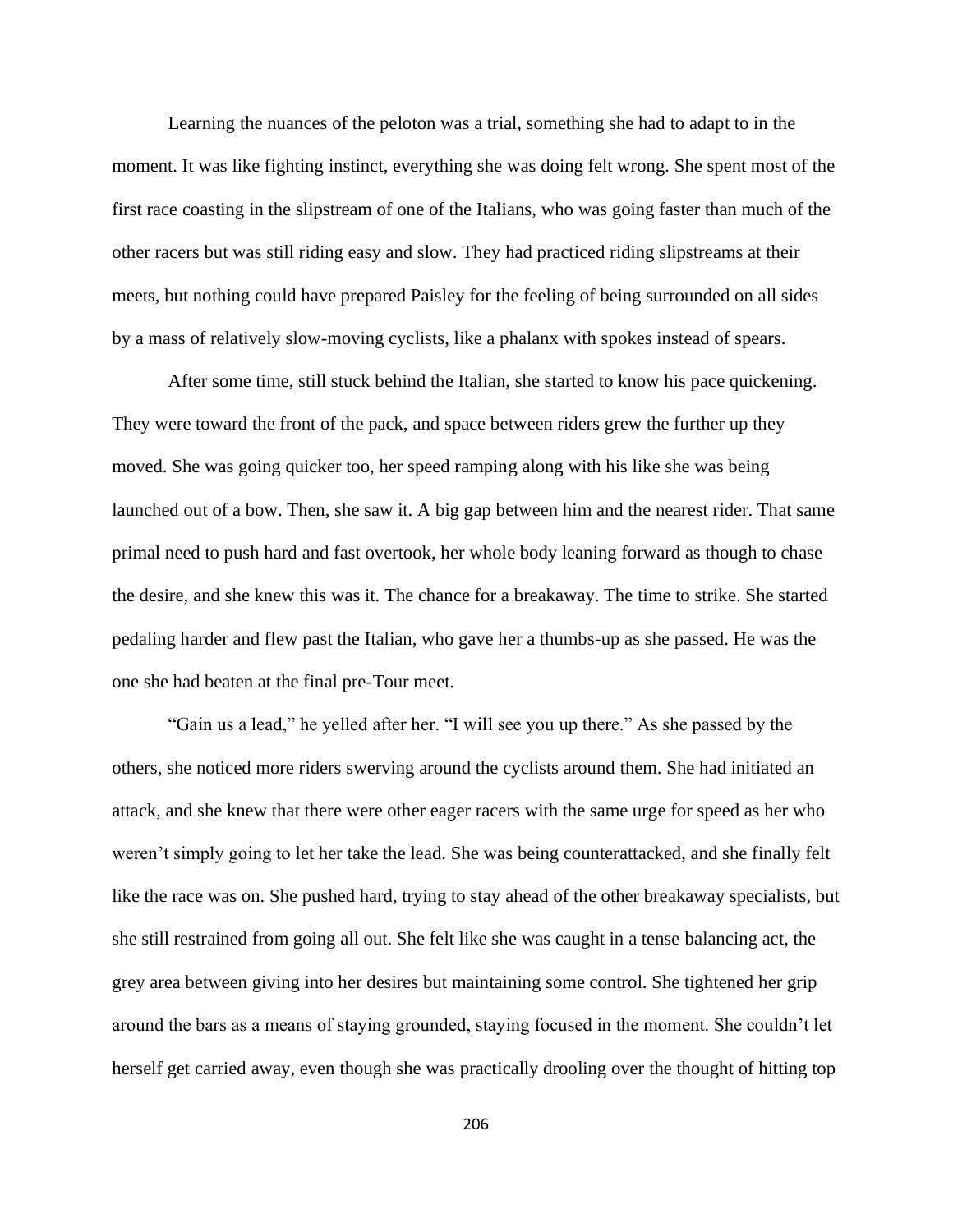speed and riding out her momentum for as long as possible. She knew, in the part of her mind that wasn't blinded by the bliss of whipping winds and pumping blood, that as long as possible wouldn't be long enough to reach the stage's end without crashing and burning. So, she drove hard, satisfying that overwhelming urge, until she knew she had put a good fifteen minutes between her and the peloton. Aside from her and the Italian, eight other racers made up their small pack in the front. Two of them kept pushing even longer, and she instinctually wanted to chase them, but she stopped herself. Let them run out of steam, she thought. I'll smoke them later. She slowed her pace, still faster than what it had been when they were still with the peloton, but casual enough to recharge. The rest of the race was a waiting game, watching for the cyclists chasing from the peloton to become visible behind them before responding, dragging the chase out and staying ahead. Paisley and they Italian responded to the chase by blowing passed the other cyclists in their pack, and within several minutes they were passing the leading racers. Paisley quietly celebrated her instincts paying off. The lead racers were clearly exhausted, riding much too slow to have any hope of regaining their position in the front.

The final leg of the race came down to Paisley and the Italian, the rest of the riders behind them closing some of the distance, but not enough to make up for the fact that the stage's finish was in sight. Paisley put everything she had left into each stride, feeling her muscles drain their energy but not allowing herself to ease up on her push. She tasted salt in her mouth, which had gotten dry enough that the sweat dripping into it was almost refreshing. She had pushed the sweat wicking capabilities of her jersey well past the point of failure, turning a shade of orange so dark it was almost brown. She watched as the Italian drifted behind her. She looked over her shoulder and saw him getting in the way of one of the racers who had gained on them and keeping him at bay. As her legs finally started to give in under her, the act of pushing the pedal

207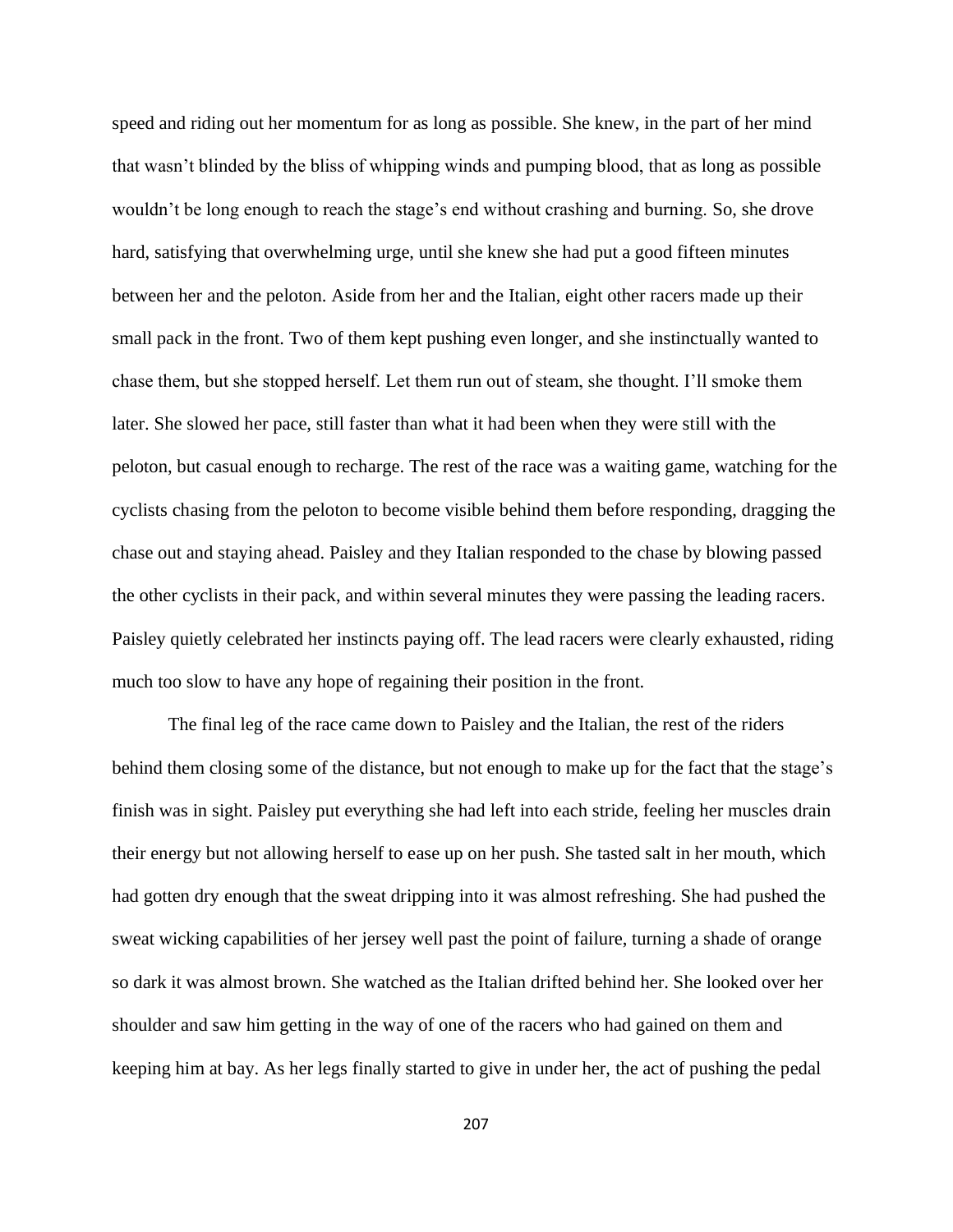down to the bottom of its arc beginning to feel like it might sooner blow up one of her knees than actually push the bike forward, she soared over the finish line, with the Italian passing a moment later. Paisley lacked the energy to even get off of her bike, coasting until she lost so much momentum that she had to choose between planting her feet in the ground or collapsing along with her bike. She almost chose the collapse. The Italian, also weak and limping, threw one of her arms over his shoulder, and Bellahue rushed over to take the other, dragging her bike along with them to the podium. In some town with a name she could not say along the coast of France, Paisley was handed a yellow jersey. The Road Gods finished the day with two racers in the front, and Paisley was officially the race lead.

The following races went mostly the same, Paisley and the Italian becoming the racers to watch. She didn't win all of them, but she maintained her lead position for several stages. The flat and hill stages went mostly in her favor, but the first mountain stage saw her finishing much further behind than she had until that point. Flats she dominated, most of them no more grueling than even the best day's ride to Big Nothing back home, and the much more favorable Summer climate of France made even the longer course seem easy by comparison. At least she didn't feel like the Sun was burning a hole through her the entire time, she thought. Hill stages she was fine with too, as she always made sure to seek them out and include them in her training, though this was harder to do since moving to Texas, and the first couple of them were an adjustment period, but once she got used to it, she stayed on top. Mountains was a new thing for her all together. The constant incline, the way the air felt thinner and thinner as the ascended to the top, it was something her body was not used to. It made her feel panicked, and her urge to break away was much harder to satisfy. Maintaining a lead required a kind of energy and strength that she wasn't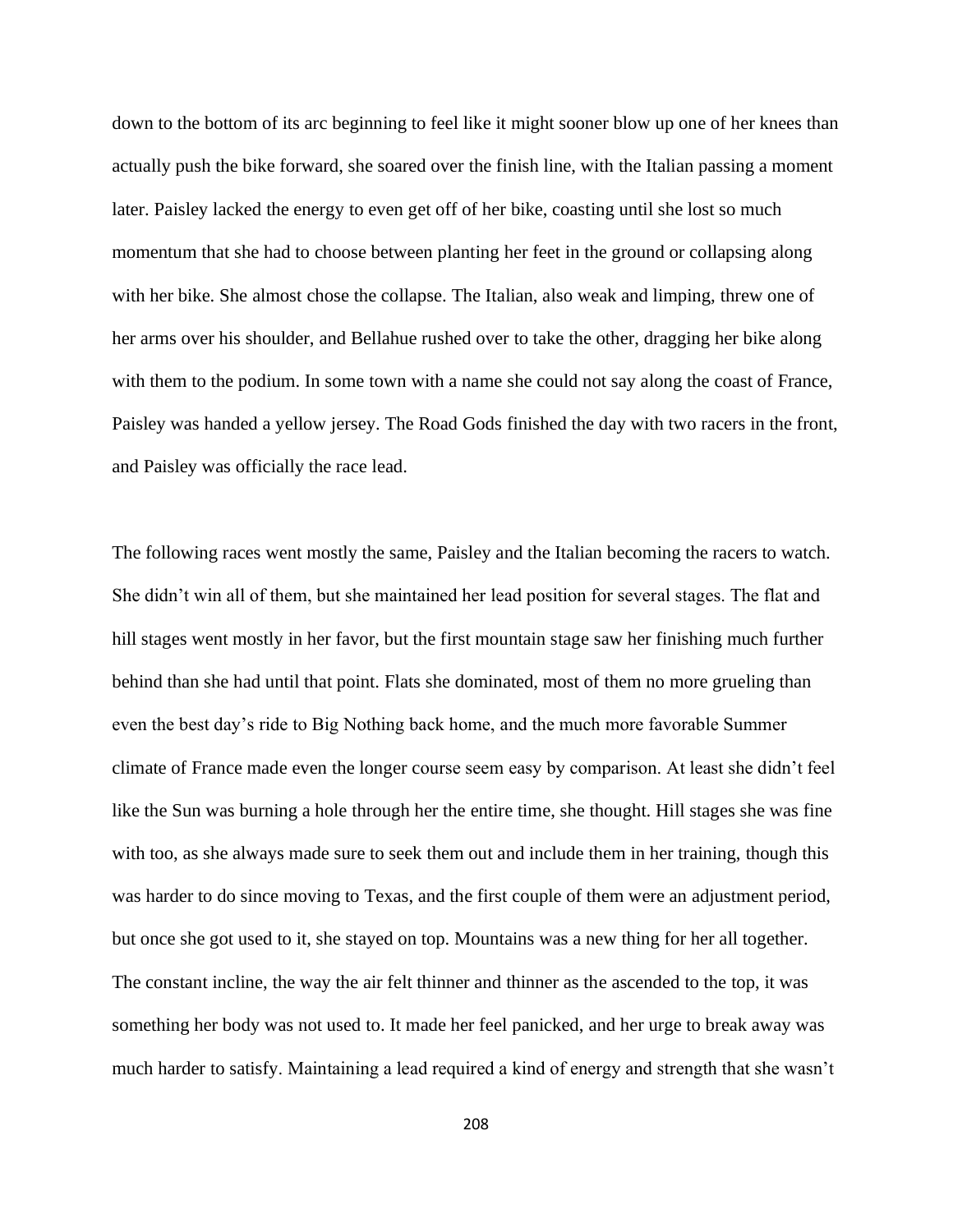used to utilizing. Trying to learn all of the strategies and overcome all of the hurdles as they came made her feel weak. It was the first time all Tour that she felt like she didn't deserve to be there. On top of that, her placement put an impact on her overall score. She lost the yellow jersey after the first mountain stage, and she knew every day after had to be a profound effort to earn it back.

On the morning of the first day off, Paisley woke up feeling intense cramps in her calves, her glutes, and her abdomen. Any attempt to stretch out her legs was met with the muscles tightening with sharp pain that shivered up through her body. She felt heavy with fatigue, and the cramping made her feel like her legs wouldn't even be able to support her exhausted body without locking up in agony. She told Bellahue she was in pain, and his prescription was to join the rest of the team on a short ride.

"A ride? Are you fucking with me? Shouldn't I rest up for tomorrow?"

"You gotta work through them sore muscles, mister. I know it sounds crazy, but they all do it. There ain't a team in France right now what ain't riding, you can bet your daddy's house on it. Besides, it does a lot of good to just enjoy the ride for the day. Reminds you why you're here, for the love of the bike and all that goopy shit." She winced at the mere thought of even climbing into the saddle, but she agreed to do it if it's what he thought was best. They drove the bus to a nearby city, one that wasn't involved in the course, and the Road Gods all rode together. They passed slowly and causally through the city streets in pursuit of the pleasant smells of salted meats and baking bread, stopping to sample food from various vendors who were eager to feed Tour athletes. Several of the men held up the ride to flirt with French women on the streets,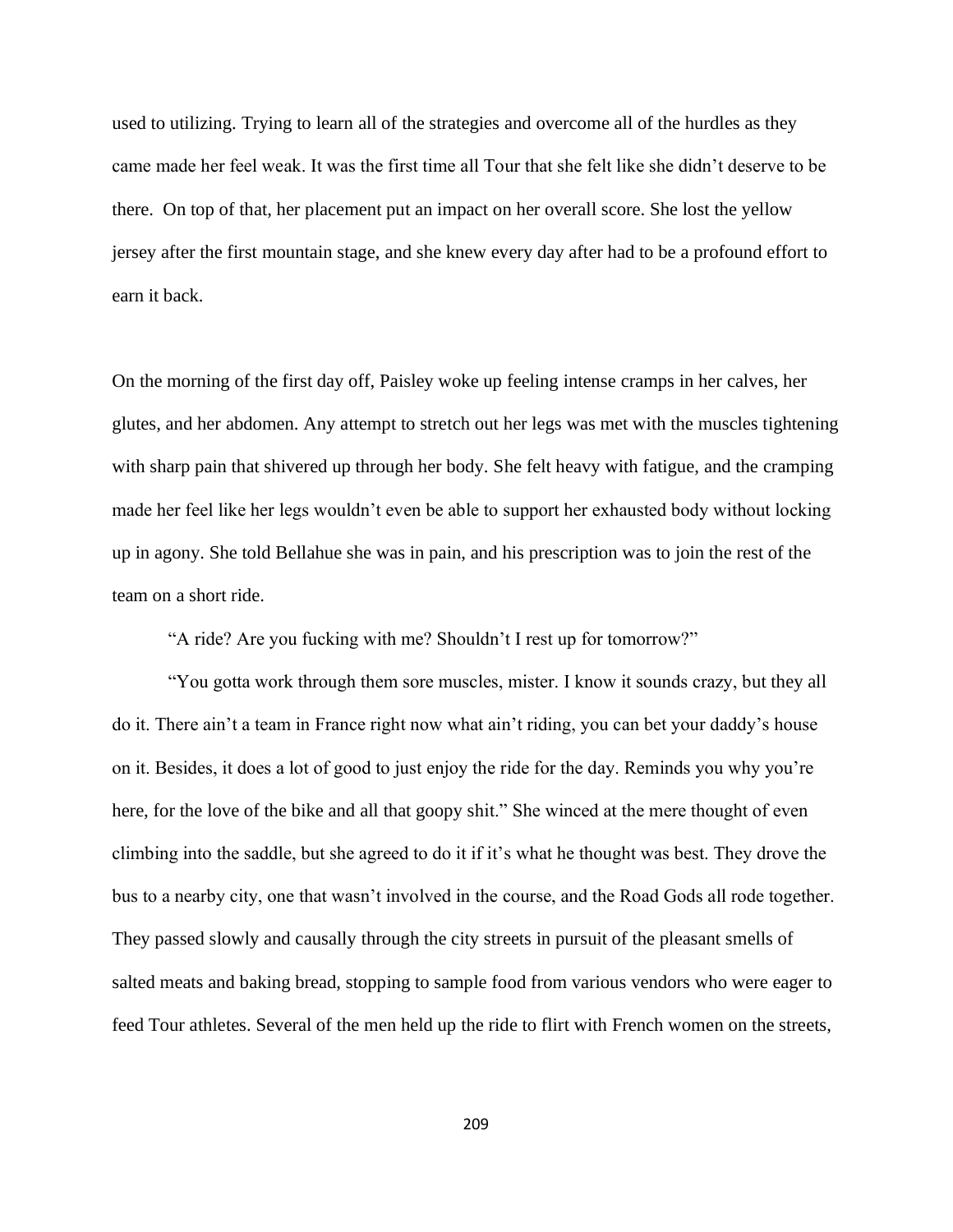sometimes slipping from English to their native tongues, which the girls could not understand but seemed charmed by nonetheless.

"Romulus, we must find a young girl for you to flirt with. They love the athletes here. These women are much too old for you!" the Italian said. Though she didn't feel excluded, this was the first time any of them had addressed her directly. She was so caught off guard that she almost reverted to her old instincts of shrinking away from them.

"Yes, there must be some girls for you in this city!" another teammate said, a Lebanese man. Her and the Italian had bonded, or at least as much as she could with someone whose name she never bothered to learn. They had become something of partners on the road, always taking the lead together and helping each other over the finish line. There was a certain kinship in being the team's top riders. But the Lebanese man, she had never spoken to. For him to include her made her feel more confident, confident enough to ignore those old impulses.

"No need, guys. I have a girlfriend at home."

"Ah, a young stud! I should have known so much," the Italian said. The carried on with their ride, the spirit of camaraderie growing, and Paisley's spirits lifting with every mile they burned. She had almost forgotten about her soreness, and to Bellahue's credit, most of the cramping had subsided, except for that in her abdomen. They rode for another hour before turning in for the day and getting their proper rest. But not before swooping through a bakery and loading up on loaves of bread and pastries which were doomed to be discarded as they closed up shop. On the bus, Paisley ate with the team until her stomach felt like it had expanded threefold. Her mouth was rubbed raw from all the salt and sugar, but her body felt more powerful, like it was radiating with a warm energy she hoped she could carry into the next day.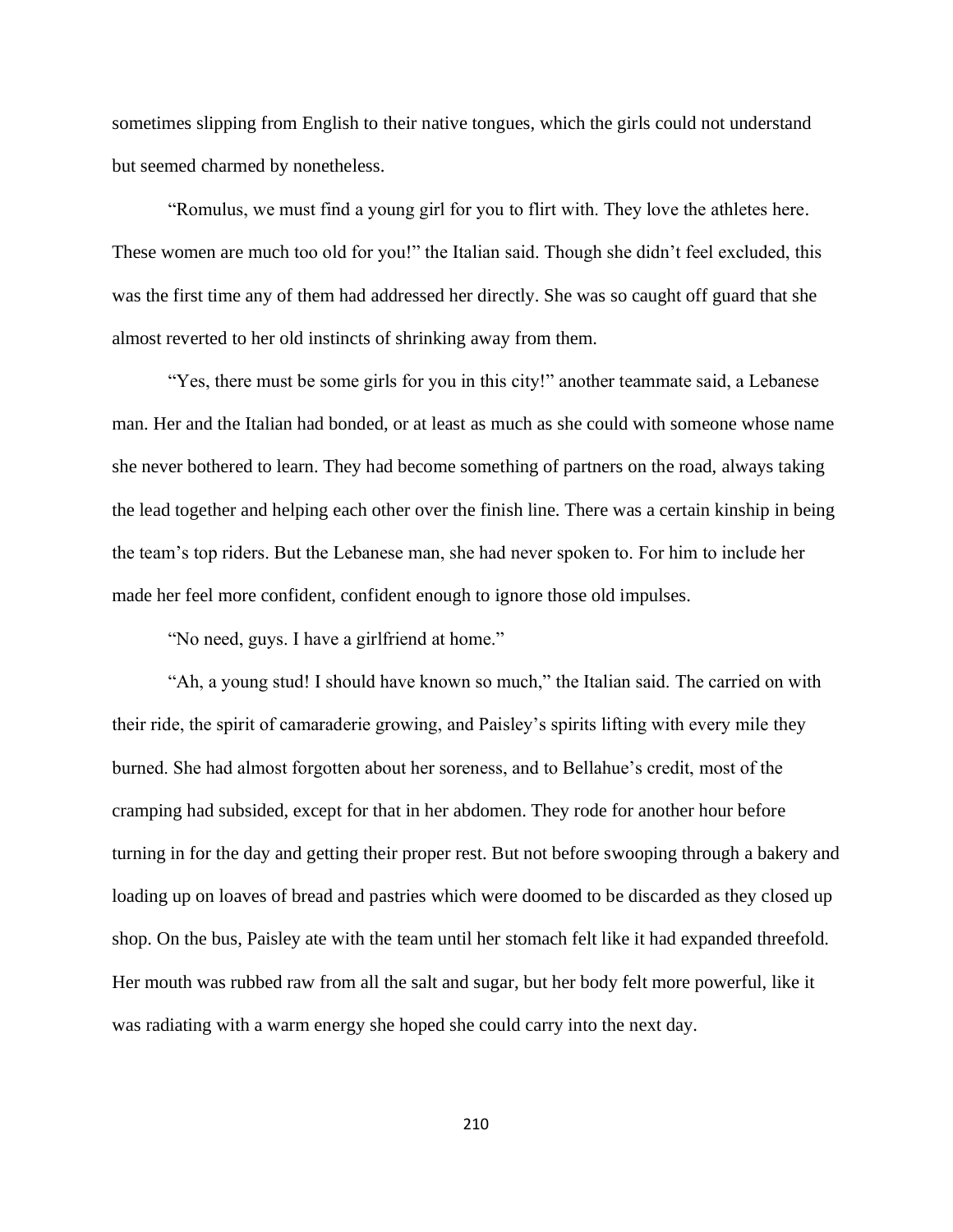When she awoke, her sleeping shorts were stained with dark blood. With sleep still fogging her brain, she swatted at her thighs, thinking in her delirium that maybe she had been injured somehow and did not know it. Her hands became wet and warm. Then she felt the cramps again, the ones in her stomach, and the realization of what it was shocked her right out of her groggy haze.

"Fuck," she said too loudly. "Oh fuck." She looked through her luggage, but she already knew there would be no tampons in them. She did not bring any out of fear that they would blow her cover with security at the airport, and she meant to get some at the duty-free shop before they took off, but the fear of getting caught and the urgency she felt to get on the flight must have pushed it out of her head. She had completely forgotten to get any. She took the shorts off and pulled her riding shorts out of her bag and quietly hopped out of her caught. She tiptoed her way briskly toward the bathroom, but before she made it, Bellahue poked his head out of his cot.

"Rom, you alright? I heard you cussing in there," he said. She watched as his eyes drifted to the shorts in her hands, the blood still visibly wet. "Dear god, what…" he started to say, but stop. Paisley already had tears streaking down her face. She was trying hard not to breathe too loud, biting her bottom lip. "Oh. I see. Why don't you head on in there and then meet me outside." Paisley cleaned herself off and created a temporary fix out of toilet paper, but instead of heading outside, she just sat there in the bathroom. She knew that walking out that door was walking into her collapsing dream. Right in the middle of it, while she was living it in that very moment, it was not only going to crash down before her eyes, but all around her while she was still in the heart of the wreckage. She wanted to just live in her dream for a little while longer before she jerked the handle and forced herself back to reality.

211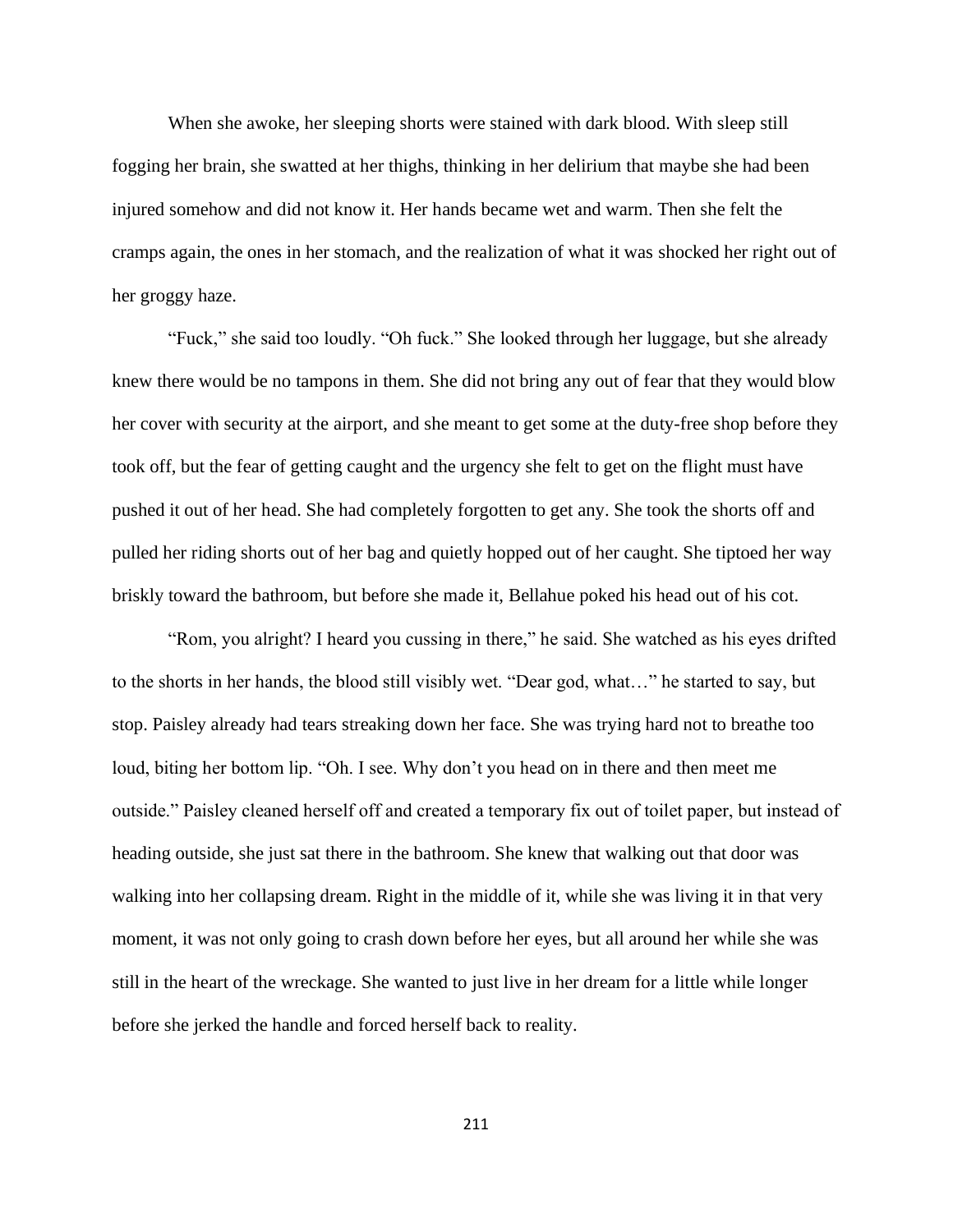Bellahue was sucking on a cigar outside, the scent of the smoke lingering sickeningly in the cool morning air. Paisley approached him, slouching so deeply under the weight of her sorrow that she looked half a foot shorter. She could feel the tears dry on her face.

"So. I take it your name isn't Romulus."

"No sir."

"And you're clearly not a boy. Or, I mean, unless...I don't know much about these transgenders or what have you…"

"No, sir. I'm a girl. I'm a girl named Paisley."

"Okay, girl name Paisley. So it would seem to me that in more way than one, you being here is illegal. Like, against the rules, and also literally a federal crime."

"Seems that way, sir." She wanted to get on with it. She didn't know why he was dragging it out so much. She felt like every question was some sick attempt to rub her face in it.

"Well, let me ask you a question."

"You sure don't seem keen on stopping any time soon, so go ahead."

"Funny. I like you better when you ain't pretending. My question is, do you plan to keep on winning?" Paisley didn't quite understand. She stared at him a while, trying to decipher some angle or trick to his words. "Well don't just stare at me, Ms. Paisley, do you intend to keep winning these races?"

"Yes," she stammered out. "Yes, sir. I didn't do all of this shit to not take home the win. I'm not here for the Road Gods and I'm not here for Texas. I'm here to be the youngest person to ever win the Tour de France, I was just using you guys to get here." Telling the truth felt like she had taken her first big gulp of air after being under water. She didn't think all of that needed to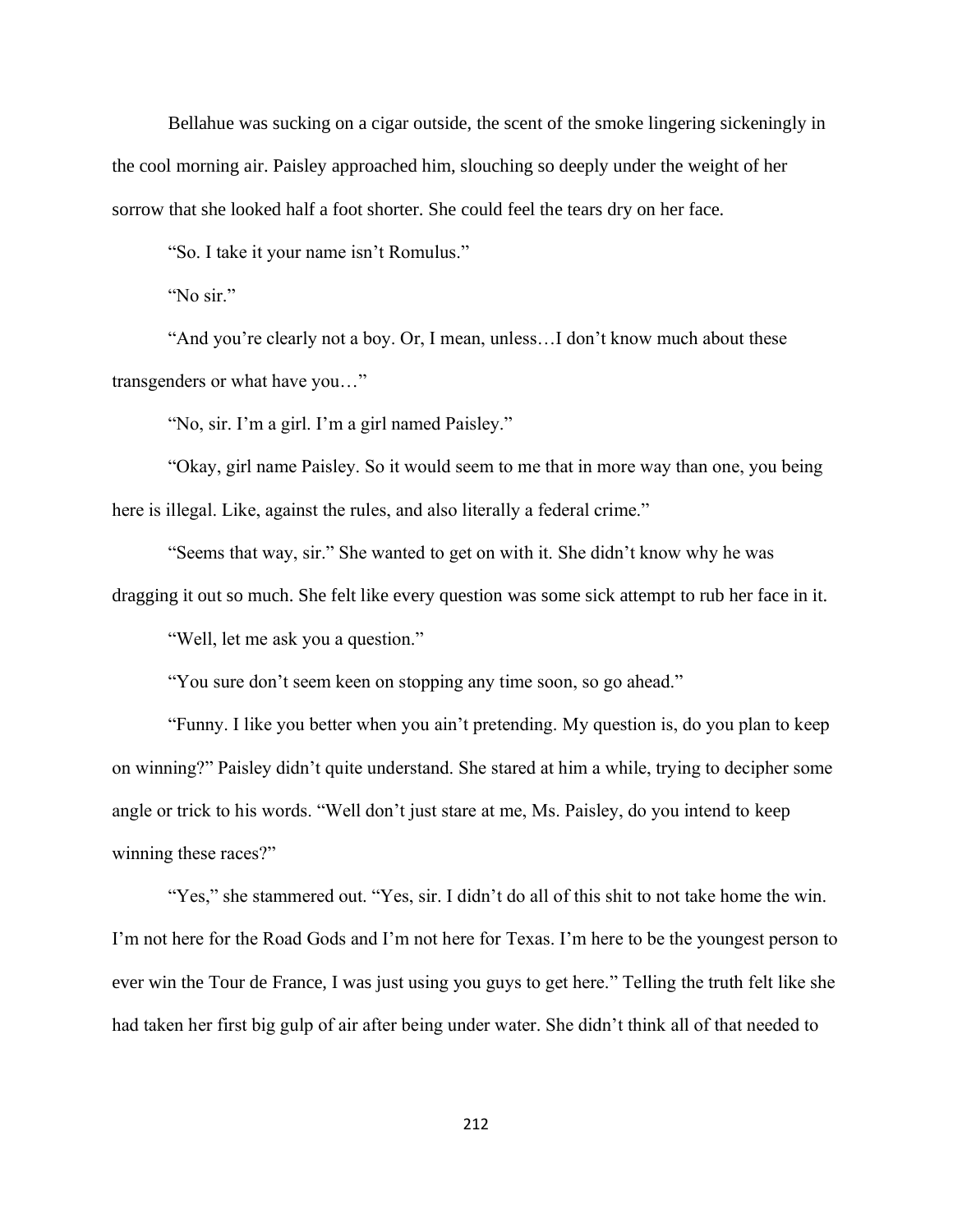be said, but she wanted to counteract all of the lying she had been doing with radical truth telling. It felt pleasant, and it seemed fairer to Bellahue as well.

"Well, I don't give a shit how selfish your intentions are as long as it's us who win the damn thing this year. We need it after everything that happened. Guess I'm selfish too, I suppose. Okay. You can stay in the race. But there are three things I need you to keep in mind."

"Whatever it takes."

"One, you don't say a fucking word to anyone. Bury those shorts. That ain't no joke. I'll get to a store and get you what you need so this don't happen again. But not one word, not even in a goddamn prayer, you hear?"

"Naturally."

"Two, if anyone does find out, I didn't know shit. I ain't getting dragged down with you, not any further than I will by association anyway."

"It's all on my shoulders. I'm the criminal here. Understood."

"Three, and this is most important so listen close. Do better on the mountains, lady." One good thing about Texas, she decided, is that people will do a lot for their pride.

Paisley made good on her promise, finishing first in the next mountain stage. The close call with being shunned from the race was like a second wind that turned her into an indominable force. The interviews she held with press turned from painting her as the pride of Texas to the pride of the entire Tour. She was becoming a star, and all the exposure to the camera got her more comfortable with being seen. She started to embody her new role, speaking with confidence and power, just like she would when the Mares crossed a line except this time not crass or violent. Perhaps arrogant, but still wholesome enough to be the shining symbol of their brand the Road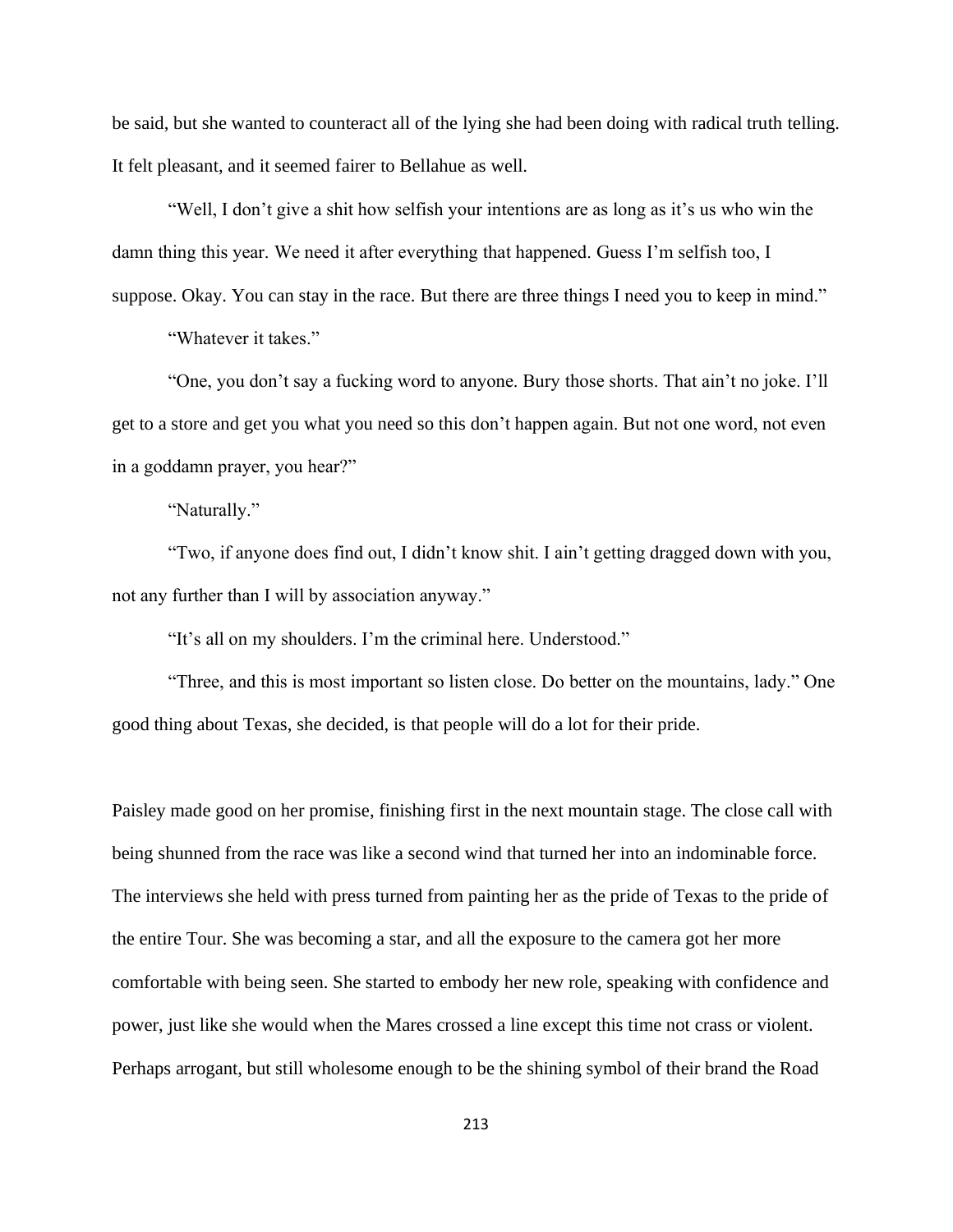Gods wanted her to be. And she backed up that arrogance with placements, very rarely failing to finish in the top five, and wearing the yellow vest more days than not. Unfortunately, some of her weaker placements earlier in the Tour put her close enough in overall score to some of the other racers that her victory was not certain.

Everything came down to the final race. The last stretch to Paris was a flat, so Paisley knew that she should be confident that she could do it, but the fatigue was starting to sit heavily on her. Some of this newfound energy pushed her to ignore her sensibility and ride harder than she should have in some of the recent stages, and she was starting to feel it dragging her down. She was worried that she might run out of steam, but she had to stay above the negative thoughts. That's what she kept telling herself as she waited for the start signal.

Everything in her told her to break away right at the start. She knew she had hours to go, but she wanted nothing more than for it to be over. She couldn't handle the dissonance between her forced confidence and nervous uncertainty, like her brain was in a spiral. She tried to cut through it with intense focus, and she eased her pace into the center of a peloton. She watched her fellow racers. They were all visibly tired as well. She thought that maybe everyone felt the way that she did, but all of these people knew what to expect. She did not. The lack of experience, the difficulty of every single day, the tole that it took on her body, was all peaking in this moment so that it felt like every fabric of her being, both her body and her soul, was begging for it all to end. She was afraid of what she might feel in an hour, in two hours, in six. In what awful ways her body might ache when the finish line finally came into sight. Everyone around her knew what to expect. The uncertainty, the unknown, was too much for her to take.

When the breakout started to happen, she did not join them. She held back with the peloton. She did not have the energy to break away yet, and she was beginning to lose hope that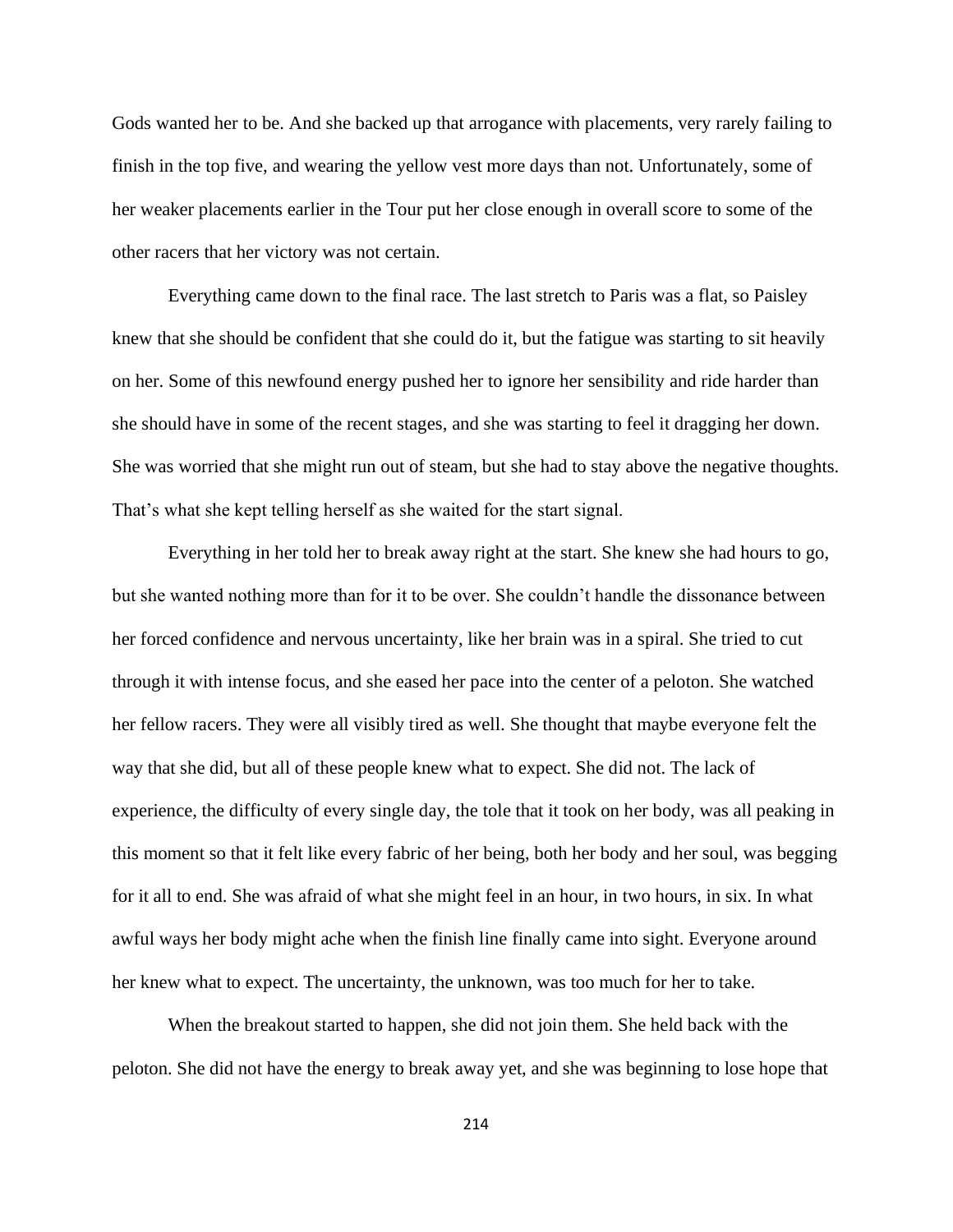she would find it in time for the chase. She dug deep enough to maintain a position at the front of the peloton, even eventually finding it within herself to do a mini-breakaway of her own. For a time, she rode in some vacant middle distance between the front pack far ahead of her, and the peloton several minutes behind her.

The flat gave way to a single hill, dauntingly high, which felt like it taunted Paisley for the entire climb. At the top, she could see a few miles ahead, and she saw that she was gaining on the pack that broke away. The chase from the peloton had not even begun yet, and yet the distance between them was closing rapidly. She was confused, but it only made her want to go faster, not only to seize this unexpected opportunity to catch up with them, but to see what was going on. The longer she looked, the more it looked like they weren't moving at all.

She did catch up with them a few minutes later, and when she did, she realized she was right. The pack had stopped moving, and the racers clumped together in the middle of the road. Behind her, the peloton gradually began catching up, but she was not focused on that. She was focused on what waited beyond the pack.

Five figures on beat up bicycles sat spaced apart in the middle of the road. Each of them wore black balaclavas. The skin around their eyes which peeked out from the holes in the mask was painted pink, and from a distance they looked like some kind of horrible, wretched locust. Their bodies were cloaked in heavy black dusters, and in their leather-gloved hands they wielded thick chains and blackjacks. Paisley felt horror trembling through her hands. Nobody moved, everyone seemingly gripped with the same terror and confusion that she felt, all of them frozen in place. Paisley looked in their eyes, lost in the pink clouds behind the masks. Were they disgraced riders, cyclists who had suffered some great injustice and turned terroristic in their vengeance? She didn't know. Their eyes seemed soft. Kind. But everything else about them felt

215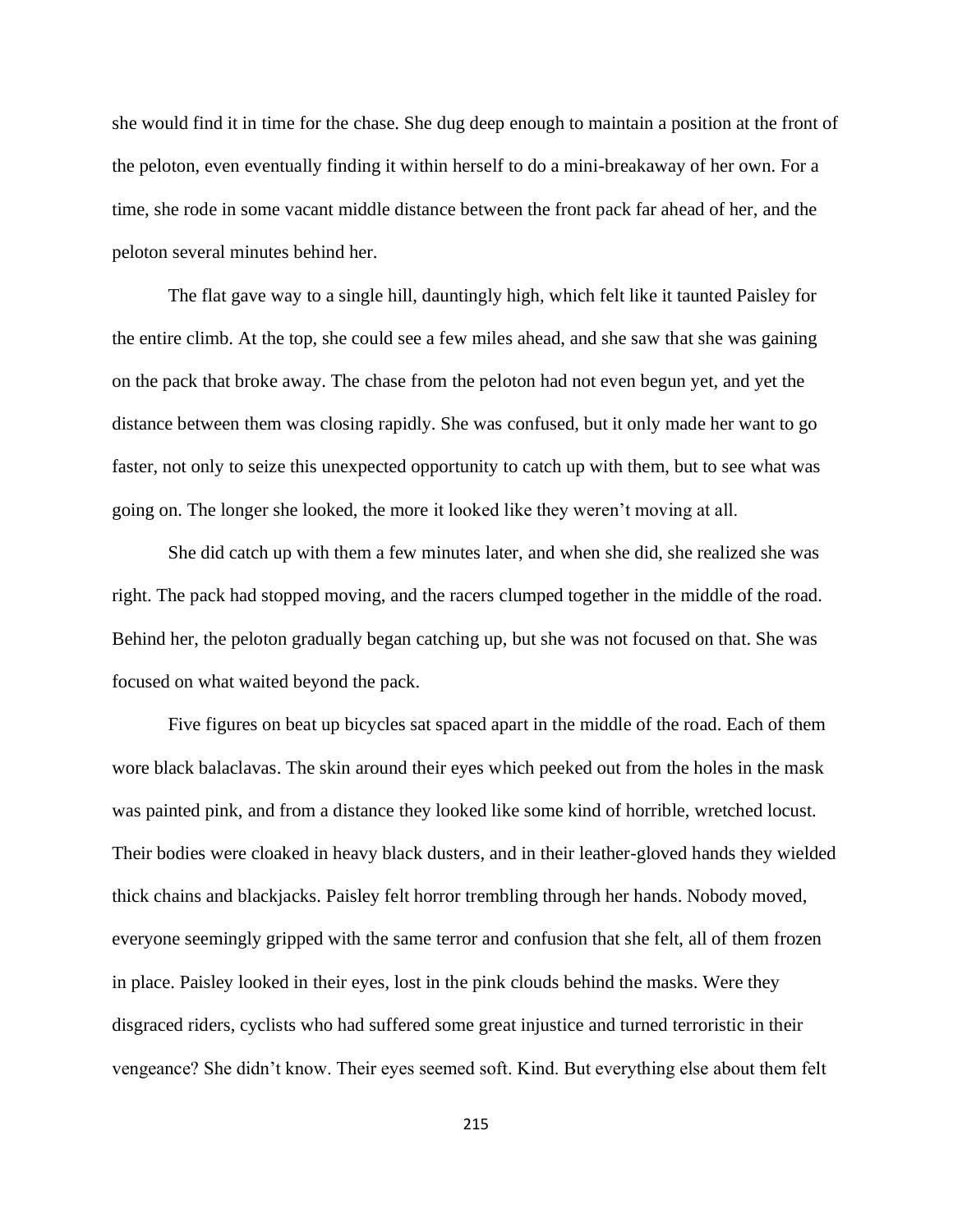like she was standing before monsters. Then one of them made eye contact, directly with her, and held it. The pink-eyed terrorist did not so much as glance at another rider after they locked eyes. The figure was tall and slender, and Paisley felt something move deep within her that she could not explain as they continued to gaze at each other. Something like a comfort which only made her feel more confused amidst all the terror. She saw a single lock of yellow hair streak through the pink. The rider raised her hand in the sky, the chain hanging from her grip like a promise, and for the first time, Paisley realized that a padlock was affixed to its end. She looked at the rider's bike. An old, worn out street bike, the make name virtually illegible, but "The Kids Are Fucked" scrawled over its decrepit logo in black marker. One pedal slightly longer than the other. That's when Paisley knew that it had to be Bee.

"Fuck this," one of the racers yelled as he pushed forward, moving to swerve between Bee and one of the other masked riders. One of them had to be Araceli, but she couldn't be certain which. As he went to pass, Bee swung the padlock into his helmet, then hit him again in the face, knocking him off his bicycle. As soon as he dropped, all the other riders started pushing forward in a frenzy, and the masked riders pushed back, swinging their chains and blackjacks into the bodies and faces of every rider in sight, chasing and hunting those who got by them.

"Ride, for fucks sake, Pais!" Araceli shouted, and she did. She rode past them and Bee swung the chain way above her head.

"Sorry, but it can't look like we're leaving you alone, you know?" she yelled. Paisley swerved around the fallen bodies of her competitors, ducking under the telegraphed swings of the weapons, and broke free. Most of the other cyclists who did get passed them were not following the route anymore, veering off the side to remove themselves completely from the carnage. Those who did continue along the route seemed too distracted by the shock to focus on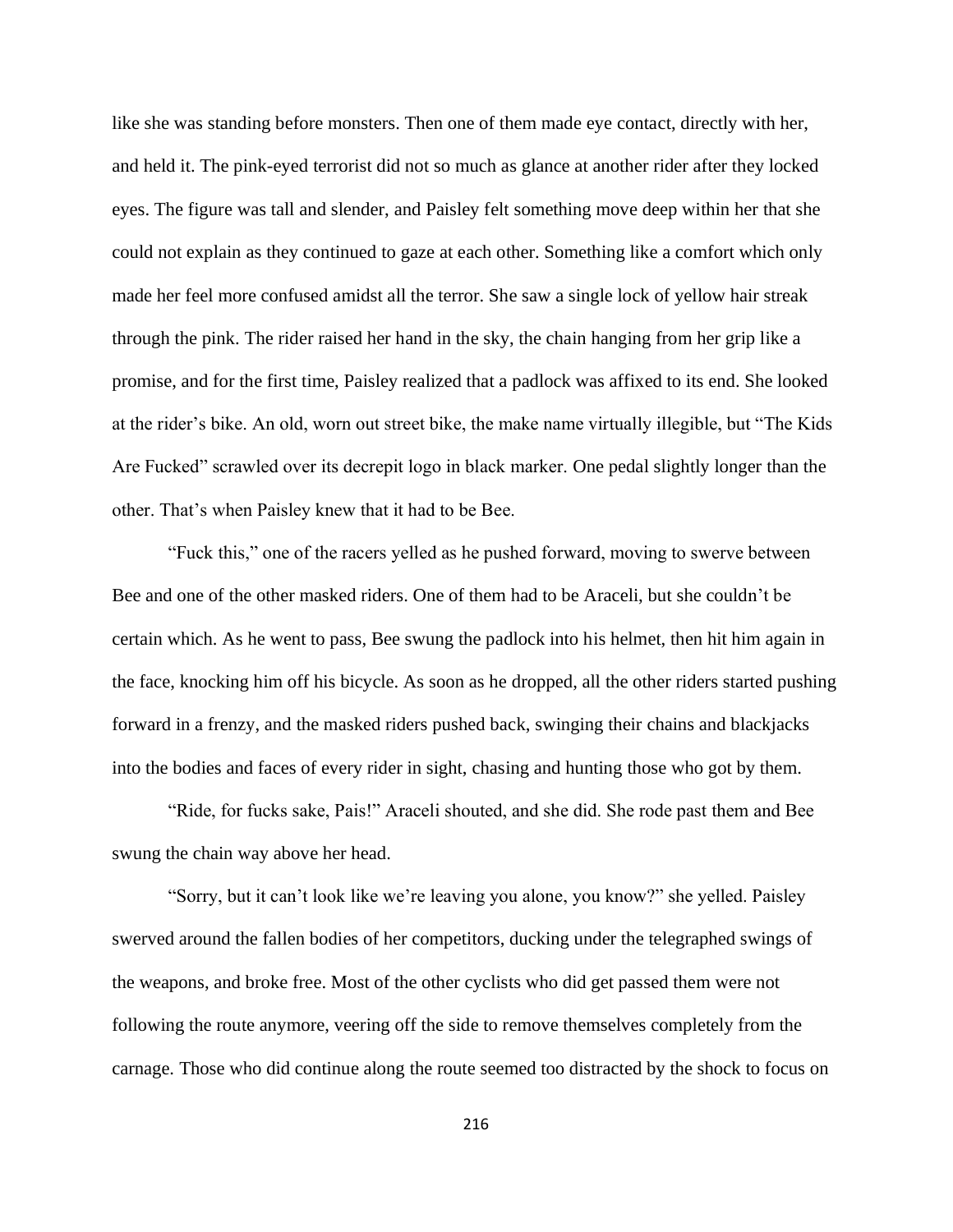technique, gassing themselves out and making it easy for even Paisley's worn body to blow past them. She heard the sounds of blackjacks cracking over helmets and bodies hitting the pavement behind her, and when she looked back, she saw only the Italian and the masked riders.

"Hey, sorry, I never learned your name," she cried out to the Italian.

"It's Rosano," he answered.

"Well, Rosano, leave the rest to me. I'll take this thing home. Tap out before they get you."

"Are you sure you can outrun them?"

"Trust me. I got this," she said. So, he drifted to the shoulder of the road, placed his bike on the ground, and put his hands up. The masked riders blew right passed him.

"Okay, babe. You need to fight back. Look like you took us out because you're such a badass," Bee said.

"Okay. Hey, who the fuck are the other riders?" One of them caught up to her with their blackjack raised above their head.

"It's us!" Mariko said. "Now, duck," and she swung her blackjack. Paisley leaned forward so it sailed over her head. "Okay, take me out, I'm ready." Paisley swerved her bike into Mariko's and then kicked her gently in the ribs. Mariko toppled over dramatically, sprawled out on the pavement. Marisol and Marybeth sandwiched around her, Marisol swinging her blackjack so that Paisley could grab it from her, throwing herself over the side of her bike when Paisley ripped it out of her hands. Then she swatted it at Marybeth.

"Congrats, killer," Araceli said when she caught up. "Nobody is ever gonna forget the year Paisley Thelemaque fought off some masked terrorists at the Tour de France." Araceli slowly swung her chain. Paisley raised her blackjack to block it, causing the chain to wrap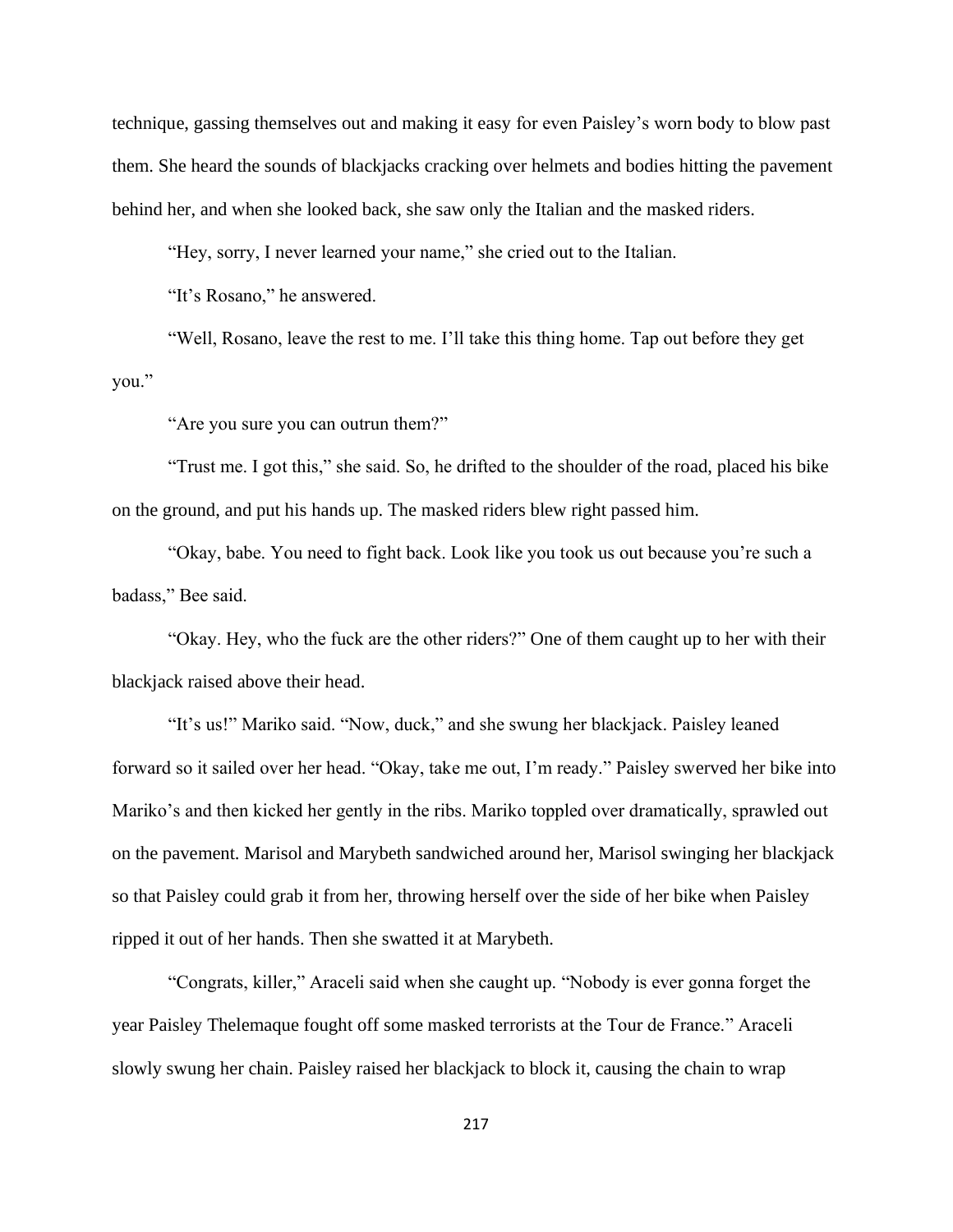around it. She pulled Araceli off her bike, then unraveled the chain into her hand, dropping the blackjack behind her. Then it was just her and Bee.

"Whose idea was this," Paisley said.

"Mine. Consider it repayment for Marlon Point."

"Thanks," Paisley said.

"No problem."

"Hey. Is this a weird time to tell you I love you?"

"Not so long as it's not a weird time for me to say I love you, too."

"I don't think it is."

"Good. Now hit me. I'll see you back home" Paisley did, Bee crashing into the pavement beneath her. She got up, back into the saddle, and rode off the road and disappeared among the buildings and the people of the town wish ushered them toward the end of the race.

Paisley rode entirely by herself for the final hour of the race, the city of Paris looming over the horizon. Around her, the world felt alive, a small but dense town which bustled with energy. There were luscious green trees surrounding them and mountains that reached up to heaven way off in the distance. The beauty was seemingly infinite. And yet, she could not help but miss the endless expanses of dirt and sky of her home, the devastating heat of a never sleeping Sun that hung above West Texas. She longed to be among the nothingness once again with the people that she loved. When she returned home, she would do so with the memories of living a dream that she felt for certain was going to die at the side of the West Texas highway and fester like the vulture-eaten ribs of a cattle's corpse. She could finally bury this old obsession under the yellow dirt and mark it with a single white cross. When she returned home, she would be free to chase whatever new things waited for her in the desert, what they could find in the